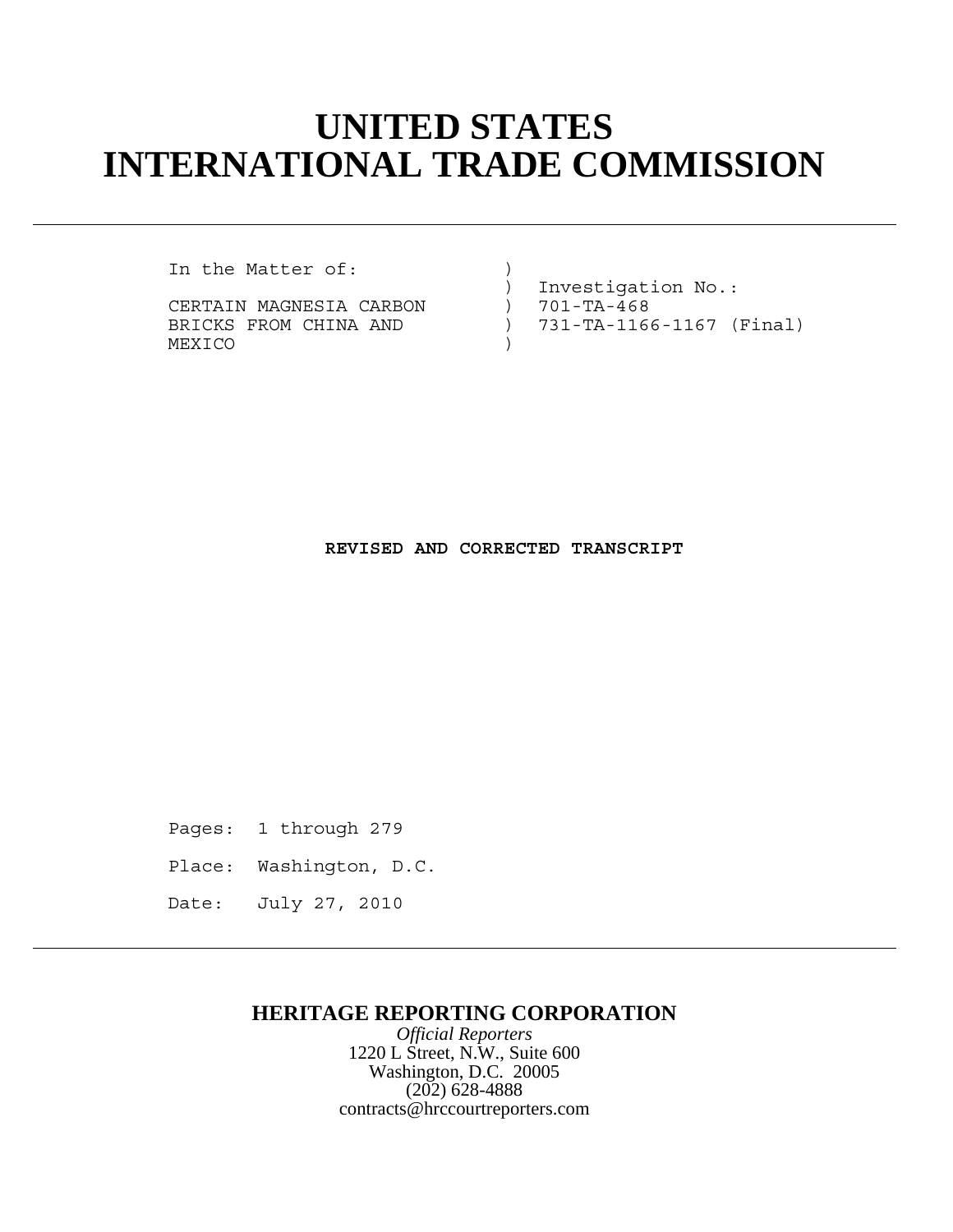#### THE UNITED STATES INTERNATIONAL TRADE COMMISSION

| In the Matter of:       |                            |
|-------------------------|----------------------------|
|                         | Investigation No.:         |
| CERTAIN MAGNESIA CARBON | 701-TA-468                 |
| BRICKS FROM CHINA AND   | ) 731-TA-1166-1167 (Final) |
| MEXICO                  |                            |
|                         |                            |

Tuesday, July 27, 2010

Room 101 U.S. International Trade Commission 500 E Street, S.W. Washington, D.C.

The hearing commenced, pursuant to notice, at 9:33 a.m., before the Commissioners of the United States International Trade Commission, the Honorable Deanna Tanner Okun, Chairman, presiding.

APPEARANCES:

On behalf of the International Trade Commission:

Commissioners:

DEANNA TANNER OKUN, Chairman CHARLOTTE R. LANE, Commissioner DANIEL R. PEARSON, Commissioner SHARA L. ARANOFF, Commissioner

IRVING A. WILLIAMSON, Commissioner DEAN A. PINKERT, Commissioner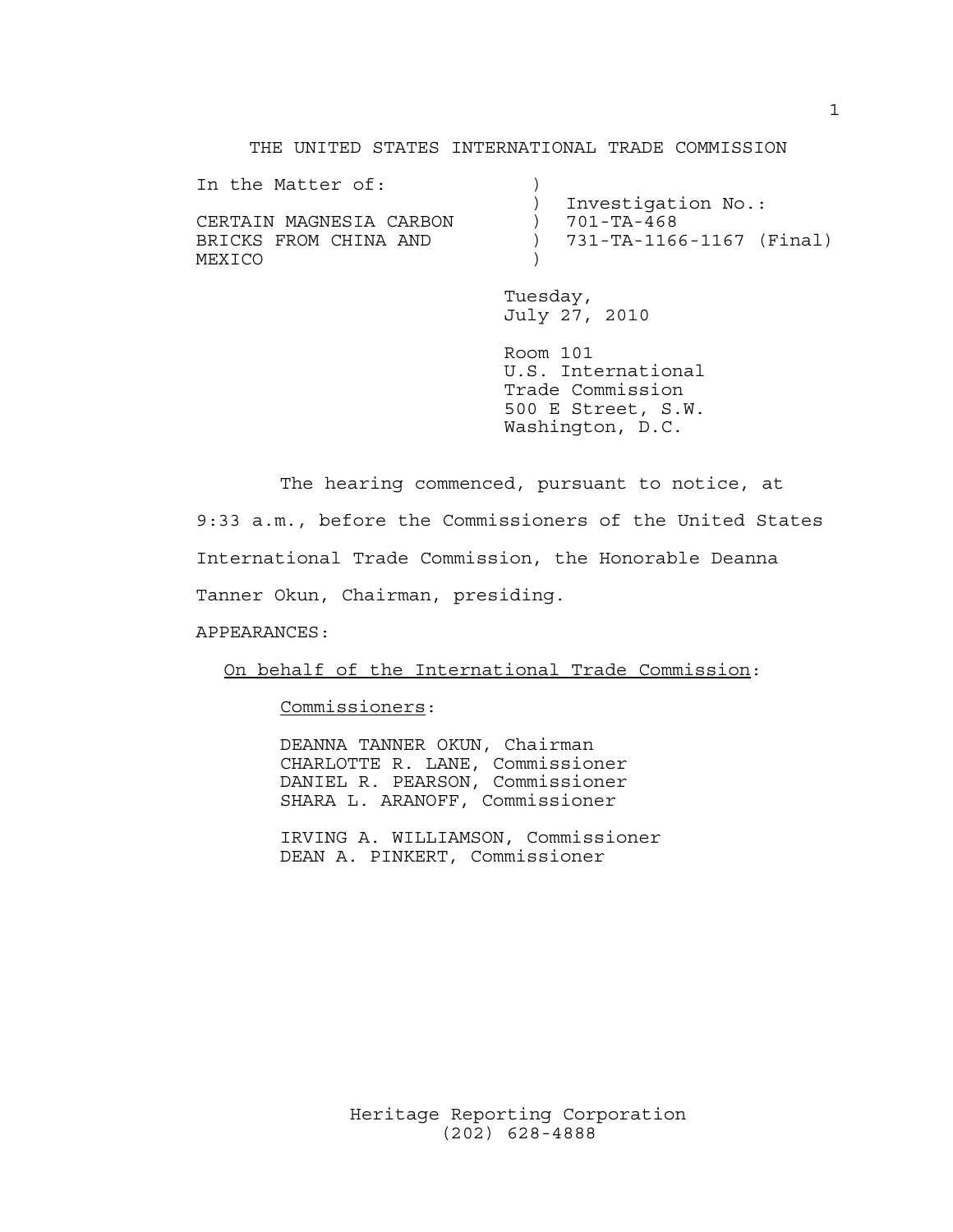Staff:

MARILYN R. ABBOTT, Secretary to the Commission BILL BISHOP, Hearings & Meetings Coordinator SHARON BELLAMY, Hearings and Meetings Assistant ELIZABETH HAINES, Investigator MICHELLE KOSCIELSKI, International Trade Analyst CRAIG THOMSEN, Economist CHARLES YOST, Accountant/Auditor MICHAEL HALDENSTEIN, Attorney JAMES MCCLURE, Supervisory Investigator

#### APPEARANCES:

Congressional Appearance:

THE HONORABLE PETER J. VISCLOSKY U.S. Representative, 1st District, Indiana

Embassy Appearance:

SALVADOR BEHAR Legal Counsel for International Trade Embassy of Mexico Washington, D.C.

In Support of the Imposition of Antidumping and Countervailing Duty Orders:

On behalf of Resco Products, Inc.:

WILLIAM K. BROWN, President and Chief Executive Officer, Resco Products, Inc.

RICK COPP, Vice President of Sales and Marketing, Resco Products, Inc.

PATRICK J. MAGRATH, Economic Consultant, Georgetown Economic Services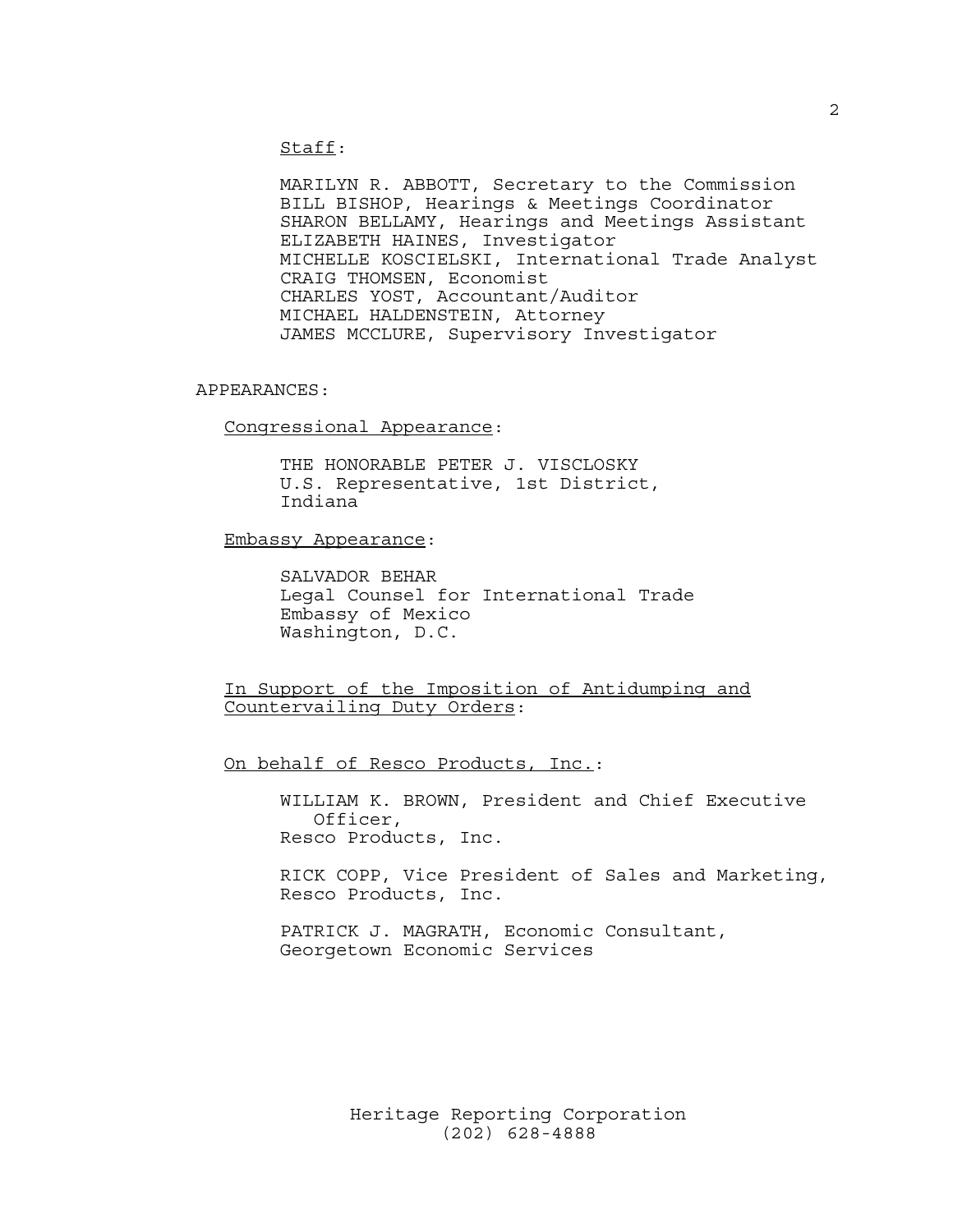APPEARANCES: (Continued)

On behalf of Resco Products, Inc.: (Continued)

CAMELIA C. MAZARD, Esquire ROBERT W. DOYLE, Esquire ANDRE P. BARLOW, Esquire Doyle, Barlow & Mazard, PLLC Washington, D.C.

On behalf of ANH Refractories Company (ANH):

TOMAS RICHTER, Senior Manager of Marketing North American Refractories Company

STEPHEN CLAEYS, Esquire Cadence Global Strategies, PLLC Washington, D.C.

In Opposition to the Imposition of Antidumping and Countervailing Duty Orders:

On behalf of RHI-Refmex S.A. de C.V.; RHI Refractories Liaoning Co., Ltd; and Veitsch-Radex America, Inc.:

> MARTIN BESCHEL, Commercial Director, Steel Americas, Veitsch-Radex America, Inc.

VICTOR GARCIA, Director General, RHI-Refmex S.A. de C.V.

BRUCE MALASHEVICH, President and CEO, Economic Consulting Services, LLC

ALEX COOK, Economist, Economic Consulting Services, LLC

RITCHIE T. THOMAS, Esquire CATHY KETTLEWELL, Esquire IAIN R. MCPHIE, Esquire Squire, Sanders & Dempsey, L.L.P. Washington, D.C.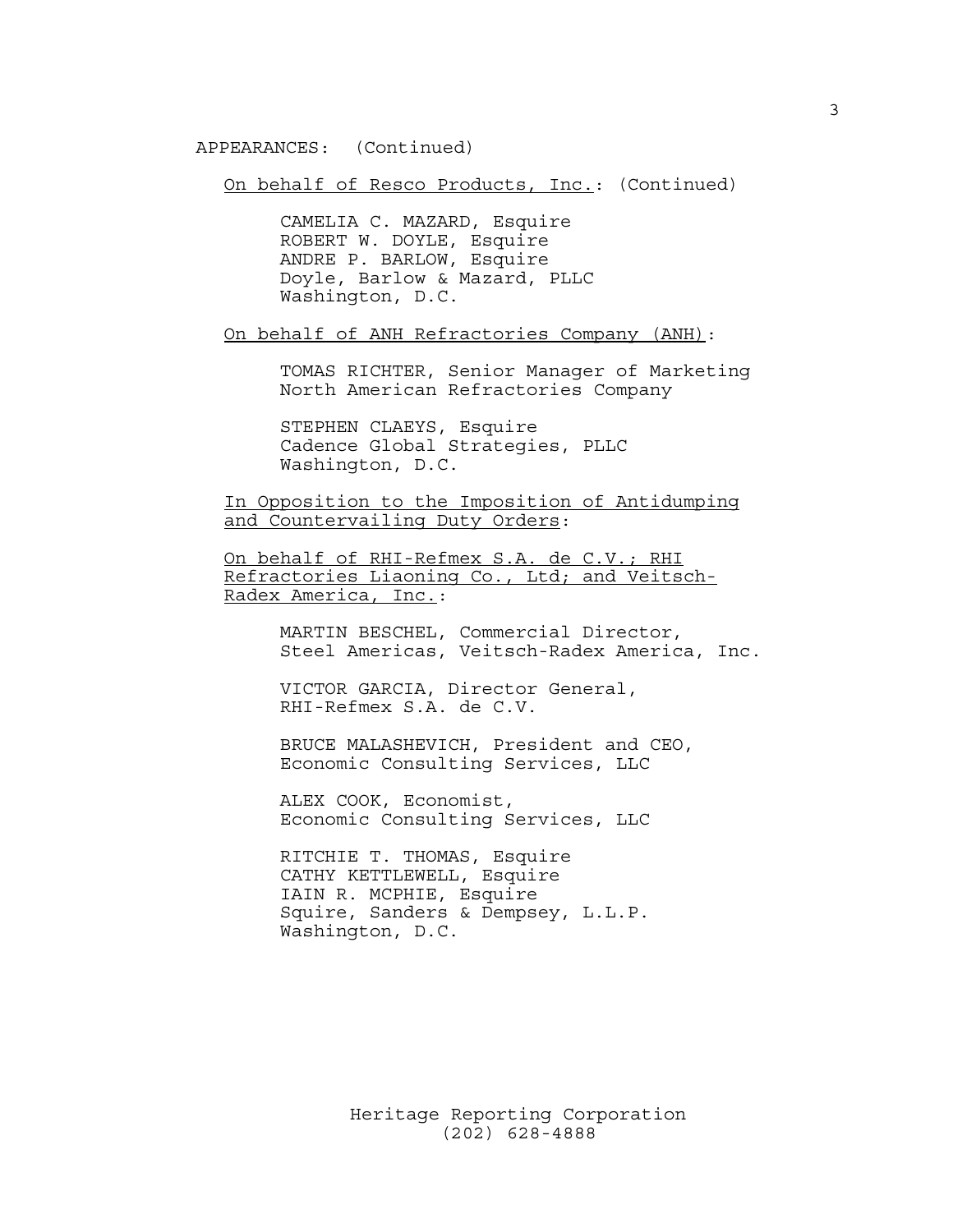# I N D E X

### PAGE

| STATEMENT OF SALVADOR BEHAR, LEGAL COUNSEL FOR<br>INTERNATIONAL TRADE, EMBASSY OF MEXICO         | 6   |
|--------------------------------------------------------------------------------------------------|-----|
| STATEMENT OF HONORABLE PETER J. VISCLOSKY,<br>U.S. REPRESENTATIVE, 1ST DISTRICT, INDIANA         | 16  |
| OPENING STATEMENT OF CAMELIA C. MAZARD, ESQUIRE                                                  | 19  |
| OPENING STATEMENT OF RITCHIE T. THOMAS, ESQUIRE                                                  | 23  |
| TESTIMONY OF WILLIAM K. BROWN, PRESIDENT AND CHIEF<br>EXECUTIVE OFFICER, RESCO PRODUCTS, INC.    | 27  |
| TESTIMONY OF RICK COPP, VICE PRESIDENT OF SALES AND<br>MARKETING, RESCO PRODUCTS, INC.           | 35  |
| TESTIMONY OF PATRICK J. MAGRATH,<br>ECONOMIC CONSULTANT, GEORGETOWN ECONOMIC<br><b>SERVICES</b>  | 42. |
| TESTIMONY OF TOMAS RICHTER, Senior Manager<br>of Marketing, North American Refractories Company  | 58  |
| TESTIMONY OF MARTIN BESCHEL, COMMERCIAL DIRECTOR,<br>STEEL AMERICAS, VEITSCH-RADEX AMERICA, INC. | 155 |
| TESTIMONY OF VICTOR GARCIA, DIRECTOR GENERAL,<br>RHI-REFMEX S.A. DE C.V.                         | 169 |
| TESTIMONY OF BRUCE MALASHEVICH, PRESIDENT AND CEO,<br>ECONOMIC CONSULTING SERVICES, LLC          | 176 |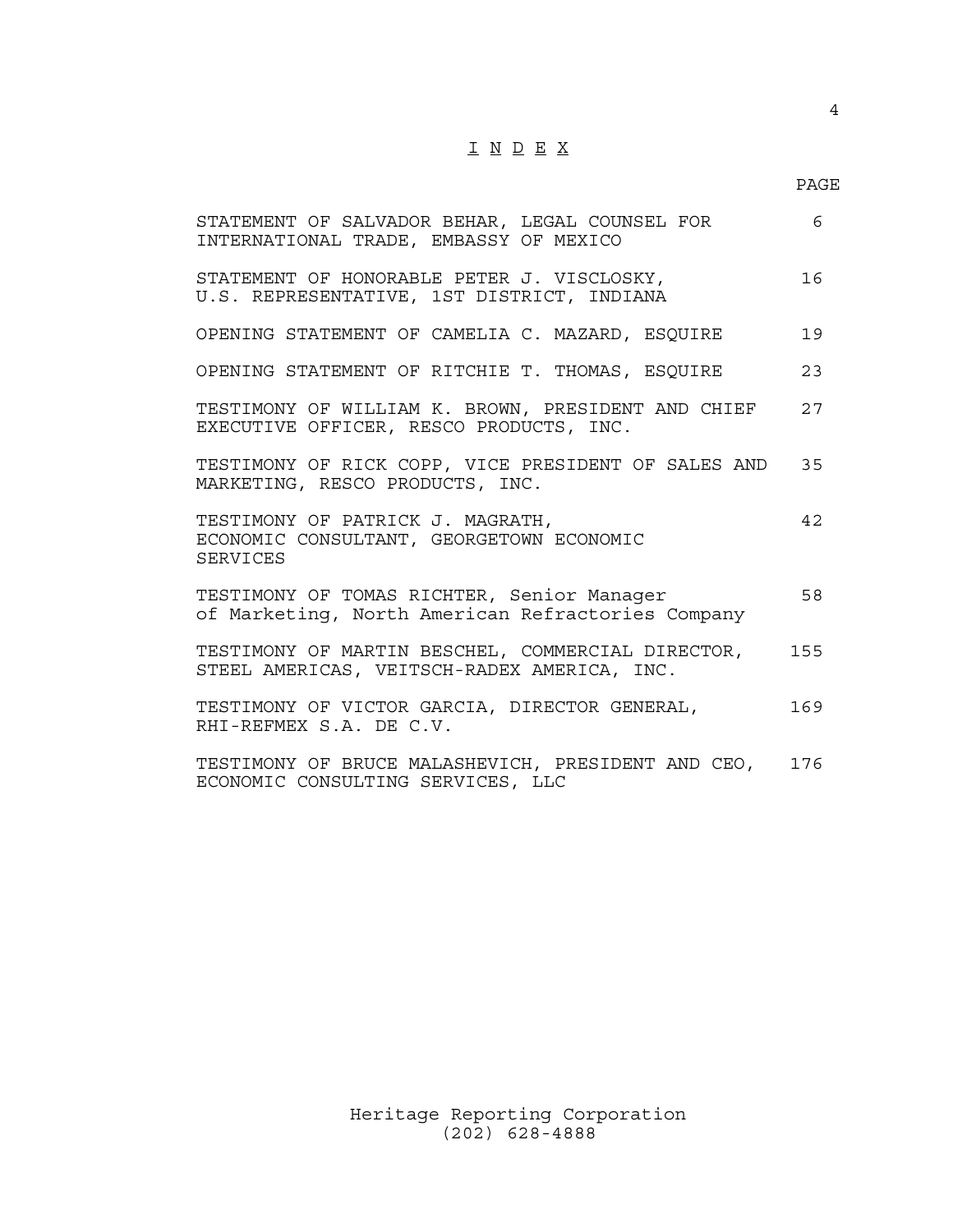P R O C E E D I N G S (9:33 a.m.) CHAIRMAN OKUN: Good morning. On behalf of the U.S. International Trade Commission, I welcome you to this hearing on Investigation Nos. 701-TA-468 and 731-TA-1166-1167 (Final) involving Certain Magnesia Carbon Bricks from China and Mexico. The purpose of these investigations is to determine whether an industry in the United States is materially injured or threatened with material injury or the establishment of an industry in the United States is materially retarded by reason of subsidized and less than fair value imports of certain magnesia carbon bricks from China and Mexico. Schedules setting for the presentation of this hearing, notices of investigations and transcript forms are available at the public distribution table. All prepared testimony should be given to the secretary. Please do not place testimony directly on the public distribution table. All witnesses must be sworn in by the secretary before presenting testimony. I understand the parties are aware of the time allocations. Any questions regarding the time allocation should be directed to the secretary.

> Heritage Reporting Corporation (202) 628-4888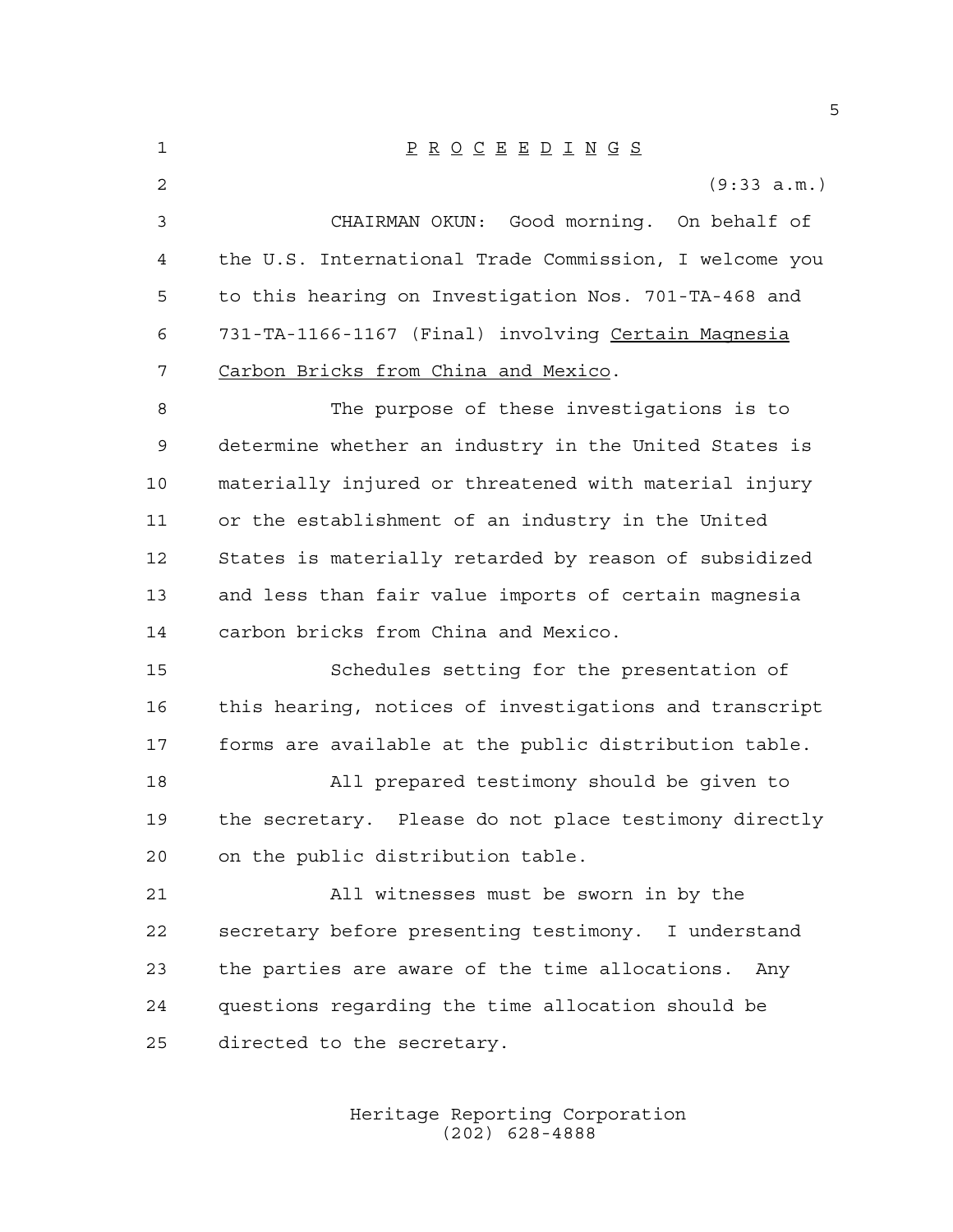Speakers are reminded not to refer in their remarks or answers to questions to business proprietary information. Please speak clearly into the microphones and state your name for the record for the benefit of the court reporter. Finally, if you will be submitting documents that contain information you wish classified as business confidential, your request should comply with Commission Rule 201.6. Madam Secretary, are there any preliminary matters? MS. ABBOTT: No, Madam Chairman. CHAIRMAN OKUN: Very well, will you please announce our congressional witness. MS. ABBOTT: Congressman Visclosky is 16 running late this morning. We will let you know when he arrives. CHAIRMAN OKUN: Okay. MS. ABBOTT: Our first speaker will be Salvador Behar, Legal Counsel for international Trade, Embassy of Mexico. CHAIRMAN OKUN: Welcome. MR. BEHAR: Thank you very much. My pleasure to see you all again. First of all, let me thank the Commission for the opportunity given to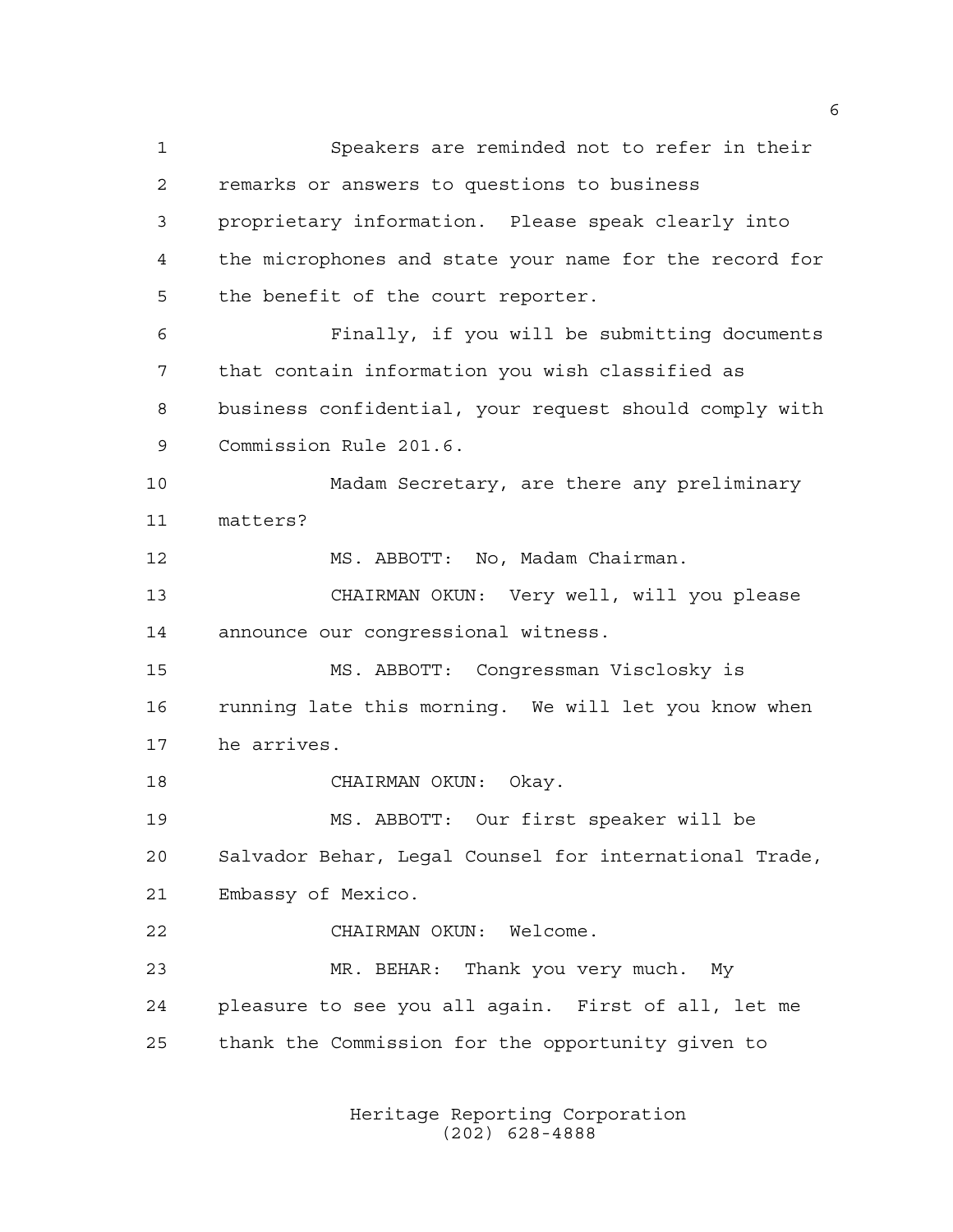express our views in this case.

 For the record, as stated I am Salvador Behar, Legal Counsel for International Trade for the Embassy of Mexico.

 The opportunity to refer to the merits of the case which we believe will help to conclude that there is no material injury or threat of injury. Let me refer recent developments in import policies in Mexico and the United States. As you know, the trade relationship between Mexico and the United States is vital for the economic recovery for both of our nations which face the effects of the global economy recession.

 Mexico is the second largest export market for the United States followed by Canada. In 2009, U.S. exports to Mexico were approximately \$129 billion, particularly in the electronic equipment and motor vehicle parts. The U.S. is also an important trading partner for Mexico. The U.S. is also an important trading partner for Mexico. For both the U.S. and Mexico after the great recession export policy became an important issue to reactivate the economy. Exports and in general trade with reliable partners is a matter of the highest importance highlighted by President Obama who recently launched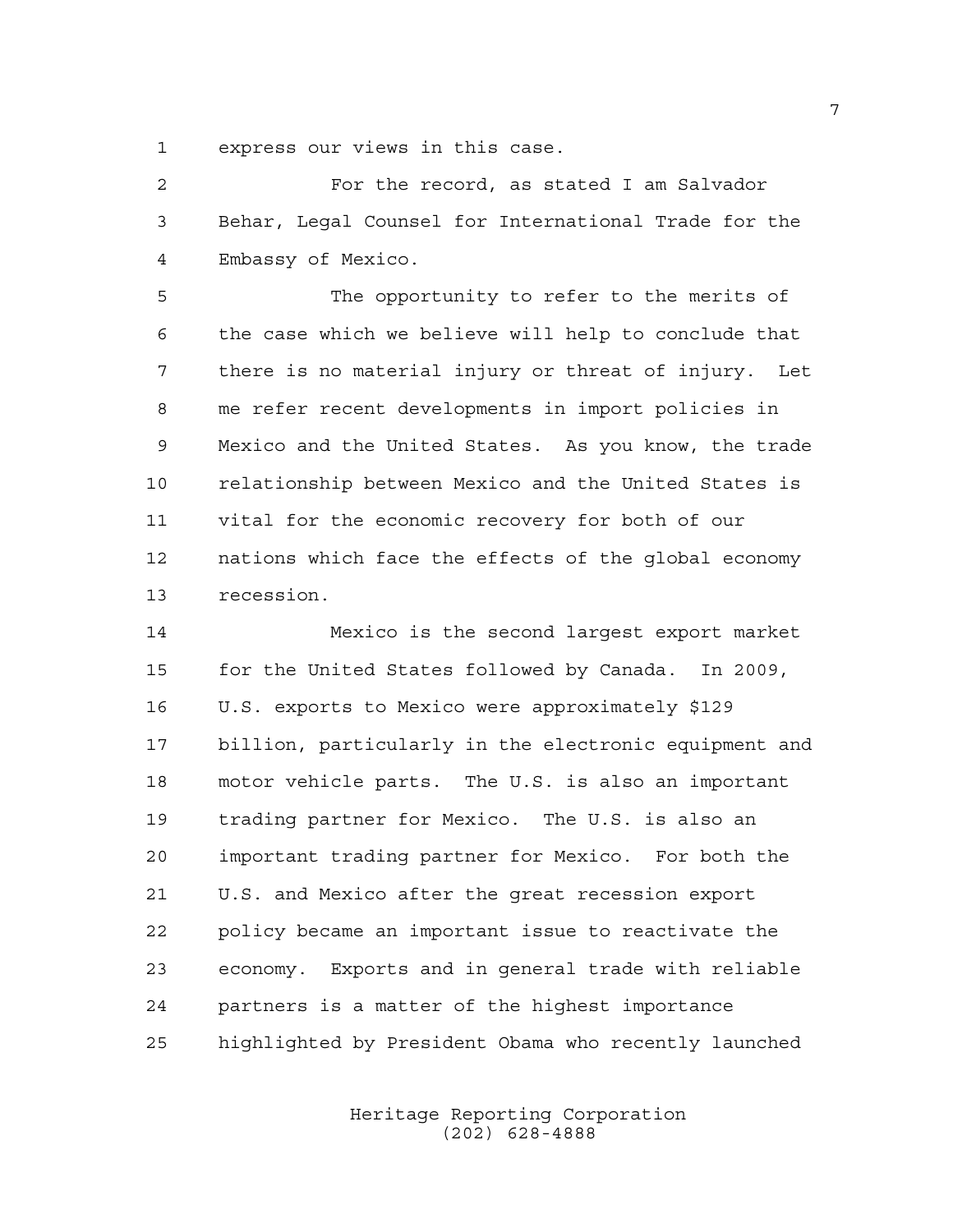an international export initiative, NEI, that will have farmers and small businesses increase their exports and reform extra controls consistent with the national security. As NEI executive order outlined, INAI is meant to improve and I quote, "Conditions that directly affect the private sector's ability to export." It will also, and I quote again, "help meet the administration's goals of doubling exports over the next five years by working to remove trade barriers abroad, by helping firms, especially small businesses, overcome the hurdles to enter the new export markets by assisting with financing and in general by pursuing a government-wide approach to export abroad and other steps."

 In this sense, Mexico plays a strategic role as one of the U.S. leading partners in production and exports of goods. Joint production in aerospace, automotive, telecom and electronic sectors are just some examples of successful joint ventures that make the most of comparative advantages and geographic proximity. They are proof that working together we increase our regional competitiveness, create jobs for both sides of the border and enhance the quality of life of our citizens.

The certainty of market access, clear rules and

Heritage Reporting Corporation (202) 628-4888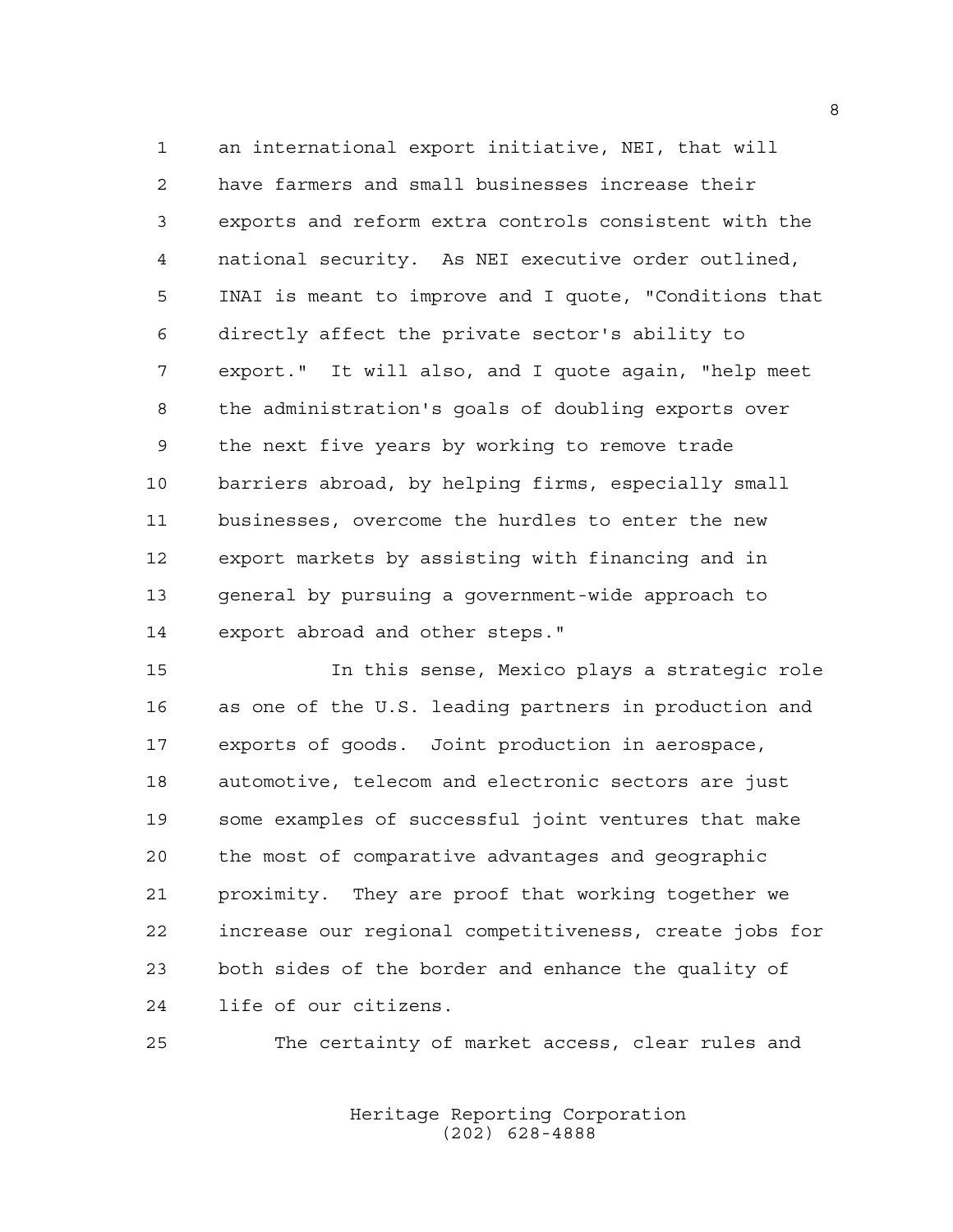transparency under the NAFTA undoubtedly led to increased trade and investment among the parties. Nowadays we face different challenges. As mentioned above, we are working our way to the deepest economic crisis since the Great Depression facing new economic agents in the world market. The success of the National Export Initiative rests on the more integrated North American market that takes advantage of our geographic proximity to create the North American export strategy. Moreover, as part of the G20 meetings, both countries have committed to avoid implementation of protective measures that could affect the flow of trade globally.

 We applaud the commitment taken by the U.S. government officials and Obama administration that are actively engaged in promoting the enforcement of international trade laws and to help remove those barriers that are preventing U.S. companies from getting free and fair trade market access.

 For example, as mentioned by Undersecretary Jim Miller from the U.S. Department of Agriculture it is, and I quote, "of critical importance to improving our export future is to continue our work in terms of enforcing our international trade laws and to help remove those barriers that are preventing the U.S.

> Heritage Reporting Corporation (202) 628-4888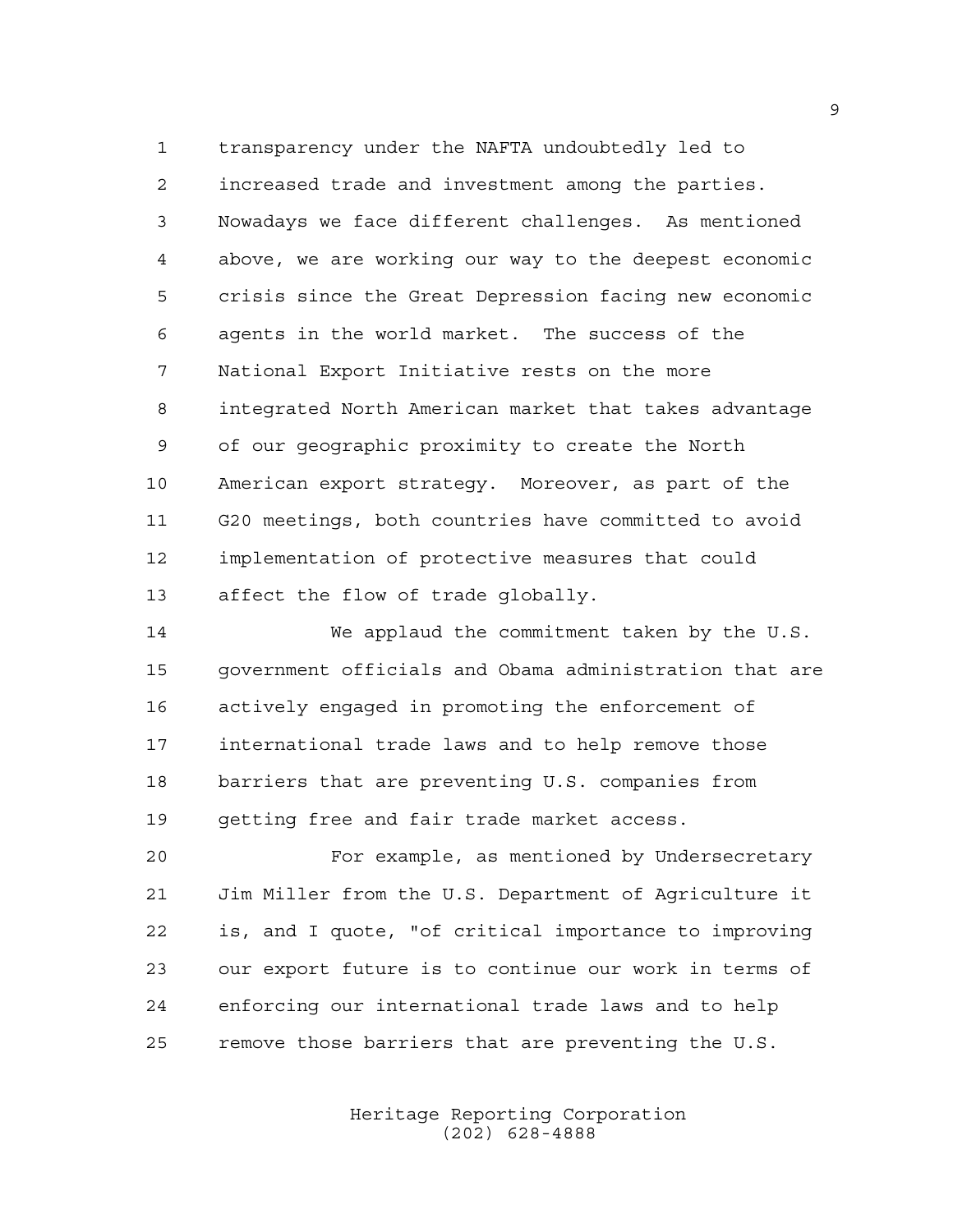companies from getting free and fair market access. These involves a significant amount of engagement with a number of trading partners and we are going to be moving ahead very aggressively in conjunction with our partners at the Office of the United States Trade Representative and other departments within the government."

 Now let me go to the merits of the case. Regarding the ongoing investigation, the government of Mexico is very much concerned about the inherent unfairness of imposing excessive import duties on -- for such a small player in the U.S. market.

 First, the loss of market share of the U.S. domestic producers from 2007 to 2009 could be attributed more to the significant brick imports from certain other countries than imports from Mexico, and to a drop in consumption. This is confirmed by the staff report where it indicates that some producers, importers, and responding purchasers stated that demand for MCB in the U.S. has decreased.

 Second, the decline in sales claimed by the Petitioners may be due to the decline in steel consumption because consumption of MCB is closely linked to steel production. Some of the U.S. purchasers who responded to ITC questions said that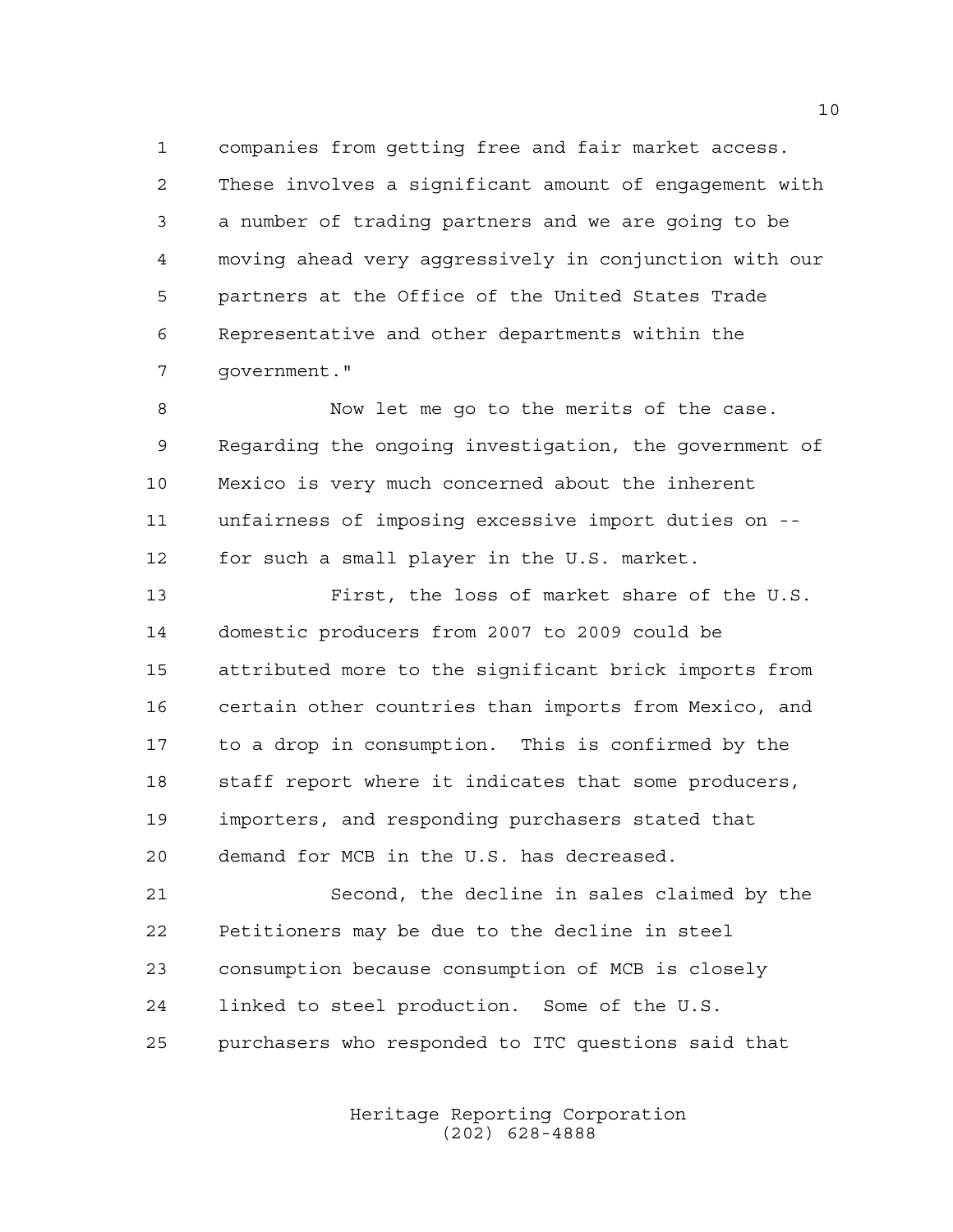their purchasing practices have changed as a result of the decreasing steel demand. Indeed, the ITC staff in their briefing report notes that the demand of steel decreased from 2008 to 2009. Third, Mexican exports face no restriction

 in fair markets. Therefore Mexican products will not likely to divert it to the U.S. market.

8 Fourth, imports made by U.S. producers are not the cause of the alleged change.

 Commissioner Aranoff, Vice-Chairman Pearson and Chairman Deanna Okun, in their dissenting views, consider that:

 First, during the period of investigation there are no objective elements regarding the behavior of Mexican imports that could evidence even an increase of imports of -- goods.

 Second, according to findings in the dissenting view, the production capacity of the only Mexican producer remained stable from '06 to '08, and it's projected to remain so through 2010.

 Furthermore, the Mexican industry is relatively small and has no significant unused capacity in relation to U.S. consumption.

 Third, the unused capacity predicted by the Mexican producers does not indicate that it's capable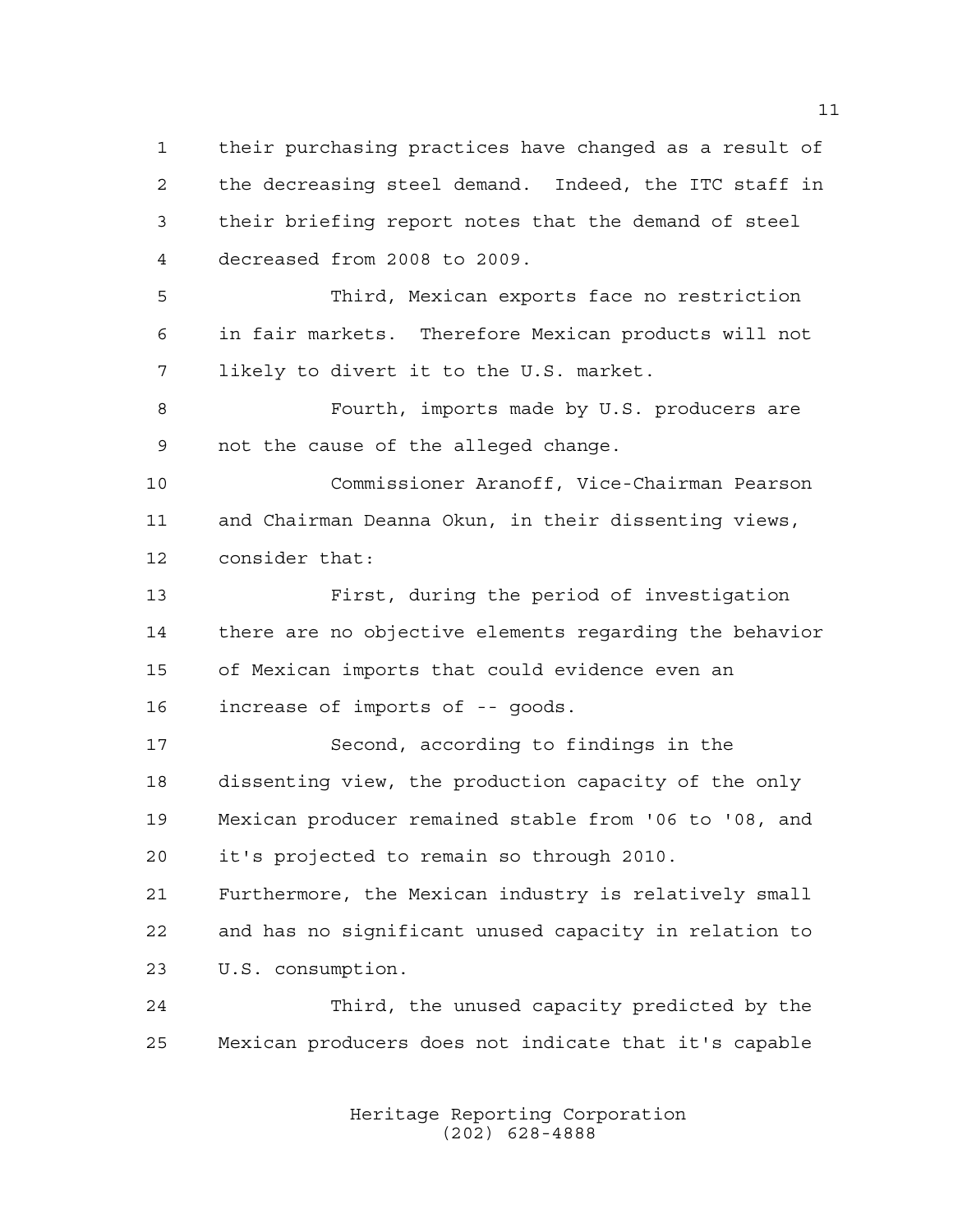of increasing its shipments to the U.S. in significant levels.

 Fourth, the Mexican brick industry is less export oriented and depends mainly on its domestic market. Let me be more precise. Mexico considers that imports from China and Mexico should not be cumulated for the following reasons:

 First, imports from each country did not raise their similar rates of growth in the U.S. market. In its dissenting opinion, Commissioner Aranoff, Vice-Chairman Pearson and Chairman Okun noted that Chinese imports have increased steadily and significantly from '06 to '08, while Mexican imports decreased during that -- more than half the period of investigation, particularly from '06 to '07.

 Second, the analysis in the staff report that establishes that imports from Mexico increased between '07 and '09 are also increased from interim '09 to interim 2010 is based on information classified as confidential. Thus Mexico kindly requests that the Commissioners verify the market share of Chinese and Mexican subject imports and conclude that they are not similar.

 Third, while the size of the Chinese industry has expanded rapidly from '06 to '08, the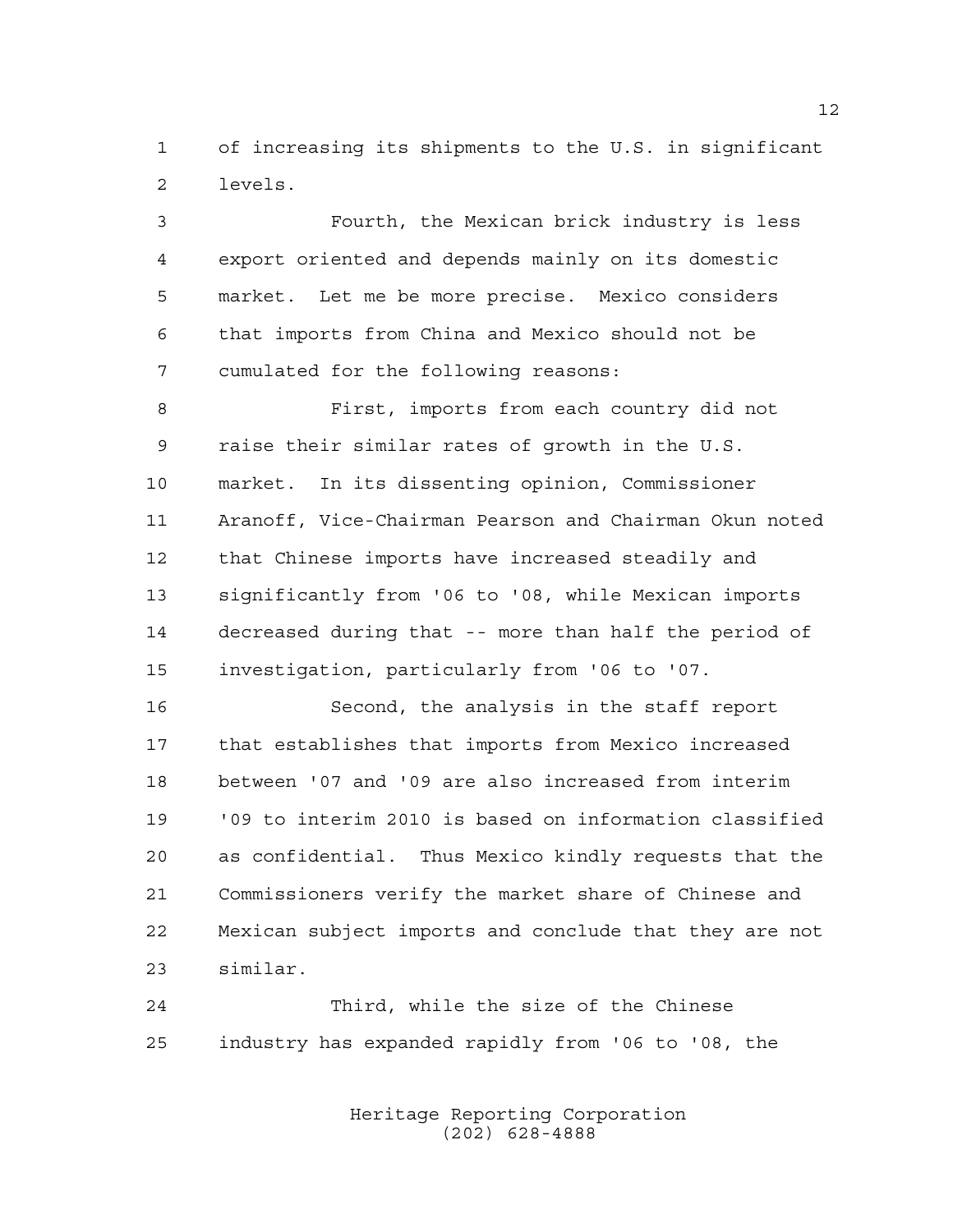size of the Mexican industry has remained constant during that period. In their dissenting opinion again, Commissioners Aranoff, Pearson and Okun noted that the Chinese industry has expanded whereas the size of the industry in Mexico remained static over the period, indicating that while China could have incentives to increase exports to the U.S., Mexico would not.

 The situation of the Chinese industry is confirmed by the staff report as it indicates that the Chinese capacity increased from '07 to '09, and remained level during the interim periods as predicted to increase from '10 to '11. Furthermore, we request that the Commission evaluate objectively the following:

 The Commission has compiled information indicating that RHI-Refmex, the Mexican company, is a comparatively minor player in the U.S. MCB market. While this is an important company in its community in Saltillo, its exports of MCB to the U.S. have always been relatively low level.

 Moreover, Refmex faces very high transportation costs in shipping of its product to customers in the U.S., particularly in the northern regions of the U.S. where the steel industry customers

> Heritage Reporting Corporation (202) 628-4888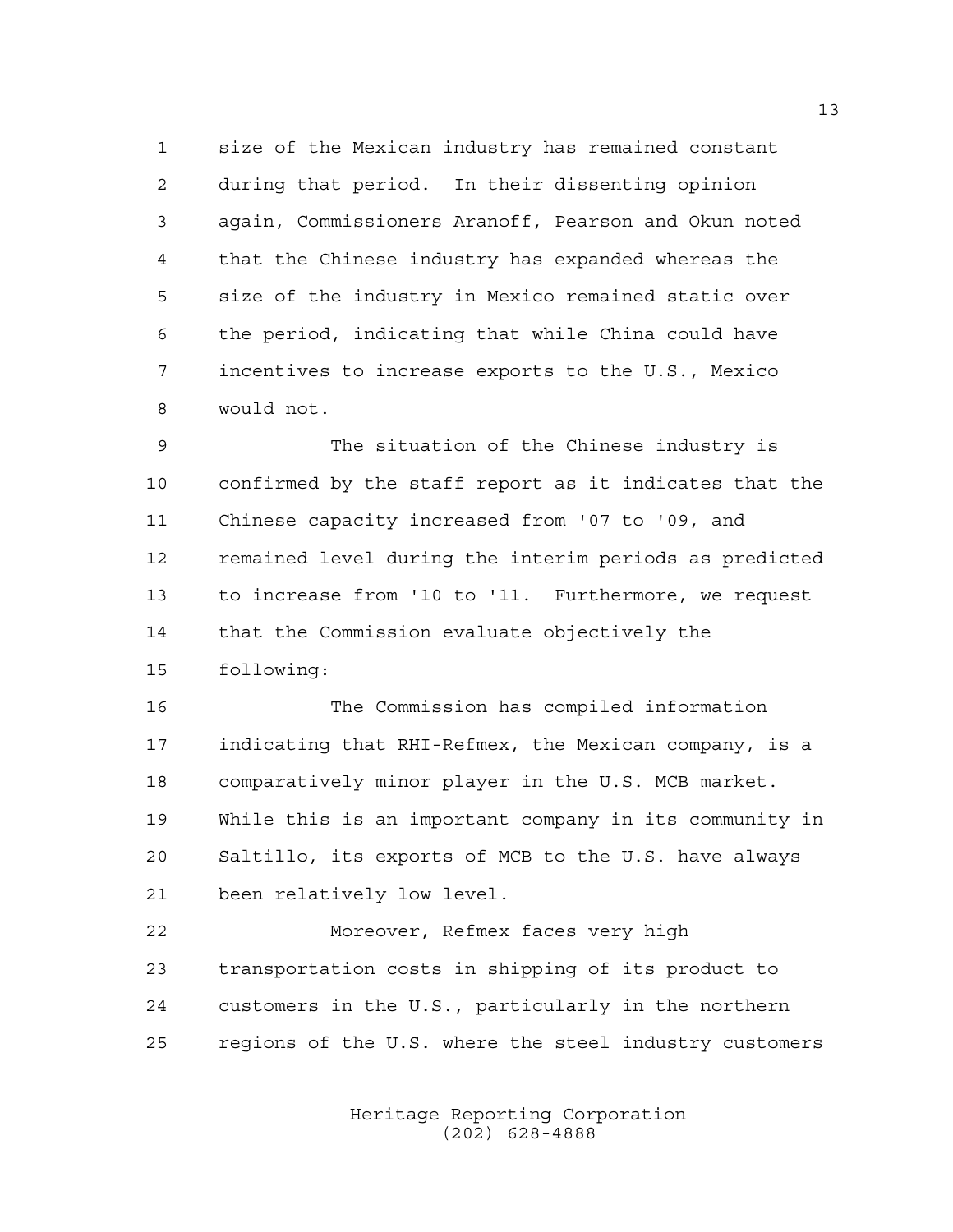are concentrated. As the Commission may be aware, due to the fact of the lack of compliance of the U.S. government, Mexican producers still face the challenge of cross-border trucking issues where they are forced to pay additional costs to ship by land to the U.S. requiring logistical operation that even further increases the already high transportation costs. For these reasons, Refmex exports to the U.S. are focused primarily in the southern tier of the U.S.

 MCB imports from Mexico could not possibly cause material injury or threaten to cause material injury to the U.S. domestic MCB industry as the -- where the hold of the U.S. domestic industry over the past few years undoubtedly has been much more strongly affected by the severe economic recession and by the sharp drop in steel production than by the limited imports of Mexico during that period.

 Moreover, from what we can see in the public record it is apparent that the U.S. MCB industry has been recovering along with the steel industry as the effects of the recession have subsided, and the results from the more recent periods show marked improvement, even though imports from Mexico have continued.

In addition, Mexico also considers that the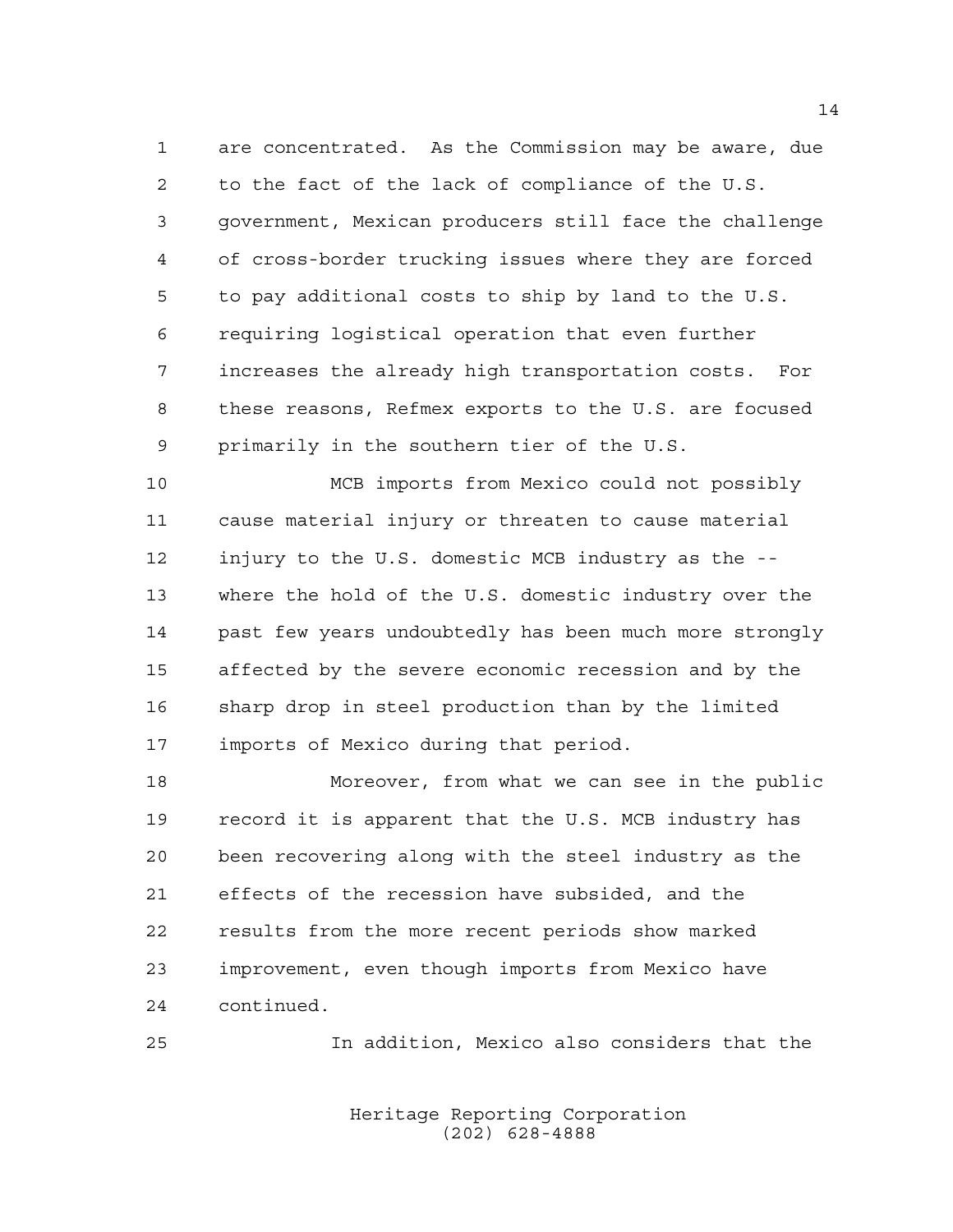Commission should carefully examine:

| $\mathfrak{D}$ | One, the effects of the economic recessions         |
|----------------|-----------------------------------------------------|
| 3              | of '08 to '09 in the domestic bricks industry. As   |
| 4              | recognized by the Commission, it's possible that it |
| 5              | could have adversely affected the industry.<br>We   |
| 6              | request not to attribute the effect of economic     |
| 7              | recession to Mexican imports and objective non-     |
| 8              | intuition analysis for the industry in each of the  |
| 9              | factors listed by Article 3.4 of the antidumping    |
| 10             | agreement.                                          |

 Second, separate effects of possible subsidies on Chinese products from the effects of Mexican imports in analyzing the factors listed in Article 3.4 and 3.5 of the antidumping agreement. We consider that from an objective viewpoint subject imports from Mexico and China should not be cumulated given that they behave differently and thus have different effects on the U.S. market and the U.S. domestic industry in addition to the fact that the imports from each country are being investigated for different reasons. Mexican imports are not being investigated for subsidies.

 Therefore, we respectfully request that the Commission to analyze separately and individually Mexican and Chinese imports, and secondly, determine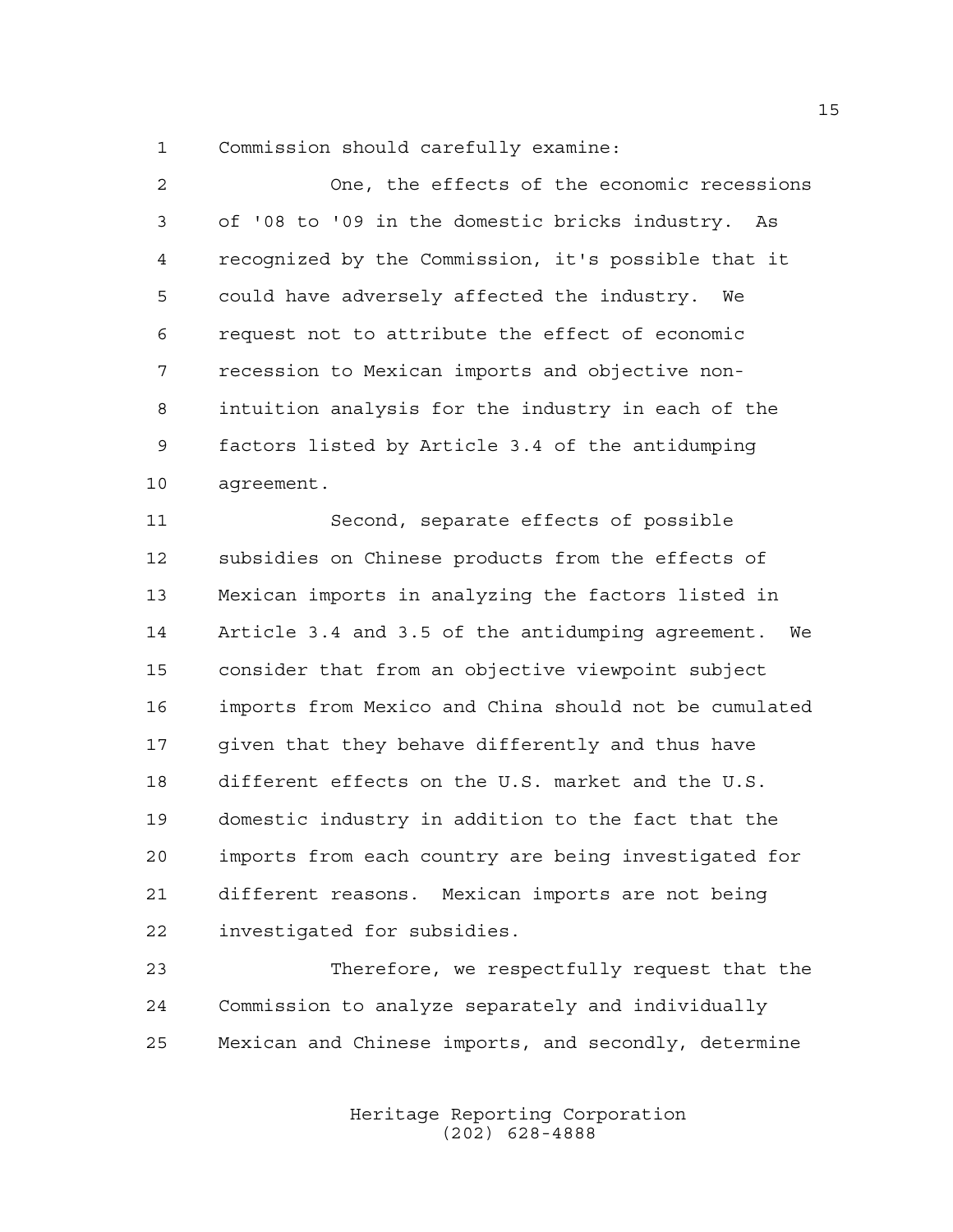that there is no recent indication that Mexican

 imports threaten to cause or cause injury to the U.S. industry and therefore conclude the procedure without imposition of antidumping measures against imports of magnesia carbon bricks from Mexico.

 Commissioners, I appreciate your time. Thank you very much.

 CHAIRMAN OKUN: Thank you very much for your testimony here today. Let me just see if there are any questions for you. We want to thank you again for your willingness to appear today.

 Madam Secretary, now you can present our congressional speaker.

 MS. ABBOTT: Our next speaker is The Honorable Peter J. Visclosky, United States Representative, 1st District, Indiana.

 CHAIRMAN OKUN: Welcome back, Congressman. REP. VISCLOSKY: Thank you very much. It is good to be back, and if you have any questions I would simply answer them by saying this is young and stupid and too much sun as a young person, so I would answer any questions that linger in your mind.

 I simply want to thank the Chair and the members of the Commission for allowing me to come back to testify before you on the magnesia carbon brick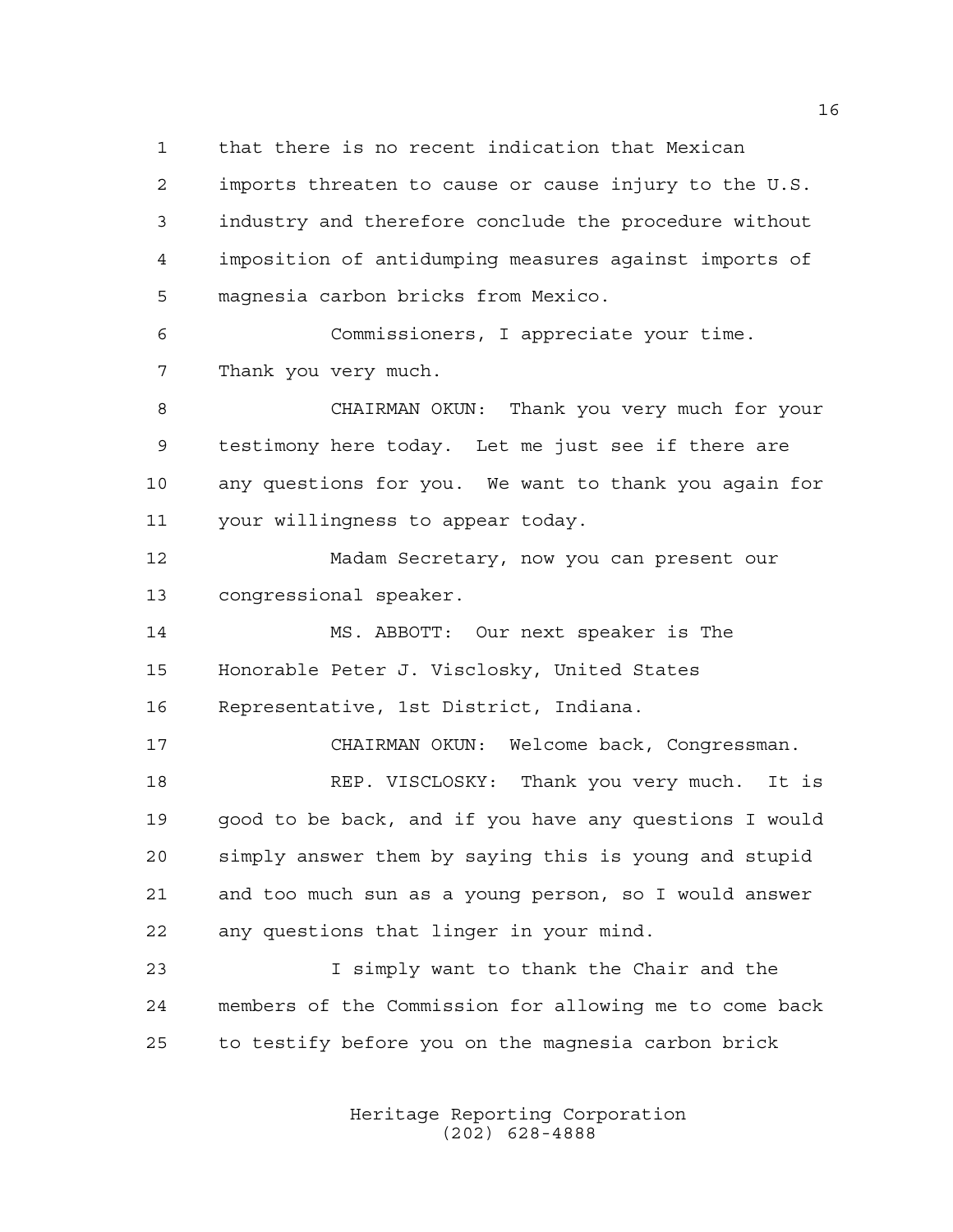case. Typically, as you know, I am here testifying on behalf of steel products, but in this case it is an ancillary industry but ultimately it's the interest of keeping manufacturing jobs in the United States.

 I understand that the petitions before you involved countervailing duties for the country of China as well as countervailing duties and antidumping, or antidumping for Mexico and China.

 Commerce has found that the products, these bricks have been sold below fair value anywhere between 50 to 236 percent. There are four major companies in the United States of America that are engaged in the manufacture of these products. I would suggest to you that it is impossible on a fair basis to compete with that type of price differential. And given the fact that the initial review period spanned the years of 2006 to 2008, I certainly think that time is of the essence.

 Many times in the past I have talked about the hundreds or thousands of workers who have lost their jobs. In this case I would talk about the tens of workers who have lost their jobs because it is anticipated that over 30 people have lost their jobs. Is this a matter of great national import because perhaps less than 100 Americans have lost

> Heritage Reporting Corporation (202) 628-4888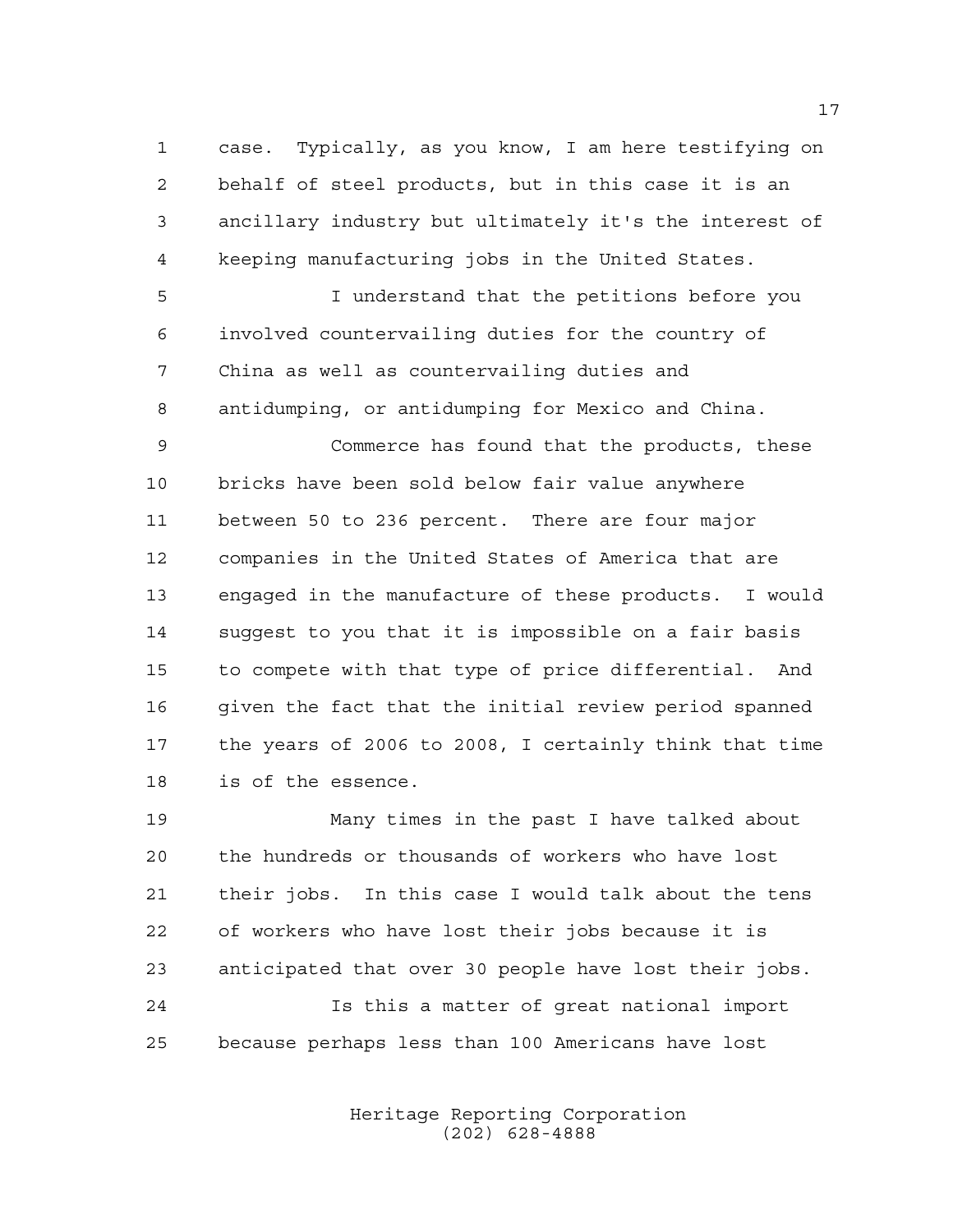their jobs? I would argue to the Commission absolutely not.

 The state of Indiana, it was reported in the spring of this year, for the first time since the Civil War-- I am relating a news account because I cannot believe these statistics have been kept that long -- now have more government employees and people engaged in manufacturing. And so from a national security and a natural industrial-base issue, this is vitally important, and for each one of those tens of American families that have now been rendered without a job because they cannot compete with an unfair price differential of 50 to 236 percent, I would suggest to the members of the Commission that injury has occurred.

 I would simply conclude, as I always do, that this Commission, regardless of the members who have been on it over the years, has always been fair. I have always been struck that you have been deliberate and that you have been thorough. I would ask that you bring those same qualities to this case and would leave here assured that the right thing would be done. But again, recognize I am allowed to speak out of order and appreciate that courtesy very much.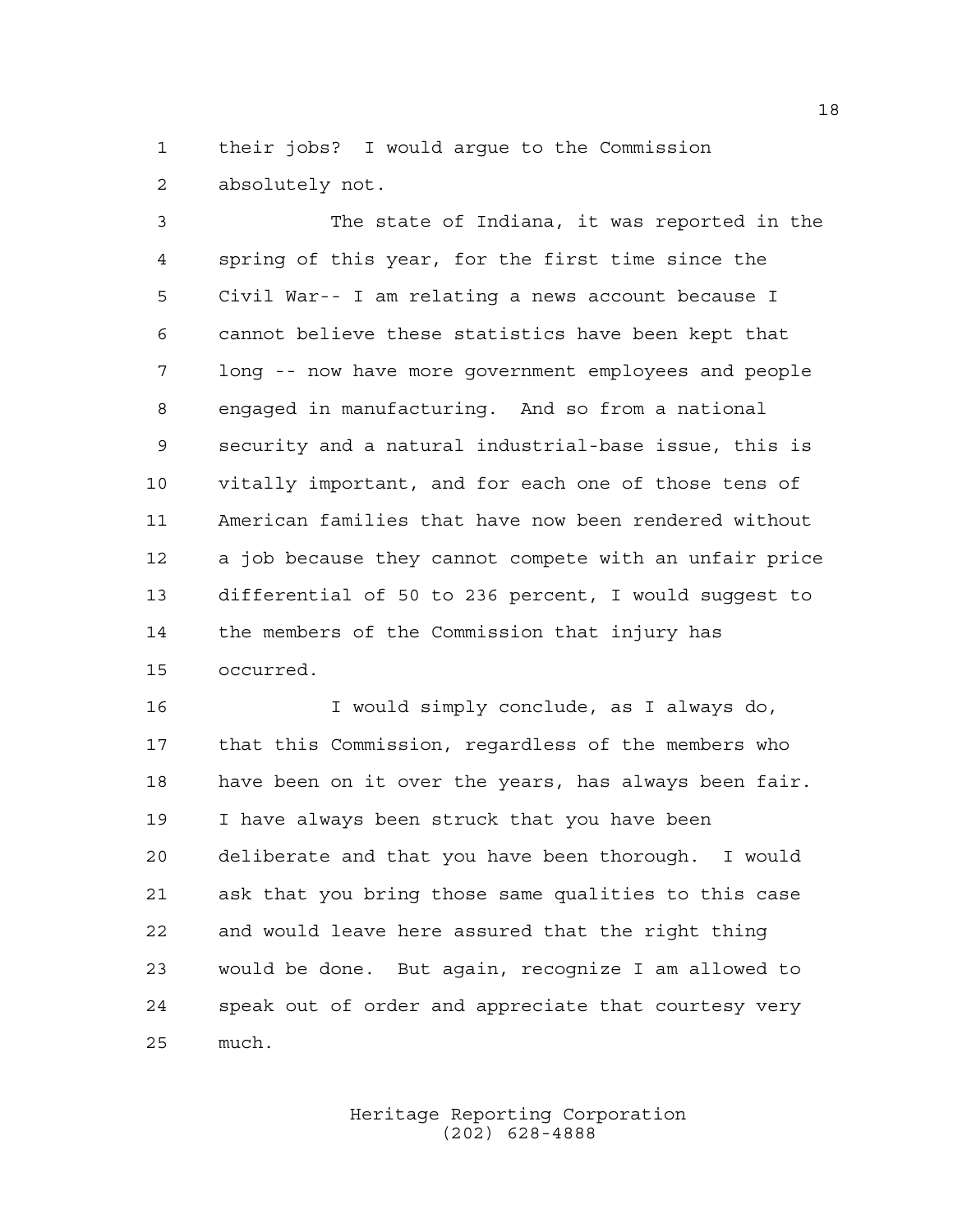CHAIRMAN OKUN: Thank you. Let me turn to my colleagues to see if they have any questions. Thank you very much for your appearance here today. REP. VISCLOSKY: Thank you very much. MS. ABBOTT: Opening remarks on behalf of the Petitioner will be made by Camelia C. Mazard of Doyle, Barlow & Mazard. CHAIRMAN OKUN: Good morning. MS. MAZARD: Good morning, Madam Chairwomen, members of the Commission and the Commission staff. My name is Camelia Mazard and I am with the law firm of Doyle, Barlow & Mazard. Also with me from my firm are Andre Barlow and Robert Doyle in addition to Dr. Pat Magrath, our economic consultant in this case. With me today on behalf of Petitioner are Bill Brown, Resco's President and CEO; Rick Copp, Resco's Vice President of Sales and Marketing, Tim Powell, Resco's Chief Financial Officer, and Mike Purnell, Resco's marketing manager. Also testifying in support of the petition today are Mr. Tomas Richter, the Senior Marketing Manager for North American Refractories Company, or NARCO, which is part of ANH and its counsel, Mr. Steve Claeys of Cadence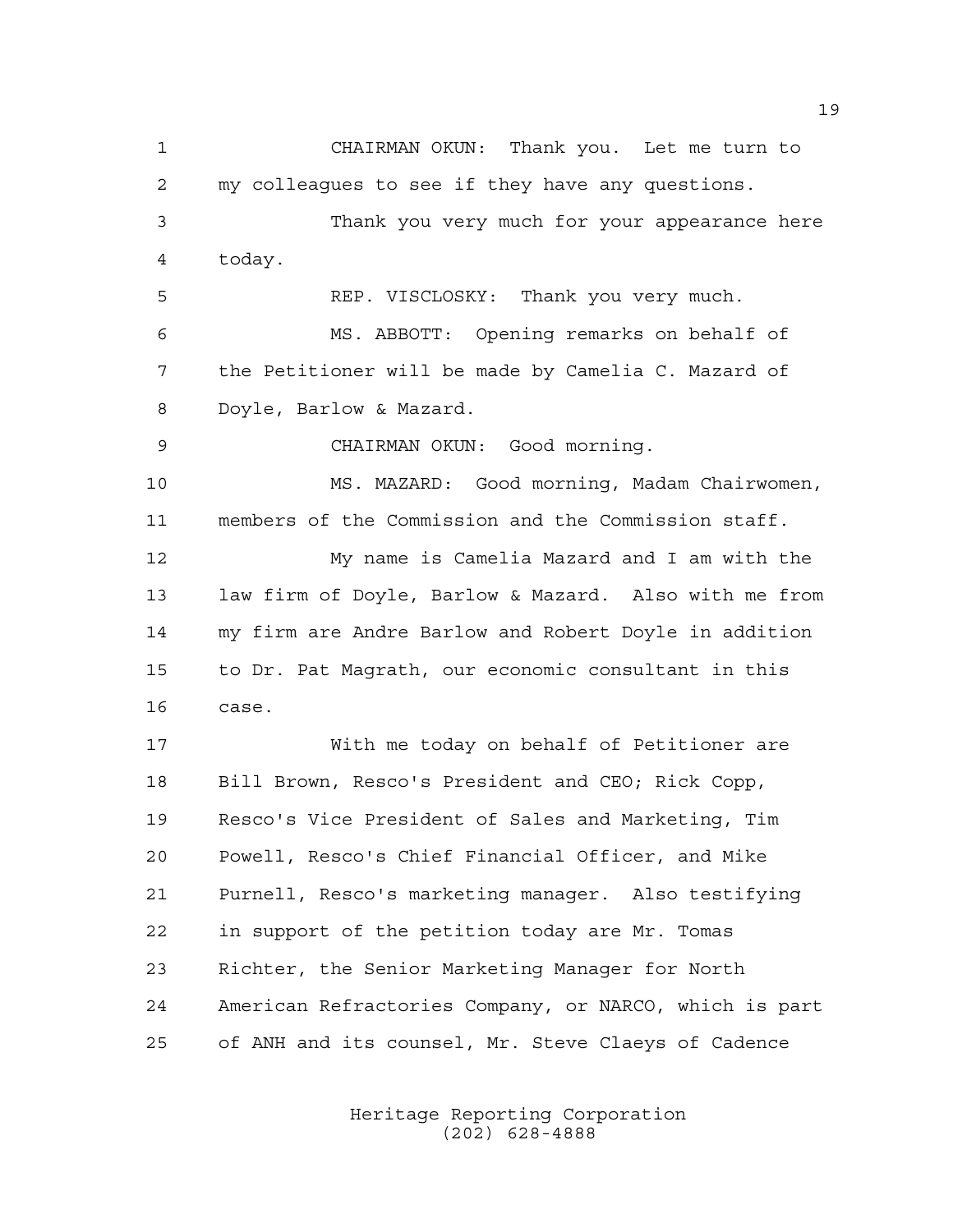Global Strategies.

| $\overline{a}$ | We first want to thank Congressman Visclosky           |
|----------------|--------------------------------------------------------|
| 3              | for appearing to testify today. In addition, we have   |
| 4              | provided copies of the statements of support received  |
| 5              | so far in this case from five members of Congress, the |
| 6              | Steel Manufacturers Association, the United Steel      |
| 7              | Workers, and The Refractories Institute.               |
| 8              | As a result of the substantial and                     |
| 9              | increasing level of imports from the subject countries |
| 10             | over the POI, domestic producers' production,          |
| 11             | capacity, capacity utilization, shipments, and         |
| 12             | employment indicators all declined. Essentially the    |
| 13             | U.S. MCB industry reported deterioration in nearly     |
| 14             | every trade indicator. In particular, the substantial  |
| 15             | decline in operating income indicates the injury       |
| 16             | suffered as a result of these unfair imports.          |
| 17             | In September of last year, the Commission              |
| 18             | determined that there was a reasonable indication the  |
| 19             | MCB industry in the U.S. was materially injured or     |
| 20             | threatened with injury by reason of imports from China |
| 21             | and Mexico. However, there has been virtually no       |
| 22             | improvement to the U.S. industry since then nor has    |
| 23             | there been any new capacity added or new investment    |
| 24             | made by the domestic industry. In fact, the minimal    |
| 25             | improvement after the filing of this case resulted in  |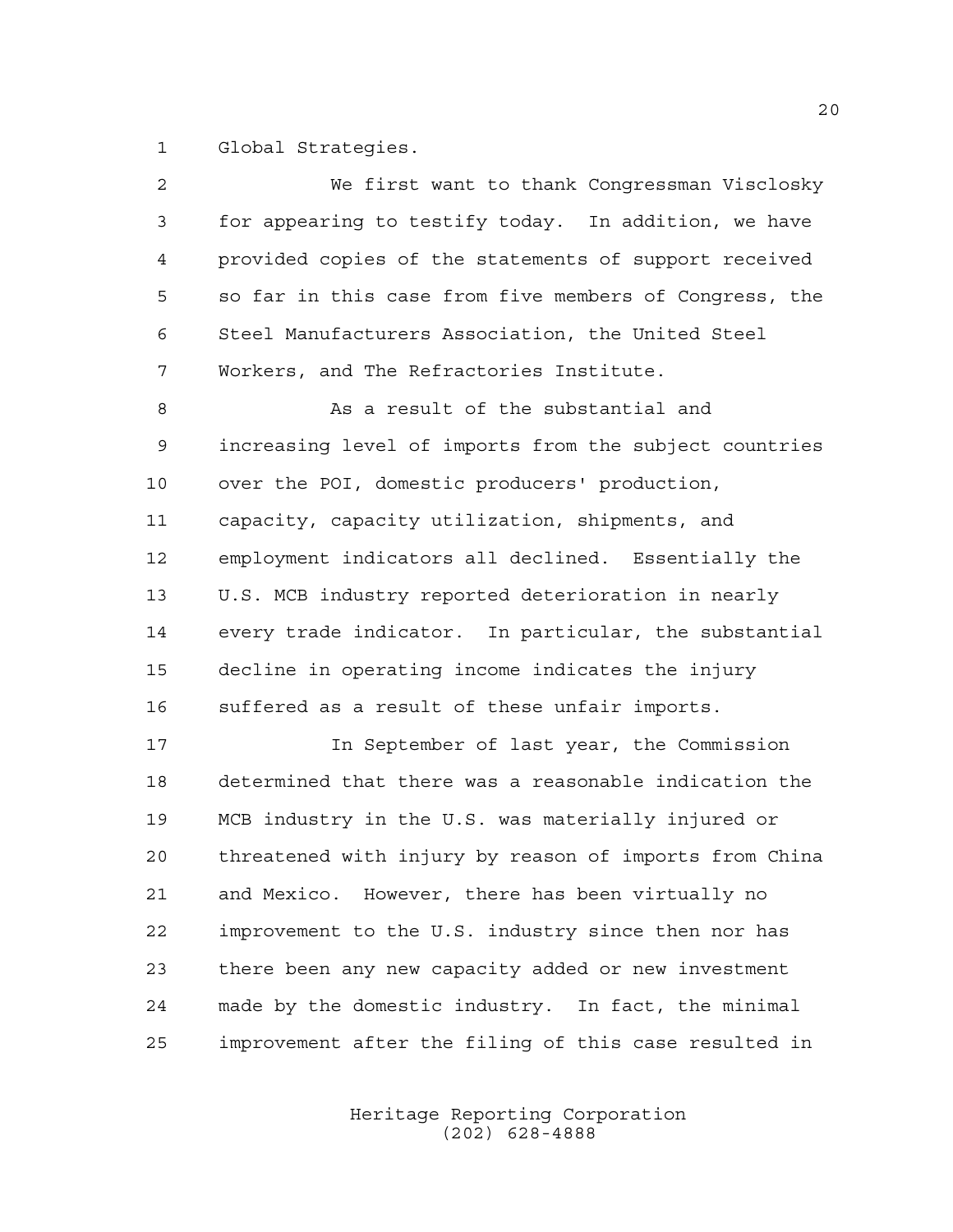U.S. producers taking little market share from subject imports because many foreign producers and importers flooded the U.S. market with MCB in an attempt to beat the duties.

 What caused this severe and long-term injury? The nexus with unfairly traded imports from China and Mexico is clear. Imports from China and Mexico increased substantially over the POI from an already significant share of the market. From the outset Chinese and Mexican producers planned to grow their market share in the United States with lower priced imports and this growth is in fact what occurred.

 The result has been a correlation over time between the financial harm suffered by the domestic industry and the flood of aggressively priced imports from China and Mexico. Subject imports' market share over one-third of the market at the start of the POI increased. Further, as to the price effect of subject imports, the causal connection is shown by what happened since the unfairly traded imports were restrained by Commerce's preliminary determination in March and its finding of critical circumstances against China in May.

In defiance of the filing of this case and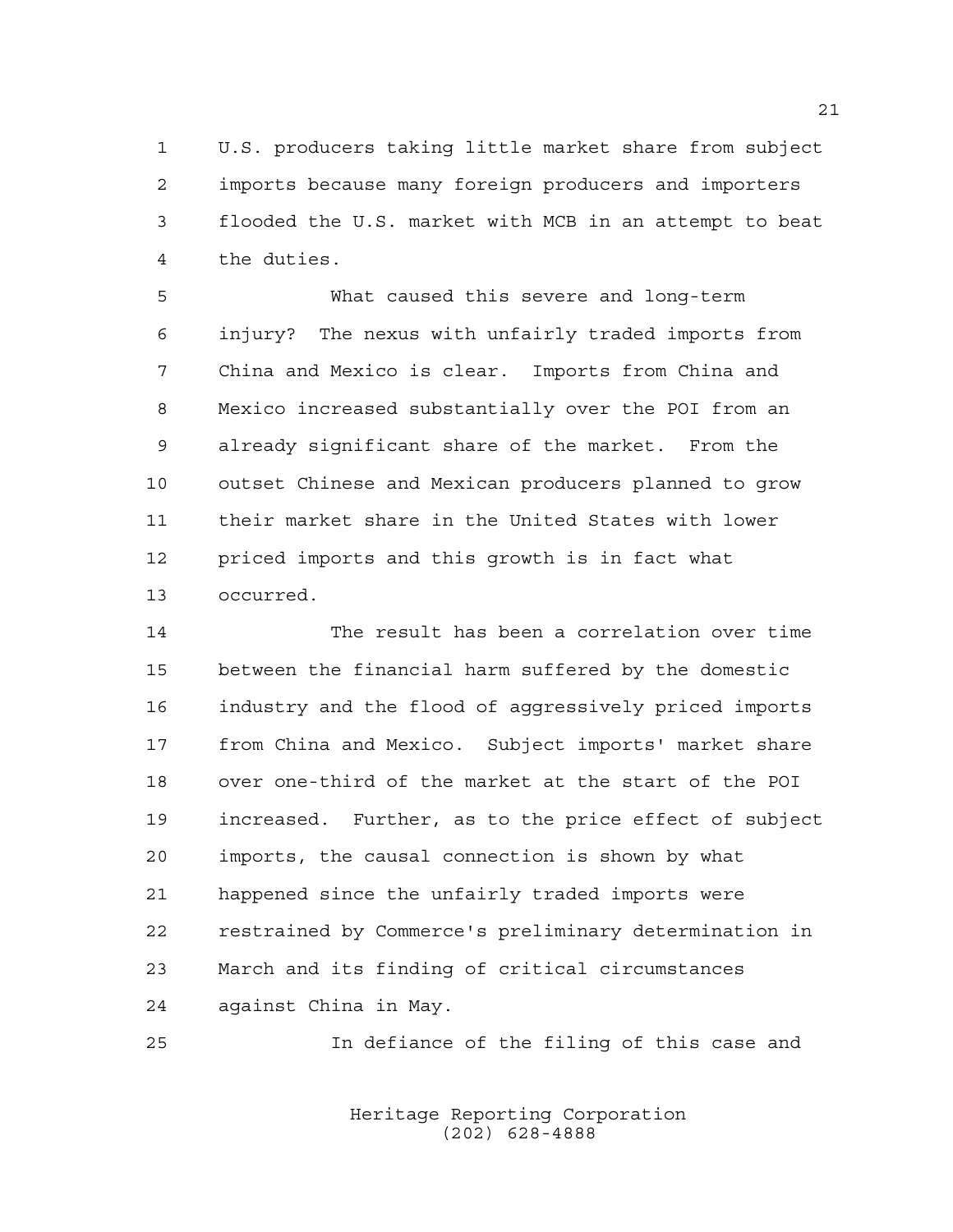the severe duties assessed them, subject imports not only continue to undersell their U.S. counterparts by large margins, but the underselling and import volumes actually increased.

 The flicker of life in the U.S. industry in the fourth quarter of 2010 cannot lead to a conclusion that the U.S. industry is not injured. This recent development is the result of the effects of the preliminary determination and the finding of critical circumstances. The data the Commission gathered in the final phase of this investigation show that the trends in the past three years were relentlessly negative. That picture is the real story of this industry.

 Importantly, the Chinese and Mexican imports serve the entire market. Contrary to assertions by RHI, the Mexican producer competes directly with the U.S. producers in all parts of the U.S. market.

 With respect to threat, the Commission cannot ignore the staggering growth in capacity and inventories of the Chinese and Mexican producers. The increase in capacity of the Chinese producers alone over the POI is three times the size of total U.S. consumption in its highest year, and like Mexico, Chinese capacity far exceeds its domestic demand.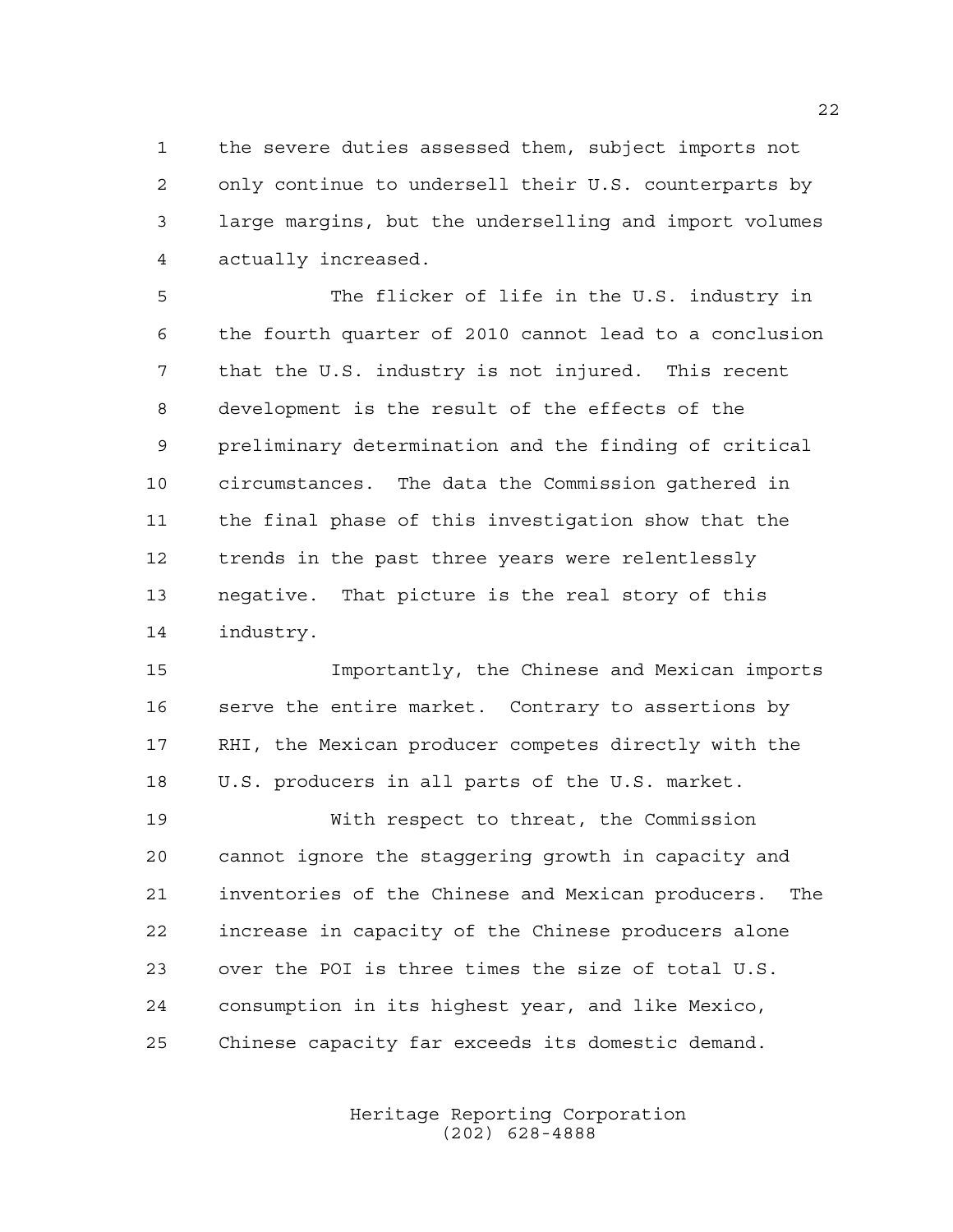Hence, the threat of what will occur in the United States is neither conjecture nor supposition. It is before our eyes. Thank you. CHAIRMAN OKUN: Thank you. MS. ABBOTT: Opening remarks for Respondents will be by Ritchie T. Thomas of Squire, Sanders &

Dempsey.

8 CHAIRMAN OKUN: Good morning.

 MR. THOMAS: Good morning. I am Ritchie Thomas of Squire, Sanders & Dempsey, counsel for the Respondents in the RHI group.

 The story told by the staff's admirable report in these proceedings is a story of an industry whose fortunes followed the extreme changes in the magnesia carbon brick consuming U.S. steel industry as it went from boom in 2007 and early 2008, to bust in the last quarter of 2008 and the first half of 2009, and then began a recovery in the second half of 2009 that extended into the first quarter of 2010.

 The domestic MCB industry's results followed the same trajectory. Falling in 2008 and the first half of 2009, only to recover in the second half of 2009, and by the first quarter of 2010 reaching levels generally similar to or even higher than those attained at the beginning of the period. It lost some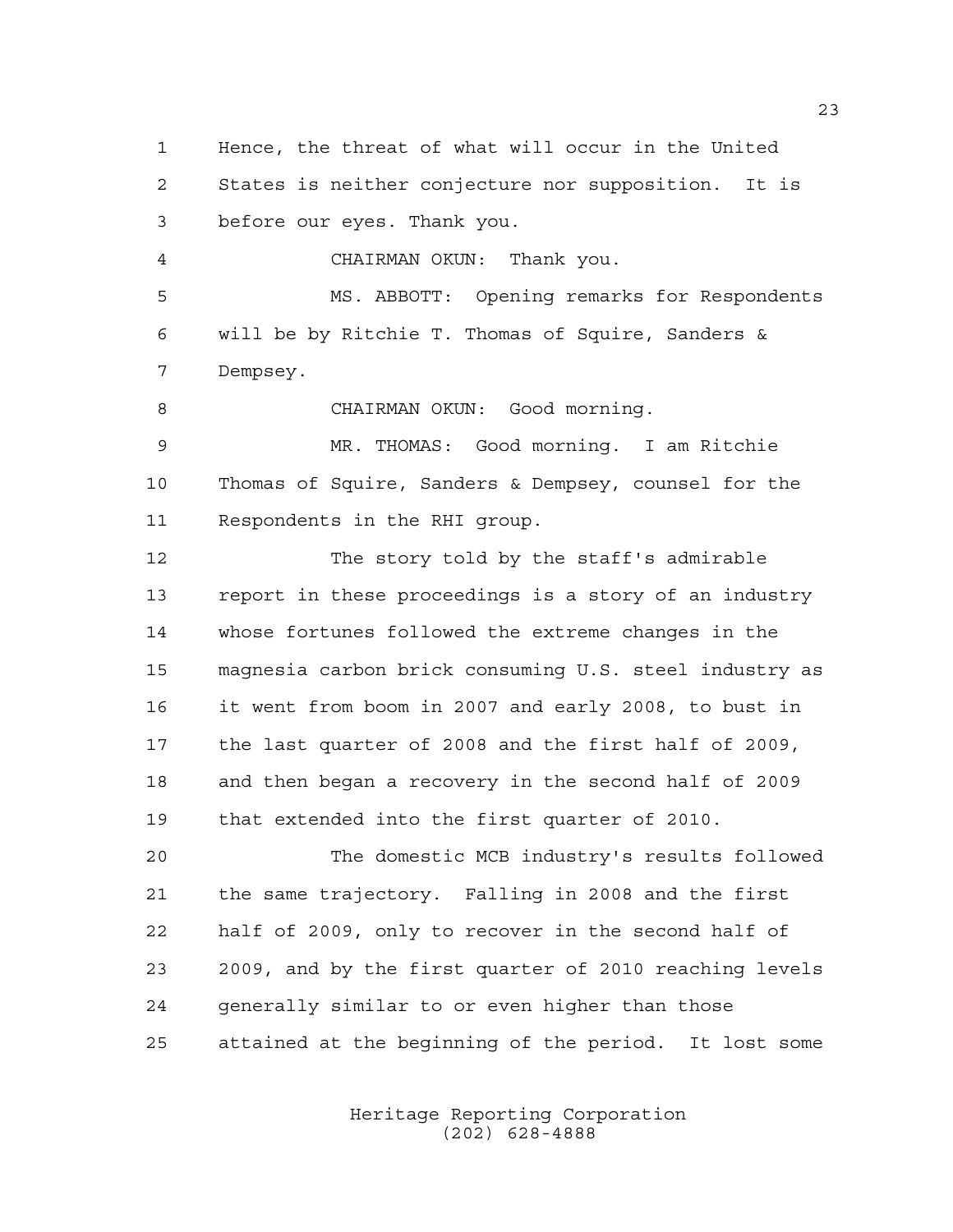market share in the middle of the period but regained a preponderance of that in the second half of 2009 and 2010. The industry's prices increased during the period except when U.S. steel industry customers insisted on give-backs of raw material surcharges as raw material costs declined.

 When the spread between the domestic industry and subject import price increased, it was because the domestic industry's prices increased at a faster rate. The domestic industry was able to recover increases it experienced in raw material costs in the period. There are some oddities in the domestic producers' results in the POI, but as the data at Table 6-2 of the prehearing report show they do not appear to be the effect of some external force such as imports whose effects presumably would be felt more or less uniformly by individual industry members.

 This is not an industry that has been materially injured by reason of the subject imports from China and Mexico, or indeed, that is currently experiencing material injury at all. It is also not an industry that is threatened with material injury by reason of imports from either China or Mexico individually or collectively. RHI's prehearing brief demonstrates this with extensive citations to the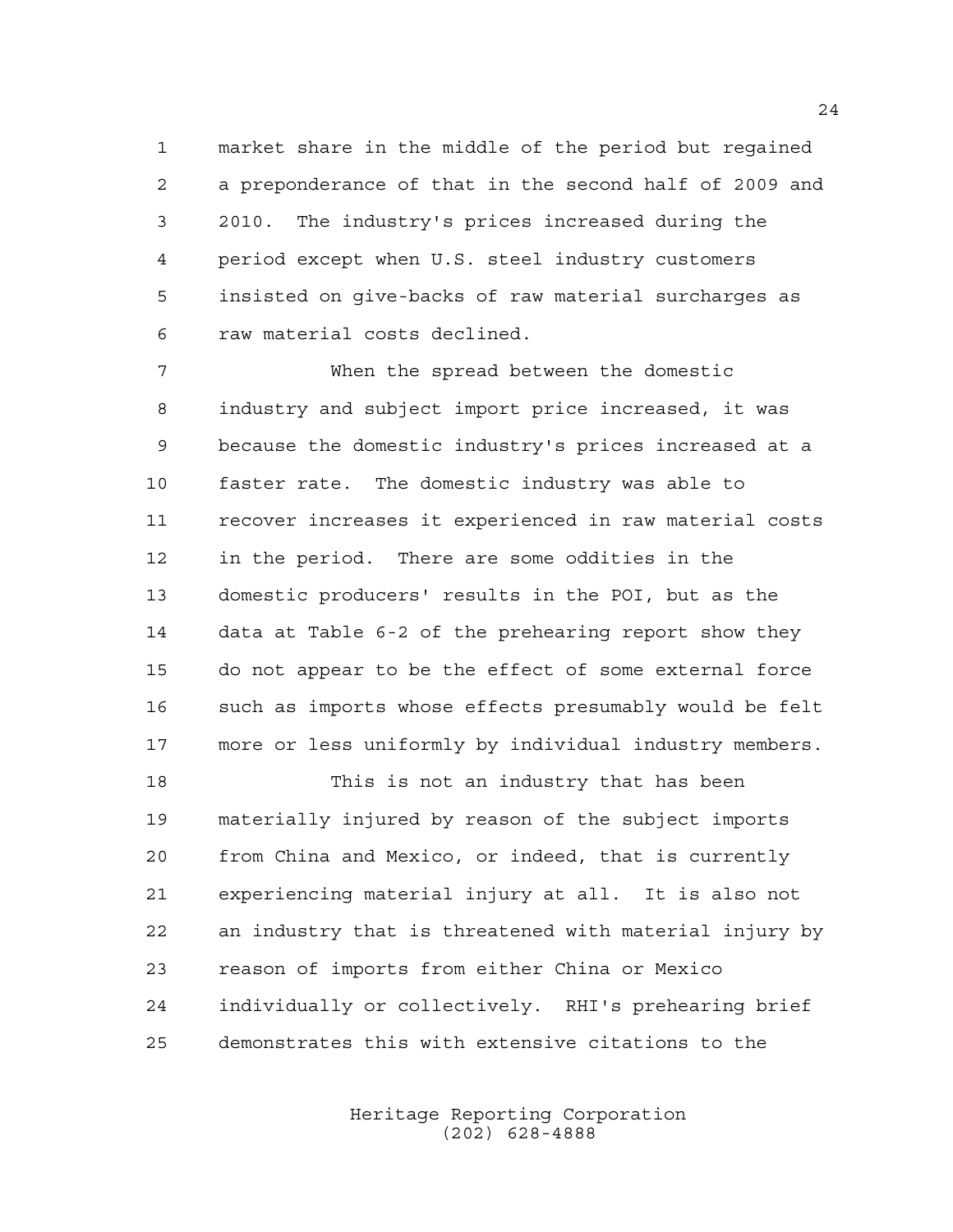record and publicly available information.

| $\overline{a}$ | In contrast to Respondent's case, Petitioner           |
|----------------|--------------------------------------------------------|
| 3              | Resco brings to the Commission a case that relies on a |
| $\overline{4}$ | number of factual statements that are not accurate,    |
| 5              | makes contradictory assertions, and repeatedly asks    |
| 6              | the Commission to involve its authority to employ      |
| 7              | adverse inferences. All of these are symptoms of a     |
| 8              | lack of merit in Petitioner's case. The following are  |
| 9              | just a few examples of factual errors made in          |
| 10             | Petitioner's prehearing brief which may be repeated in |
| 11             | the testimony this morning.                            |
| 12             | Resco: There was a "near 100 percent                   |
| 13             | increase of subject imports in 2008." Fact: subject    |
| 14             | imports increased very modestly in 2008, and in 2009,  |
| 15             | fell back to the 2007 level.                           |
| 16             | Resco: Respondent RHI "offered only one                |
| 17             | additional price descriptor" for which sales of        |
| 18             | Mexican product were reported in few quarters. Fact:   |
| 19             | RHI offered two additional price descriptors for one   |
| 20             | of which RHI reported sales of Mexican product in 11   |
| 21             | of 13 quarters.                                        |
| 22             | Resco: There was a "modest rebound" of                 |
| 23             | domestic producers' share of the U.S. market "in the   |
| 24             | most recent interim period concurrent with the         |

imposition of preliminary duties." Fact: Preliminary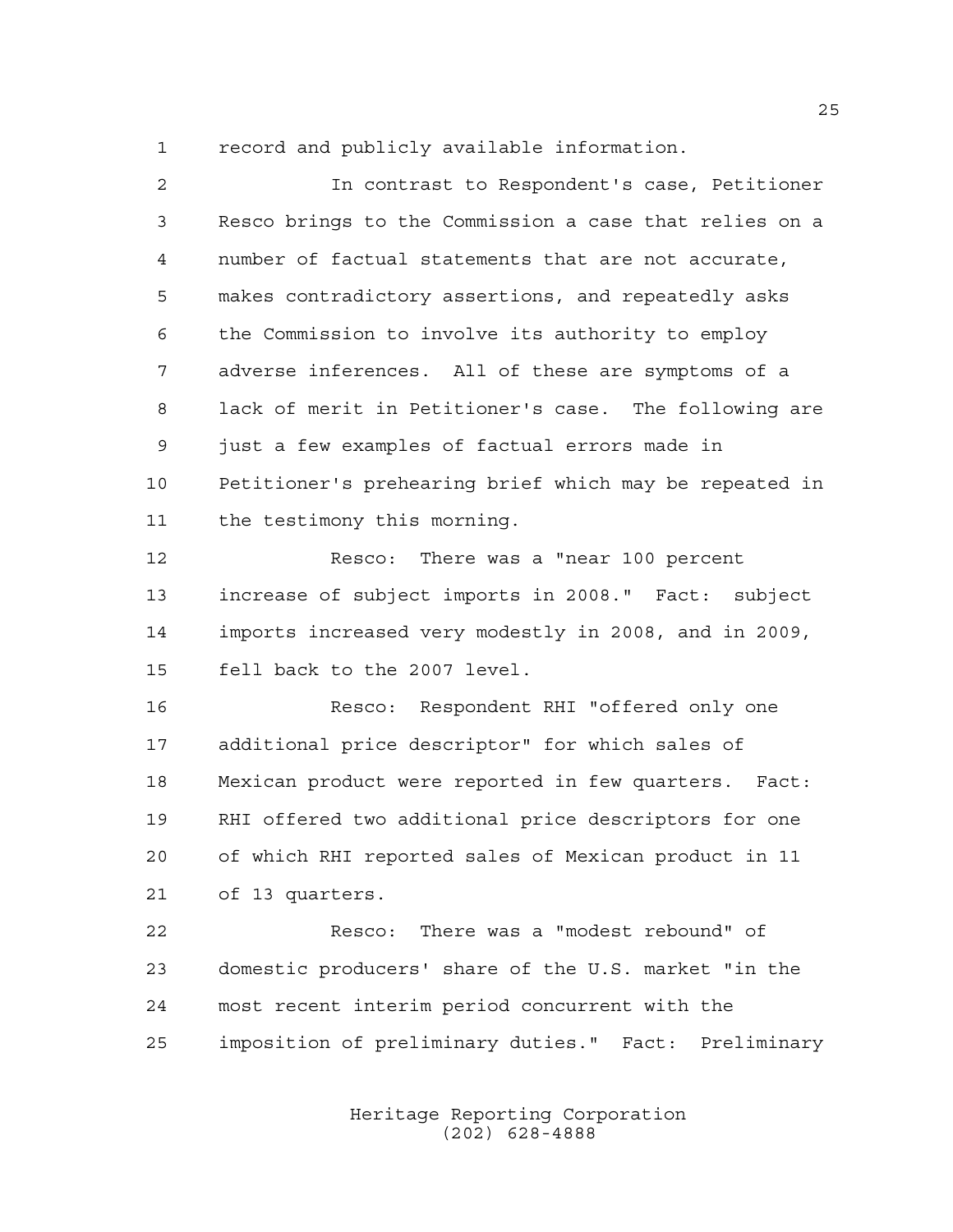duties were not effective until March 12, at the very end of the first quarter of 2010.

 Resco: There has been "staggering capacity expansion in the subject countries". Fact: There has been no capacity expansion in Mexico.

 Resco: "The latter part of 2009 restraints imposed by this very investigation caused a reduction in imports." Fact: In the second half of 2009, subject imports increased substantially over the first half of the year.

 The most glaring of Petitioner's inconsistencies is its inability to decide, whether as it claimed in the just quoted passage, the pendency of the investigation caused a reduction in imports or whether, as it asserts when arguing critical circumstances, after the filing of the petition early in the second half of 2009, "U.S. importers and purchasers attempted to accelerate deliveries and stockpile MCB."

 The fact show that the domestic MCB industry second half 2009 and 2010 gains occurred as both subject imports volume, and importantly, MCB market demand increased, and the result was a net loss of market share for subject imports. They support neither a finding of post-petition stockpiling nor a

> Heritage Reporting Corporation (202) 628-4888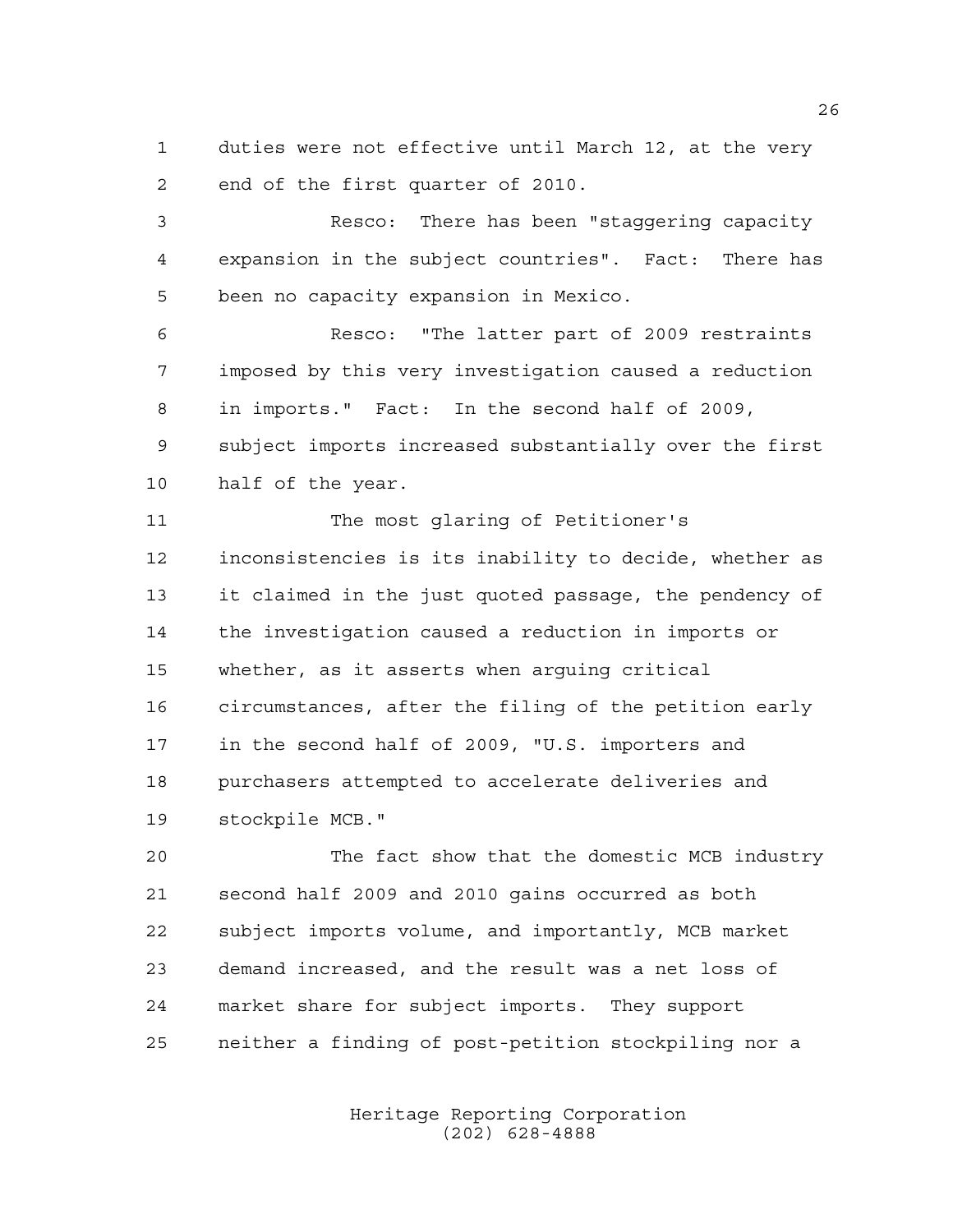finding of post-petition withdrawal from U.S. markets. We urge the Commission to make negative determinations in these investigations. Thank you very much. CHAIRMAN OKUN: Thank you. MS. ABBOTT: Will the first panel in support of the imposition of antidumping and countervailing duty orders please come forward. All witnesses on this panel have been sworn. (Witnesses sworn.) COMMISSIONER OKUN: Looks like the panel is well-prepared. You may proceed. MS. MAZARD: Thank you. The first presentation today will be from Bill Brown, the President and CEO of Resco. Bill, take it away. MR. BROWN: Good morning, Madam Chairman, and Members of the Commission. My name is Bill Brown, and I'm the President and CEO of Resco. I would first like to thank you for the opportunity to testify here today. I'm here to try to save American jobs, jobs of domestic MCB producers. Saving American jobs, now that's quite a novel idea, isn't it? I'm guessing today is not the first time that you've heard a CEO make this statement. My mission is to convince you that MCB imported from China and Mexico are unfairly

> Heritage Reporting Corporation (202) 628-4888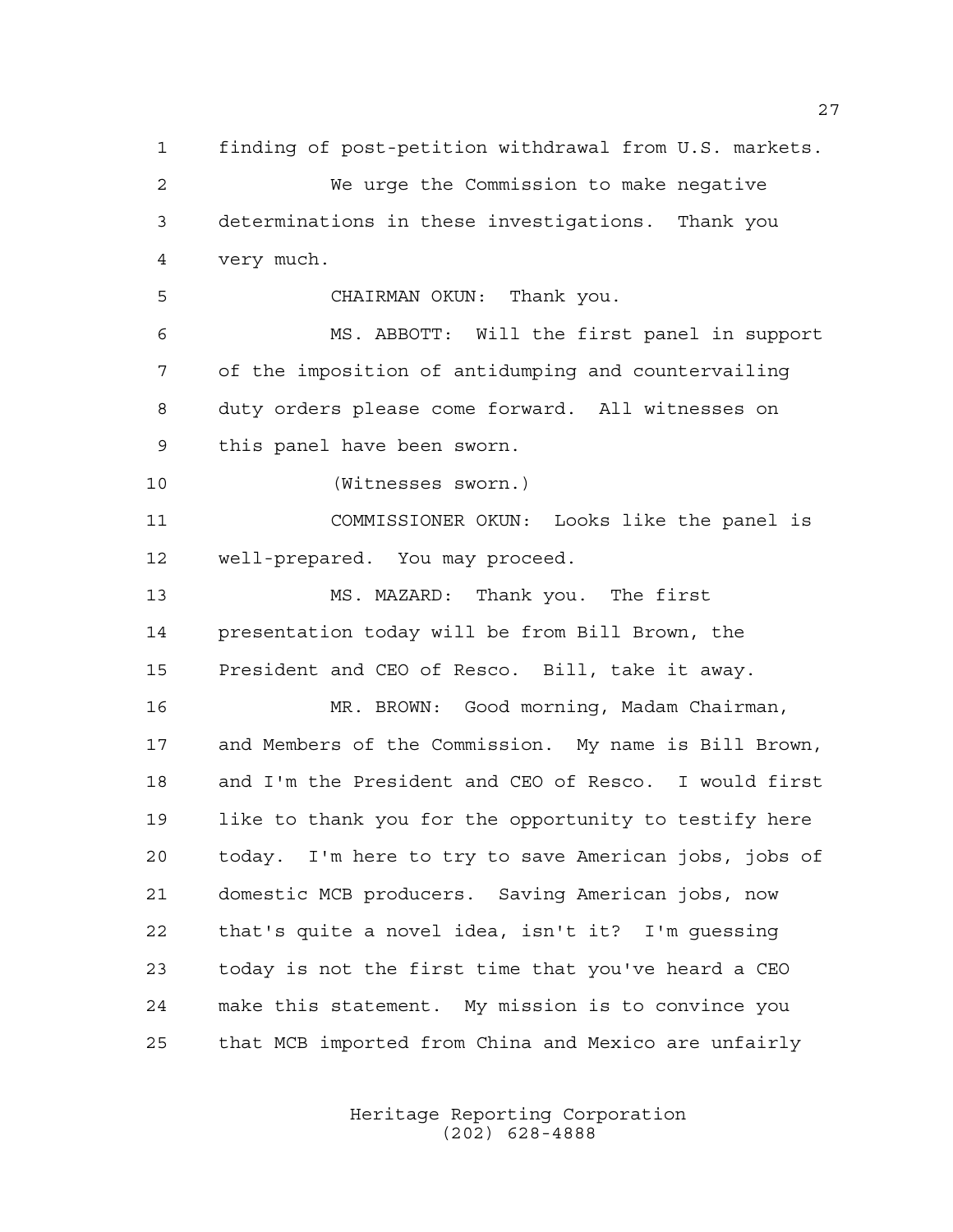entering this country and have, and will, result in the loss of American jobs if not addressed by Commission actions.

 As background, I worked for the past 12 years with Resco, and before then, for 33 years at Harbison-Walker Refractories, part of ANH, one of the other four domestic producers in this investigation. In 1998, I became President and CEO of Resco. Two years later Resco acquired Harbison-Walkers' MCB plant in Hammond, Indiana, as the result of a divestiture required by the FTC. Hence, the very MCB production facility and technology with which I was familiar and helped develop when I worked at Harbison became part of Resco. Resco is a privately owned company with headquarters in Pittsburgh and an MCB plant in Indiana. The company is known as the leader in the refractories industry, striving to develop proprietary heat-resistant products and special formulations.

 Let me begin by stating the obvious, something that everyone in the industry knows very well. MCB have become a commodity-type product where competition focuses primarily on price. Hence, domestic and imported MCB are undifferentiated products where price is the key factor in purchasing decisions. We bought a sample of an MCB with us today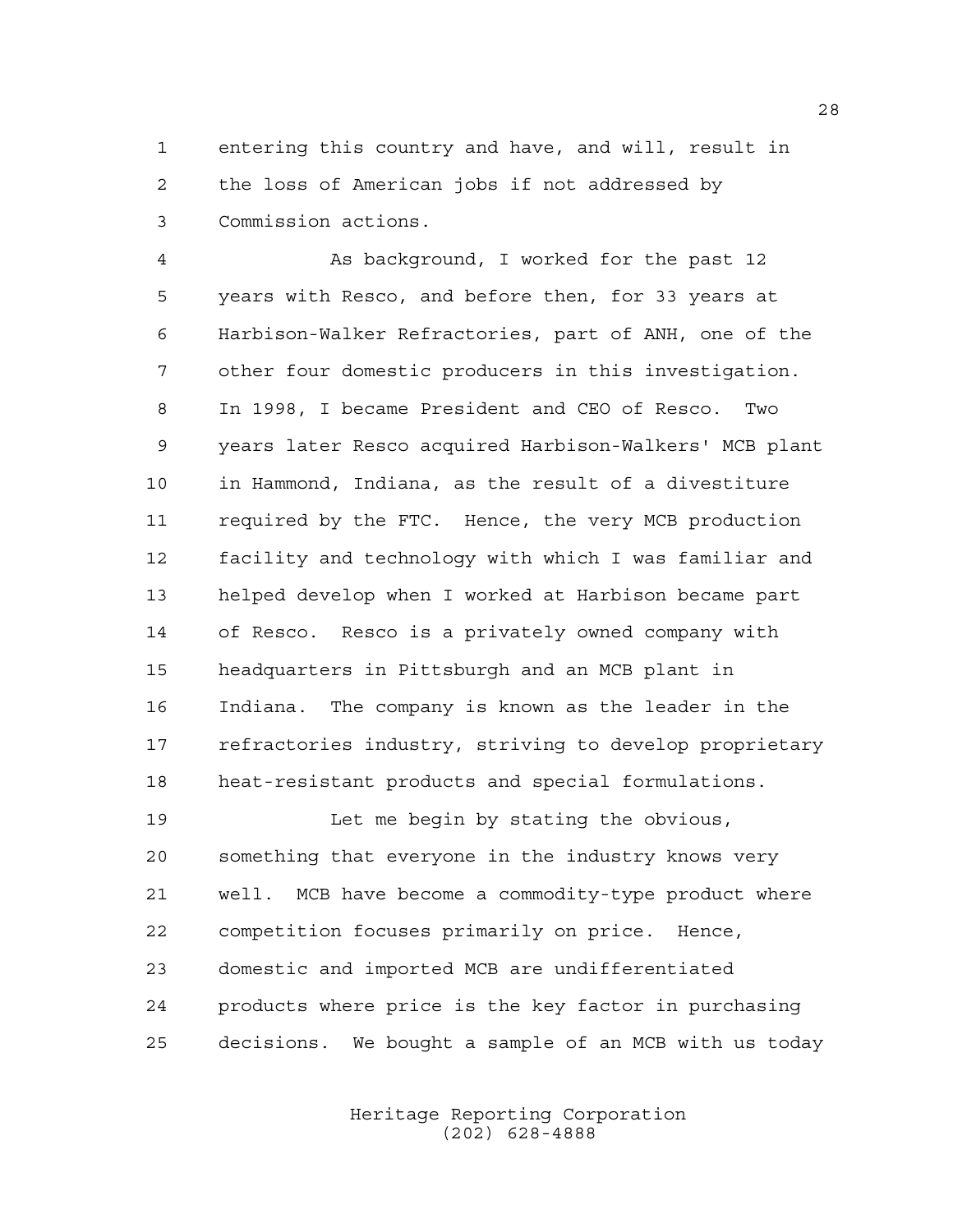for you to be able to look at and see what one shape looks like. This is called a semi-universal ladle brick. It is comparable to semi-universal ladle brick made by any other U.S. producer, a Chinese producer or Refmex. There's really no visual difference between them. Although MCB requires technical experience to produce, from a marketing standpoint, it's a very simple product.

 It varies in carbon content, the magnesia, fused grain percentages and whether antioxidants are added to the mix. Producers in the U.S., China, Mexico or elsewhere can all make these variations in comparable quality. Given the commodity-type nature of MCB, one would expect price to be a primary factor in sales negotiations, and it is. Most of our valued customers, global steel companies with sophisticated, worldwide purchasing networks, negotiate fiercely to lower MCB pricing. They do not haggle, however, about carbon content, fused grain percentages and antioxidant addition. The only real issue negotiated with our customers, as Rick will explain later, is price.

 Given the realities of competition in the MCB market, to claim, as RHI does, that the presence of Chinese and Mexican MCB play no role in price

> Heritage Reporting Corporation (202) 628-4888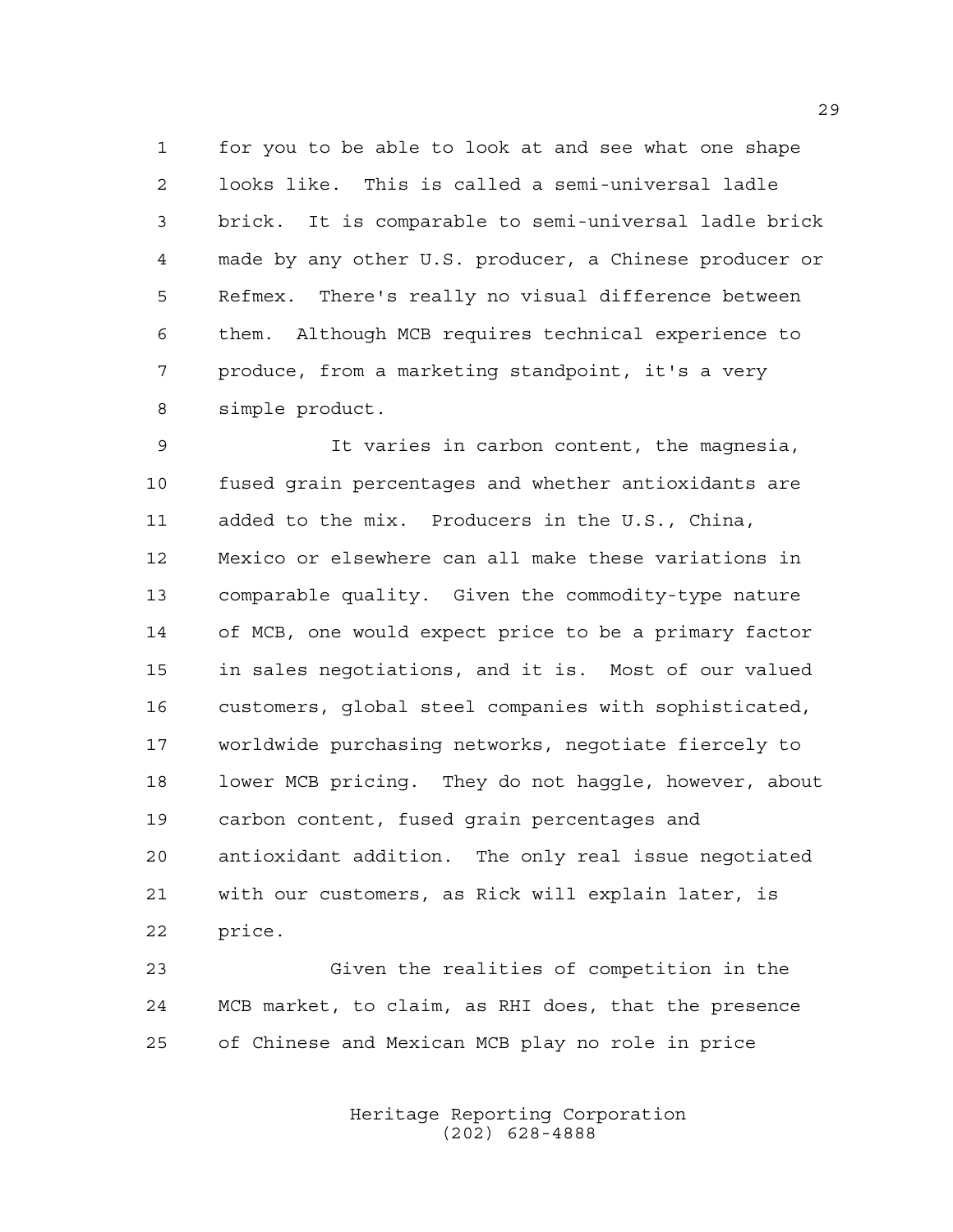negotiations is ludicrous, quite frankly. It would be naive to believe that Mexican and Chinese importers gained the dominant market share that they did so quickly by any other means than competing hard on price, and, as we thought, unfairly on price. With well over one-third of the U.S. market, we know that our customers purchase substantial quantities of Mexican and Chinese MCB. However, if we had not responded to the presence of that large quantity of lower priced imported product in this investigation by filing these cases, Resco would have been compelled to import Chinese product itself and close down its Hammond MCB plant in order to compete with the unfairly dumped imports.

 From the perspective of an MCB competitor in the market on a daily basis, there's just no question that unchecked imports from Mexico and China severely impacted our industry's profits. If we compare the performance of MCB over the POI with other steel refractory products not yet competing with unfair imports but produced in the same facilities and sold to many of the same customers, the results are telling. The critical operating to profits ratios for these other refractory products for the steel market, again not yet battling unfair imports, are an entirely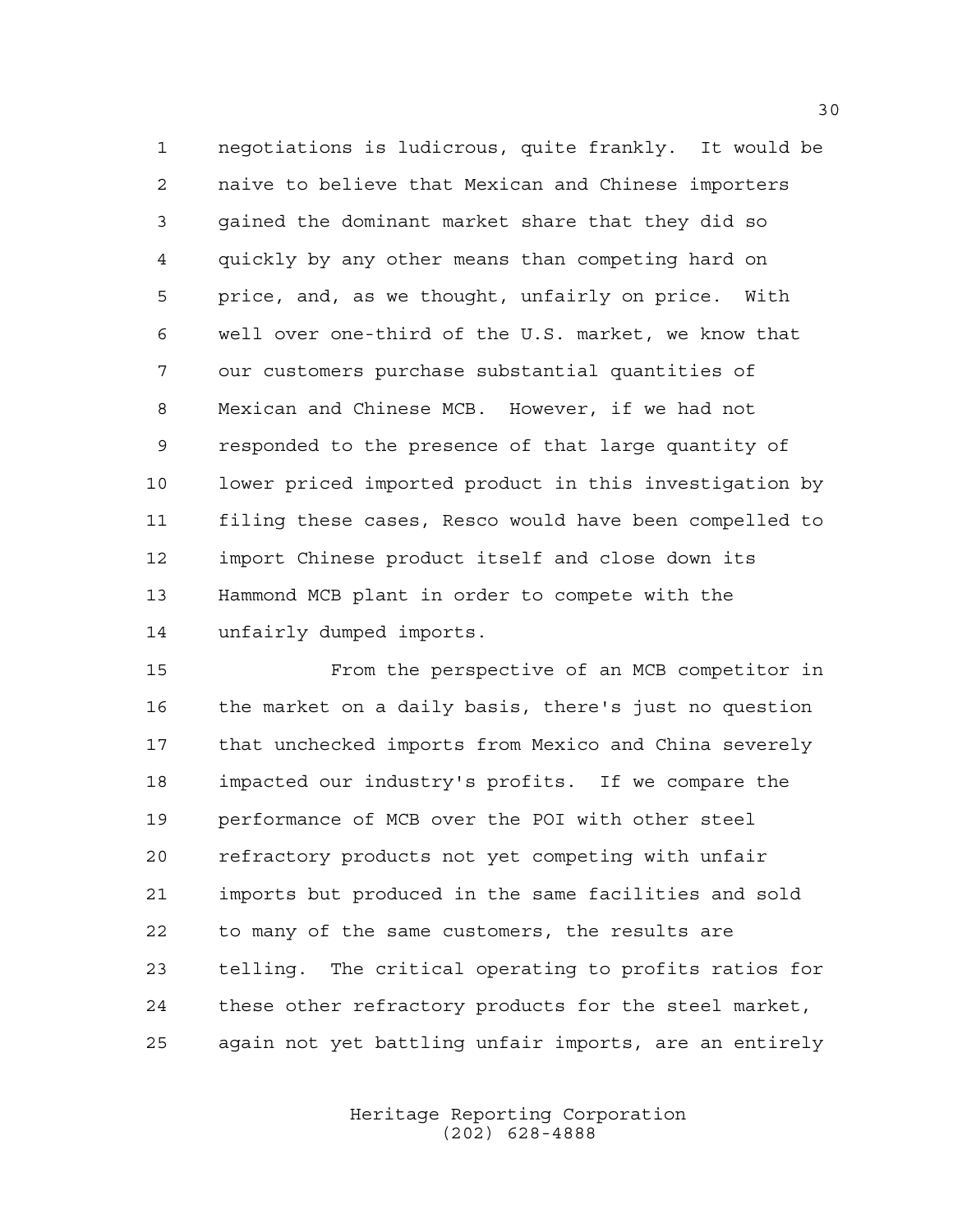different story in each period of the POI, showing much higher profit ratios than MCB. These broad and beneficial contributions of other steel refractory products to Resco's bottom lines are not just true for Resco. I've been informed by counsel that they are also true for others in the industry and we plan to submit such evidence in our posthearing brief.

 Over the past several years, the domestic MCB industry has been squeezed between the pressures of increasing imports and rising production costs. One of these costs is magnesia. As a result, Resco and other U.S. producers experienced a cost price squeeze during the period examined, as the affirmative preliminary injury opinion observed. After we filed the petitions in these cases, several large importers abandoned the U.S. market to the benefit of U.S. producers. Preliminary determinations were then announced and critical circumstances were found against China by Commerce due to the flood of imports from that country as a result of our filing in this case.

 Resco is keenly aware that some large MCB customers are not happy with the remedy we seek. We've become a little unpopular with them. They want continued access to unfairly priced Chinese and

> Heritage Reporting Corporation (202) 628-4888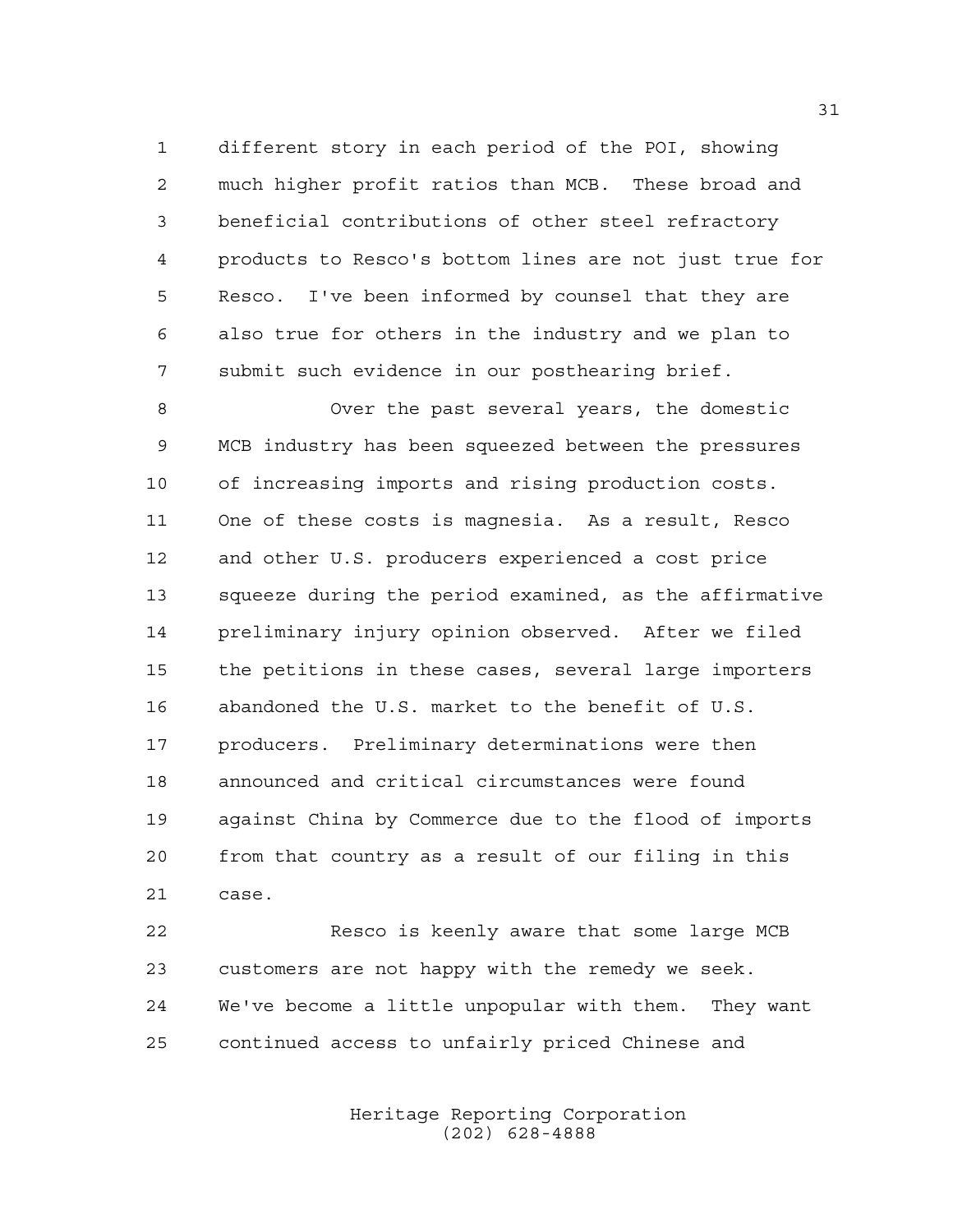Mexican MCB. However, we did not take the steps to file these cases lightly. The truth is that without protection from unfairly traded imports, it's only a matter of time before one or more of us in the domestic industry are forced to close our U.S. plants. Resco is not seeking to force the Chinese and Mexican producers out of the U.S. market, but only to compete fairly. Although the recent decline in steel production explains the decline of MCB partially for the U.S. industry, the substantial deterioration of our MCB business is due in large part to the subject imports.

 I had the unfortunate job of reducing employment at our Hammond facility and at our headquarters in Pittsburgh over the last few years as a result of the injury caused by the volume and low price of these imports. This role is the most painful part of my job as CEO. As a result of imported MCB from China and Mexico, I had to terminate over 30 percent of the United Steel Workers at our Hammond facility. We also began to source a percentage of our U.S. sales from China as the only way to compete with low priced Chinese and Mexican imports for customers who in no way differentiate products except by price. However, when imports grew to threaten the very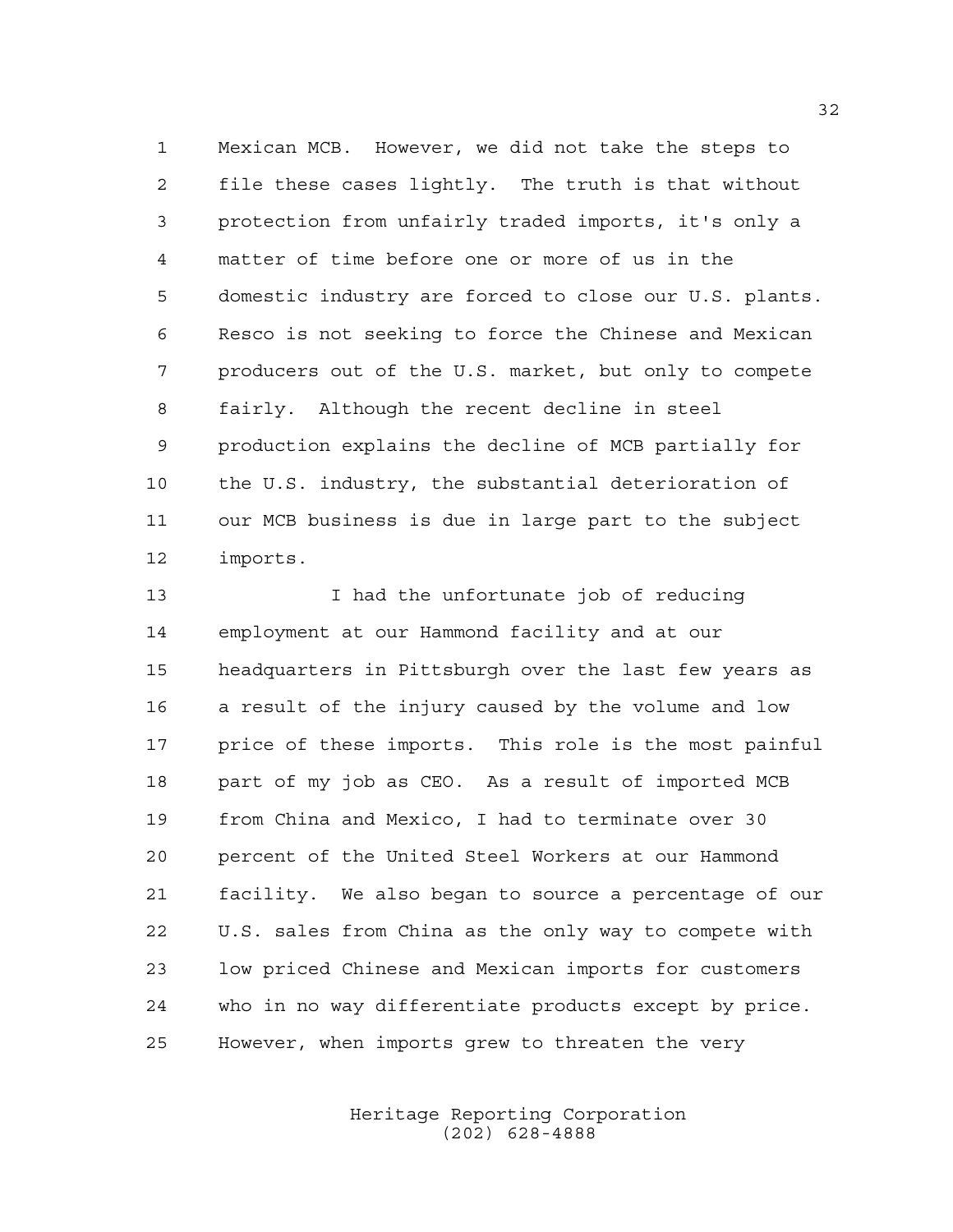existence of our U.S. MCB plant, we filed this petition as a last resort.

 As it stands, in order to survive, Resco reduced the work week at Hammond by 20 percent, made similar cuts in salaried personnel and benefits at both Hammond and our Pittsburgh headquarters, but after having cut MCB operations to the bone, we have exhausted our options. If we do not get relief from these unfair imports in this case, we will either have to become full-time importers ourselves or shut down MCB operations at Hammond altogether. Our extreme cost-cutting measures allowed Resco to keep its operation at Hammond going the past two years. Those employees who have remained are subject to further reduction in compensation due to shorter work weeks and lower benefits. Dumped and subsidized imports forced Resco to sharply curtail production of this key product.

 In the unfairly competitive market of MCB, we must continue to invest in R&D; however, given the injury caused by MCB imports, the domestic industry has been unable to increase investments in product development. In fact, both CapEx and R&D funds plummeted over the POI period.

In addition, when the U.S. steel industry

Heritage Reporting Corporation (202) 628-4888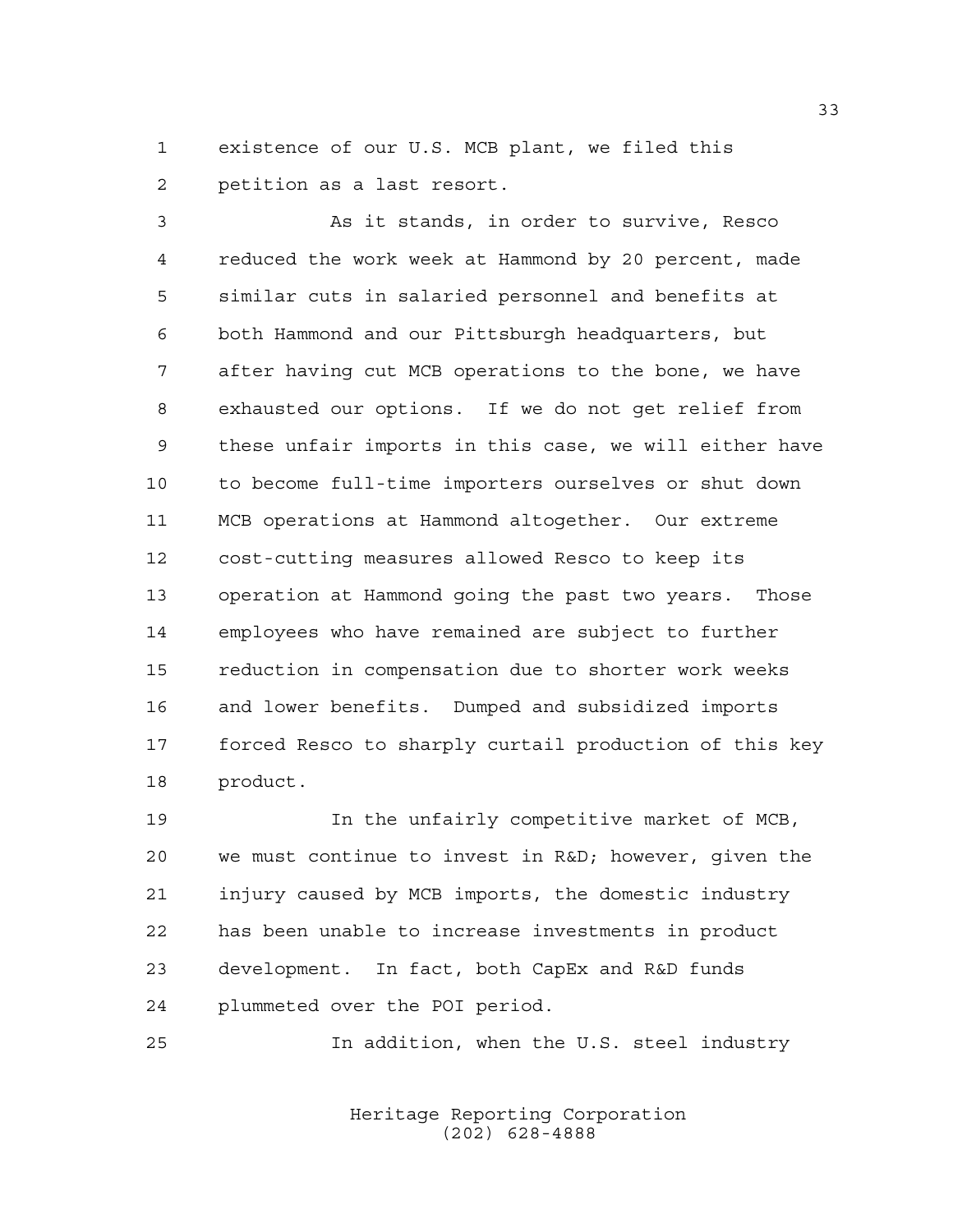was robust from January of 2007 until September of 2008, that resulted in a strong demand for MCB, but low priced imports from China and Mexico still captured a large share of the market. If there is an order against China and not against Mexico, or vice versa, all the RHI volume will enter the U.S. from the country not under the order and capacity will be readily shifted to the country not under order.

 Just to comment, I was with Harbison-Walker when it acquired Refmex in 1993 and am familiar with the Refmex product line and its facilities.

 Essentially, both the Chinese and Mexican producers are export-oriented. In this context, it should be recognized that over the longer term these companies can only achieve significant growth by continuing to increase exports to the United States, even if there is a downturn in demand. The reality of the MCB market today is that pricing levels are set by the unfair dumping which is the result of gross excess capacity built in China and Mexico. We simply cannot continue to operate at the present levels and expect the domestic industry to make the investments needed to maintain its plants and continued production in the U.S.

Hence, if unfair imports are allowed to

Heritage Reporting Corporation (202) 628-4888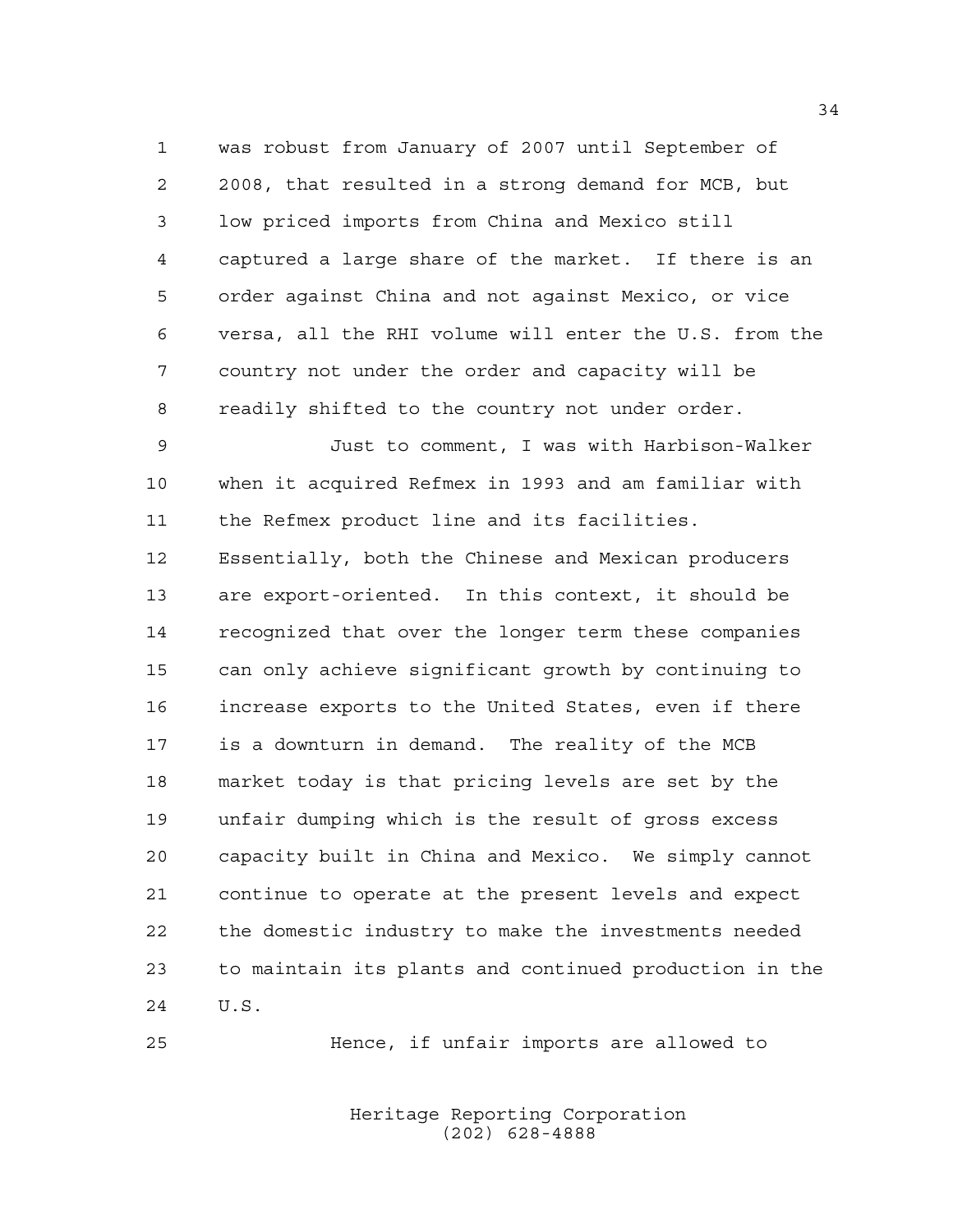enter the U.S. market unrestrained, it will become more difficult for the U.S. industry to sell domestically produced MCB and we will all be forced to sell imported MCB or not participate at all in this key refractory market to the detriment of all key stakeholders, customers, employees, suppliers and the local communities where domestic MCB production is centered. Today I respectfully ask the Commission to please help save our domestic industry. I'll be happy to answer any questions you may have at the conclusion of our presentation. MR. COPP: Thank you, Bill. Good morning, Members of the Commission. CHAIRMAN OKUN: Can you bring your mic closer? MR. COPP: Thanks, Bill. Good morning, members of the Commission, Commission staff, ladies and gentlemen. My name is Rick Copp. I am currently the Vice President of Sales and Marketing at Resco Products, Inc. I am the chief representative of the company for sales and contract negotiations for steel companies for MCB products. In total I have been in the refractory business for 30 plus years, nine of which with Resco and I started my career with Harbison-Walker Refractories in 1979.

> Heritage Reporting Corporation (202) 628-4888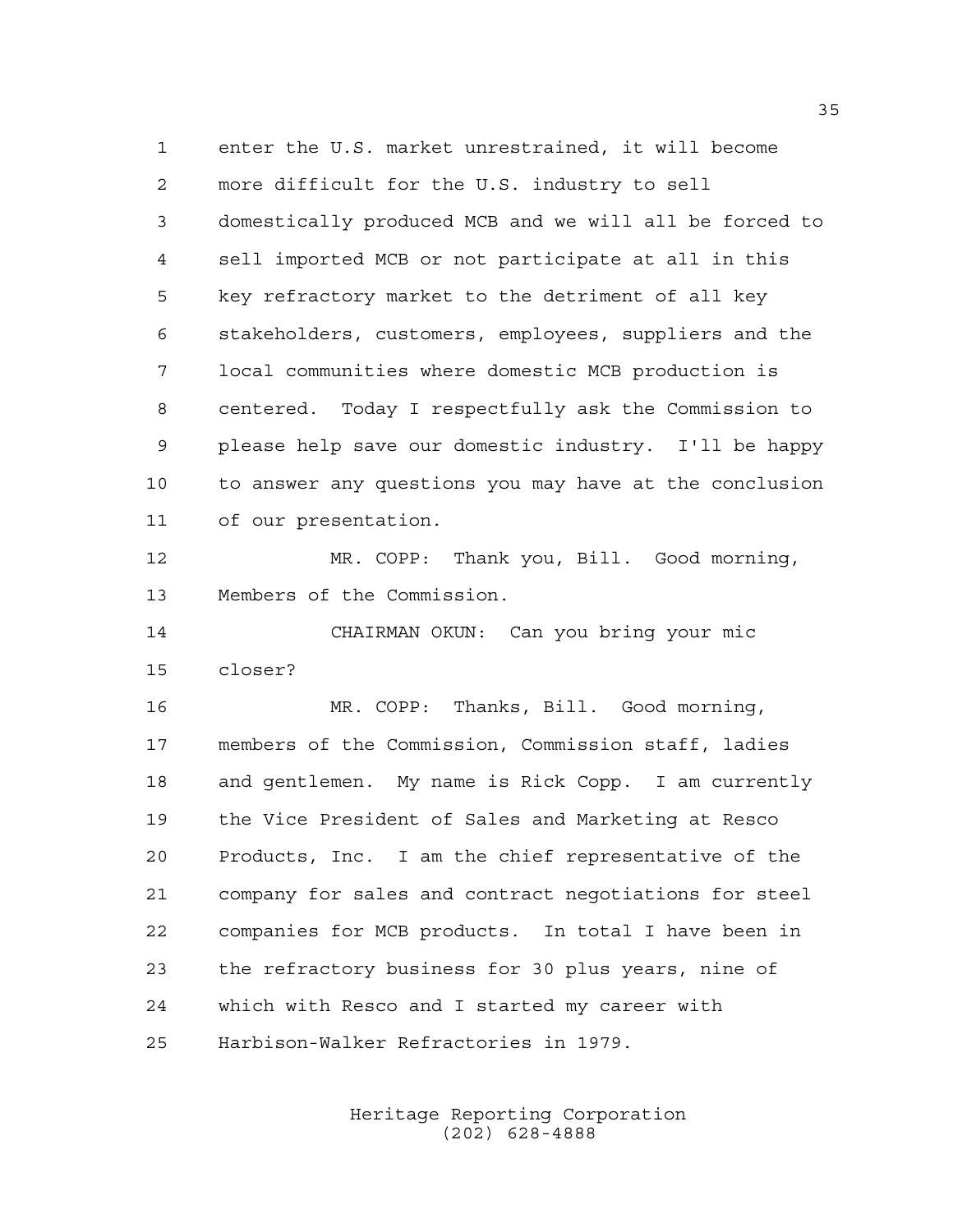My testimony will serve to describe the market for MCB in the United States, the sale of MCB and the difficulties we face in the market every day because almost one-half of our market has been taken over by imports from China and Mexico. I also hope to answer from Resco's perspective, issues that have come up in the investigation that are in the public ITC report and one importer's brief, which I have reviewed.

 Let me start by describing how MCB products are sold. It is a very competitive process with Resco 12 and other refractory producers, importers and distributed bidding for the chance to supply the various refractory linings in ladles, EAFs, and BOF applications.

 RHI states that the sales of basic furnace linings are a significant sector of the U.S. MCB market. This statement is the first of many inaccurate ones by RHI in its brief that I want to address. Of the three categories of refractory linings, ladles are by far the largest user of MCB, followed by EAF. Sales of MCB for the BOF linings as of today, are only a minor portion of sales, about five to ten percent. This small percentage is due to process control techniques like slag splashing and the

> Heritage Reporting Corporation (202) 628-4888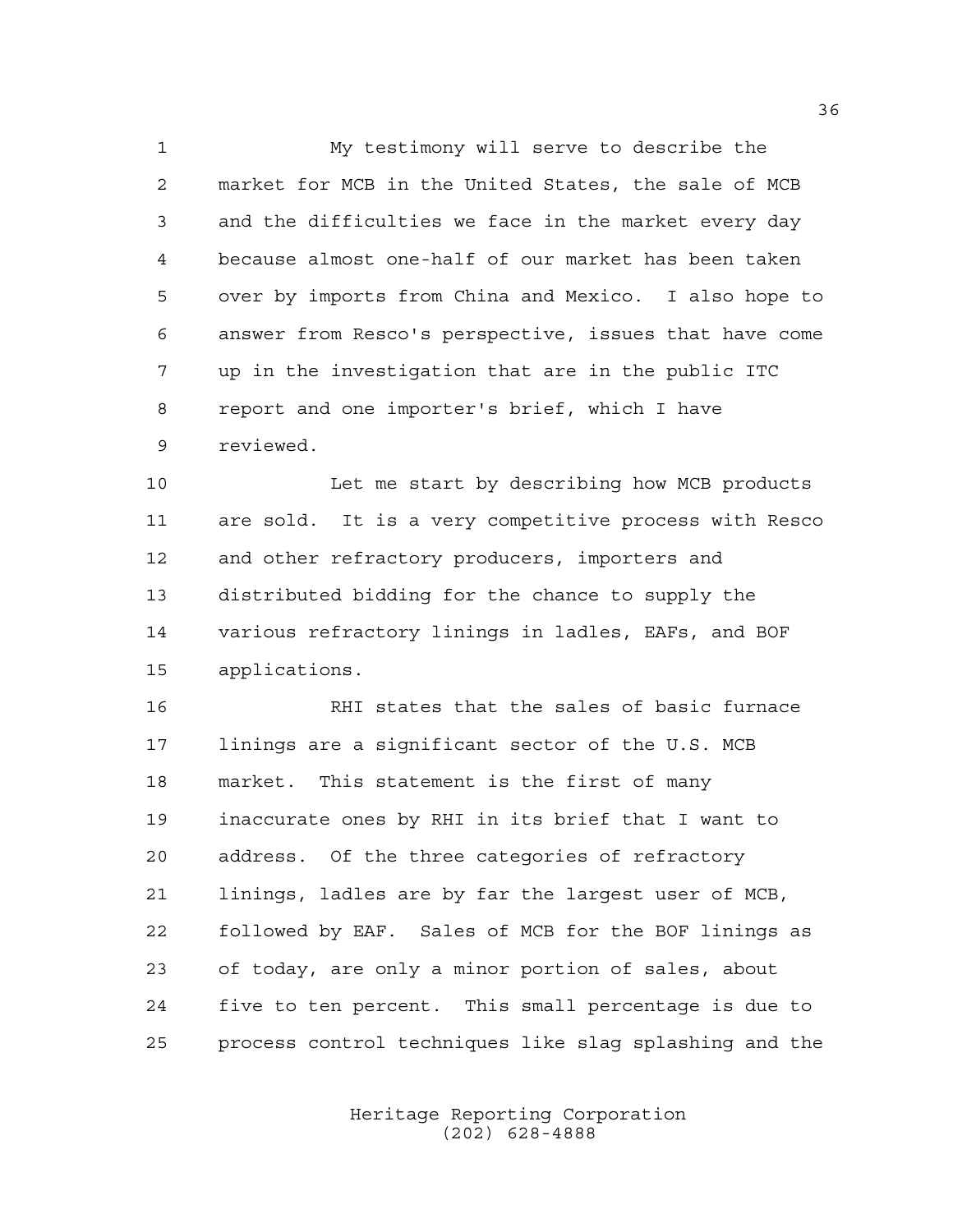growth of mini-mills in the United States over the past 15 years. Hence, the BOF end users are no safe haven for the U.S. producers. It is a small part of the market and there are unfair imports there as well, despite RHI's assertions to the contrary.

 Exhibit 1 of our brief is a bid sheet from an integrated producer requesting the best price on a number of MCB for both ladle and EAF applications. This sheet was included because the buyer, a very large steel company, listed several MCB vendors, both foreign and domestic, and sent it to those suppliers to cross-reference their brands and provide a price.

 This process is typical. All product from the potential suppliers are assumed to be of equal quality and availability and equal in other non-price factors, as well. The only way to win this substantial contract was to bid the lowest price. In fact, the price to obtain the business was identified by the purchaser to get the lowest price. The bid request process from this customer is duplicated for the BOFs by using a similar bid spread sheet. Price is the only thing in which this major purchaser was interested.

 I have been told that the Commission and its staff knows a great deal about the steel industry.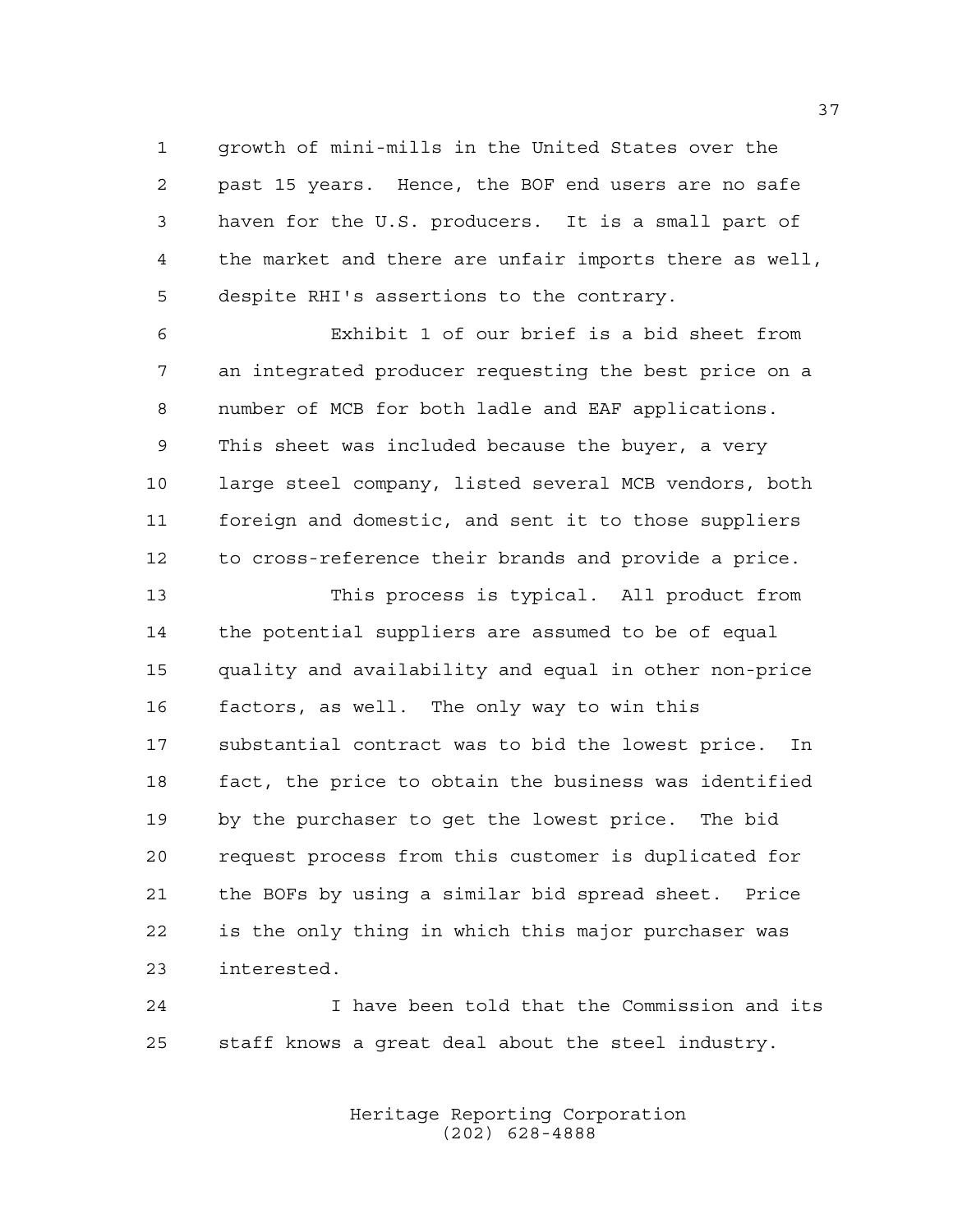Therefore, I will not spend much time on it except to emphasize that in its current consolidated state, facing stiff and many times unfair foreign competition of its own, steel companies are tough negotiators, who demand constant product performance and the best total value with the lowest cost solutions from their suppliers. This statement is particularly true for MCB, which are high valued products used in only the most critical and demanding applications.

 To be clear, steel companies want consistent product performance and the best total value with the lowest cost solutions. There has been an attempt to separate MCB sales into price only and price/performance sales. Every sale is a price/performance sale.

 We believe that Resco's products are of the highest quality, and we try to market on price/performance, as everyone does, including non- price factors such as quick delivery times, after sale technical services and quality. Back in the early years of import from China, MCB came into the United States at very cheap prices but had limited success because of quality issues and reliability.

 But then they gradually came back over time, again at very low and as it turns out dumped and

> Heritage Reporting Corporation (202) 628-4888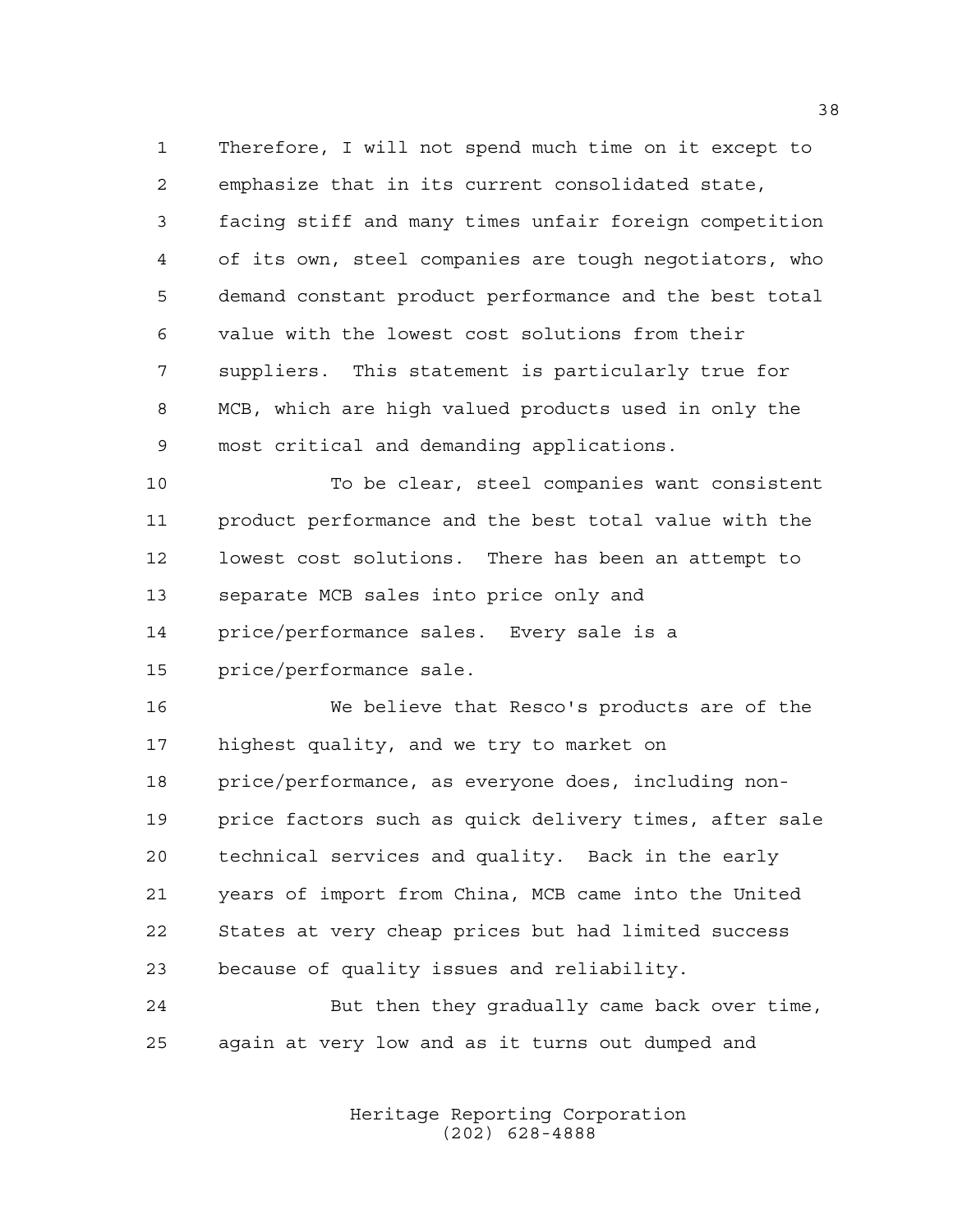subsidized prices. Seizing the unfair advantages that mainline China provides to its domestic manufacturing base, other established, knowledgeable, multi-national refractory companies like RHI and Cookson, began production in China to export product into the United States at these dumped prices, as well.

 They are equal to domestic quality, or at least acceptable to industry standards and now they compromise almost 50 percent of the U.S. market and they continue to grow.

 The Commission should note that one-half of the price/performance equation is price. With acceptable, mostly equal performance. Price is not the only factor, but is the only variable in the equation and, therefore, price is often the deciding factor in a sale. Please also remember that the price/performance ratio can move in two ways. A product inferior in performance can sometimes be tweaked to where it performs okay in the application - - if it is priced low enough.

 In short, Resco is not saying quality is not important in the MCB sale, but all products, U.S., China and Mexico, are comparable, which we stated in our preliminary statement and the Commission subsequently verified in the prehearing report. So

> Heritage Reporting Corporation (202) 628-4888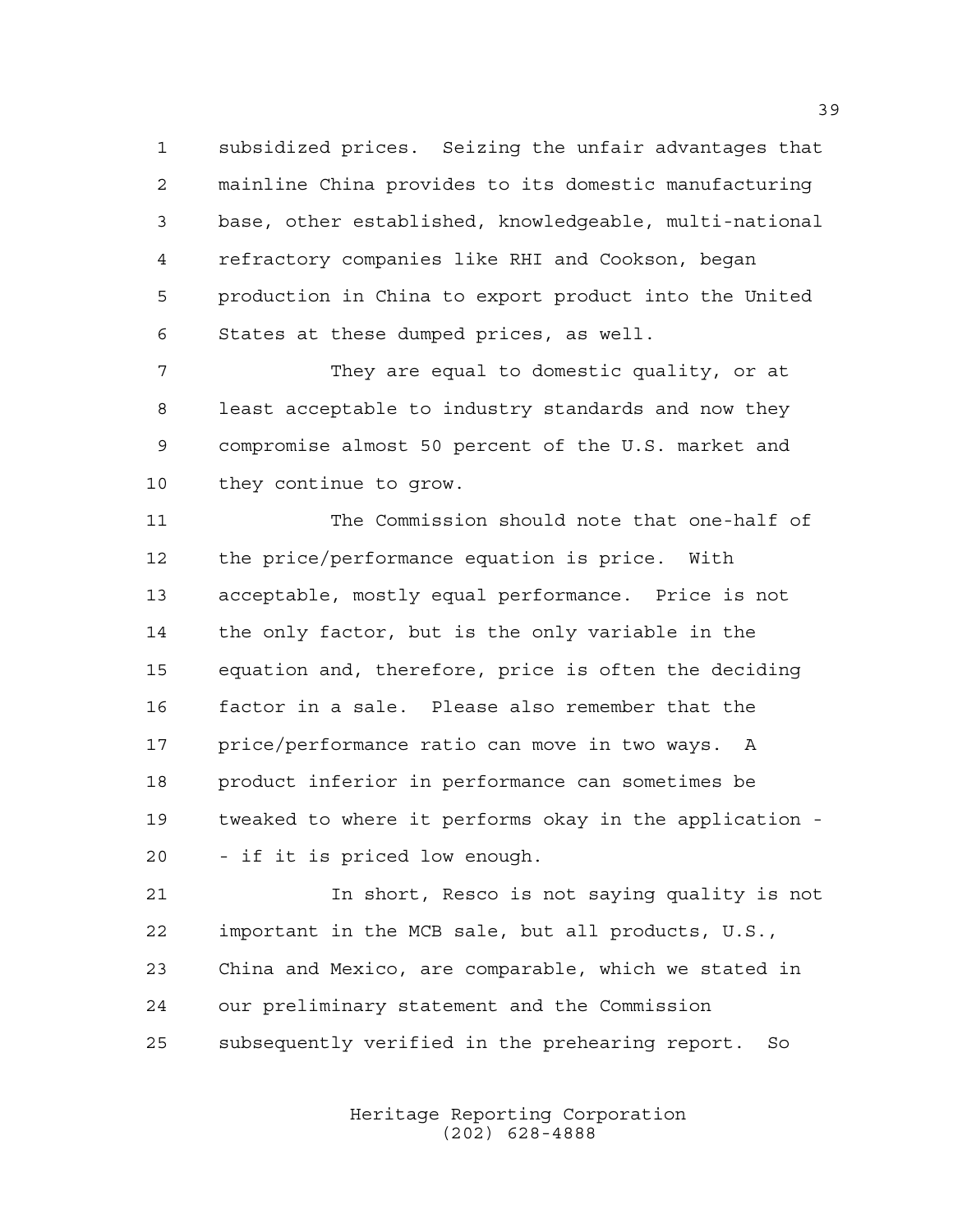increasingly, in a dumped market, the only way to keep or pick up customers is price.

 We can and do make price concessions. It's hard to do so when the competition is selling for 20, 40 and sometimes even 60 percent below what they should. More importantly, the import price is so far beneath ours, we are forced to concede the sale. Our market share meanwhile continues to drop. This impossible to meet competition is just as bad in cost "per" performance, cost per ton or project sales. There are several different never for these programs or deal.

 RHI seems to be saying that such arrangements in which the supplier quotes and is paid for supplying many different refractory products, including MCB, as well as manages the installation and other technical services, are innovations sweeping the market and the way most MCB's are sold.

 This representation by RHI is just not so. Resco and other U.S. producers currently take part in these programs, and I personally negotiated cost for performance arrangements with Harbison-Walker, beginning back in 1989, so they are not something new. Whether they are gaining in popularity is an open question. There are pros and cons to them on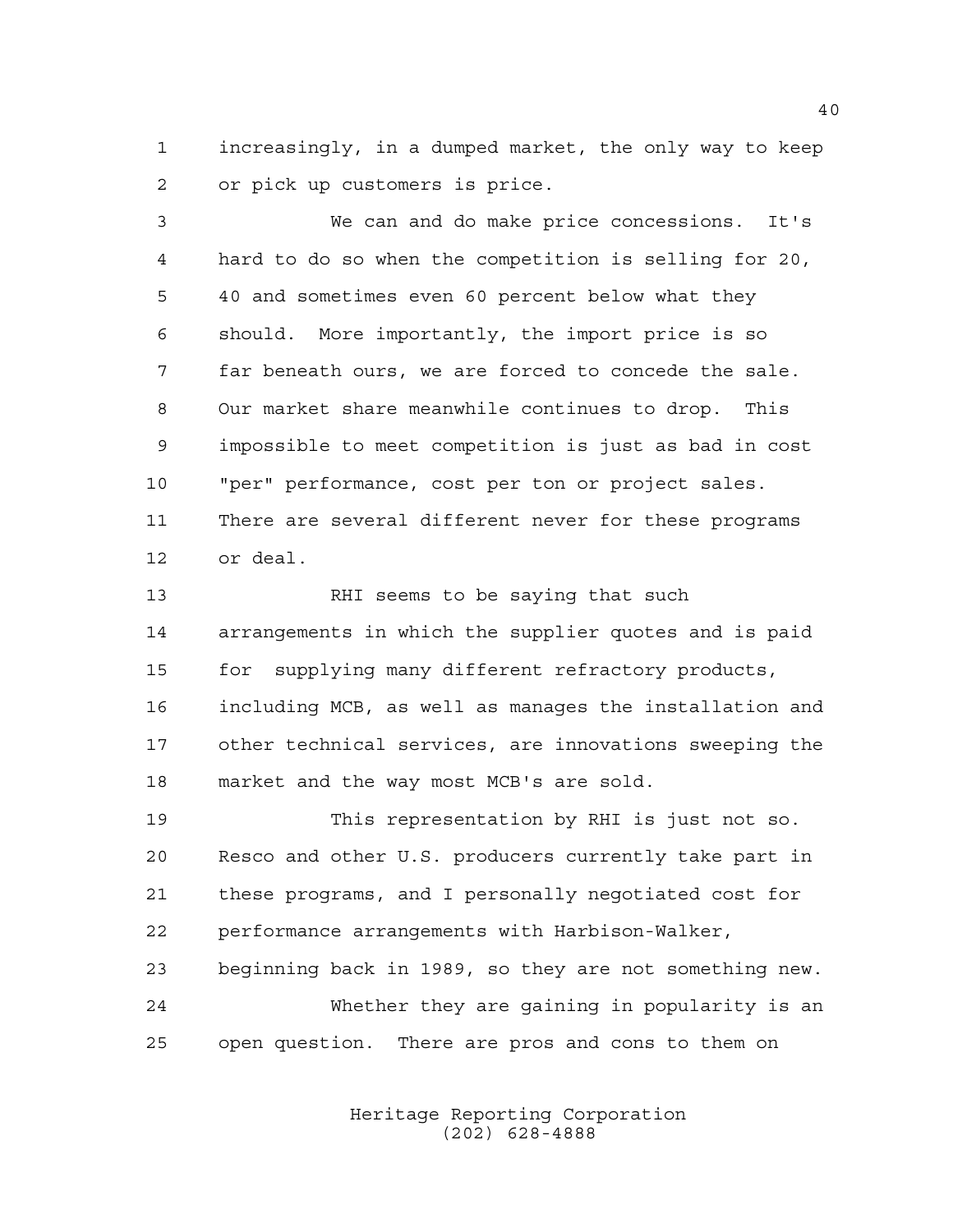which we could elaborate, but what I do know is that price competition from unfair imports, such as RHI's, are just as bad in these project sales as individual MCB product sales.

 This situation is because MCB is many times used as a wedge product or a loss leader in such programs. The MCB component of such deals is typically 30 to 40 percent of the total package value. MCB is a key component, just as MCB is a key component in any EAF or ladle reline.

 It is the product used for the most demanding environments and has no real substitute, except that in a few special cases where steel quality does not demand it.

 MCB is the key product in cost per ton performance steels, and RHI and others use dumped products here to win the contract and pick up volume on sales of other refractory products in the package. These types of sales, when won by unfairly low pricing on the MCB portion, have a doubly injurious impact on U.S. producers, who then lose both the MCB and other refractive product sales.

 In conclusion, we at Resco saw the large dumping duties assessed against all imports from Mexico, as well as China, and were not surprised. The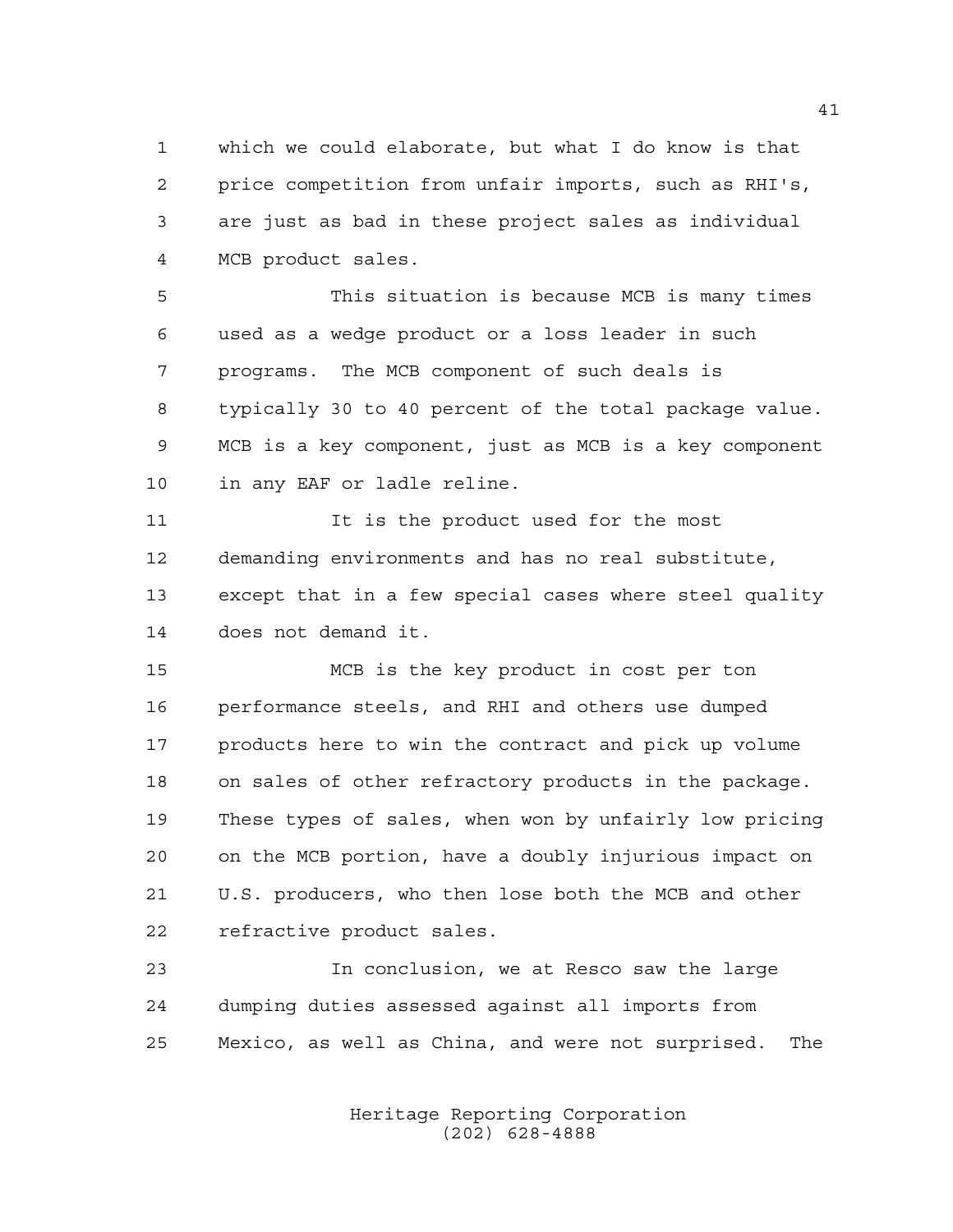large dumping and subsidy margins which the import community knew about last fall were put into effect in March.

 These margins only started to impact U.S. producers favorably as large inventories brought in immediately before the duties were put into effect are just now cleared off the market.

 We are now finally in a position to close the huge price gap and retake and serve this market on a level playing field, but only if the ITC votes affirmatively to impose duties in this case.

Thank you.

 MR. MAGRATH: Good morning. My name is Patrick Magrath on behalf of Petitioner Resco Products.

 First as to the effect of volume of imports. In its preliminary determination all six Commissioners found the value of imports from both countries to be substantial. That finding is important because import volumes, both on an absolute basis as well as relative to domestic consumption, have actually gone up substantially since that determination was made.

 Honestly, I was surprised by this. Resco did tell us the imports were flooding into the market after the filing of the case to quote, beat the clock,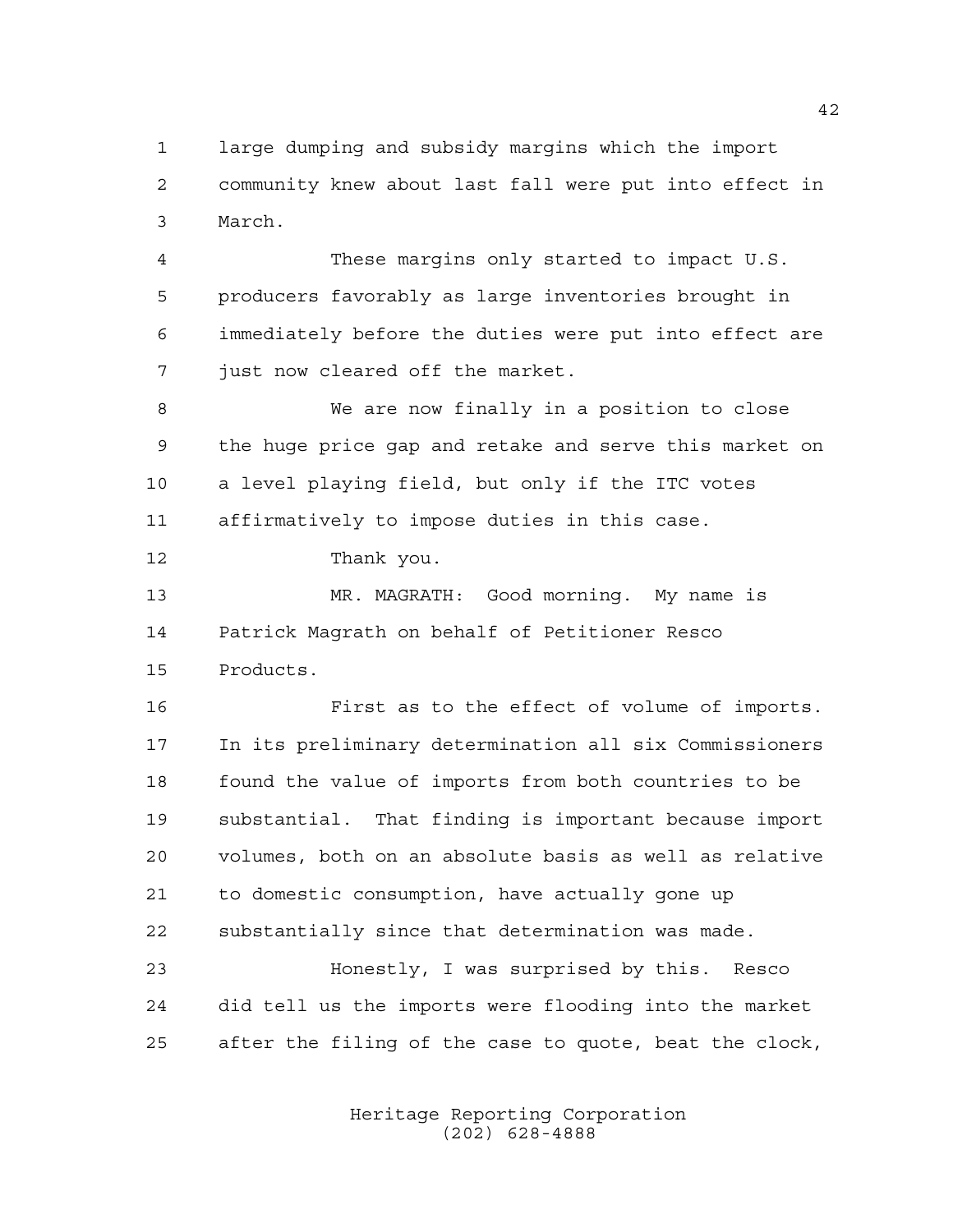unquote, of the preliminary duties. With the size of the margins rumored, I thought that, like most such cases, imports would go down drastically in volume. I also thought critical circumstances was not likely to succeed.

6 An underappreciated fact in this case is that imports and import market share were already huge at the start of the POI, and actually grew substantially from those already lofty levels. You can choose either base year, 2006 or 2007. The subject import penetration, already over one-third of the market, went up in each year, including the recession year of 2009, and between the preliminary interim periods. Import penetration went down finally in the last half of 2009, but remained larger than the base year of 2007.

 Let's get the big question out of the way right now. Respondent RHI's main argument is that the domestic industry was negatively impacted by the recession only. Well, why were imports not impacted, as well? Their market share grew from 2007 to 2008, the year in which the nation's economy, U.S. steel production, and MCB demand all fell off the cliff. The market share of imports from China and Mexico also rose, compared to the flush period, January-June,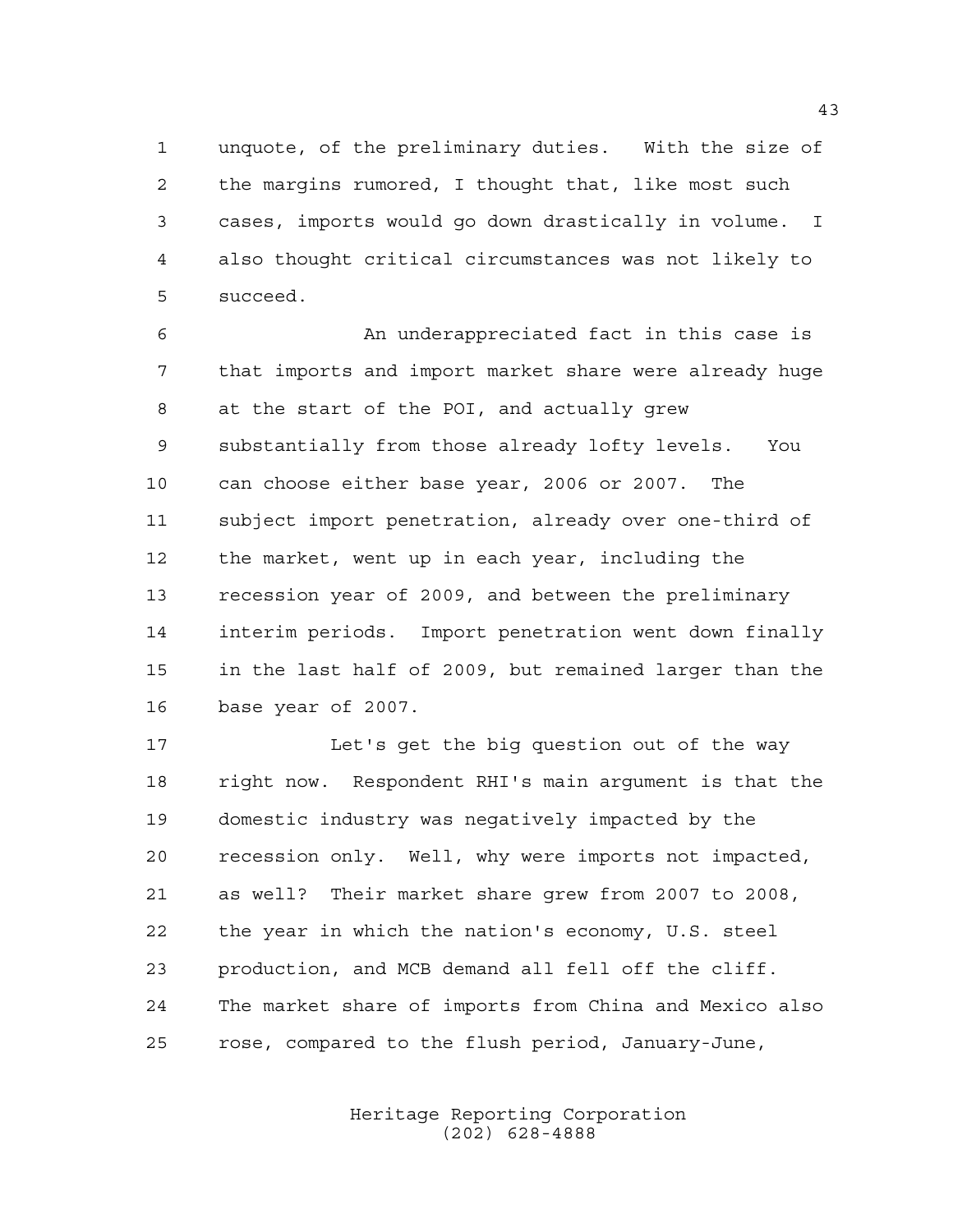2008, with the bottom of the U.S. economic

performance, January-June, 2009.

3 And yes, the growth in market share receded but it reached its peek in the recessionary first half of the year 2009. As the market recovered, import penetration went down in July-December, 2009 and first quarter of 2010.

 So it wasn't the recession. The real change in this market is the filing of this case in July, 2009, when the import community knew that their time was up. The rumor of big margins were coming in the fall of 2009, and then the imposition of those large margins.

 Two additional points before leaving the volume issue. I doubt the Commission's decision- making process works like this, but there should be two mental strikes against Respondents, due to the fact that their share of the market grew and peaked during the worst economic period since the Great Depression.

 Then one more strike (and out) for the recognition by Congress of critical circumstances in the month immediately preceding the preliminary determination.

Finally, by citing critical circumstances

Heritage Reporting Corporation (202) 628-4888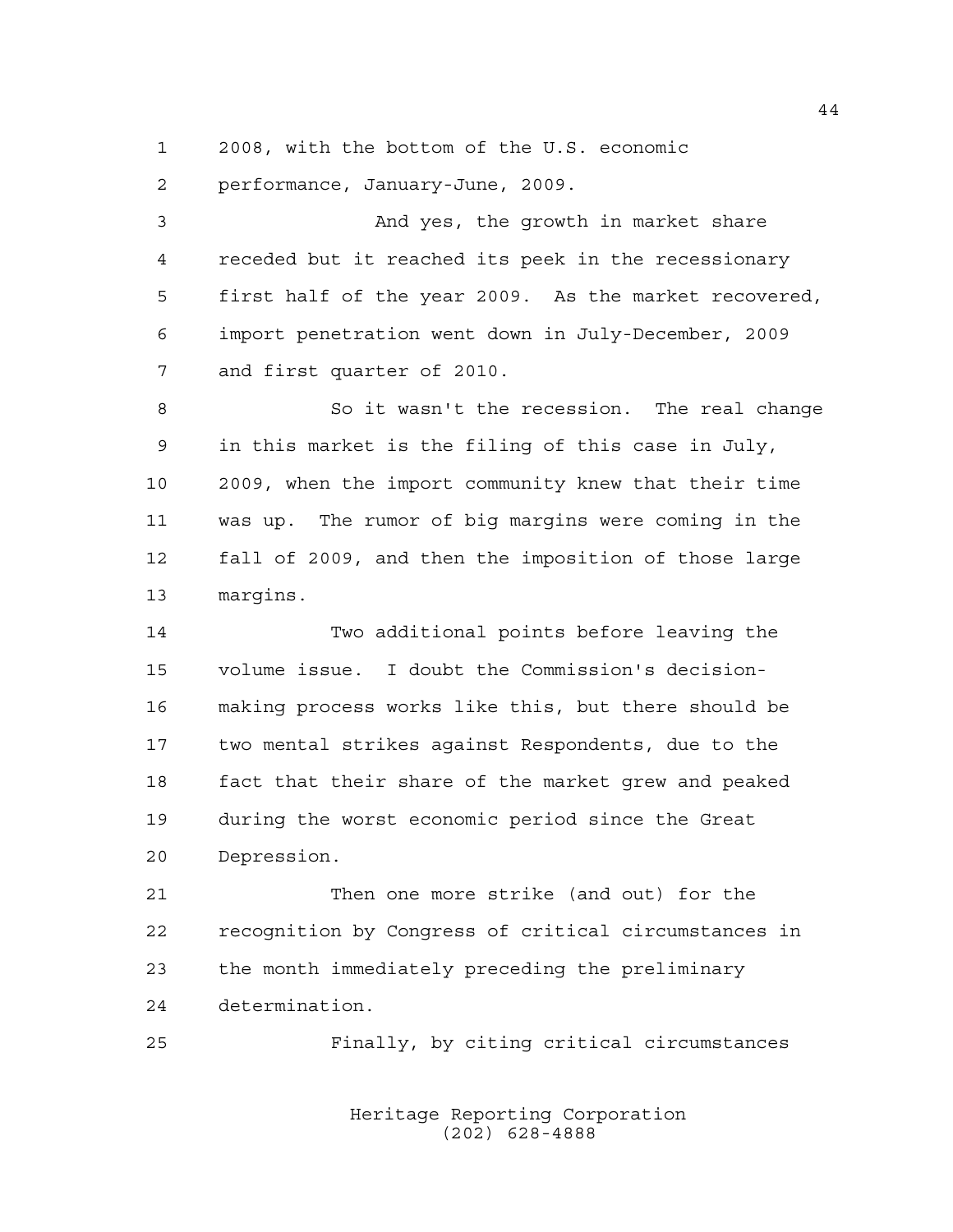against China, we don't mean to absolve Mexico. Yes, Mexico's MCB's exports are a fraction of the very large China's but the MCB industry in Mexico is not operated by friendly neighbors to the South. RefMex is part of a large global company that is owned and controlled by and from Austria.

 Please note in what time period Mexico's modest market share suddenly increased three-fold. Note especially the huge jump at the bottom of the recessionary market. In fact, the reason Resco was forced to file against Mexico was the basket category import data from Mexico showing a import jump in volume, just as the economy and the MCB market cratered in late 2008. So in the midst of this crisis, imports statistics showed unusually large shipments from Mexico, when the U.S. industry was in its most vulnerable state.

 We ask that the Commissioners who did not find any indication of injury from Mexico in the threat context, to reconsider their decisions in light of the cynical timing of these volumes of imports from Mexico in the recession, and the important fact that one organization controls not just the Mexican operations but also a large Chinese MCB facility that was also found guilty of unfair pricing by triple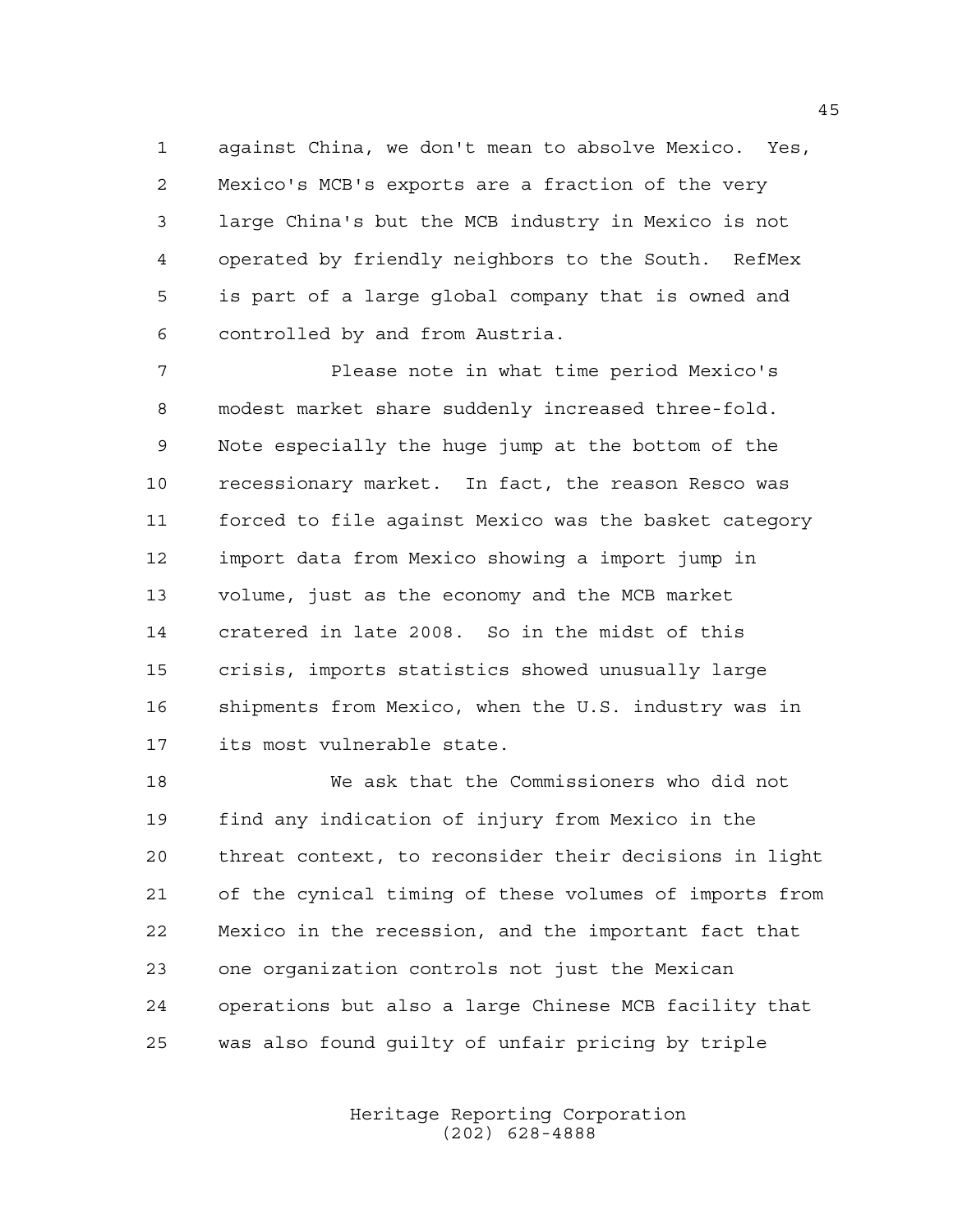digit margins.

| 2  | Add to that the level and trend of inventory           |
|----|--------------------------------------------------------|
| 3  | here and in Mexico. Finally note the ease and          |
| 4  | rapidity with which capacity can be added in this      |
| 5  | industry and the flexibility of the equipment needed   |
| 6  | to make MCB. In short, please take another look.       |
| 7  | Better yet, vote present injury.                       |
| 8  | The initial price effect is just as clear on           |
| 9  | the issue of underselling specific product comparisons |
| 10 | show 88 percent underselling by imports from China and |
| 11 | 69 percent from Mexico.                                |
| 12 | Petitioner estimates with some confidence              |
| 13 | that underselling of imports from Mexico was worse     |
| 14 | than that 69 percent. In our prehearing brief we       |
| 15 | reminded the Commission that all parties were          |
| 16 | requested to supply additional representative products |
| 17 | for pricing purposes for the final questionnaire.      |
| 18 | The request is of particular urgency in                |
| 19 | regard to Mexico, but RHI came up with only one with   |
| 20 | one additional product. Look at their submission.      |
| 21 | That product offered by RHI, Product 3 of the staff    |
| 22 | report, showed RHI importing this product in only five |
| 23 | of a possible 13 quarters.                             |
| 24 | What is unfortunate is that Refmex had                 |
| 25 | readily available all its MCB export sales by          |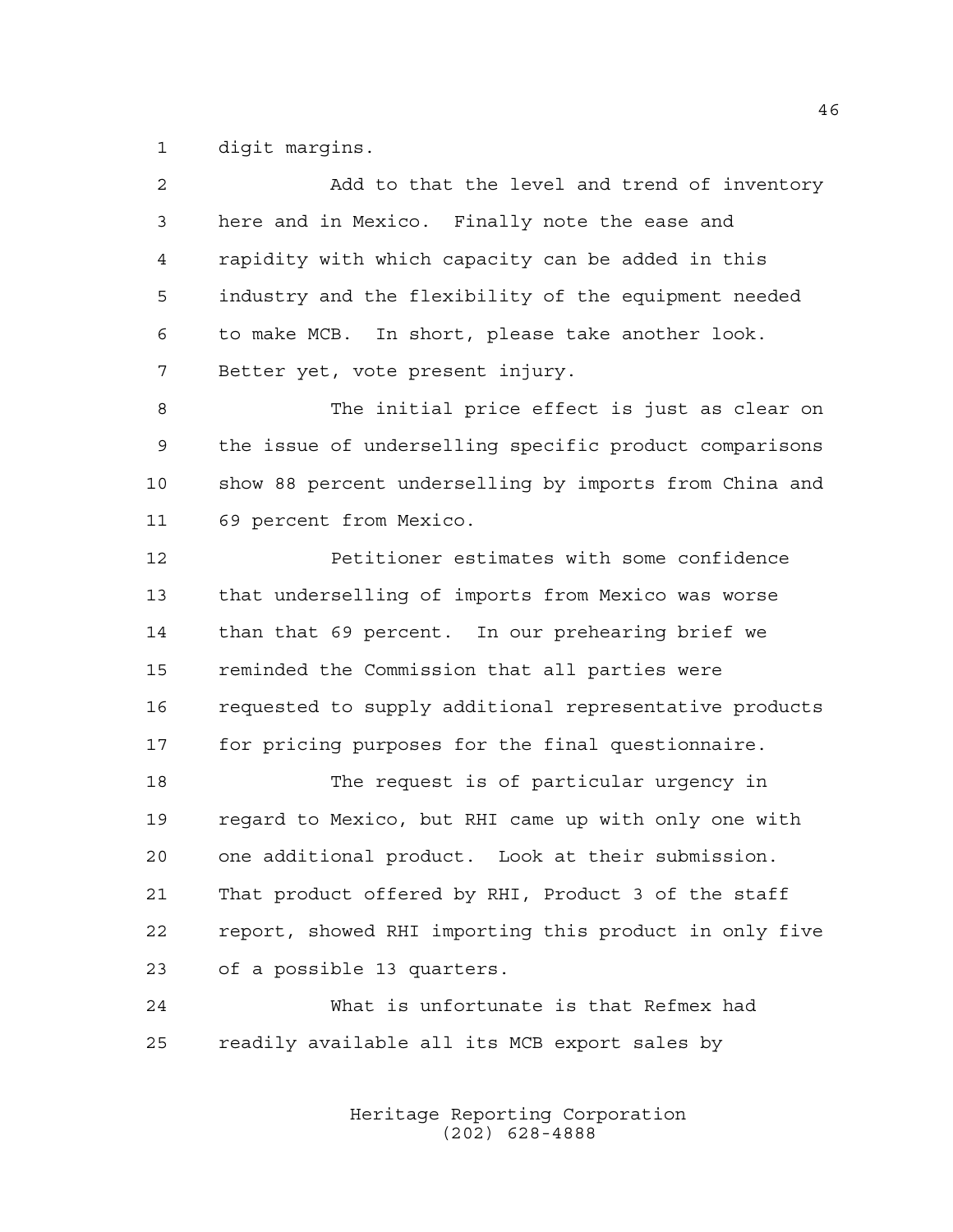individual product due to Commerce's contemporary investigation and they could have easily made the large volume product descriptions available.

 What would those product comparisons have yielded in the underselling analysis? Neither you or we who made the request will ever know. But wait, there is more, as they would say on late night TV. Price comparisons of Product 1 were used in both preliminary and final questionnaires. Much of the POI of the two investigative phases overlapped. Specifically the ten quarters of January-March, 2007, through April-June of 2009. In the preliminary RHI reported six quarters of pricing in Mexico, with four of which were in the overlapping quarters in the final investigation.

 Yet RHI reported absolutely no prices for that same product in the final. The preliminary report of the ITC shows that in the pricing comparisons for Product 1, there are five instances of underselling from Mexico. How many more quarters did RHI really sell Product 1 and 2 to the United States and by how much? Again, neither we or the Commission will ever know.

 In addition, there is ample evidence of price suppression here. Again, there is a good

> Heritage Reporting Corporation (202) 628-4888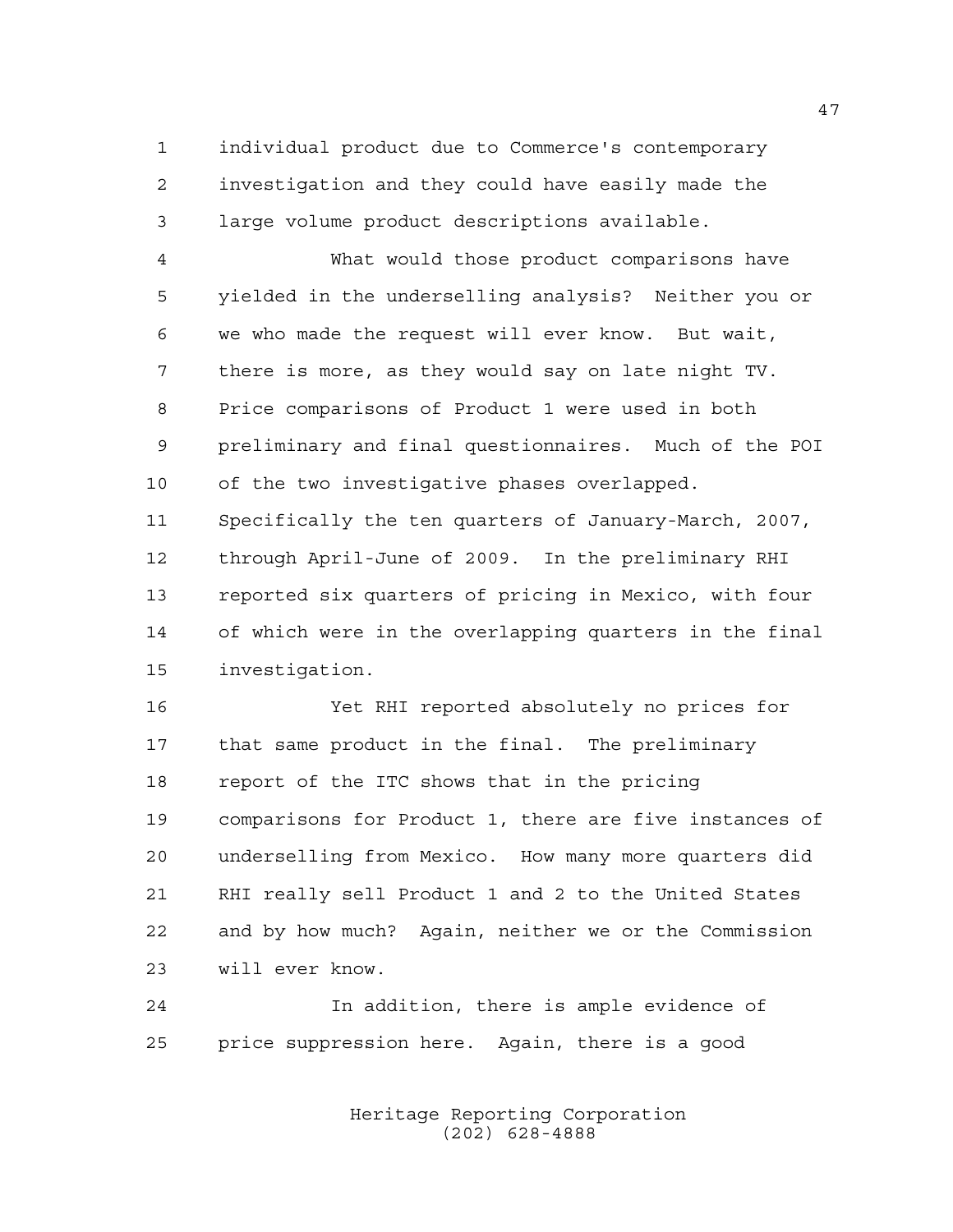correlation of the cost of goods sold, sales ratio, breaching certain percentage (confidential), to declines in the profitability to sales ratio of the U.S. industry.

 This breaching of the certain COGS sales percentage is contemporaneous with industry profitability declines. The lowest COGS to sale ratio of the U.S. industry calculated in the staff report is the most recent period, January-March, 2010, the period in which the duties were imposed, import market share finally fell, and the high point of industry profitability was attained.

 These events are not coincidental. I will conclude the discussion of the impact of the volume and prices of unfair imports. They show that production, shipments, capacity organization, workers, hours worked and wages paid, all declined steeply from 2007 to 2009. Inventories rose. There was large unused capacity in the industry throughout the POI. Financial variables declined, as well, including net operating profit, unit operating profit and the important and operating to profit sales ratio.

23 Lost sales involving several millions of dollars were confirmed. These declining financial indicia continued through the January-June, 2009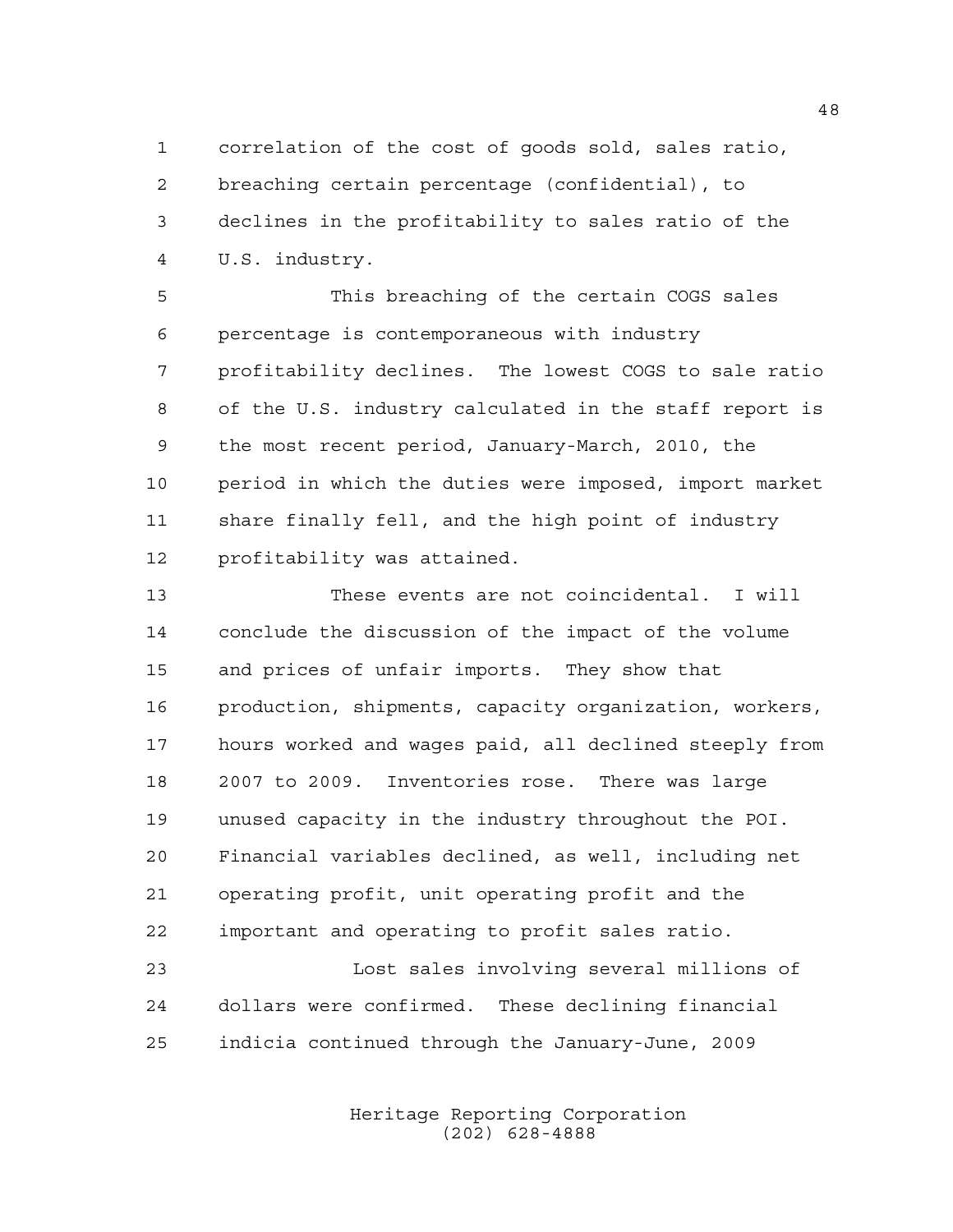period, when they were reversed due to the filing of the petition, after which the subject countries' market share finally fell for the first time in the POI.

 Again, we can ask the converse of our former question of why import shares went up in the recession. Now we ask why did they go down in the beginning of the recovery in the second half of 2009, if the general economy is the only cause of the change of fortunes of MCB market participants?

11 11 I will close with this. The ITC analyzes these cases by looking at levels and trends. When Resco originally compiled its profit and loss statement for us to evaluate the prospects of the case in mid-2009, we noted that Resco's operating profitability had actually picked up in that latest period in spite of the imports increasing and the fact that we were in the middle, or at the end, it turns out, of a recession.

 Not a good development for the case, I thought, but Mr. Brown explained the reason, the severe cost cutting measures undertaken by Resco involving layoffs, reduced work hours and the elimination of retirement programs for salaried employees. The Resco executives sitting here at the

> Heritage Reporting Corporation (202) 628-4888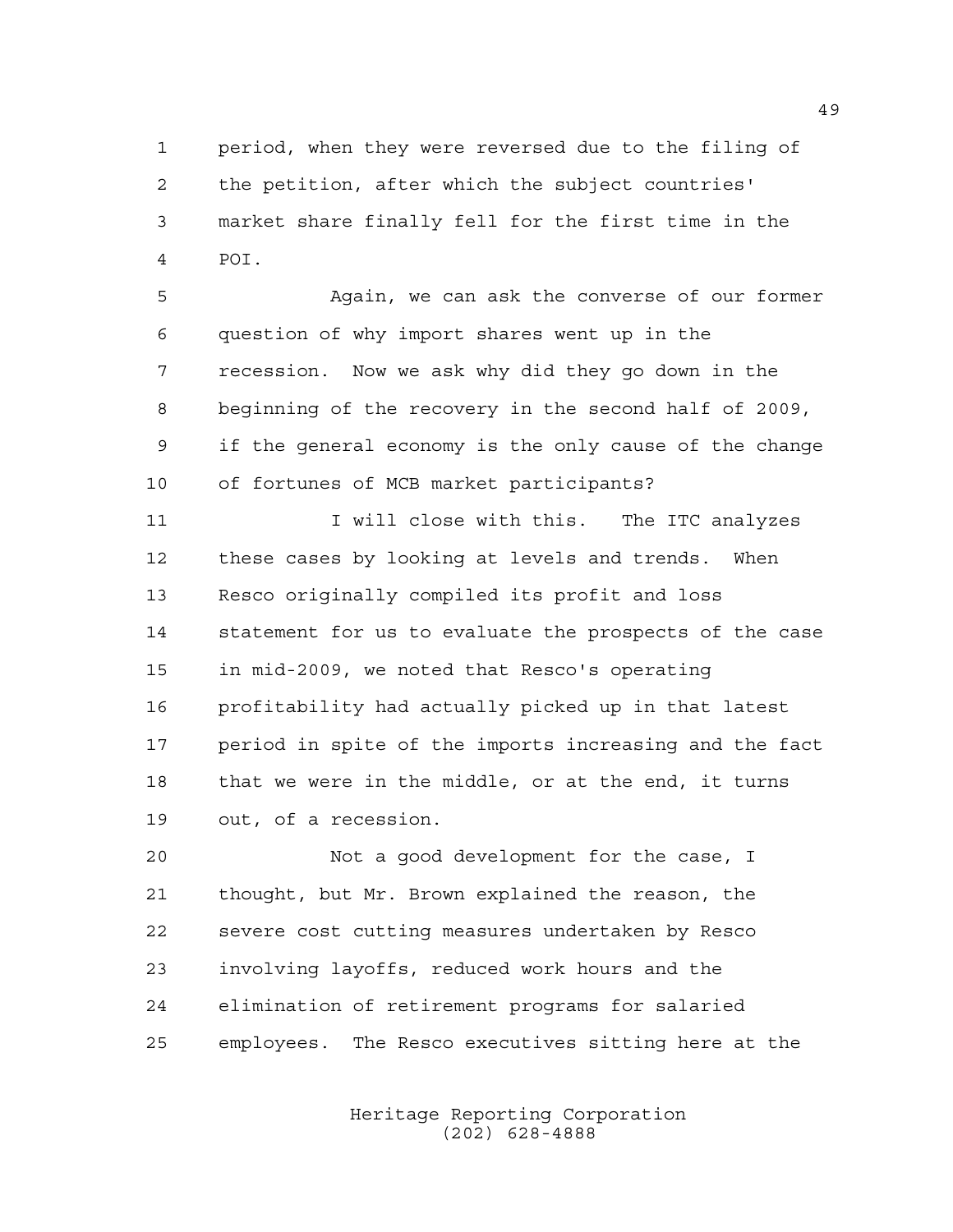table today took a 65 percent reduction in

 compensation and benefits beginning in mid-2008, which was before the start of the recession.

 Without these drastic measures Resco would have reported operating losses in both 2008 and 2009 and the industry data would have been affected, as well. ANH also made painful cutbacks, as you're going to hear. This is a conundrum for the Commissioners. It goes far beyond this case.

 If domestic companies cut to the bone and beyond, their profits may increase for a while. The ITC sees less injury. We request that you analyze this data within the context of these companies taking these drastic measures to stay in the MCB business, a key market for any refractory producer.

Thank you.

 MS. MAZARD: Let me begin by first addressing the domestic like product. The Commission found the domestic like product as co-extensive with the scope of these investigations consisting of MCB. Respondents agreed with Petitioners' definition of domestic like product in the preliminary. Therefore, we submit the Commission should continue to find the domestic like product is co-extensive with the scope of the petition in the final.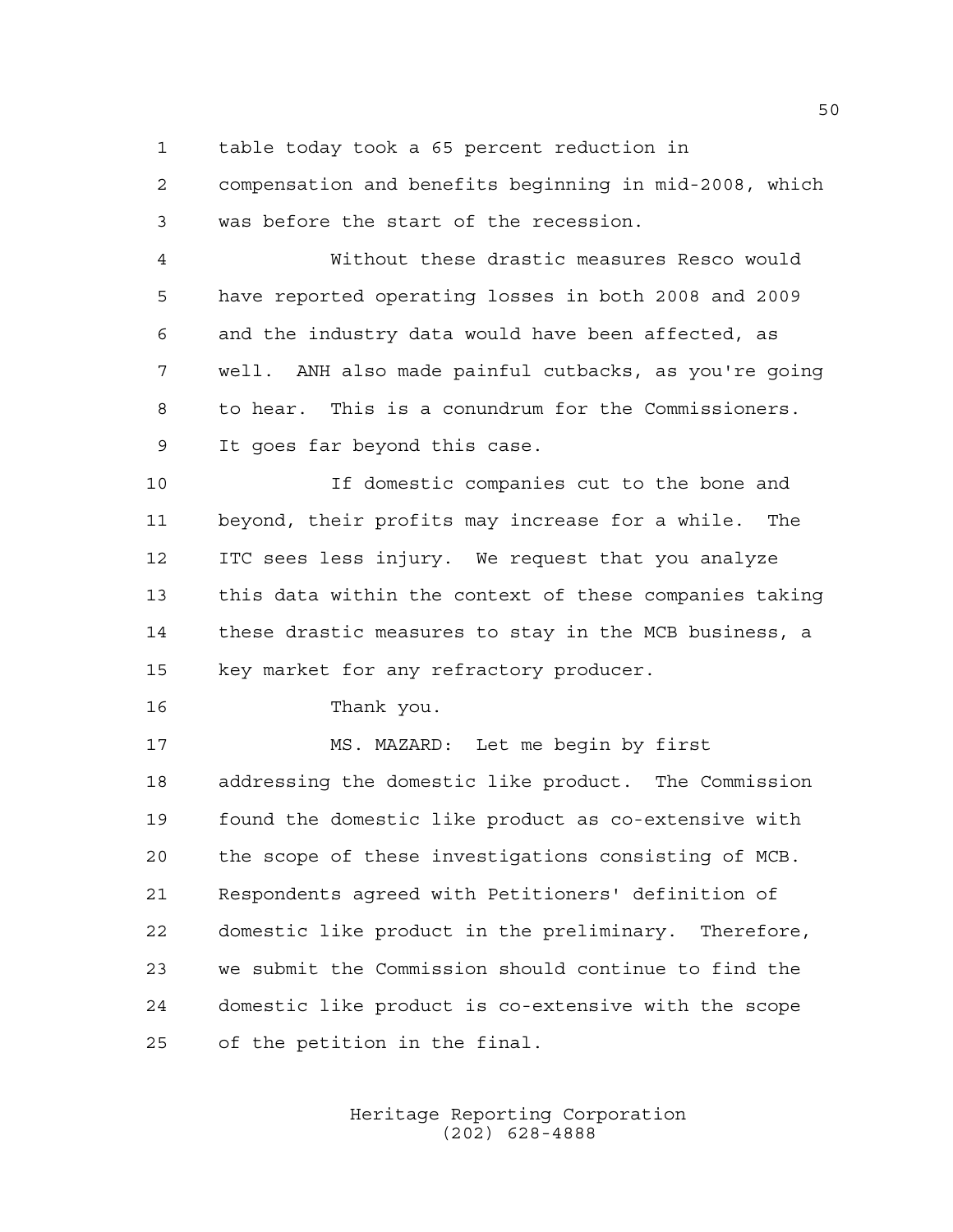Also, appropriate circumstances do not exist to exclude any domestic parties that are either related to a producer or exporter or that imported the subject merchandise. In the preliminary the Commission did not exclude any domestic producers from the U.S. industry and should continue to do so in the final. The Commission should also continue to find that the factors indicating cumulation is appropriate have been met in the final. U.S., Mexican and Chinese imports are all in end use markets. They're all simultaneously present in the United States throughout the POI. Their products all shipped to all geographic areas of the United States, and they are sufficiently fungible.

 For purposes of cumulation in the context of a threat analysis, we submit that the Commission should cumulate imports from Mexico and China. Even if the patterns of volume are underselling or substantially different from Mexico and China, the Commission may cumulate imports if they complete with each other and the domestic like product.

 In the prelim the affirmative determination found a reasonable overlap of competition among the domestic life product, subject imports from Mexico and subject imports from China, then cumulatively assessed

> Heritage Reporting Corporation (202) 628-4888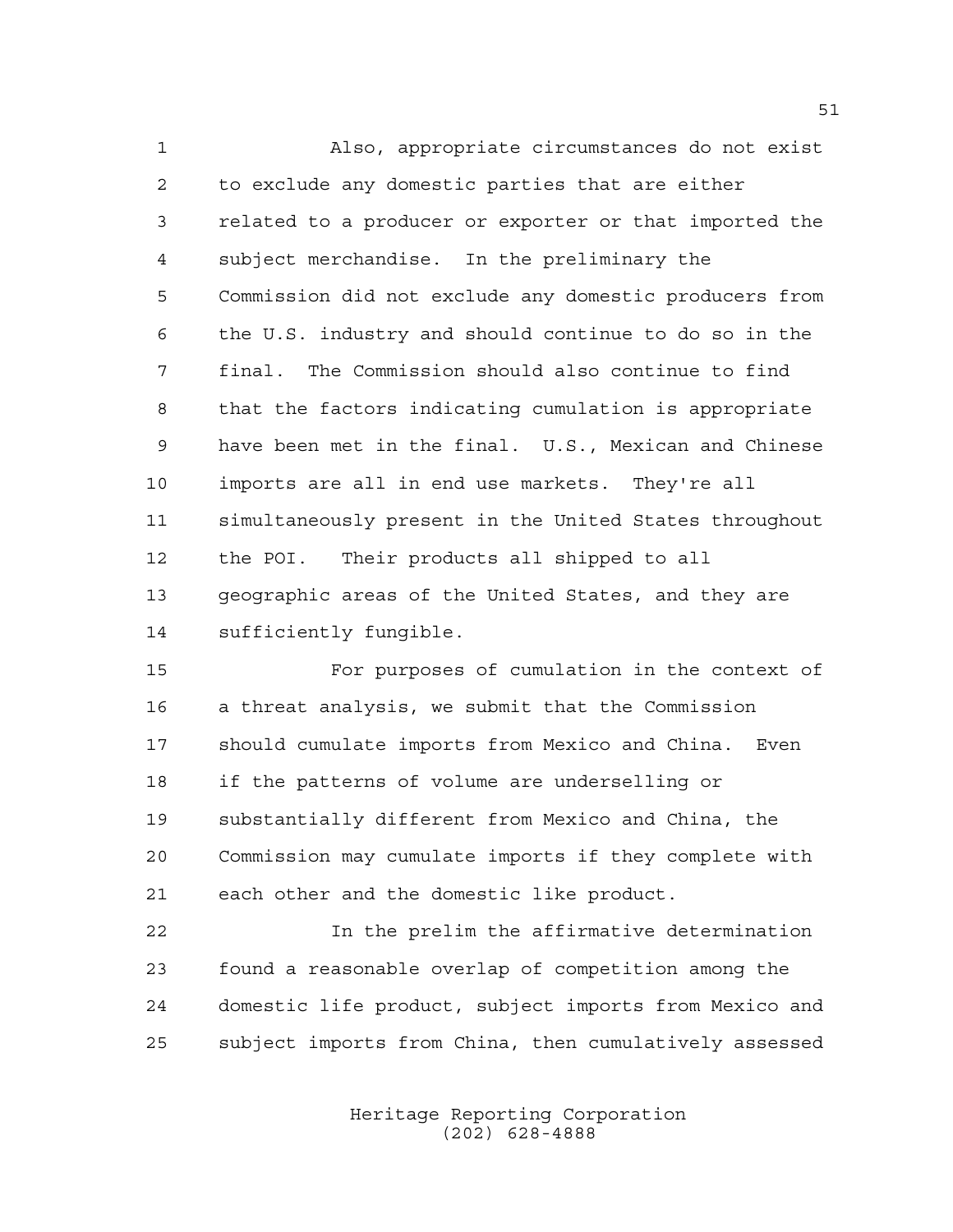the volume and effects of those imports. However, it should be noted that in the final investigation margins of underselling from both countries actually followed similar pervasive patterns, with margins generally increasing in the most recent period.

 Furthermore, common control by RHI of imports from Mexico and China suggest that they would operate under similar competitive conditions in the U.S. market. As to the threat of material injury, the Commission should first recognize the lack of cooperation by the Chinese producers in the final stage of this investigation. To that effect, the Commission should draw adverse inferences from the poor Chinese response rates, given that only six Chinese producers responded in the final phase.

 That being said, the case for threat is pretty straightforward, if you follow the statutory factors.

 Coming out of this recessionary period, the U.S. industry is threatened even more by increased Chinese and Mexican imports, as the record shows. Those imports enter the United States at prices that are likely to suppress U.S. prices, given their large margins of underselling, not to mention the domestic industries being threatened by the high level of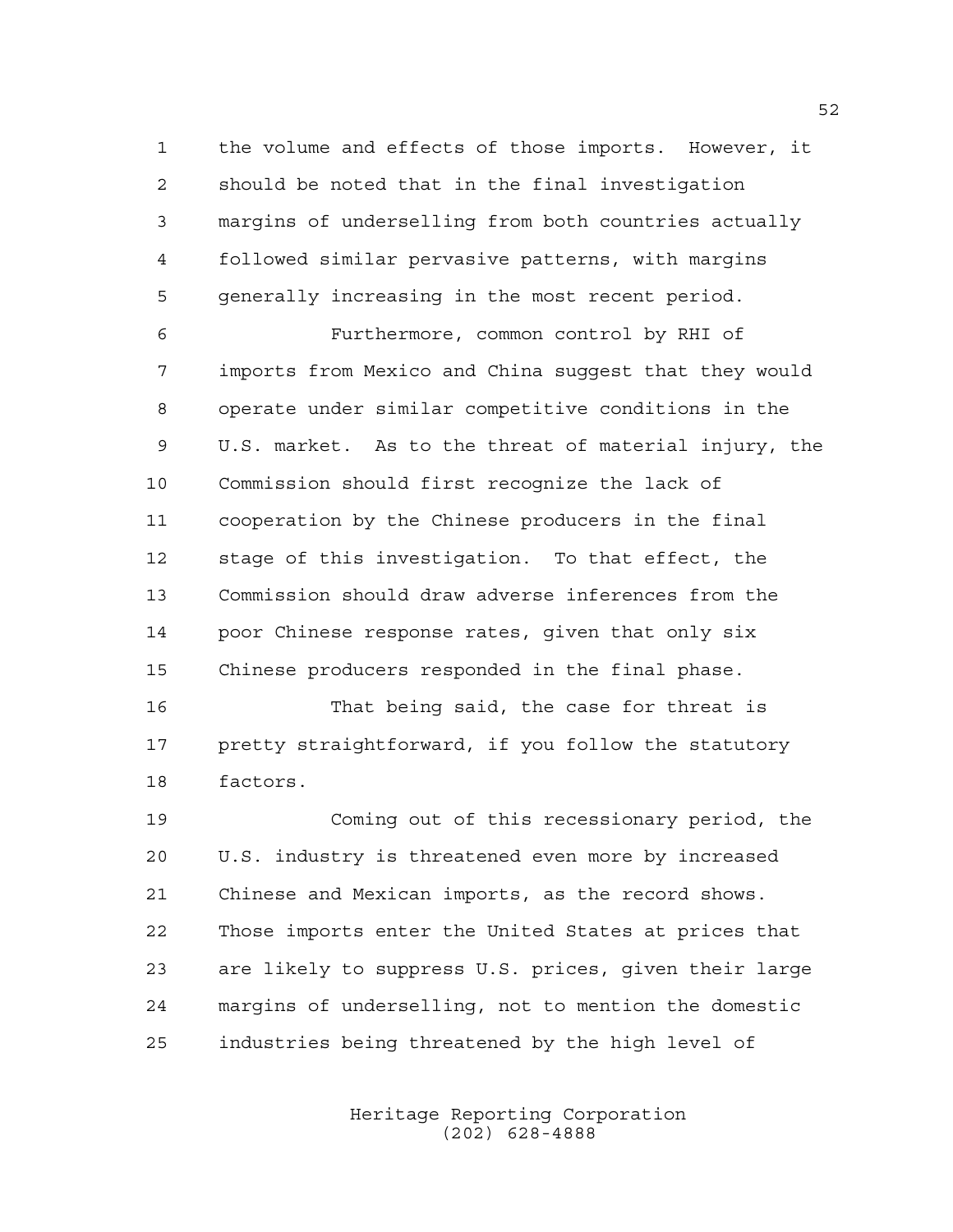inventories of those subject imports.

| $\overline{2}$ | Finally, the potential for product shifting            |
|----------------|--------------------------------------------------------|
| 3              | exists in this case. Imports have limited the ability  |
| 4              | of the producers to expand or upgrade capacity.        |
| 5              | Nevertheless, it is useful to put the issue of threat  |
| 6              | in perspective. As the record shows, imports from      |
| 7              | China and Mexico are the two largest sources of        |
| 8              | imports into the United States. Not surprisingly,      |
| 9              | production in China far exceeds consumption. What is   |
| 10             | remarkable about China is that the major capacity      |
| 11             | expansion undertaken in this country will in no way be |
| 12             | justified by the size of this domestic market.         |
| 13             | Further, as evidenced in the prehearing,               |
| 14             | this Chinese capacity is being targeted toward export  |
| 15             | markets like the United States. This same export       |
| 16             | strategy holds true for Mexico, as noted in the        |
| 17             | prehearing report. RefMex operates an MCB plant just   |
| 18             | over the border from the United States. Although       |
| 19             | RefMex does sell to its home market, the evidence on   |
| 20             | the record demonstrates that over the POI, it became   |
| 21             | more, not less, reliant on the U.S. market, where our  |
| 22             | steel industry is seven to eight times larger than the |

one in Mexico.

 Further, contrary to promises made right here at the preliminary conference, Mexico's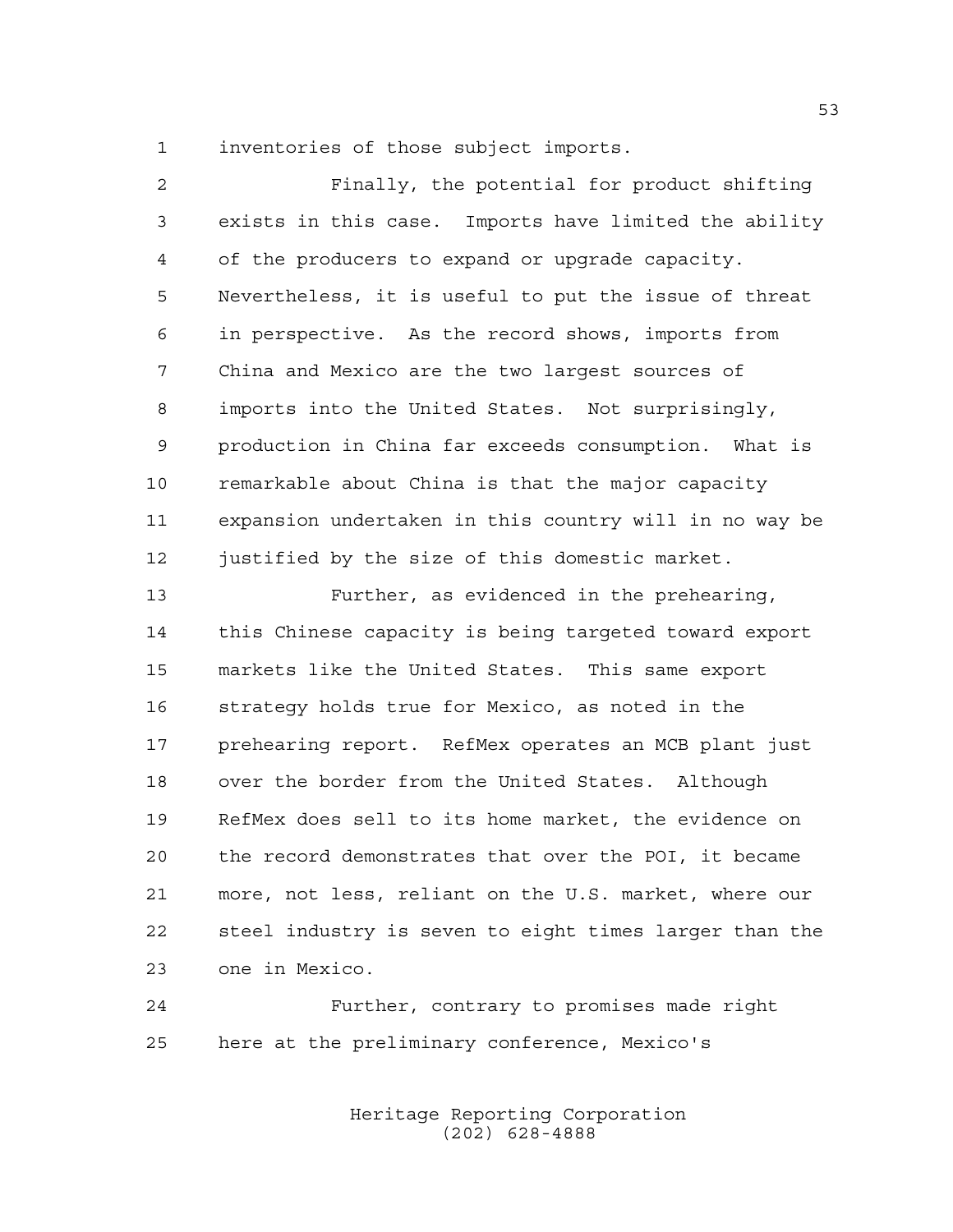subsequent shipments to the United States in 2009 were far greater than in the first or second year of the POI. RHI controls imports from both Mexico and China. As the Commission knows, common control is key here, which means that RHI could reallocate resources to ship more MCB to the United States from Mexico, if an AD or CD order were imposed only on China. Or from China, if an order were only imposed on Mexico.

 Therefore, VRA, which is RHI's sales arm here in the United States, can import from either Mexico or China to support RHI's sales and marketing effort in the United States.

 Indeed, in a presentation at one of RHI's road shows earlier this year, which we blew it up and brought it with us today, and is also available on its website, RHI stated its intent to use its new plant in 17 China to improve its global market presence.

 Furthermore, this same document states that RHI plans to transfer production in its steel division to China, then reimport to key markets like the United States and Europe. Given that VRA is trying to gain share in the United States by importing, it means that the level of exports from RHI to the U.S. market will only increase.

Therefore, if there is an order against

Heritage Reporting Corporation (202) 628-4888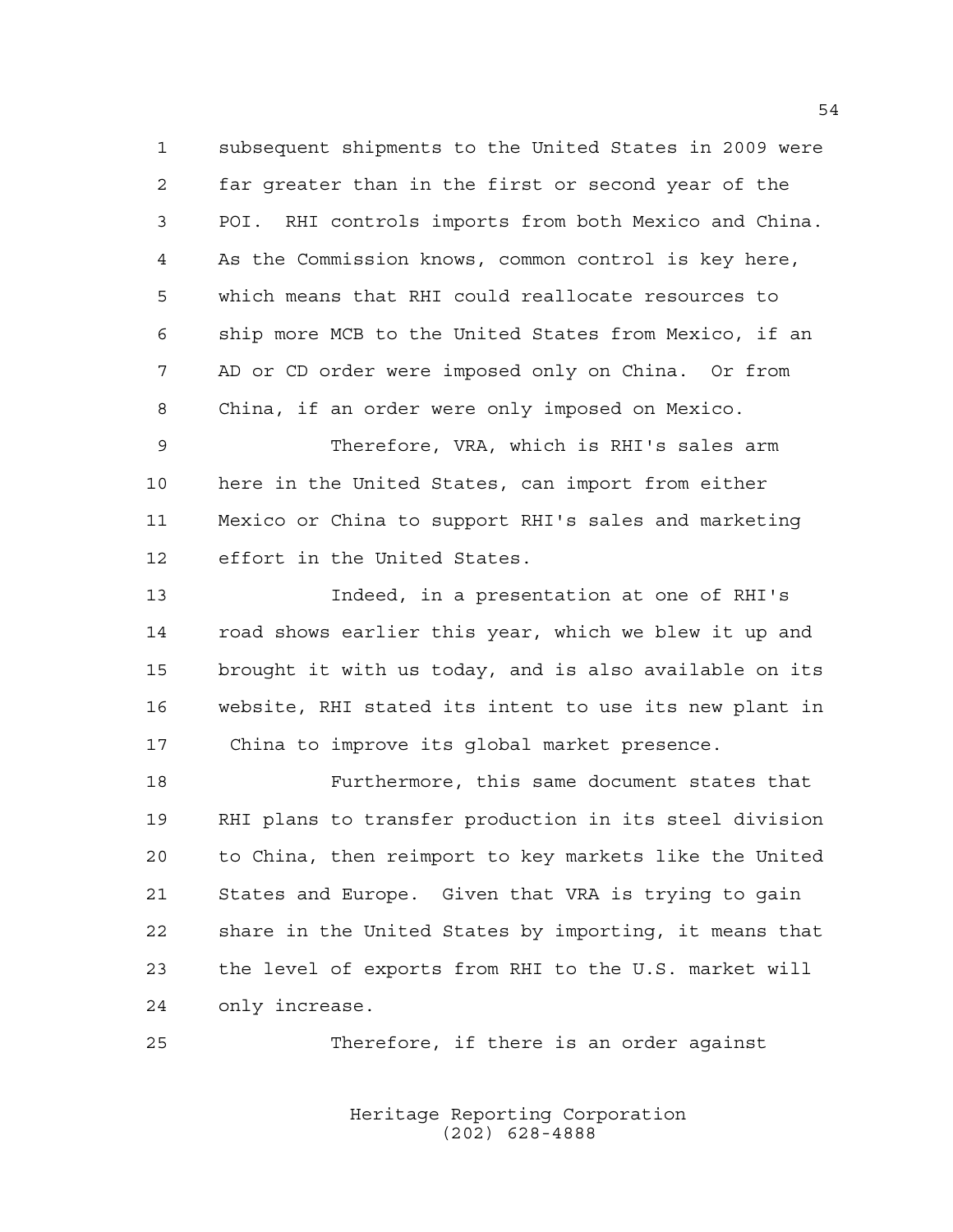China and not Mexico, RHI can simply ship MCB to

 Mexico from China for sale in the Mexican market, then turn around and sell MCB produced in Mexico into the U.S. market.

 Apparently it is actually cheaper for RHI to ship to the western coast of Mexico from China than it is for them to truck MCB from Mexico to the United States.

 Simply put, both China and Mexico added more capacity or plan to do so than they can consume. In the case of China, this increase will be funded by government support. Chinese producers supplying the U.S. market receive subsidies related to export restraints on magnesia and the provision of electricity at less than adequate remuneration.

 Furthermore, this capacity cannot be dumped in EU or Turkey, due to Chinese dumping already in those markets. RHI's assertion that the EU order on Chinese MCB in which Resco served as a surrogate is expected to expire in October of this year is just plain wrong. Magnesita requested a review of EU order 22 on July  $8<sup>th</sup>$ , which means that order cannot be lifted until the review is completed, if it is lifted at all. This excess capacity also cannot be absorbed by the Chinese home market. Much may be said later by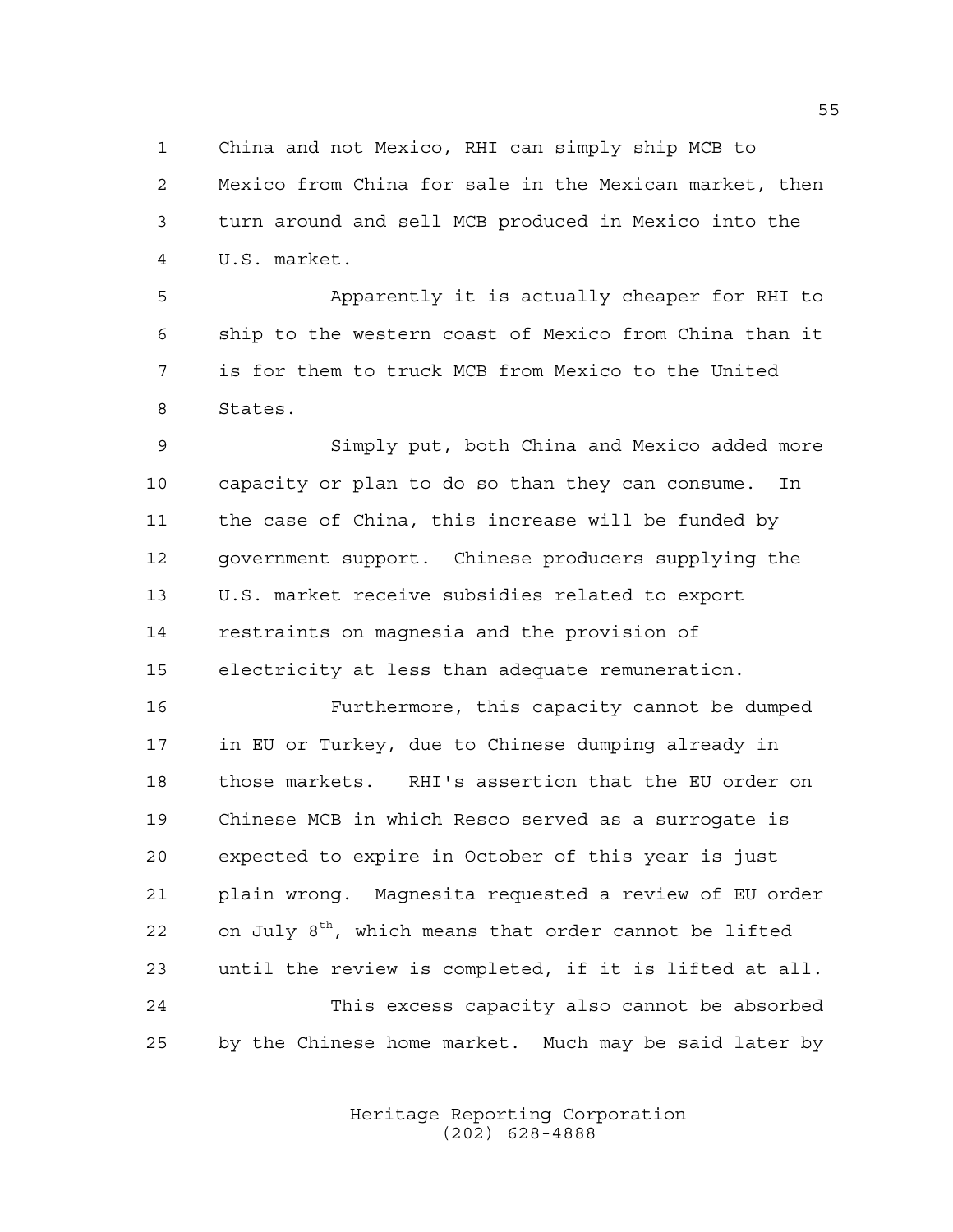Respondents about demand in China. Please view these statements with the following caveats in mind. First, Chinese producers' domestic shipments actually declined over the POI. Second, Chinese exports actually rose over the past three years relative to home market shipments. These two indicators, real data collected by the Commission, contradict any theories put forth today or previously by Respondents of exploiting Chinese demand for MCB that would somehow eliminate China's excess capacity.

 Further, that Chinese capacity is projected to increase over the next two years, however, Chinese domestic demand is not growing nearly as rapidly as production capacity, and because of the expected down- turn in the demand for steel in China, there is in no way that the Chinese home market will be able to absorb the additional projected capacity.

 If final AD and CVD orders are not imposed, we can expect to continue to see U.S. markets flooded with these imports, threatening the very existence of the domestic industry, and I am not crying wolf.

 My prediction follows a pattern of behavior we already saw exhibited by both Chinese and Mexican producers over the POI.

Finally, let me address critical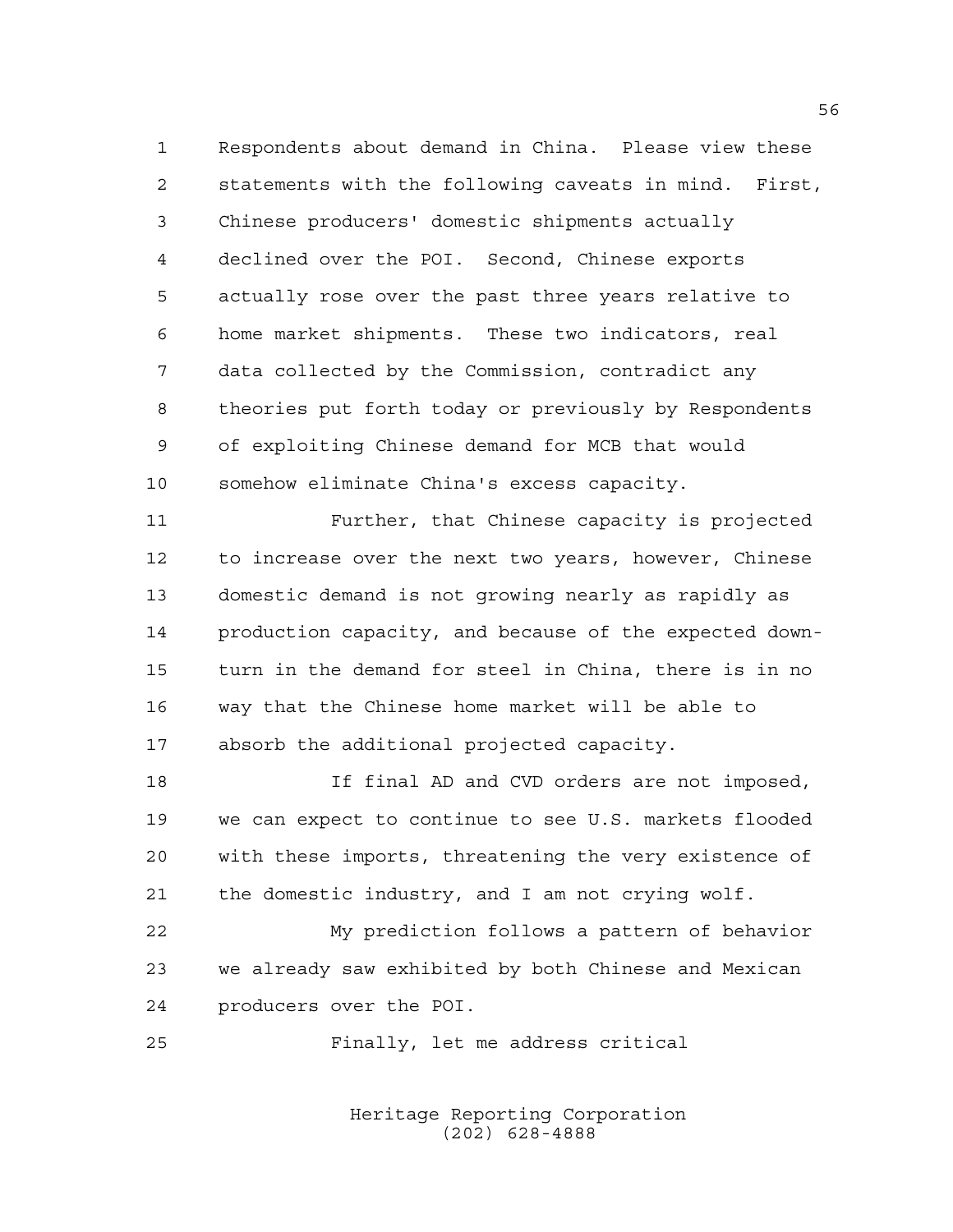circumstances. Commerce made an affirmative finding as to China. We submit the same finding ought to be issued by the Commission, as well. Commerce's determination was premised on information RHI provided, showing a rapid increase in imports over the seven-month period examined. Specifically, MCB imports from China surged a dramatic 156.78 percent based on the seven-month comparison period.

 In considering the timing and the volume of imports, we urge the Commission to also rely on the same period used by Commerce.

 With respect to inventory, most of the evidence we presented was confidential, but we also want to note that the problem with inventories in this case is that we do not have complete data, given the lack of cooperation by many Chinese producers in this ITC final.

 Hence, we do not know what the complete inventories really are in this case. That being said, the data we presented in our prehearing brief indicate a rapid increase in inventories.

 Last, we also presented data demonstrating the potential to undermine the remedial effect of these orders. Despite RHI's assertions to the contrary, we presented evidence showing that the

> Heritage Reporting Corporation (202) 628-4888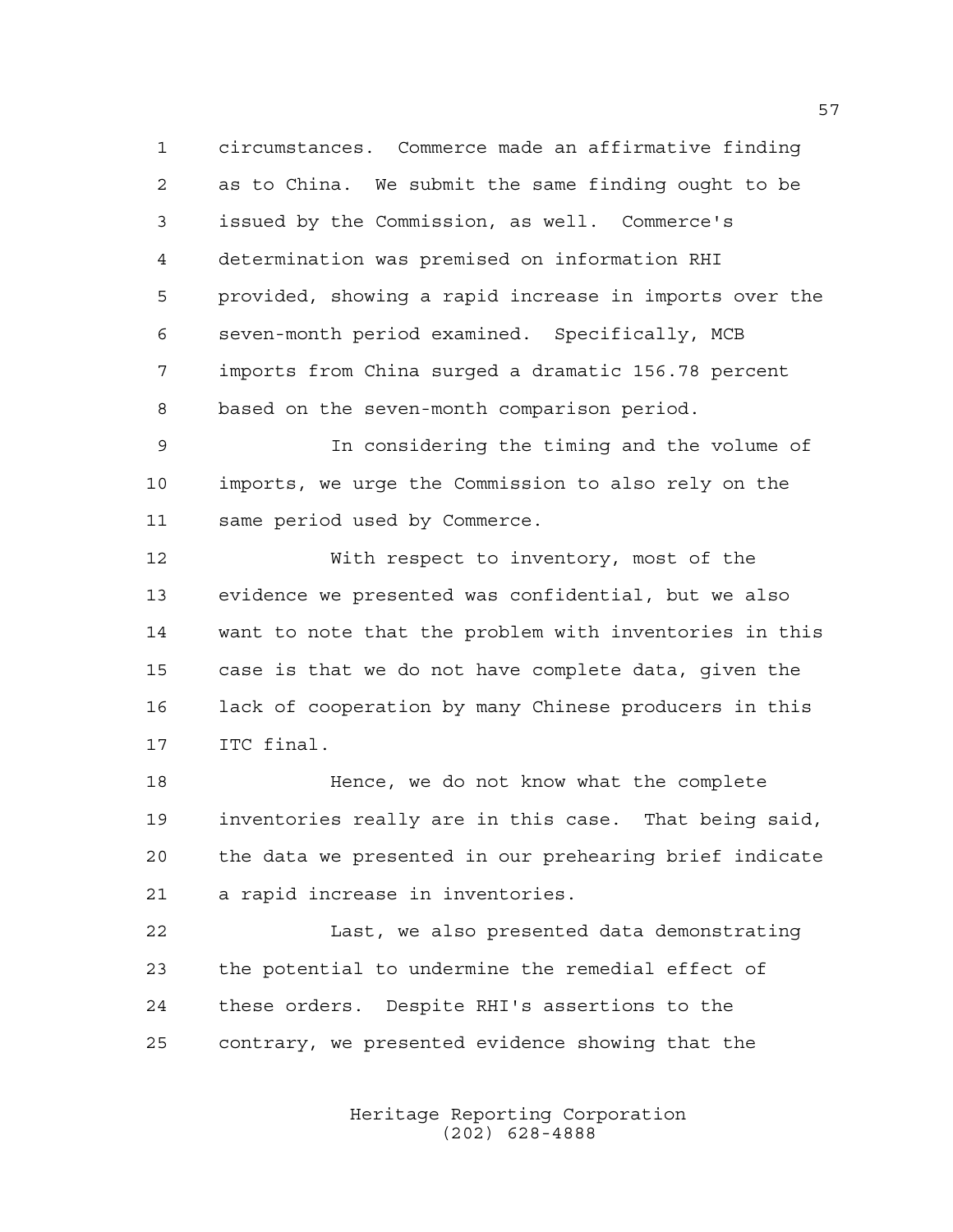increases in imports were a direct result of the stockpiling of inventories in anticipation of the AD or CVC order.

 As such, we strongly ask the Commission not to reward these attempts to beat the clock, ahead of imposition of duties.

 I now turn to Mr. Richter from ANH, who will conclude our testimony.

 MR. RICHTER: Good morning, Commissioners. I appreciate the opportunity to testify before you on this important matter.

 My name is Tomas Richter, and I'm the Senior Manager Marketing for North American Refractories Company or NARCO. NARCO is part of the ANH Refractories family of companies and it is on behalf of ANH that I'm testifying today.

17 17 I have been involved in the development, use and marketing of magnesia carbon bricks or MCB's and other refractory products in the United States since 1989.

 I joined NARCO in 1993 and have held a number of positions in research and development, marketing and technical support, regarding the use of refractories by the steel industry.

I am currently responsible for managing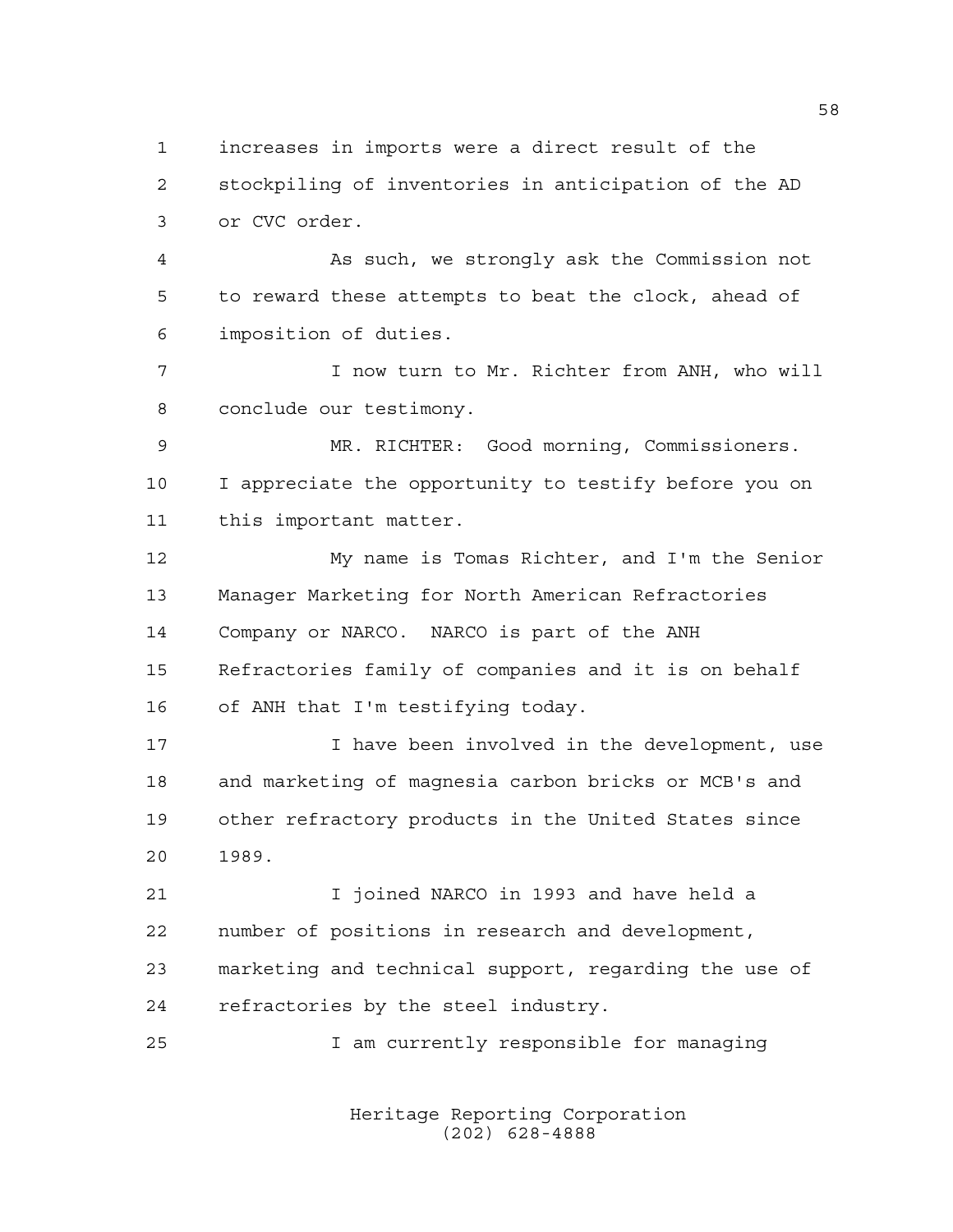ANH's marketing and technical support for refractories sold to the steel industry, including MCB's. ANH manufactures and sells various refractory products to a number of industries, including producers of steel, glass, cement, metals and chemicals.

 These products include MCB's, which are sold to the steel industry. All of the MCB's produced by ANH in the United States are manufactured at NARCO's facility in White Cloud, Michigan. The White Cloud facility was built in 1980s and employs a total of 107 people. It is one of the primary employers in the area.

13 As a result any reduction in employment at White Cloud facility can have a devastating impact on the local economy. ANH and its family of companies are currently operating as debtors in possession in a Chapter 11 bankruptcy proceedings, currently on appeal to the U.S. Third Circuit Court of Appeals.

 ANH is committed to providing its customers with the highest quality MCB's that meets its customers' needs. This means providing the best product suited for the customer at the lowest cost per ton of produced steel, along with suburb technical and post sales support. ANH is committed to producing MBC's in the U.S. This is proven by ANH's past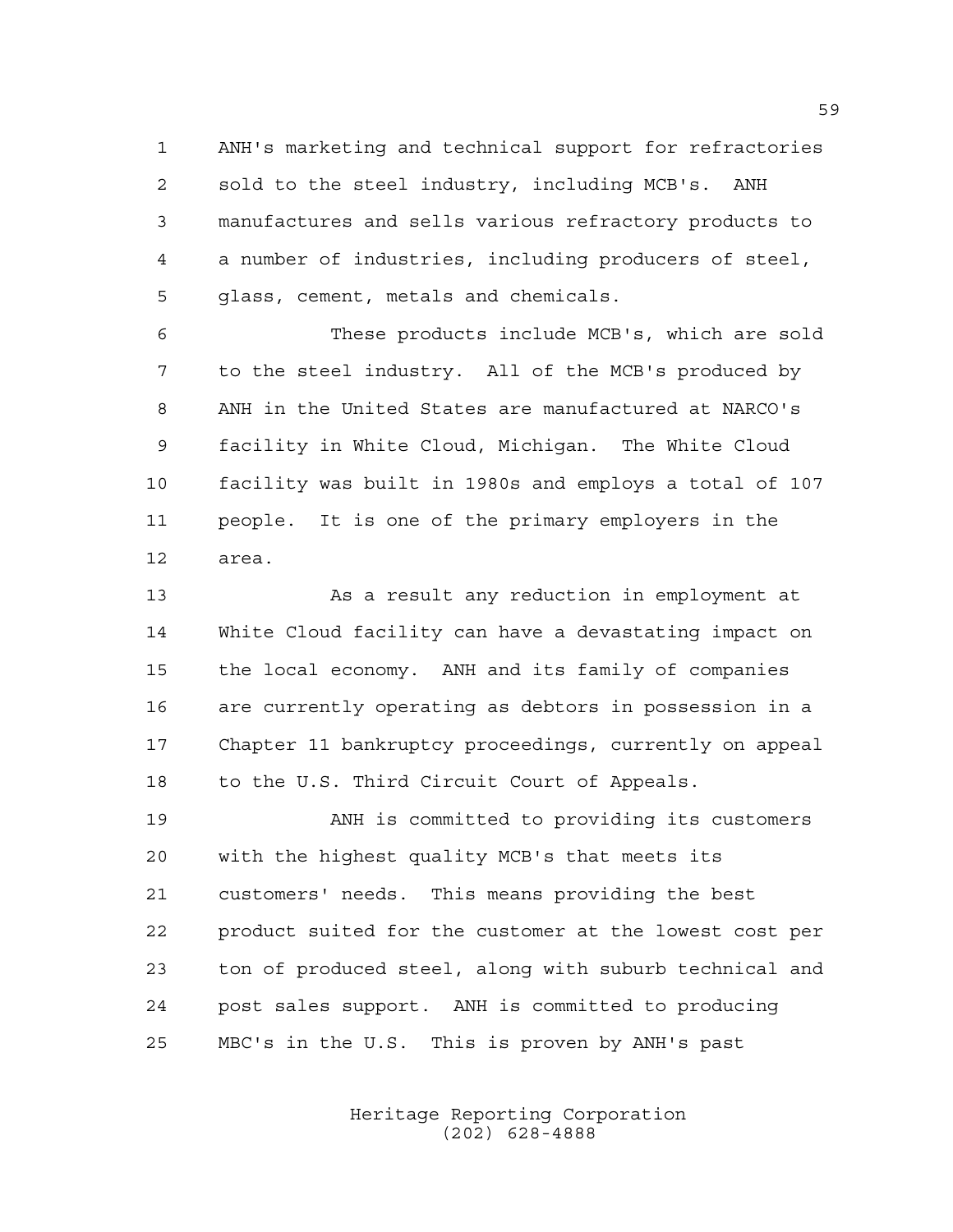capital investment in the White Cloud production facility.

 However, without relief from unfair imports from China and Mexico, ANH may no longer be able to manufacture MCB's at White Cloud. ANH has seen subject imports of MCB's gaining more and more market share over the past several years.

 This growth has been based almost entirely on undercutting ANH prices. At first U.S. steel producers were reluctant to purchase MCB imports because of concern about performance and post sales support. However, as the performance of imports improved, many of our customers could no longer ignore the cut rate prices and it began losing more and more domestic product sales to imports.

 This situation was worsened by the increased market acceptance, not only of original manufacturers of imports but also by importing resellers. This is different from domestically made MCB's, which are predominantly sold directly by the producers. The growing acceptance of importing resellers increased the level of competition based on price and decreased competition based on customer service and other known price factors.

These imports have materially injured ANH.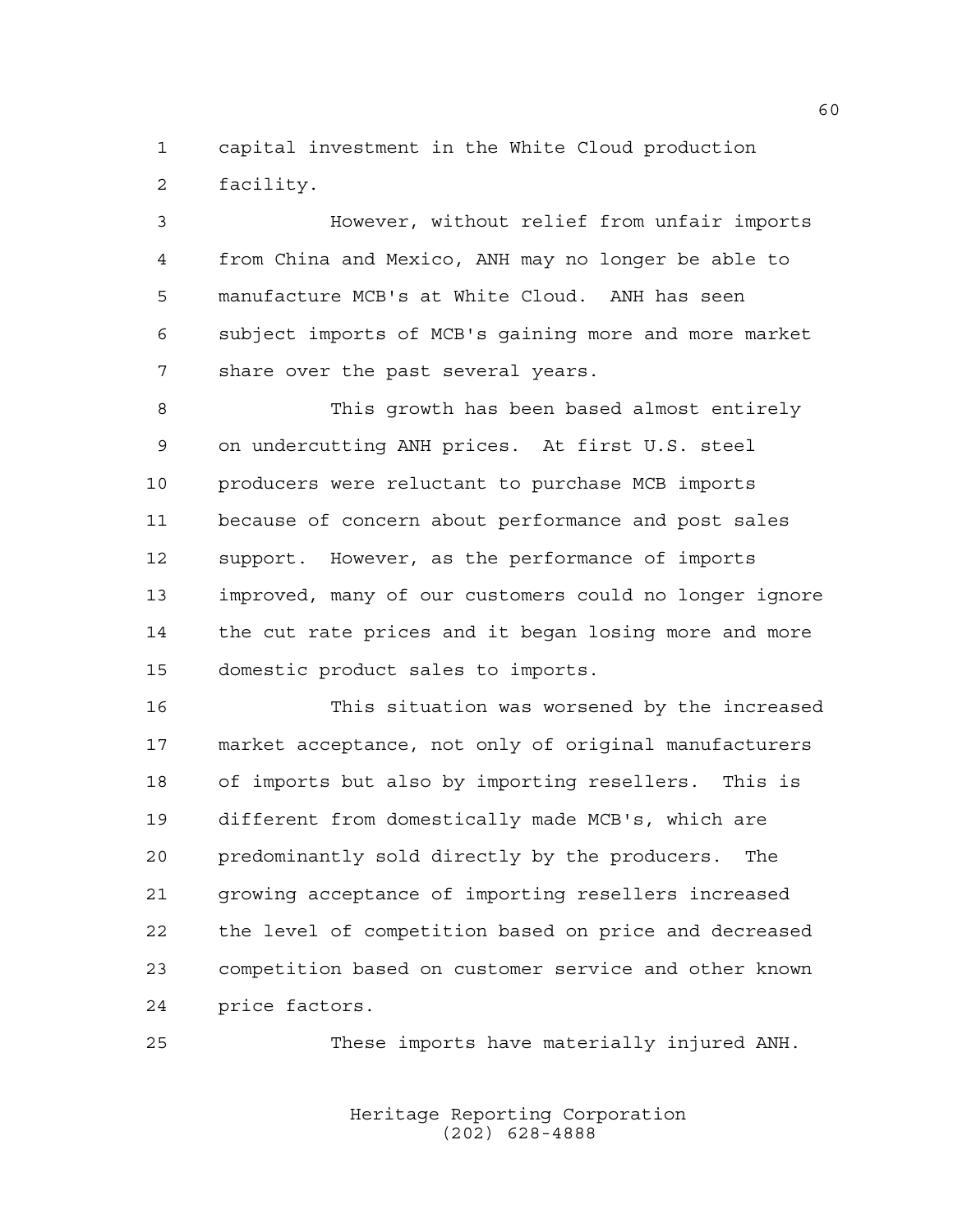ANH lost millions of dollars in sales due to subject imports from China and Mexico. The situation was particularly dire in 2009, when the recession caused an overall decrease in demand for MCB's as steel producers cut production. It was difficult enough to just face the recession, but ANH also faced a double whammy of increased priced competition from subject imports. Because of this onset of imports, ANH had to significantly cut production in workers' shifts at White Cloud facility. This resulted in laying off 50 hourly workers. Moreover, in 2009 ANH had to cut approximately a hundred out of 700 management, sales and administrative jobs, primarily at its corporate headquarters in Pittsburgh and reduce certain sales salaries in order to remain profitable.

 The poor performance of ANH MCB sales due in large part to import to unfair import was the primary reason for these cost-cutting measures. Proving the negative Impact from subject imports is ANH's immediate recovery after the initiation of this investigation and the imposition of preliminary duties. Since that time ANH increased its total volume of domestically produced MCB.

 This allowed ANH to increase the number of shifts at White Cloud and bring back laid off people.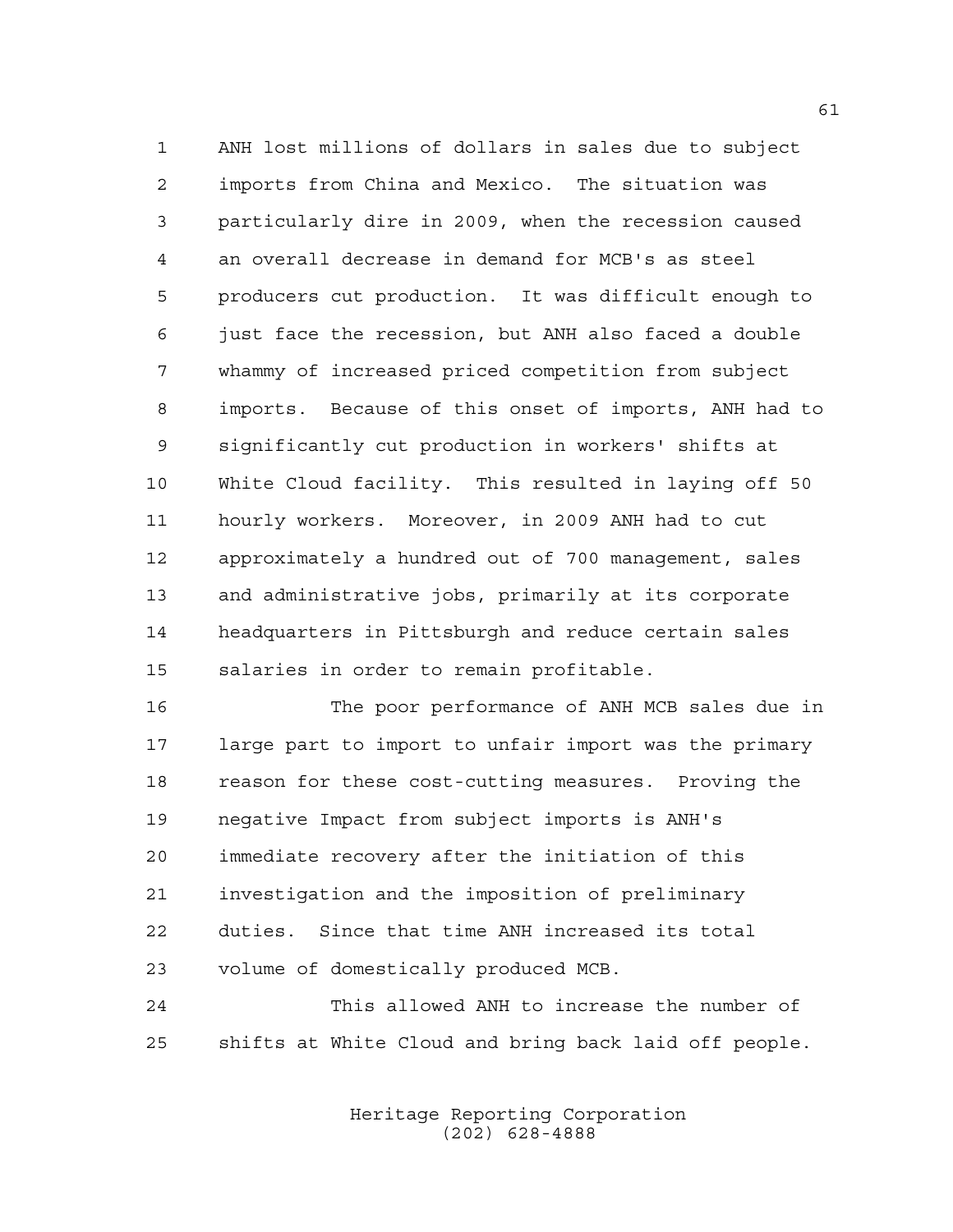ANH believes that if import relief does not remain, it may be forced to decrease production at White Cloud and once again lay off workers. Another negative effect of unfair imports is that they kept ANH from adequately adjusting its prices to reflect production cost increases.

 This was particularly true for the cost for raw materials, such as magnesia. China is a primary supplier and its export restrictions significantly increase the price for magnesia. Downward price pressure from MCB imports greatly constrain ANH's ability to cover increases in raw material costs. Particularly in 2009 ANH experienced classic cost price squeeze. This is demonstrated by the fact that the ratio of ANH raw material cost to net sales significantly increased since 2007 and peaked during the first half of 2009.

 The increase in price competition from unfair subject imports also caused ANH to limit capital expenditures and R&D investment for MCB's. The return on investment could not justify any capital expenditures or R&D investment targeted towards MCB. As a result ANH was forced to limit MCB's related capital expenditures to only maintenance related projects to keep the production equipment in White

> Heritage Reporting Corporation (202) 628-4888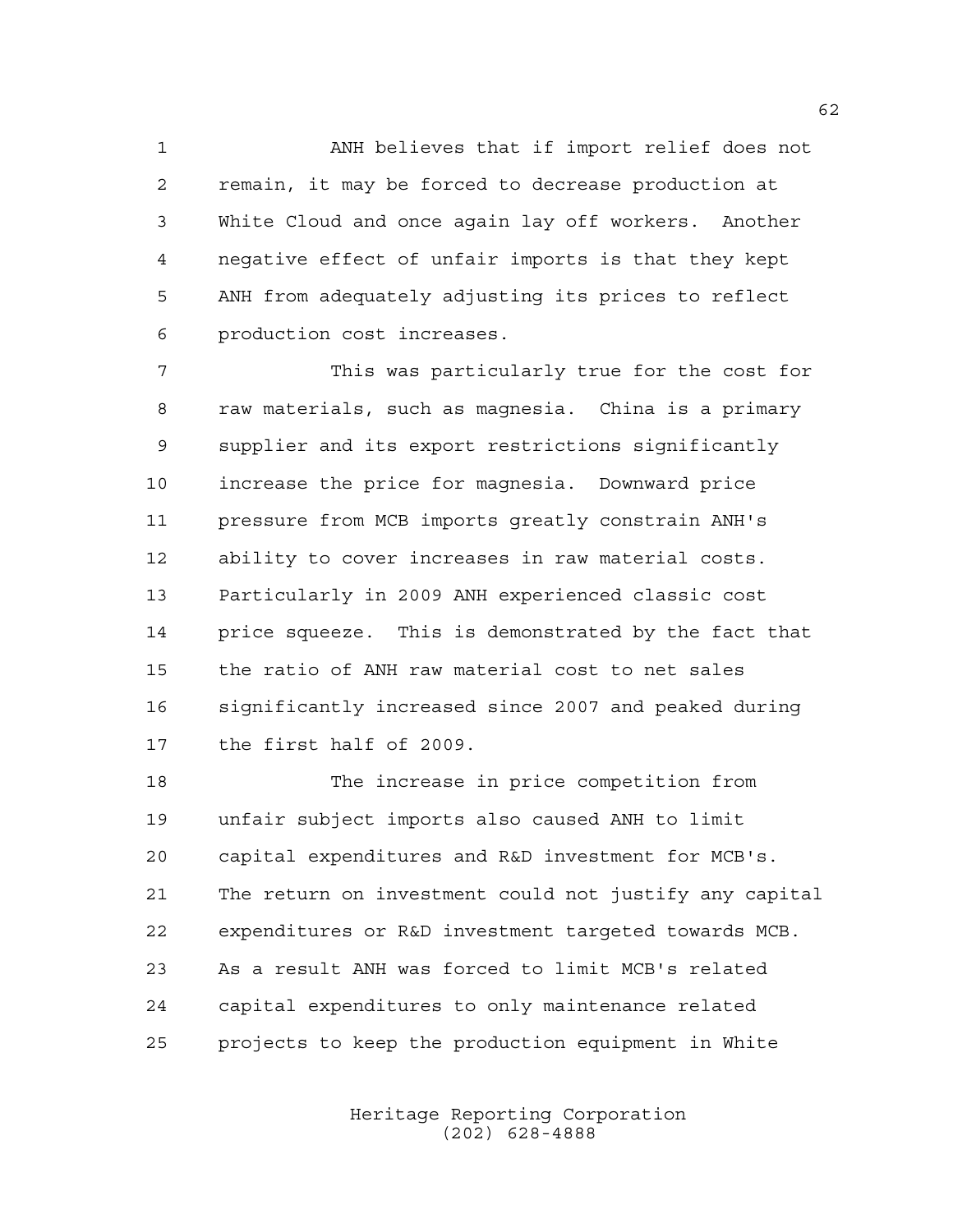Cloud operating.

| $\overline{a}$ | ANH has not been able to make any strategic           |
|----------------|-------------------------------------------------------|
| 3              | capital expenditures to improve its production of     |
| 4              | MCB's and increase its competitiveness. Likewise, ANH |
| 5              | has not been able to make any R&D investment related  |
| 6              | to MCB's. If the current relief against unfair        |
| 7              | imports from China and Mexico becomes permanent, ANH  |
| 8              | will likely increase our spending related to MCB's,   |
| 9              | and will be more able to consider MCB related         |
| 10             | strategic capital expenditures.                       |
| 11             | I would like to now address the question of           |
| 12             | why did ANH invest in a Chinese manufacturer of MCB's |
| 13             | and resell these Chinese MCB's in the U.S.            |
| 14             | There seems to be some confusion about this,          |
| 15             | and I want to set the record straight. As I stated    |
| 16             | earlier, ANH is committed to producing MCB's in the   |
| 17             | United States and would prefer that the MCB's that it |
| 18             | sells be made in U.S.                                 |
| 19             | ANH was essentially forced to either lose             |
| 20             | these sales or to offer Chinese MCB's. ANH did not    |
| 21             | decide to sell Chinese MCB's to increase the range of |
| 22             | its products offering or because it no longer wanted  |
| 23             | to manufacture certain types of MCB in the U.S.       |
| 24             | Because of this a subsidiary of ANH became a          |
| 25             | minority investor in a Chinese MCB producer that      |
|                |                                                       |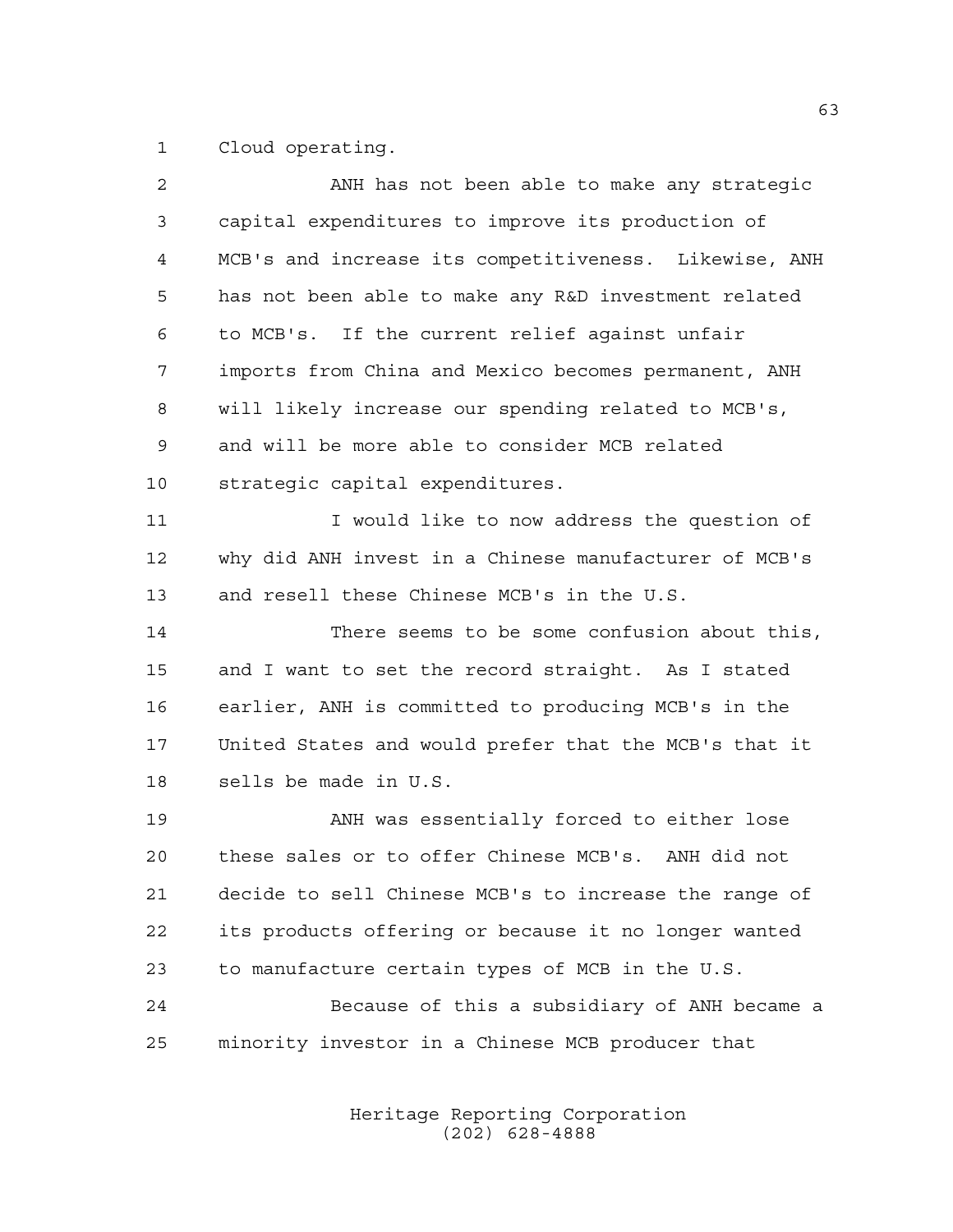provides MCB's to ANH. I want to make clear that the first priority of ANH's sales force is to sell MCB's manufactured in White Cloud, Michigan.

 They offered to sell the lower price Chinese MCB's only after the customer refuses to buy our U.S. made MCB's based on price and indicates that it will go to a Chinese supplier.

 If unfair imports are allowed to enter the U.S. market unrestrained then it will become more and more difficult for ANH's sales force to sell domestically produced MCB's, and we may be forced to sell more imported MCB's. For the present, however, the filing of the petition and the possibility of substantial duties being made permanent, have given us breathing room to replace many of our imports with domestic products and recall 50 production workers for two extra shifts at White Cloud.

 I would also like to address the question of why is ANH more fully participating in this investigation now, after being less active during the preliminary stage. When the petition for this case was filed, ANH was in the midst of significant personnel reduction. As I mentioned before, a primary reason for eliminating these jobs was the poor performance of ANH sales to the steel industry, which

> Heritage Reporting Corporation (202) 628-4888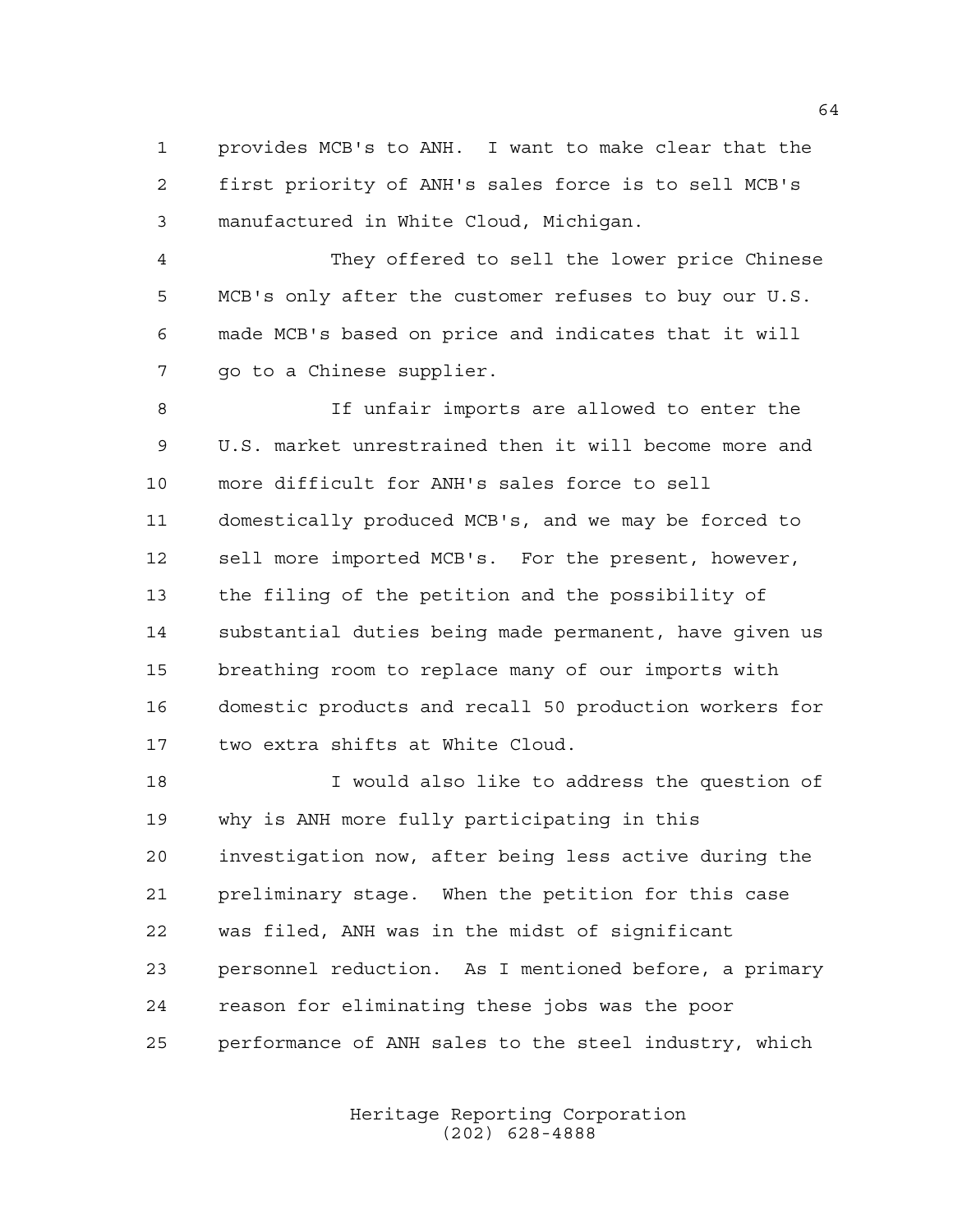was made worse by subject imports. Managing this personnel reduction and accompanying disruption and the restructuring of responsibilities prevented ANH from more fully participating in the preliminary stage of this investigation.

 In addition, a new senior business manager 7 responsible for MCB's took his position on August  $1^{st}$ , 2009, only days before ANH had to respond to Commission's questionnaires.

 Now that this difficult process is completed, and time has passed, ANH is more able to devote time and resources to this investigation. This explains both the fact that I'm testifying here before you today and ANH's more informed response to the questionnaire in the final phase of the investigation.

 Finally, I want to reiterate that relief is needed from unfair imports from both China and Mexico. If only Chinese imports are subject to remedial duties, the Mexican imports will likely increase and expand to new customers.

 Indeed, after the tariffs were announced one customer switched from buying Chinese MCB to buying Mexican MCB's. Thus, in order to provide effective relief to the U.S. MCB industry, the remedial duties must be imposed on both China and Mexico. Thank you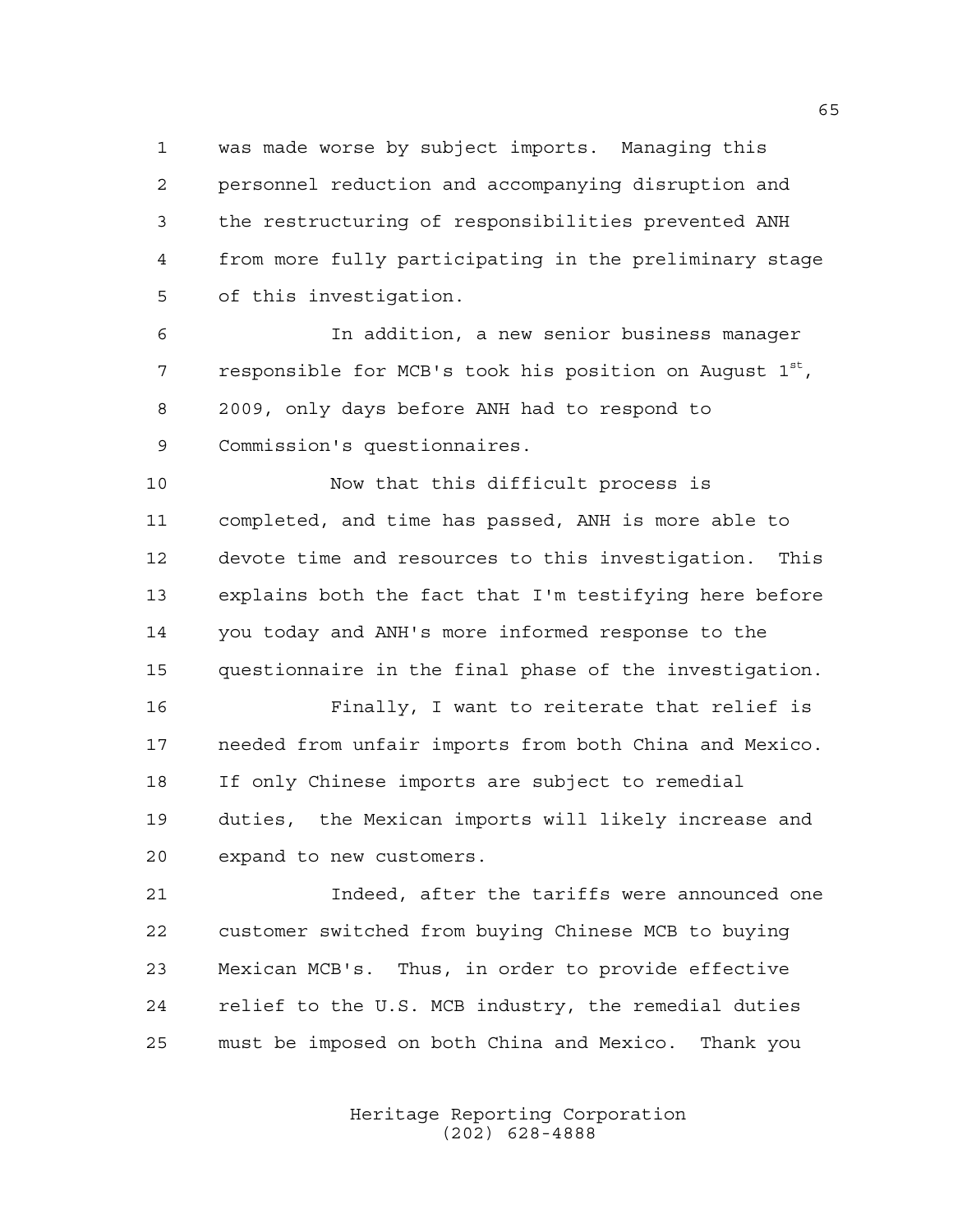again for the opportunity to testify today.

| $\overline{2}$ | CHAIRMAN OKUN: That concludes your                     |
|----------------|--------------------------------------------------------|
| 3              | testimony. Before we begin our questioning, I want to  |
| $\overline{4}$ | thank all of the witnesses for being here, for your    |
| 5              | testimony today, particularly to the industry          |
| 6              | witnesses who took the time away from what they would  |
| 7              | normally be doing to come to Washington and answer     |
| 8              | questions, so we very much appreciate your presence.   |
| 9              | We will begin our questioning this morning with        |
| 10             | Commissioner Aranoff.                                  |
| 11             | COMMISSIONER ARANOFF: Thank you, Madam                 |
| 12             | Chairman, and I join the Chairman in welcoming all the |
| 13             | witnesses. There's just no substitute for hearing      |
| 14             | about conditions in the market form the people who are |
| 15             | there every day.                                       |
| 16             | Let me start by going to this question of              |
| 17             | The price performance idea in pricing this product.    |
| 18             | We've had cases in the past where it's actually been   |
| 19             | true that people were willing to buy a product that    |
| 20             | was not as good in terms of the quality, in terms of   |
| 21             | how long it lasted until it wore out, because it was   |
| 22             | so much cheaper, that you could just keep taking it    |
| 23             | off and replacing it.                                  |
| 24             | It seems to me that that might be true and             |

one case you might want to look at for that was our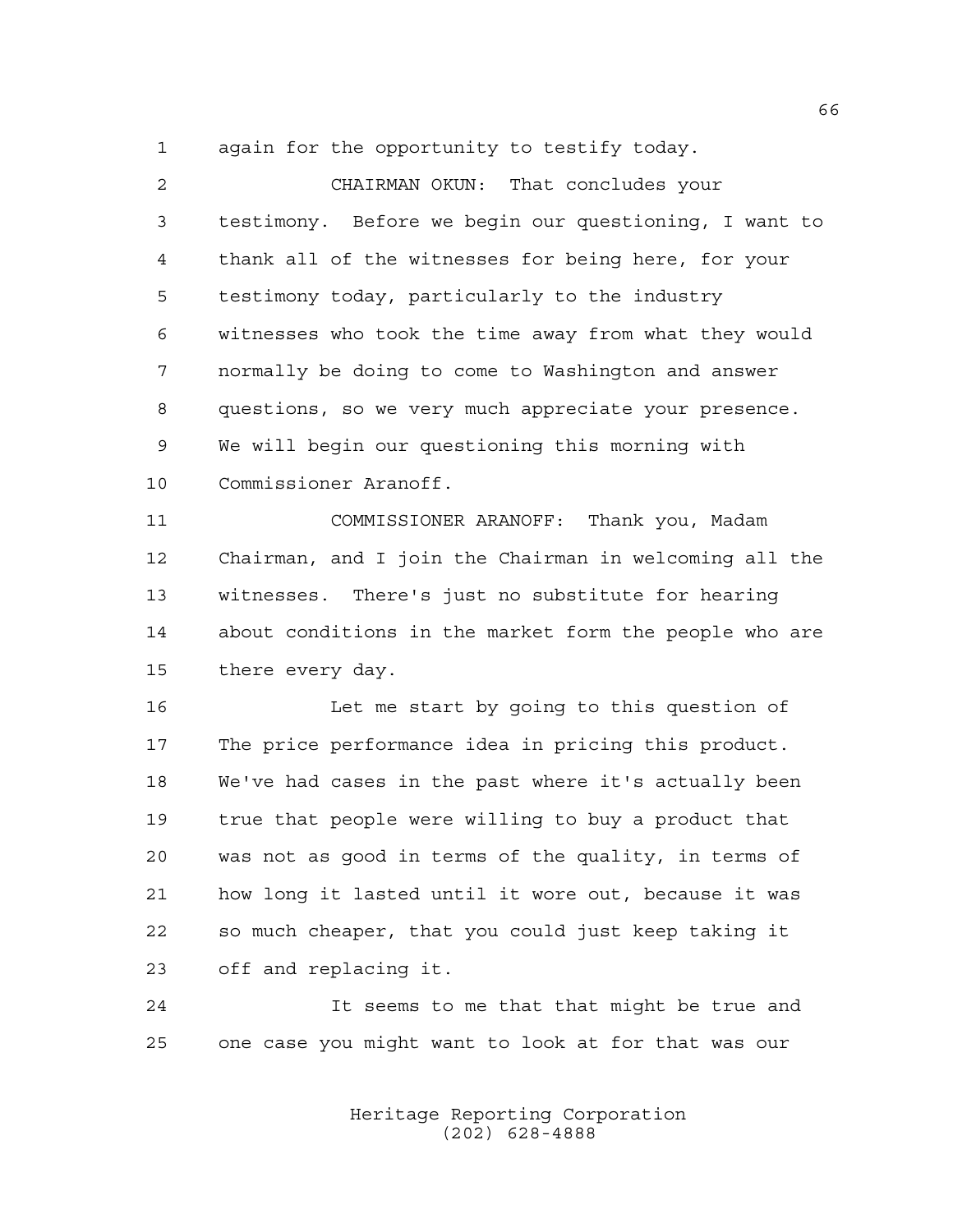Diamond Sawblades decision, but that might be true in the case where it basically doesn't take very long to replace –- you don't have a lot of down time. When you're replacing the lining of a ladle or a furnace, you're turning off production for some significant period of time, so can some of you address in terms of how wide that range is, where if it's a lot cheaper to buy something that doesn't perform that well, because it's worth it to you to keep changing it out, that there can't be that much room in this industry where the down time is more costly than just changing a tire or something?

 MR. BROWN: Let me give this a try at the answer to that question, and then I'll ask Rick to join us. Think about ladles as a separate type of application. Generally in a steel plant you'll have what they call a ladle fleet, and that ladle fleet will have from 14 to 18 ladles in it, depending on the steel production capacity.

 So that the planners will always have several ladles in various states of replacement of the refractory lining, and in the case of ladles, generally speaking they do not interrupt the production of the facility, because there are so many and they have to do regular maintenance on them.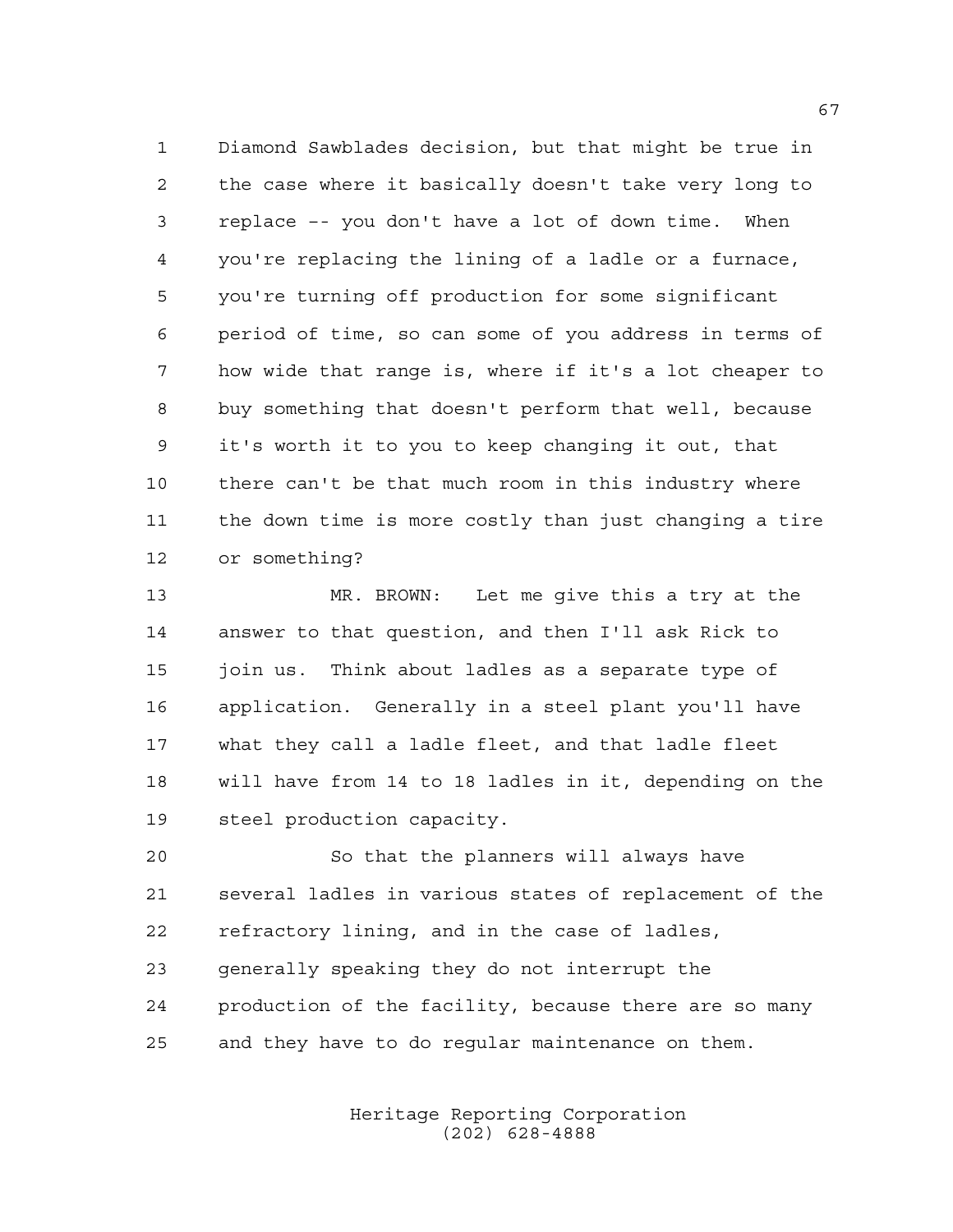But when you come to furnaces, that's an entirely different process, because there are not replacement furnaces sitting idly by, as you know, in the steel industry, especially in the U.S. steel industry, which is slightly different than the European steel industry, especially in integrated facilities.

 But there the price performance differential is one that you really don't want to use a cheap product, giving shorter performance, and BLF's and electric arc furnaces, that equation really doesn't work.

 So you'll find that many of our steel customers are using the most premium products there. While in ladles, you know, say electric furnaces run 400 to 1,000 heats. BOF linings can run 10,000 to 40,000 heats. Ladles run 50 to 150 heats. So if you have an opportunity to use a lower quality and lower price product, you can find out very quickly whether it's going to meet your price performance guidelines.

 For some steel producers lower quality products and the prices they pay for lower quality products is a good value equation forum. As we know, every steel producer is quite different and it just depends on what their operating strategies are for the

> Heritage Reporting Corporation (202) 628-4888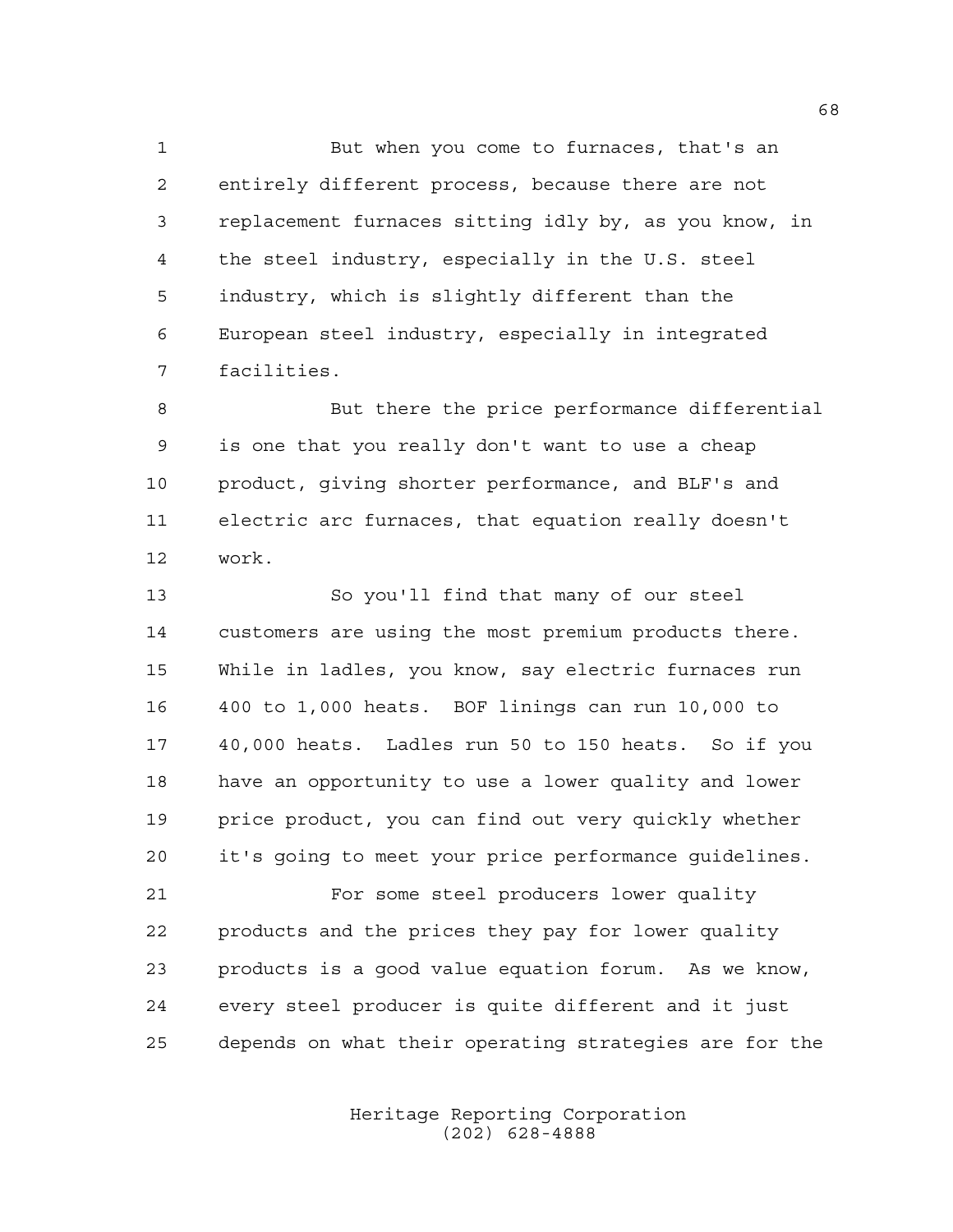particular plant.

| $\overline{2}$ | Rick, do you have anything to add?                     |
|----------------|--------------------------------------------------------|
| 3              | MR. COPP: I really don't have anything in              |
| $\overline{4}$ | addition, other than our customers continually look    |
| 5              | for consistent performance because it is a maintenance |
| 6              | item. Actually, all three applications are             |
| 7              | maintenance type items, so as Bill stated, they're     |
| 8              | looking for consistent, measurable performance every   |
| 9              | time in each application.                              |
| 10             | COMMISSIONER ARANOFF: Is the tolerance --              |
| 11             | Well, you want to add something -- I'm going to come   |
| 12             | to you. Let me just add a question. Is it still no     |
| 13             | tolerance for down time and maintenance on ladles or   |
| 14             | furnaces greater when demand is not as high or would   |
| 15             | you say that doesn't really change the equation?       |
| 16             | MR. COPP: I'd say they're very -- any down             |
| 17             | time that they have to spend, but as Bill stated, with |
| 18             | ladles, in the frequency that you're rebuilding        |
| 19             | ladles, typically that's not related to any down time  |
| 20             | in the shop, and the furnace linings are scheduled, so |
| 21             | they'll schedule a down time, but if they schedule for |
| 22             | four days and it takes five days, they're very         |
| 23             | intolerant.                                            |
| 24             | COMMISSIONER ARANOFF: Mr. Richter, you                 |
| 25             | wanted to add something?                               |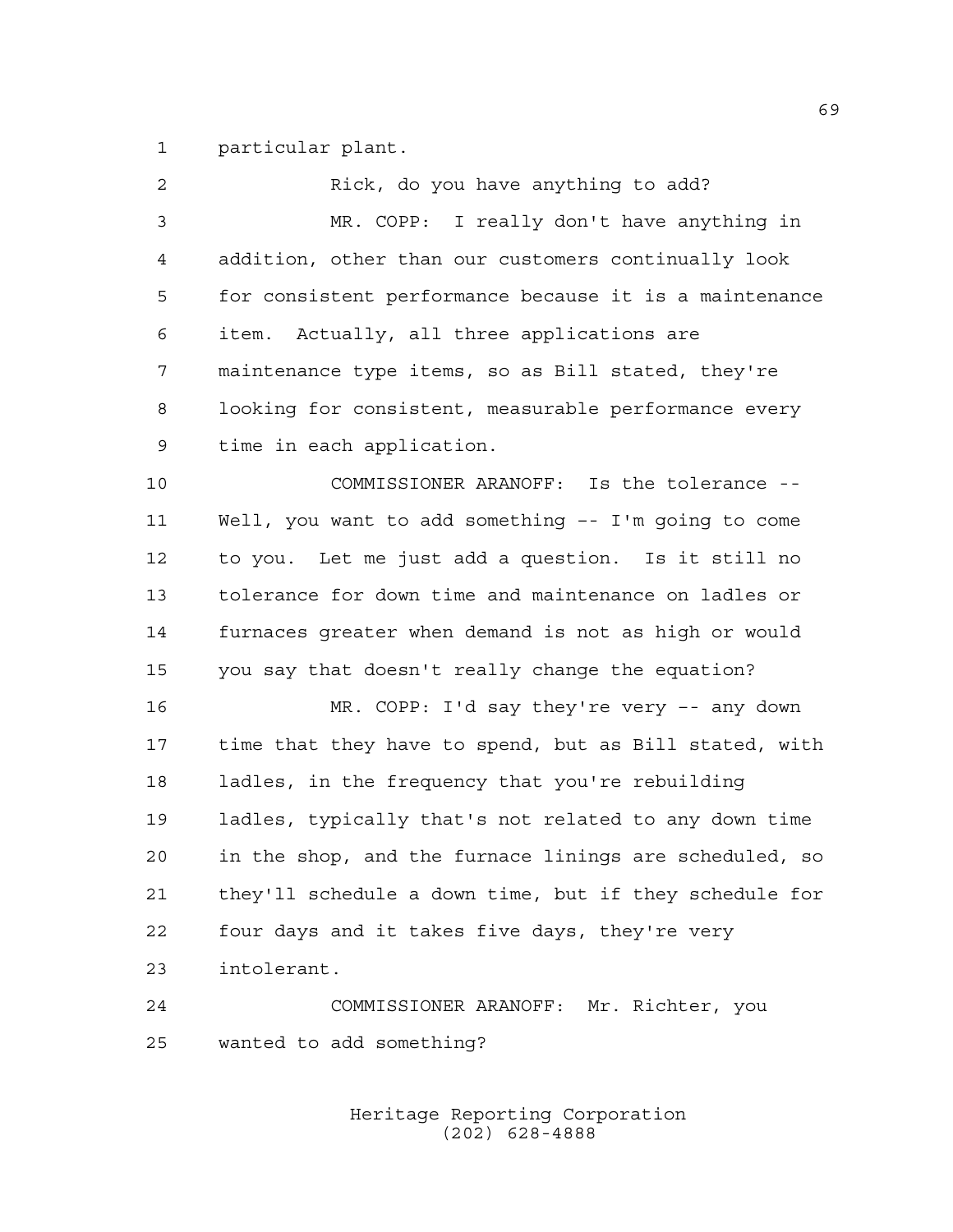MR. RICHTER: Yes, I would like to address your original question, which was how much lower quality product, because they're at a lower cost. And it's interesting –- I mean, there was in the past when the Chinese entered the market, that the performance was lower than the domestic producers. But if you look, if you look at the purchaser's replies, and I think it was also in one of the briefs, which were submitted, that the U.S. purchasers are looking at the Chinese products as better in performance than the U.S., so that means that the price was lower despite the fact that they were able to manufacture high quality products, so it can happen because we as a domestic producer are trying to compete, and when you try to compete and you are limited to 75 or, you know, according to the report, it's s 74 percent of the cost of magnesia carbon, so then we are very carefully selecting the cost of the raw materials.

 So in those circumstances then you can actually see the performance of the imports to be not only on par, but even maybe some purchasers say better and at the lower price. So I would say in today's environment, and I think it is valid certainly for the period of investigation from 2007 to 2009, that the performance was not an issue. The performance is

> Heritage Reporting Corporation (202) 628-4888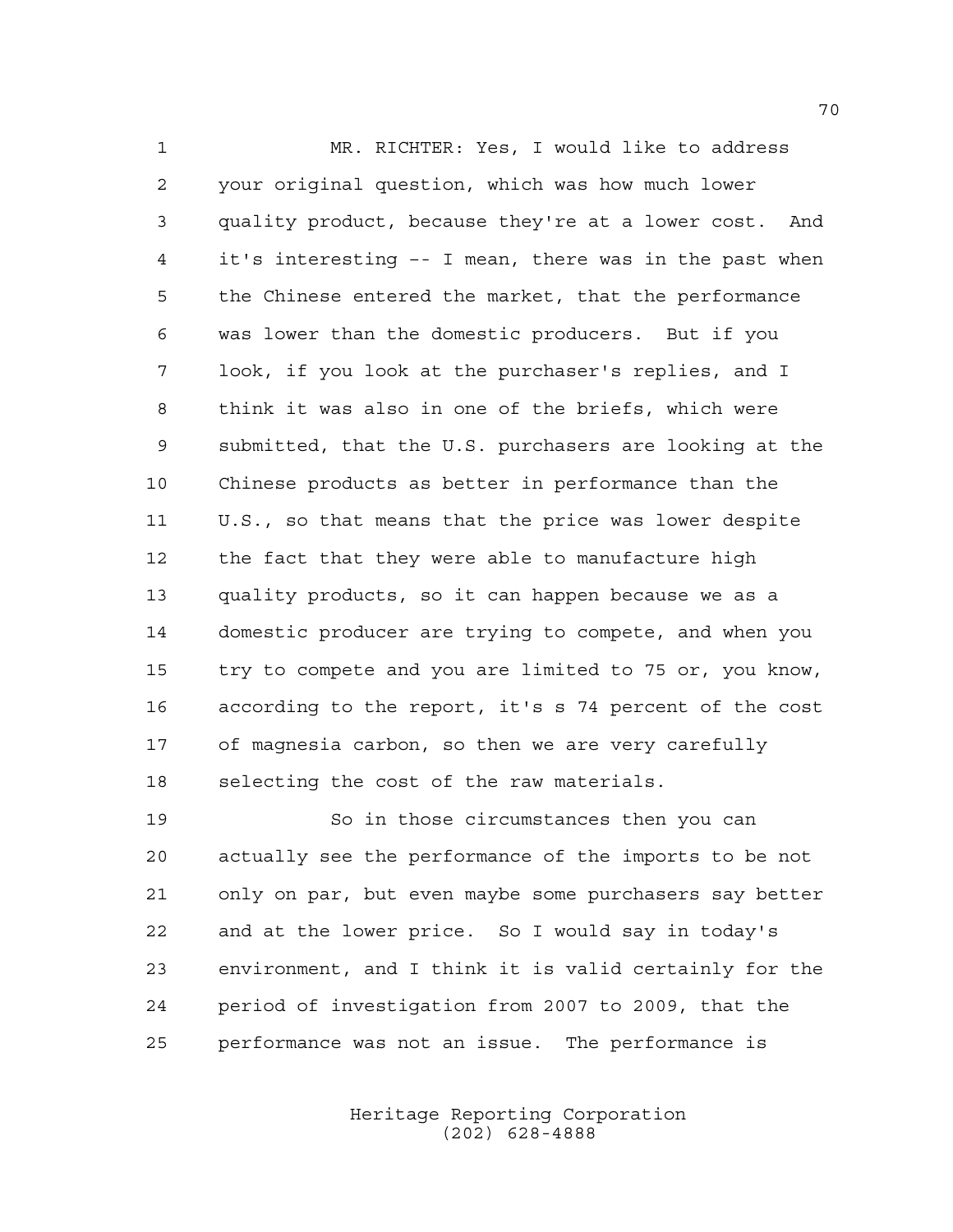must. Everybody has to perform and get the lining and the performance to the level of the expectation of the customer.

 COMMISSIONER ARANOFF: Thank you for that answer. Mr. Copp, you started to address this during your direct testimony, but can you give me some more description about how the bidding process works, when a mill is going to reline a furnace or reline a ladle and maybe it's different. Do they, you know, put out like a request for bids that they send out to whoever is interested, and then they use internet auctions? What does the process look like?

 MR. COPP: We really don't like internet auctions. What they typically do, especially for BLF linings, because the number of linings has been reduced significantly, they will have a pre-bid meeting where they literally call all suppliers into a meeting and they let you know when the lining is going to be relined, the dates are going to be down, when products needs to be on site. They'll tell you the information altogether so all suppliers hear what the requirements are, and they will ask you to submit a bid by a specific date. And then they'll make their decision.

COMMISSIONER ARANOFF: And when you say all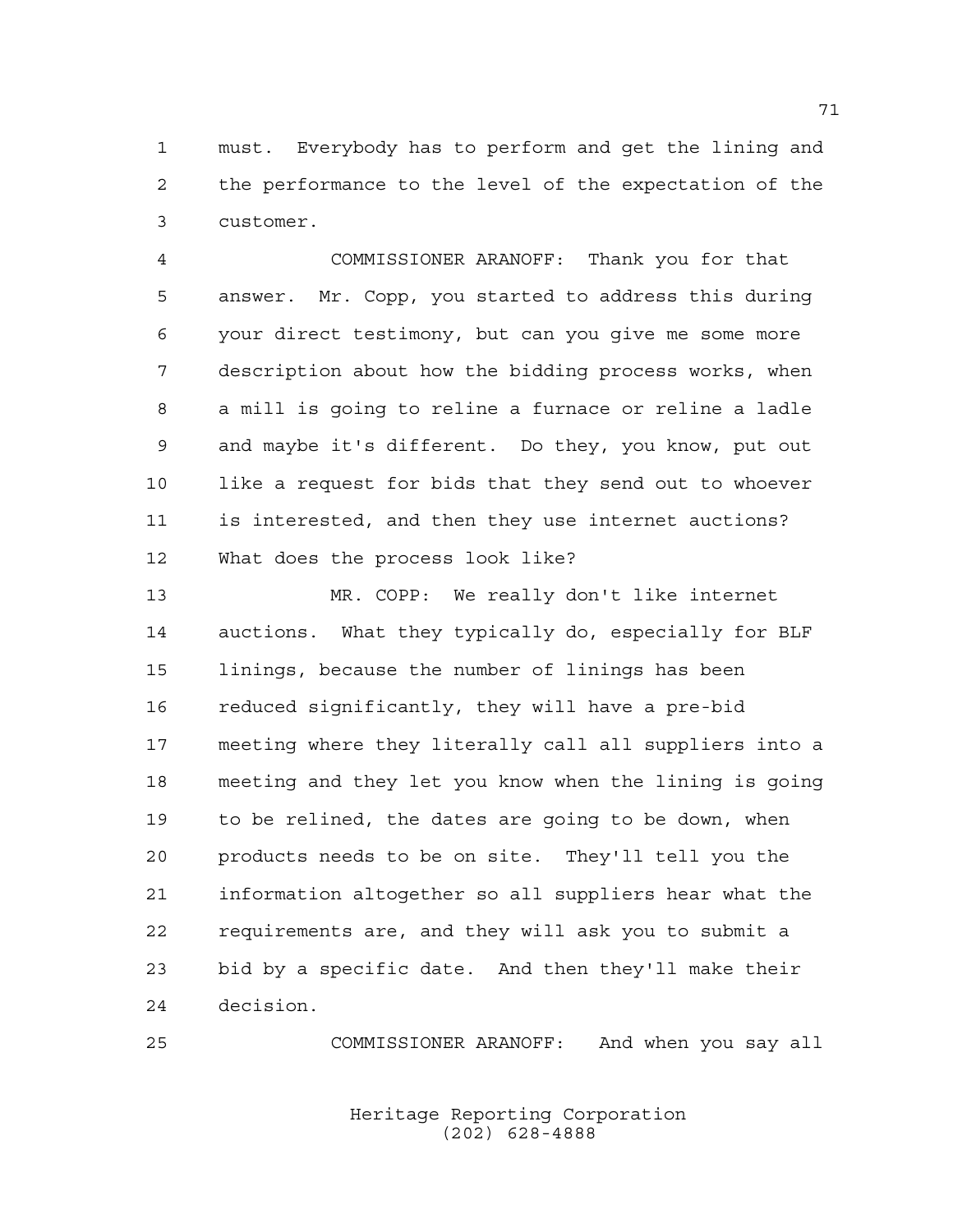suppliers, this is some group of pre-qualified

 suppliers, not a notice that's posted on the internet and anybody can bid?

 MR. COPP: Well, it would be suppliers in the refractory industry. It would be Chinese importers would be present. ANH would be present. Resco would be present. RHI would be present. COMMISSIONER ARANOFF: Would people be

 present who haven't gone through some type of qualification process with the mill?

MR. COPP: Not to get a bid.

 COMMISSIONER ARANOFF: Okay. So it's a group that's limited to who the mill has actually used before or have gone through some qualification process with the mill?

MR. COPP: That's correct.

 COMMISSIONER ARANOFF: And to go through qualification generally, would test the quality of the product, right, before you'd be at that table?

MR. COPP: That's correct.

 COMMISSIONER ARANOFF: Okay. And there is not multiple rounds, everyone just hands in a bid sheet and then they make up their minds, or do they call you back up and go you're ten percent high? MR. COPP: They really try to put everyone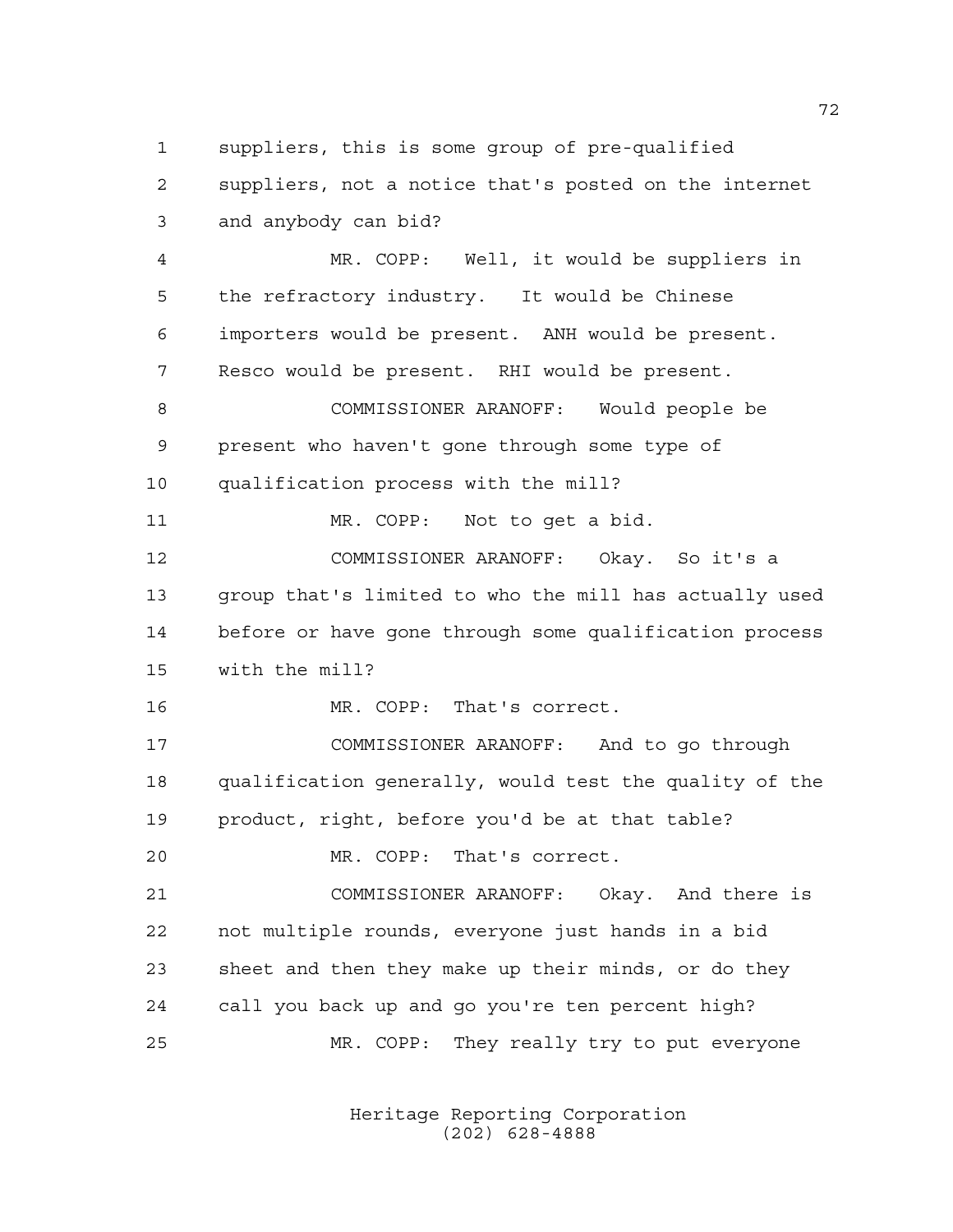on a level playing field or they try to put a spread sheet out and it always comes down to price typically in the BOF market or electric furnace market, because you are already qualified or they know your performance from past practices. Typically you'll find out after the bid. You don't get a chance to have a second bid.

 COMMISSIONER ARANOFF: Okay. So they don't come back to you and give you another chance or higher 10 –- is that also true for ladles, or is that a whole different process?

 MR. COPP: It's very similar for ladles. However, typically because you have a ladle fleet and the customer wants will typically want one supplier in the ladle, they break up 16 ladles, they break it up eight and eight. They have two suppliers in the shop, and the purchase order will be probably let for a longer period of time, rather than every ladle being versus probably be for six-month period, or even a year period of time.

 COMMISSIONER ARANOFF: Thank you very much. My time is up. Thanks, Madam Chairman.

 CHAIRMAN OKUN: Mr. Williamson. COMMISSIONER WILLIAMSON: Thank you, Madam Chairman. I do want to express my appreciation to the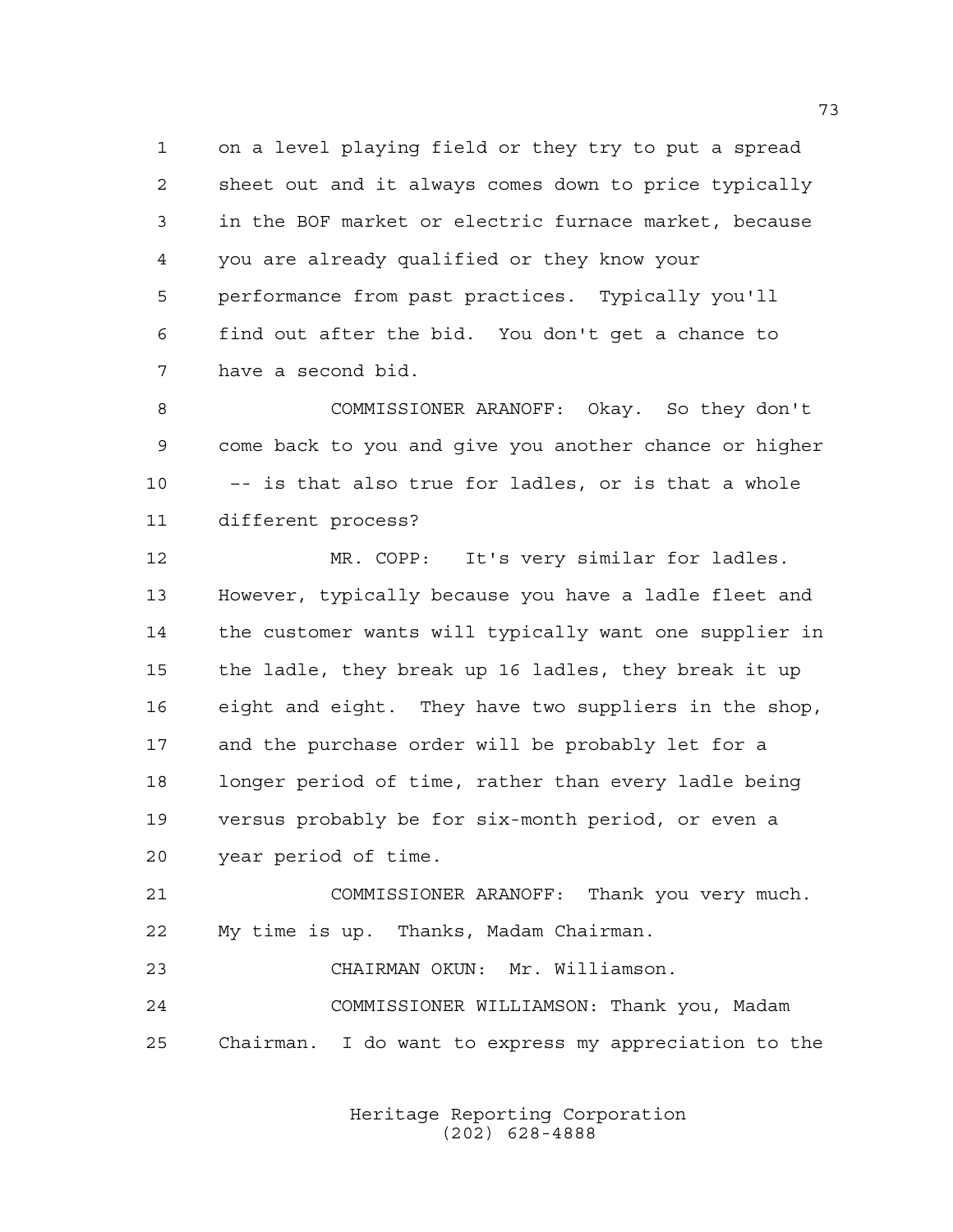witnesses for coming today and giving your testimony. We also appreciate very much the opportunity to go to the Resco facilities in Hammond and see that firsthand.

 I want to continue on the line of questions from Commissioner Aranoff. RHI has stated in its prehearing brief that domestic refractory product dominate the U.S. market for BOF linings, and there's no evidence that subject imports have been used in BOF linings during the period of investigation. Do Petitioners agree with that statement? Mr. Richter? MR. RICHTER: What was the question again? COMMISSIONER WILLIAMSON: Are subject imports used in BOF linings? MR. RICHTER: Yes, there has been BOF linings in the United States that have used imported lining. COMMISSIONER WILLIAMSON: Is there any

evidence you can submit on this?

 MS. MAZARD: It's in evidence in posthearing briefs, but I believe products imported BOF linings. We also believe that imported and I believe cost one of the first BOF linings also the continent import BOF linings.

COMMISSIONER WILLIAMSON: Thank you for that.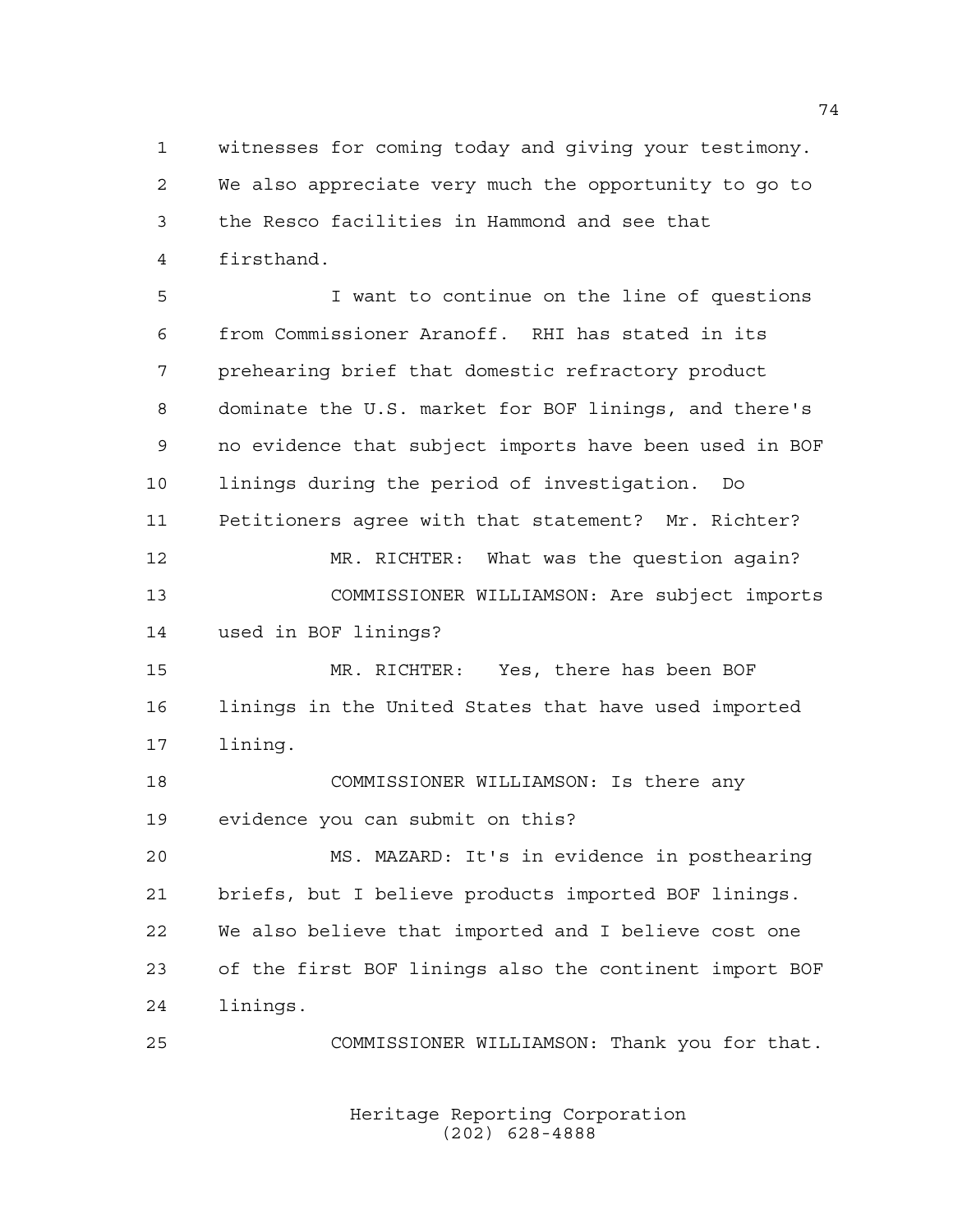MR. RICHTER: Market is very much I would say controlled or not controlled, but it is supplied by domestic producers. And there were instances where the imports were happening in BOF's, however, the important also the fact that the importers are part of the bidding process, so that means if the customer is looking for purchasing BOF's, which is usually is in a neighborhood between maybe four hundred, five hundred thousand dollars on the low end, to maybe close to a million dollars for one furnace at the high end.

 In that process, some customers are allowing importers to bid and then, of course, through that process suddenly there is a low price on the table. Okay? So that low price then puts a lot of pressure to act as a domestic suppliers to meet that price. And in many instances, you have to lower the original proposals, because there is still a reluctance from the operating people at the plant to go with the Chinese imports because of the reliability and the complexity of the product, because the BOF lining is very complex product. You have a different brand, different shapes, different designs. It's very difficult to copy easily.

 So there is no comfort level in the industry to use imports, but the purchasing process drives the

> Heritage Reporting Corporation (202) 628-4888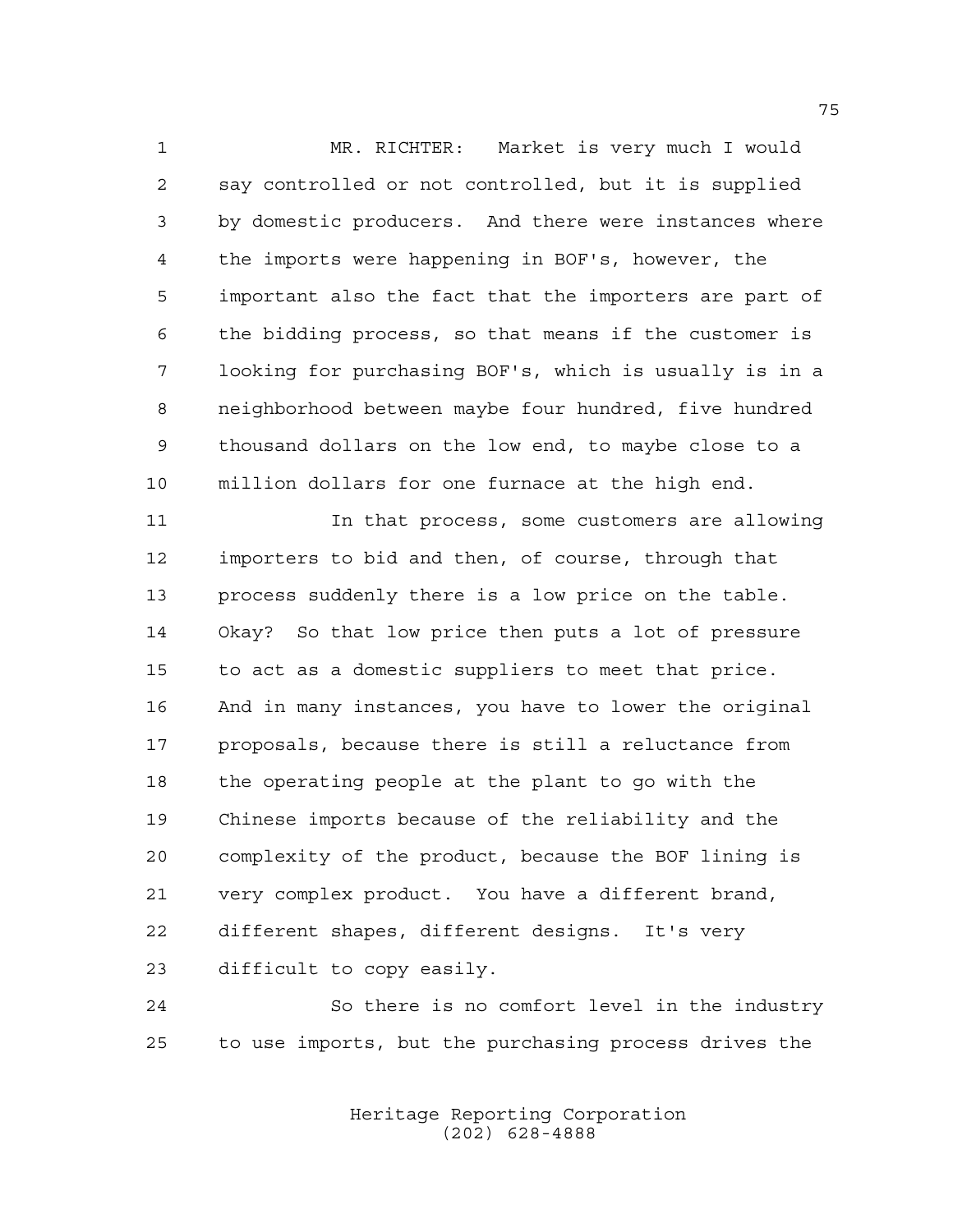price down because they're inviting imports.

 COMMISSIONER WILLIAMSON: Thank you for that additional clarification. RHI claims that the MCB sales to BOF's market is more profitable than the sale of electric arc and ladle markets. I was wondering, do the producers agree with that? MR. BROWN: Maybe we should do that as posthearing. It's a business proprietary comment. Certainly we don't agree with that statement, and can 10 qive you factual information on that. COMMISSION WILLIAMSON: Okay. Commissioner, I'm sure the Commissioner understands from the briefs that the size of the BOF market is very small relative to the ladle markets, and it's no safe haven for the U.S. producers? COMMISSIONER WILLIAMSON: My next question was actually market, seven to ten percent of the market is –- do you agree with that statement, that's about that the BOF market represents about seven to ten percent of the –- seven to ten -- MS. MAZARD: We agree generally with that statement, Commissioner. COMMISSION WILLIAMSON: Thank you. Commissioner Aranoff asked some questions about this price to performance ratio. And what I guess the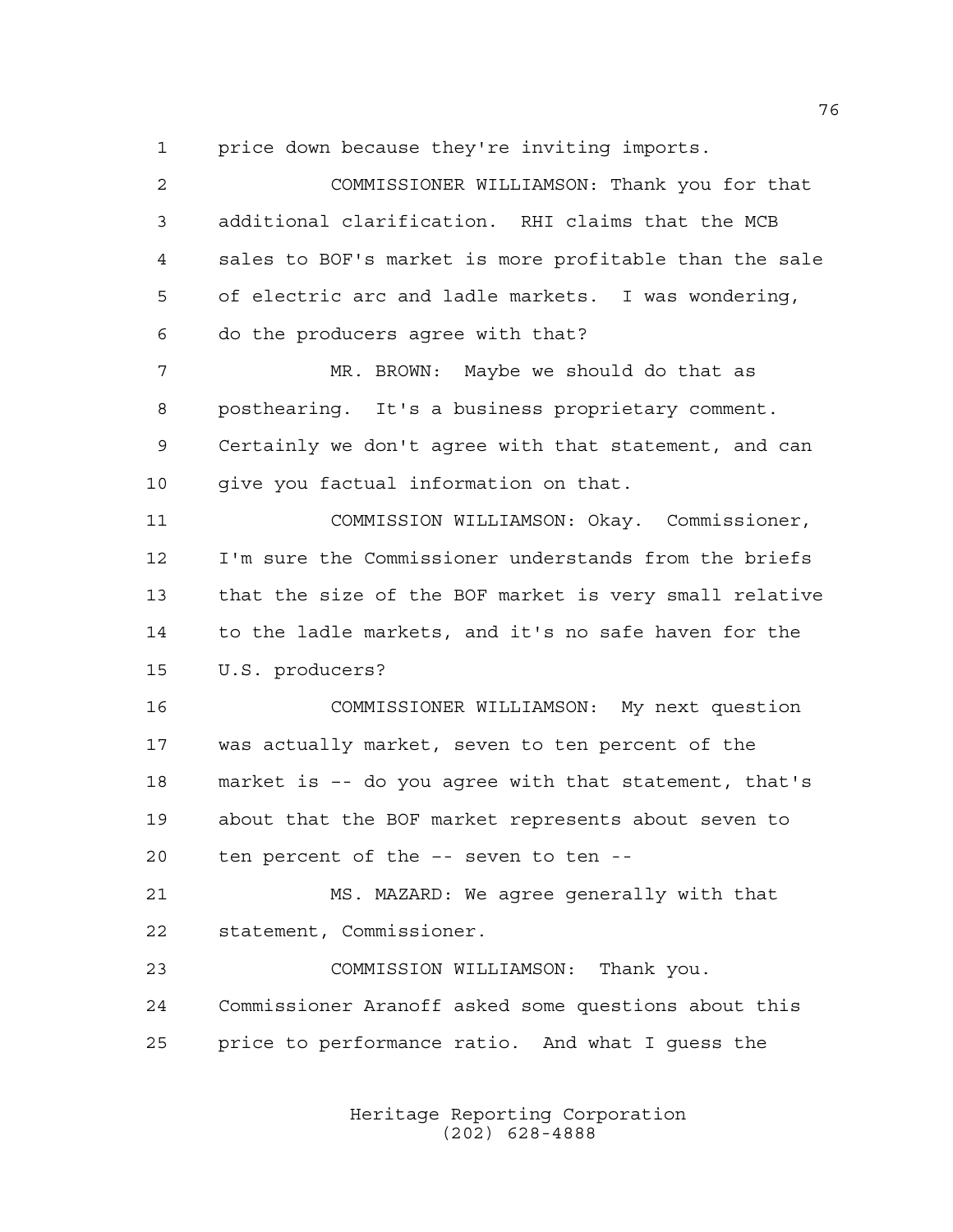question is is there a kind of standards? How do you away price to performance, given that this is quite a bit of variety in how fast bricks are consumed? Different processes are different ladles or furnaces? So is there industry standards for measuring this?

 MR. BROWN: Commissioner, there are not standards unfortunately. Generally it's the result of each steel producer's experience with his operations. We have many cases two furnaces, side by side, with the identical equipment attached to both, and the steel plant may find one furnace gets 20 more percent heat life than the other, and in some cases there's no technical explanation as to why the performance is so different. It is just at that steel plant that's the performance results over time. Generally, you know, I talked a little about steel makers operating practices. They could be very different from plant to plant.

 For example, you could have a steel maker that is entirely focused on making his refractory cost the lowest cost it can possibly be, while at another plant the steel maker will focus on consistency of performance.

 That is, he knows the ladle will come out at X number of heats every time, and he's reluctant to

> Heritage Reporting Corporation (202) 628-4888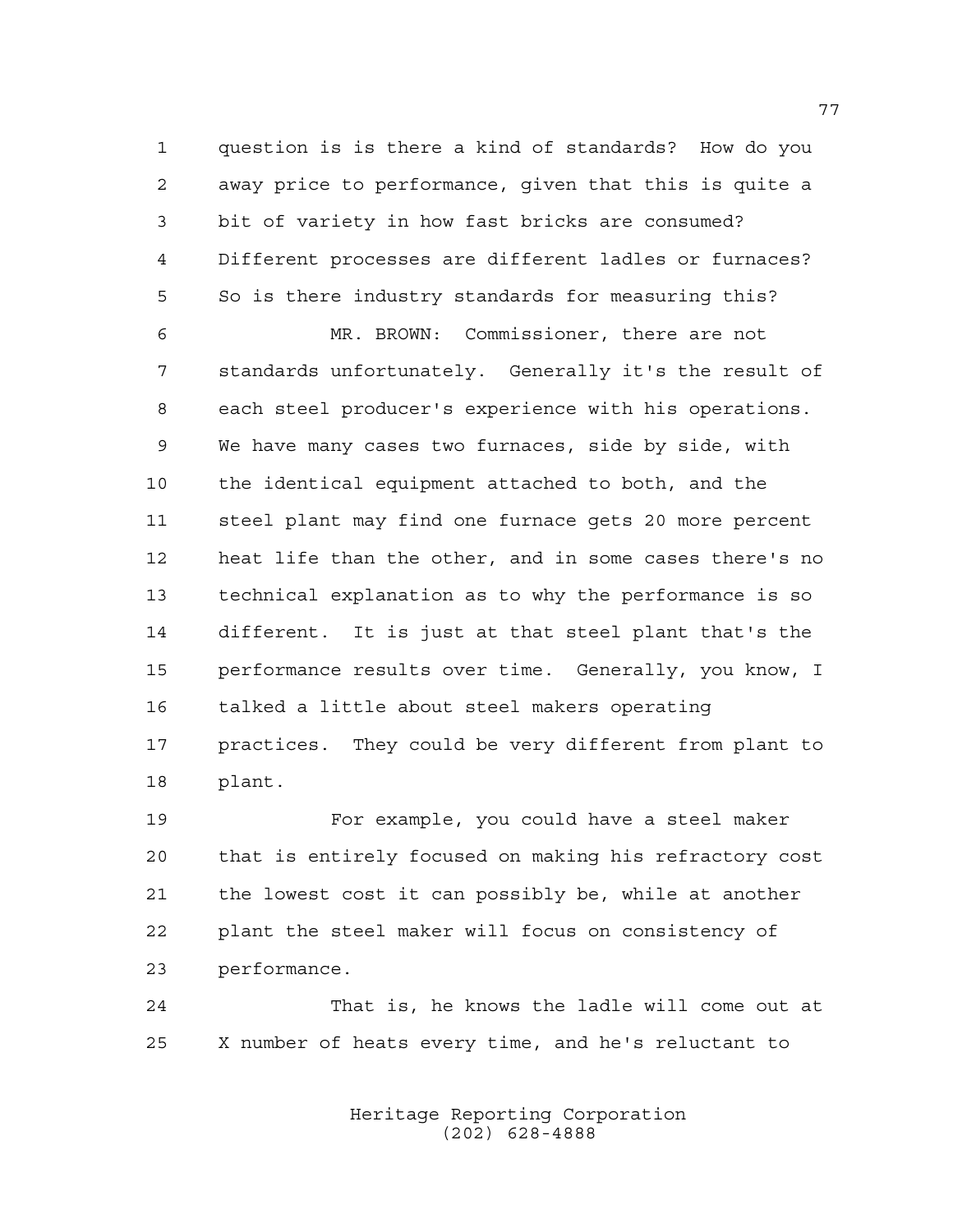take a chance to run it to the very lowest cost of refractories he can get, and then finally you may have an operator who has higher refractory cost, believe it or not, because he wants to increase the capacity of the steel mill.

 For example, you have a steel ladle, which is lined with this brick, and as the steel ladle lining is consumed, that means that there's more volume in the ladle and, therefore, the steel operator can tap more steel out of his furnace than that ladle, and increase his steel production.

 Well, instead of starting out with the six- inch lining in a shop, why not start out with the partially worn lining concept, and make the lining four inches thick, so that you can actually increase your refractory cost, which is wonderful for us. We like this. This is a good idea. We wish more steel makers used it. Increase his refractory cost, but by increasing his production, his capacity, without any additional capital cost, and being willing to pay for refractory costs, this is a great benefit to the steel producer, so the three instances I described are part of the steel operating –- steel operators operating practices that we have to address. Generally when there's a refractory failure, it tends to be very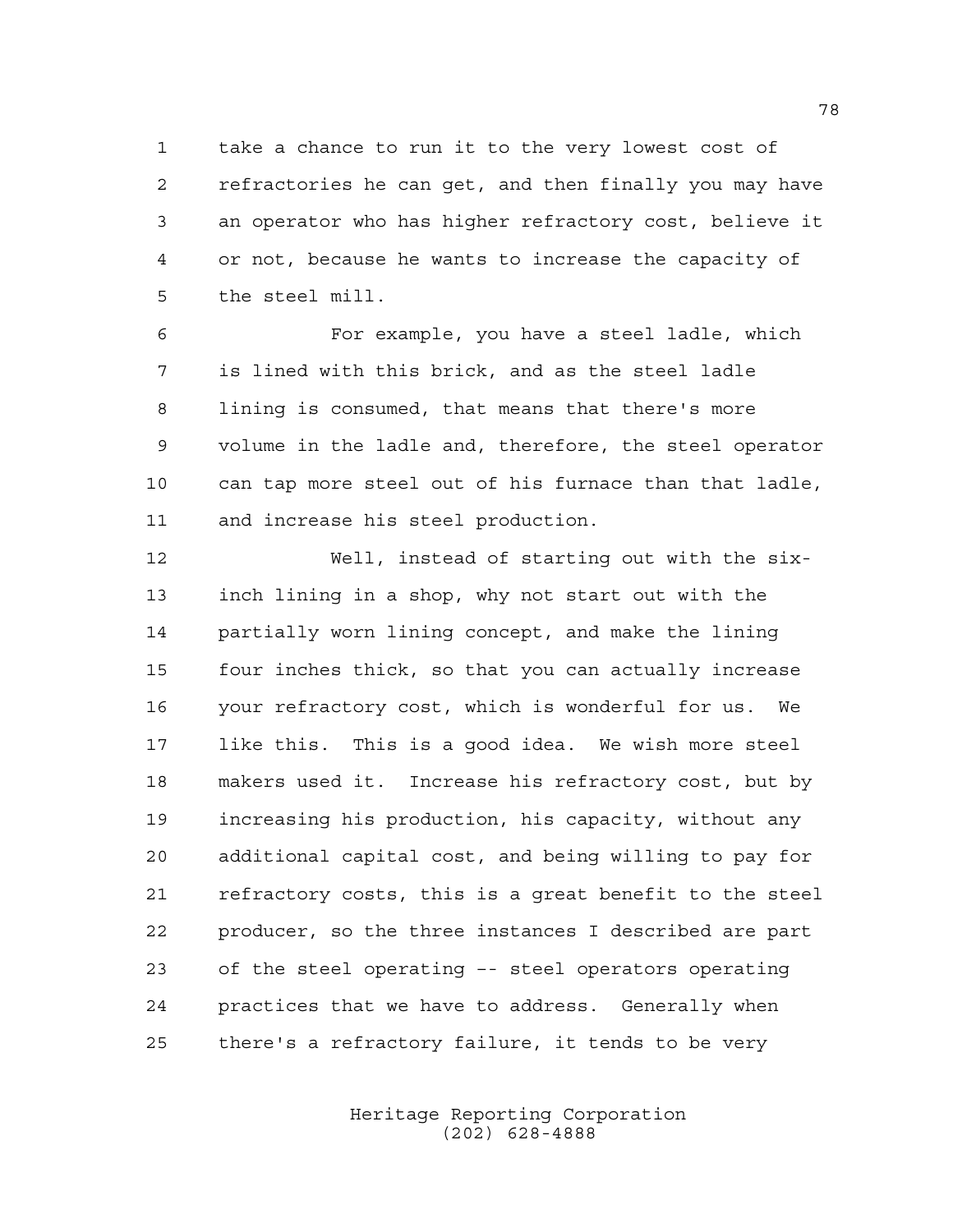dramatic. You've seen pictures of flames and steel pouring out everywhere, so there is an element of a safety factor that you don't want to have a ladle on a caster that's too thin, and that it goes through the side of the shell.

 COMMISSIONER WILLIAMSON: Is the bottom line here that a sales person for NCD's has to know each of his customers and their philosophy or their approach to this?

 MR. BROWN: They have to know it extremely well. In some cases they have to know it better than the steel operator himself, so that he can make the recommendations that make the operating objectives of that particular mill and they can be very different, even within the large organization, say like Newport Steel, one plant may have one operating philosophy and another plant may have an entirely different one.

 COMMISSIONER WILLIAMSON: So the sales persons for the importers of the –- how are they acquiring this knowledge, becoming present?

 MR. BROWN: Importer in our business is that they offer less of this type of service, but they do offer very low prices, and so it's up to the end user customer to balance the two in this price versus performance equation.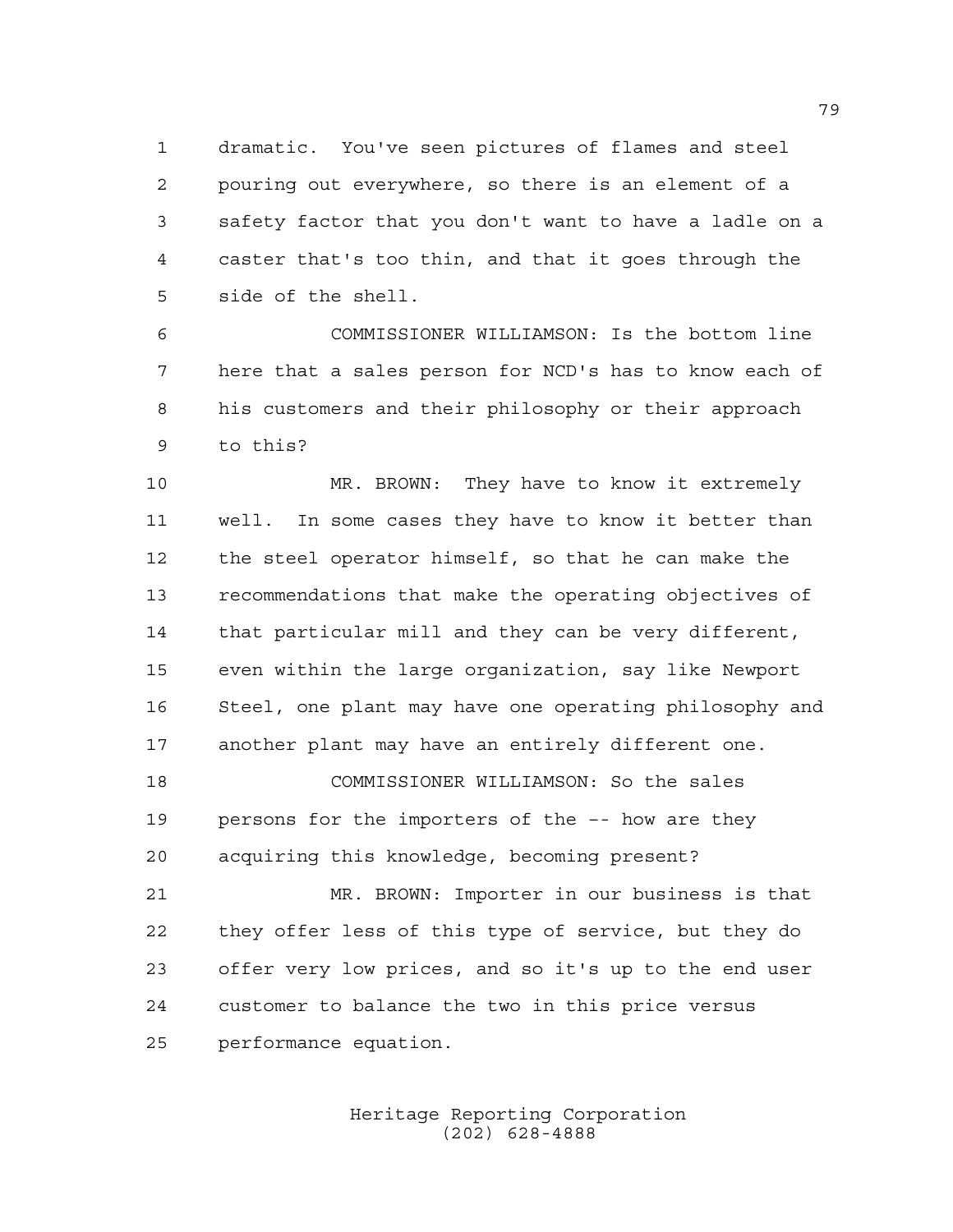COMMISSIONER WILLIAMSON: My time has expired. Mr. Richter, can I come back to you in the next round, because I'm going way over, I'm afraid. CHAIRMAN OKUN: Commissioner Pinkert. COMMISSIONER PINKERT: Thank you, Madam Chairman, and I too thank you all for being here today. Mr. Richter, did you want to complete the answer to the previous question from Commissioner Williamson?

 MR. RICHTER: Well, the original question from Commissioner Williamson was if there are standards in magnesia carbon and how the customer recognized the difference in the quality or performance. There are no standards like there are in the steel making. The MCB's were developed just recently if you look, 30 years ago, and there was no community which would actually drive the standards.

 However, there are internal understanding of the technology by the producers, not that much by the customers. Some of them have the capacity to test the product and to standardize them internally. But really the comparison is done in the supplier's industry, mainly through understanding the other products, understanding because many of these products are tested by the laboratories, the labs, the

> Heritage Reporting Corporation (202) 628-4888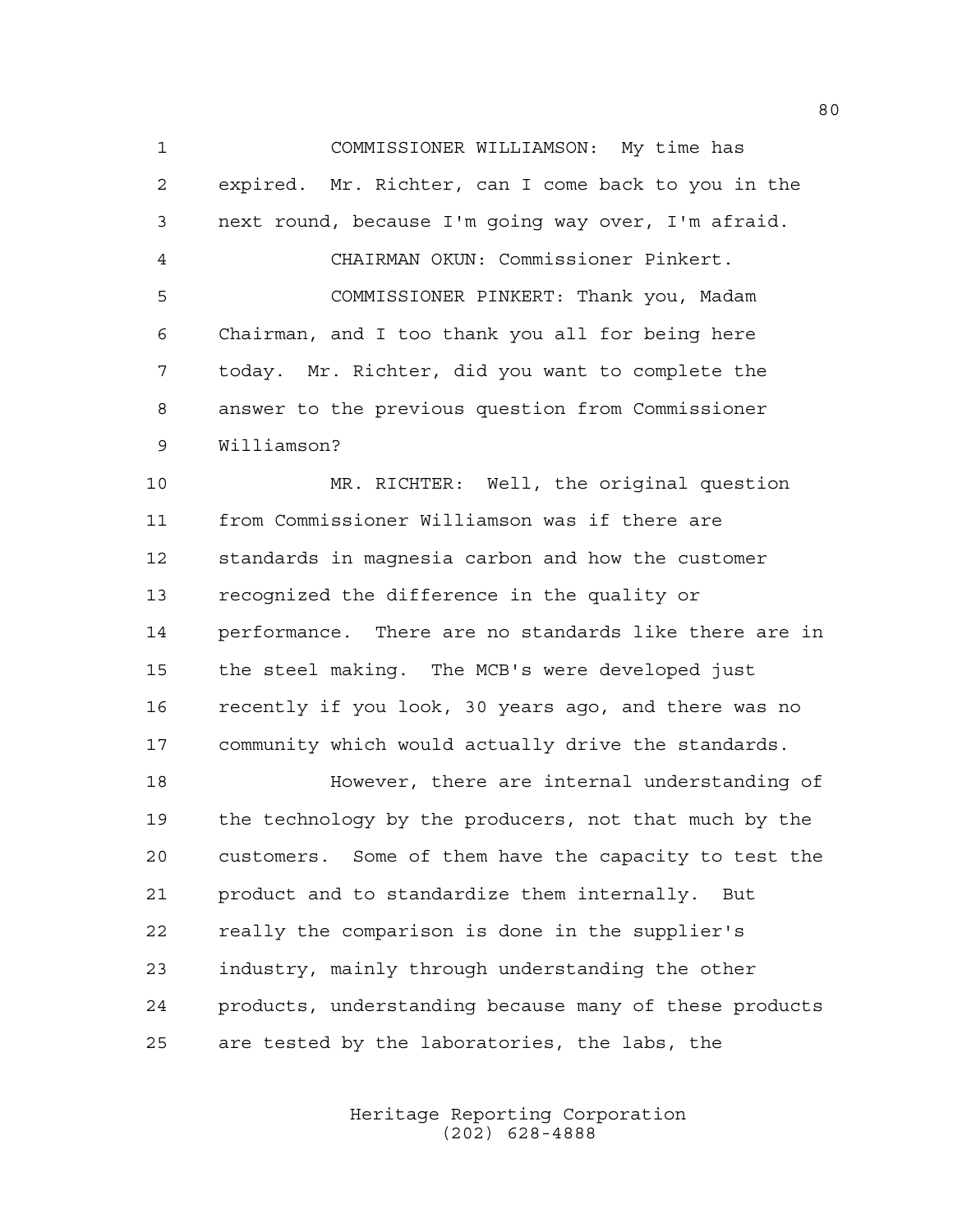companies have their own laboratories for testing competitive products, and then based on that many times you are trying to bid similar product, against a product which we know is required by the customer. COMMISSIONER PINKERT: Thank you. Now, argues that the industry was able to raise its prices in lock step with increases in raw material costs during the period under examination. Does the panel

 have any response to that? Does this panel have any response to that?

 MR. MAGRATH: As I said in my testimony, the measure the Commission usually uses for price suppression, which is the cost-sales ratio, conveniently, you know, went up, and went up in 2008 and remained elevated in 2009, and when it was over this magic percentage, of course, that was correlated with the decline in profitability of the U.S. industry, so magnesia is the chief raw material in cost of goods sold, and so I think that correlates, as well.

 COMMISSIONER PINKERT: What about the experience of the other panelists during the period? Mr. Richter?

 MR. RICHTER: The questionnaire which we filled out clearly from the accounting perspective,

> Heritage Reporting Corporation (202) 628-4888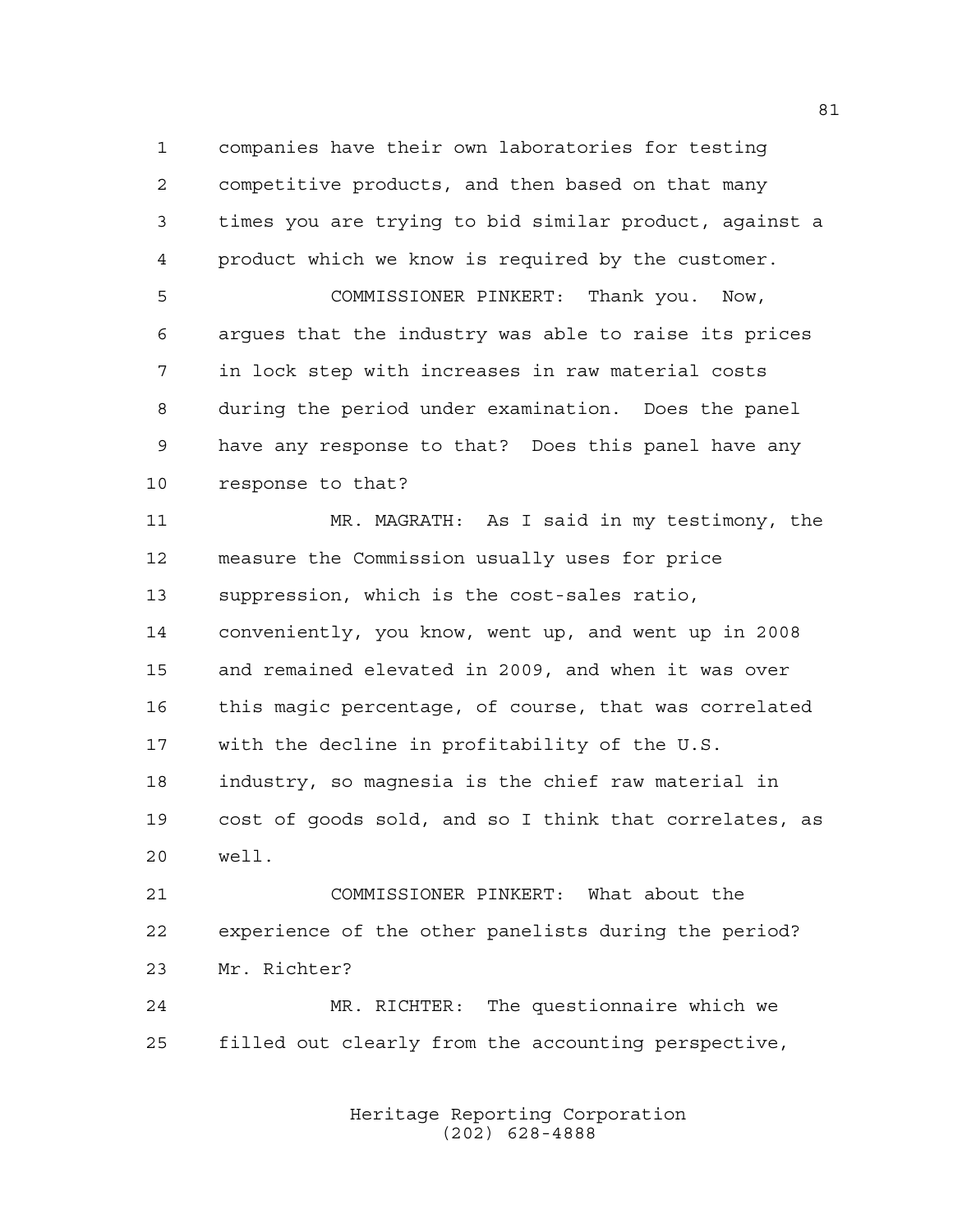but it shows that yes, there was a price increase over the period of time, but it also shows that there was more cost increase than the price increase, means that the difference between price and cost actually was smaller during the period, so it decreased, so we couldn't recover all of the cost increase in raw materials.

 COMMISSIONER PINKERT: Thank you. Now, I'm interested in this argument that Ms. Mazard was making about how RHI could shift their shipments that are currently occurring from China to the route from Mexico to the United States, if there is an order only on China, and I'm wondering how much of the Chinese industry does RHI control in your understanding?

 MS. MAZARD: I'll let Bill expand on this 16 further, given his past experience with the Refmex facility, but basically it's our understanding that RHI controls both plants and they can, for example, take that capacity, should there be an order placed upon China and not Mexico, so they can take that Chinese capacity, sell it to Mexico and then take the Mexican capacity and sell it to the United States. MR. BROWN: As a matter of fact, if that happens, if there's only a ruling against China, if I were RHI, I would do that immediately. I would

> Heritage Reporting Corporation (202) 628-4888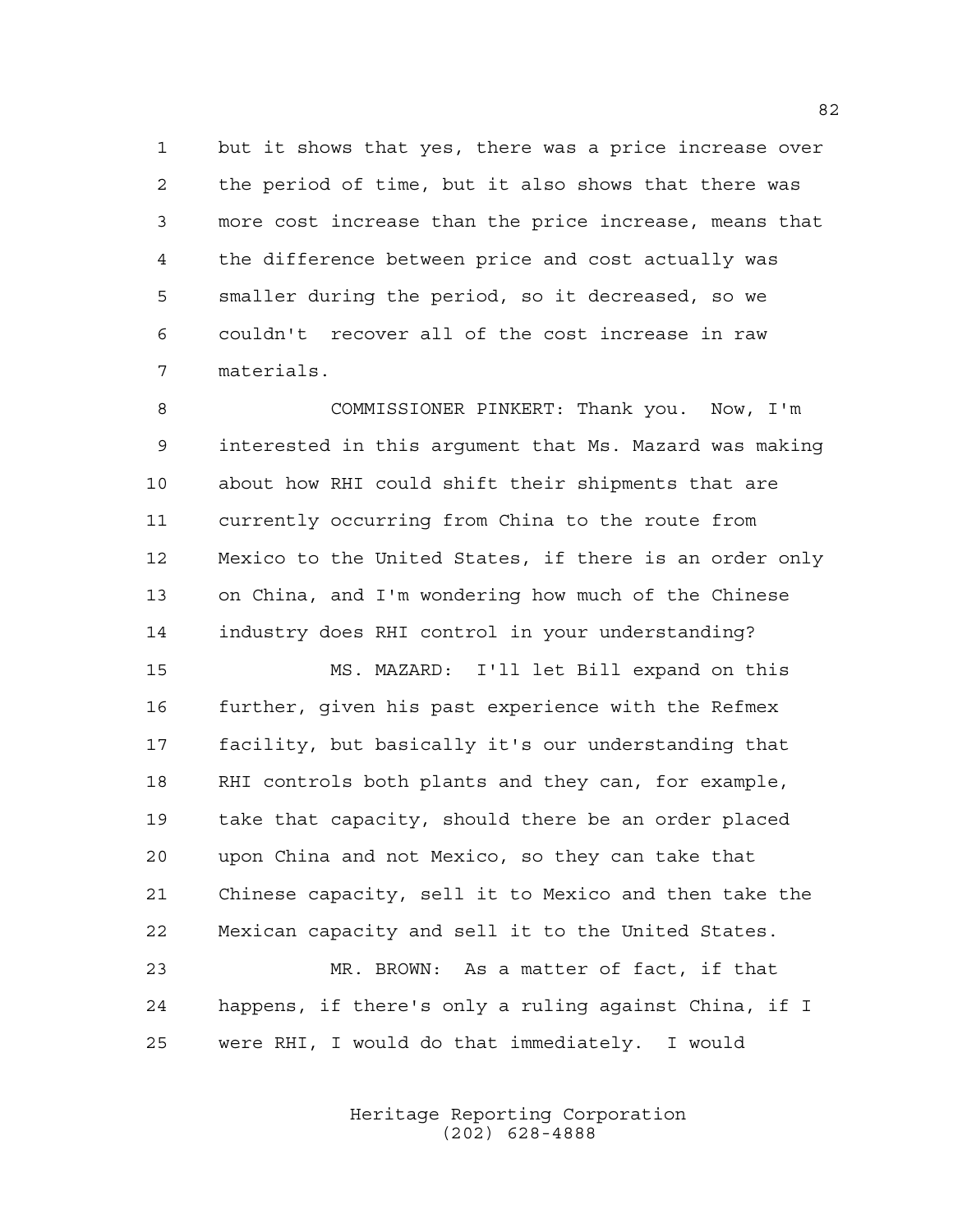transfer Chinese products into Mexico, which would have no restrictions from bringing in Chinese products, and then take Mexican production capacity and change it to MCB and then import MCB's into the U.S. from Mexico. That would seem to me a perfectly logical strategy.

 Now, what is the capacity by RHI's plant in China? Is it 50,000 tons a year? Is it a hundred thousand tons a year? Is it 120,000 tons a year? Do they have other Chinese plants that actually make their product and brand them under their names? That's information that I don't have, but I think they have a substantial capacity for MCB's in China, one of which I understand is used in the Chinese market and most of it is targeted for export to the U.S.

 COMMISSIONER PINKERT: Well, I suppose another way of framing my question is does this argument that you're making hinge on how substantial their production activity in China is currently, so that the shifting would be shifting one for one between the Chinese activity and the Mexican activity? MS. MAZARD: I wasn't implying that it was equal levels of capacity. I was just saying, for

Mexico to cover whatever would be missing, given the

example, it's pretty easy to ramp up capacity in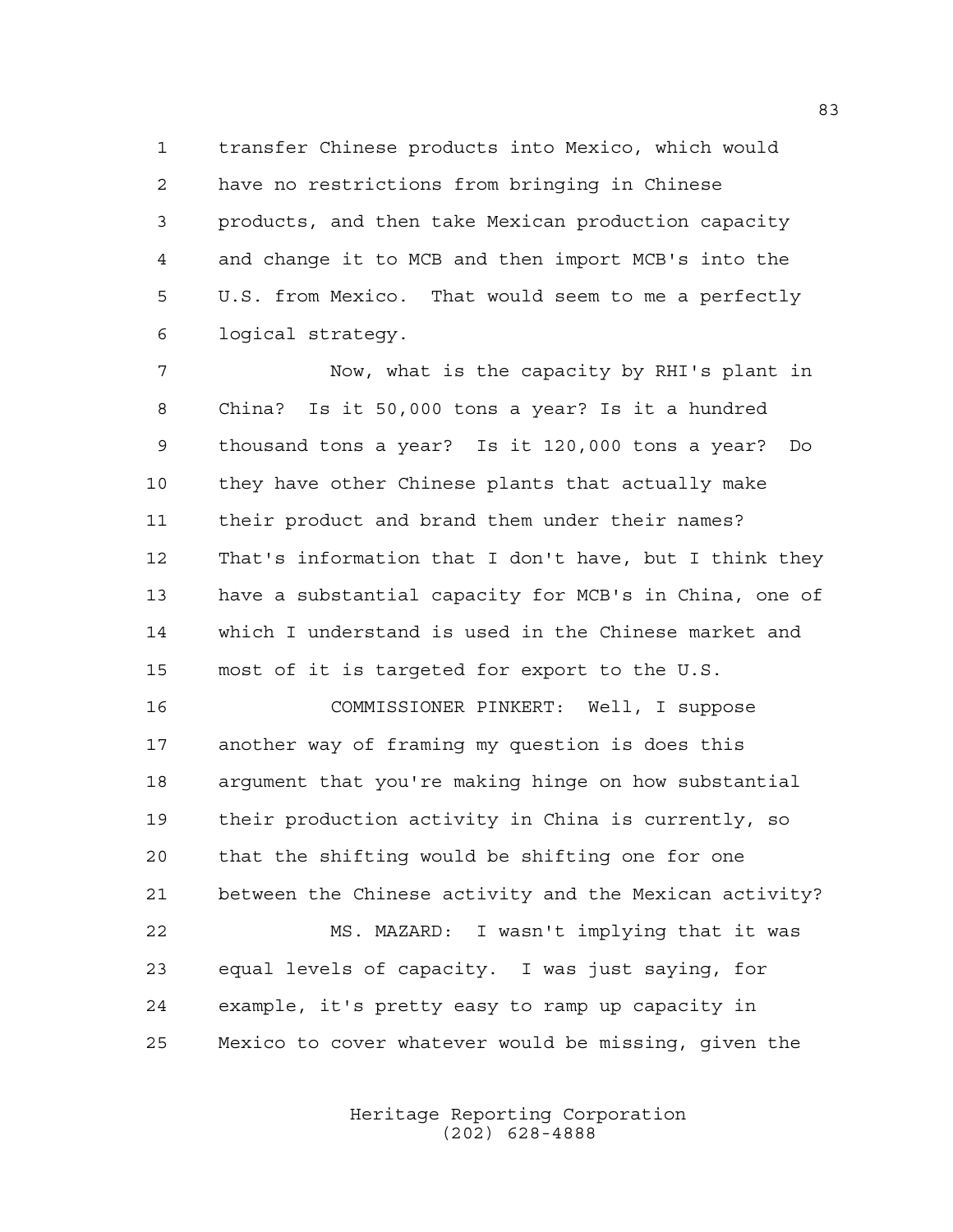numbers and Bill is not subject to some of these numbers but given his experience he understands how RefMex works and he knows the capacity there, so it's his understanding that he could easily within six to nine months actually ramp up to similar levels, if needed.

 MR. MAGRATH: Commissioner Pinkert, RefMex or RHI has said throughout these proceedings that they're going to concentrate on their domestic markets. They said that in the preliminary and it hasn't happened yet, but what we're saying is that they can –- that the facilities in Mexico can be easily added to and if they're not easily added to that entire capacity can be transferred to the United States, and that Chinese capacity, which is under used, can be transferred to Mexico, and they could service the entire Mexican market from China and entire U.S. market from Mexico.

19 And by the way, one way to make sure that they keep their word this time is to vote yes in this investigation on present injury.

 COMMISSIONER PINKERT: Perhaps for purposes of the posthearing submission, you could put some numbers into the switching analysis top help flush it out a little bit.

> Heritage Reporting Corporation (202) 628-4888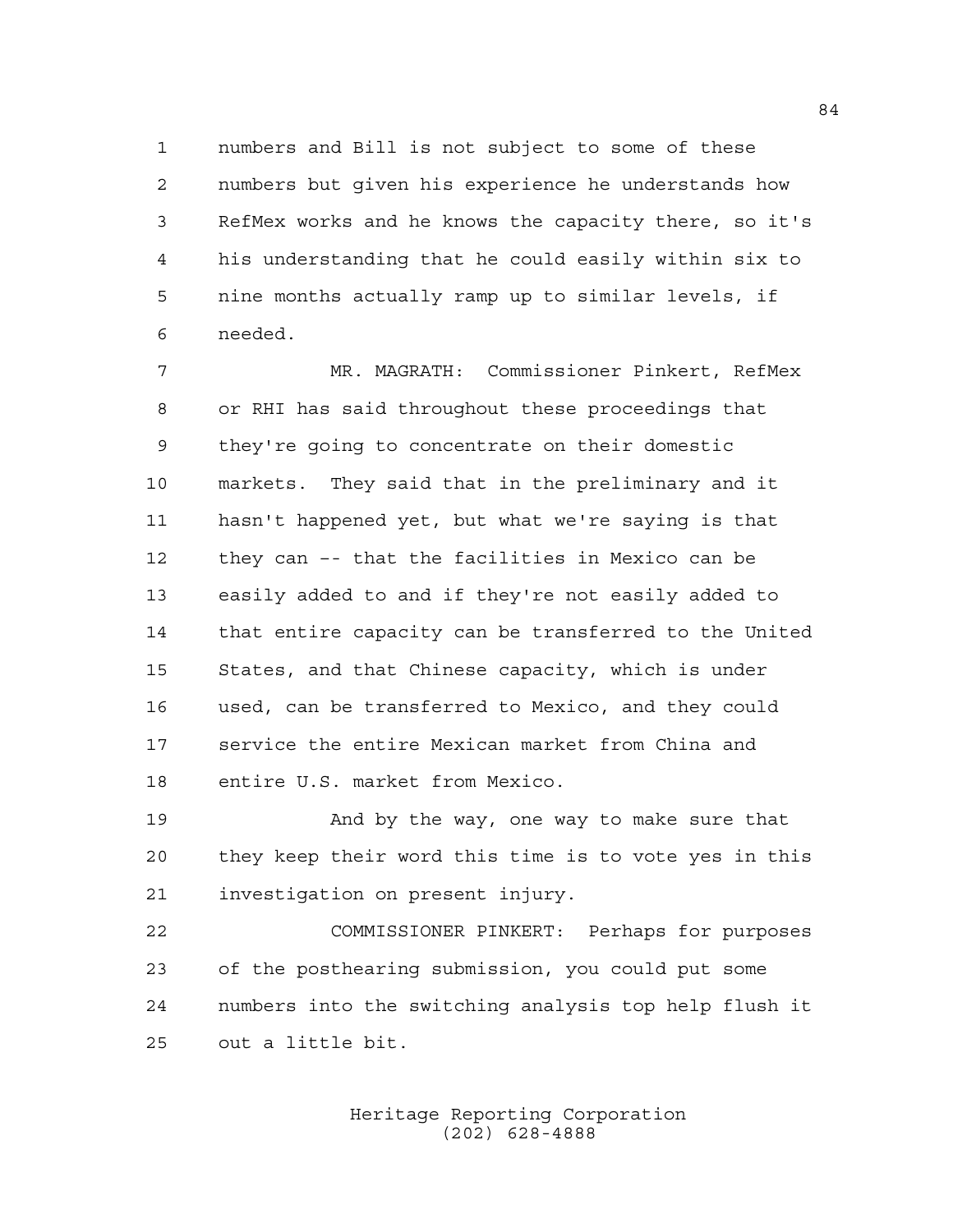Now, Dr. Magrath, you've directed some attention to the first and second halves of 2009, and I'm trying to understand the dynamic at play between the first and the second half of 2009. If from the first to the second half of that year, a deep recession is lifting somewhat, and subject import market share is declining, then what are we to make of any improvement in domestic industry financial performance? In other words, I'm asking a question about causation.

 MR. MAGRATH: Sure. Yes. We're glad the Commission put into its questionnaire, you know, divided 2009 in half, because it does show –- it shows somewhat what happened here in the market. Import penetration went up in the first half of 2009, when we were still in the recession, and market penetration only turned down in the second half of 2009, although absolute imports continued to go up, but import penetration increased in the second half of 2009, decreased when there was an increase in consumption, so this is some sort of what was the main event there? We came gradually out of this recession, as you know from reading the newspapers and looking at TV, we may not be out of the recession, but subject imports had their market share did go down, went down several

> Heritage Reporting Corporation (202) 628-4888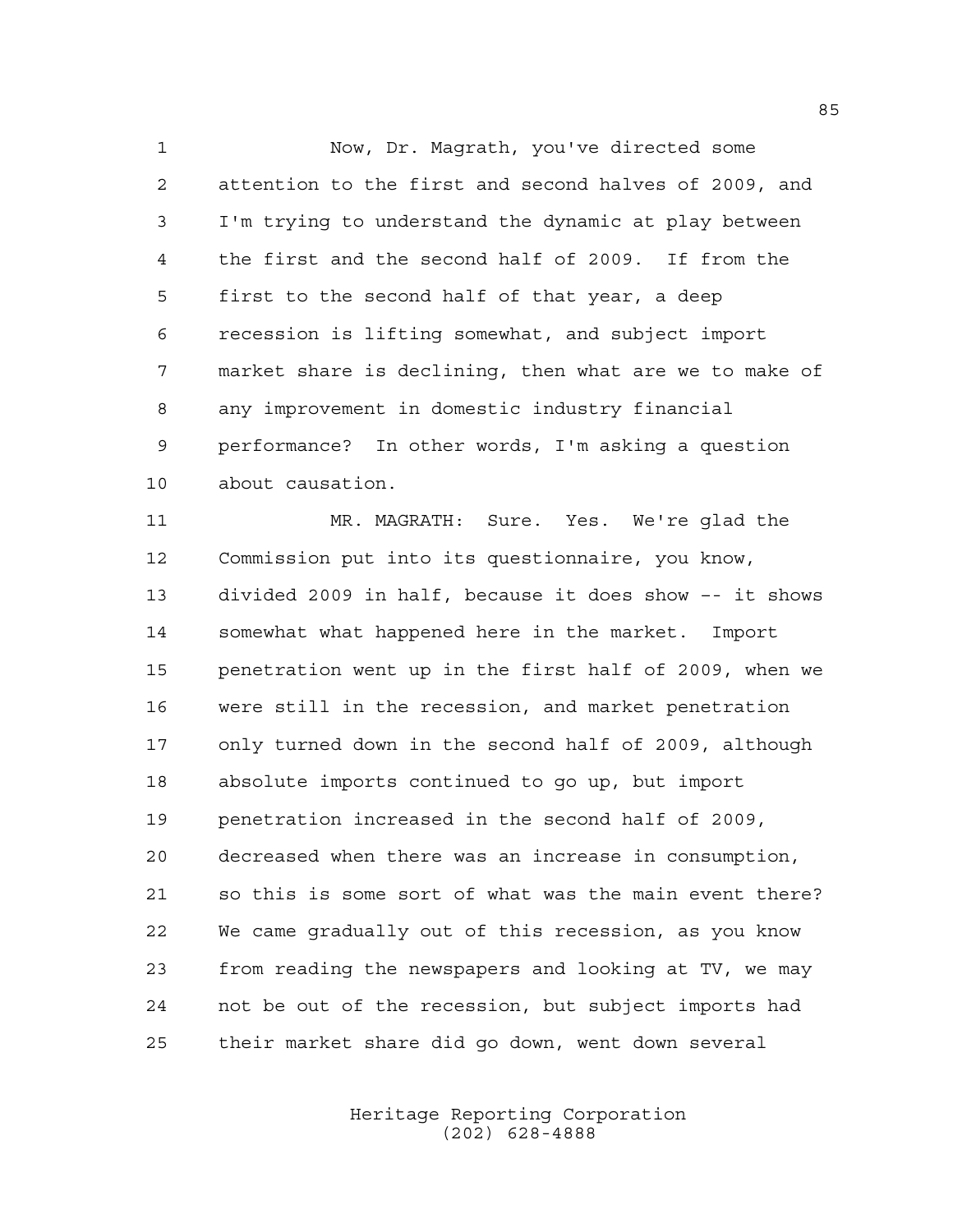percentage points and the intervening event was the filing of this case.

Mr. Richter.

 MR. RICHTER: I think if I understand your question is that why the percentage of imports decreased in the later half of 2009 and early 2010. I mean, I don't know the numbers, but I can tell you what we saw in the marketplace. We took the petition quite seriously, and I think many of the importers took it quite seriously, and especially the fact that there could be some duties imposed retroactively. I think that in the board rooms has to have some effect on what the companies will do for the rest of the investigation, and I can't talk for anybody else, but ANH as an importer immediately made a decision that we would actually start lowering the imports of the Chinese MCB's. That's from our perspective.

 Now, importantly also from the customer's perspective, as the case went further and further and further, that the customer starts looking at the MCB's as a domestic source. They want to have a domestic source. There were concerned that there would not be a domestic source, so that also shifted the attention from the customer base more into purchasing domestically produced products. I think those are the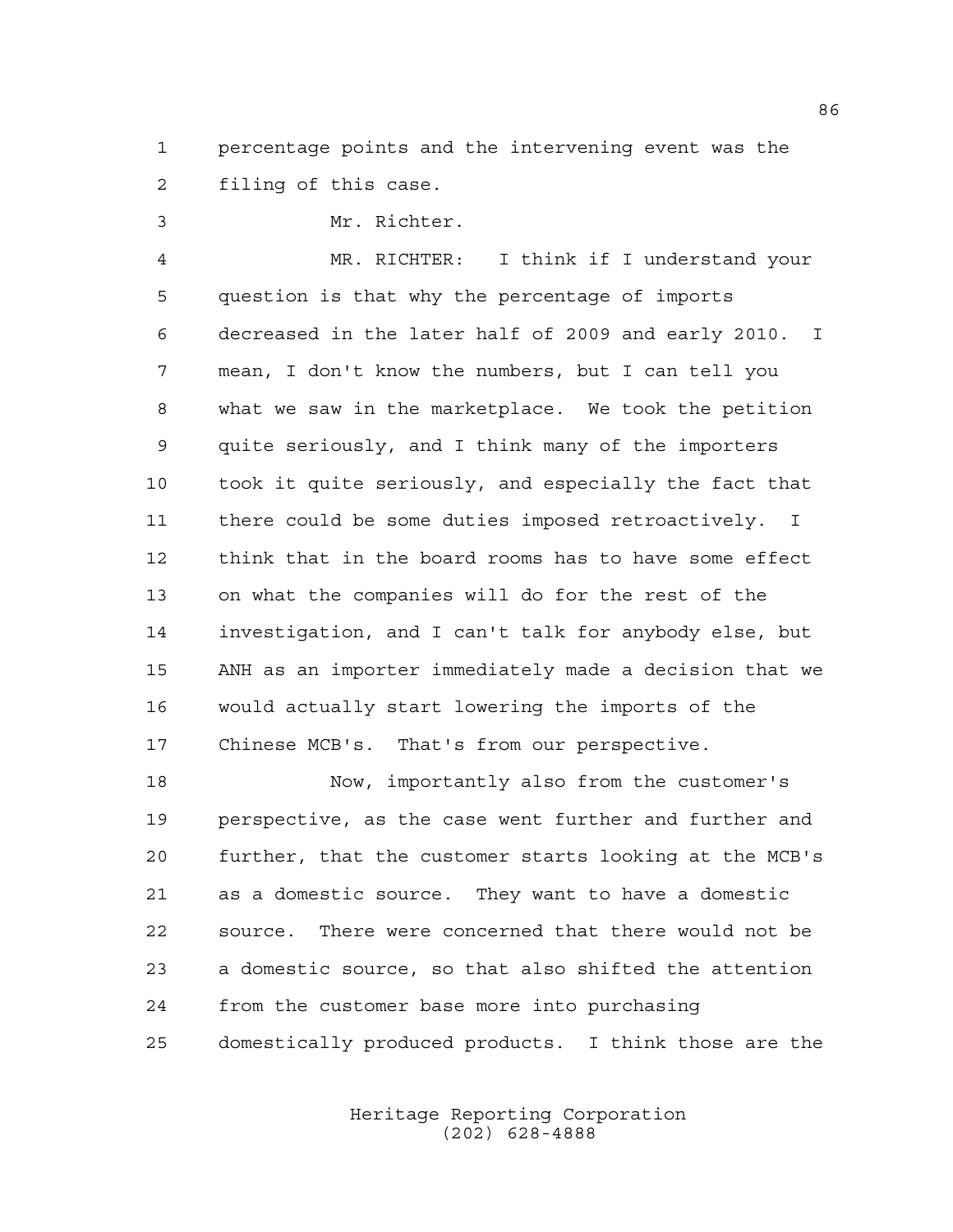two major factors, one from the corporate perspective, and I can only speak for ANH, but I think that those discussions must have been in other rooms and also from the perspective of the customers seeing this as a major problem.

 COMMISSIONER PINKERT: Thank you. I've passed my time but I appreciate the answers.

 CHAIRMAN OKUN: Thank you again for the responses thus far. I wanted to go back a couple issues. I say first, Mr. Brown and Mr. Richter, it was -- for the testimony about the cost-cutting measures that your companies were undergoing during what was a very difficult period, and I think in our analysis one of the very difficult things that we have to sort out is, you know, what is the impact from what was a cycle as you described it in the steel industry and –- the analysis on. In terms of the role of raw materials in the cost price squeeze analysis, could you explain for me again what you saw in 2010 and how we interpret that, and I think, Dr. Magrath, you might have started on that, but –- in other words, if I'm looking at the record of what was going on with the cost to sale ratio during the period, including what happens in 2010, how should I look at that in terms of the impact of subject imports?

> Heritage Reporting Corporation (202) 628-4888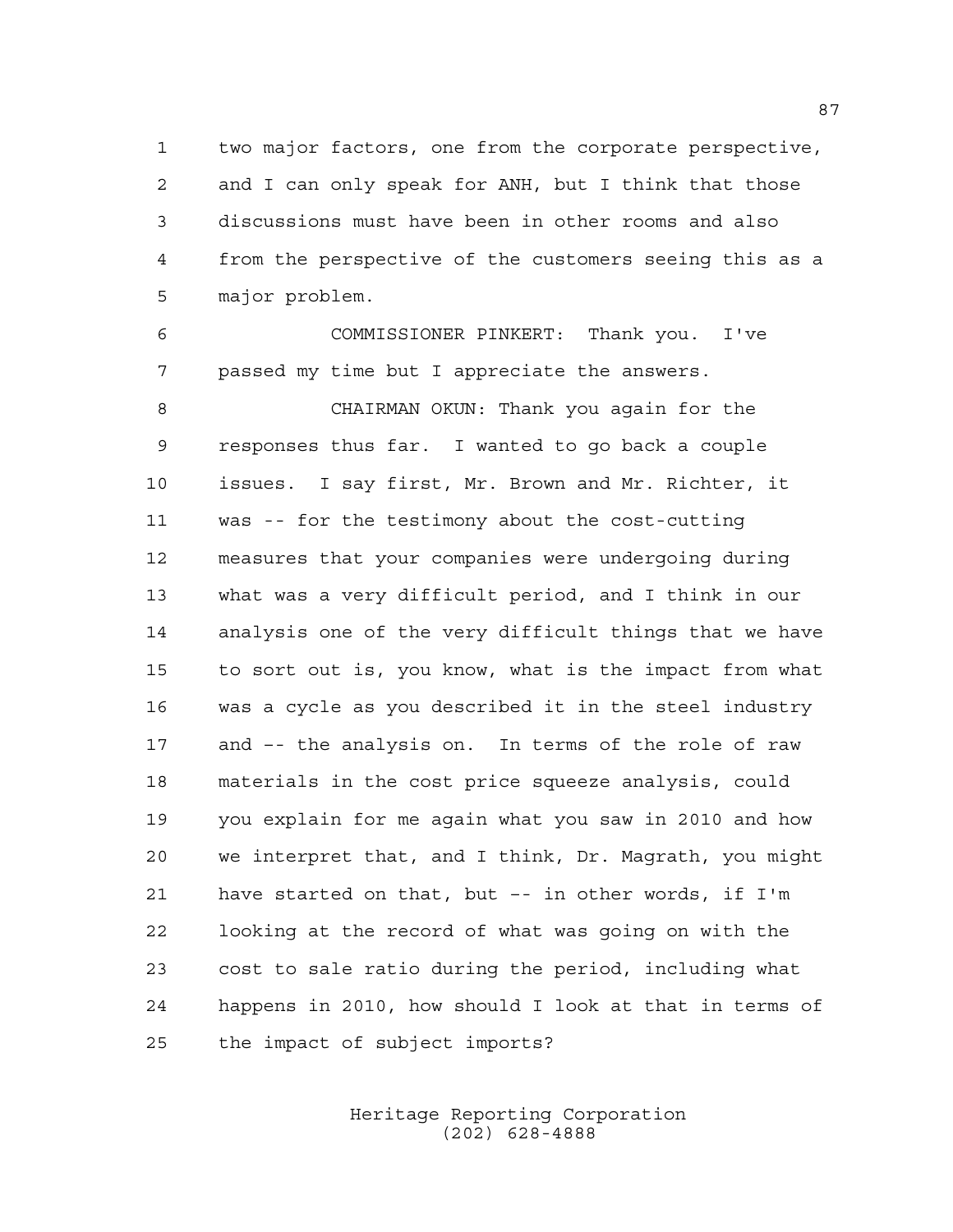MR. MAGRATH: The cost-to-goods-sold ratio as we testified, began to lift and Mr. Richter just gave an excellent answer of why, from the customer's perspective, it began to lift after the filing of this case.

 Magnesite and other raw material costs which had been going up and unfortunately continue to go up during the recession began to abate also in the second half of 2009 and again in 2010. The pressure from imports because of the filing of this case was lessening, although, you know, the imports absolutely were still going up because they were trying to beat the clock, as we have said.

 But their market shares were going down. And so as Mr. Richter testified, you know, this gave the domestic industry some breathing room and with the prices, it was a happen, you know, combination of the import pressure easing, the price pressure of imports easing and the raw materials costs easing.

 It went down below the magic percentage that's confidential that I was talking about and was the least in January-March 2010, the latest period. Also the period that the imports went down in terms of market share, went down a lot and also the period in which profitability was largest for the U.S. industry.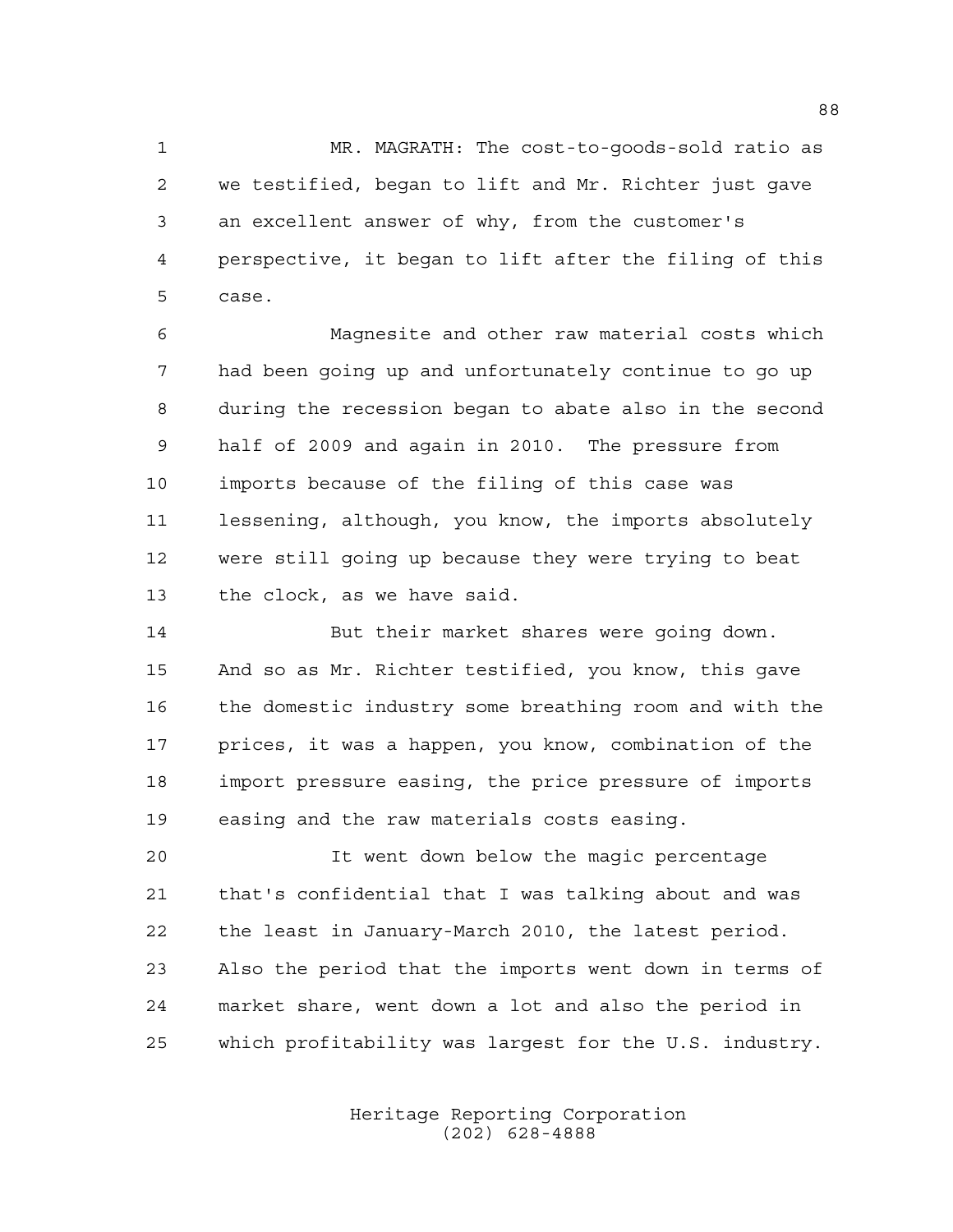So to us it all fits together.

| $\overline{2}$ | CHAIRMAN OKUN: But you would agree, Dr.                |
|----------------|--------------------------------------------------------|
| 3              | Magrath, you have done lots of cases here. The post    |
| 4              | petition argument, you often don't see that behavior   |
| 5              | by the subject imports, right? I mean the direction    |
| 6              | of subject imports and the direction of where the      |
| 7              | performance indicators are going. You sometimes see a  |
| 8              | much different pattern.                                |
| 9              | MR. MAGRATH: Yes, yes, absolutely,                     |
| 10             | Commissioner, and that was my -- that was my           |
| 11             | testimony, that I really was surprised that, you know, |
| 12             | we had opened up the questionnaires and the final      |
| 13             | report to see that after the case was filed or after   |
| 14             | the -- we got a look at the final data base, that the  |
| 15             | imports, you know, were going up and the market share  |
| 16             | was going way up during the recession. And then they   |
| 17             | only started to decline, you know, well after the case |
| 18             | was filed, as they worked off the inventories.         |
| 19             | But I mean, I'm sorry, but I think it's sort           |
| 20             | of piratelike behavior. They wanted to get this        |
| 21             | they wanted to get this stuff into the United States.  |
| 22             | In the preliminary there was testimony about -- from   |
| 23             | Mr. Brown about a lot of imports being caught on the   |
| 24             | water when the bottom very suddenly dropped out in the |

last quarter of 2008 and that explains the pattern.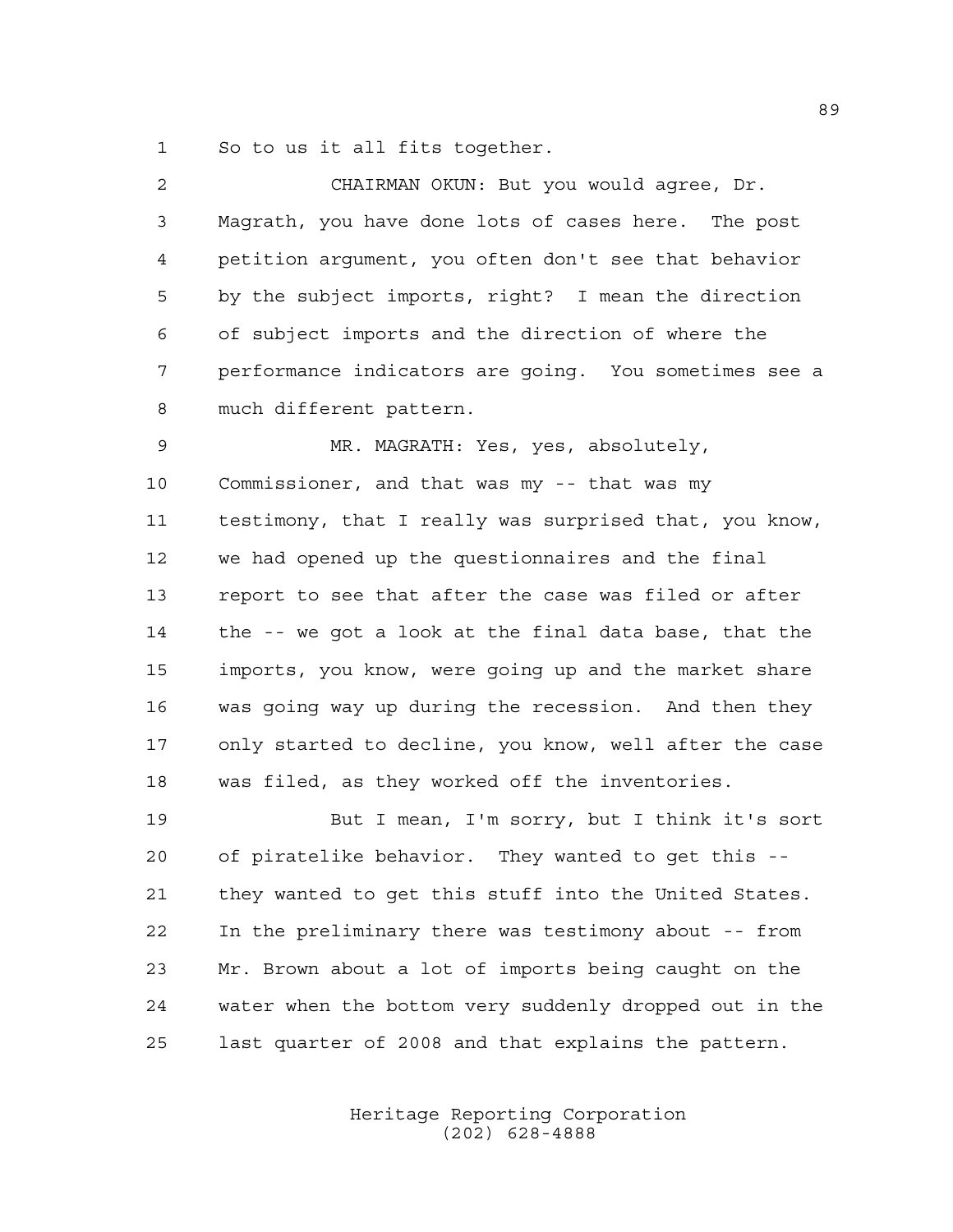CHAIRMAN OKUN: And then let me turn to the industry witnesses. Just with respect to the inventory issue, and I know the staff report covers it, but just so that I understand. The product from inventory goes where? I mean, if someone's purchasing during that period for inventory, you've talked about, you know, what's going on when you have a ladle or a furnace that's going to be rebid, why would someone go to inventory and would you have issues with that if it wasn't made to specs?

 MR. BROWN: Many of the Chinese imports are -- because they have such a long pipeline, establish sizeable inventories in the United States either at the steel plant in consignment arrangements or off site in warehouses, so that when we filed the petition what we saw shortly thereafter was an increase in imports coming into those inventories at a period when the steel production was only slightly recovering from the depths from the first six months of 2009.

 Also, just on raw materials, Summer Olympics was in Beijing, you remember that. Chinese put out this scare to all industrial minerals users that they were going to start -- they were going to stop production of key raw materials during the Olympics so that the air would be clean and the world could see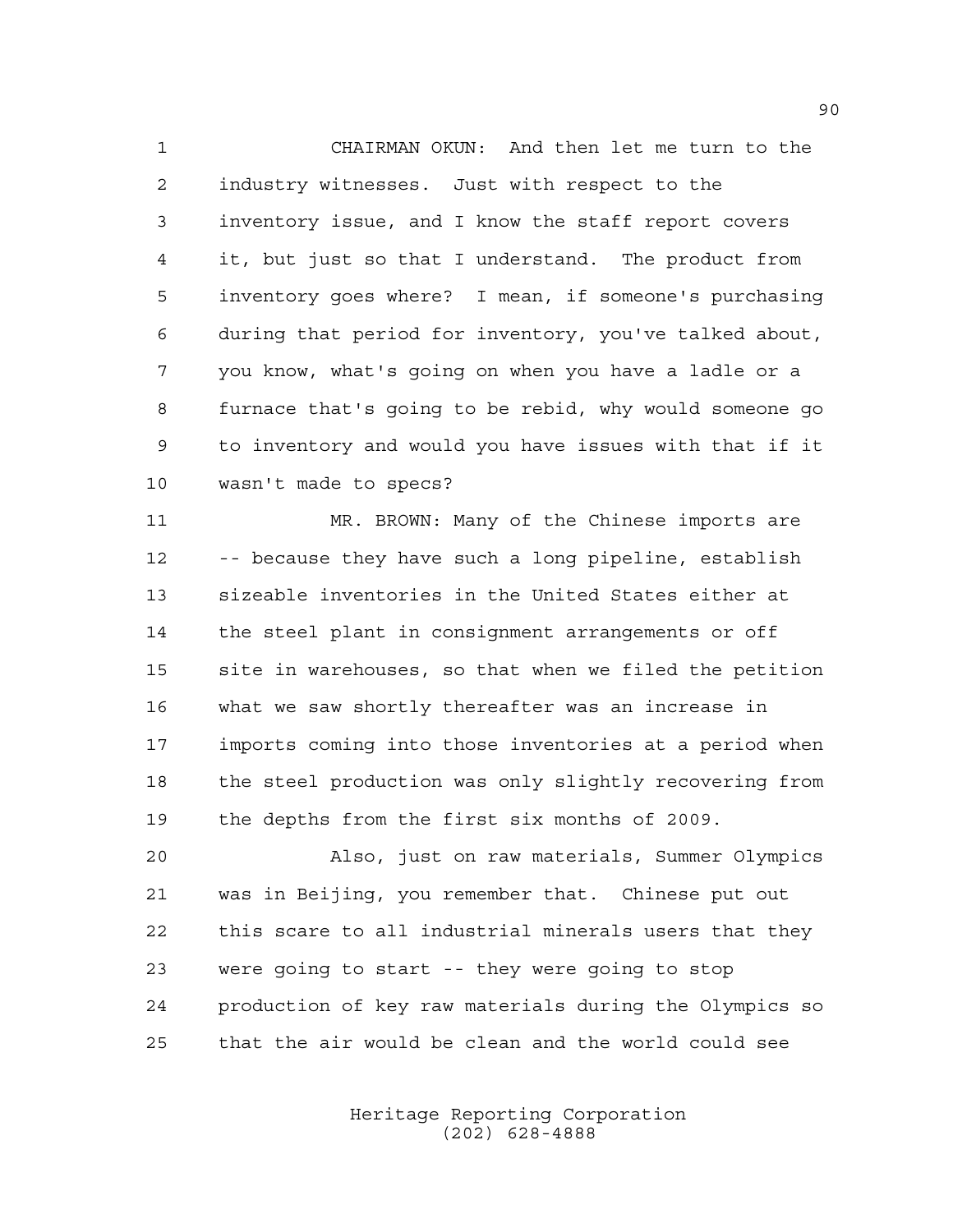how clean Beijing was. That escalated the cost of raw materials in the second half of 2008 and quite frankly many of us were caught with much higher cost raw materials in early '09 and work through them through the year of '09 and finally came to '10 where those raw materials were now being purchased on what I call a normal basis. And so you saw a little bit of a reduction of Magnesia.

 Unfortunately, we've seen an increase over the past several months of fuse Magnesia and centered or dead burned Magnesia.

 CHAIRMAN OKUN: And is that -- the up-tick you see in raw materials, what are you looking for or what do you attribute that to right now and where do you see it going? Is it just --

 MR. BROWN: Well, control of raw material by the Chinese government. You know, their story is we want to use it internally. There's a limit as to these raw materials in China and, therefore, we're going to restrict imports -- I mean exports by putting license fees out there, as well as no VATs and it does increase the cost of raw materials that a producer in the U.S. have to pay, if you're buying from China. And I see that continuing.

CHAIRMAN OKUN: Okay. Mr. Richter, could you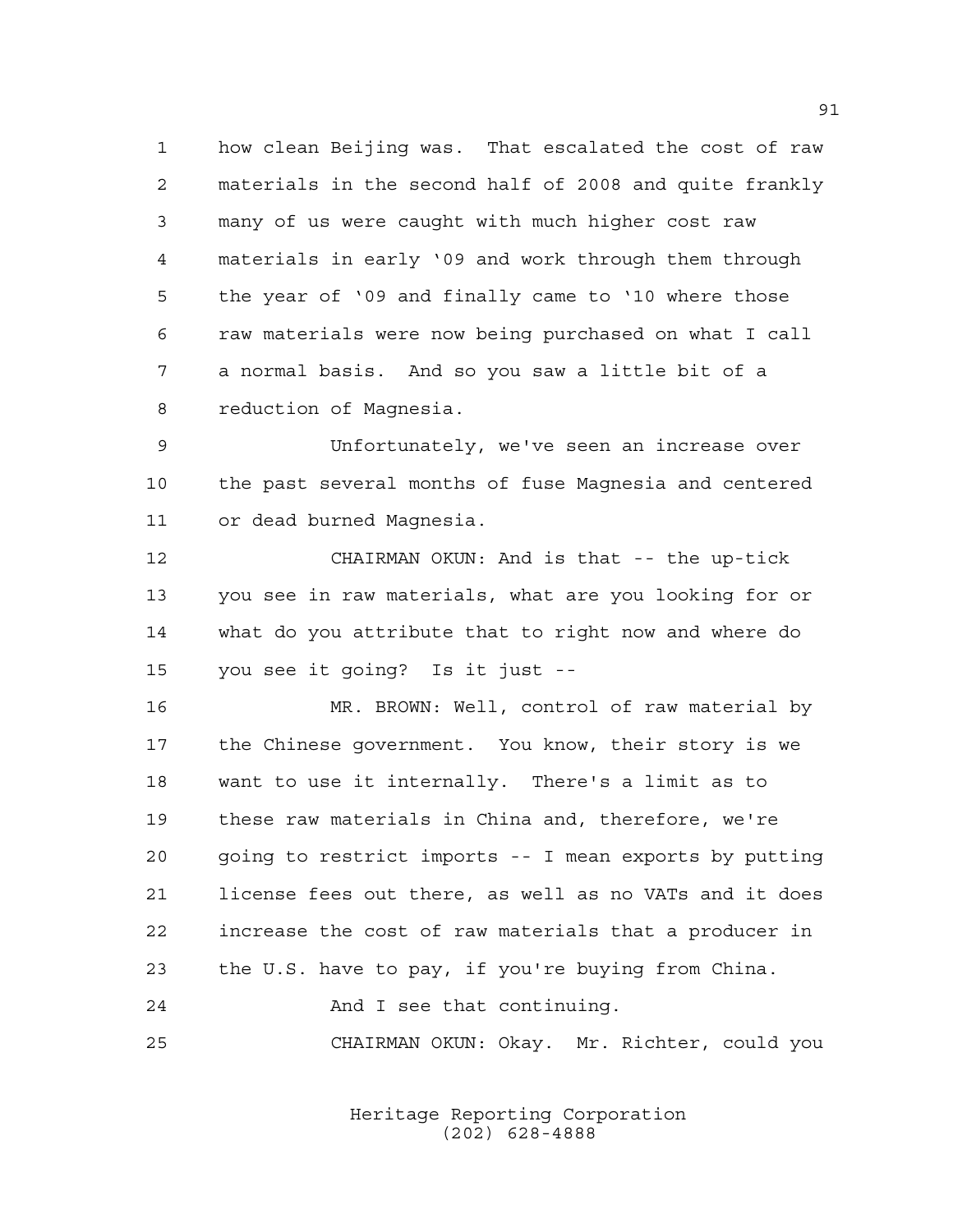comment both on the use of product out of inventory when -- if someone would come to you and ask for something out of inventory, since you're dealing with imports as well, and then also just with respect to raw material costs, what you see kind of currently and what you see in the future and why.

 MR. RICHTER: Inventories are irrelevant from the customer perspective. Customer doesn't care if I'm shipping from my plant in the United States or I'm shipping from a warehouse close to his location. So I think that the inventories is the responsibility -- managing the inventories is the responsibility of the supplier. If they are able to control the inventories and shipments with just-in-time manufacture from the plant in U.S., they do that. But they have to have a just-in-time shipment also from China. So it means that they have to plan for the inventories for the business which they have.

 When you get a business, it's not that you are buying, it's usually for one or two lines, and, yeah, there are situations like that. But in a -- with the use of Magnesia carbon, especially the ladles and electric furnaces, when you capture the business, then you have to supply it on time. And that is your management and business decision how you will handle

> Heritage Reporting Corporation (202) 628-4888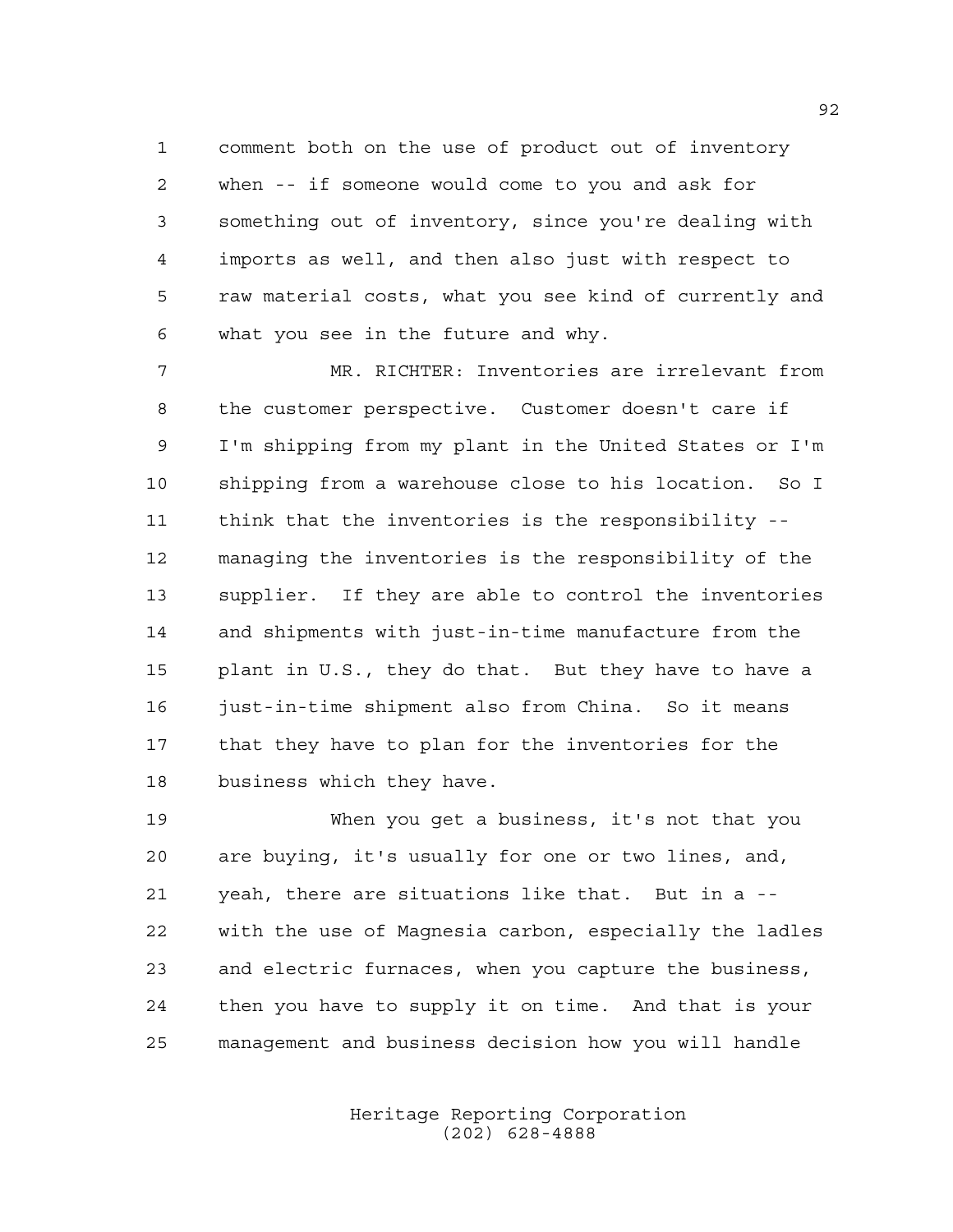the inventories. But you have to bring those products in a timely fashion to the customer's plant.

 CHAIRMAN OKUN: Okay, Dr. Magrath, you wanted to add something?

 MR. MAGRATH: Yes, very quickly. I just looked at these. On this inventory question and how much time they've got to spend on the water, look at the summary data in the staff report. It is astounding how -- just the numbers how much more inventory importers are carrying than U.S. producers. It's like three or four times. All along the period of investigation, every period, three to four times what U.S. producers have to carry.

 So, you know, you combine that with this very sudden -- you know, we've described falling off the cliff in the fourth quarter of 2008. You had the importers stuck with all this inventory and that was very damaging to the U.S. industry at its most vulnerable point, we would say.

 CHAIRMAN OKUN: My red light has come on, so I will come back to some of those questions. Thank you very much and we will now turn to Commissioner Lane.

 COMMISSIONER LANE: Good morning and thank you for being here. Dr. Magrath, I would like to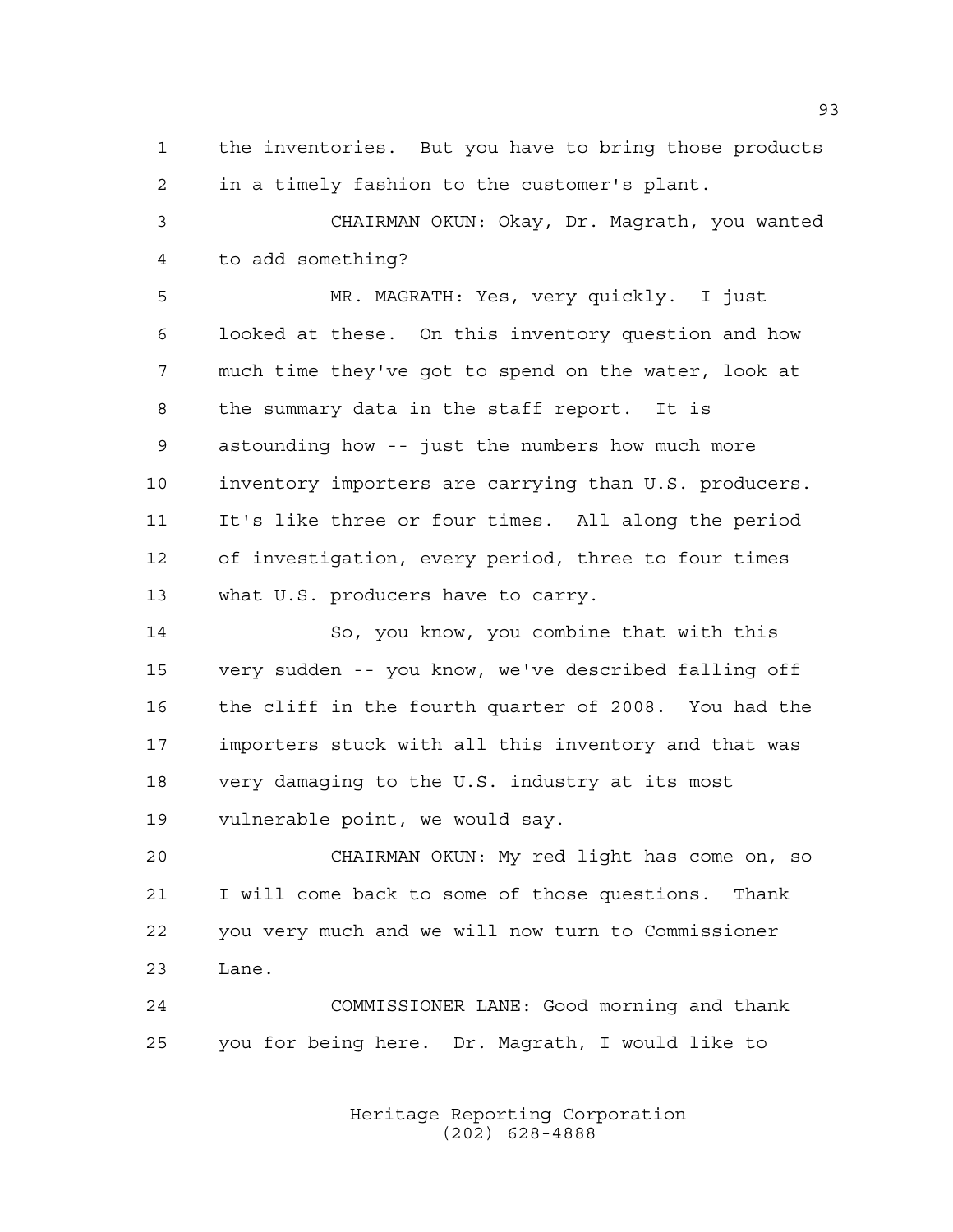start with you and I have a question about the C-1 table and I know it's business proprietary and so you'll have to do it post-hearing, but I was really interested in the data that's reported for the January through March 2010. And I would like for you to look at that and tell me if those trends are continuing up to the present time or are those trends going in a different direction. And you can do that post hearing. MR. MAGRATH: Thank you, Madam Commissioner. All the trends or a particular set of trends? There's a lot of line items in the summary. COMMISSIONER LANE: Some of the line items. Basically profitability and just the ones that look dramatically different than what you might have expected. MR. MAGRATH: Yes, ma'am, I know what you mean. COMMISSIONER LANE: Did I get through that okay, Mr. McClure? Okay, thank you. MR. MAGRATH: I hope he's not asking the

 question. COMMISSIONER LANE: And these are questions for people in the industry. Could you explain the differences between MCB, Dolomite brick, Alumina

> Heritage Reporting Corporation (202) 628-4888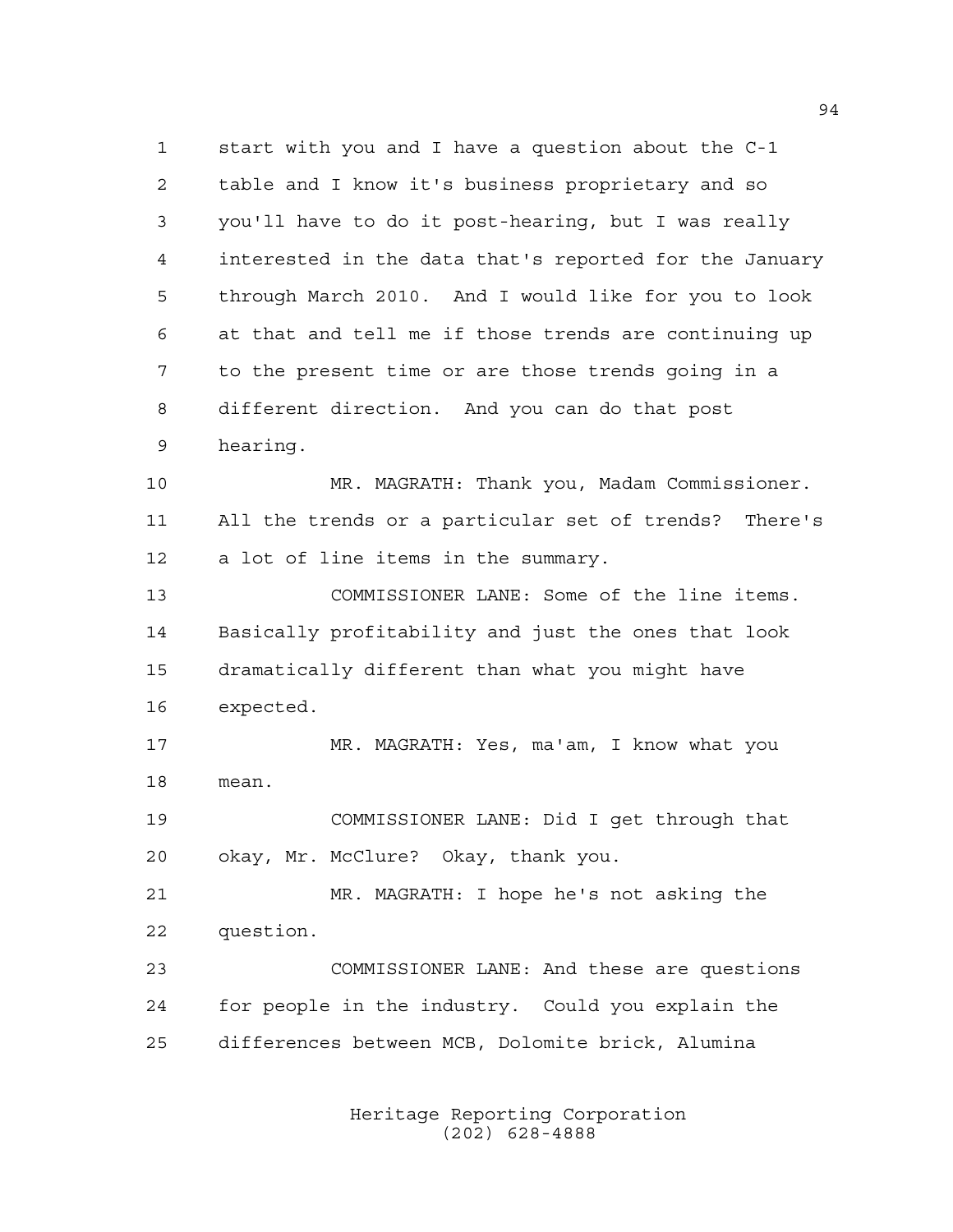Magnesia Carbon Brick and fired brick. Which I understand are all made in U.S. plants using the same equipment as MCB.

 MR. COPP: When you look at different qualities of refractories, it's really a chemical game and you're trying to match the chemical adaptability of your refractory with the environment that it's in. And Mag Carbon Brick are resin bonded brick that take Magnesium carbon as the bonding agent. Fired brick is where you would just take -- I think you're referring to a magnesite brick of like 98 percent magnesite and literally put it in an atmosphere at 2900 degrees F and actually make a ceramic bond to the brick.

 Aluminum magnesia carbon is a resin bonded brick that was introduced that was formed with those three products, aluminum, magnesia and carbon. It's a different product than mag carbon, it's used in a different area for different wear rates in the ladle. It typically cannot take the aggressive nature of the slags but can out perform other products that were used in the past such as a 70 percent aluminum brick. So what you'll see is in a ladle application is the mag carbon brick is used in the very aggressive slag area which is on the top of the ladle, where a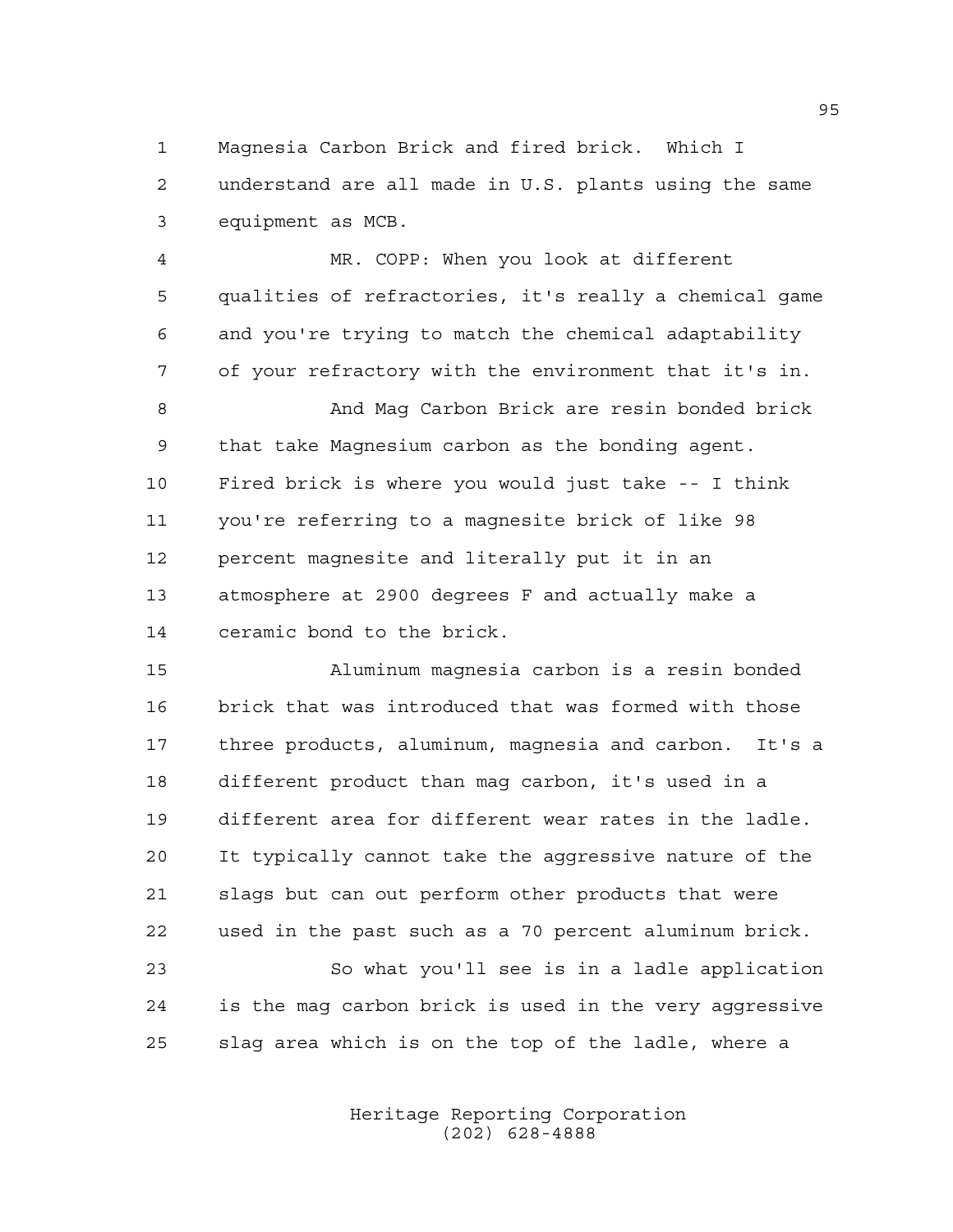lot of fluid reactions are taking place. And below that you would seen an NAMG brick being used to try to duplicate the wear. As the slag goes down the ladle and ladle is empty, the slag line becomes less reactive and you don't need the cost of a mag carbon brick in that portion of the ladle.

 Mag carbon brick will always typically be the highest cost product in the ladle. And so what you're trying to do is get the lining so it wears evenly at the low point.

11 So I forgot the fourth product. A Dolomite product is a product used that can be burned or resin bonded, typically burned in the steel industry and is used for a different chemistry of steel.

 COMMISSIONER LANE: Okay, so any of these products that you described, and thank you for that explanation, can they be economically substituted for MCB?

 MR. COPP: No. No. None of those -- they can be but with detriment to performance. A significant detriment to performance.

 So as you're trying to get the highest performance level for the customer, in the slap line are and down below with the fluid slags that happen at those temperatures, mag carbon brick perform better

> Heritage Reporting Corporation (202) 628-4888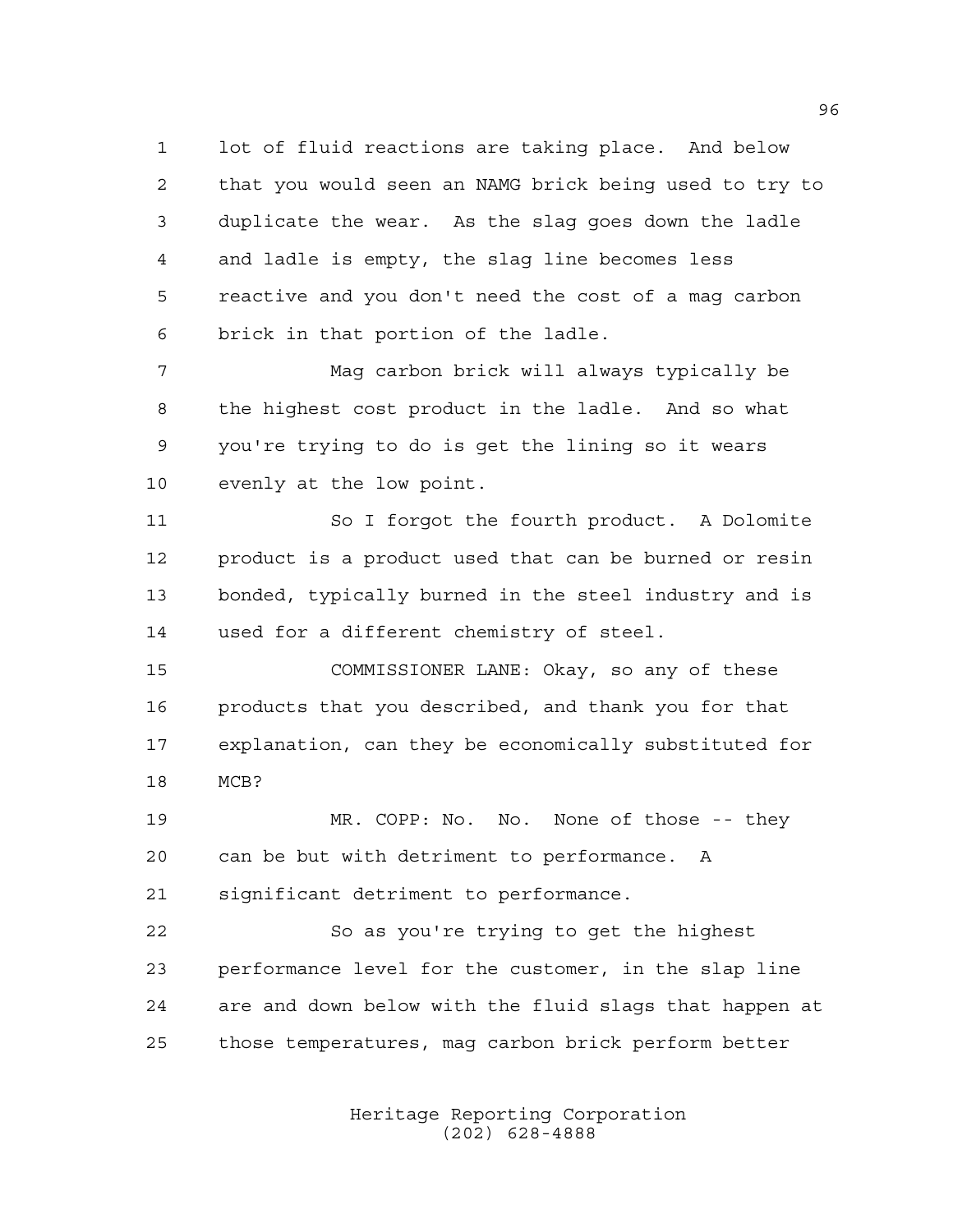than two of them.

 Now Dolomite is in a different process with a different chemistry of steel and can perform equal to mag carbon but you don't use mag carbon with a Dolomite slap line. COMMISSIONER LANE: Okay, what about burned magnesite? 8 MR. COPP: Burned what? COMMISSIONER LANE: I can't say that word -- MR. COPP: Burned magnesite? COMMISSIONER LANE: Yes. MR. COPP: Yeah, that's a product where we take magnesite typically of 98 percent purity and magnesite, we form it in a press, and then we fire it at roughly 2800 degrees F. So you get a ceramic bond. We typically don't use those type of products in ladles. We typically would use them in backup linings and in non-steel contact areas and electric furnaces and in BOF applications of non-steel contact. And maybe impact type contact. COMMISSIONER LANE: Okay, thank you. On page 215 of the prehearing staff report, it states that you indicated that while there is substitutability between MCB and some of the products listed on page 214, none provides the safety of MCB. Could you explain what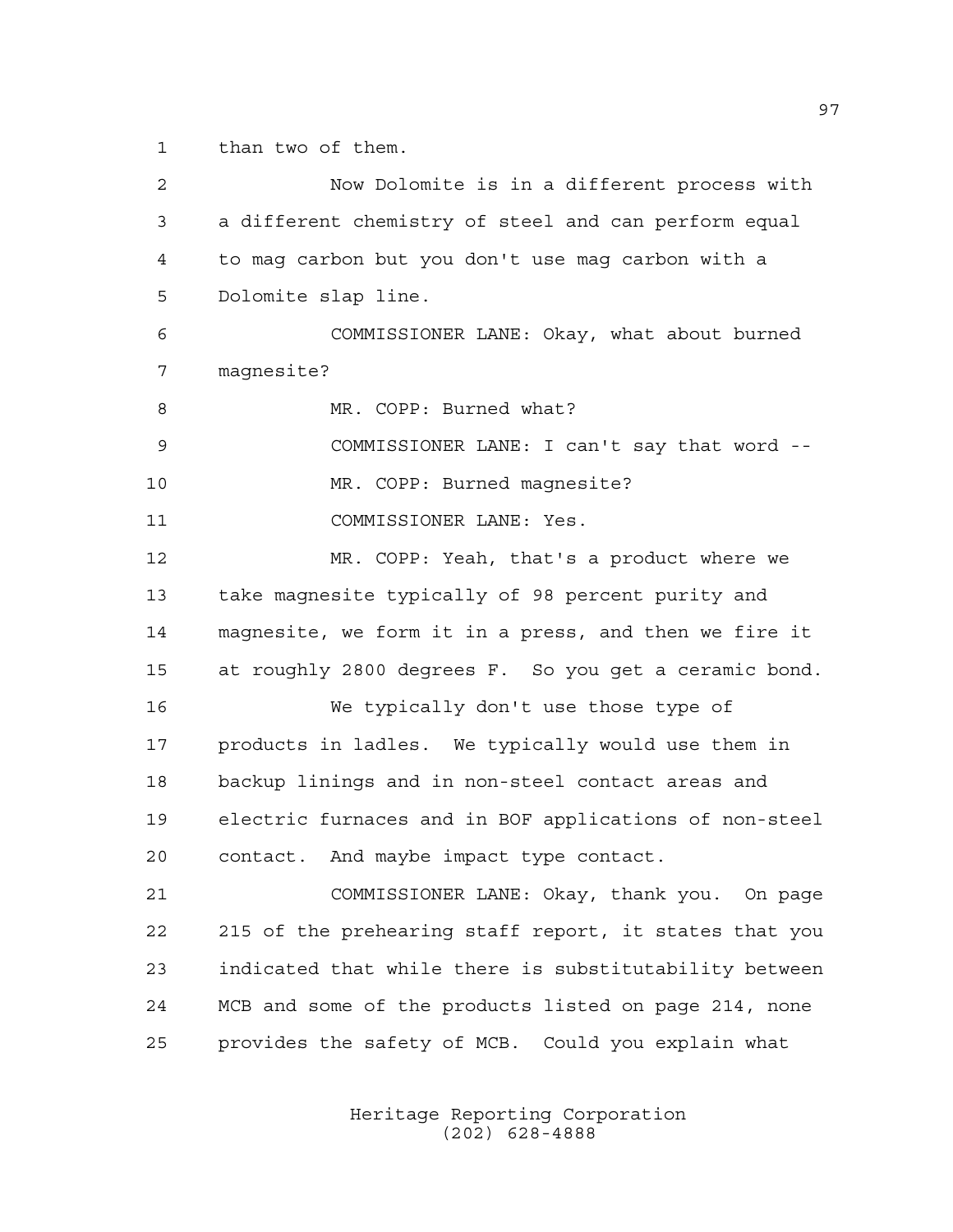the safety concerns are?

| 2  | MR. COPP: I don't know if the safety                   |
|----|--------------------------------------------------------|
| 3  | concerns were relative to performance, more            |
| 4  | performance related. But typically I guess all I can   |
| 5  | say is that mag carbon brick would out perform any of  |
| 6  | those products in that area. So I quess that I would   |
| 7  | be safe to -- you know, safety related as far as       |
| 8  | number of heats.                                       |
| 9  | COMMISSIONER LANE: Mr. Richter?                        |
| 10 | MR. RICHTER: I just would like to clarify              |
| 11 | just in very simplistic terms. The exchangeability of  |
| 12 | different products in an environment -- in the steel   |
| 13 | applications, if you go back to the chemistry days, we |
| 14 | have alkalies and acids. And we know when we blend     |
| 15 | them together there is a reaction. It's very similar   |
| 16 | in a contact of refractories with the liquids.         |
| 17 | And if you look at the furnace, what you               |
| 18 | have, you have melted steel and then you have the      |
| 19 | residues off the metallurgical process which is called |
| 20 | slag. And that slag is, in a sense, liquid glass.      |
| 21 | It's like -- it's like something which has a certain   |
| 22 | chemical attraction or properties.                     |
| 23 | What is important is that the lining has to            |
| 24 | be designed the way that this slag, which is in a      |
| 25 | sense a chemical, will react the least with the        |
|    |                                                        |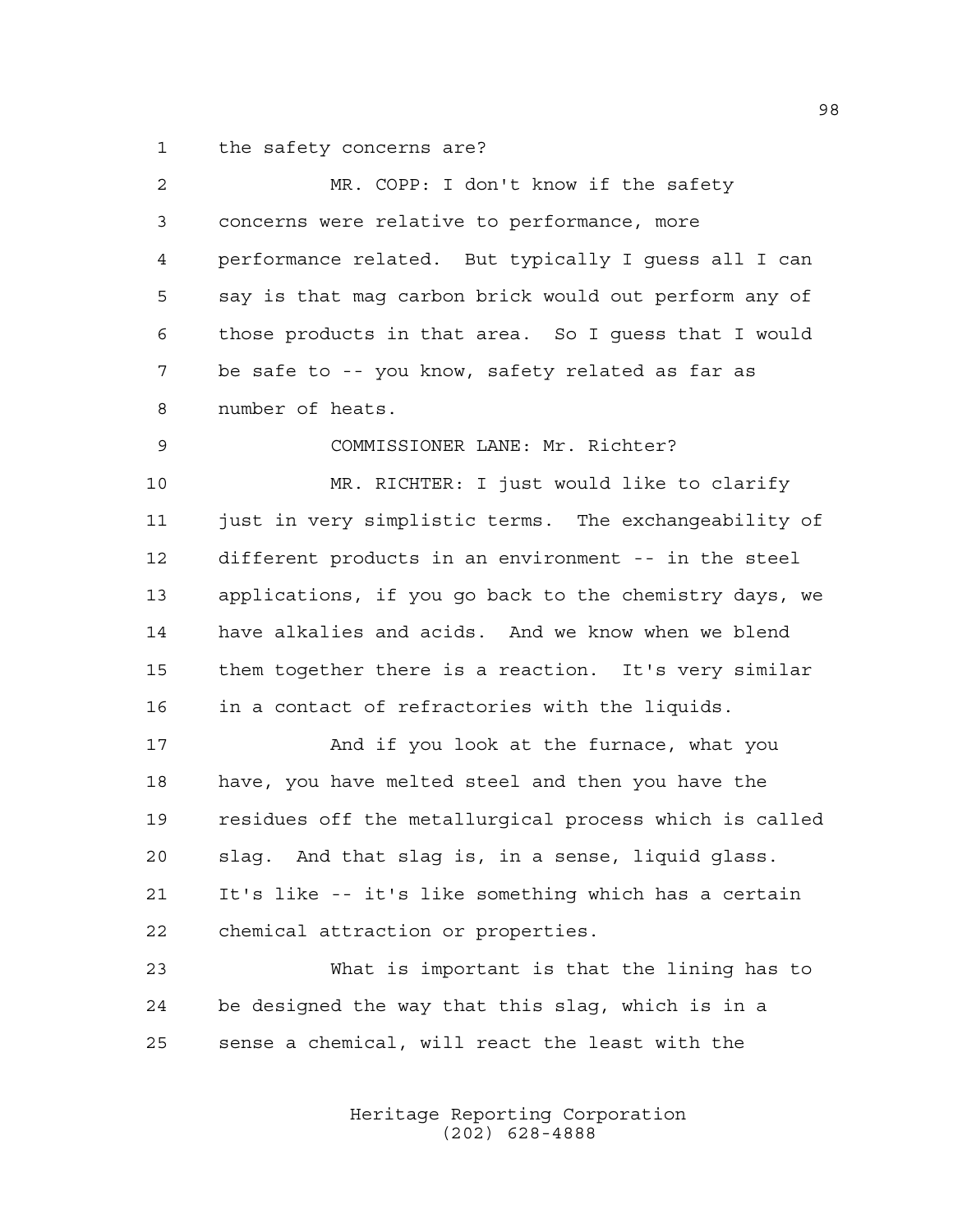lining. And what we found out through the experience and the research is that the two components which are very important for resistance to these slags are magnesia and carbon. And when you combine them together, then you will have the product which will get you the suited performance in that environment.

 The slag is not in the rest of the furnace. So that means some of the products like Dolomite or alumina magnesia carbon which are not really in a direct contact with the liquid slag, it's only in contact with steel. Steel is not reactive to refractories by itself. Very little. So that means that that's why you seen the different zonings in a furnace and that's why certain refractories cannot be replaced, especially in the slag operations.

 COMMISSION LANE: Okay, thank you. Can you give me some idea as to how long MCB lasts in a furnace?

 MR. COPP: It would vary by shock, application and process. You know, as Bill said earlier, it could go -- it could go 400 heats which could be maybe six weeks. In a BOF lining, because they have interjected a new technical practice called slag splashing, they have increased the life of BOF linings significantly over the last 15 years. We

> Heritage Reporting Corporation (202) 628-4888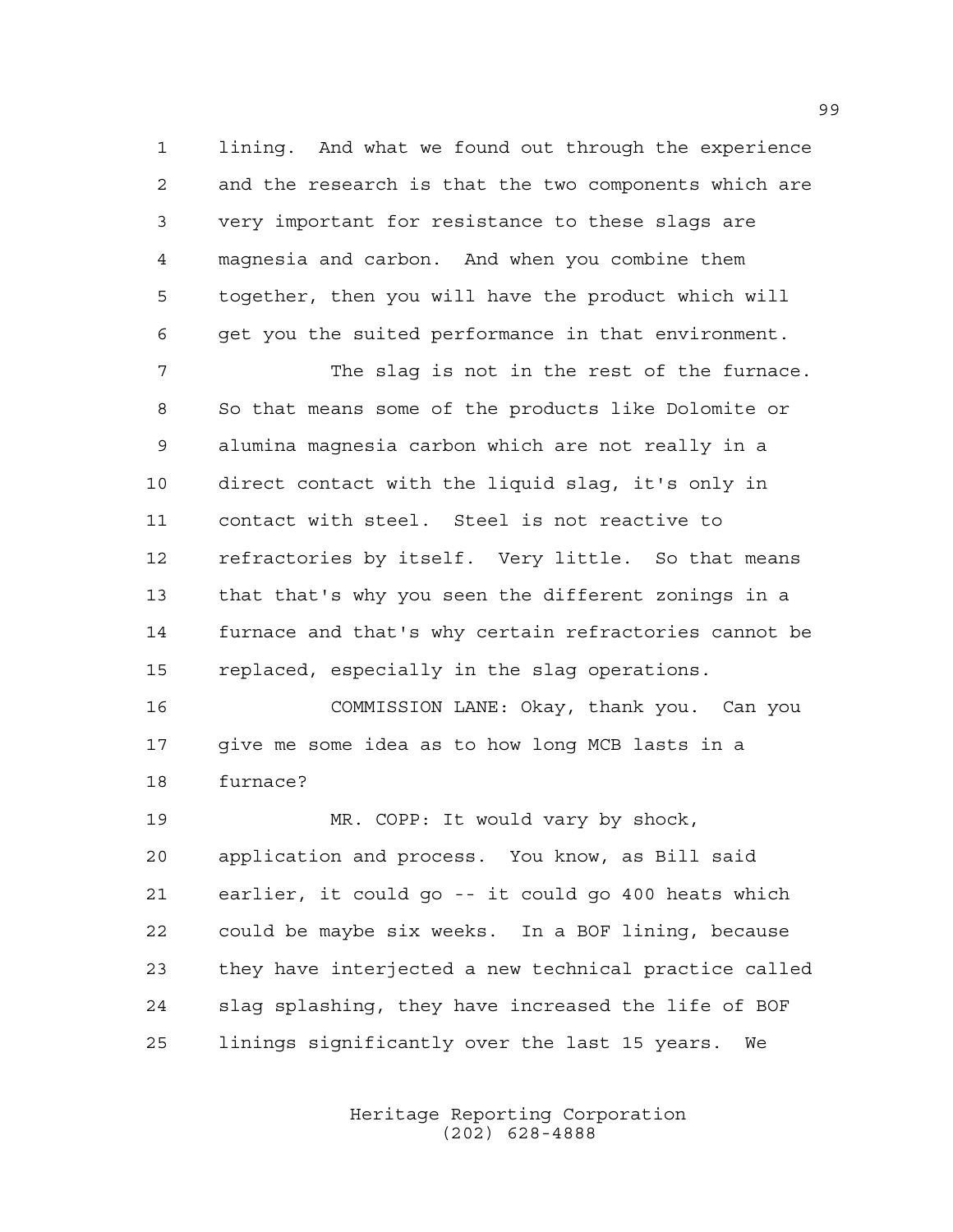probably had about 80 relines available in the U.S. to us in the market for BOF and today we probably have 12.

 And so when I was a salesman in the mid '90s, we were running campaigns and getting record heats at 3,000 heat levels and today they're at 80,000 or 60,000.

 So it's really combined, in a general sense, with the type of steel you're making, the type of practices you have. But does that answer your question?

 COMMISSIONER LANE: Yes, thank you. And, Madam Chair, thank you.

 CHAIRMAN OKUN: Commissioner Pearson? COMMISSIONER PEARSON: Thank you, Madam Chairman. Permit me to join my colleagues in welcoming you here today. I found your testimony very interesting.

 I'm curious to know, how many different types or grades of MCB are there? I mean with some products we think in terms of stock keeping units. Do you count MCB in stock keeping units?

 MR. BROWN: That's a really good question. If you think about the raw materials that go into an MCB where you have magnesites centered and fused and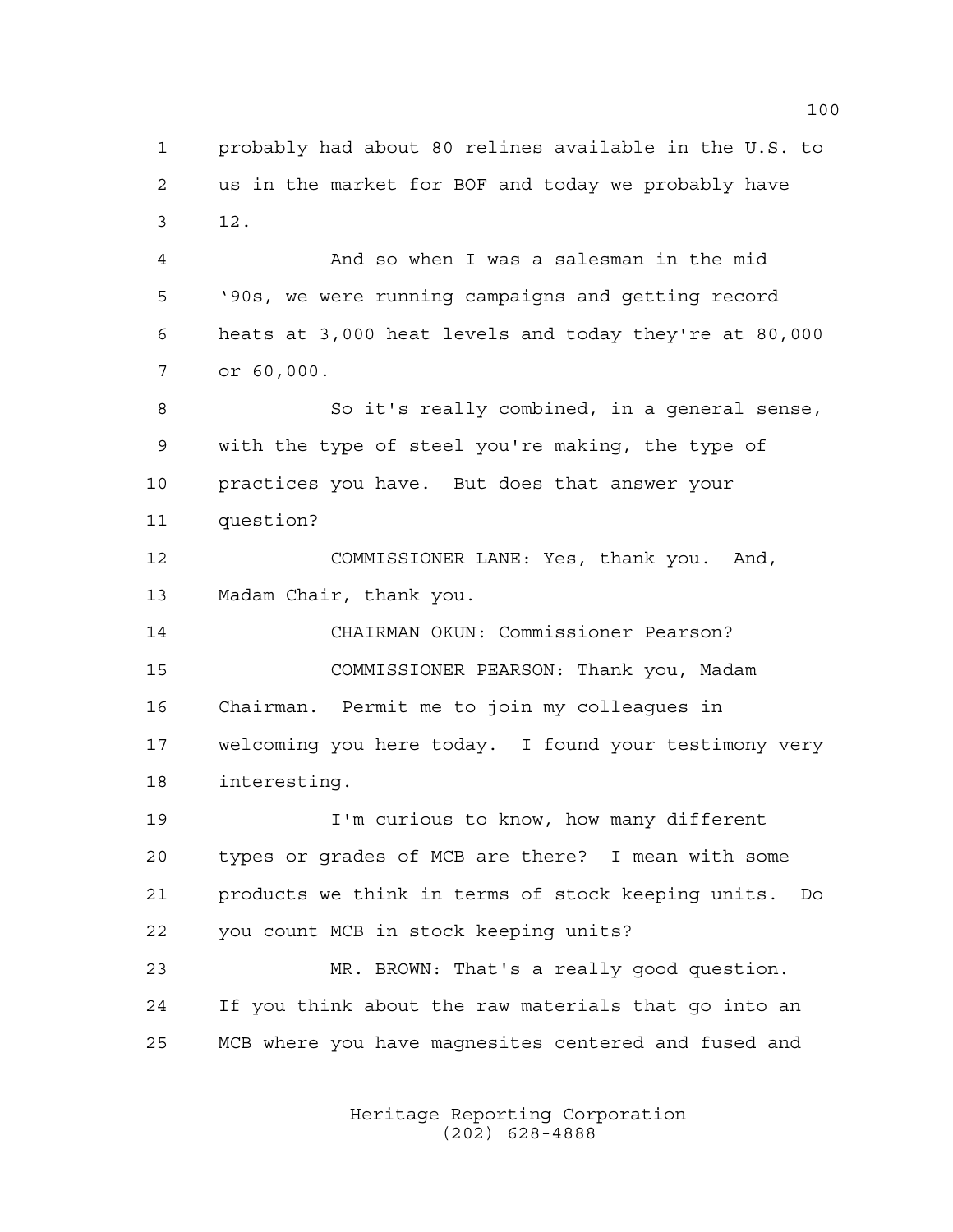you have carbon, all different kinds of carbon grades and you have antioxidants, if you did the math on the universe of potential mixed formulations, it runs into the millions.

 But generally speaking, for example, ladles, maybe mix formulations cover most of the steel plants that we have with a real focus on five or so. We in Resco generally make to order. Our capacity utilization is so low, for reasons we described earlier, that we can react very quickly to customer orders.

 We've made and shipped a BOF lining in five days from the time we got the order. So we're making to order and we have a program and a strategy of operations in Resco to keep our inventory levels very low.

 What we see, and I won't speak to A&H or Magnesita, but what we see from importers though is if you think of an MCB that's a higher quality that can be used in place of lower quality MCBs, they can control their inventories by bringing in that higher quality and substituting it for lower qualities. They can't do the opposite though. So I look at that as a scheme or a way for them to control inventories.

Pipelines from China are long, 12 to 16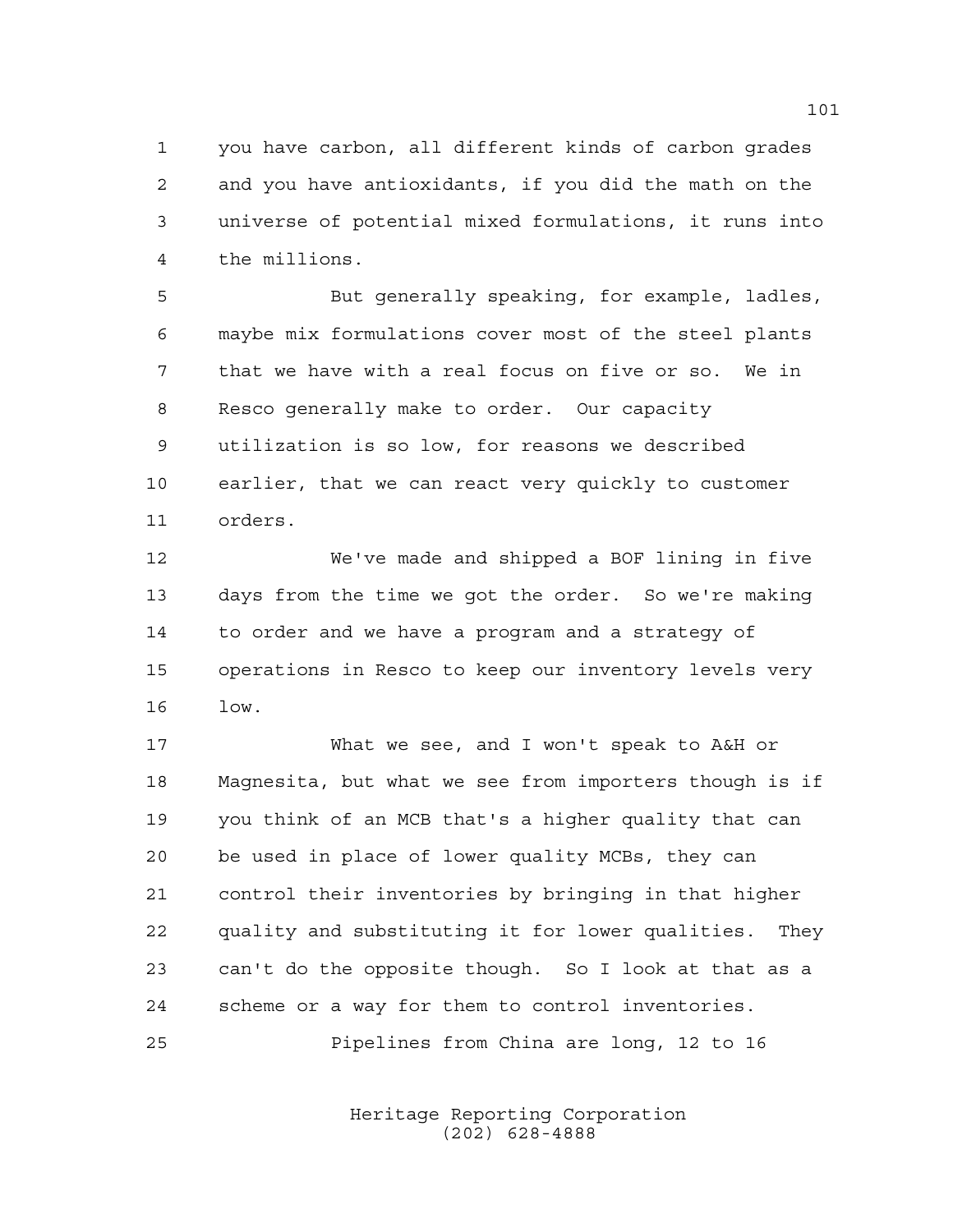weeks. And in order to meet the customer needs, the importer does have to keep significant inventories over here.

Does that help in --

 COMMISSIONER PEARSON: Yes, it does. I'm curious, if you're meeting with a customer to discuss a possible order, do you get involved in a conversation with him suggesting maybe it would make sense to bump up the carbon percentage by half a notch or something because he might get better performance based on what you've seen elsewhere in the industry?

 MR. BROWN: Absolutely. It's -- you hit on something we struggle with every day. I call it the dog chasing his tail. You have this furnace, whether it's a ladle or a BOF or an electric furnace, and you work with the customer to give him optimum performance based on what his operating strategies are. So there are many tweaks we can do to the brands that are in that furnace and maybe he notices in say a BOF lining that he's getting higher wear in the trunyon area where the vessel rotates and he says I need something that gives me higher strength but is a little more pyro-plastic to take the flex of the shell. So you improve that. That bumps up his heats on that lining. But then he has another area that because he's getting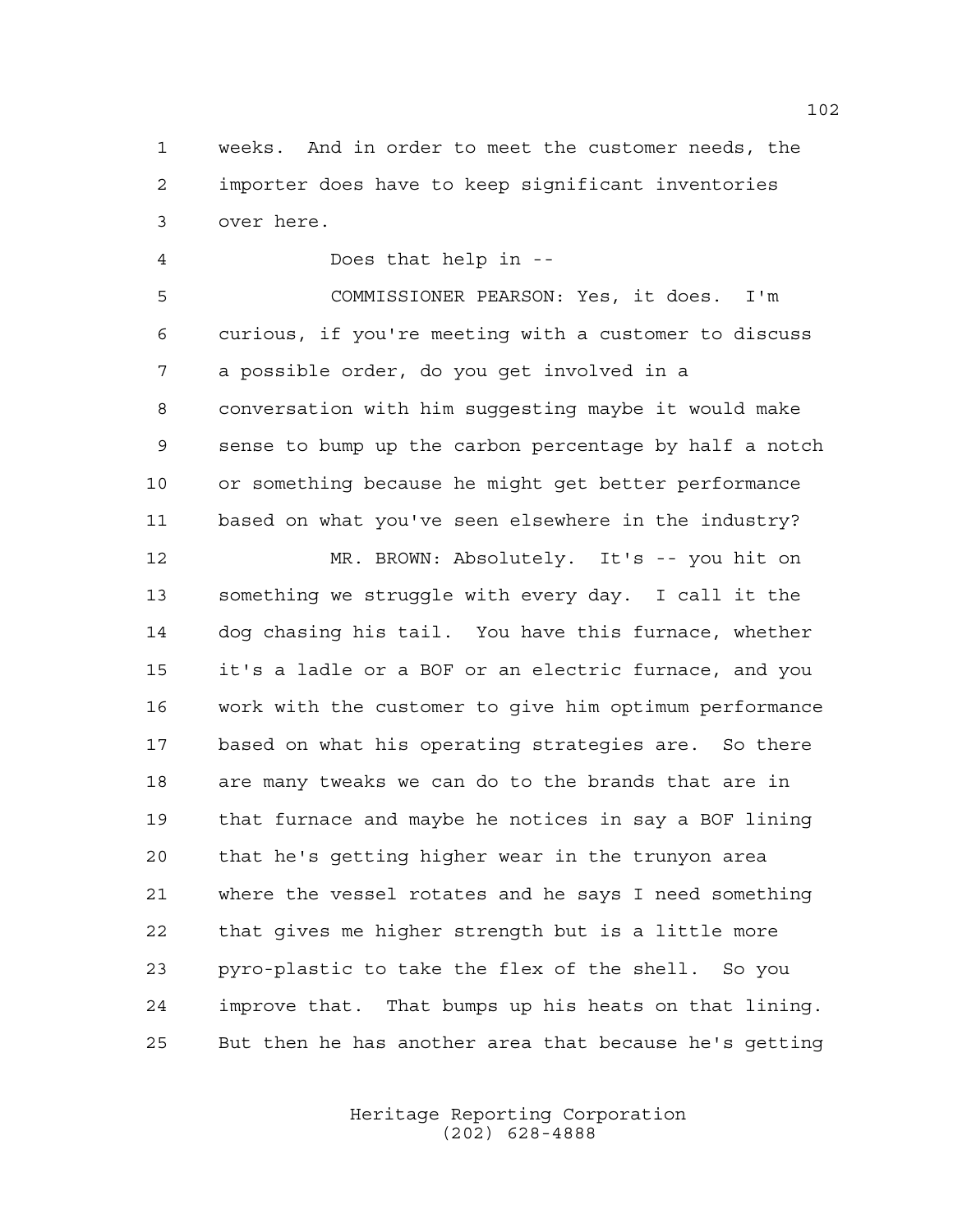a higher performance, that we need to bump up on the next reline. And the industry, whether it's Resco or RHI or A&H, we would like to take a lot of credit for the increased performance life of BOF linings but it's really of their ability to control their process and give us very specific areas in the furnace where we need to tweak the mixes to give them higher

performance.

 COMMISSIONER PEARSON: So is it correct -- I understand that there's kind of an ongoing conversation between suppliers and customers --

 MR. BROWN: Never ending. I was a cub salesman in 1975 and we did it then and our guys are out there in the field doing it now.

 COMMISSIONER PEARSON: With so many possible varieties of MCB that could be manufactured to fit a specific need, is it really fair to describe this as a commodity product? I know you used that term early on. But when you're kind of individually crafting each brick or whatever for the specific need, I mean that seems to me to move a little bit away from what we normally would consider as a commodity product.

 MR. BROWN: Right, you would think so. But of course all of us are trying to do this at the same time, including the Chinese importers.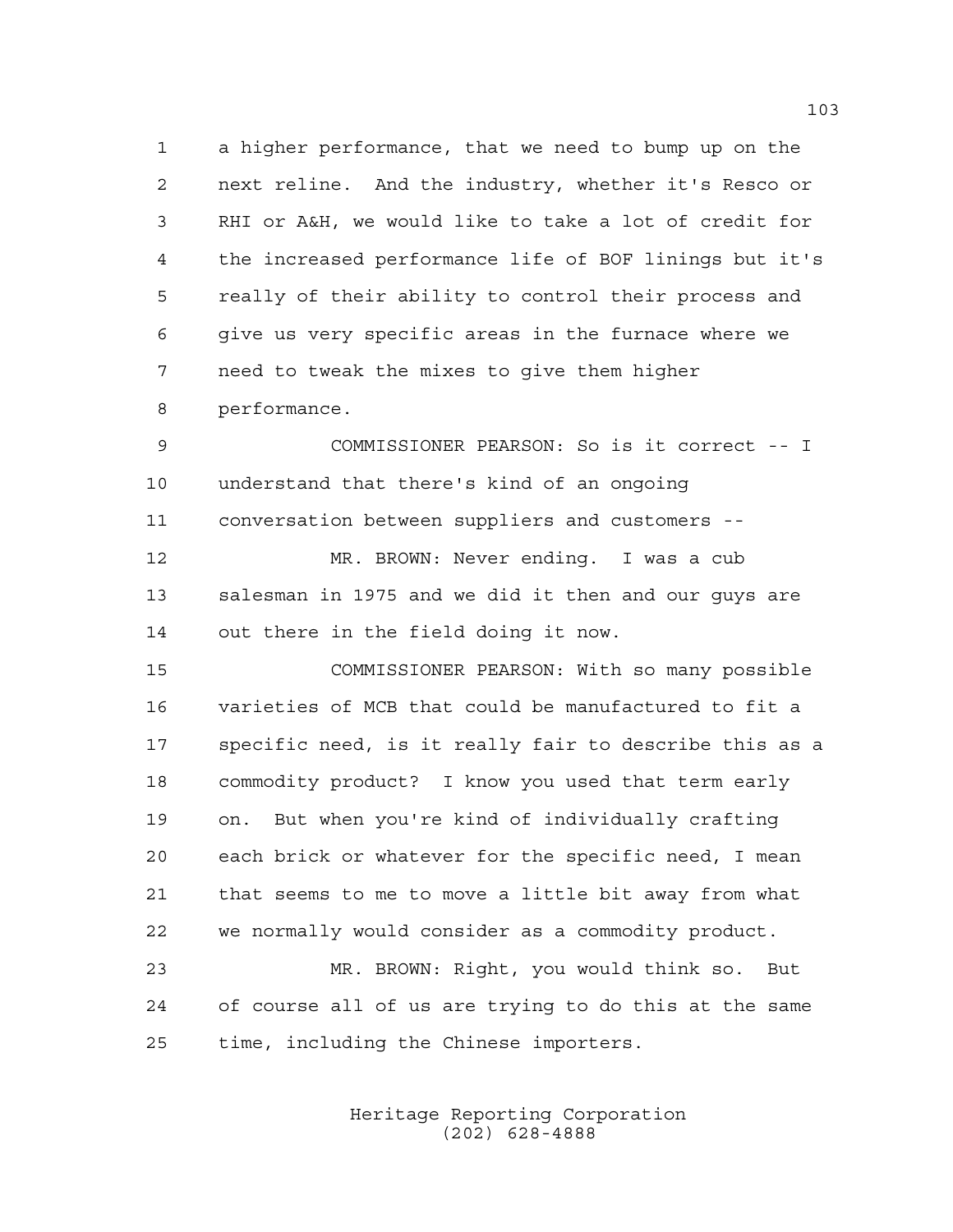They have access to as many raw materials and different mix formulations as we do. We as an industry let this become a commodity type product. Where, you know, a purchaser, a good purchaser, is going to have five key points in purchasing and you've probably heard them. Quality, delivery, performance, service and the last one is price. Always the last one is price.

 And any good purchasing agent will tell you that I never buy on price. However, they go to a school that says you have to level the playing field on the first four so that the only differentiator is price. And that's what we've seen over the last ten years with the import of Chinese.

15 The only differentiator is price. Regardless of the other services that we perform for them.

 COMMISSIONER PEARSON: But in your conversations with customers, you know, you are trying -- I assume you're trying to persuade them that your product will perform better than the competitor's because you'll make whatever adjustments are needed and that what you can produce for them, custom produce, is different than the Chinese product in inventory; thus, you have some advantage, don't you?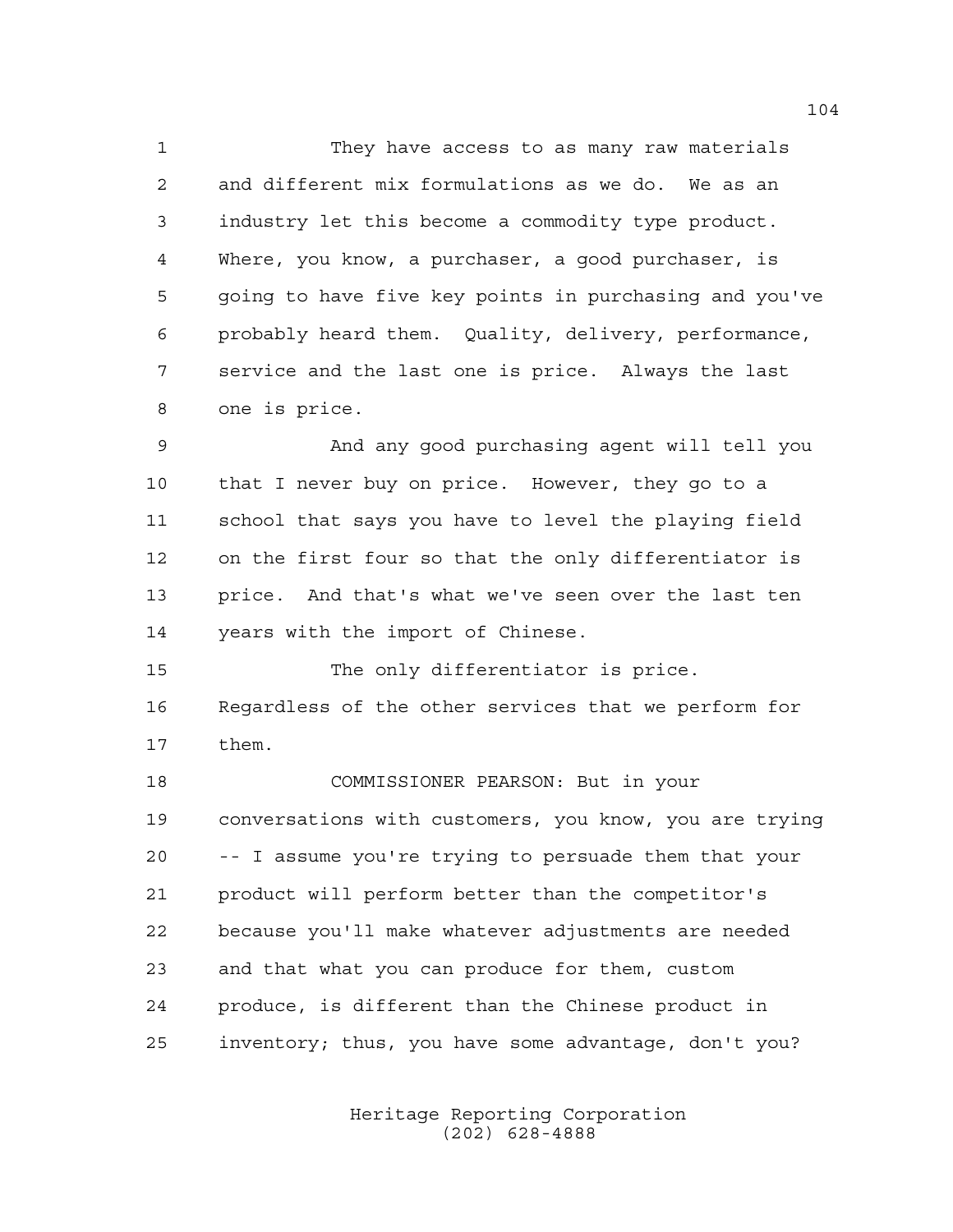MR. BROWN: And that's why we're still able to try -- and do part of the market that we do. And it's not just -- remember I said earlier in my testimony that it's understanding the steel customers production strategies on a shop by shop basis and as we look at how we try to differentiate ourselves, many times it's not the product that differentiates us. We try to differentiate ourselves by service, by being there at 2;00 o'clock on Sunday morning when everyone else is asleep and the customer has a ladle break out. And your buddy is trouble, potentially serious trouble, and you've got to go in and help him resolve whatever problem he has. That's one way that we as a domestic supplier can differentiate ourselves. Even if we can't on price.

## COMMISSION PEARSON: Mr. Magrath?

 MR. MAGRATH: Thank you. You know, these guys, the importers in the U.S. industry and Refmex can make hundreds of these mixes. But they all can make comparable products. And I think a real strong evidence of the commoditization of this product in this market is the purchaser questionnaires you got back where a huge, huge majority, practically unanimous, said that there was no difference between the products offered by any of these competitors,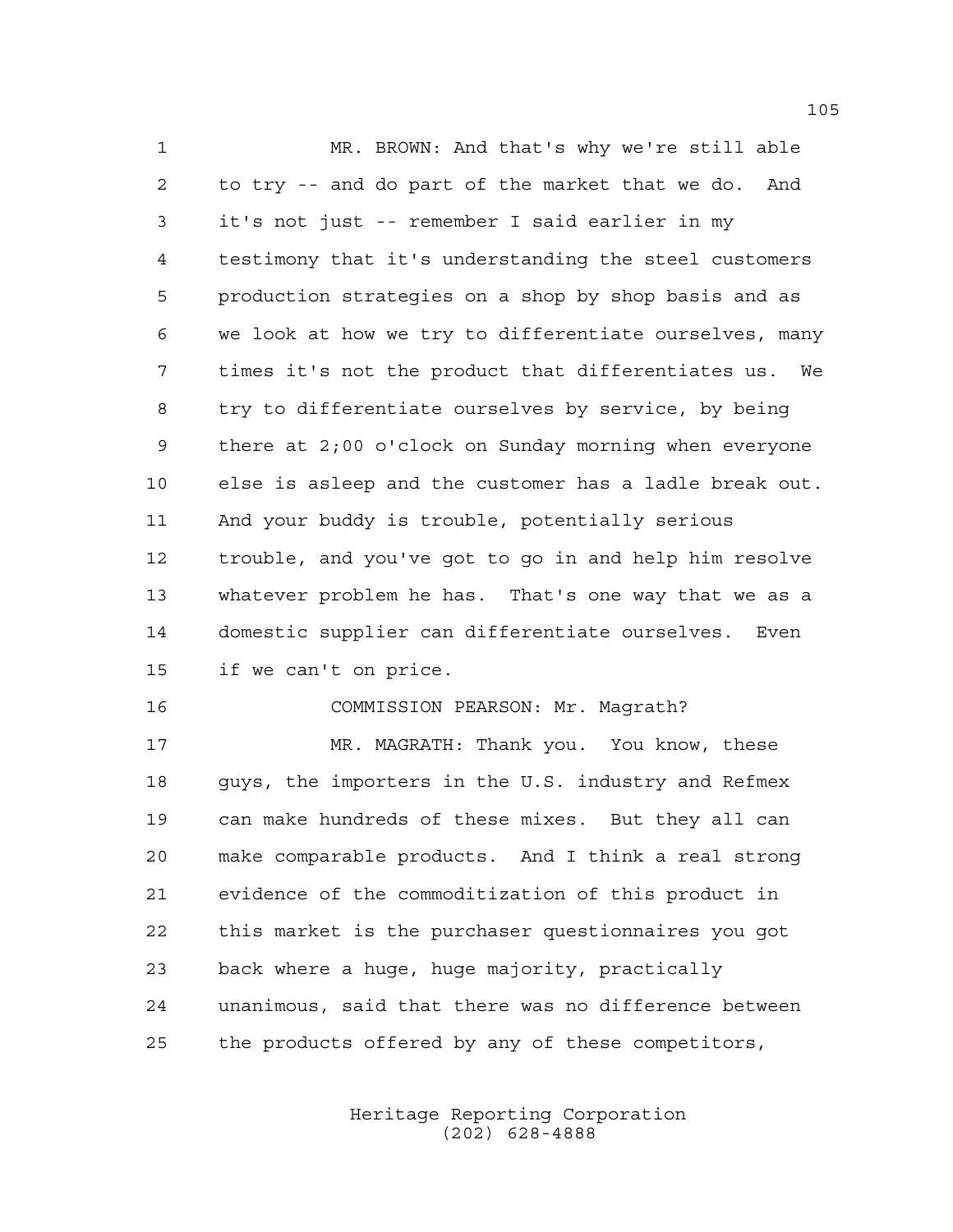except price. And it also said discounts offered, you know, which is price.

 So that's the definition of a commodity product. Everybody's comparable in quality, service, these other factors. And it's only who has the price that is winning the game.

 COMMISSIONER PEARSON: Mr. Richter, it's not been my intention to ignore you. Did you have comments at all on the discussion that I've been having with Mr. Brown?

 MR. RICHTER: Yes, I do. We as a producer -- producers, we have a tendency to believe that the products are not commodity and that's what also Mr. Brown was referring to because we were always trying to somehow fit the product, the application. And we believe just fitting the product, appropriate product, into the application will give us advantage over the price.

 So from our perspective, we don't want really to be a commodity product. However, the pressure from the purchasers, the users as Mr. Magrath said, the commoditization is actually coming from the customers. And they are categorizing the products as a commodity. And I believe that that is -- that is really what is happening. There are, here and there,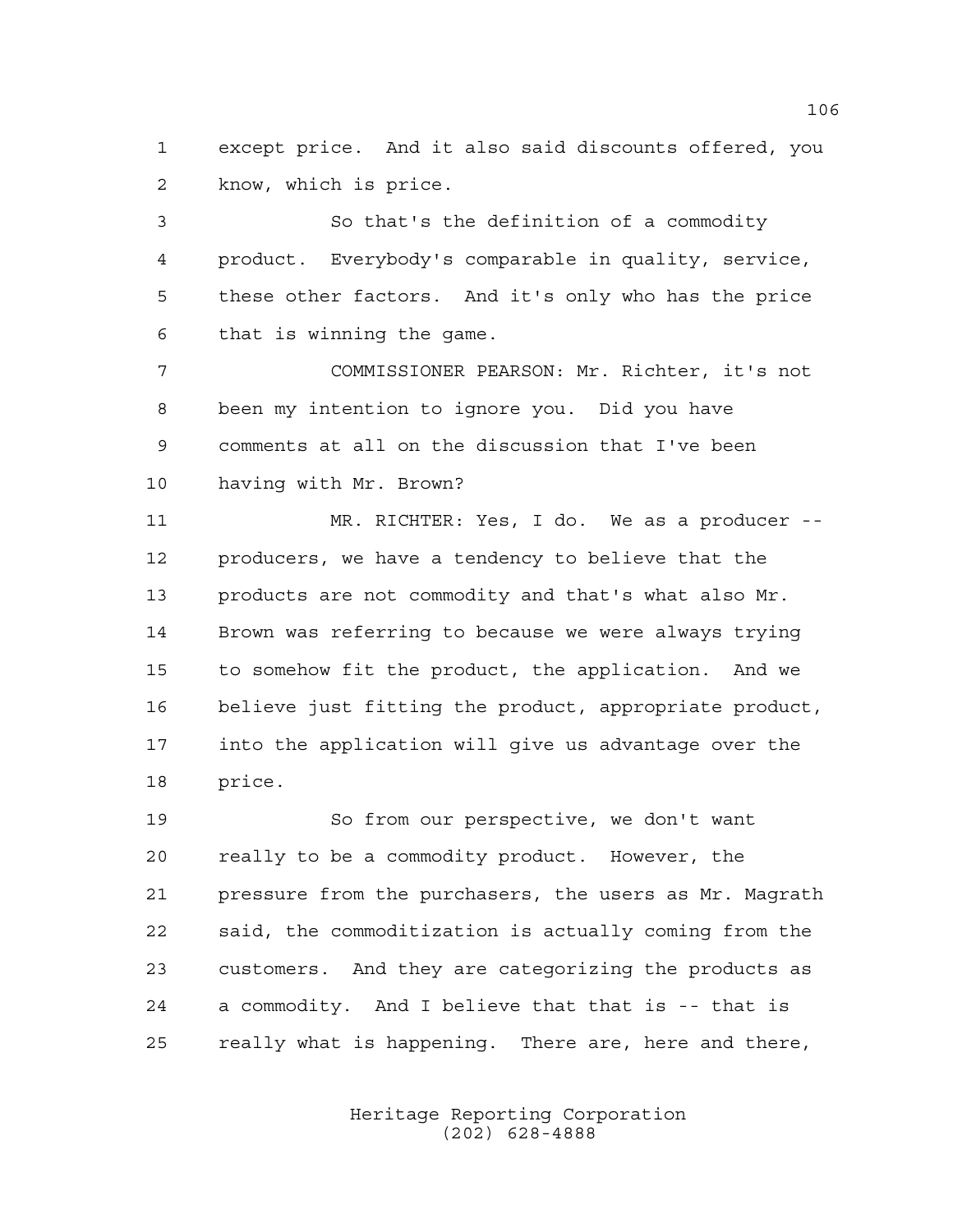situations where you have to solve some very unique problem. That's why we have a technical staff and we have research and we have the expertise of the steel making. But overall, the business is driven by commodity type pricing. COMMISSIONER PEARSON: Okay, well, thank you very much. My time has expired. CHAIRMAN OKUN: Commissioner Aranoff. COMMISSIONER ARANOFF: Thank you, Madam Chairman. Mr. Brown, in Respondent's brief they argue that Resco's problems during the period that we're looking at lie with certain acquisitions that were made by the company over the last number of years which added to the cost of doing business. How do you respond to that? MR. BROWN: That's -- I'm very glad you brought that up. I'm not certain where they got their information from. I'll quote what I don't consider to be business proprietary. I mentioned us acquiring National Refractories in 2005, I think I read that. That's erroneous, we acquired them in December of 2002 in a 363 bankruptcy case.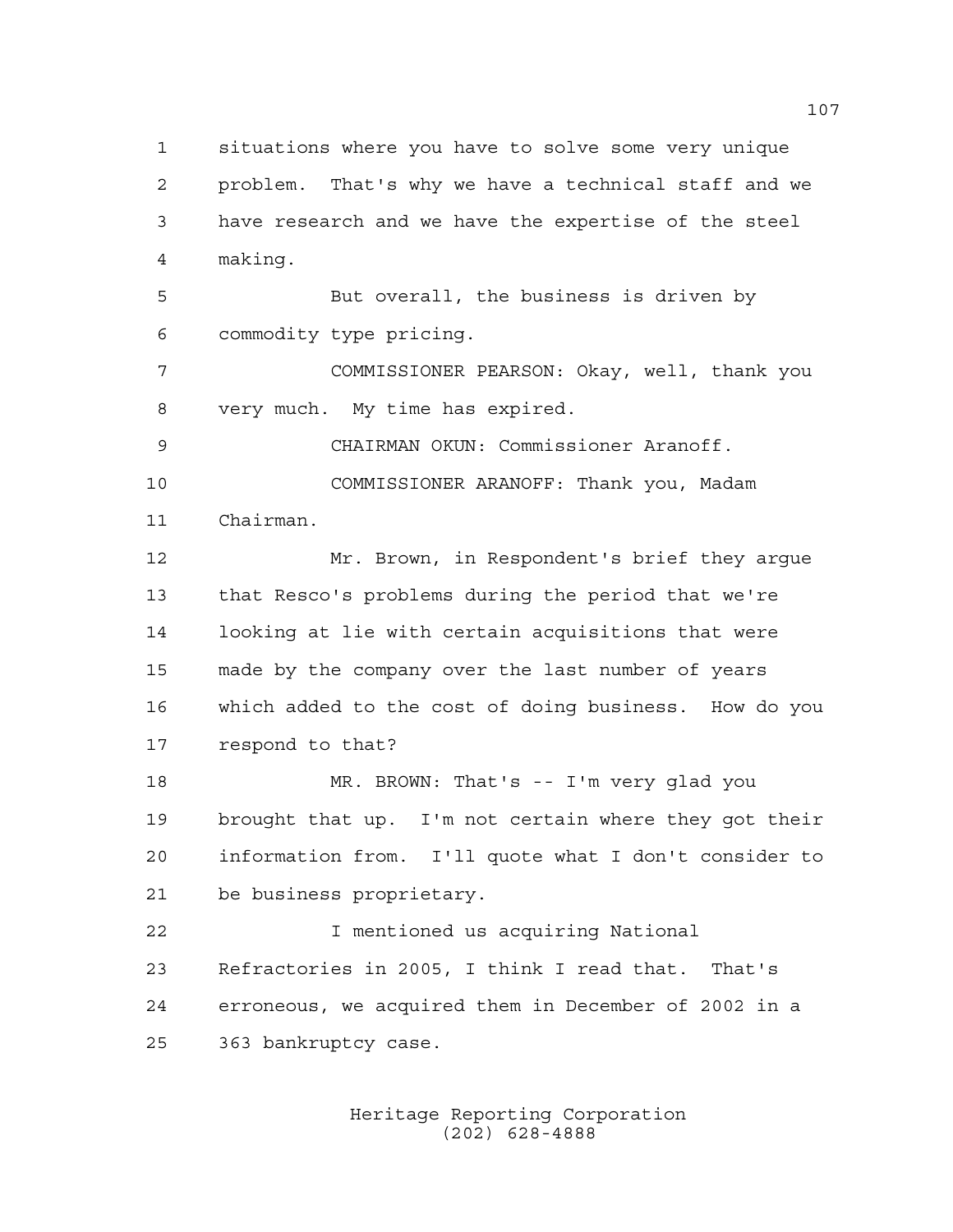We acquired inventory, we acquired equipment, we acquired raw materials, we did not acquire any plants. And on a cash basis. Well, we paid for that acquisition within five months. Now, I would say that does not lead one to believe -- and to justify their comment, that acquisitions were a problem. We acquired Worldwide Refractories in December -- or in March of 2006. That's been an excellent acquisition for us, makes Dolomite brick. We are the second leading producer of Dolomite brick in the United States. We have roughly 20 or 30 percent of the market share. And that business is profitable for us.

 We acquired a company called Resco in Wellston, Ohio that made pre-cast shapes. That fit hand in glove with all of our product lines and the performance of that company has been exceptional. We get to see there RHI published financials. And in all cases, the percentage of EBITDA over sales for Resco exceeded any reported financials from RHI over the last five periods. They would be happy to be at the level we are.

 They talked about us buying United Refractories in 2008 just at the beginning of the

> Heritage Reporting Corporation (202) 628-4888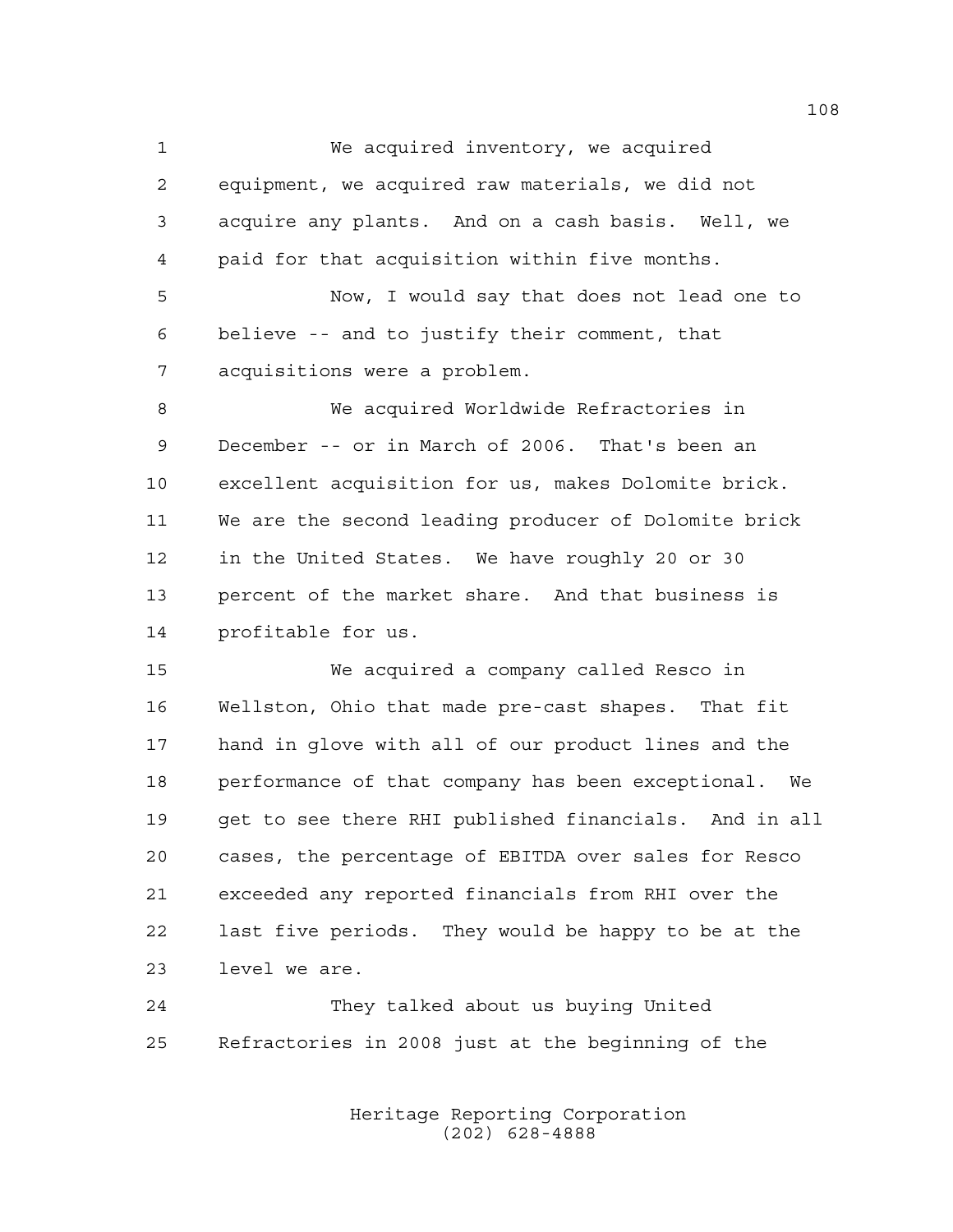downturn. United Refractories was the most profitable refractory company I have ever seen and I've been in the business 45 years.

 So while there was a downturn, you're starting out at a very high level of profitability for a company. And their profitability level was accreted to Resco, not negative to anything we've been doing.

8 So I would characterize it as being misinformed and we would be very happy to share some of our numbers with you that I think you'll find very interesting in a post hearing brief. We'll be very glad to do it because it's absolutely incorrect for the conclusion they reached and what they filed. I don't know where they got their information.

 COMMISSIONER ARANOFF: I'd appreciate that and anything that you can add to the record on that would be very welcome.

 Let me turn to Mr. Copp and Mr. Richter with a different question. During the period of investigation did you come -- either of your companies ever put a customer on allocation, refuse an order, decline to participate in bidding for a specific company or specific mill or any of the other various euphoniums that are used for that sort of thing? MR. COPP: Being in sales I don't think I've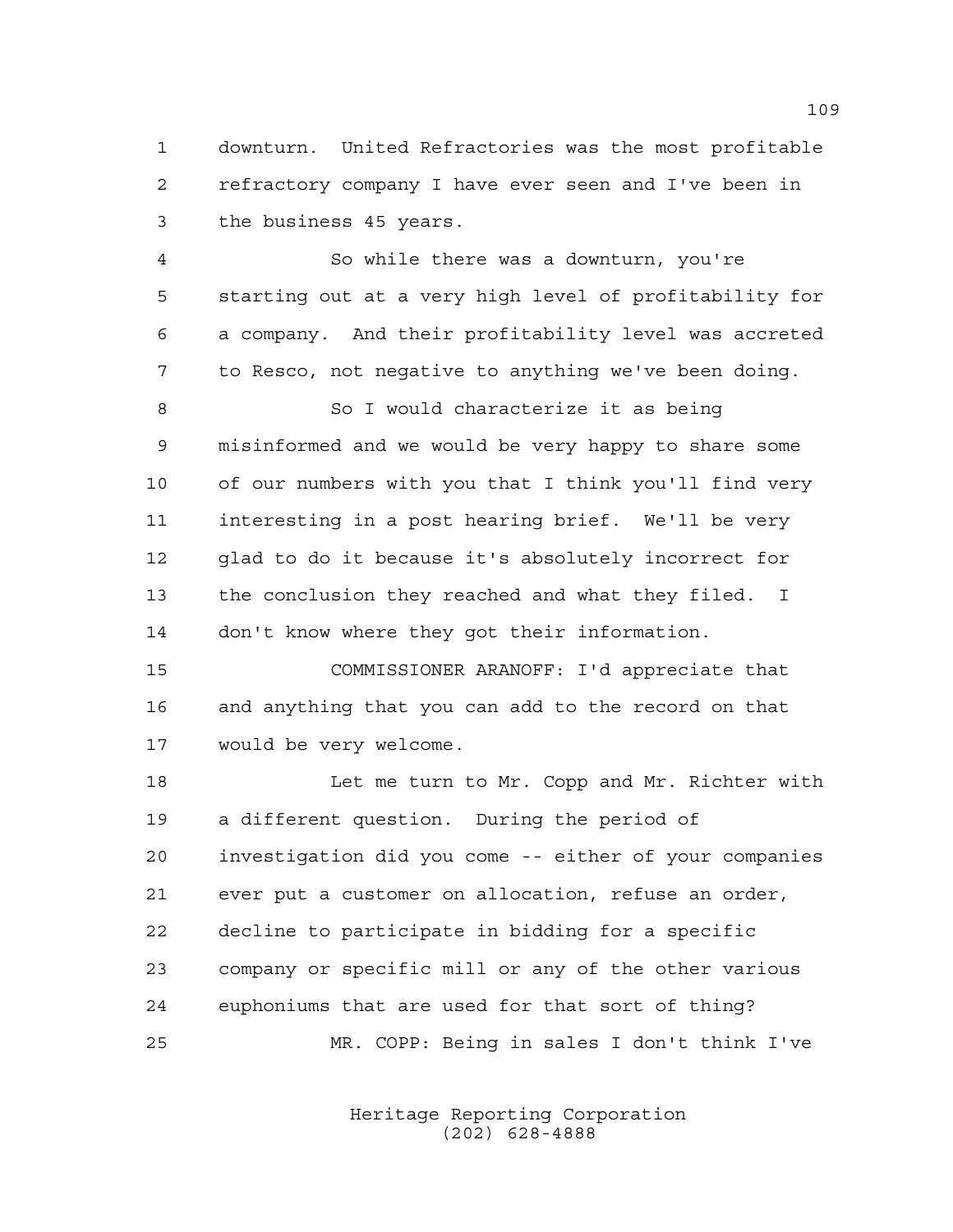ever refused an order or not taken an order. I really can't think of any instances other than the fact that we manage our business, we try to manage our cash flow. There has been times when, you know, customers haven't paid us and we've had to do some things to make sure that we don't continue our risk with shipping products until we get our --

 COMMISSIONER ARANOFF: All right, okay, let's put that aside. And it's more because you didn't have enough capacity to meet demand or some reason not having to do with a payment risk.

 MR. COPP: Not that I know of. We wouldn't put anyone on allocations for any reasons other than a business reason.

 COMMISSIONER ARANOFF: So even when the steel industry was going gang busters in late 2007 and the first part of 2008, you were meeting every order that came in the door or able to meet every order that was --

MR. COPP: To my knowledge, yes.

COMMISSIONER ARANOFF: Okay. Mr. Richter?

MR. RICHTER: We did not.

 COMMISSIONER ARANOFF: Okay. From the way that a lot of your have described MCB as being sort of the high end refractory brick product, have you ever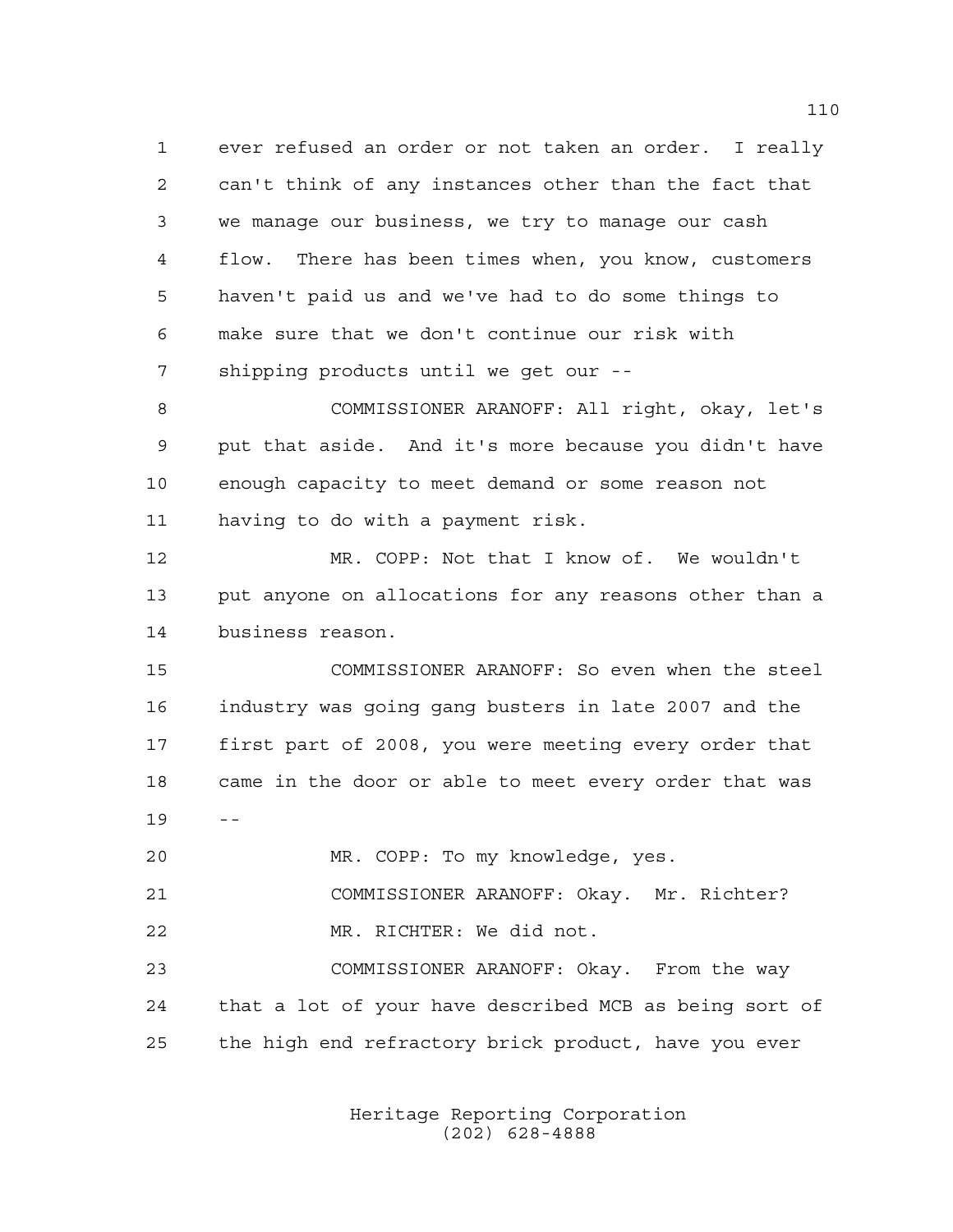thought about why there isn't import competition or significant import competition in some of the other refractory products that you produce? Is there a reason for that that I'm missing?

 MR. BROWN: If you look at the MCB, this is kind of the highest value added that -- in the refractory chain. And -- especially in the steel industry. And I think quite frankly the importers from China and Mexico went after that part of the market first.

 There is other -- there are other products. The second product in a ladle is of a quality just under the MCBs and it's called alumina magnesia carbon. We have a lot of those imports coming into the United States. They tend to be a little lower in value, but Chinese importers, including RHI and Vesuvius, have shipped significant volumes here.

 Once you get past some of the higher priced material, freight, as a percentage of the overall cost, becomes higher and less attractive for an exporter for Chinese.

 COMMISSIONER ARANOFF: Okay, that makes sense, thank you. Mr. Secretary, my clock says I have three minutes and my light is red. Which is correct? MR. BISHOP: You have three minutes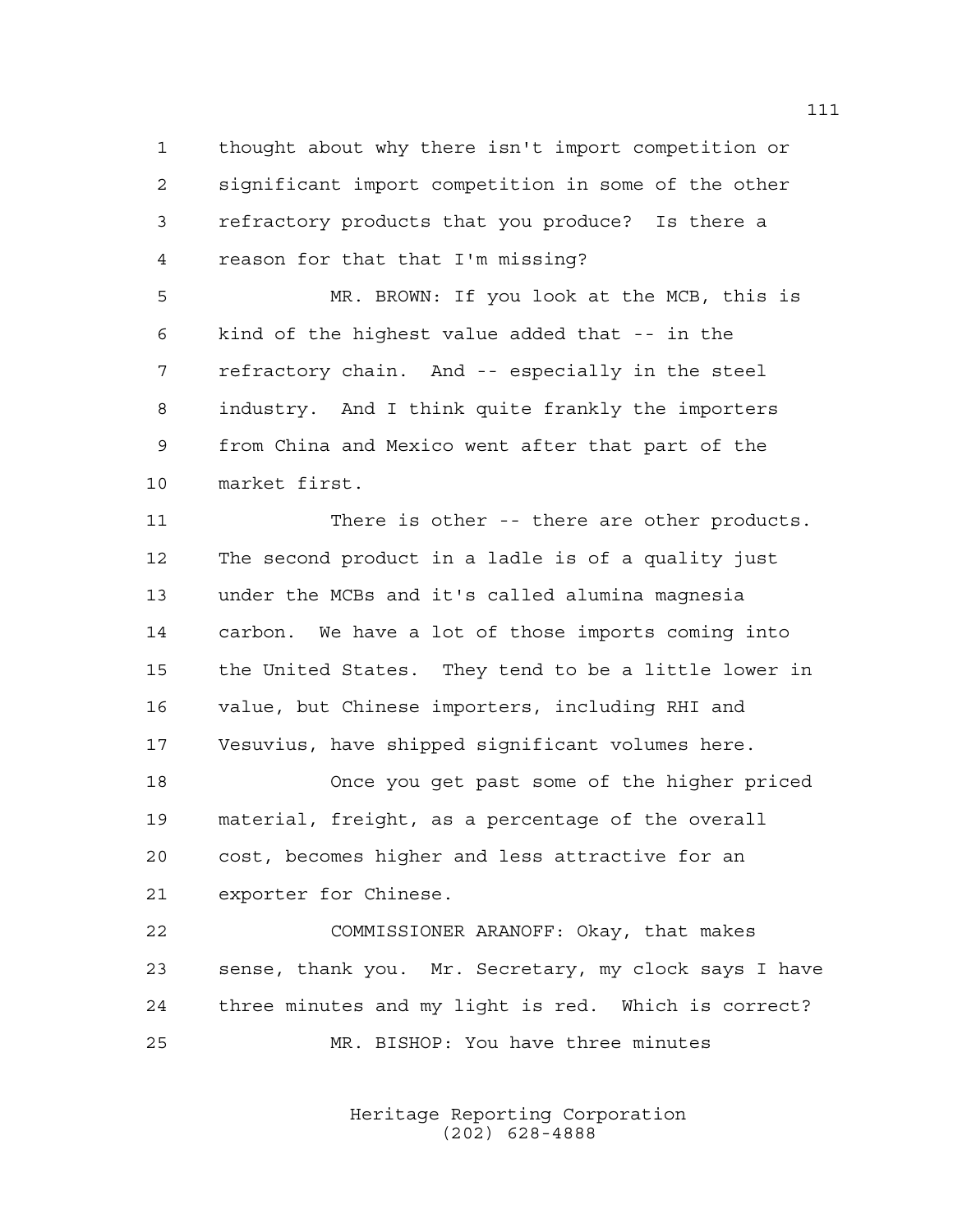remaining.

| $\overline{2}$ | COMMISSIONER ARANOFF: Thank you. Why don't               |
|----------------|----------------------------------------------------------|
| 3              | you check that before I ask another question?            |
| 4              | I have a follow up on a question that                    |
| 5              | Commissioner Pinkert was asking in his last round.<br>He |
| 6              | had talked about this issue of the ability of a          |
| 7              | Mexican producer to substitute for Chinese production    |
| 8              | in the event that the Commission were to make an         |
| 9              | affirmative finding only with respect to China.          |
| 10             | I was going to ask the parties if you would              |
| 11             | each, for purposes of post hearing -- I like to          |
| 12             | visualize things kind of in one chart that shows me      |
| 13             | everything on this point. And I'm curious about, you     |
| 14             | know, the relative size of either existing excess        |
| 15             | capacity or existing total capacity of the Mexican       |
| 16             | producer versus the same for the related Chinese         |
| 17             | producer to the extent that we know, or the Chinese      |
| 18             | industry as a whole. Just so that I can see those        |
| 19             | various percentages of how much of Chinese production    |
| 20             | could possibly be replaced based on either the excess    |
| 21             | capacity of the Mexican producer or even the entire      |
| 22             | capacity of the Mexican producer and any information     |
| 23             | that people want to add on the relative ease or lack     |
| 24             | thereof of expanding capacity at of the Mexican          |
| 25             | producer within what we look at as the imminent time     |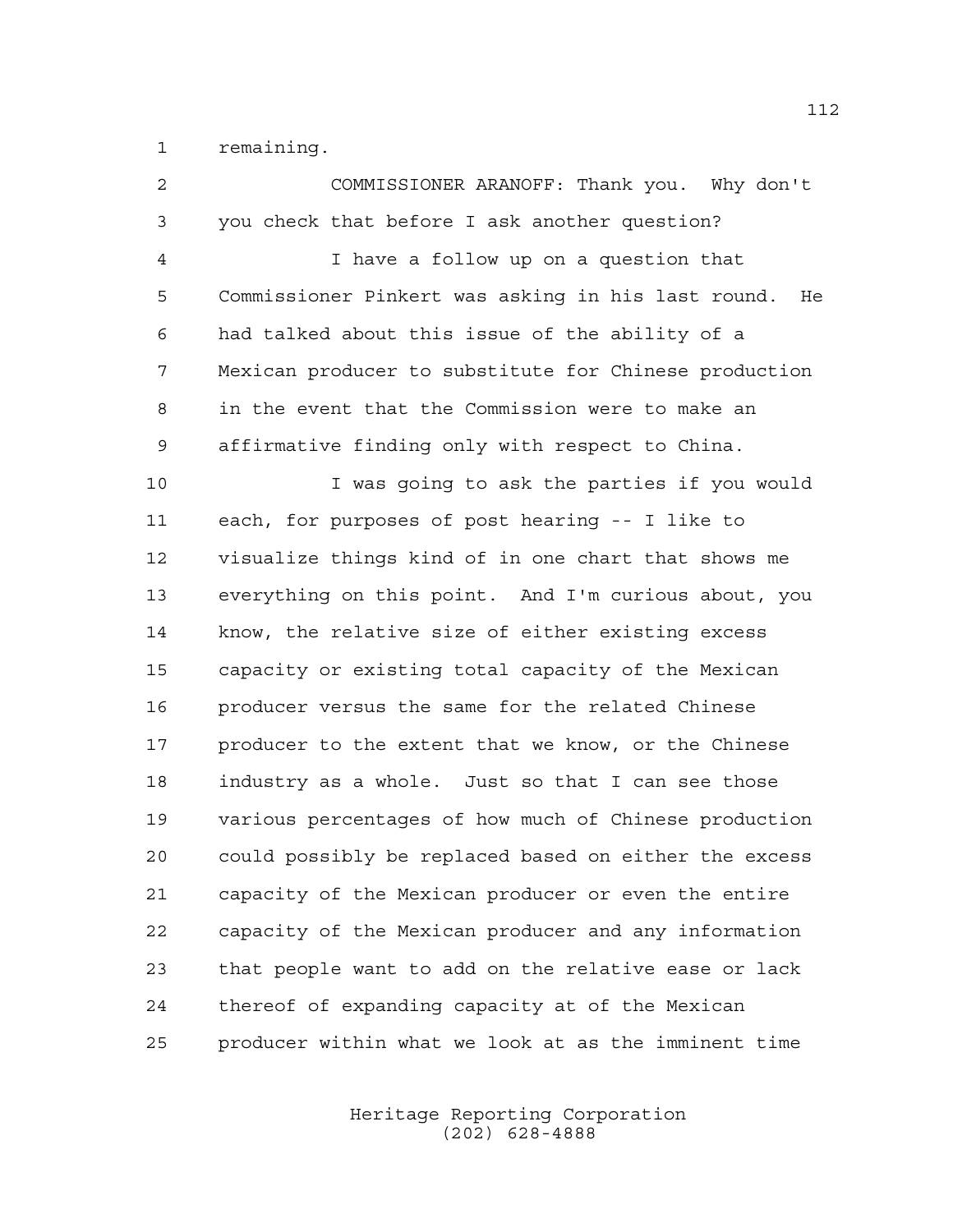frame. I think I heard some testimony regarding, you know, six to nine months, which is probably in the ball park of what we might look at. So I invite both sides to kind of lay those numbers out and whatever we know about them. That would be very helpful. MR. MAGRATH: Can I make one very quick comment? COMMISSIONER ARANOFF: Sure. MR. MAGRATH: In making your response to that, Gentlemen, don't forget to throw in RHI's capacity in Canada, which could also be moved into add to the capacity of Mexico. COMMISSIONER ARANOFF: Okay, fair enough. And I think one of the witnesses who was testifying was saying, you know, it's cheaper to ship product by ocean freight from China to Mexico than it is to truck product from Mexico to the United States. I'm not sure whether that helps or hurts the argument because if you have to do both you have to pay both costs. So they're relative. So if you wanted to sort of look at the relative versus additive costs issue on that, too, I think that also goes to this issue of how much shifting we could practically see. Anything, thank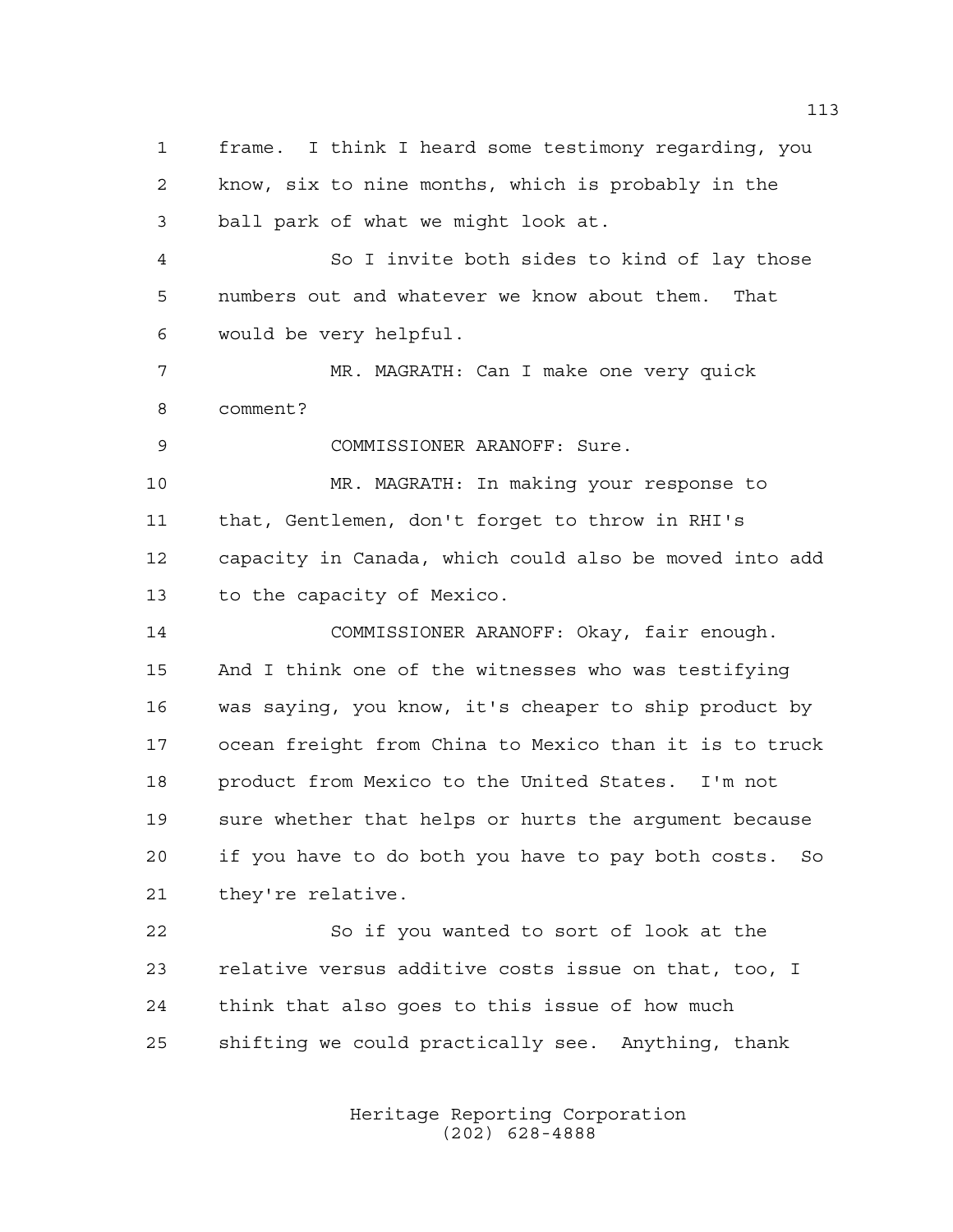you in advance for answering that question. And since my time is up, I'll wait till the next round, thank you.

 CHAIRMAN OKUN: Commissioner Williamson? COMMISSIONER WILLIAMSON: Thank you, Madam Chairman. In your post hearing submissions could you respond to the argument regarding regional sales that RHI presented in his prehearing brief on page 13 and exhibit 4? So if you each could take a look at that and respond post hearing.

 There's been discussion already about this growing trend in the industry to price refractories according to the quantity of steel produced and what I was wondering about, what share of your total sales now do you think are -- can you attribute to using these sort of alternative pricing methods? I mean, as I said, the quantity of steel produced -- if I can think of some other -- priced on the cost per heat or cost per ton of steel basis, things like that.

 MS. MAZARD: I'll respond to that in our post hearing brief.

 COMMISSIONER WILLIAMSON: Okay, thank you. And in particular -- also what share of your sales included installations?

MS. MAZARD: We'll respond to that in our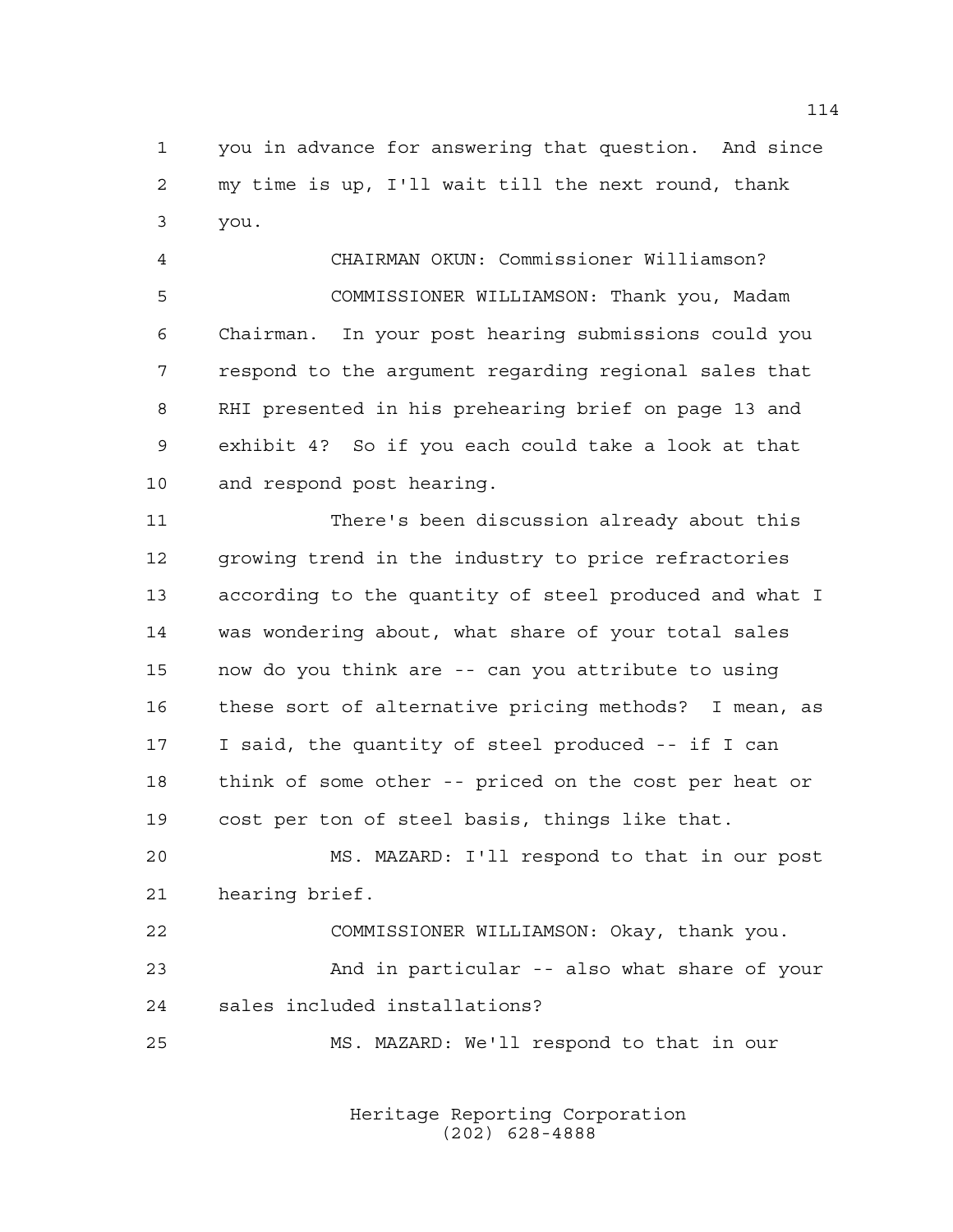post hearing brief as well.

| $\overline{a}$ | COMMISSIONER WILLIAMSON: Okay. Then I quess             |
|----------------|---------------------------------------------------------|
| 3              | the final question -- we can do it now or later, how    |
| 4              | should we take all of these different pricing           |
| 5              | arrangements into consideration in doing a price        |
| 6              | comparison in this case?                                |
| 7              | MS. MAZARD: We'll do that then.                         |
| 8              | COMMISSIONER WILLIAMSON: Okay, thank you.               |
| 9              | How common are refractory failures? And I               |
| 10             | guess it might depend on the type of furnace, too, I    |
| 11             | imagine.                                                |
| 12             | MR. BROWN: Refractory failures are not                  |
| 13             | common, although when there are failures they're        |
| 14             | extremely traumatic, including the potential loss of    |
| 15             | life, loss of equipment. Rick can help me with this,    |
| 16             | but the former Ruse Steel just had a ladle over their   |
| 17             | caster get stuck in the open position and basically     |
| 18             | burned up their caster and 200 tons of liquid steel     |
| 19             | came out, went all over the caster. I don't think       |
| 20             | anybody was hurt, but that was within the last three    |
| 21             | months.                                                 |
| 22             | But generally in a steel making shop you're             |
| 23             | trying to make sure you never have a failure like       |
| 24             | It can be costly, shut down production, injure<br>that. |
| 25             | people.                                                 |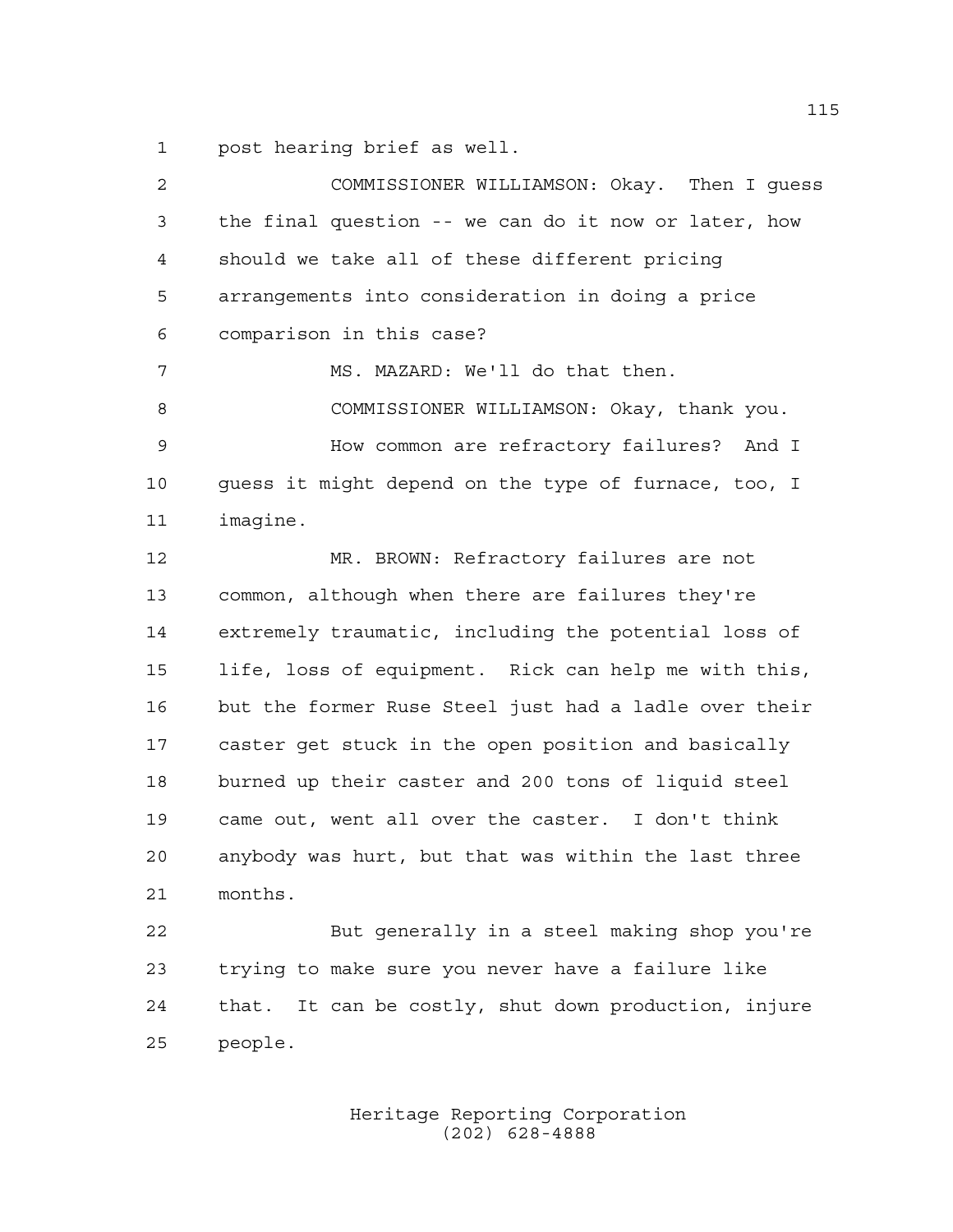COMMISSIONER WILLIAMSON: I was going to ask you how costly are they, but I guess you're saying their --

 MR. BROWN: Oh, quite costly. I remember ten years ago we had a failure and it was \$200 million. It burnt down the whole caster.

 COMMISSIONER WILLIAMSON: Okay, Mr. Magrath? MR. MAGRATH: Commissioner Williamson, I think this is what Commissioner Lane was trying to get to about the safety issues. If you use, you know, according to my knowledge from Mr. Brown, if you use an inferior brick at the slag line instead of an MCB, you could do it but that inferior brick burns through the lining at a much faster rate. So you're faced with a situation of, you know, being called on the midnight shift to say that it's totally -- that it's burned through and that it contacted the steel furnace and that there was major damage done, explosions and things.

 So that's what I think she was getting to by the safety issue. And that's how we should have answered.

 COMMISSIONER WILLIAMSON: Okay, thank you. In a post hearing brief could you comment on the RHI statements regarding loss sales allegations in their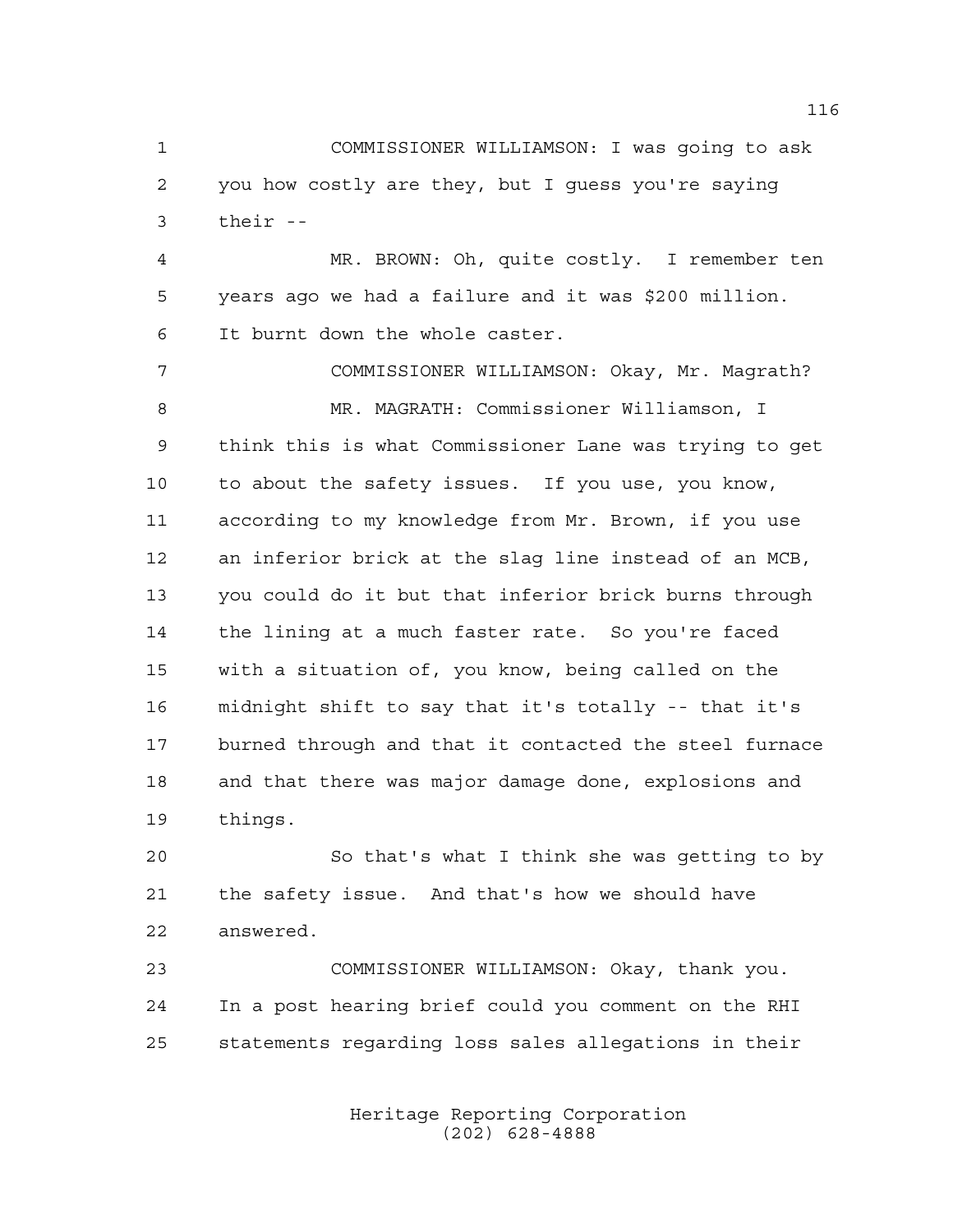prehearing brief at pages 41 to 43, so if you could just take a look at their comments there and just respond to that? I'd appreciate it.

 Mr. Brown, you stated that several large importers stopped importing following the filing of the petitions in these investigations. Either now or post hearing, could you identify these importers and where they sourced their imports from before and after the filing of the petition?

MR. BROWN: Yes, we will do that.

 COMMISSIONER WILLIAMSON: And also any indication of why they stopped importing, that also would be helpful. Thank you. I was also wondering if post hearing the petitioners could comment on the projections for Mexican home market sales on -- this is on Table 7-2 of the staff report and the projections for 2010 and 2011. I just wanted your comments on those projections. I think that's all the questions I have for now, thank you.

 CHAIRMAN OKUN: Commissioner Pinkert? COMMISSIONER PINKERT: I just have a few followup questions. Turning to this critical circumstances allegations, why should we not use the normal period that we use in analyzing the component parts of the critical circumstances test.

> Heritage Reporting Corporation (202) 628-4888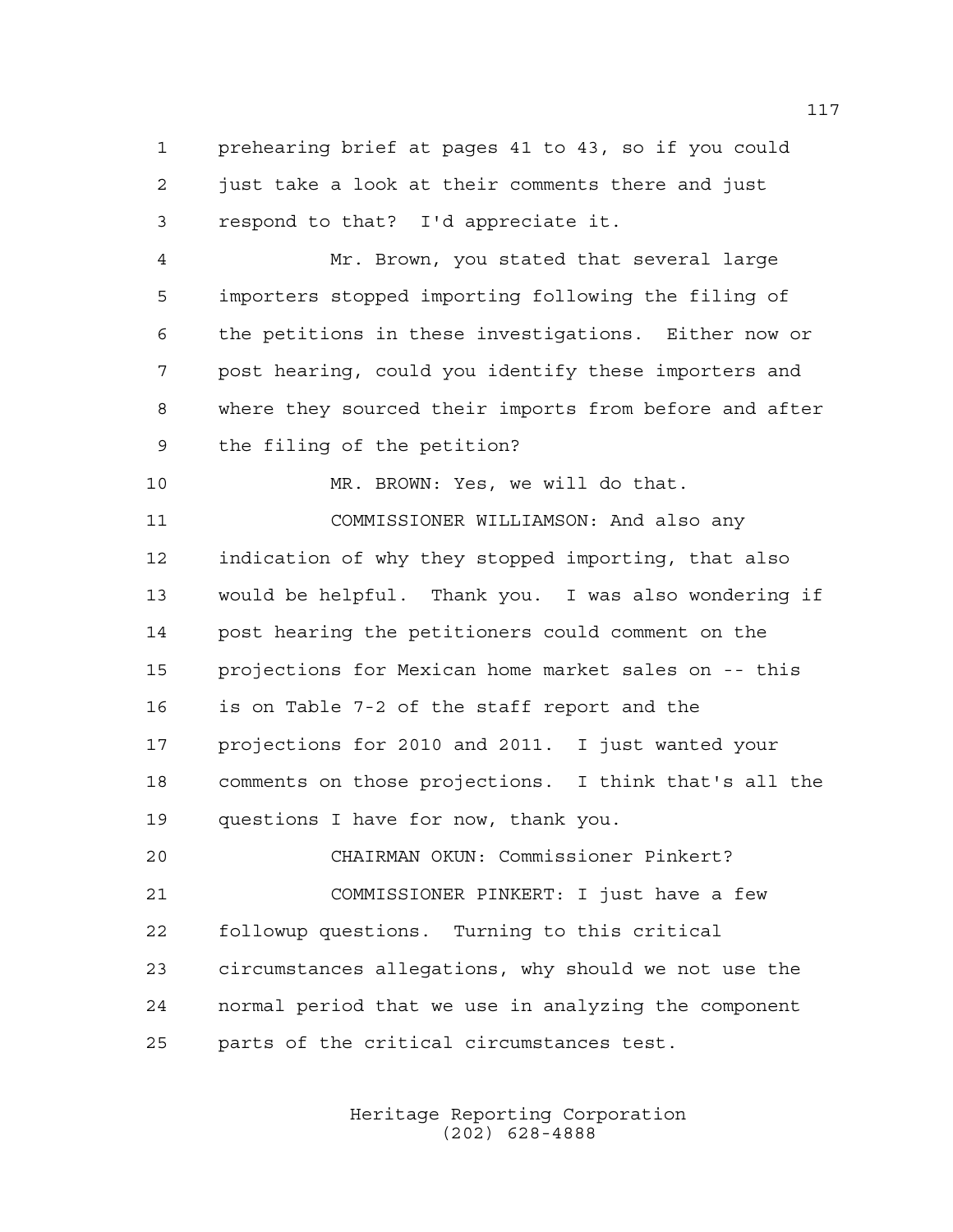MS. MAZARD: We can respond to that in our post hearing brief.

 COMMISSIONER PINKERT: Thank you. Now, this next question doesn't have any necessary connection with my first question but I want to ask the company witnesses to give me some sense of the impact of the filing of the petition on the market place in the United States versus the impact of the preliminary commerce determination, where you had provisional measures and requirements upon importation of the subject goods. Can you give me some sense of the relative magnitudes of the impact?

 MR. BROWN: Sure, I'll start and then ask Rick and Tom to make their comments. The filing of the case almost immediately sent a -- not a ripple but a huge wave through the steel industry. They're sitting out there knowing they're getting dumped MCBs and that by filing the case they're going to have to pay higher prices in the future. It was almost immediate that customers began to recognize that this was going to be an issue.

 There were also a group of customers that somewhat ignored it because they knew they were going to have huge inventories on the water in short order from various importers, including RHI, to cover their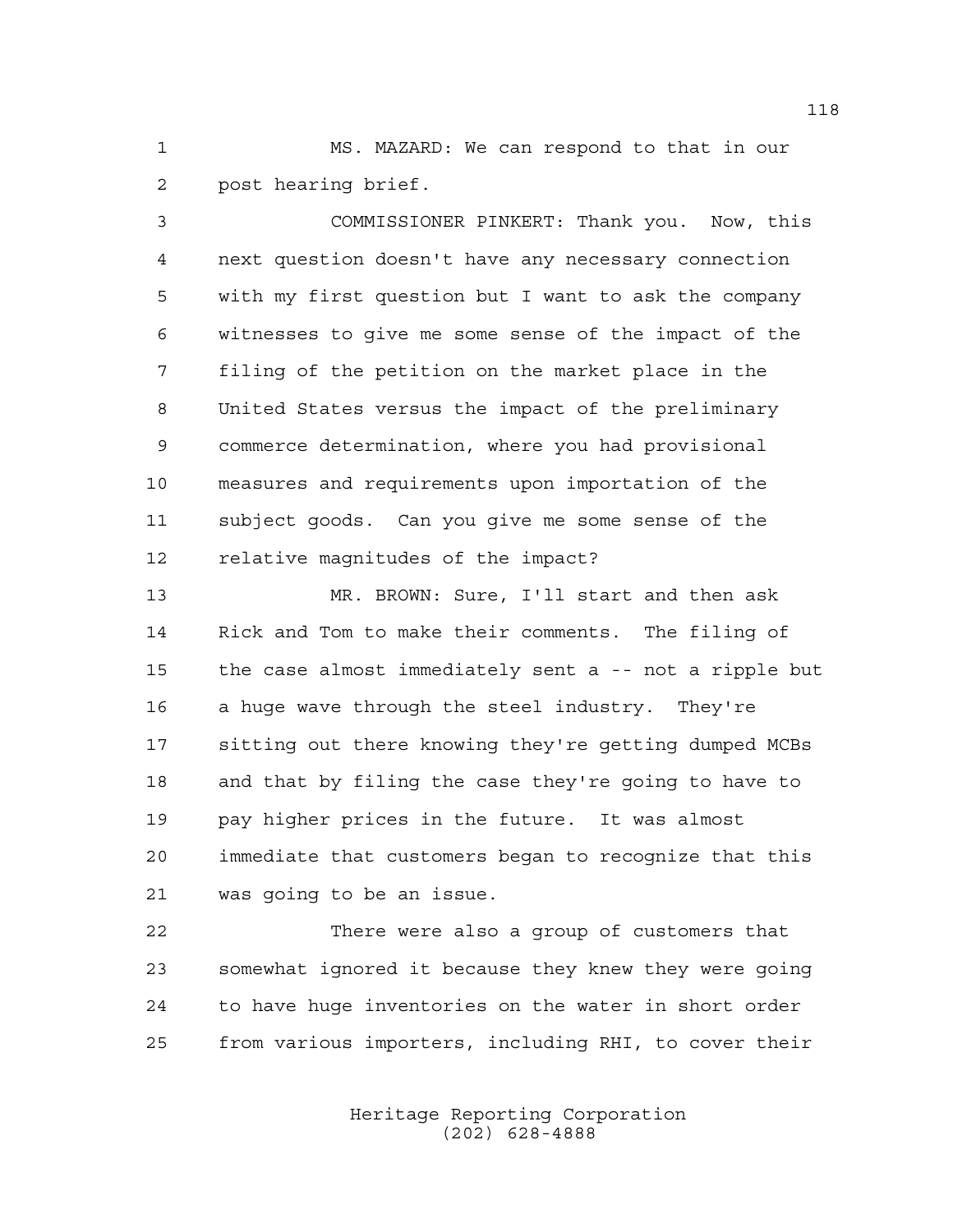requirements during the investigative period. So we have one group of customers that almost panics the day the thing is filed, because they know the answer. And the answer is, we're getting dumped MCB here and we immediately heard from them. We need to get a domestic supplier.

 Others it's taken a little longer. But I think by the end of December there was no question in any of the importer's minds that they were up against a major problem here.

 Now remember the reason there was a delay in the preliminary determination was weather related. If you remember it was all the snow we had in Washington. It was postponed from, what, December to one date and then maybe another date.

 But during that time we saw more and more concern from our customers about how this would impact them.

Rick, could you add to that?

COMMISSIONER PINKERT: Mr. Copp?

 MR. COPP: Also there were a lot of inventories in the states from importers and especially in -- I would say in the month of December, inventory significantly increased to some accounts to have six to nine to twelve months supply on the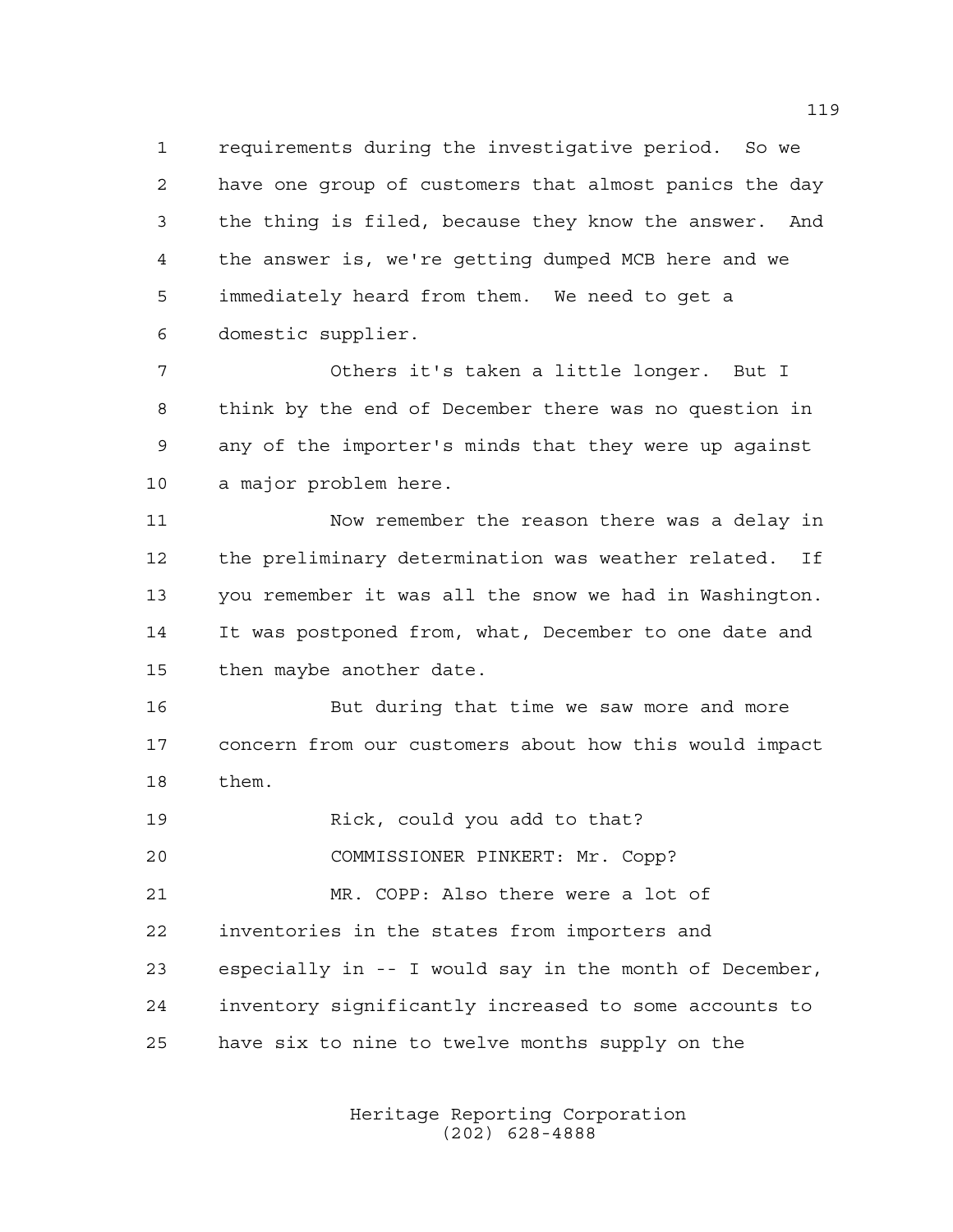ground.

| $\overline{2}$ | I think at the time in March when the                  |
|----------------|--------------------------------------------------------|
| 3              | preliminary ruling was made of what was going to come  |
| 4              | out with the dumping duties, that some companies       |
| 5              | really realized that they had to get other people      |
| 6              | involved in their shop. Those are some of the          |
| 7              | questions we've answered and tested to make sure that  |
| 8              | they had other suppliers that they could put in their  |
| 9              | furnaces.                                              |
| 10             | And so we saw -- we saw some of that happen.           |
| 11             | As Bill said, some panic from customers that have used |
| 12             | import for some long, having to look at alternate      |
| 13             | sources.                                               |
| 14             | COMMISSIONER PINKERT: Now again looking at             |
| 15             | this sequence of periods, and I'm looking specifically |
| 16             | at first half 2009, second half 2009 and then the      |
| 17             | first quarter of 2010. Is there reason to expect that  |
| 18             | the financial performance of the domestic industry     |
| 19             | would continue to improve into the first quarter of    |
| 20             | 2010 to an even greater degree than it had improved    |
| 21             | previously? Is that a kind of building impact of the   |
| 22             | petition and the preliminary determination, Mr.        |
| 23             | Magrath?                                               |
| 24             | MR. MAGRATH: Yes, it is. Yes, it is                    |
| 25             | definitely. There are two points in A&H, Mr. Richter   |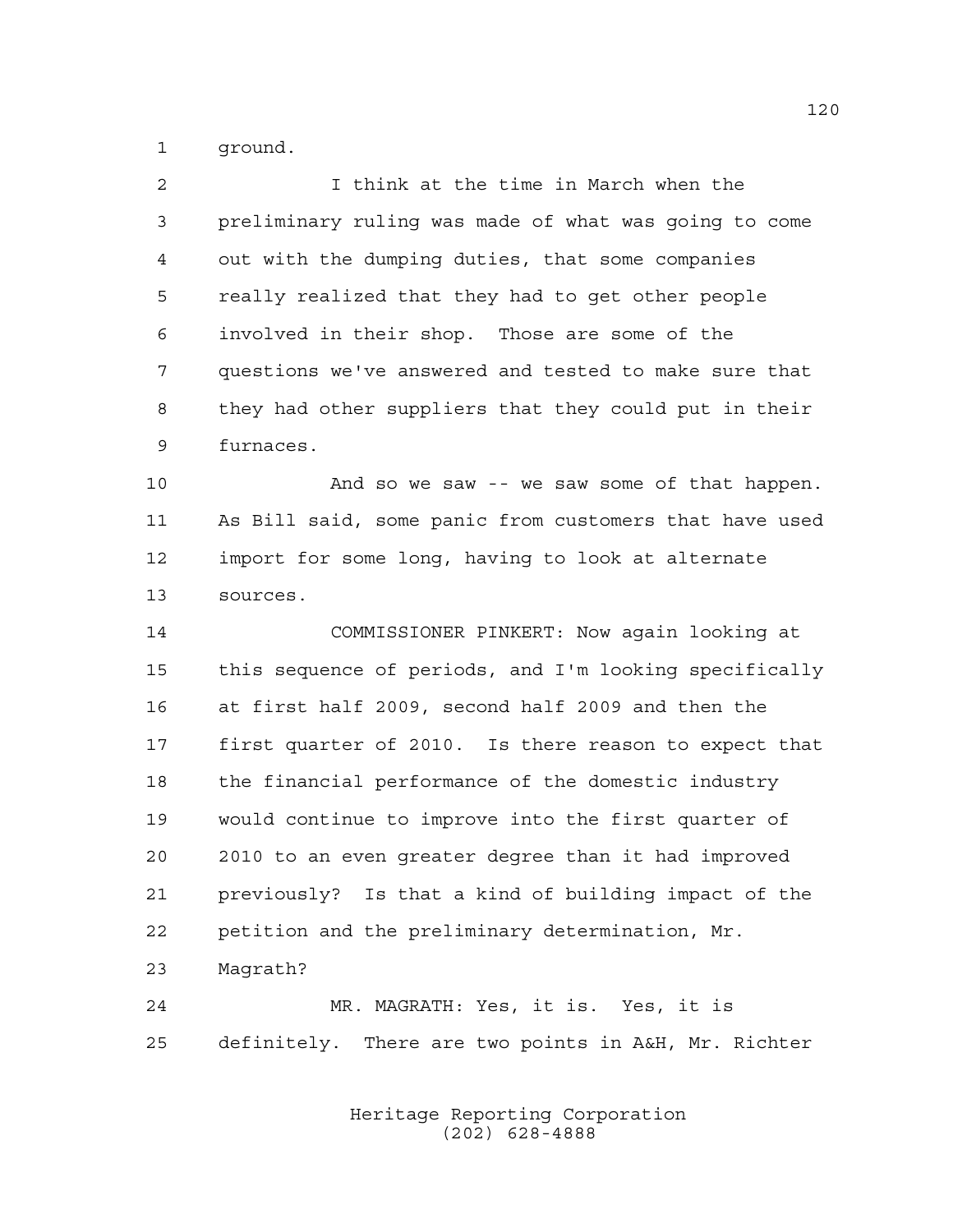may address one of those. The other point is this bringing in of these inventories. These gentlemen have large inventories, these gentlemen have just talked about and the working through of those inventories while the importers try to find some other source.

 Those inventories in the first quarter of 2010 were getting pretty threadbare and U.S. producers -- and don't forget one of the largest -- one of the importers that was doing this was A&H. And as these inventories were worked through, the U.S. could replace more and more of those orders. And as you see, the market share of imports really took -- the only significant drop in the first quarter of -- this latest quarter, January/March.

 COMMISSIONER PINKERT: Well, what would your outlook be assuming that the border measures continued to be in effect in the imminent future, what would your outlook be for the financial performance of the domestic industry in the next couple of quarters?

 MR. MAGRATH: It would improve. And, you know, unless you have a cataclysmic demand situation like the fall of 2008. I suppose. But even there, you know, these gentlemen have testified that when you've got to reline your furnace or ladle, you've got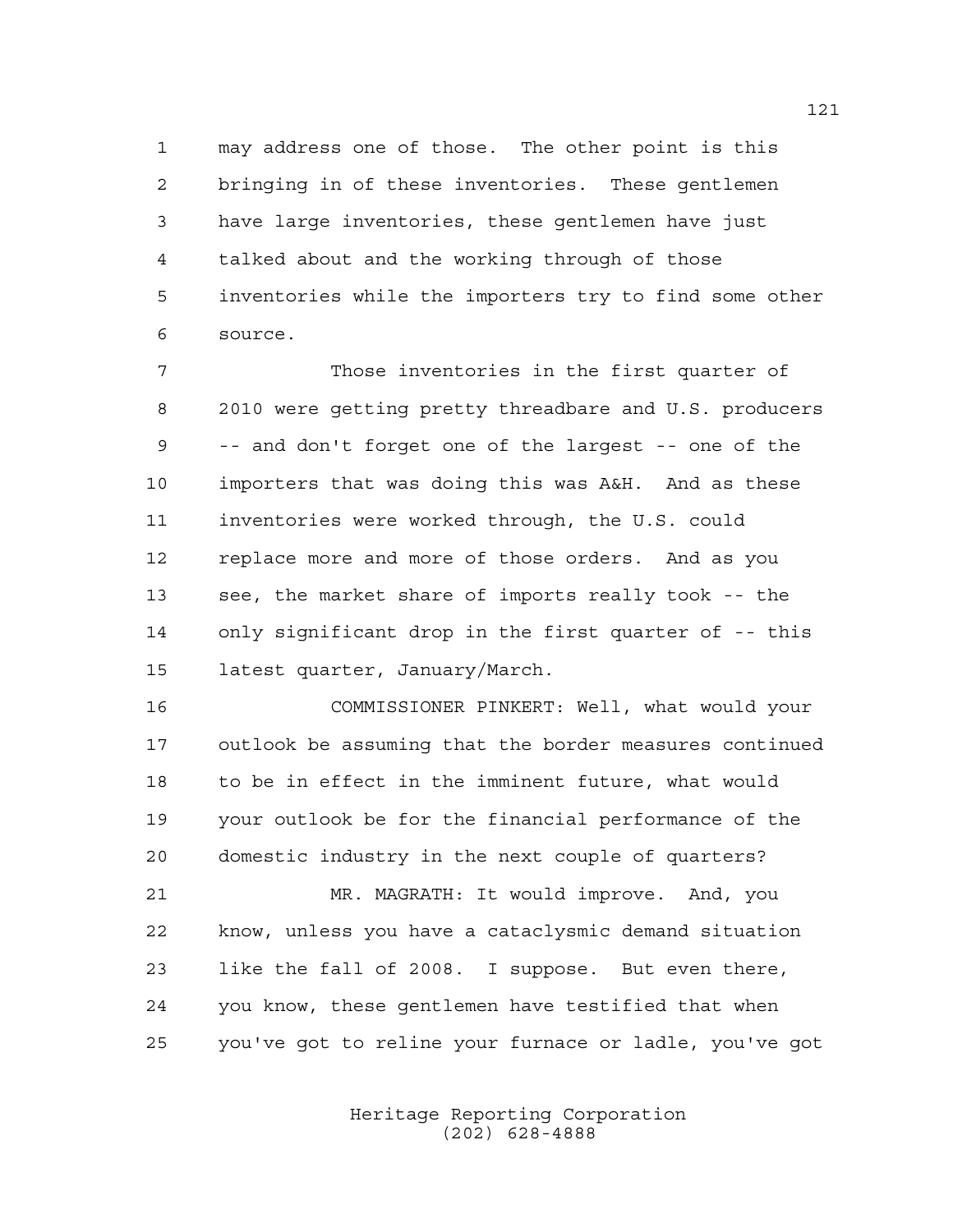to reline your furnace and ladle. And so I think they could -- I think they could pick up significant business. I mean it's really a zero -- you know, there are no non-subject imports to speak of. They have a lot of unused capacity so they're going to start fighting each other and there's going to be price competition among the three of them. So, you know, it's not going to be a monopoly situation. But I think they'll do very well in -- if the Commission should vote affirmative. COMMISSIONER PINKERT: Mr. Brown, do you want to add to that? MR. BROWN: Well, you have to recognize that our cost control measures are still in effect at Hammond and while we could be the beneficiary of improved profits, I want to give these guys back their salaries. I want to give them back a 40-hour work week. I want to give them back their retirement. I want to give them enough food to put on their tables on Friday night so they can feed their families. So part of the increase in profitability, if it's out there, will go to bringing the plant back to some normal, whatever normal is in these times, or typical compensation, similar to what they've had in the past.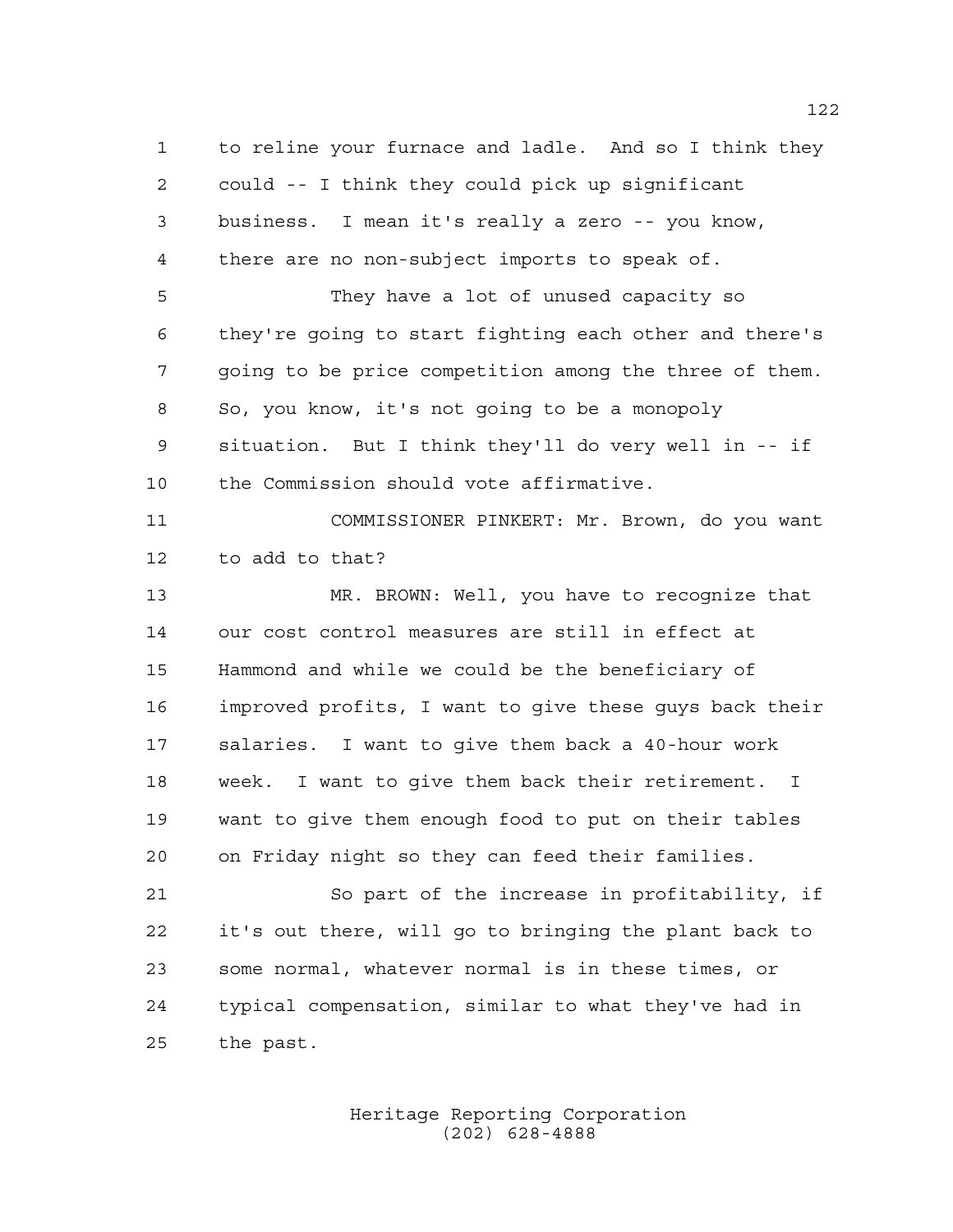So while I think there may be a basis to suggest that we will perform better, I think that would be offset by bringing back benefits and compensation to levels that were in place before we had the impact of imports on us in 2007 and 2008. COMMISSIONER PINKERT: Mr. Richter, do you have anything to add? MR. RICHTER: Certainly. I think that the impact certainly will be very positive. We will keep the employment at White Cloud. I think that the steel business unit would then likely be able to hire more supporting personnel to support the business. So I think that definitely the impact is good from the financial perspective as well from the employment perspective. COMMISSIONER PINKERT: Thank you. Dr. Magrath, for the post hearing, could you comment on RHI's income statement model and give us your view of the assumptions behind that model? MR. MAGRATH: Yes, sir. COMMISSIONER PINKERT: Thank you. And also for the post hearing, for purposes of threat, RHI claims that it can't abandon its home market customers

 to serve U.S. customers. If there's anything that you can do to help us to understand that claim and what to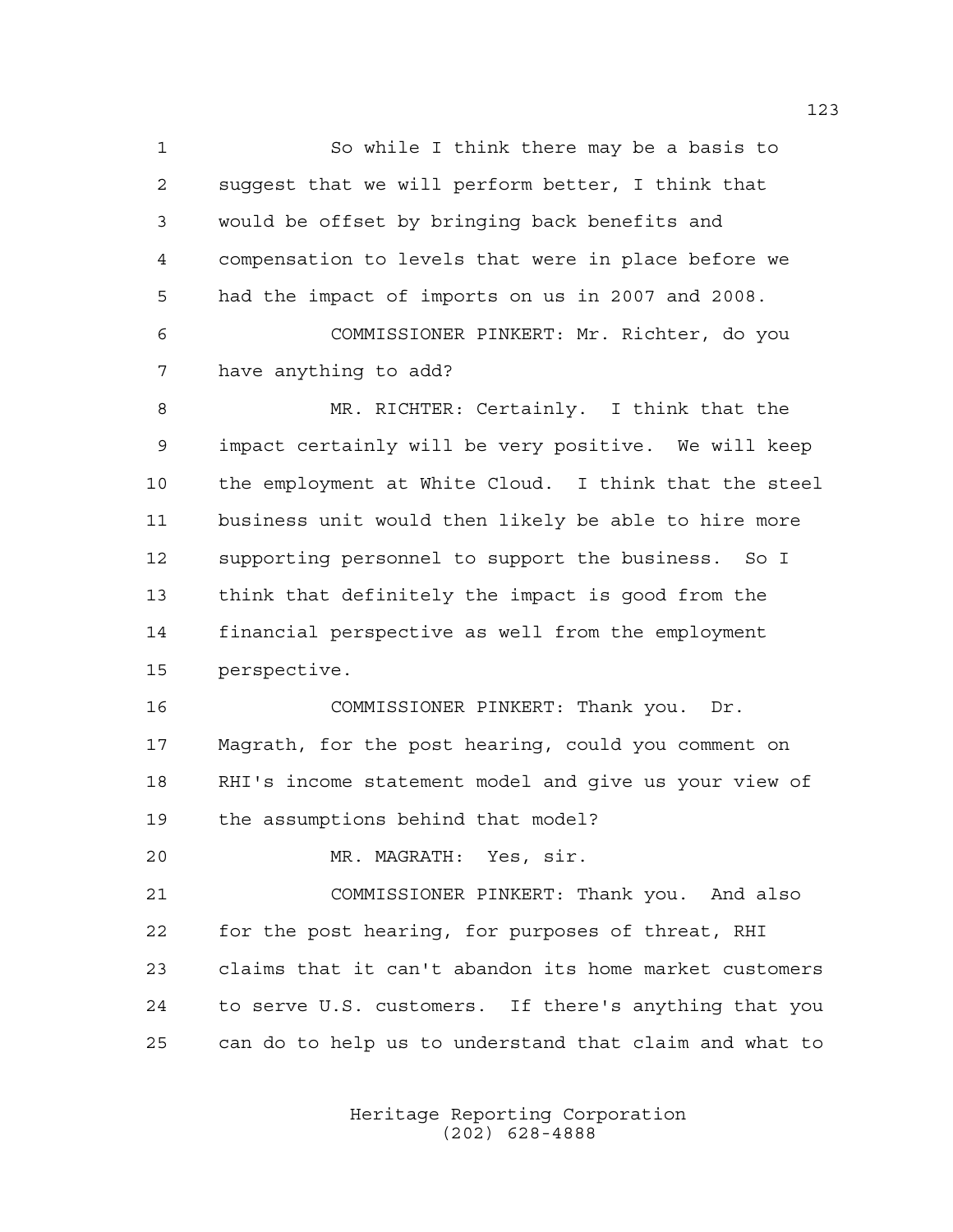make of it, that would be helpful, too. Thank you very much.

 CHAIRMAN OKUN: Let's see, from the producers, and Dr. Magrath also could comment as well, in terms of demand in the imminent future, what you see now and what you see in the imminent future demand for your product, what are your projections and what would you look at most closely when you're making that projection?

 MR. BROWN: Well, the single greatest impact is what happens with steel production. And steel production has certain drivers, as I know you've heard from our friends in the steel industry. Automobile production, consumer durables, commercial construction, home -- new home construction, steel service centers. As you know, they take a lot of the steel production. I really rely on what our steel customers are telling us. One of my good friends Tom Donjczek recently spoke at a TRI function and said the steel manufacturers association was looking for recovery. Recovery meaning typical steel production which is -- might be 100 million tons in 2013. I've heard U.S. Steel make predictions that their full recovery won't come until the end of '12 or '13. I think they've made those statements to investors.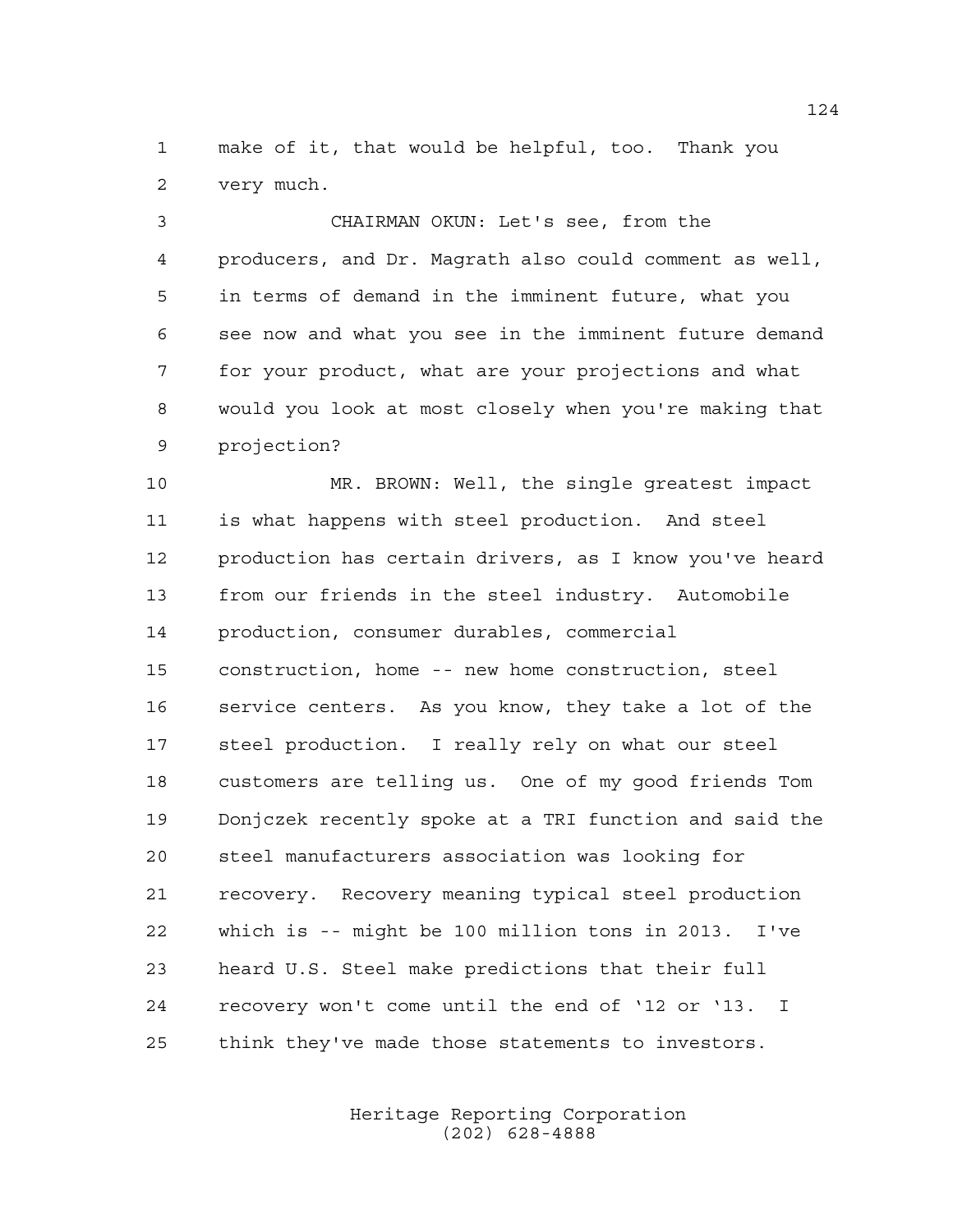1 At this moment, this guy would be very, very happy if steel production in the second half of '10 equaled steel production in the first half.

 I don't think we're going to have a double- dip recession but I think they kind of giddiness that the steel industry went through the first quarter by bringing on the additional plants was a little too early.

 We've seen some declines already, Sparrow's Point's shut down a blast furnace lining, they're transferring some production to Warren. So for '10, my prediction is we'll be at this same level or lower for the rest of the year. And quite frankly until we start generating jobs in this economy, I don't see a lot of recovery in '11. I think we're in for a pretty tough road the next 15 months. But what do I know, I'm just a brick salesman, you know.

 CHAIRMAN OKUN: You haven't actually shown us your brick. Is it too heavy to bring up here? We could have someone bring your product up. I'll ask the secretary to do that when we're done.

 Before I turn to Mr. Richter on that, have you had any impact on your order books in terms of contracts, any customers pulling back on contracts or other orders?

> Heritage Reporting Corporation (202) 628-4888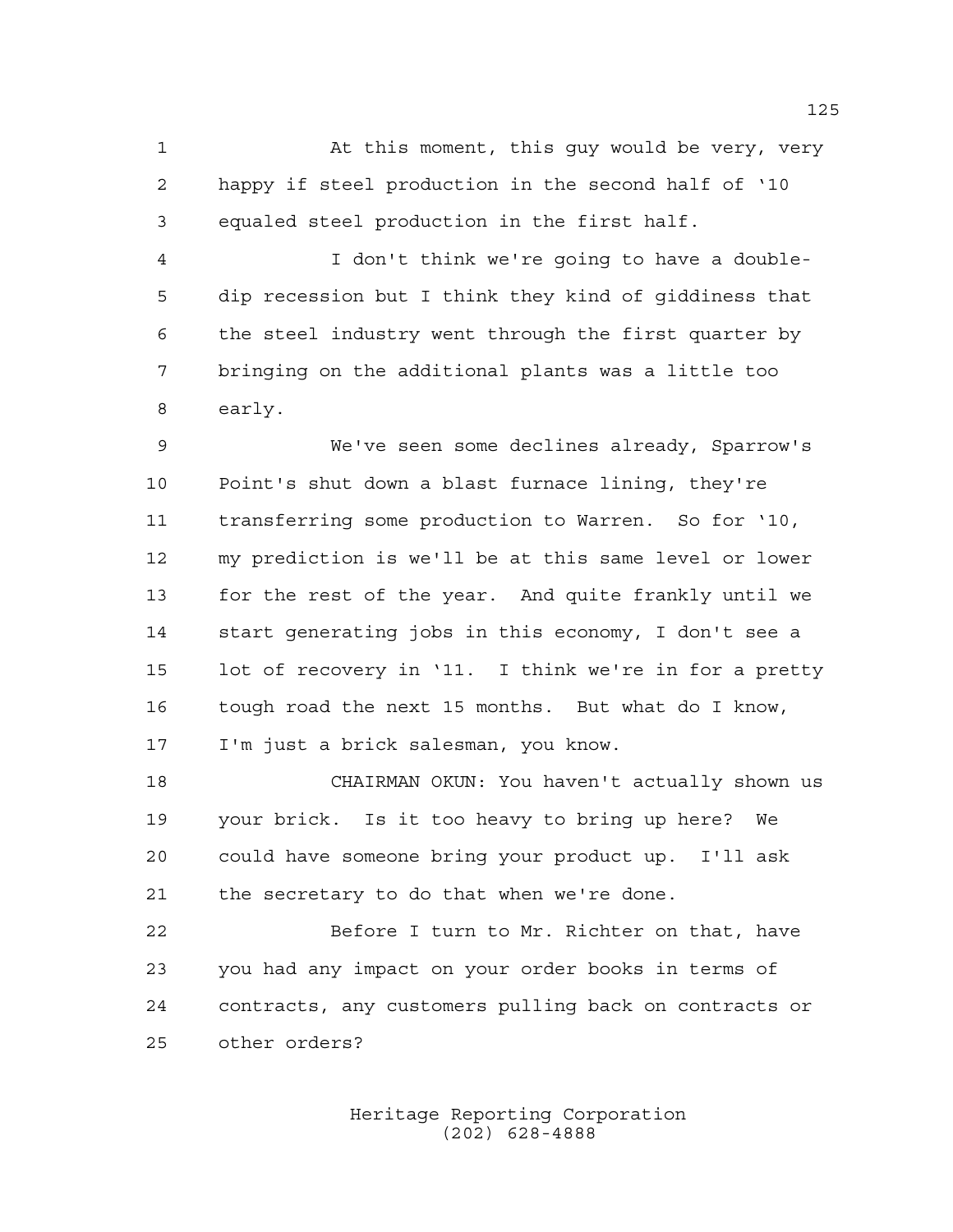MR. BROWN: You'll see a slight decrease in the last four weeks. We're -- and it's affected our order book for all products related to use in the steel industry. So we're seeing, you know, I'm predicting a tough second half. CHAIRMAN OKUN: Okay, so for posthearing if there's any additional information with respect specifically to order books for this product that you could provide I'd appreciate seeing that as well. 10 MR. BROWN: Sure. CHAIRMAN OKUN: Mr. Richter? If you can turn your mic on. MR. RICHTER: Okay. You were asking about the trends? CHAIRMAN OKUN: Yes, demand trends. MR. RICHTER: Okay. Refractory industry is extremely closely linked with the U.S. steel industry. So that means that whatever trends the steel industry is predicting, they will go, we will follow. Now they were many times wrong about their trends, and right now what Mr. Brown also testified that they see, according to the SMI, the recovery of 2012, 2013. However, I remember some analysis on the individual sectors of the steel, automotive industry and housing which are two relatively large segments of the steel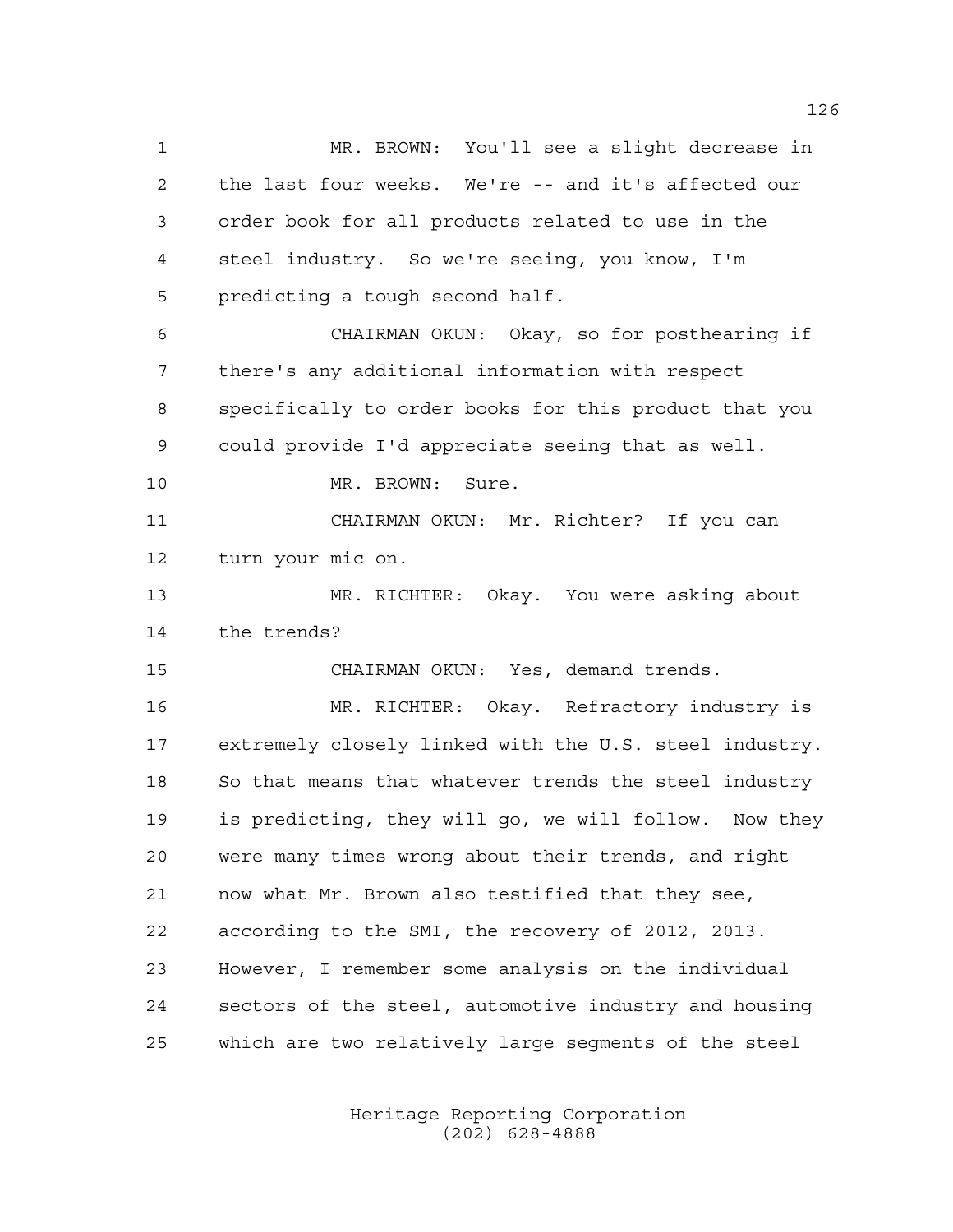market, but they predict that some of these markets will never recover to the level which was in 2008.

 So I don't know exactly how everything will work out. I think that there will be also a big influence on the steel and health of the U.S. steel industry on the shoulders of this committee, because there were cases in the past for limiting imports of steel into United States and I think there may be some open cases, okay. And if the steel industry will be allowed to let less imports go into the United States, then of course the production of the United States will increase.

13 13 I mean if you look at the statistics, historically there is about 30 million tons of steel imported into United States. We do export but we do import. For the import portion, there are reason for it. I mean it's a free market, okay, and the other thing is that there is, there's always, you know, a portion of the market historically which was for imports. If those imports for good reasons will be limited then I think domestic production can increase. CHAIRMAN OKUN: What about more, just looking more at your, you're talking about the '12, the '13, the long term forecast. What about your order books for the rest of '10 going into '11, do you

> Heritage Reporting Corporation (202) 628-4888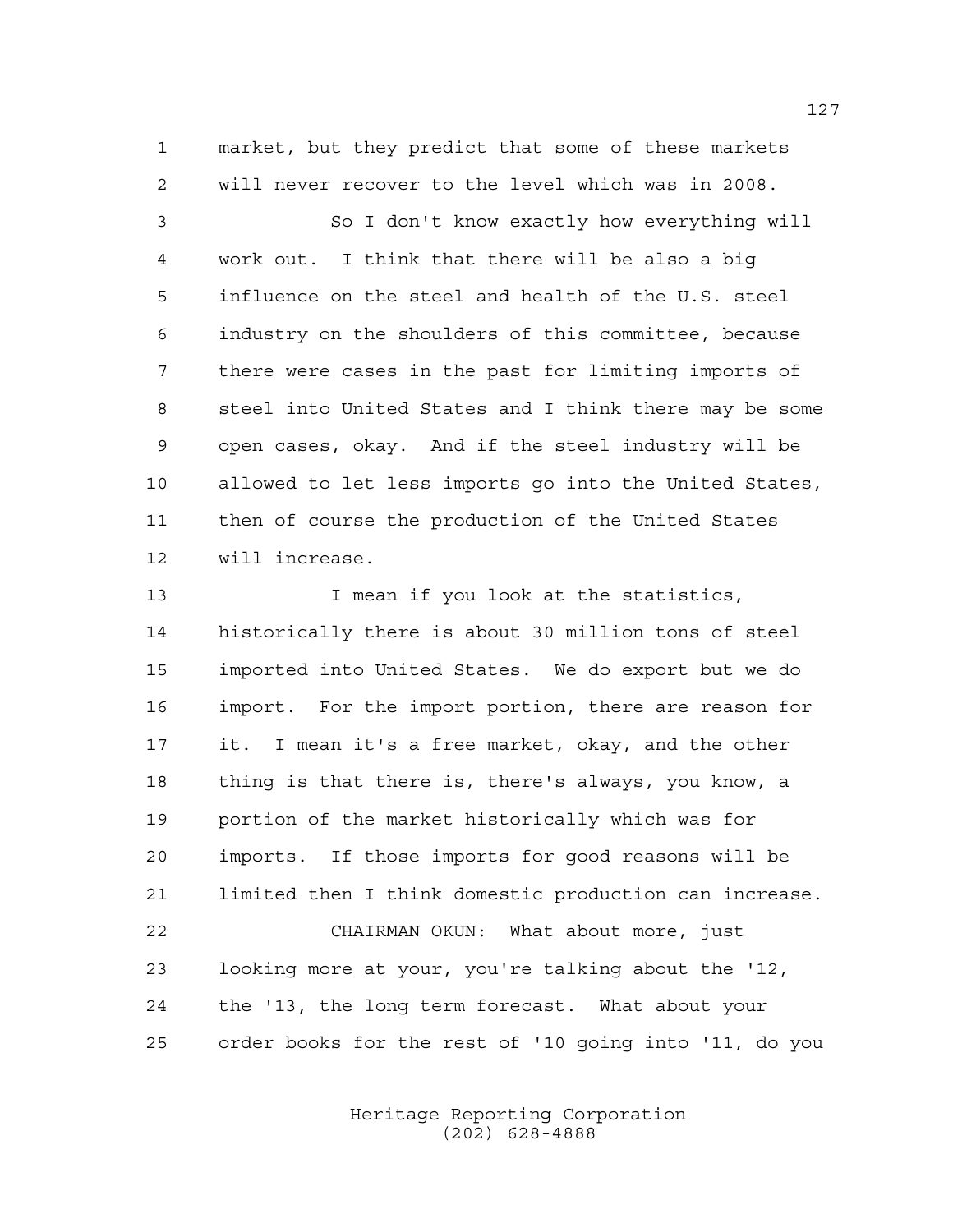see any changes from, coming from customers?

 MR. RICHTER: Actually July slowed down. I think the books in July slowed down. I cannot call, I don't seen the numbers that closely, you know, what are the backlogs, but I would say -- we can probably supply the data, I don't know.

 CHAIRMAN OKUN: Okay. If you could do that posthearing that would be great. Dr. Magrath?

 MR. MAGRATH: Thank you. I think what everybody is sort of may forgetting in this situation is that if this Commission agrees, much of the volume or some significant part of the volume I would assume from China and Mexico will be cut back because of these draconian duties. They will pick up a lot of business when, with the imports leaving the market. As we've said in our brief and in testimonies --

 CHAIRMAN OKUN: Right, but, Dr. Magrath, again my question was much more specific to, you know, the steel drivers of which these respond, I mean again, whether the order is in place or not was I think Commissioner Pinkert's question, so it's slightly different. Ms. Mazard, and you can do this, expand on this posthearing, but I wanted to make sure I understood your legal argument with regard to post-petition. Are you making the argument that the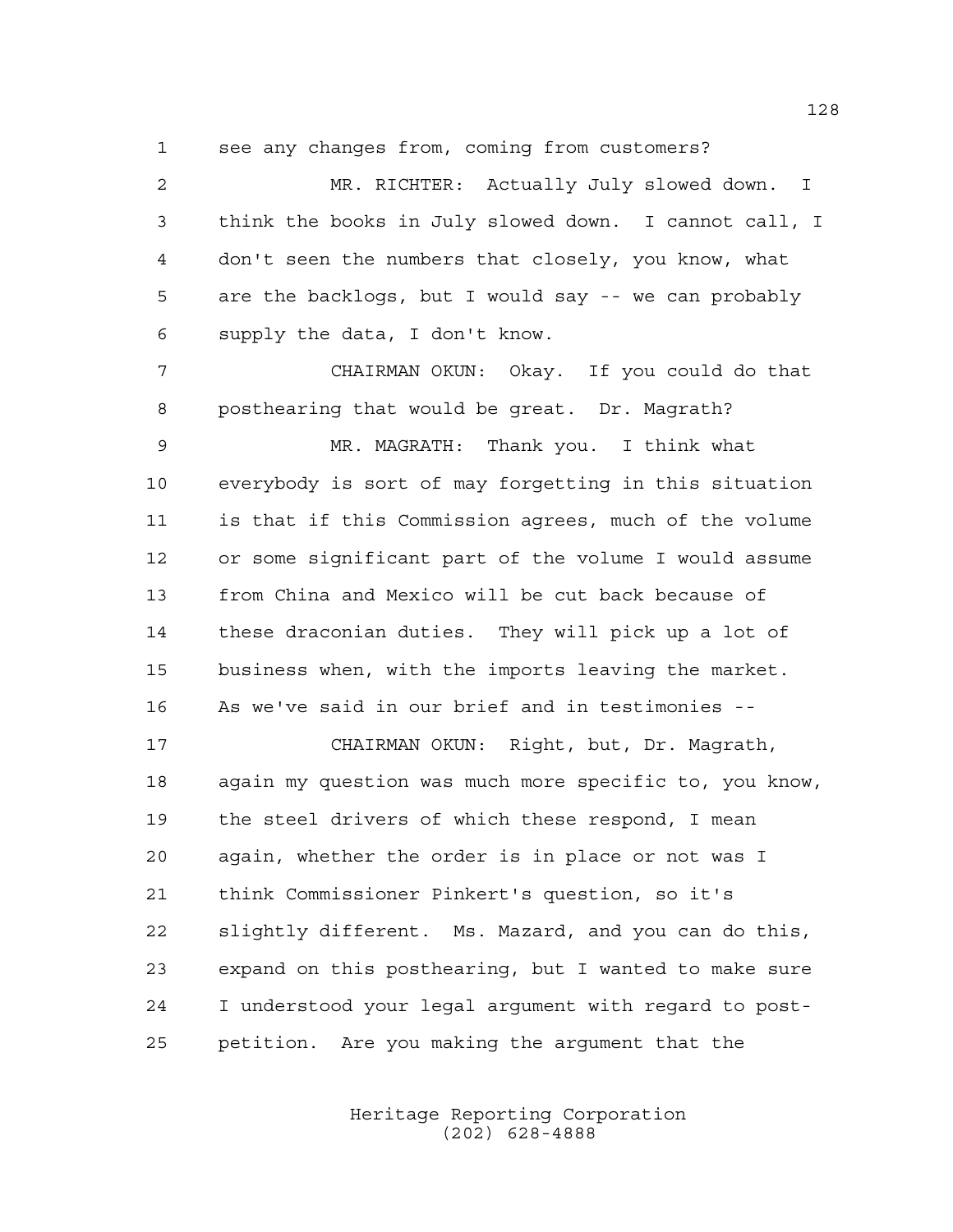Commission should discount post-petition data as the statute allows us to do in improvements in the industry's condition? MS. MAZARD: No I'm not. CHAIRMAN OKUN: Okay. MS. MAZARD: And I'll expand on that posthearing. CHAIRMAN OKUN: Okay, if you can expand on that, that would be great. And then let's see, I had one follow up on a legal issue but I can't remember it right this second so I'll look back through my notes and in the mean time I'll turn to Commissioner Lane. COMMISSIONER LANE: I have no further questions, and I would like to thank this panel for their answers. Thank you. CHAIRMAN OKUN: Commissioner Pearson. COMMISSIONER PEARSON: Well I have questions but I'm not sure that I'm organized right now. It was mentioned some time ago that MCB at times is used as a loss leader in a package of refractories. If so, how should we interpret our pricing data? I mean this is a different situation, this may be for Dr. Magrath, but this is a different situation than we see in some other cases. Should we have doubts about the accuracy of our price comparisons in the pricing products?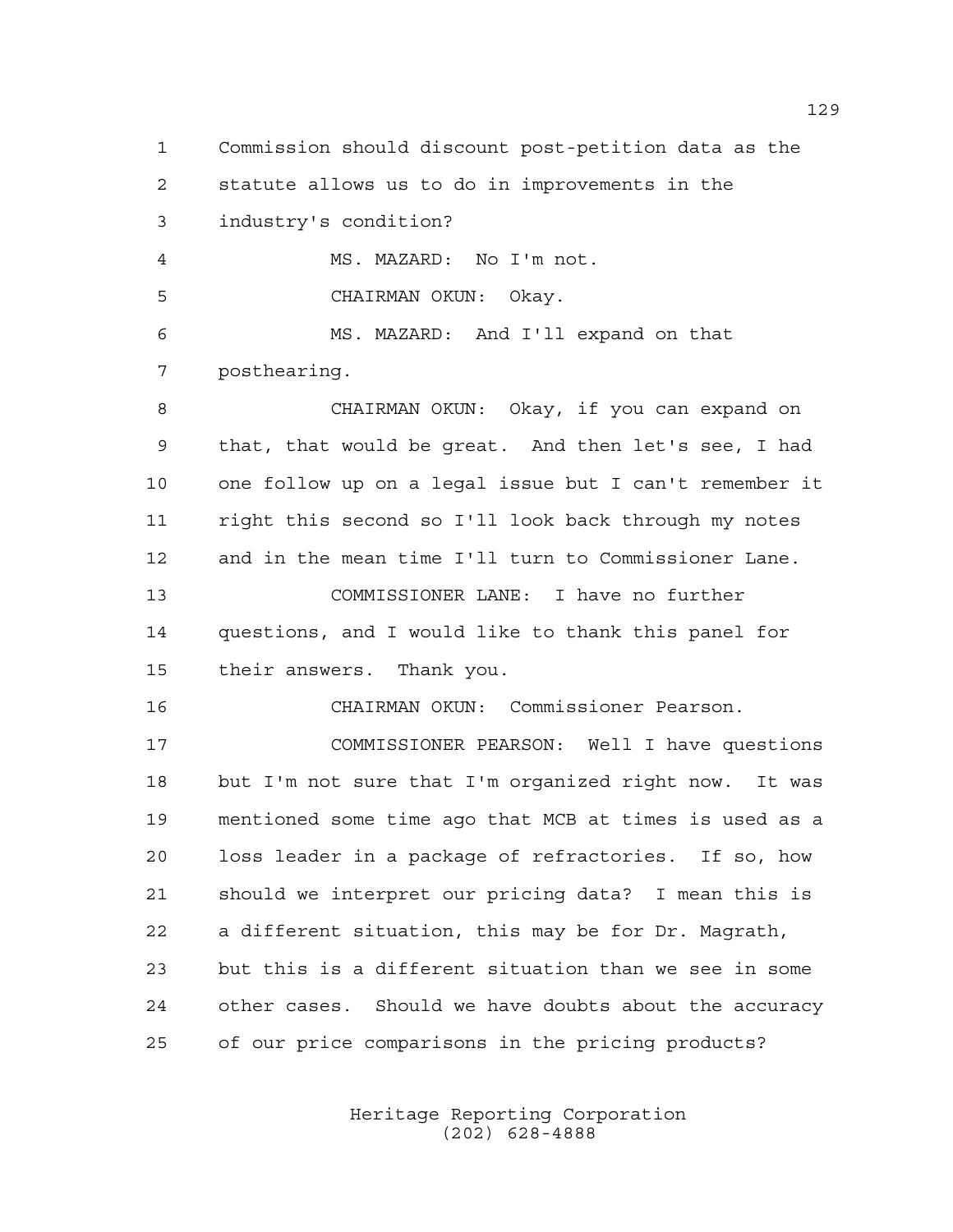MR. MAGRATH: Well no, I don't think you should. What we're simply saying by that is that in these package deals, and as Mr. Richter testified there is also the pressure of these low import prices, and whether it's a, you know, make it and ship it product or it's part of these projects, there's going to be that pressure that you've got to go down in price or that you've got to give up the sale. So I think the pricing comparisons are accurate.

 COMMISSIONER PEARSON: Do only importers use the practice of putting together a package and then offering a loss leader price on MCBs or is that something that the domestic industry also does?

 MR. BROWN: Resco has participated in these programs and as an active participant now of a steel plant that we have a cost per ton program on was actually shut down for all of 2009 so there's no data on it. It started back in March of '10. You know, our experience has been that margins on these kinds of programs are lower not higher than direct sales of individual products, and that's one of the reasons Resco is not involved in them. I'd let Tom comment on ANH.

 MR. RICHTER: Well, I'm struggling with the terminology of loss leaders because we don't use that

> Heritage Reporting Corporation (202) 628-4888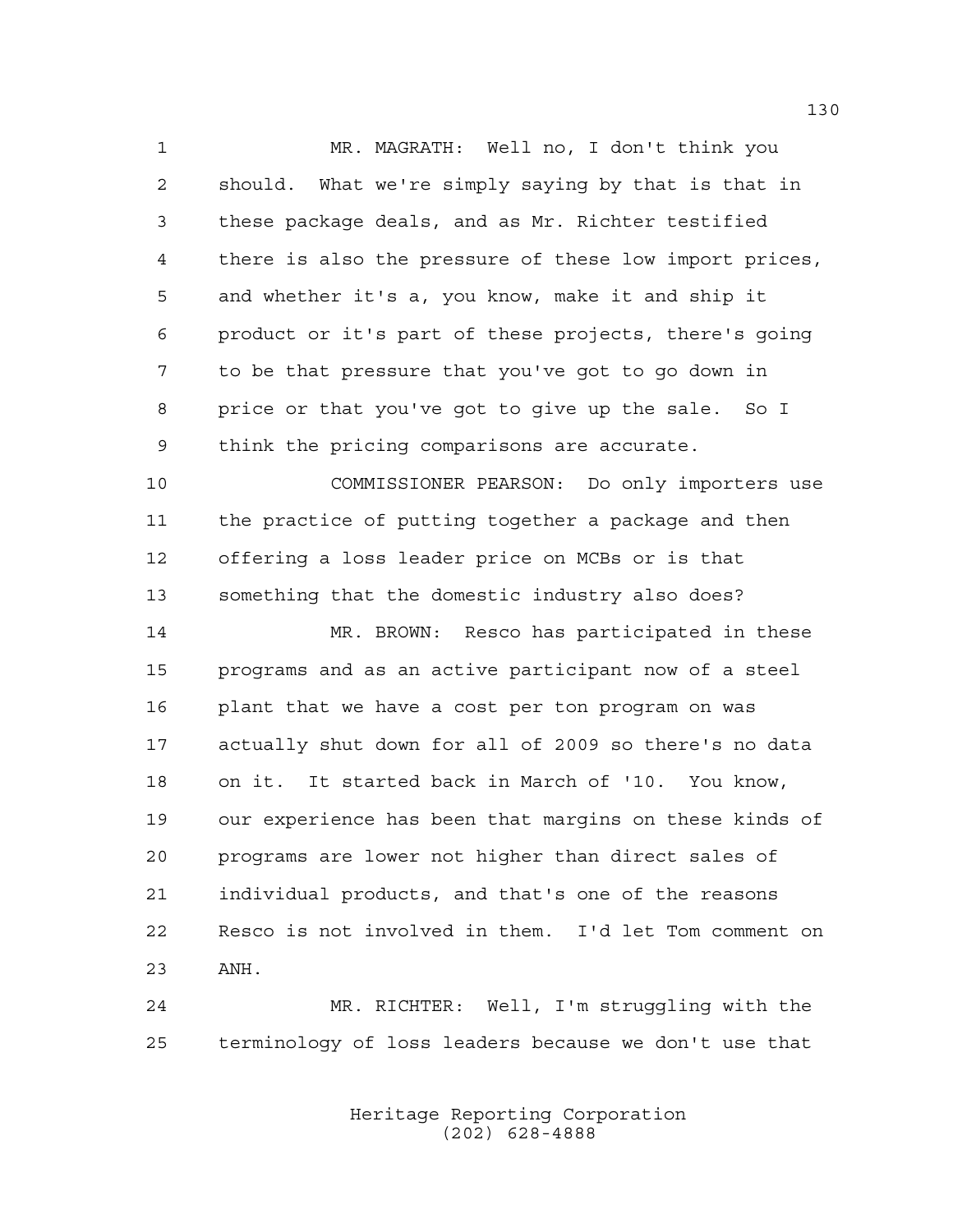type of terminology in our organization. So I'm just trying to guess what you mean by "loss leader".

 COMMISSIONER PEARSON: Well it was a term that was used earlier in the hearing, so it wasn't my term either. I wrote it down and --

 MR. RICHTER: Well it wasn't my term either, but what I think I can suspect what Resco means is that if you go in to the package deals then you use the MCB as a part of the package and you may lose in that package, am I interpreting that correctly?

 MR. MAGRATH: Commissioner Pearson, if you'll excuse me, it's my term. And I used to describe after conversations with Resco and the U.S. industry that in these package deals typically the MCB element is 30 to 40 percent, it's the most important single element. That is the area in which the Chinese are importing all this product and have these low prices. So when RHI goes in they are, and when the domestic producers go in, if they are going to cut their prices to get the sale or they're going to take a low profit on something, it's going to be that MCB component.

| 23 | MR. RICHTER: Well, okay, well --          |
|----|-------------------------------------------|
| 24 | COMMISSIONER PEARSON: Mr. Richter, yes.   |
| 25 | MR. RICHTER: Let me clarify our situation |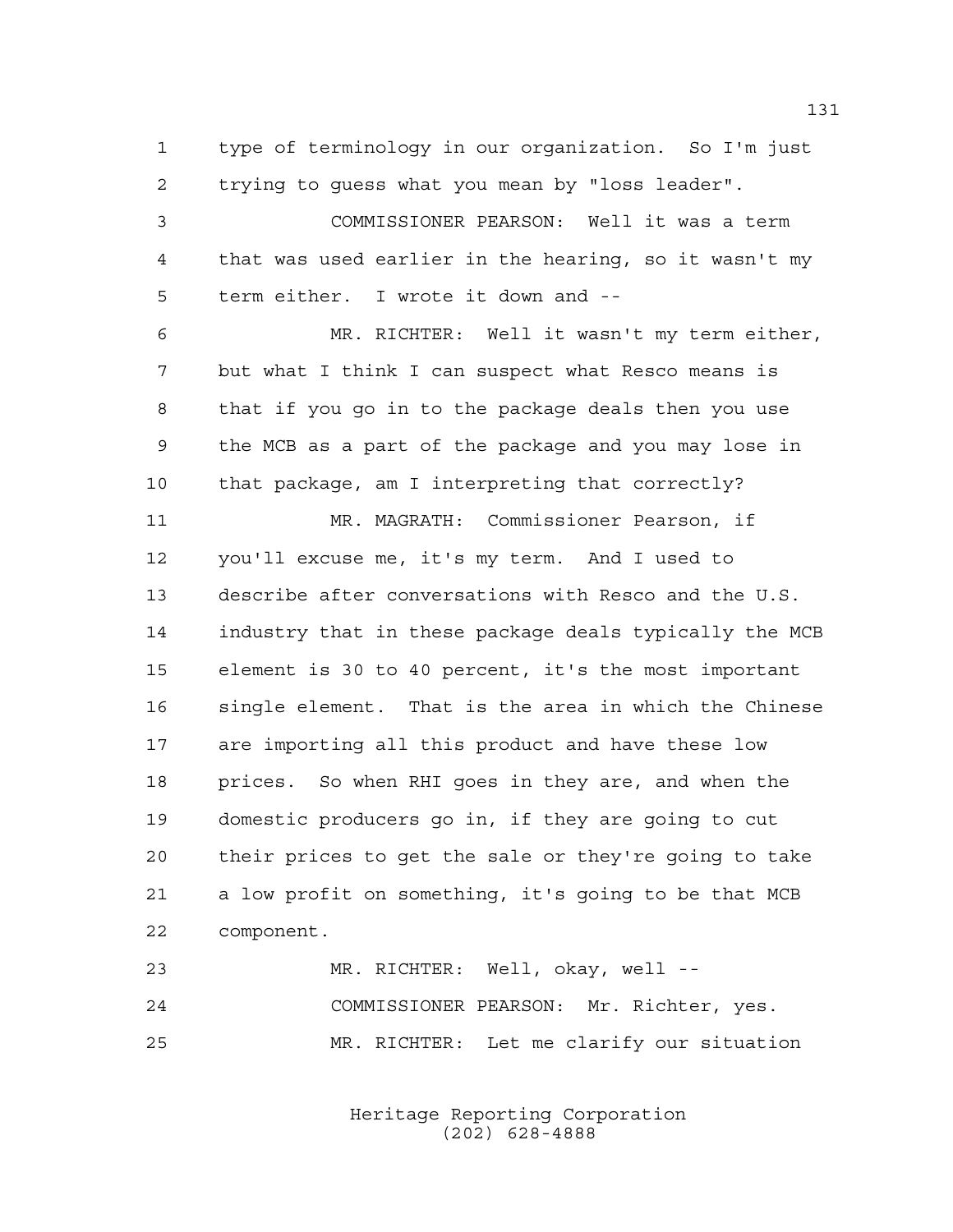on, this is related to the project sales, okay? We don't sell MCBs in project sales, we don't sell MCBs in project sales. We ship MCBs and we manufacture MCBs which go into the project sales. That means that they are part of our cost component when we are putting together our product. The final product which we sell is not MCB.

 What we do sell is either refractory service management or we sell full line supply, which has all of these components that I think I've mentioned several times in this hearing. So that's why we cannot identify if they're loss leader or whatever profitability they have because we don't sell them. The product which we sell is a different product.

 COMMISSIONER PEARSON: Interestingly that gets back to my original question about what does it mean for our pricing product data when we have things sold as a package and not as individual items. We did not put out a request for, you know, we didn't define a pricing product as a complete set of brick and installation to rely on a ladle. Perhaps we should have, but, Dr. Magrath, you might have to address this in the posthearing, people might have more to say now, but I'm not familiar with this specific situation in previous Commission work and so I'm a little bit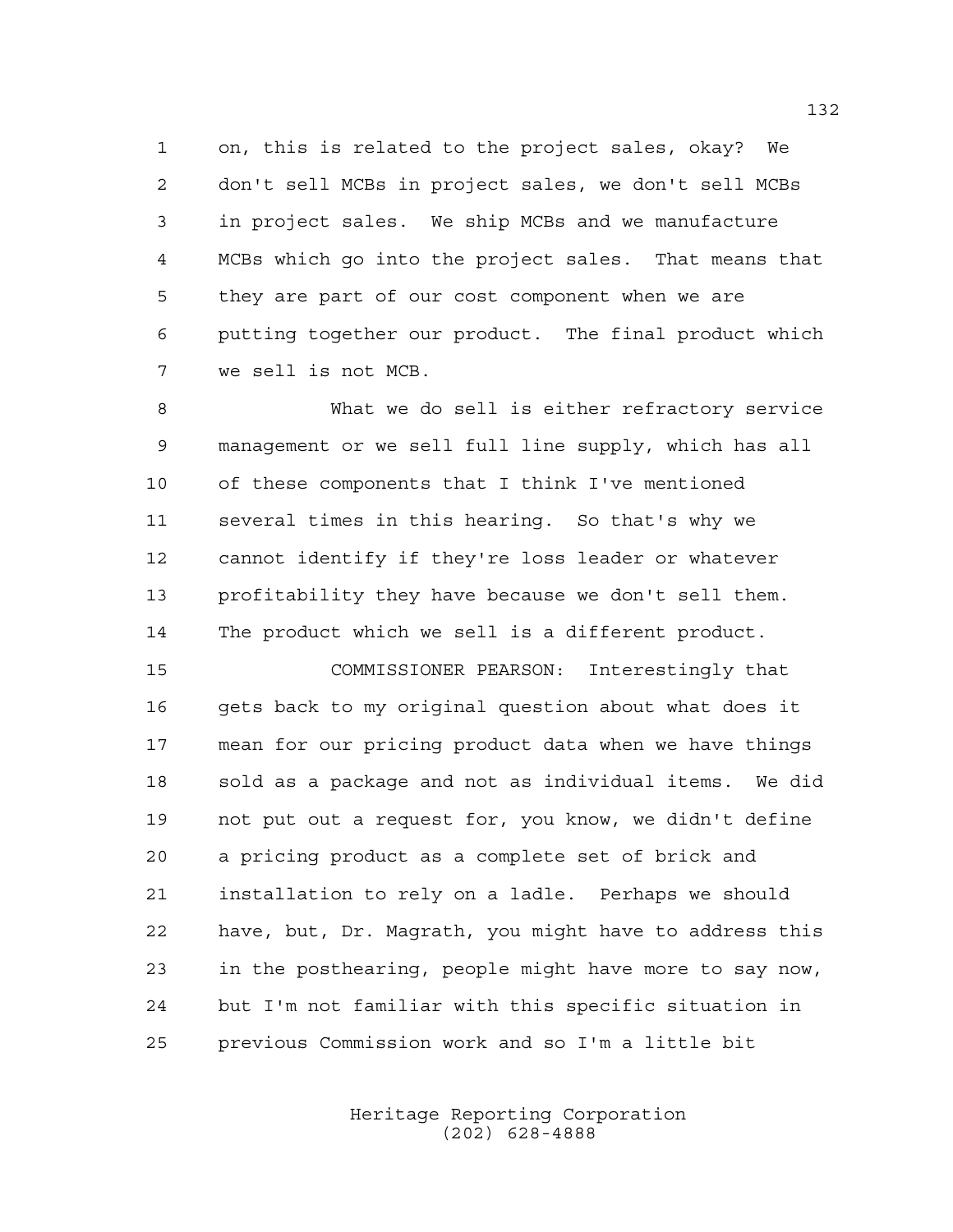uncertain where we should go.

| $\overline{a}$ | MR. MAGRATH: ANH's prices, project prices,             |
|----------------|--------------------------------------------------------|
| 3              | are not in the pricing data to our understanding.      |
| 4              | COMMISSIONER PEARSON: Oh, well then that's             |
| 5              | a way to deal with it, isn't it? I don't know whether  |
| 6              | this is something you would say in public or else for  |
| 7              | the posthearing, but can you give me some sense of the |
| 8              | percentage of your refractory sales or MCB sales in    |
| 9              | particular that might be handled as part of packages   |
| 10             | rather than as an individual sales item?               |
| 11             | MS. MAZARD: We'll handle all of that in the            |
| 12             | posthearing brief.                                     |
| 13             | MR. RICHTER: Was this question to me?                  |
| 14             | COMMISSIONER PEARSON: Yes, the question's              |
| 15             | to you.                                                |
| 16             | Okay.<br>MR. RICHTER:                                  |
| 17             | MR. MAGRATH: And just to say that I didn't             |
| 18             | make up this term, I mean it's Resco's position they   |
| 19             | have participated in these kinds of things for years   |
| 20             | and that that is, you know, typically the way it works |
| 21             | and that these projects typically have a lower return  |
| 22             | than just the, you know, make it and sell it MCB       |
| 23             | products.                                              |
| 24             | COMMISSIONER PEARSON: Okay, well this is               |
| 25             | something that I think we can talk about now because I |
|                |                                                        |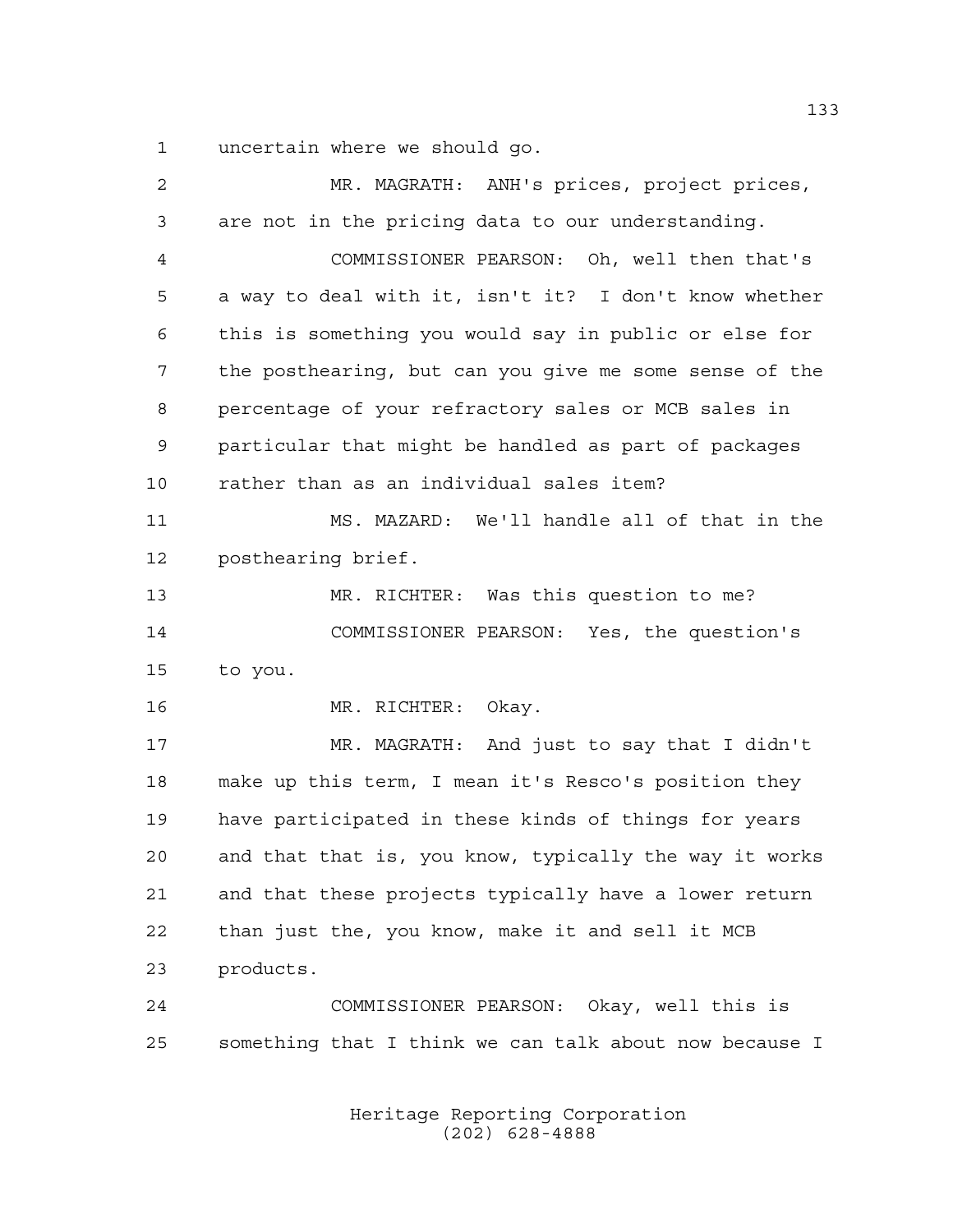don't think it would be terribly sensitive. What motivates a steel mill either to contract out the installation of the refractory or have it done by their own employees? Because I assume that's a choice that a mill would make. Mr. Richter?

 MR. RICHTER: I can comment because we do have several contracts where we do have labor as a part of the contract. There are two reasons, okay? One reason is that they try to cut certain portion of their costs, and as a part of the cost they see their labor internal as not efficient to do the required installations which they want to do. So in that case they ask the supplier to bid on labor, and then the customer makes their own judgment if that is profitable or if it makes sense for them. Sometimes the union, I would say, restrictions would not allow you to do that, but sometimes it does. So that's the main reason.

 The second reason is that they want a complete, they are giving the complete control of the fleet to the supplier and then they want all of the responsibilities also to go with the supplier because the industry, steel industry's changing from the perspective that there's a lot of exodus of the experience, many times, experience which is associated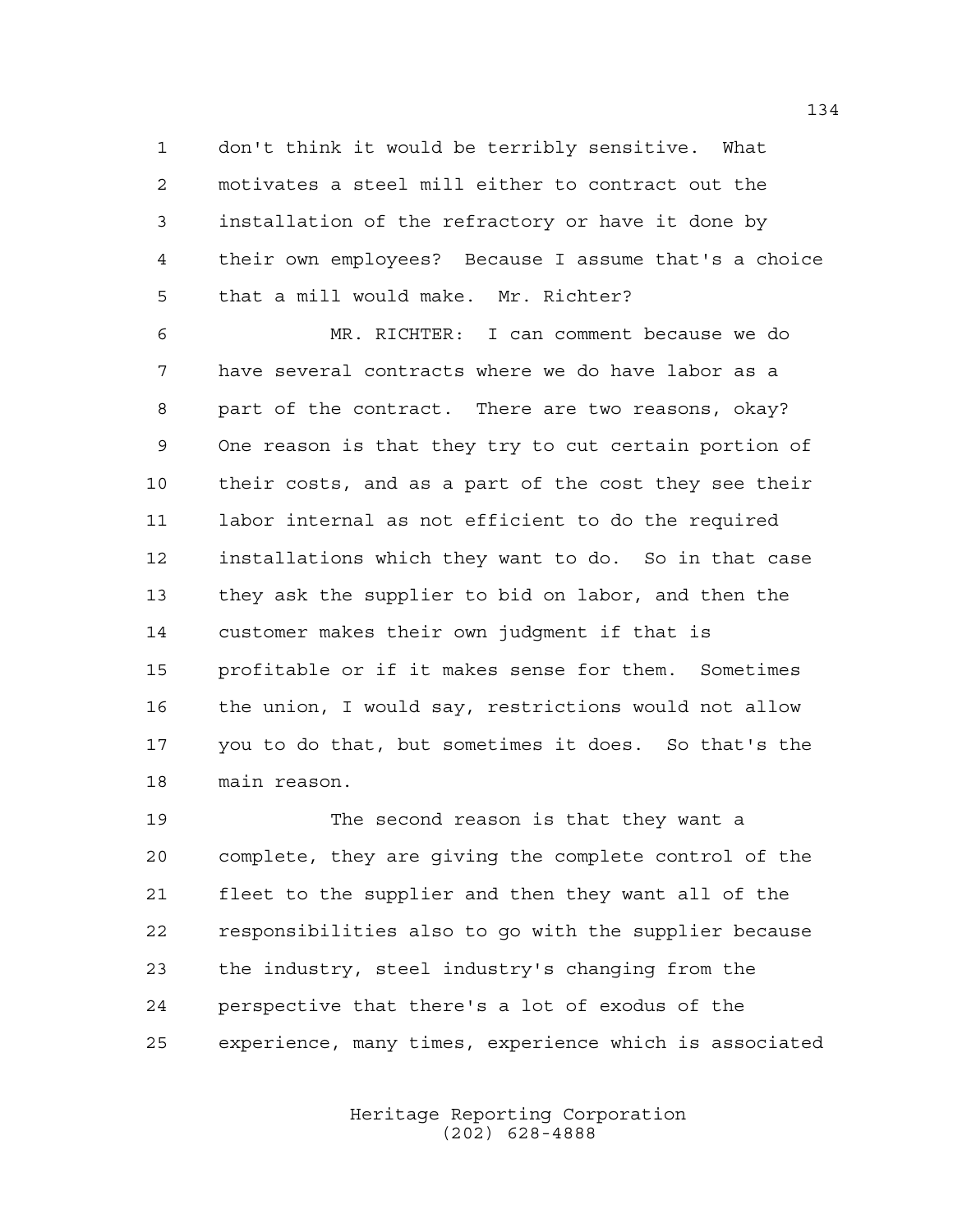with the installation of refractories and management of refractories. So they are giving it more of a subcontracting, that type of expertise to us.

 COMMISSIONER PEARSON: Okay. And would it be reasonable to assume that it takes some time to develop the skills required to install a refractory in a competent way? It's not something I could go out and do next week, for instance?

 MR. RICHTER: It requires commitment and understanding what are the components of the entire package, yes.

 COMMISSIONER PEARSON: And is it fair to assume that importers as well as domestic producers will provide installation services?

 MR. RICHTER: They could. They could. There are instances where the customers are bidding the entire package out, and then whoever feels comfortable that they can bid on an entire package then they will put together a proposal. If the importer would feel qualified to do and bid on a package they can do that.

 COMMISSIONER PEARSON: But -- MS. MAZARD: Commissioner Pearson, can I refer you to these two charts up here? You'll see that an importer like RHI, they want to gain market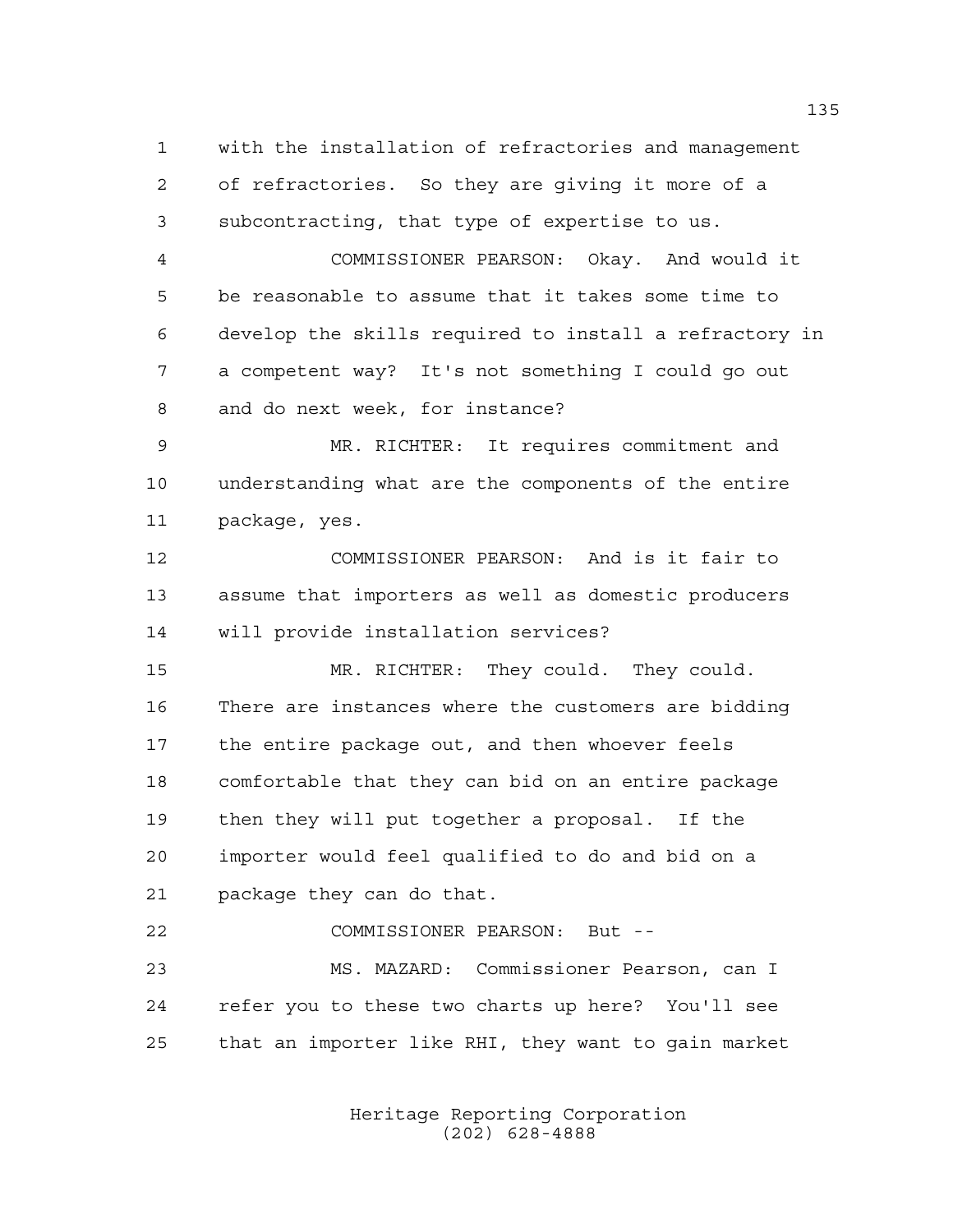share in this FLS business, they do FLS work also in their steel division, they want to shift from products to solutions. So importers as well as the domestic industry do offer these full line services.

 COMMISSIONER PEARSON: Okay, well thank you. Madam Chairman, my time's expiring.

 CHAIRMAN OKUN: Commissioner Aranoff. COMMISSIONER ARANOFF: I do have a bunch of questions which hopefully are short for posthearing, but maybe not. Mr. Brown testified at length about all the cost cutting measures that Resco has taken, particularly starting in 2008, and that these are what may have kept the company profitable at a time when it otherwise would not have been. Now in general the Commission looks on cost cutting as a sign of, you know, strength and competitiveness of an industry. You want, most American manufacturers want to be constantly cutting their costs as a way of improving. Can you distinguish for us in terms of the cost cutting measures that you've taken which might fall into that category of improving productivity in a positive way versus ones that, you know, and I assume you would put cutting employee salaries and benefits in this category, that don't necessarily fall in that category?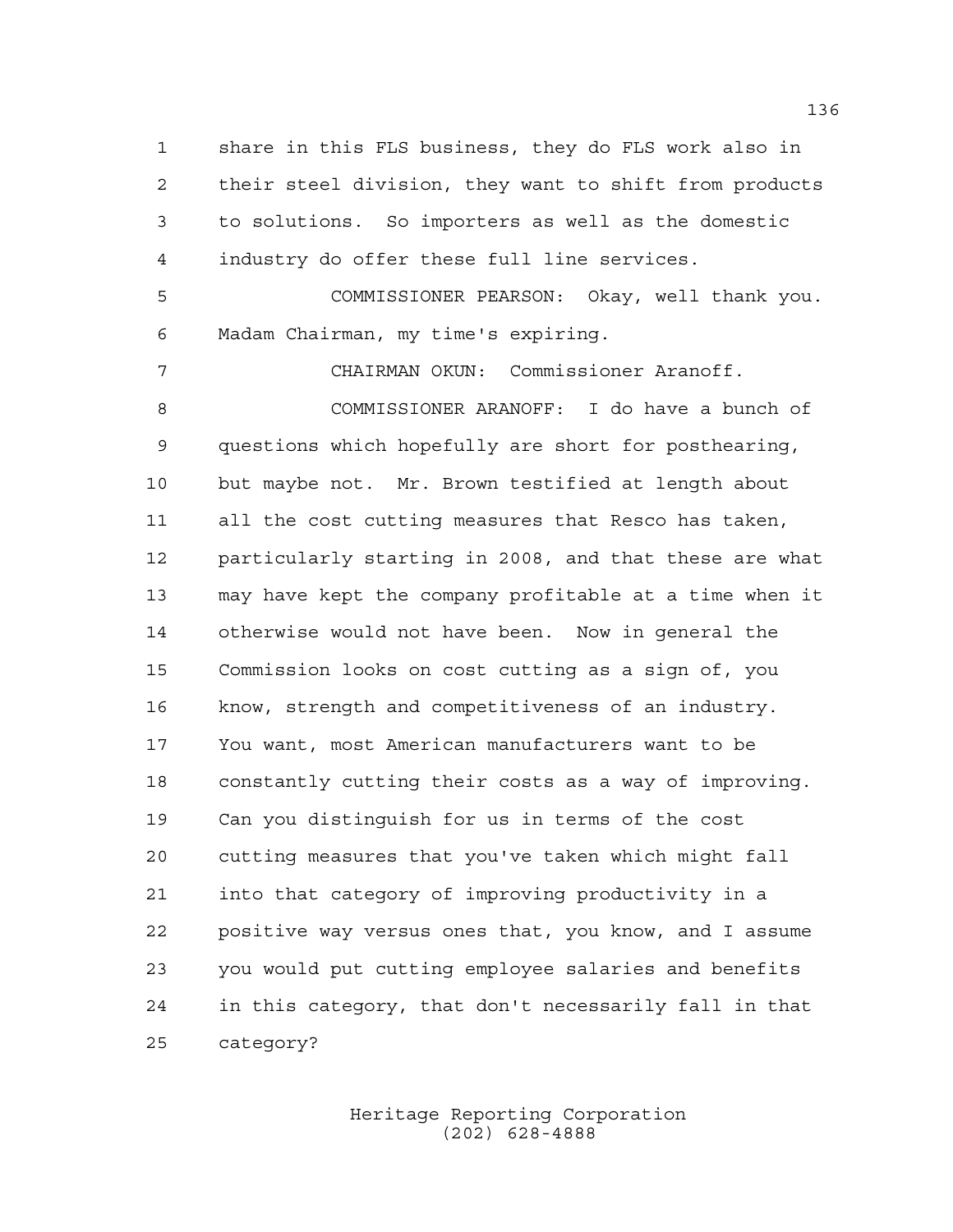MR. BROWN: Yeah, that's a good distinction by the way. We're always looking at ways to cut our costs by becoming more efficient, installing equipment, spending CapEx and so forth. At the Hammond plant, the cost cutting was, had no relation to production efficiencies that might be achieved. We had to find a way to reduce our costs to try to compete against these low priced imports from RHI and Mexico and the Chinese.

 So as I talk about those costs, I don't think you would ever cut salaries 20 percent, or actually 27 and a half percent at the plant, and assume that that's an efficiency gain. You reduce the number of hours worked, you work a four-day work week. But over the long run we're not going to be able to retain employees if the outlook is those measures don't go away. We'll lose them to other industries. COMMISSIONER ARANOFF: Okay, thank you for that clarification. Mr. Richter, and you may want to answer this posthearing, to what extent is the fact

 that your company is in bankruptcy proceedings, could that be shielding the company from costs that it would otherwise bear or having an effect on its profitability and ability to maintain profitability? MR. RICHTER: I'm not the lawyer, I really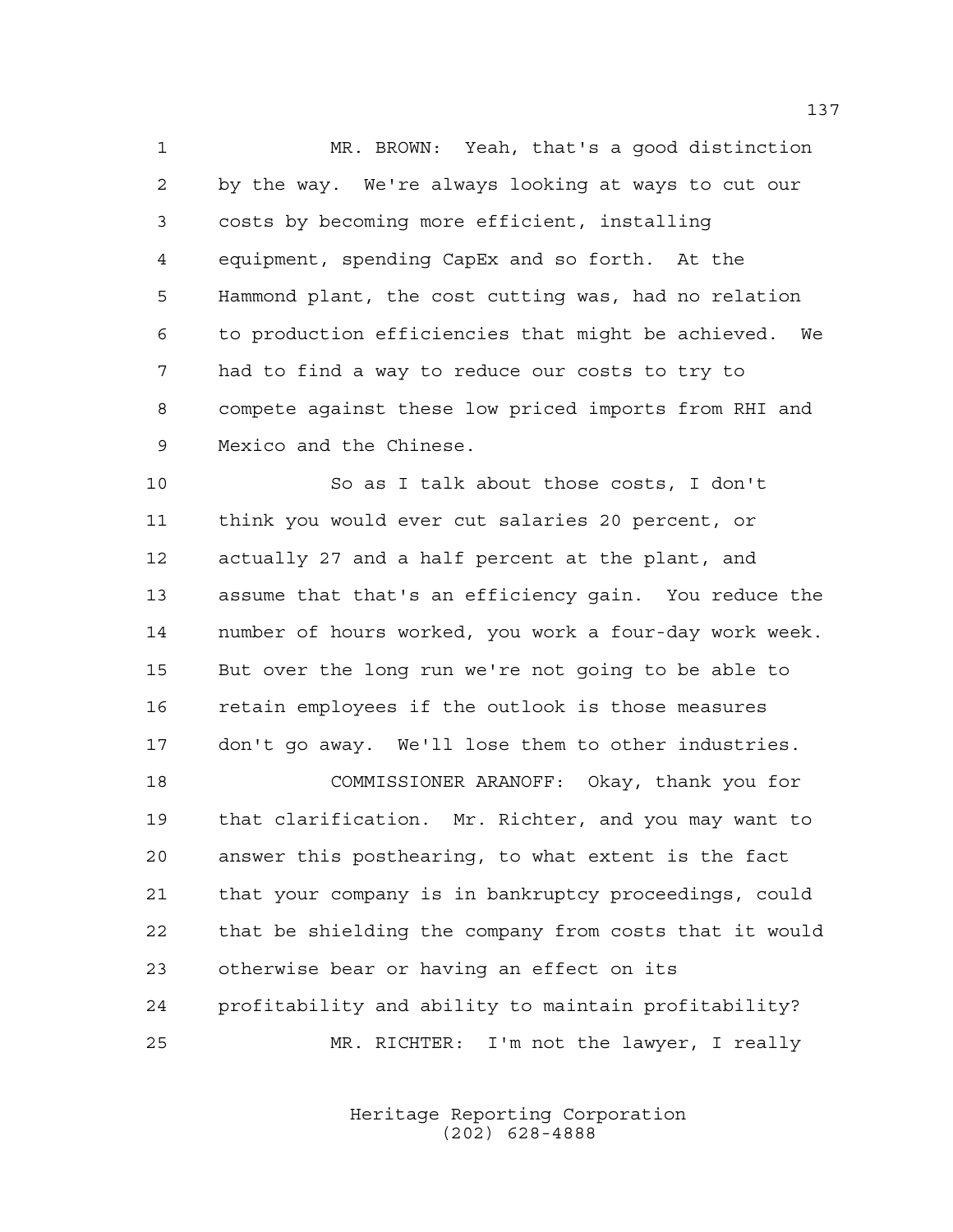don't know if there are any implications of any advantage being in a bankruptcy. I think usually there's a lot of disadvantages being in a bankruptcy from the market perspective and the customer base perspective. So that is probably the negative portion to being in bankruptcy. But if there are associated benefits, I mean we have to consult with the, I don't have that knowledge.

 COMMISSIONER ARANOFF: Okay. If you could answer that posthearing that would be helpful. Another question for posthearing, and I'll just throw this out there generally, it would take too much time to discuss it now but I would like both sides to respond to it. I made a negative preliminary determination in this case with respect to Mexico as did two of my colleagues, and we relied on a few, a list of not too many specific facts in reaching that determination. If you could go back and look at those and tell us whether any of the things that we specifically relied on in reaching that negative determination have now changed based on the record that we have in the final phase, that would be very helpful.

 Okay, next question. I'm looking at the issue of the lag times for deliveries from Mexico or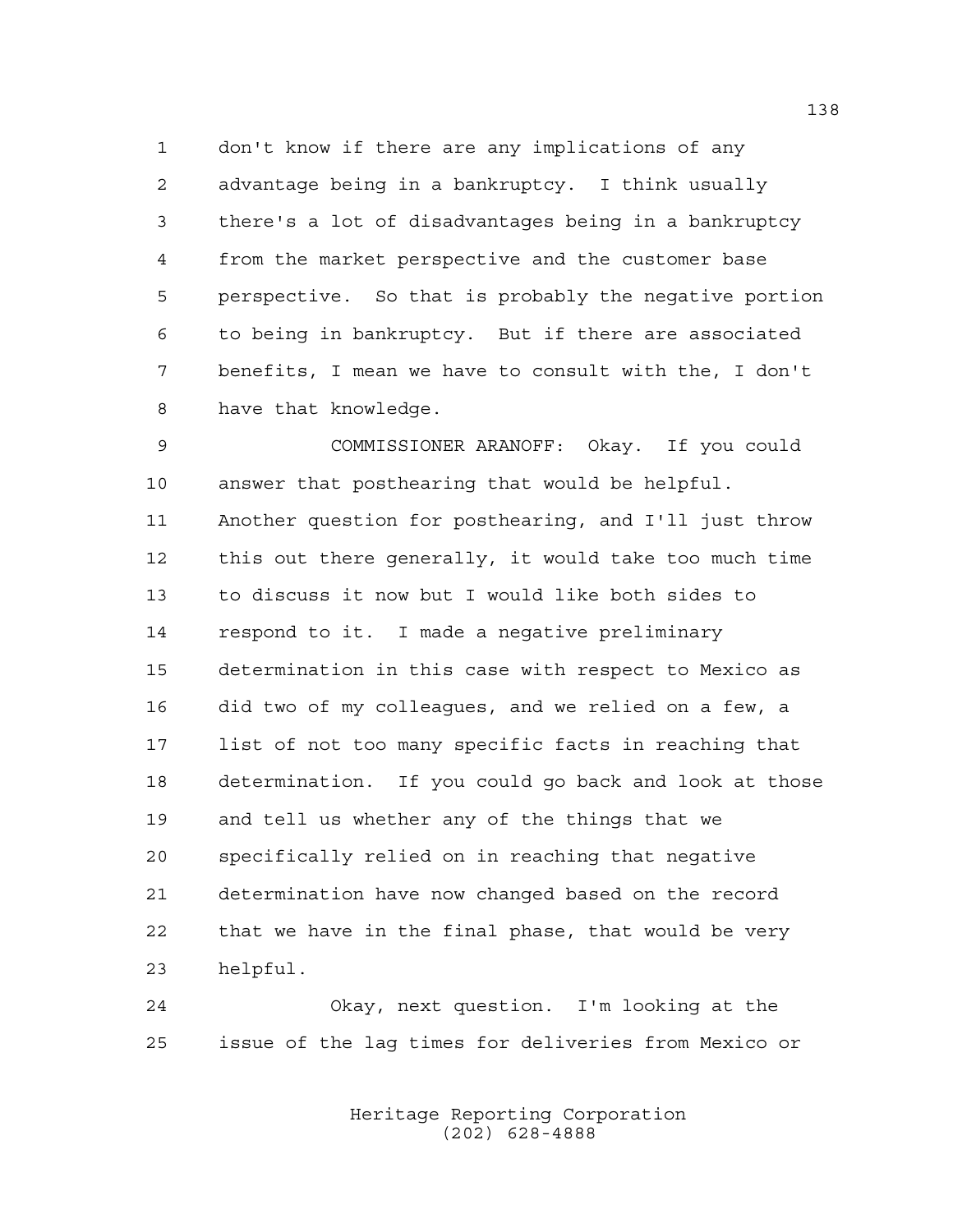China relative to from domestic production, and one of the questions that I have is, and you may need to answer this for different kinds of projects, how much advanced notice do purchasers usually give when they're putting something out to bid for a reline project? Is this, you know, deliver next week, deliver in three months, deliver in six months? Is there a typical time period or is it all over the place? Mr. Copp?

 MR. COPP: There really is no typical time frame, it's all over the place. In ladles a lot of times you're doing trials, you're bringing material in, deliveries can range from as Bill said 10 to 12 weeks from China. Domestically they can be produced fairly quickly and responded to. But there is really it's kind of all over the map.

 COMMISSIONER ARANOFF: Does the amount of notice affect the ability of subject producers to compete for sales or are they competing always out of U.S. inventories?

 MR. COPP: Are they competing excuse me? COMMISSIONER ARANOFF: If a job is put up for bid for a reline and there might be a short time or a long time, can Chinese or Mexican producers compete by shipping a product from the factory or do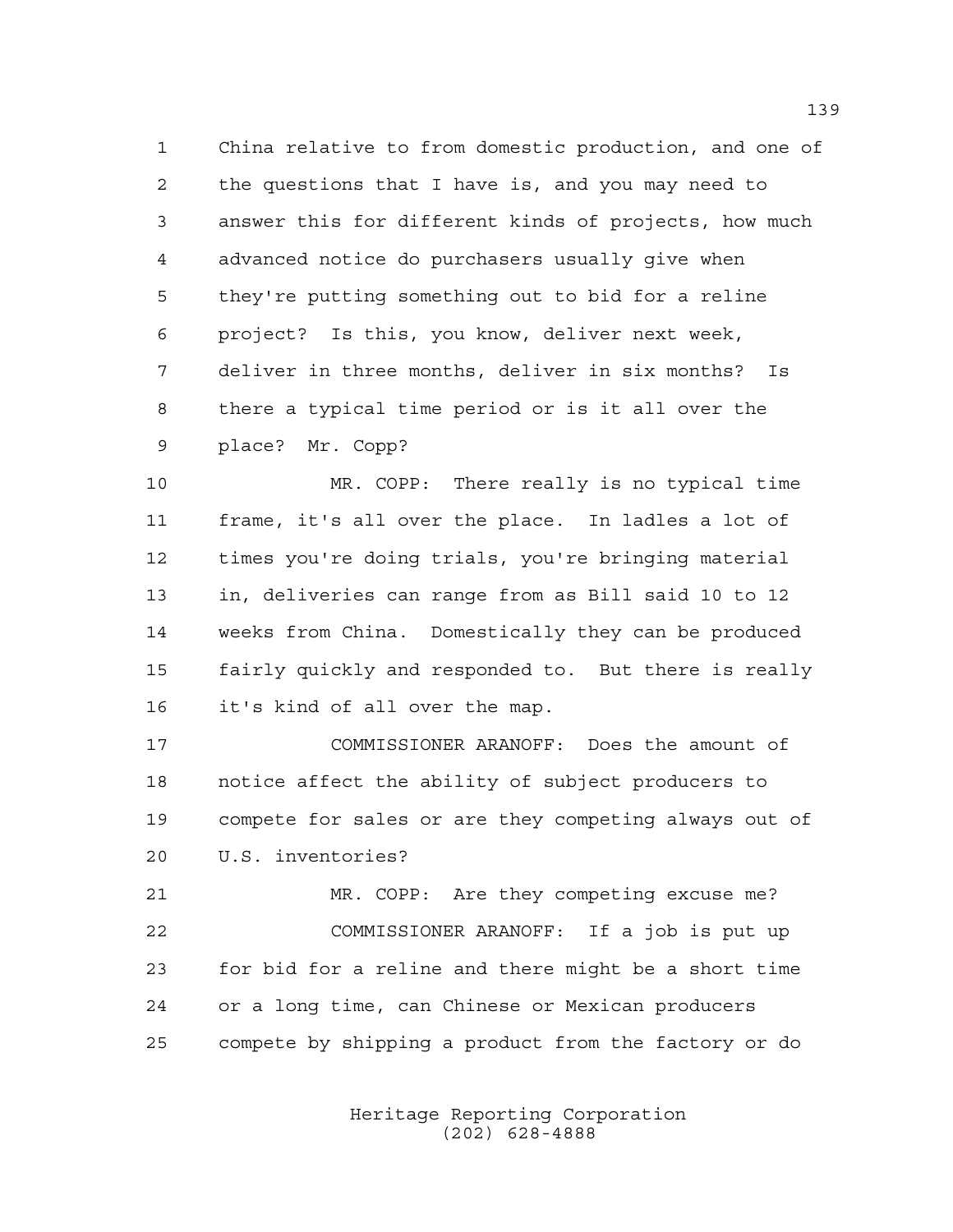they have to have inventories on the ground in the U.S. to be competitive because of the lag time?

 MR. COPP: Typically for furnish relines they're doing it in a schedule period of time so they can react, you know, for two months out or three months out. There are a lot of inventories on the ground where they can, as Bill kind of said earlier, they could probably sell a higher end product that's needed in a short period of time for the installation until they get the chain working as far as, you know, the line of brick coming in from Mexico or China.

 COMMISSIONER ARANOFF: I wonder because people have testified today that there's a fair range of chemistries that you can put into brick depending on what will work best for a particular customer and their application. When importers hold inventories, and I hope Respondents will answer this question too, are they holding inventories of the most common types that their existing customers would order and how does that affect their ability to compete for new business on a quick turnaround basis? Anyone on this panel have experience with that? Mr. Richter?

 MR. RICHTER: This goes back to your original question with the bidding process and how much time suppliers have. The installation is not the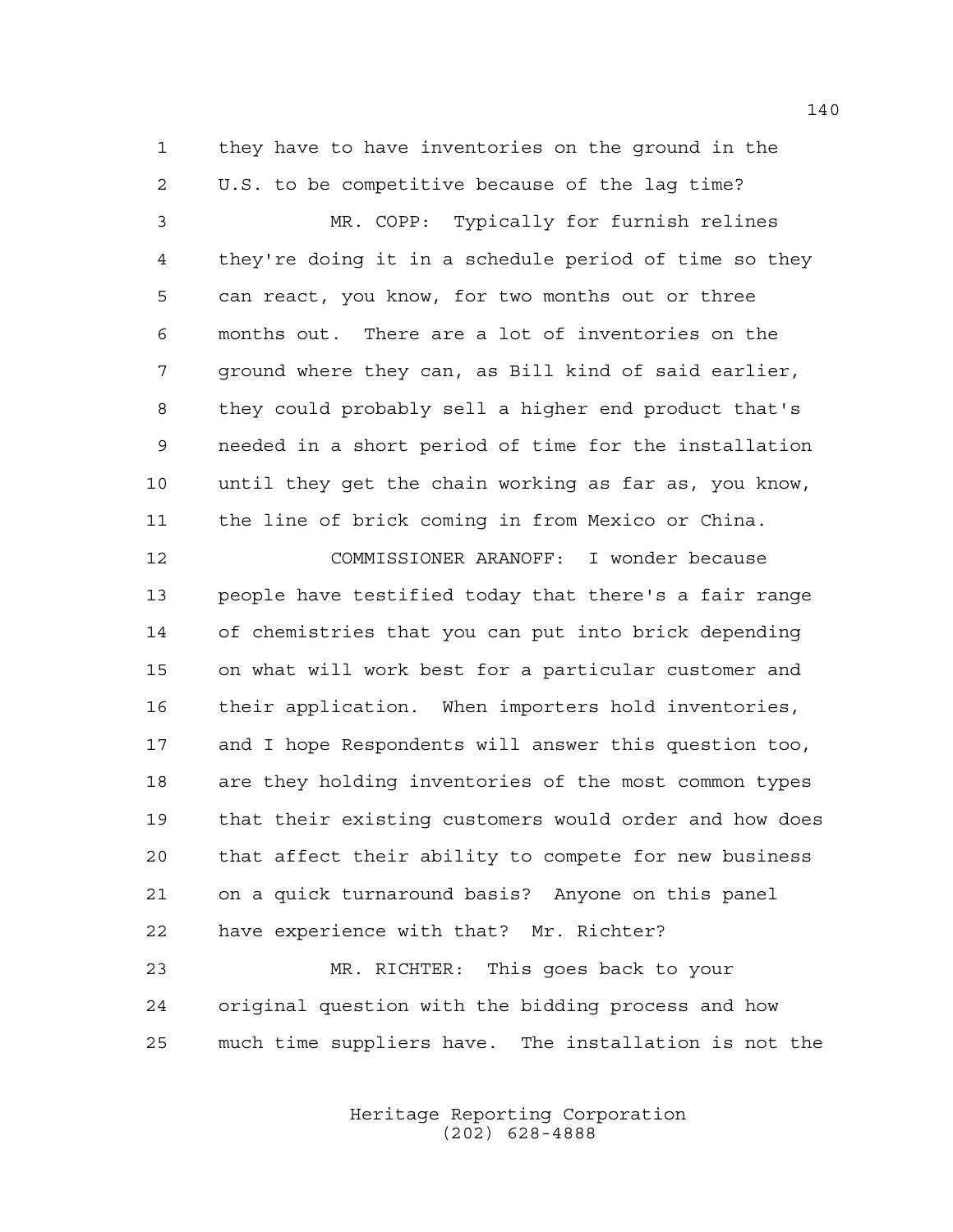project by itself, okay, that means that you don't manufacture and ship particular projects. When you get a business in a steel mill you will get the business to supply on a continuous basis either the ladles or the electric furnace. So that means that then you can manage your supply requirements and then you are building your inventory appropriately to the demand from the steel, from the steel customer.

 COMMISSIONER ARANOFF: Okay, thank you. Two more quick questions. The issue came up of commingling bricks from different sources and when that might or might not happen. I believe that the evidence in the staff report suggests that while this happens maybe when someone is switching suppliers or when they're, well I'm not sure when else, that it tends to be rare. Would you agree that that's the case, that it tends to be rare to mix bricks from two different suppliers in the same application at more or less the same time or in the way that they're stored or used? And if so, why?

 MR. COPP: No it's not rare to have two different suppliers. What we find is no one will really want to go with one supplier in case something happens to one supplier. They typically, steel mills will typically try to differentiate two suppliers so

> Heritage Reporting Corporation (202) 628-4888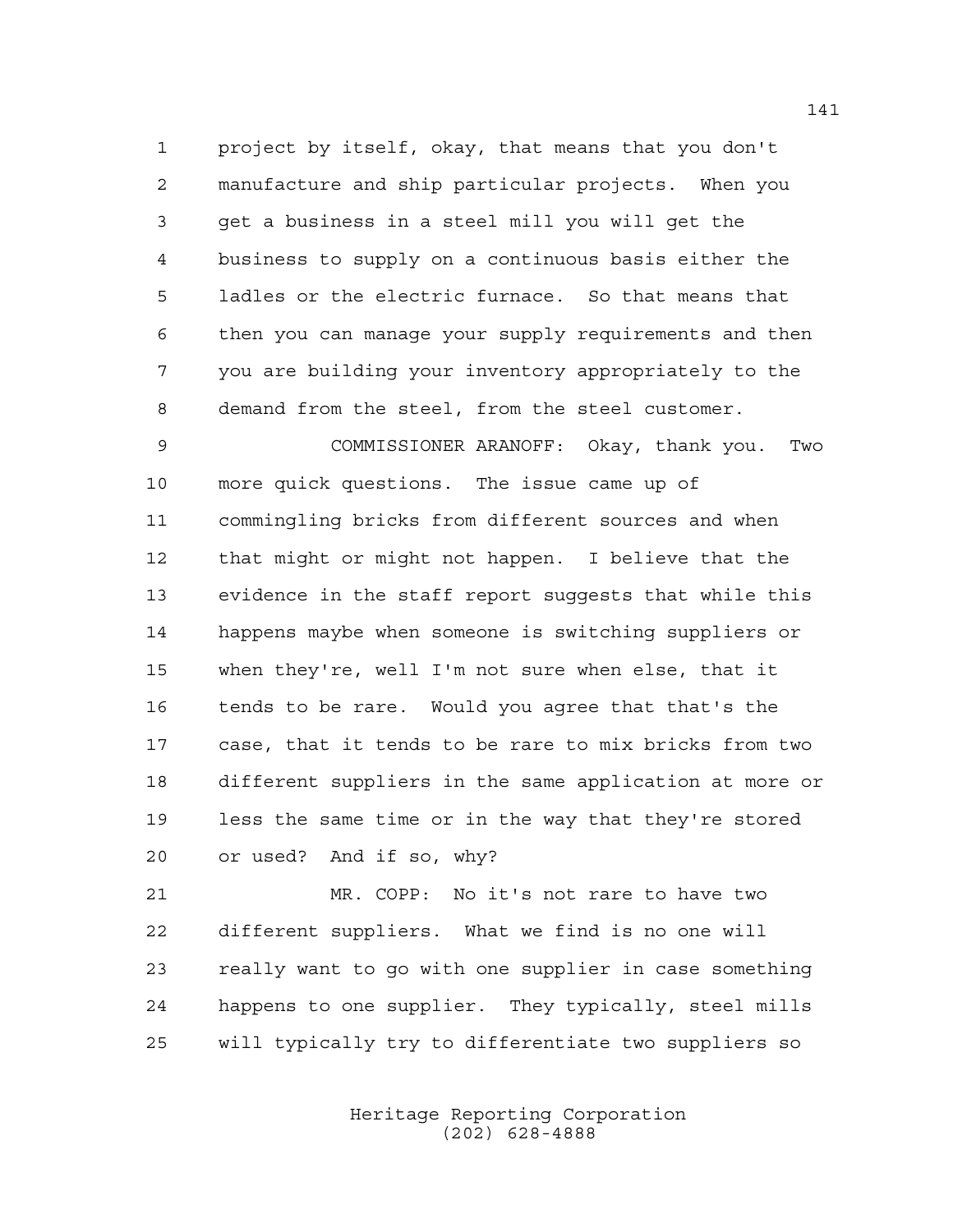that you have all your product in one ladle and they have all theirs in another ladle, so if something does happen, if there is performance issues, or if there's performance increases, it's to that one product, then there's no argument to --

 COMMISSIONER ARANOFF: Okay, so it's a traceability issue. And just so I'm sure what you're saying, you're saying you would typically have two suppliers for ladle applications but you wouldn't put their brick all in one pile and then indiscriminately put it in different, you know exactly whose brick is in which ladle?

 MR. COPP: Yeah, you would put all your brick into one ladle.

 COMMISSIONER ARANOFF: Okay. Okay, thanks. And I think I have one final question, and this would be for posthearing for Resco. In your response to the Commission's request to describe anticipated negative effects in the future from subject imports you discuss certain amended contractual agreement and reference generally the reason for its amendment. To the extent that you can, can you provide us with a more detailed discussion of this situation posthearing?

 MS. MAZARD: We will do so. COMMISSIONER ARANOFF: Okay, thank you very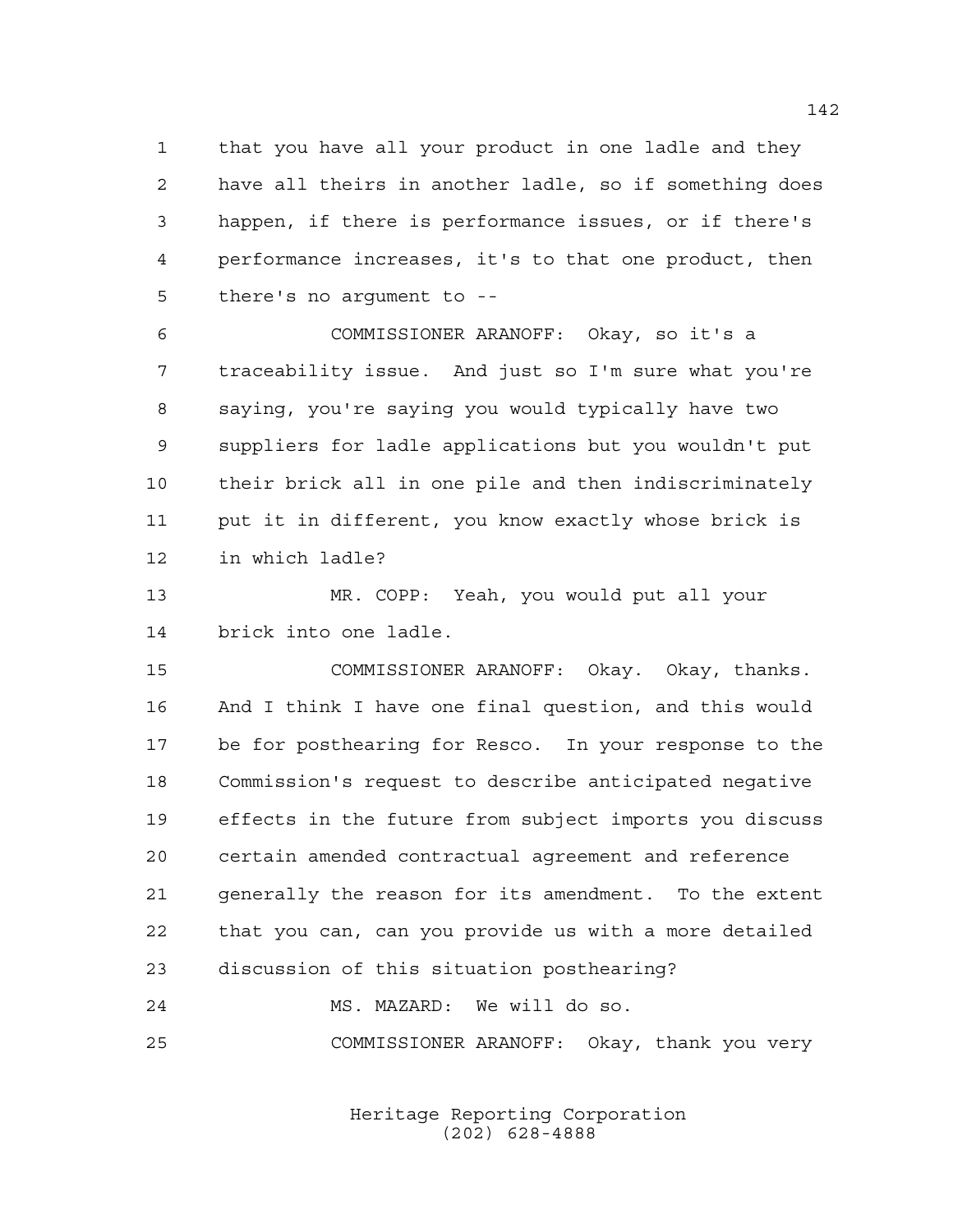much. With that I don't have any further questions and I do want to thank all the witnesses very much for your answers.

 CHAIRMAN OKUN: Commissioner Williamson. COMMISSIONER WILLIAMSON: Thank you. I just had one question. In the earlier discussion about the fact that demand for steel drives the demand for the MCBs, I was just wondering is there a lag? So if steel demand goes up do you immediately get an increase in MCB demand or is it, you know, a month lag?

 MR. BROWN: It's almost immediate. If steel production at the shop's making 200 heats a week and they make 250 and you've got 40 heats per ladle that means you're going to have an immediate increase in MCB requirements. It's almost a straight line reaction, although I'm referring mainly to ladle brick when I say that. BOFs are a little different, there's a lag there simply because they get so many more heats on BOF linings. And electric furnaces fall somewhere in between. But we're truly consumable, if steel production picks up there should be an increase in consumption of MCBs.

 COMMISSIONER WILLIAMSON: Good, thank you. And with that I have no further questions and I want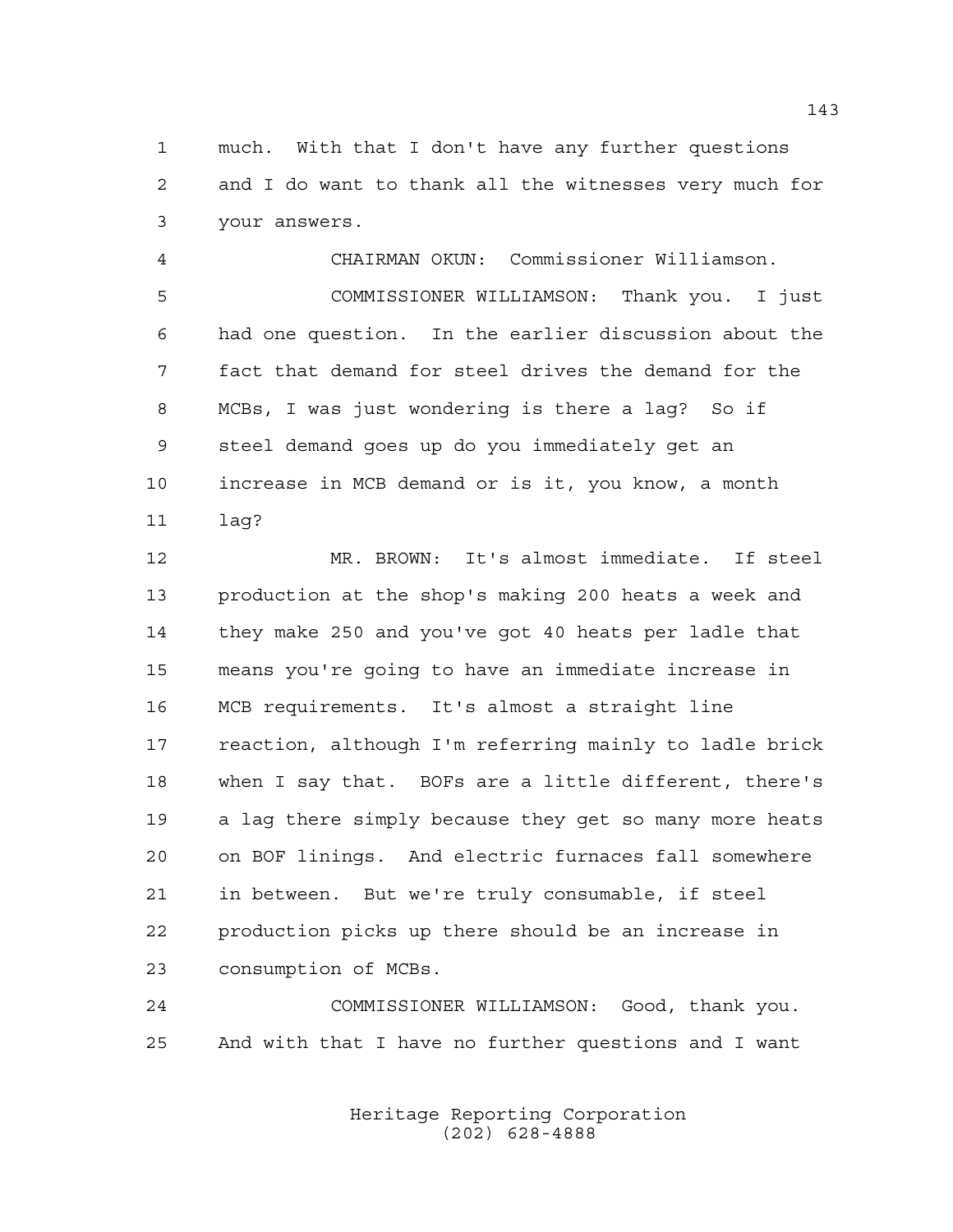to thank the witnesses for testimony.

| 2  | CHAIRMAN OKUN: Commissioner Pinkert.                   |
|----|--------------------------------------------------------|
| 3  | COMMISSIONER PINKERT: I just have one or               |
| 4  | two additional questions. One of the allegations made  |
| 5  | in the Respondent's brief is that competition with     |
| 6  | Mexican imports is attenuated because of the region    |
| 7  | that those Mexican imports are specific to. Can you    |
| 8  | comment on that argument? Does it make sense in terms  |
| 9  | of your understanding of the marketplace?              |
| 10 | MR. MAGRATH: Did you address that to                   |
| 11 | anybody?                                               |
| 12 | COMMISSIONER PINKERT: Well, Dr. Magrath,               |
| 13 | you can take a shot at it and then anybody else on the |
| 14 | panel.                                                 |
|    |                                                        |
| 15 | MR. MAGRATH: Okay, they made that                      |
| 16 | allegation, the purchasers were asked about that, and  |
| 17 | I think the purchasers gave a pretty clear answer.     |
| 18 | Mr. Richter has told me that RefMex brick is in        |
| 19 | Illinois. So that's the heart of the steel belt.<br>He |
| 20 | can perhaps or Mr. Brown can provide details. But the  |
| 21 | purchasers are very clear on this.                     |
| 22 | COMMISSIONER PINKERT: Thank you.                       |
| 23 | MR. BROWN: Yeah, I'd like to just provide a            |
| 24 | comment. In regards to the pipeline, we talked about   |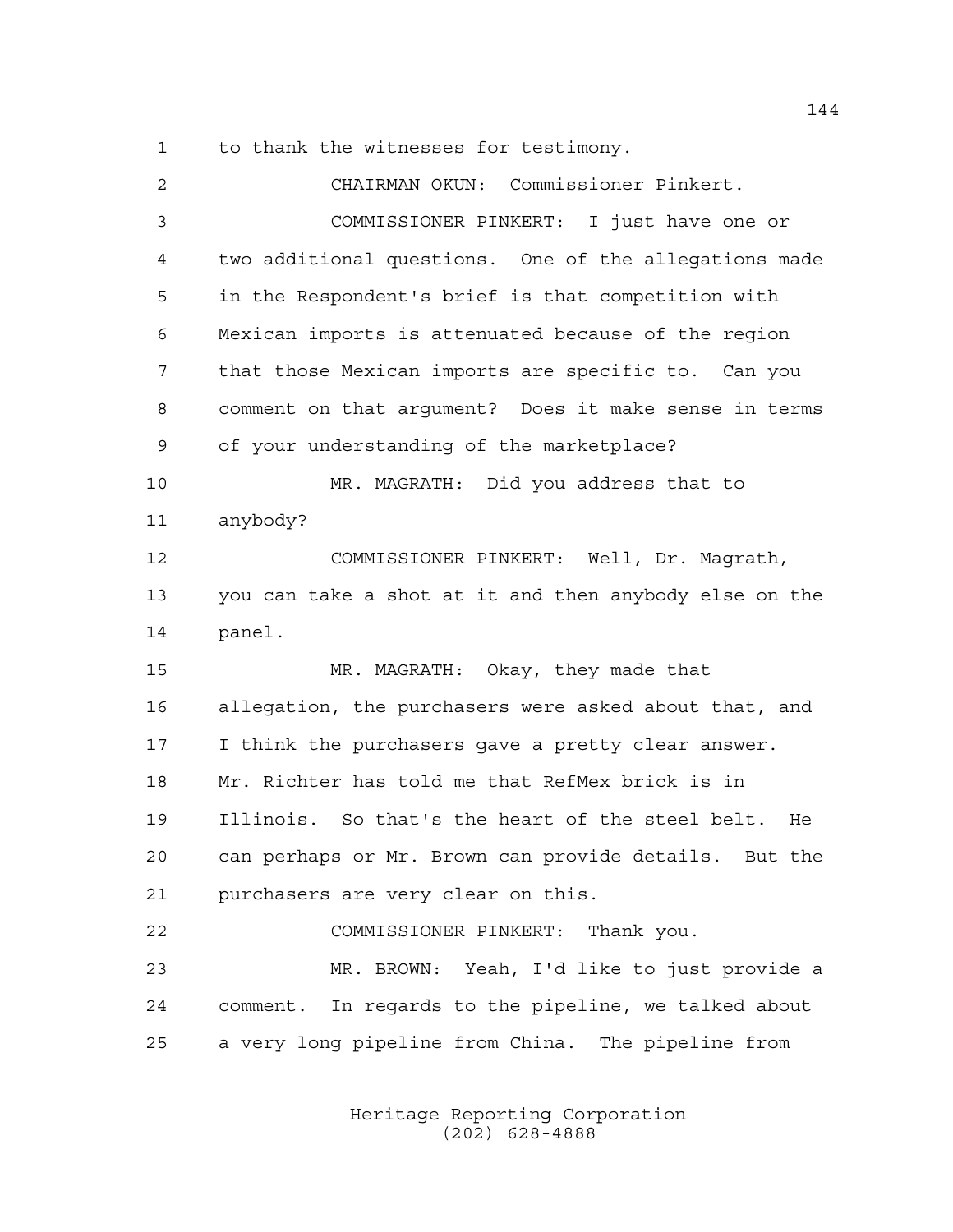Mexico is a matter of days, not weeks, because of the location of the plant at Monterey which is very close to the U.S. border. You can get truckloads of mag carbon brick to Hammond in a six, seven-day period. We've seen RefMex brick, unlike what was reported in the prehearing brief, we've seen them in the Midwest and into the heart of the steel making country as was just described.

 COMMISSIONER PINKERT: Mr. Richter? MR. RICHTER: We see Mexican brought in at Illinois. That's the south which was reported as a limited market.

 COMMISSIONER PINKERT: Perhaps for the posthearing if you could supply any additional information that would help to verify that, that would be very helpful. And with that I have no further questions. Thank you to the panel, and I look forward to the posthearing submissions.

 CHAIRMAN OKUN: Commissioner Lane? Commissioner Pearson.

 COMMISSIONER PEARSON: Thank you, Madam Chairman. I had three issues to touch on lightly. First, in a typical ladle when it's relined, how many tons of total refractory go into that, and then how much is MCB and how much is something else?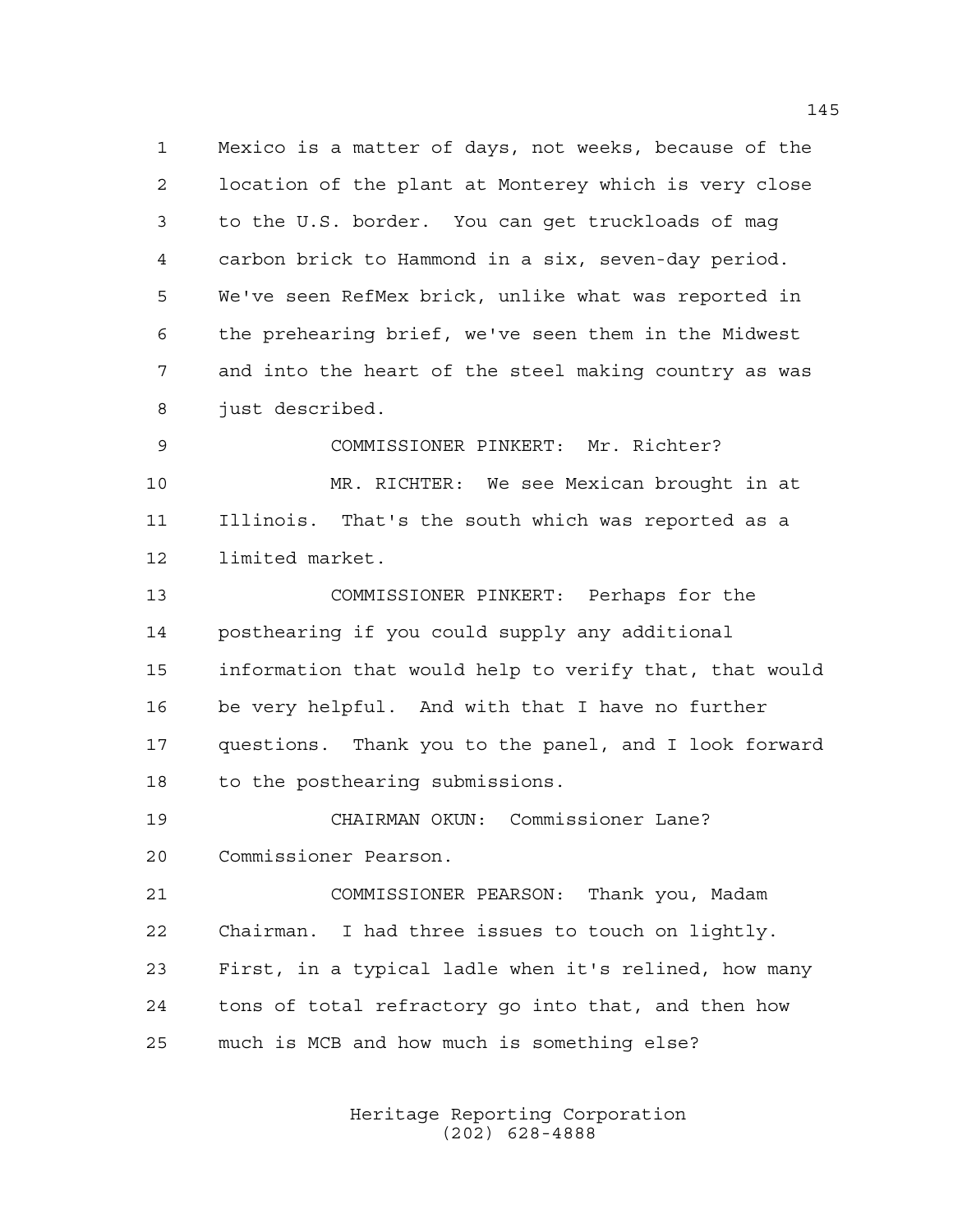MR. COPP: Well ladles vary by size so it depends on the shop that you're doing, but on average probably the total refractories could be anywhere from 30 tons to 40 tons of refractories in a ladle. COMMISSIONER PEARSON: And the percentage that would be MCB is what, a third? MR. COPP: Probably about, could average between 25 and 30 percent. COMMISSIONER PEARSON: Okay. MR. COPP: And then what you have to realize, a lot of times as the ladle lining wears the other products below the slag line do not wear as fast, as Tom said earlier, because they're not attacked as much. So typically what you see is to get more life with the ladle they'll go in and replace the slag line section with MCBs and leave the remaining lining intact. So although it may be a small portion in the beginning of the initial reline, there are some shops that put as many as three slag lines in a ladle. COMMISSIONER PEARSON: Okay, so a partial relining, just to get the high wear points replaced? MR. COPP: Yeah. COMMISSIONER PEARSON: Okay. And in an electric arc furnace, most of those would have lots more tons of refractory I'm sure. How much of that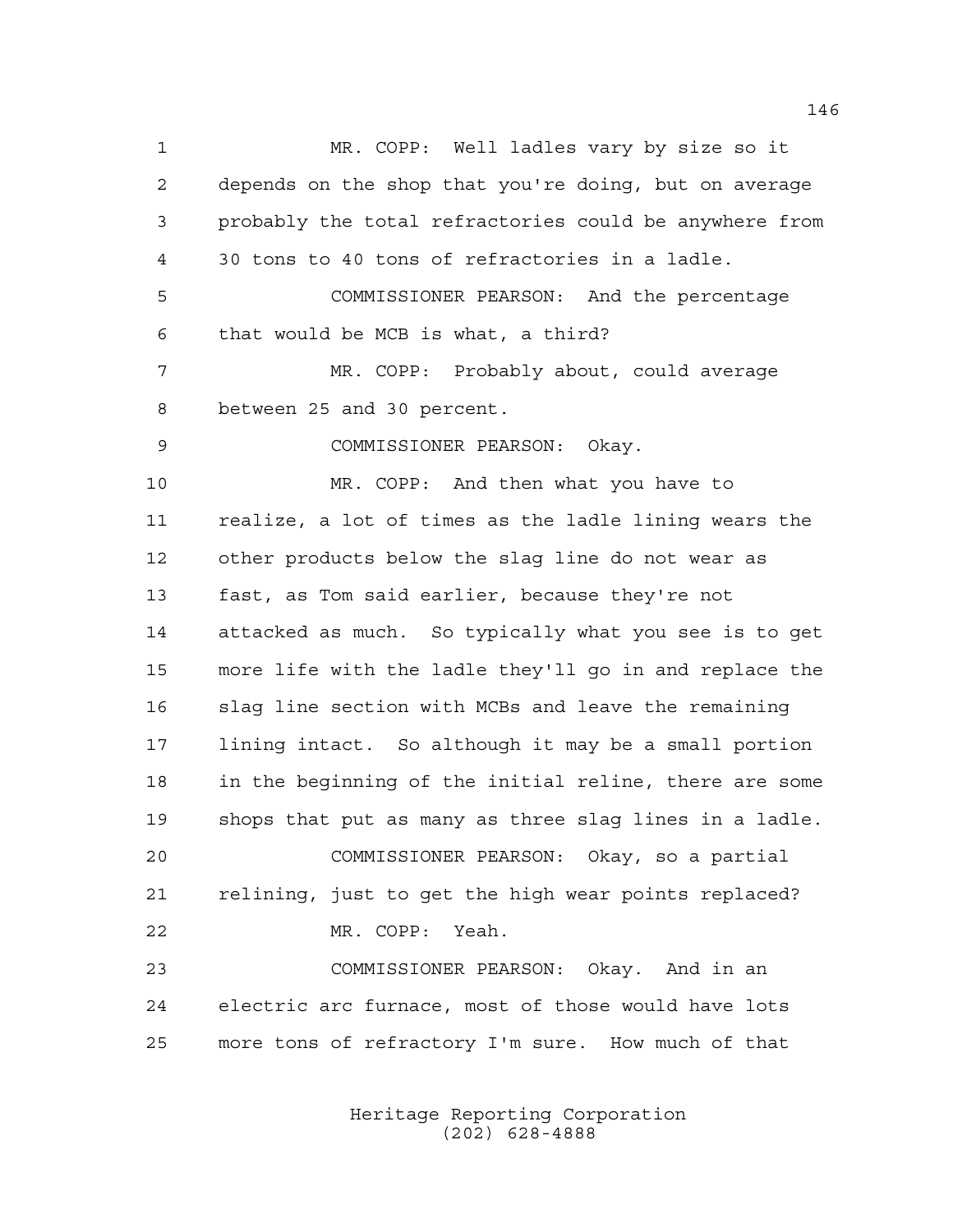refractory is MCB?

| $\overline{2}$ | MR. COPP: Typically the sidewalls and in               |
|----------------|--------------------------------------------------------|
| 3              | contact with the steel and the slag areas are all MCB. |
| 4              | The bottoms are typically a dry fettling material or a |
| 5              | material that's what they call a dry vibratable, it's  |
| 6              | not a mag carbon consistency, it's a different         |
| 7              | chemistry. So probably, but when you reline a furnace  |
| 8              | the areas you're relining typically are the mag carbon |
| 9              | sidewalls that are eroded and you're just patching the |
| 10             | bottoms throughout the furnace reline.                 |
| 11             | COMMISSIONER PEARSON: Okay, so how many                |
| 12             | tons of MCB might you put into a furnace that you're   |
| 13             | relining?                                              |
| 14             | MR. COPP: A typical furnace that may be 13             |
| 15             | and a half foot diameter you could put a truckload, a  |
| 16             | truckload and a half of material in, depending on how  |
| 17             | much they reline at the time. So it could be 20 tons   |
| 18             | to 30 tons.                                            |
| 19             | COMMISSIONER PEARSON: Okay. Okay, well                 |
| 20             | thank you for that, for putting it into perspective.   |
| 21             | In the posthearing please, maybe this is for you, Mr.  |
| 22             | Magrath, if you could give a little bit of attention   |
| 23             | to table 7-1 on page 7-4, and it's in the public       |
| 24             | version so we can talk about it. The issue here, this  |
| 25             | is China, well the information we have from the six    |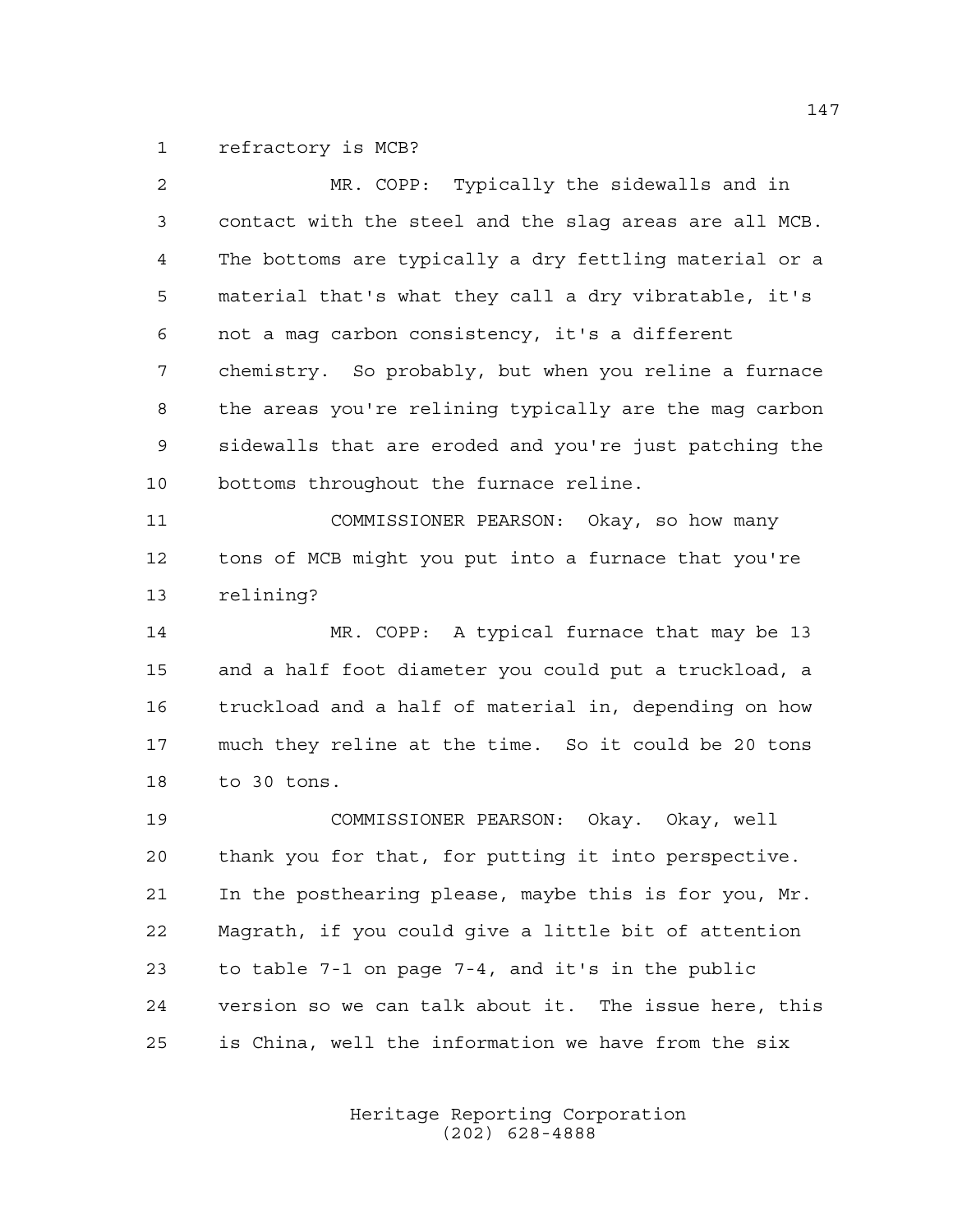Chinese firms that responded, and out of the 35 to whom we sent questionnaires, they indicate a level of home market sales that's really quite modest.

 And I look at that and I think, well China's the largest steel producer in the world and unless they use some type of technology that we don't they've got to have a fairly big demand for MCBs. And so my interpretation of this table is that we got responses from a subset of producers that also are exporters and there must be this whole other group of Chinese producers that export little or nothing and are just serving the domestic market. If there is some other interpretation that I should be aware of, let me know. Otherwise if that makes sense, if you agree with it right now just, you could comment on it, otherwise for the posthearing any elaboration will be helpful.

 MR. MAGRATH: Well very quickly, I mean obviously we don't, you know, first we'd make the comment that 6 out of 35 is pathetic, and I hope you don't base your decision on this. But the comment I want to make is that also typical in the Chinese industry there is a lot of unused capacity. So even if there are refractories that basically serve the domestic industry now that they probably I mean have excess capacity to export to the United States.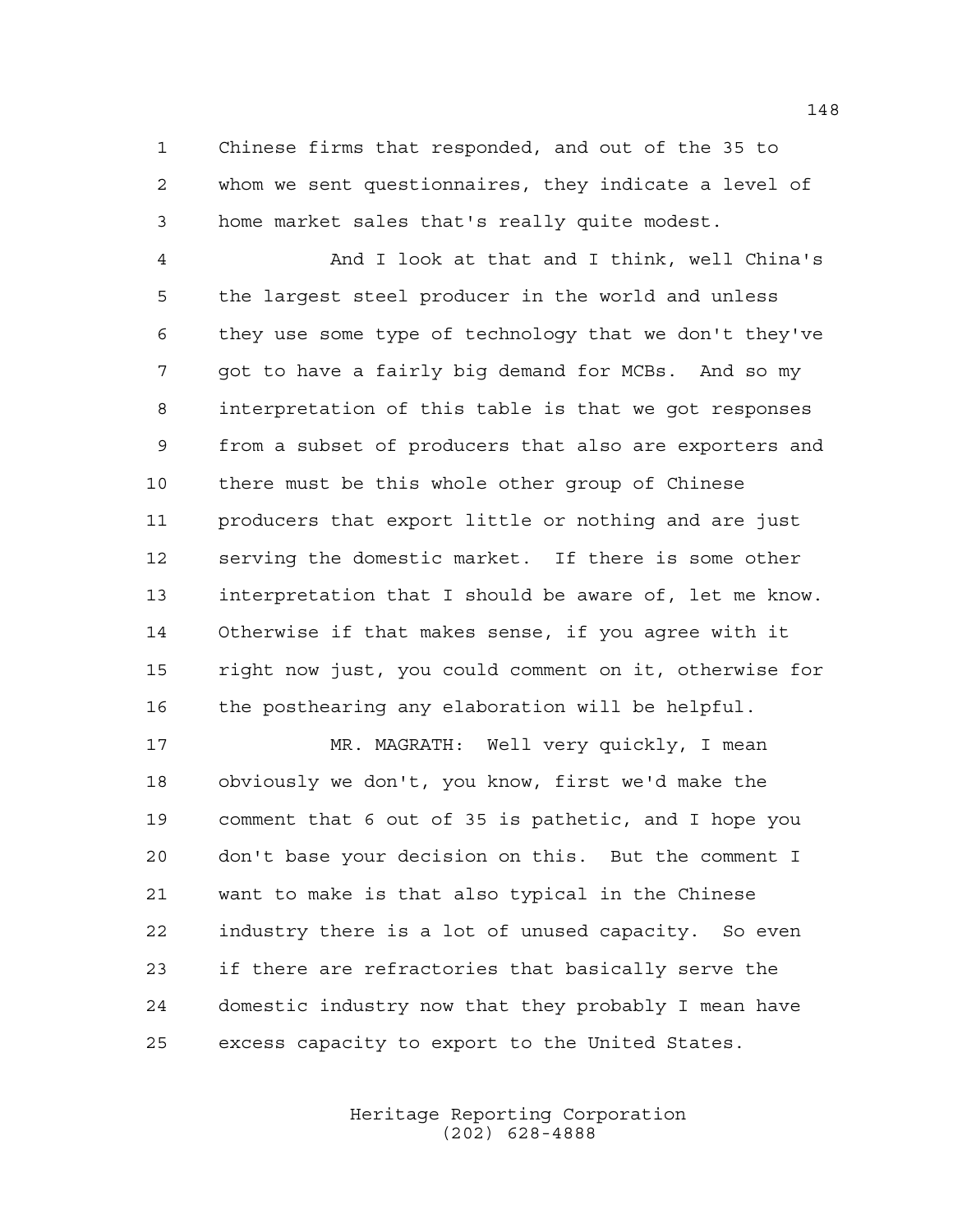COMMISSIONER PEARSON: Yes, I'm not disputing that point. I would just, I would take issue with 6 out of 35 as being an unreasonable response, I think you see it somewhat differently. MR. MAGRATH: Yes, obviously my opinion. COMMISSIONER PEARSON: Relative to some cases that we deal with this is not a bad response. But it seemed to me that the sample was skewed in a way that might color our interpretation of what's 10 qoing on, so that's why anything more we should know about it for purposes of posthearing would be great. And my last question also for you, earlier Mr. Brown made a statement to the regard that the filing of the petition had an immediate effect in the marketplace with regard to price among other things, I think he

 referred to a huge wave and I don't have the transcript so I don't have the exact statement.

 My question is, can you find evidence on this record that kind of shows us that wave? It may well be there, but you've spent a whole lot more time with the investigation than I have, and so if you can point it out to us. Because, you know, I heard what he said and I thought, well I didn't have a big wave roll over me when I was going through the staff report. So if it's there, point it out.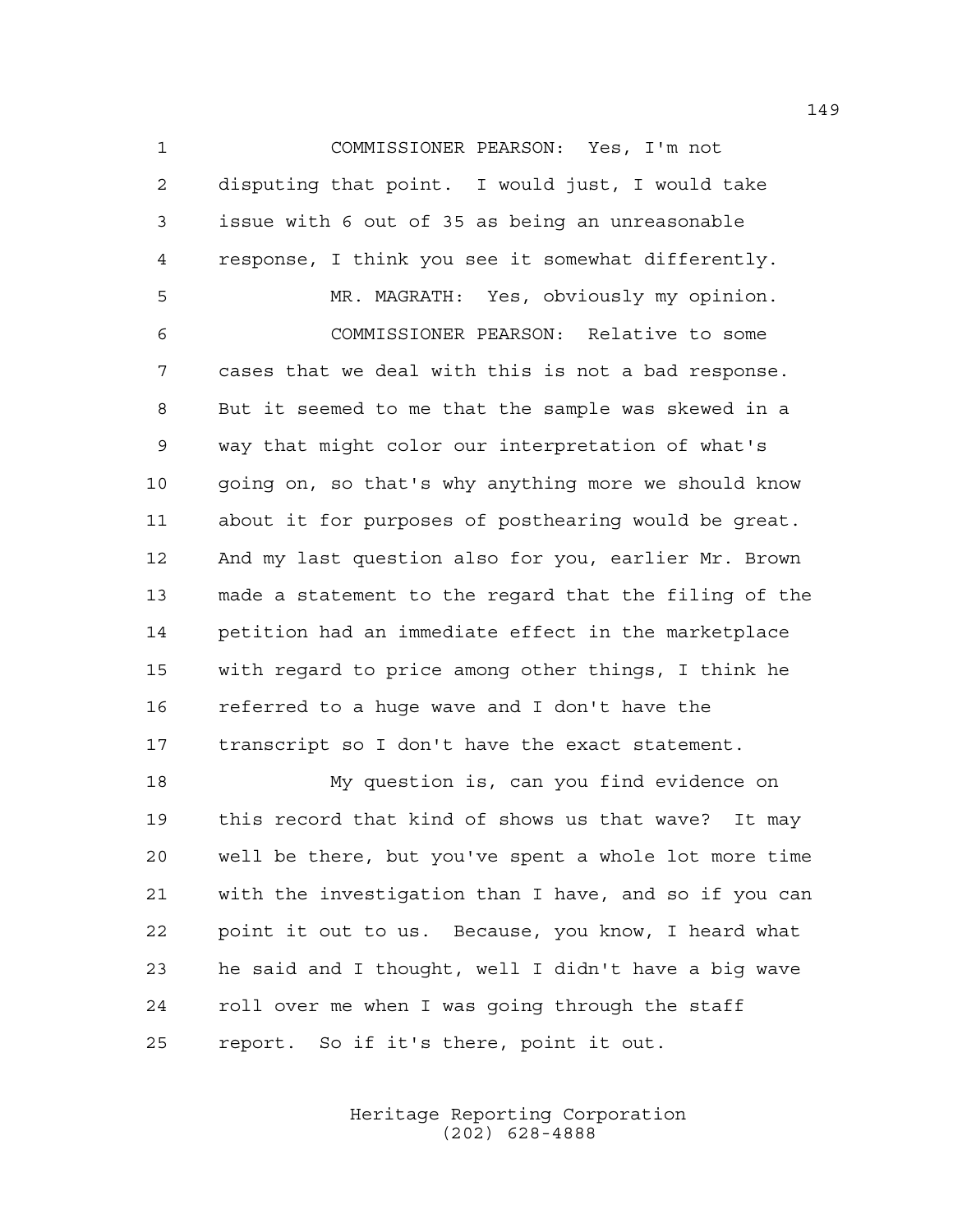1 MR. MAGRATH: Yes, sir.

 COMMISSIONER PEARSON: Okay, and with that I think I have no further questions. So permit me to thank all panelists, it's been a very educational morning and slightly into the afternoon, and I appreciate your being here. CHAIRMAN OKUN: If there are no further questions from my colleagues I'll turn to staff to see if staff have questions for this panel? MR. MCCLURE: Thank you, Madam Chairman. Jim McClure, Office of Investigations. Staff has no questions. CHAIRMAN OKUN: Let me turn to Respondent's counsel. Do you have questions for this panel, Mr. Thomas? MR. THOMAS: We have no questions. CHAIRMAN OKUN: Okay. Well then this looks like a good time to break for lunch before we come to our next panel. Before recessing let me take this opportunity again to thank all the witnesses for this morning and this afternoon's panel and for all your responses, look forward to your posthearing briefs as well. I would also like to remind all parties that this room is not secure so please don't leave any unprotected information here. And we will take an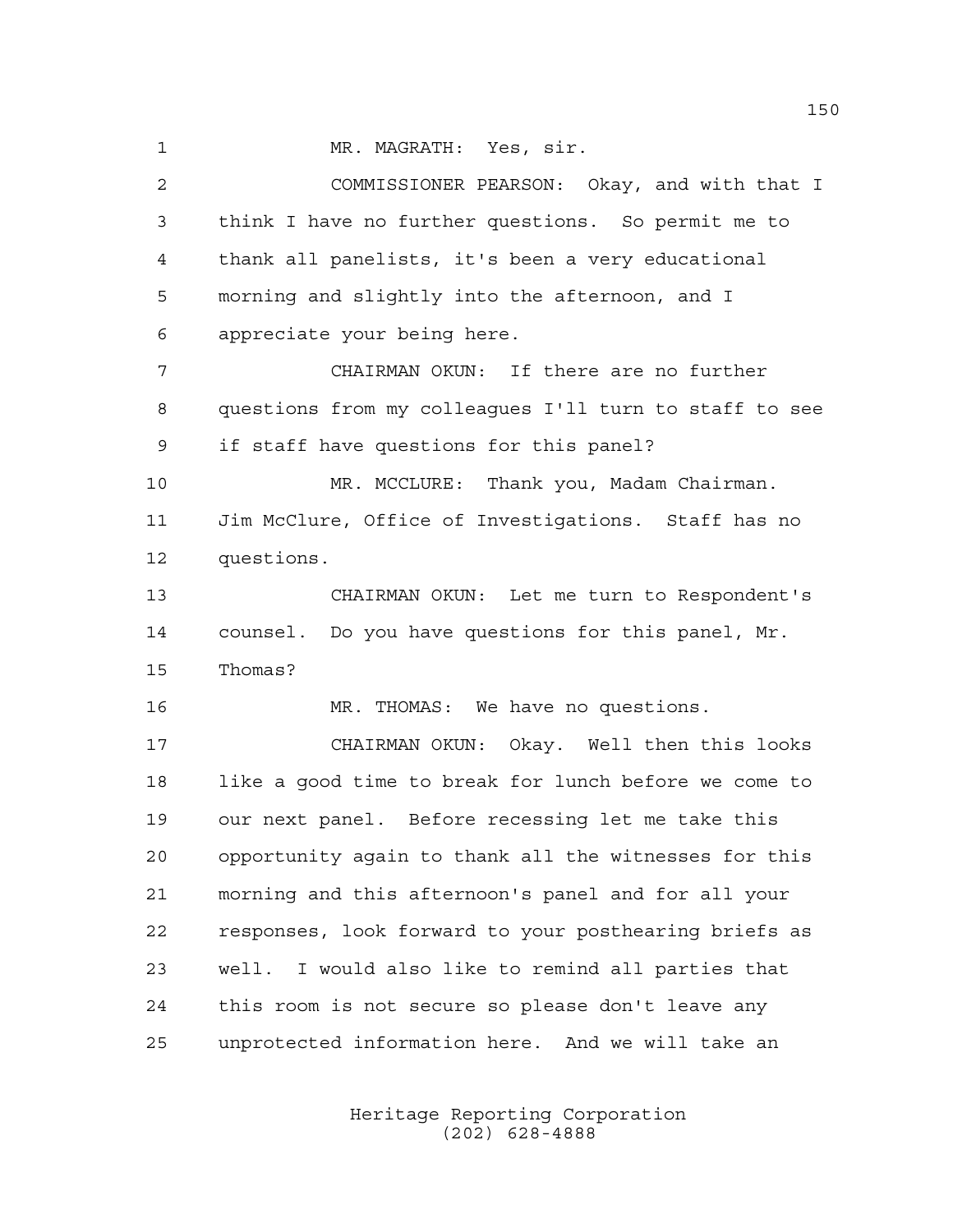| $\mathbf 1$      | hour break for lunch, so this hearing is in recess  |
|------------------|-----------------------------------------------------|
| $\mathbf{2}$     | until $2:10$ .                                      |
| $\mathfrak{Z}$   | (Whereupon, at 1:11 p.m., the hearing in the        |
| $\overline{4}$   | above-entitled matter was recessed, to reconvene at |
| 5                | 2:10 p.m. this same day, Tuesday, July 27, 2010.)   |
| $\epsilon$       | $\frac{1}{2}$                                       |
| $\boldsymbol{7}$ | //                                                  |
| $\,8\,$          | //                                                  |
| $\mathsf 9$      | //                                                  |
| $10$             | //                                                  |
| $11$             | $\frac{1}{2}$                                       |
| $12\,$           | $\frac{1}{2}$                                       |
| 13               | $\frac{1}{2}$                                       |
| $14\,$           | $\frac{1}{2}$                                       |
| $15\,$           | $\frac{1}{2}$                                       |
| 16               | //                                                  |
| 17               | //                                                  |
| 18               | //                                                  |
| 19               | //                                                  |
| 20               | $\frac{\sqrt{2}}{2}$                                |
| $21$             | $\sqrt{}$                                           |
| 22               | $\sqrt{}$                                           |
| 23               | $\sqrt{}$                                           |
| 24               | $\sqrt{}$                                           |
| 25               | $\!/\!$                                             |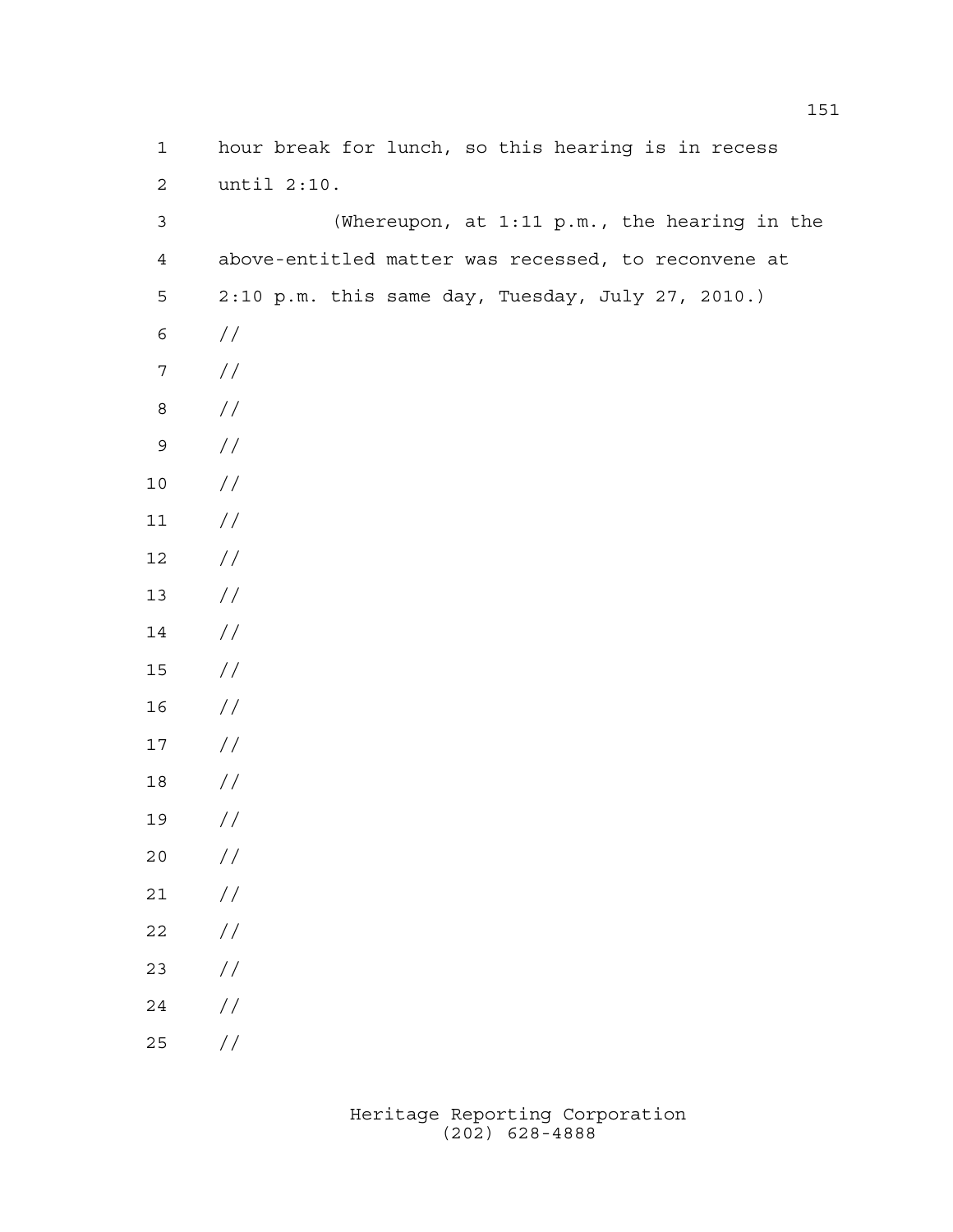A F T E R N O O N S E S S I O N 2 (2:13 p.m.) CHAIRMAN OKUN: This hearing will now reconvene, if I can ask everyone to please take their seats. Mr. Secretary, are there any preliminary matters before we hear the next panel? MR. BISHOP: Yes, Madam Chairman. With your permission we will add Kathy Kettlewell of Squire Sanders to the witness list for this afternoon's panel. CHAIRMAN OKUN: Hearing no objection. You may begin your presentation, Mr. Thomas. MR. THOMAS: Thank you. As mentioned before, I'm Ritchie Thomas, Squire Sanders & Dempsey, counsel for the RHI Group Respondents in this case. With me on our panel here today we have Martin Beschel who is next to me, Commercial Director, Steel Americas, Veitsch-Radex America, Inc., which is the importer and seller of MCBs from China and from Mexico in the U.S. market. We have next to him is my colleague Iain McPhie, and next to him is Victor Garcia, Director General of RHI RefMex, the Mexican exporter. At the table behind us we have Bruce Malashevich, President of Economic Consulting Services, and Alex Cook, an

> Heritage Reporting Corporation (202) 628-4888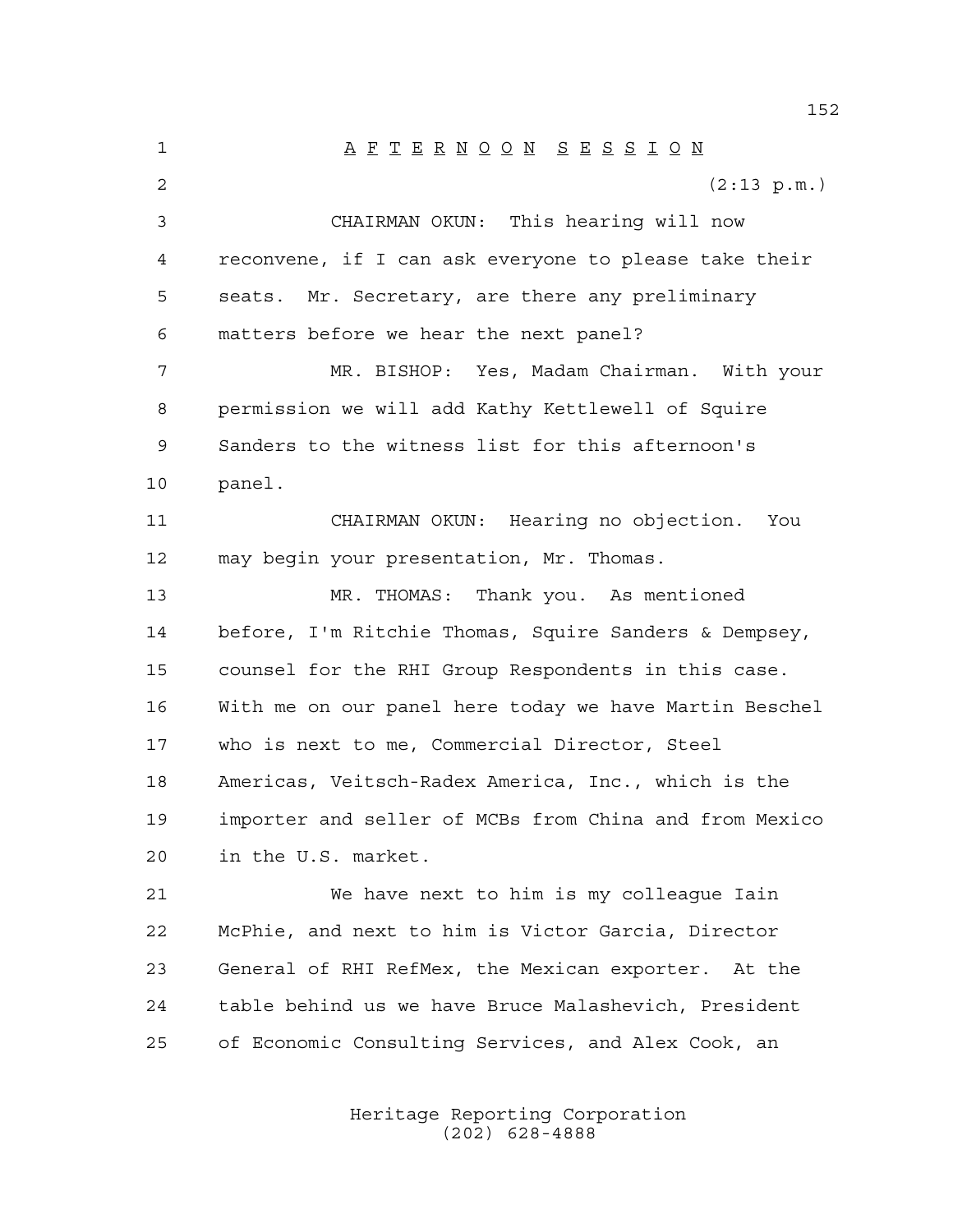economist with ECS. I'm not going to have anything to say in terms of an opening statement here except to say that I'm sure the Commissioners observed as did I that several of the points that I made in my opening statement were verified or confirmed in the Petitioner's testimony this morning and that I hope that was noticed. I am now going to turn it over to my colleague Mr. McPhie.

 MR. MCPHIE: Thank you. Good afternoon. Again my name is Iain McPhie, I am counsel for the RHI group of companies. Before moving on to our panel of industry experts we'd like to first draw your attention to some important new evidence that very recently has come to light. Resco has been telling a story in this case about the U.S. MCB market that in many ways just does not comport with reality, so we thought we would try to compare its story with information that's on its company website.

 Curiously we noticed that while some sections of the website contained information going back eight or nine years its company news archive contains only a handful of press releases going back just to 2008. It appears that Resco may have, let's say sanitized it's website prior to filing its petition to remove relevant information that would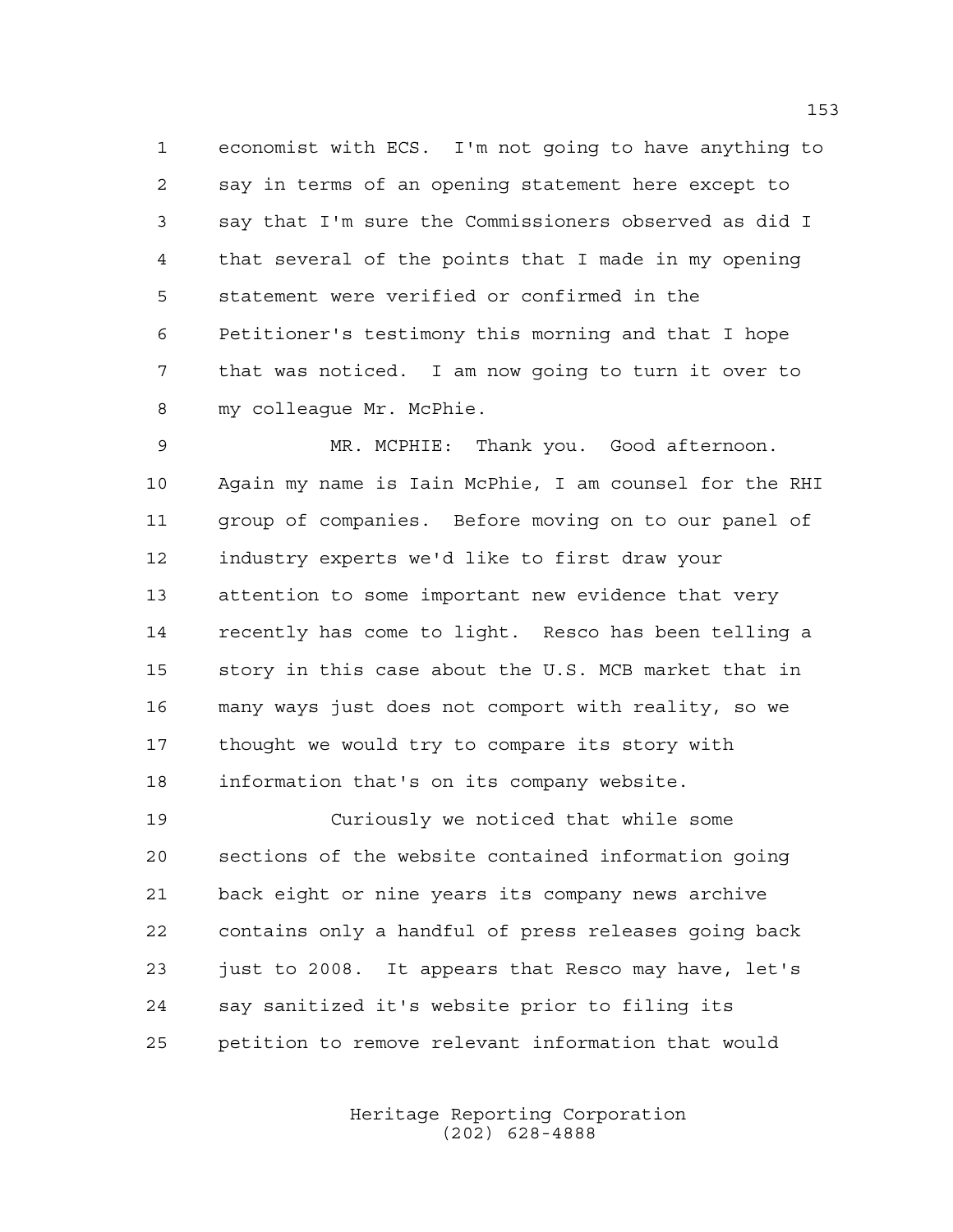contradict the story behind its case. This led us to check an Internet archive site which preserves past versions of public websites going back in time, and our suspicions proved correct.

 In the public exhibit that's before you now, with a cover page that looks like our brief, on page 1 we have a table showing on the left the long list of press releases that were on the Resco website before Resco filed its petition. On the right is the short handful of press releases that are on the Resco website today. Included in the list on the left column are several releases that announce price increases, surcharges, or other new pricing for MCBs since 2005, none of which appear on the Resco website today.

 The following pages in our exhibit are copies of these Resco price increase announcements, which again have not surfaced on this record until just now. These announcements make for very interesting reading in light of Resco's claims that imports have suppressed prices over the POI and have prevented it and other producers from increasing their prices to cover their rising costs. These announcements also shed light on Resco's other claims, such as for example that the U.S. industry experienced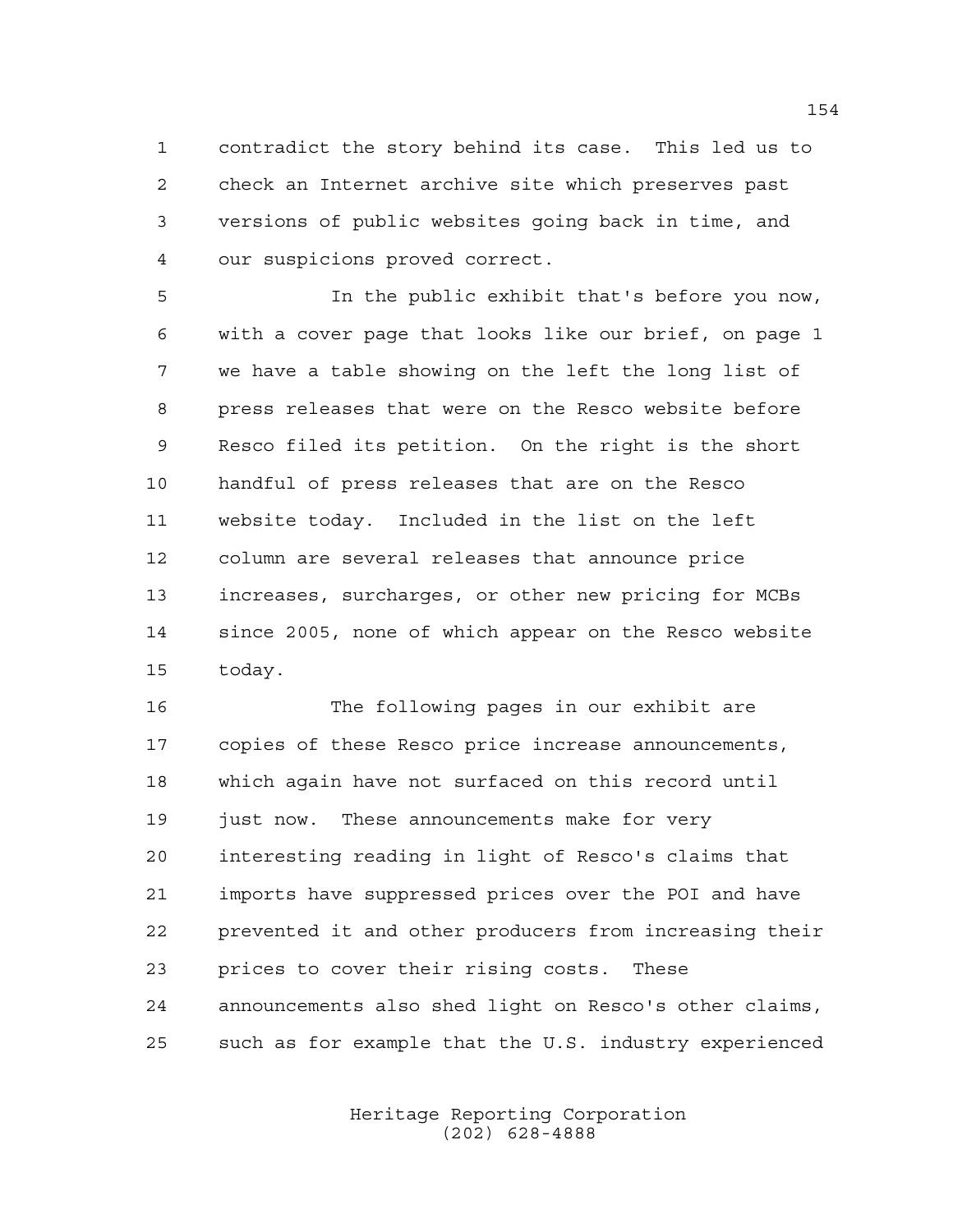healthy margins prior to 2005 when imports, according to Resco, began causing injury. That's on page 3 of its prehearing brief.

 As we see in the first price increase announcement, which announced a 5 to 12 percent price increase to begin in 2005, Resco explained it had experienced "very lean years because of high costs prior to 2005" and was "hopeful to return to levels of modest profitability in 2005". Now in addition to directly contradicting Resco's statement to this Commission, Resco's own words at that time make clear that it struggled to cover its increasing costs before the time it now claims that subject imports became a problem.

 Now no doubt Resco will think up some seemingly innocent explanation as to why it deleted only the information that undermines its petition while leaving all other parts of its website intact, but we submit that this Commission should be mindful of this tactic when it considers Resco's frankly outrageous charges that other parties have been less than forthcoming in this investigation. With that I'd like to now turn the panel over to our industry experts beginning with Martin Beschel. Thank you. MR. BESCHEL: Good afternoon. I appreciate

> Heritage Reporting Corporation (202) 628-4888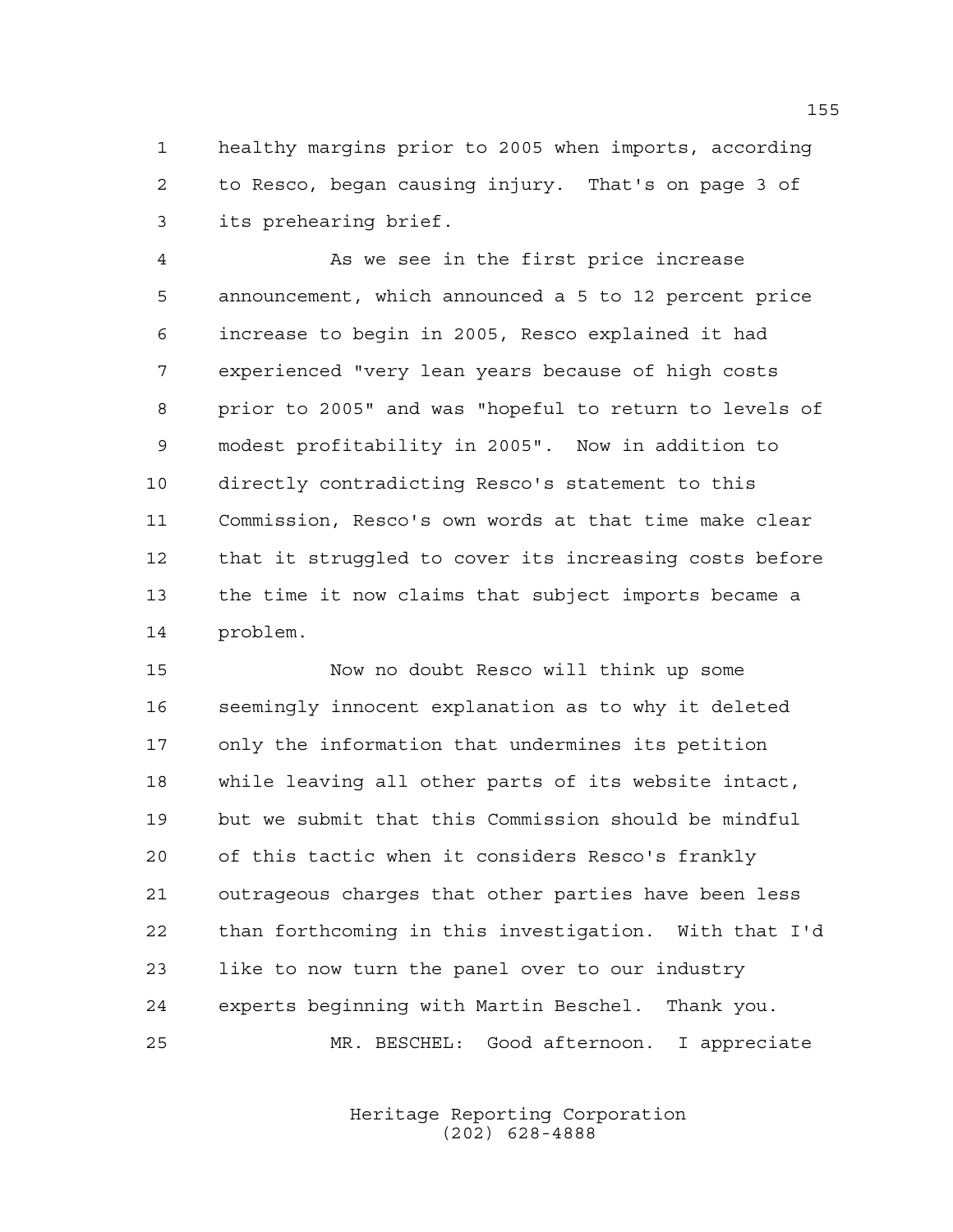the opportunity to testify here in front of the Commission. My name is Martin Beschel, I'm the Commercial Director of RHI's steel business unit in North American markets including United States, Mexico, and Canada. Veitsch-Radex America is RHI's sales unit or sales entity responsible for all steel sales in the United States, including magnesia carbon bricks. I have worked for RHI since 1995 and have been involved in refractory sales in the U.S. steel market since 2000.

 My educational background includes a degree in business administration and finance from the University of Economics in Vienna, Austria, and early in my career I worked several years for Bear Stearns, God bless them, in London and New York. RHI is the leading global manufacturer and distributor of refractory materials to the steel, cement, nonferrous metals, glass, and EEC industries. RHI is headquartered in Vienna, Austria, and has over 30 manufacturing facilities worldwide. RHI and its affiliates manufacture MCBs in Austria, Germany, China, and Mexico, and VRA sells MCBs from all these locations to the United States.

 RHI formally produced MCBs also in the United States, but had to give up that facility in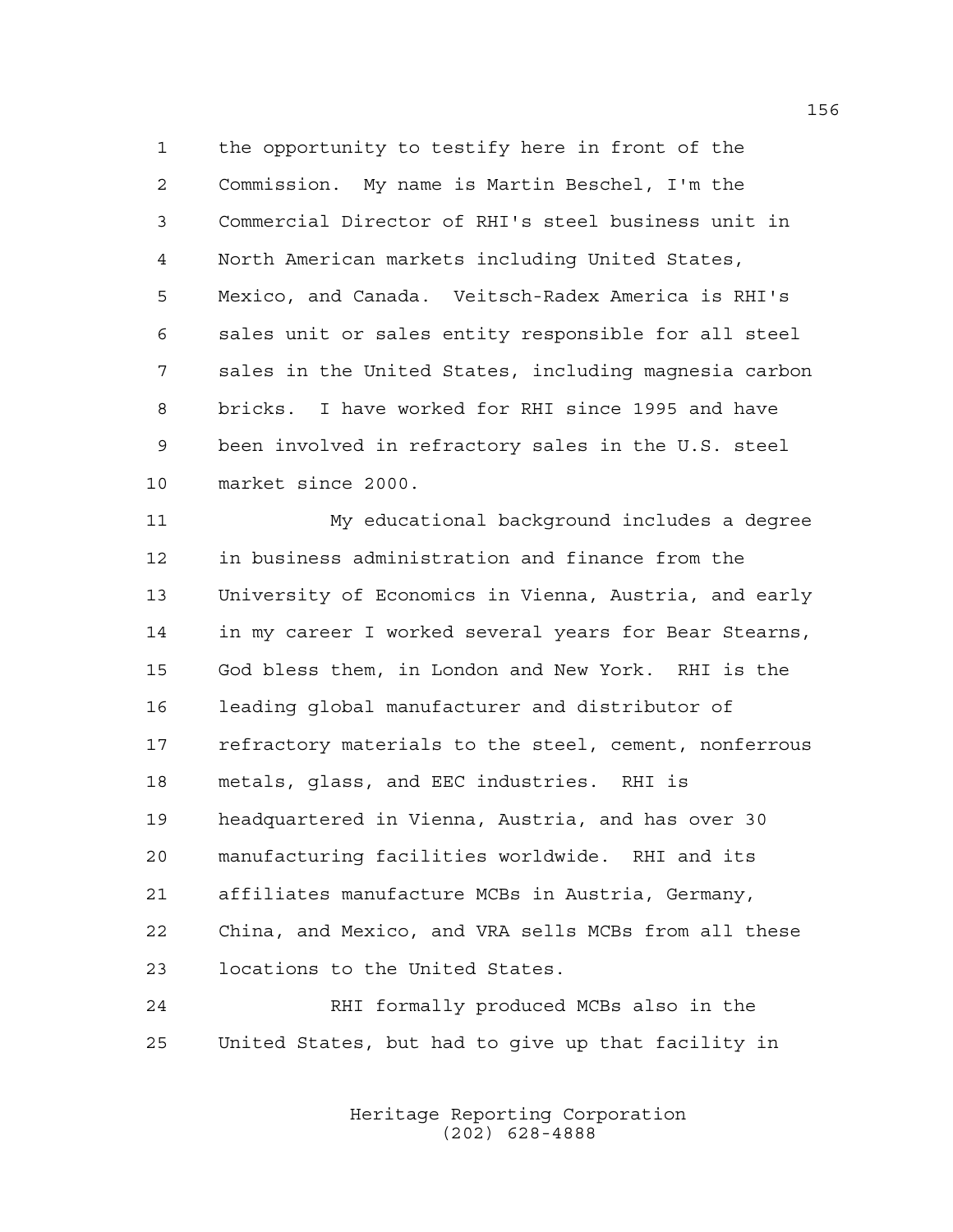2002 as a result of asbestos related litigation against its then subsidiary ANH. My testimony today will focus on how MCB suppliers compete for and service steel industry customers in the United States. My testimony also will focus on how demand for MCB is directly connected to the performance of the U.S. steel industry.

8 As we all know the steel industry reached record highs in 2007 and early 2008 before the economic recession caused a sudden and extreme downturn in late 2008, which continued into the first half of 2009. It's also a known fact that the steel industry is on a recovery path since mid late 2009, and this continues to be the case into 2010. RHI's MCB and other refractory business has followed the same pattern, and if the domestic MCB producers have suffered injury over this period it is for the same reason that foreign producers and the steel industry also have suffered a downturn, the recession.

 You have heard from Resco's statement this morning that MCBs are a commodity product and that price alone is the deciding factor in the steel customer's purchasing decision. I tend to disagree with that statement. Of course any customer of any product will tell you that price is important and all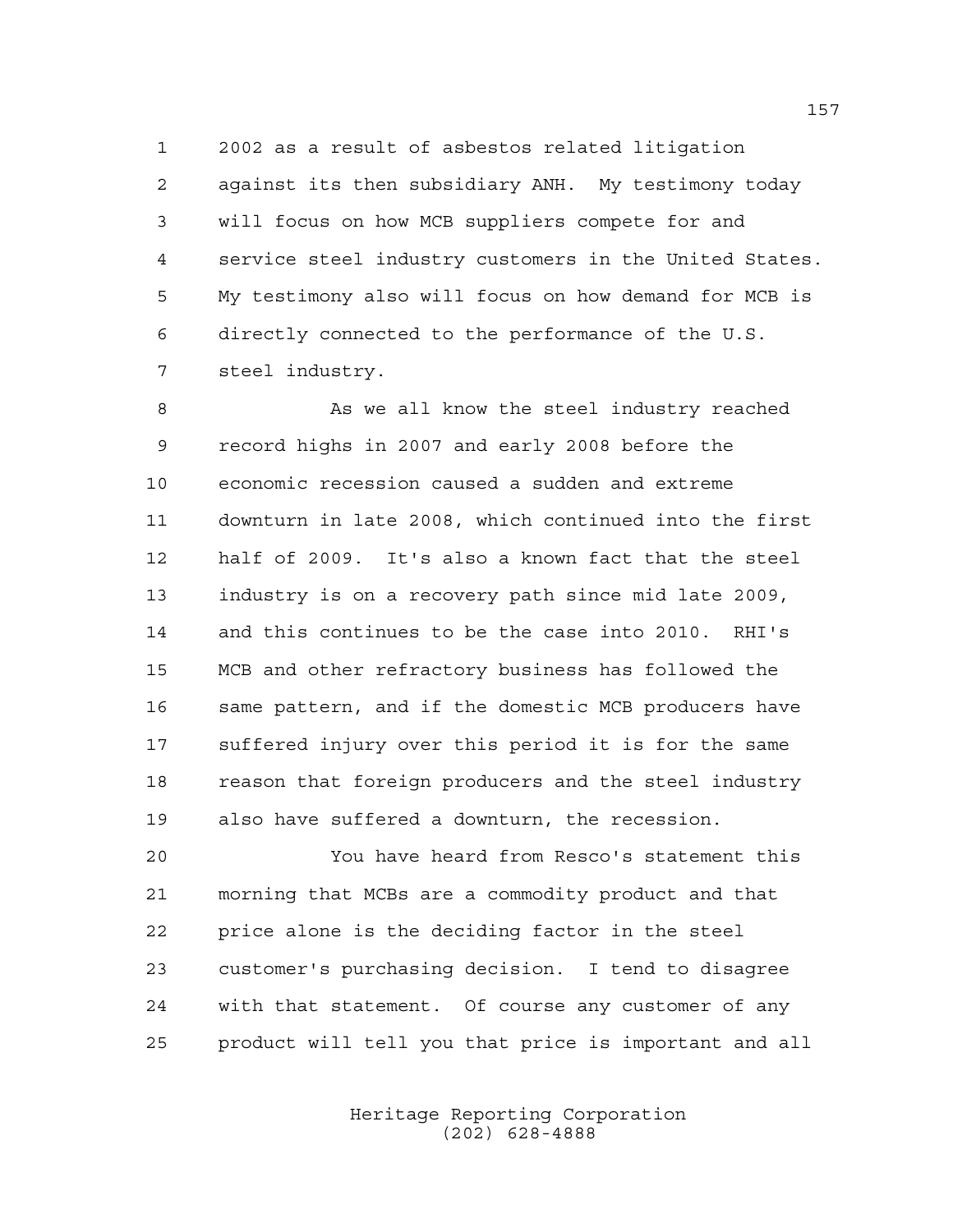other things being totally equal they will always choose the lowest priced product to keep costs down. But MCBs are not commodities, and I am going to explain why.

 It is critical to understand that steel producers focus above all on the cost per ton of steel produced, not just on the price of any particular input item. This is true for MCBs as well as for any other refractory products used in furnace and ladle linings that are designed to be replaced after they wear from use over time. This relining process requires substantial labor cost, and in the case of furnaces also requires the furnace to be closed down and taken off line, which results in additional substantial costs from lost production.

 Higher quality MCBs may have higher prices, but they also last longer and they allow the customer to use the furnace or the ladle lining longer before they have to do a costly reline. So more expensive MCBs may be and often are more efficient overall than lower quality and cheaper MCBs. Steel producers are experimenting and adjusting the use of MCB brands and shapes to find the best price performance ratio that achieves the lowest overall cost per ton of steel produced.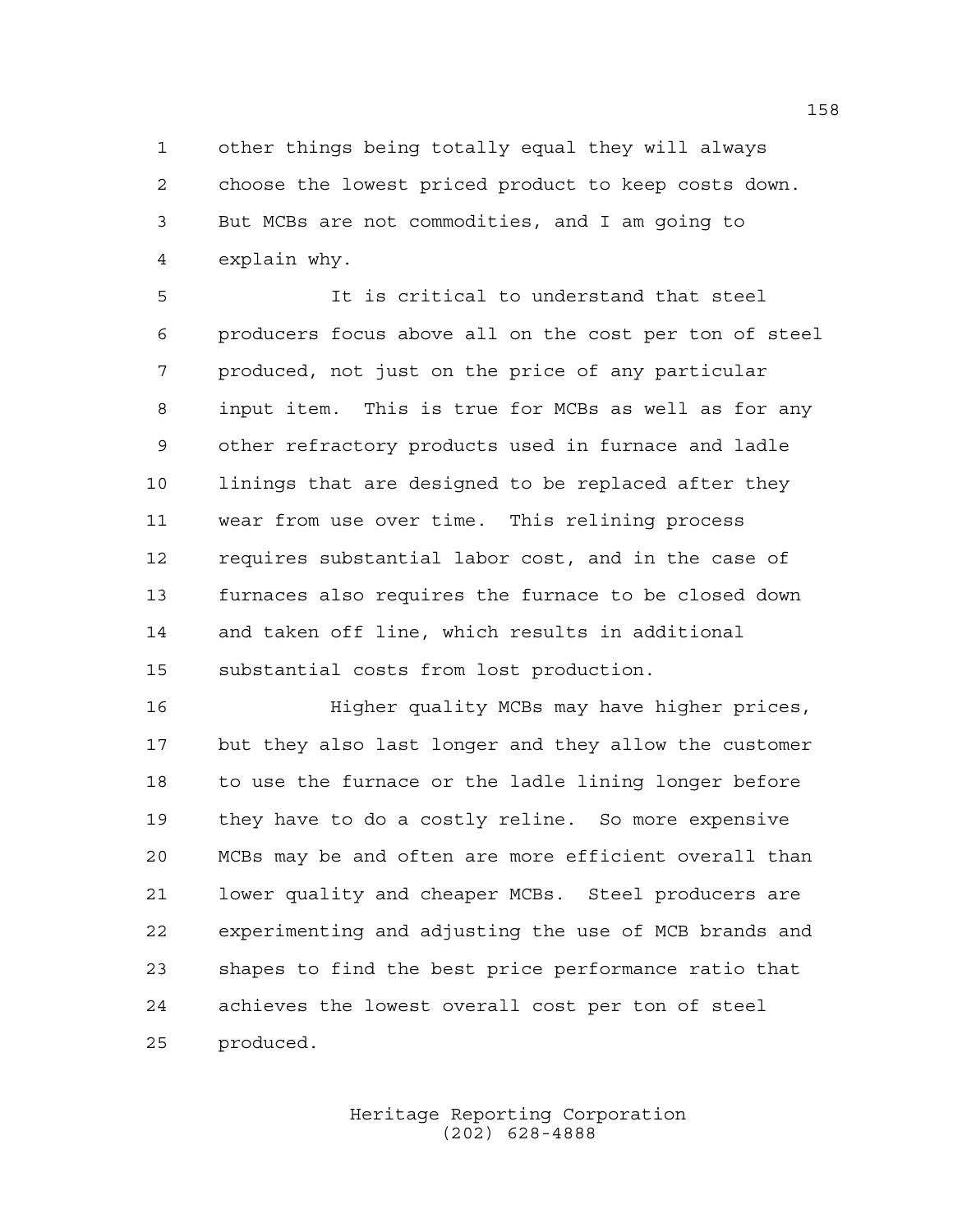There is really no easy way to compare one supplier's product with another based upon their product specifications or the data sheets alone. Each product must be used in an actual test lining to measure how long it can last and whether it actually will increase or reduce costs overall. It is also important to understand that MCBs make up only a very small percentage of the total cost of steel production, and while total refractories in steel 10 production cost are anywhere between 3 to 4 percent of the steel manufacturing costs, less than a half percent is attributed to MCBs.

 At the same time MCB are used in a very critical area, and as stated by Resco is also like ladle slag lining and EAF sidewall, and they are very critical areas in the steel manufacturing, and problems with MCB can be very costly for steel producers. Inconsistent quality in MCBs can lead to a lining being replaced early before all the other refractory bricks in the lining have worn and means higher costs overall.

 It is imperative to try to reach what we call a balanced lining, with a uniform wear pattern. An unbalanced lining, or a low cost lining, in extreme cases can lead to damaged equipment, lost liquid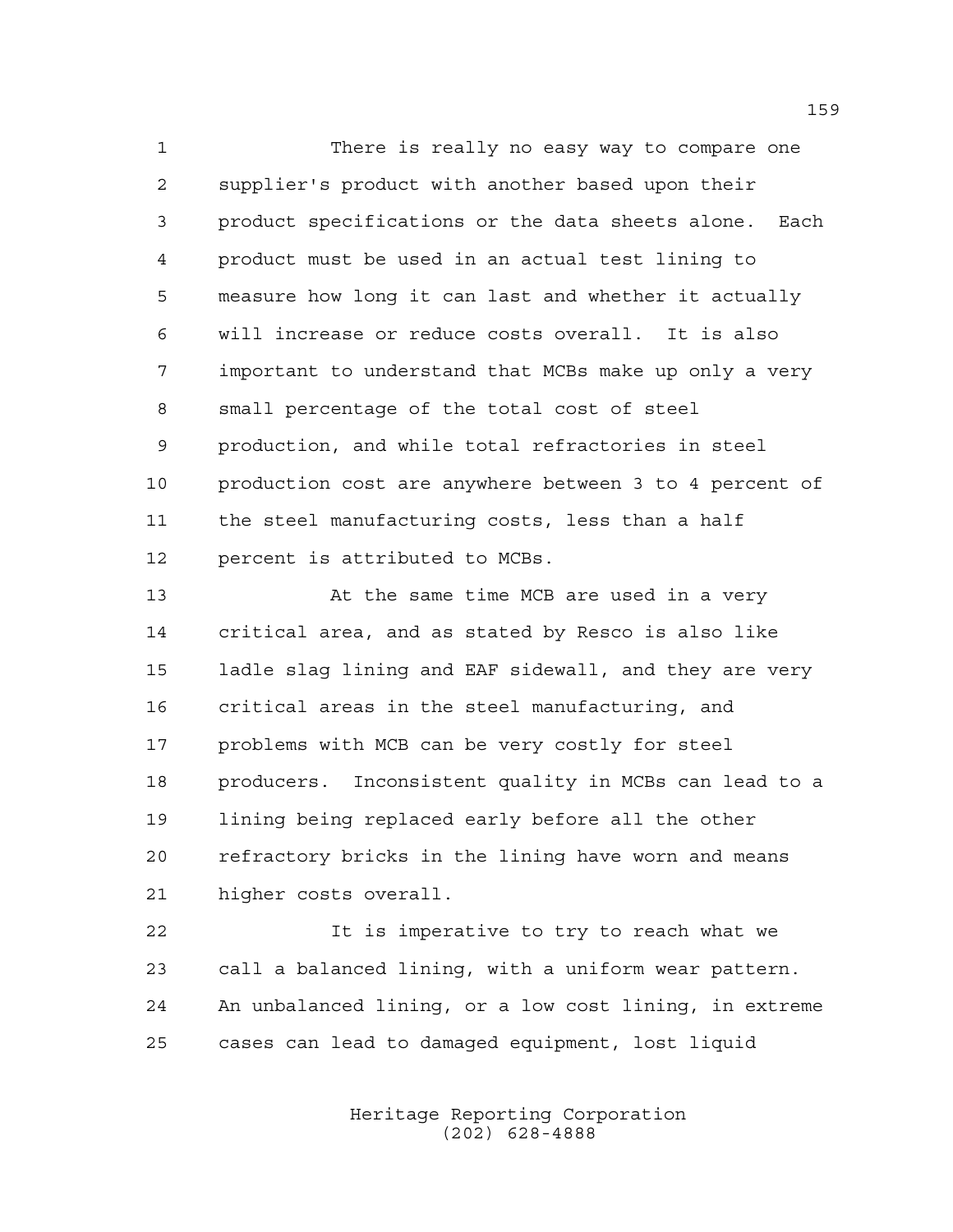steel, and severe safety hazards, and loss of life is not uncommon once molten steel breaches a vessel. Reliable quality supply is critical because disruption can force steel producers to take furnaces or ladles off line, leading to cost and lost production.

 For these reasons, steel producers generally will not use MCBs that have not been certified in their plants, and they always insist on quality materials, consistency of quality, and reliability of supply. Large steel companies with multiple facilities have some degree of coordination of price negotiations with refractory suppliers through corporate purchasing departments, but the actual MCB procurement decision are generally made by the local refractory manager at each plant based upon their expertise, which suppliers, and which products best fit their individual plant's needs. They do not simply purchase the cheapest MCBs available.

 Steel producers' concerns with consistent quality and reliable supply are especially important in MCBs and other refractories used in the BOF linings. While steel producers use multiple different ladles in the production lining and can take any given ladle down for maintenance or reline without stopping production, in integrated steel mills entire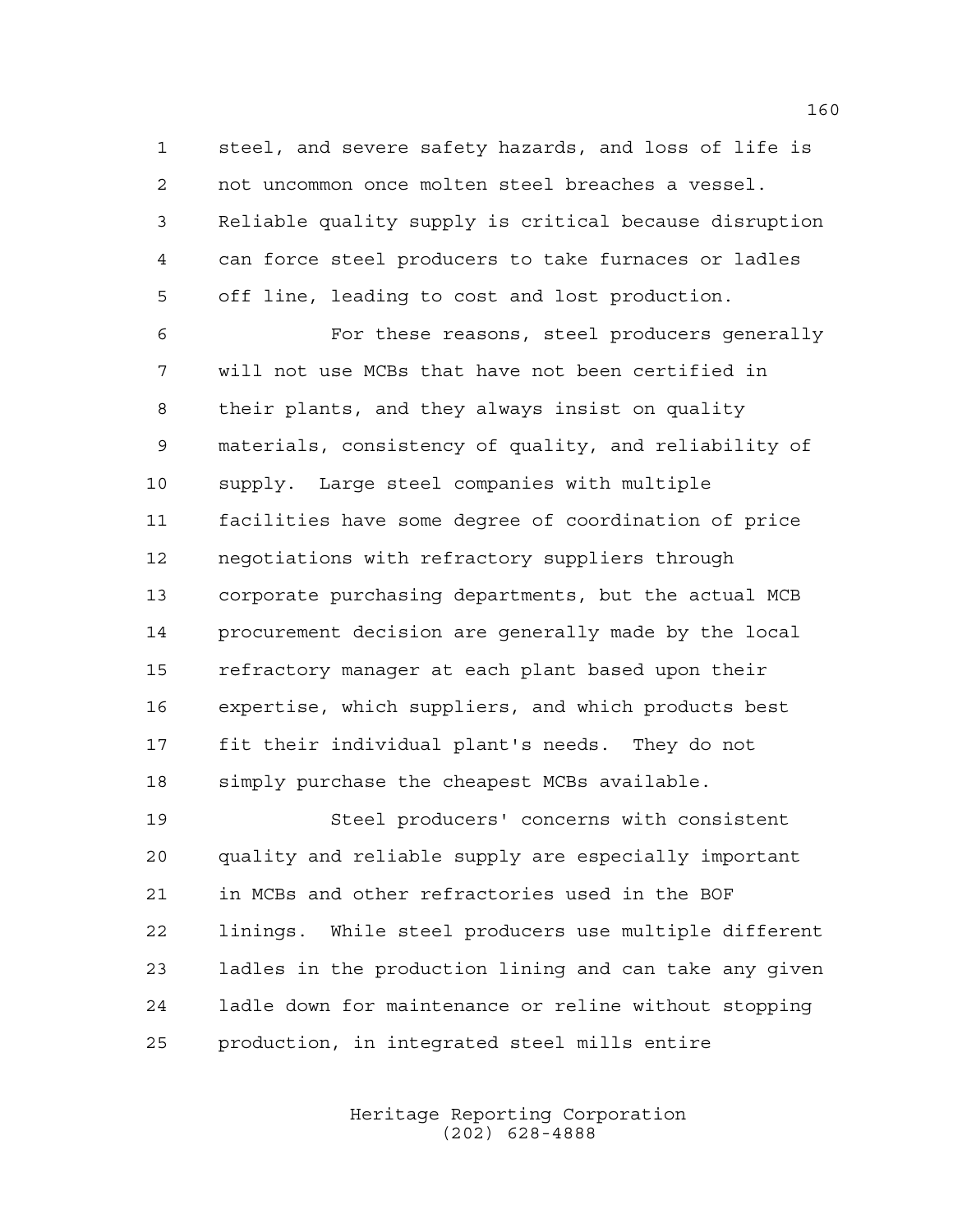production line is centered around one or two BOF linings. When a BOF is down the entire production line stops, so relining a BOF is very expensive for a steel mill.

 As we heard before, heat life for different vessels, ladle EAF, and BOF are very different. BOFs last approximately 20,000 heats which is often longer than a year, as opposed to typically fewer than 1,000 heats for an EAF lining which is a few months, and roughly 100 heats for ladles which is typically about a month. BOF linings are much more expensive than EAF and ladle linings because they require substantially more engineering, design, and technical support, and they are much more profitable for refractory producers for these reasons.

 Steel producers consider BOF linings to be an investment rather than an expenditure, particularly when you think about a BOF lining costing \$1 million, that's not just an expenditure, that's an investment. Because BOFs are critical to an integrated mill's operation and because of the extensive logistic and support work required to deliver and install a BOF lining, the domestic refractory producers dominate the U.S. market for BOF linings. Imports from China and Mexico are not a factor at all here.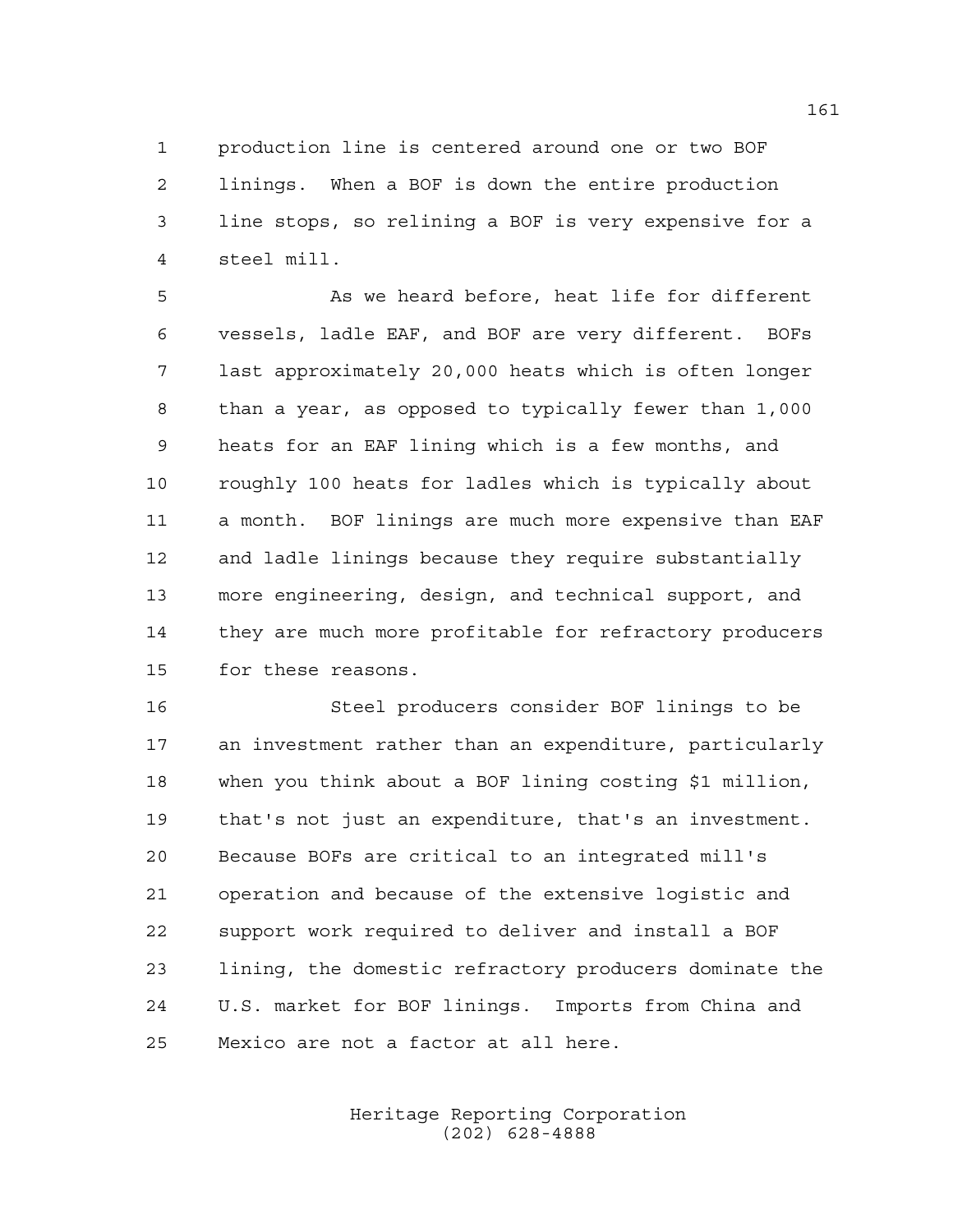Another trend it is important to account for in considering price comparison for individual MCBs is that customers for the most part purchase entire linings at once from a single supplier. These linings include MCB as well as other refractory products, along with varying degrees of technical support and other services. In purchasing an entire lining, the customer is not focused so much on the price of each individual brick or refractory material as a bottom 10 line price for the entire lining. And even then they focus on the entire lining's impact on the customer's cost per ton of steel produced.

 A further extension to this trend is the increasing use of cost per ton of steel produced pricing of MCBs and other refractory materials. Here the customer pays not based on the number or volume of refractories consumed but rather based on the volume of steel produced. We have encountered that also the domestic MCB producers using this arrangement with customers in the United States. This arrangement shifts the risk of the refractory performance from the customer to the supplier and allows the customer to achieve certainty in its costs while also providing incentive to the refractory supplier to improve quality and to use its expertise to achieve the best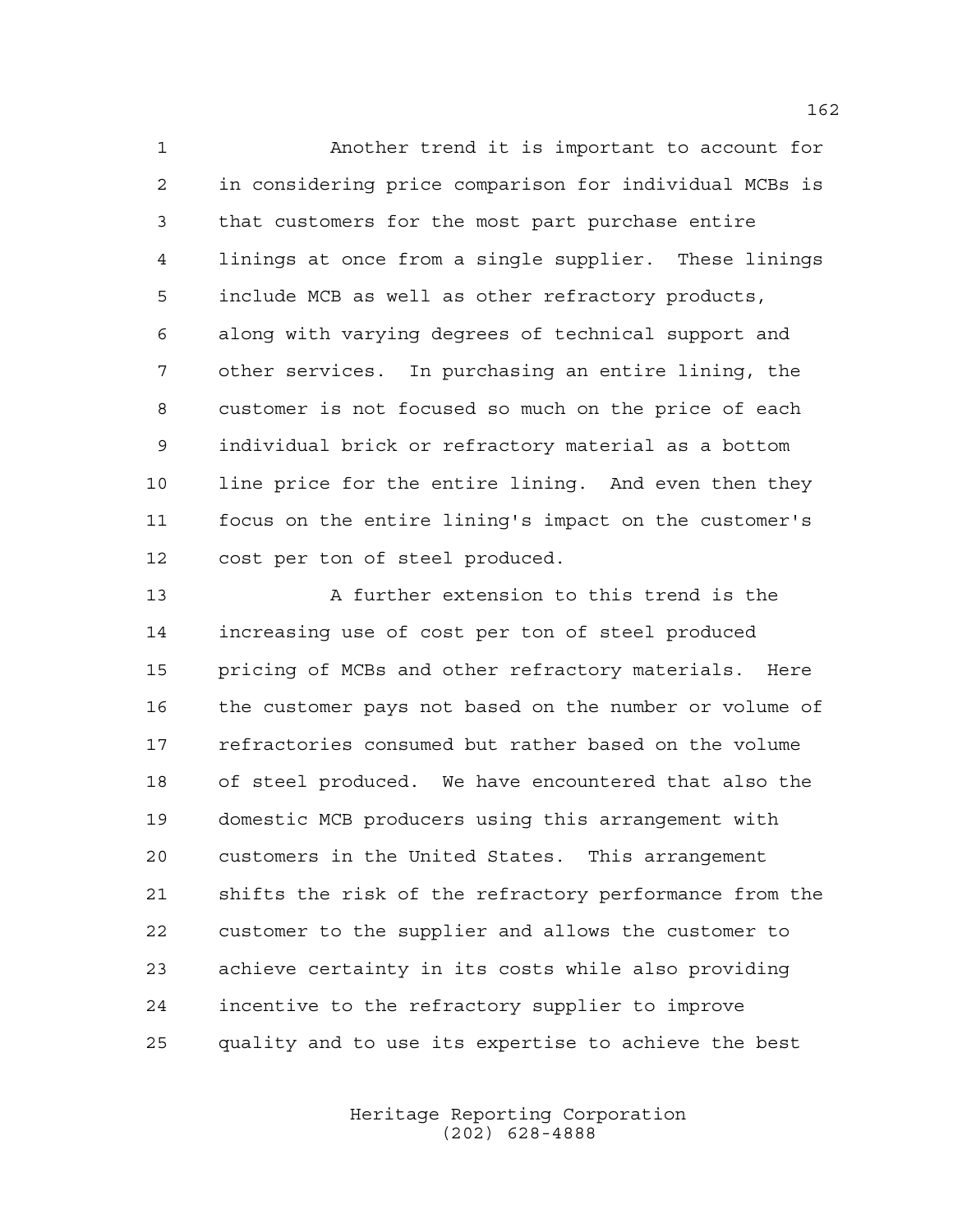price performance ratio.

| 2  | A step even further is that the refractory             |
|----|--------------------------------------------------------|
| 3  | supplier essentially adopts a customer's entire        |
| 4  | refractory lining operation and provides the linings   |
| 5  | as well as the technical services including lining     |
| 6  | optimization, installation service, logistics, as well |
| 7  | as machinery and trained experts located at the        |
| 8  | customer's site. We know that both domestic producers  |
| 9  | ANH and Magnasita or LWB have dedicated sales forces   |
| 10 | focusing on service in this kind of a business model.  |
| 11 | What all of this means is that comparing a             |
| 12 | brick A from one supplier with the price of a brick B  |
| 13 | from another supplier provides a very incomplete       |
| 14 | picture of how a steel producer decides what mix of    |
| 15 | products to use in a given lining. The decision is     |
| 16 | instead based on a whole host of factors all relating  |
| 17 | at the very end towards the steel producer's overall   |
| 18 | cost per ton of steel produced. Now turning to the     |
| 19 | effects of the recession. I'm sure nobody in this      |
| 20 | room would dispute that there is a direct connection   |
| 21 | between steel production and demand for refractories   |
| 22 | including MCBs.                                        |
| 23 | The economic recession in late 2008 and the            |
|    |                                                        |

 first half 2009 caused a sudden and extreme downturn in steel production, which in turn severely reduced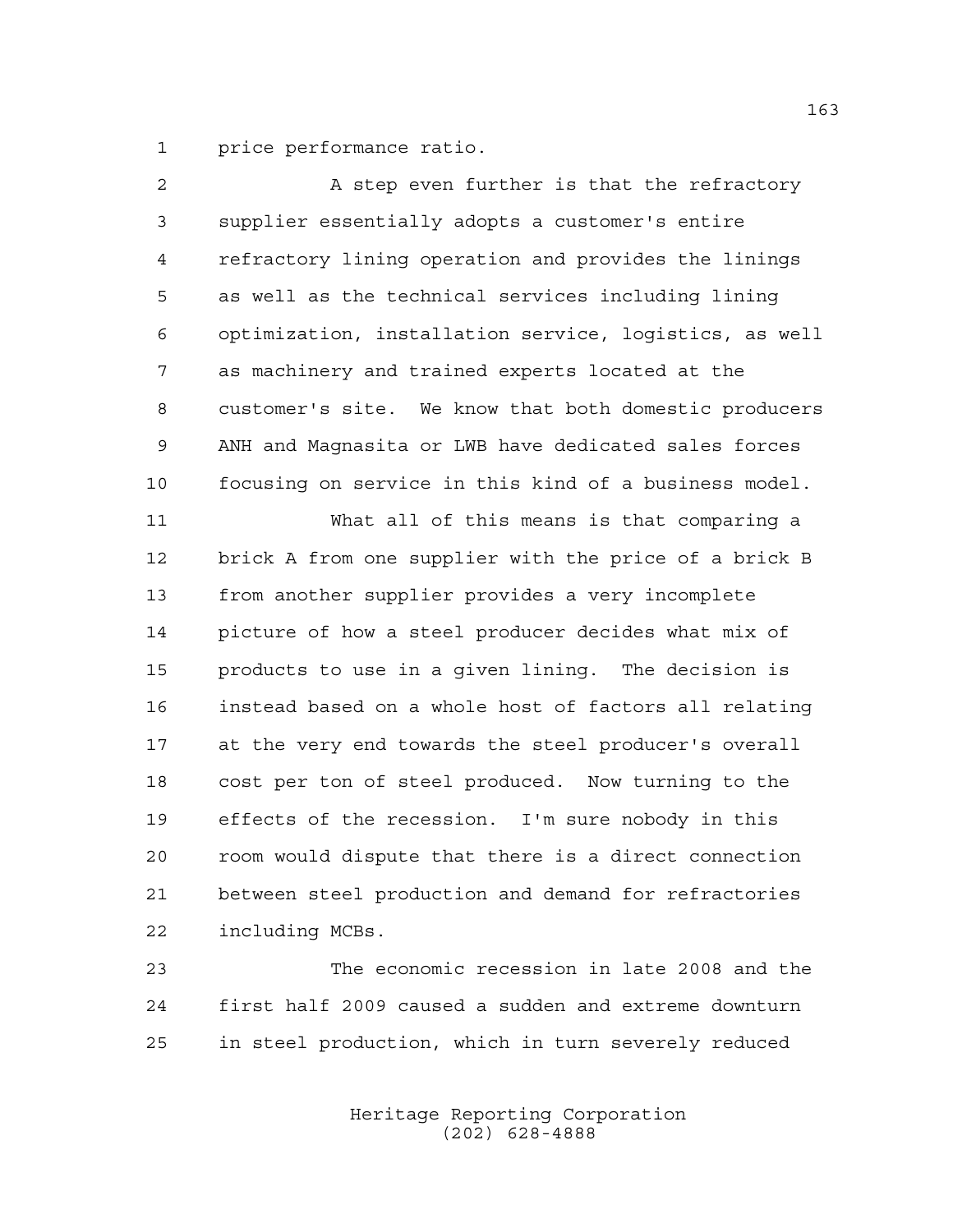demand for MCBs during this period with one additional major reason being that the MCB demand for investment type BOF relines nearly disappeared during that time. The United States steel industry was among the hardest hit by this recession with steel production that was dropping more than 50 percent.

 RHI's refractory sales were down sharply during this period, both in the United States and in all other markets. I'm sure sales were also down for the domestic producers and for other suppliers of imported MCBs. The impact of the recession was even more dramatic because it was preceded by a real boom time in the U.S. steel industry in 2007 and early 2008. Steel production both in the U.S. and other markets reached record levels during this period, with 16 the Chinese steel industry in particular driving very strong global production levels.

 This very much led to fears of shortages in raw materials during this time, including magnesia used in making MCBs, and accordingly resulted in price increases in MCBs and other refractories for customers in the United States. I know from personal experience that both RHI and ANH achieved multiple price increases during this time, some of them double digit percentage. It is safe to assume that every MCB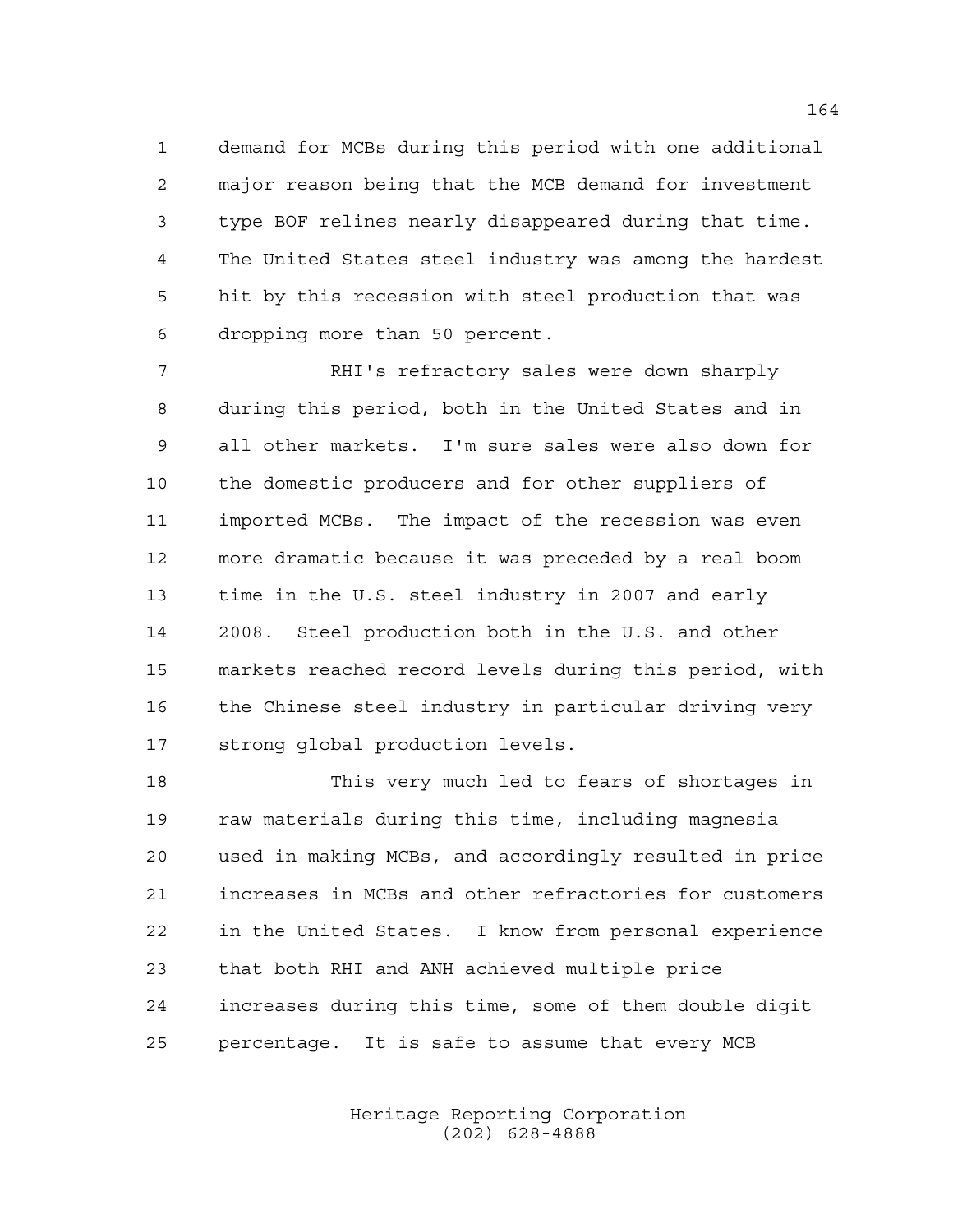supplier domestic or importer was getting price increases during this time.

 As we have seen from Resco's website releases, Resco also implemented similar price increases during this time. In fact, it was concerns about material shortages during this period that led to ANH's early termination of a joint supply agreement between VRA and ANH under which VRA supplied a major steel customers in the United States with large volumes of MCB produced domestically by ANH.

 During the price increase negotiation for the second half 2008, the customer expressed great concern about raw material shortages and continued supply security for his plants in the United States and asked ANH whether it could guarantee continued supply. ANH responded that while it was able to continue supply through the third quarter 2008 it was unable to issue a guarantee to continue supply after that. The customer then asked RHI whether it was able to guarantee the supply, and RHI responded that it could do so but would need to use refractories imported from China and other markets.

 Contractually the ANH VRA supply agreement required written consent from both parties for any production substitutions. When the customer requested

> Heritage Reporting Corporation (202) 628-4888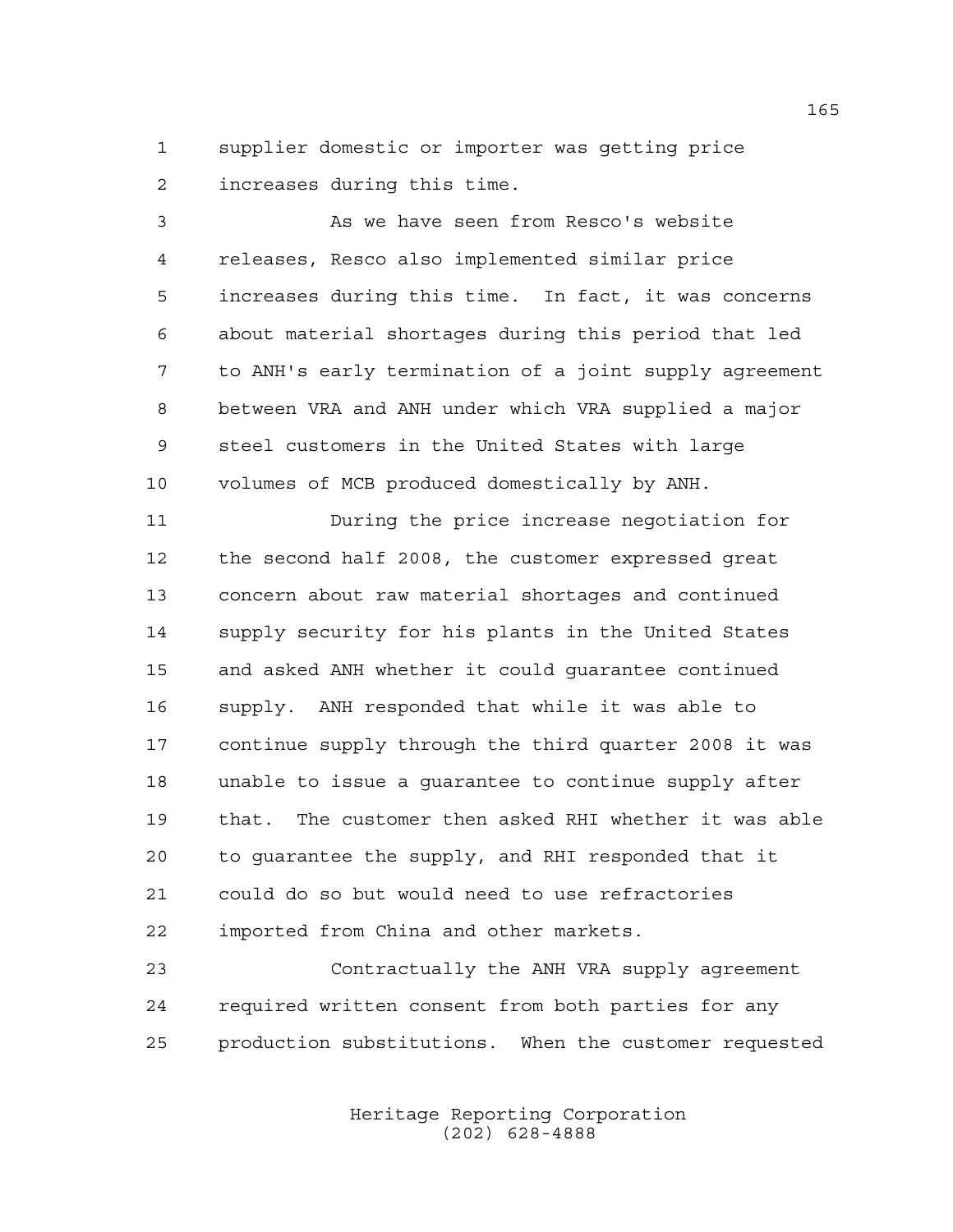to allow introduction of RHI manufactured materials, ANH decided that rather than granting their consent it was in their best interests to terminate this agreement prematurely. After U.S. steel production levels dropped off in late 2008 and into the first half of 2009 demand for MCBs followed suit. Resco filed its petition at the absolute bottom of this downturn for both the steel and refractory industries in the United States.

 During the Commission's preliminary phase investigation it was not clear, and it was pretty much very unclear, whether government stimulus programs or other factors would generate a lift for the steel industry. During the summer 2009, however, it started to become apparent that the steel industry recovery was underway. As integrated steel mills started the process of coming back on line and other steel producers ramped up production, MCB demand also grew. This somewhat sudden recovery and

 improvement for the U.S. industry continued through the first quarter 2010 and still continues today despite the usual expected seasonal drop which we are all going to expect for the summer. Meanwhile, steel production levels in other markets have also continued to increase, particularly in China and elsewhere in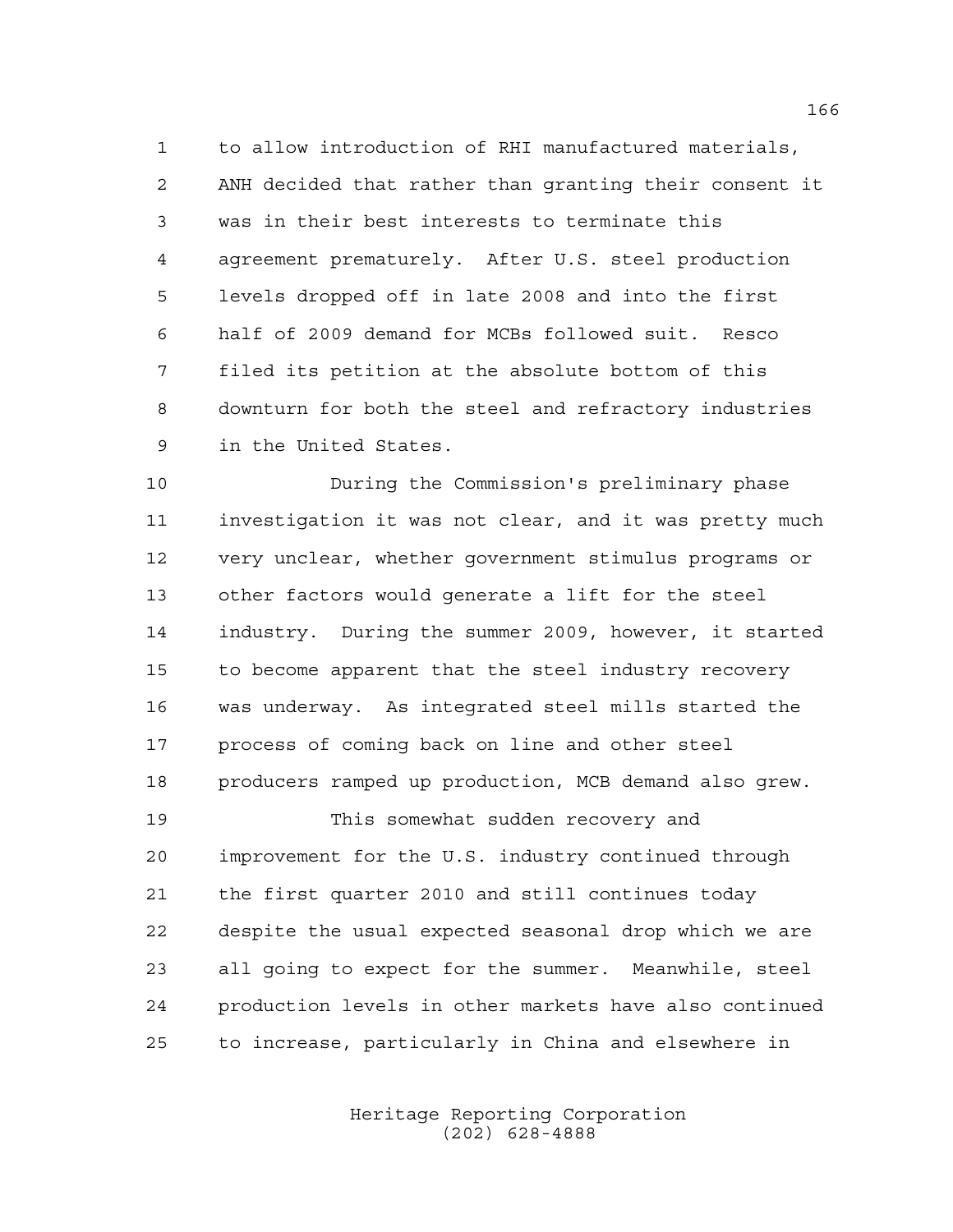Asia as well as in Mexico, Europe, and South America. As a result of strong steel industry demand in those other markets, our MCB production plant in China is operating at full capacity to supply MCB and other products to customers in China and other export markets. Manufacturing lead times for refractories from our plants in China currently range anywhere between 18 to 24 weeks, significantly longer than in early 2009. RHI's affiliate in Mexico also is operating near full capacity with their lead times also increasing as Victor Garcia is going to explain further later.

 Based on public record in this investigation, I am inclined to say that all of the domestic industry's adverse indicators have now reversed and that in the first quarter 2010 the domestic industry posted the strongest performance over the entire period of investigation. The domestic producers have recovered along with the steel industry and have attained or even improved upon their pre-recession performance.

 This absolutely confirms to me that any injury they experienced during 2008 and 2009 was caused only by the economic recession and the downturn in the steel industry. With continued improvement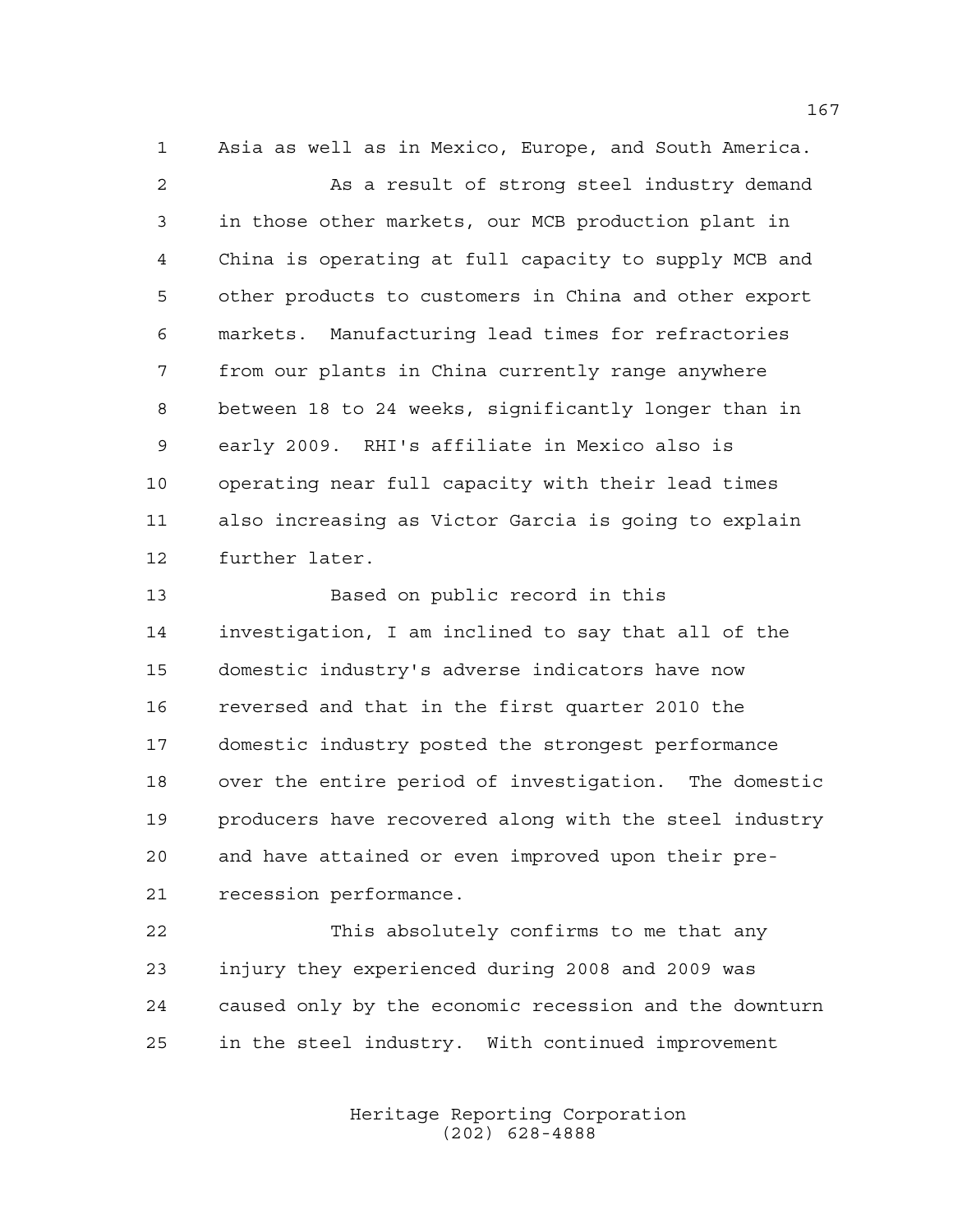forecasts for the steel industry it is difficult to see how any threat of injury could be possible either. As I mentioned before, our MCB production facilities both in China and Mexico are operating at capacity levels to meet strong demand in other markets and we have no significant capacity to supply U.S. customers.

 In fact we are now supplying our U.S. customers with MCBs imported from Europe, and other sources are also available, including Brazil where the domestic producer Magnasita has its headquarters and also owns a large magnesite mine. I see that Resco has attempted to show injury to its MCB operations by comparing MCB results to those of other steel refractory products, which shows entirely different and presumably much better operating profit to sales ratios.

17 10 In my mind this is misleading because many refractory products have different profit to sales ratios, some higher and some lower. It is completely normal for RHI for example to experience different results for MCBs than other steel refractories for many reasons, both in the United States as well as in the other markets in which unlawful dumping has not even been alleged. Some of our steel refractories simply are more and some are less profitable, and I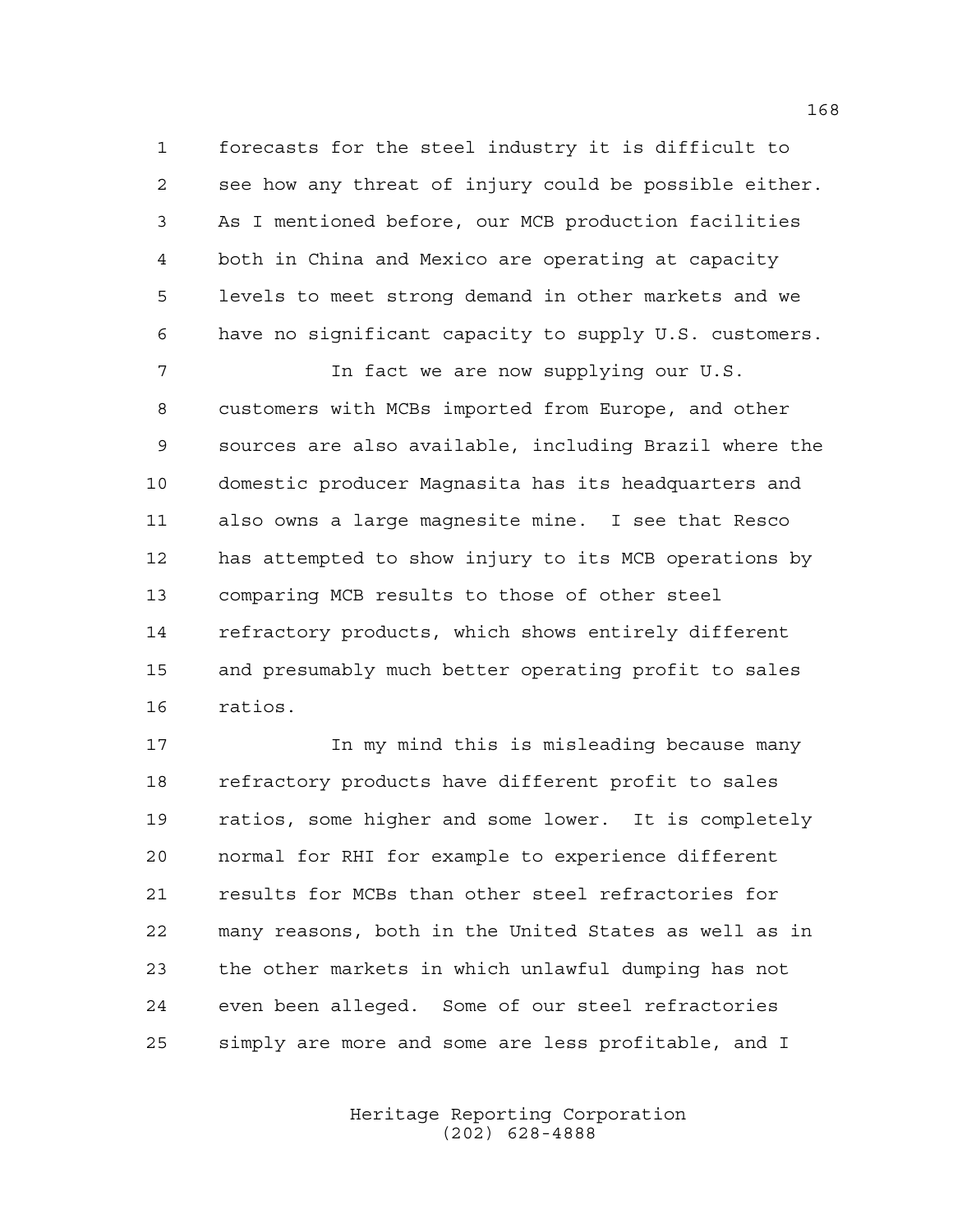guess this is also true for Resco.

| $\overline{a}$ | I also note that Resco was the only domestic           |
|----------------|--------------------------------------------------------|
| 3              | producer to have signed the petition initiating this   |
| 4              | investigation, was the only domestic producer active   |
| 5              | in the preliminary phase investigation and at the      |
| 6              | Commerce Department, and was the only domestic         |
| 7              | producer to have filed a case brief of any substance   |
| 8              | in this phase. It is clear this is a Resco case, and   |
| 9              | this is not surprising given Resco's reputation for    |
| 10             | being highly litigious as well as for being the        |
| 11             | weakest of the three major domestic MCB producers.     |
| 12             | Our case brief describes in detail all the             |
| 13             | problems Resco is experiencing that are unique to      |
| 14             | Resco and have nothing to do with the MCB imports from |
| 15             | China or Mexico. I urge this Commission not to let     |
| 16             | consequences of those shortcomings or for that matter  |
| 17             | consequences of the recession to lead to findings of   |
| 18             | import caused injury or threat to the domestic         |
| 19             | industry in these proceedings. I appreciate it and     |
| 20             | thank you for the opportunity to testify today, and    |
| 21             | I'm happy to answer any questions you may have at the  |
| 22             | end of our presentation. With this I would like to     |
| 23             | pass over to Victor Garcia, my colleague from Mexico.  |
| 24             | MR. GARCIA: Good afternoon. Thank you for              |
| 25             | the opportunity to be here today. My name is Victor    |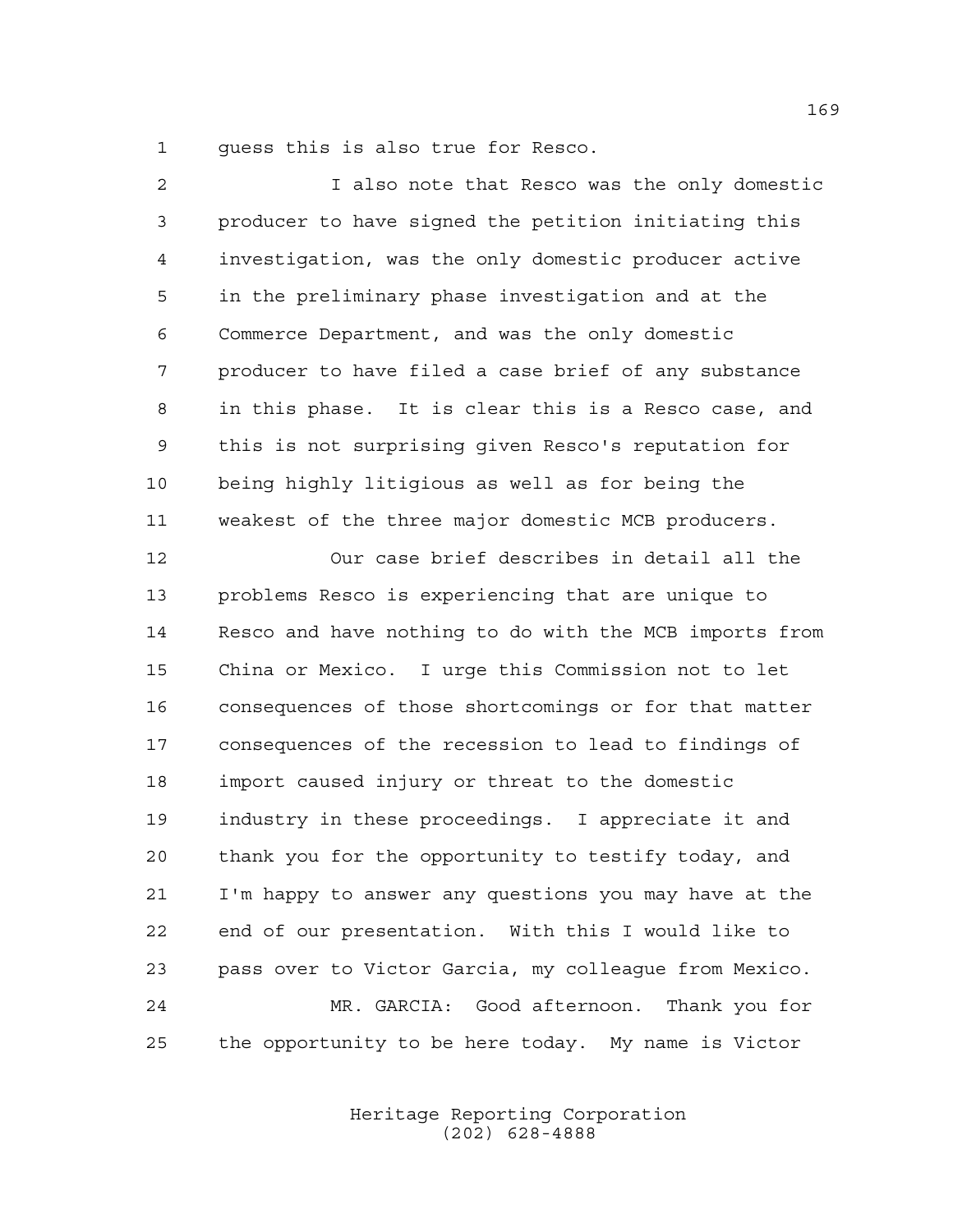Garcia, and I am General Director of RHI-RefMex S.A. de C.V. RefMex is the indirect subsidiary of RHI headquartered in Vienna, Austria, the parent company of RHI Group. RefMex production arm, Produccion RHI Mexico, S.A. de C.V. Promex is the only manufacturer of MCBs in Mexico, and we believe for all intents and purposes we are the only exporter of MCBs produced in Mexico to the U.S.

 I will limit my prepared testimony this afternoon to respond to three completely erroneous claims made by Petitioner Resco in the prehearing brief. The first is Resco claim that Mexico like China is a "large producer of MCBs". The second is Resco's claim that reported Mexican MCB production capacity is "deliberately understated". The third Resco claim that "if there is an order against China and not Mexico all the RHI volume will enter from the country not under the order and capacity will be really shifted to the country not under the order".

 I will start with some brief background. RefMex has two production plant in Mexico, one in Ramos Arizpe, Coahuila, and the other in Tlalnepantla de Baz in the Mexico City metropolitan area. The Tlalnepantla plant does not produce MCBs, it produces unshaped refractory products, that is mixes such as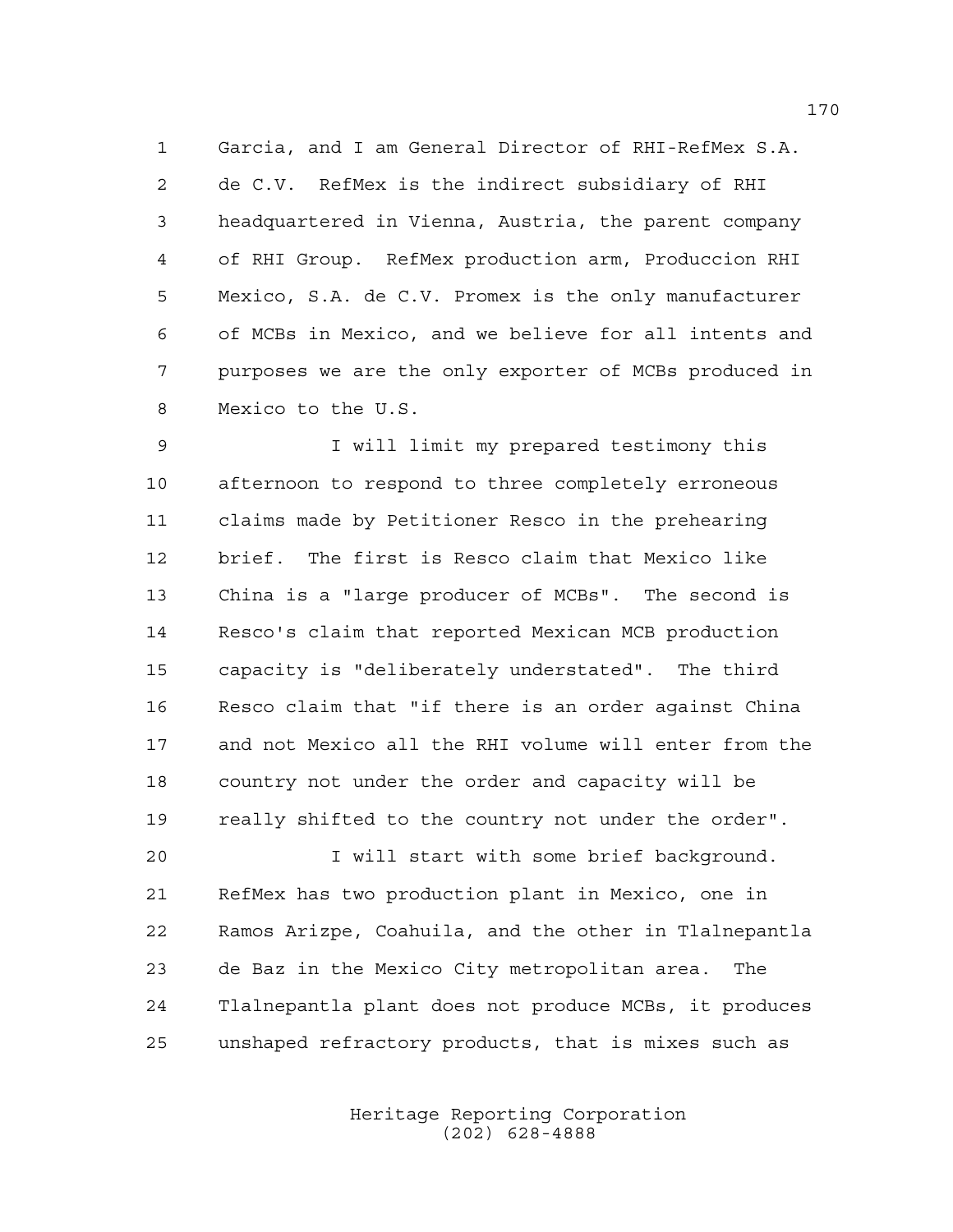tundish mixes and gunning mixes, mortars, concretes, et cetera, fire clay bricks, bauxite bricks, high- alumina bricks, and insulation fire bricks. Its operation are based on silica products. That plant's customers are the EEC, that is Environmental Energy and Chemistry, steel, cement, nonferrous, and glass industries.

 Our second plant, the Ramos plant, produces unfired magnesia bricks including MCBs and alumina magnesia carbon AMC bricks, unshaped magnesia products, again mixes, mortars, concrete, et cetera, fired magnesia bricks, and a very small amount of what we call functional products, such as tapholes. Thus, in contrast with the Tlalnepantla plant the Ramos production operation focuses on magnesia products. Unfired magnesia bricks constitute well under 15 percent of the typical production of this plant, and MCBs represent only part of that product group.

 The Ramos plant's customers for the MCBs and other refractory products it produce are the cement, the steel, nonferrous, EEC, and glass industries. The Ramos plant was acquired by RHI in the 1990s, it was refurbished and modernized in 2003, and although various items or production equipment has been repaired and overhauled from time to time no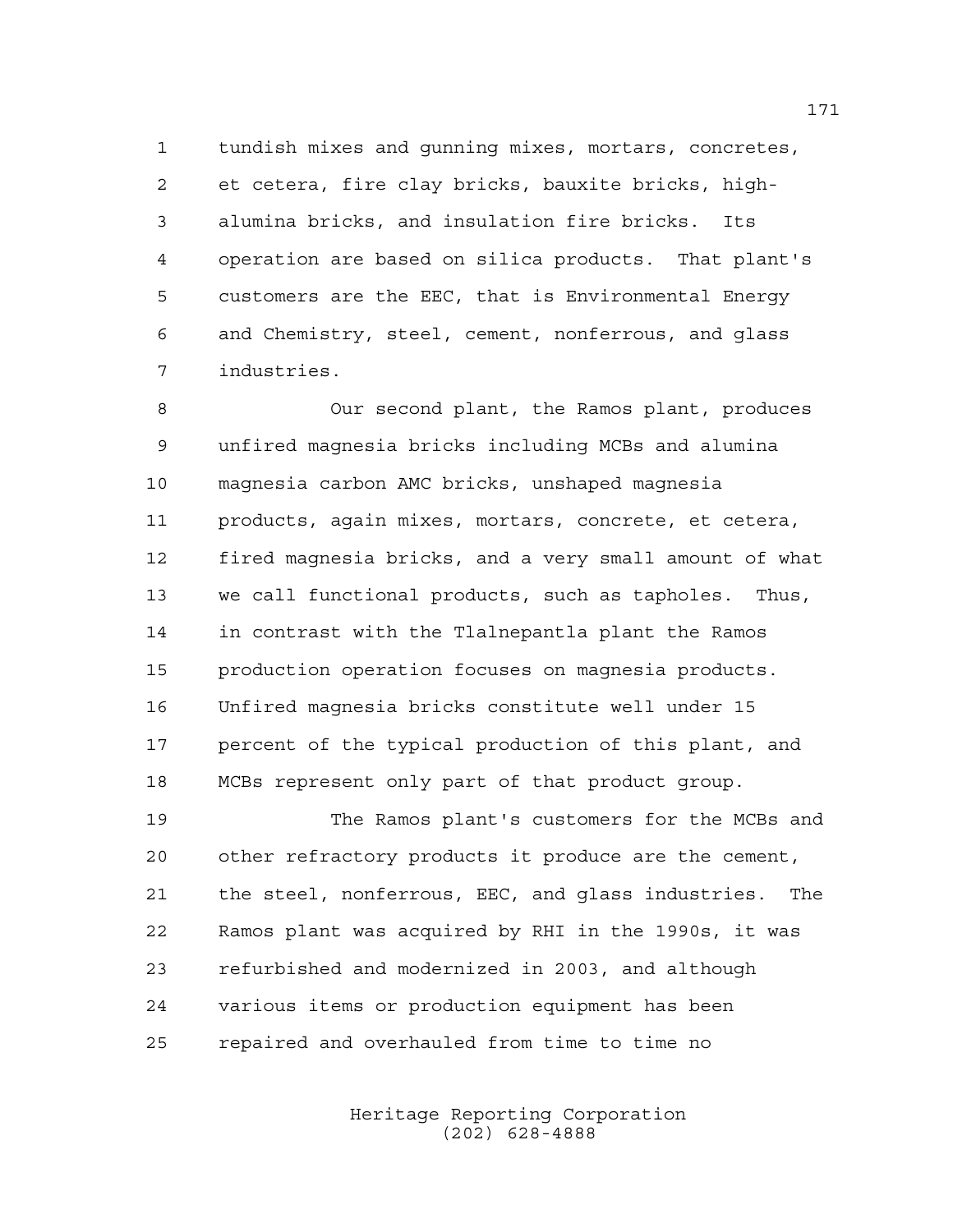substantial production equipment or facilities have been added since then. There are no present plans for any such additions.

 RefMex was established to specifically serve the Mexican refractory market, and its sales are preponderantly to end users in that market. Export sales of MCBs in particular were to the U.S. have consistently been a small part of our sales. Our MCB sales to the U.S. made to a related company Veitsch- Radex America, Inc., headquartered in Burlington, Ontario, Canada, have never been large and have been limited for the most part to the southeastern and southwestern United States due to the transportation cost that our product faces when sold further north in the United States.

 Our prehearing brief documents the concentration of sales of our products to customers in those regions, using data produced from the Department of Commerce investigation which was verified by the Department's investigators. In the period covered by this investigation, like U.S. industries the Mexican steel, cement, line, glass, and other industries we serve experienced the recession. However the recession in Mexico was not as deep as in the U.S., and several of our industries we serve, notably the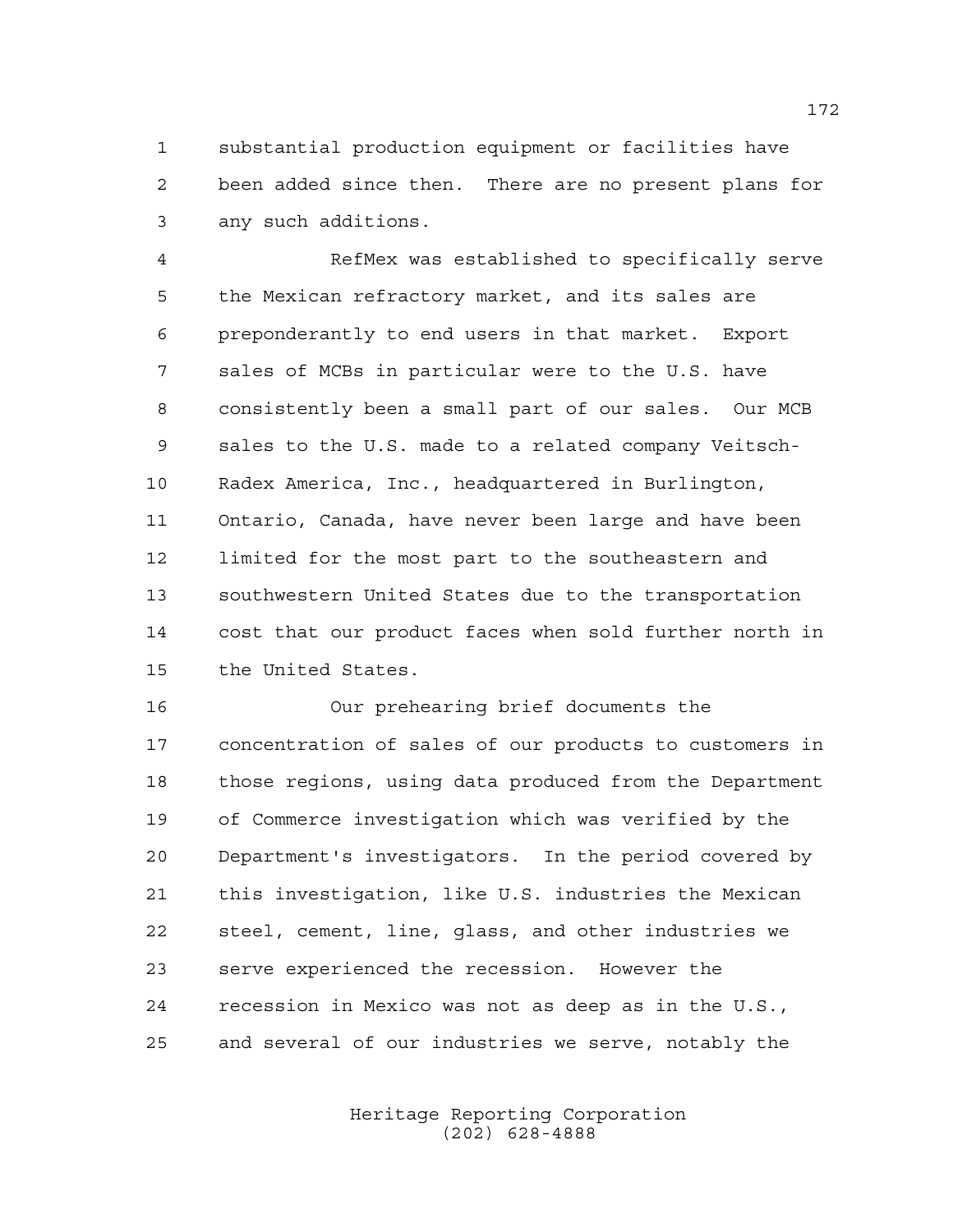cement industry, continued to do reasonably well in that period.

 Our home market customers, including the Mexican steel industry, now have come out of the recession strongly. At this time they are doing very well and we currently are hard pressed to supply them the refractories they need on time. One consequence is that capacity we formerly had available for the manufacture of MCBs is currently in 2010 being used to manufacture other refractories, in particular burned bricks for the cement industry. We have a strategic alliance with the major Mexican and international cement producer Cemex, and we supply cement kilns refractories to cement production plants not only in Mexico but also in the Caribbean, Central America, and South America.

17 An important part because of demand from the cement industry since earlier this year the plant at Ramos has been operating at capacity and our delivery times have stretched out from a normal eight weeks to sixteen weeks. In 2011 our cement business should continue to be strong. In addition the Mexican steel industry is predicted to continue operating at reasonably high production levels, and in the future new steel plants projects currently underway will add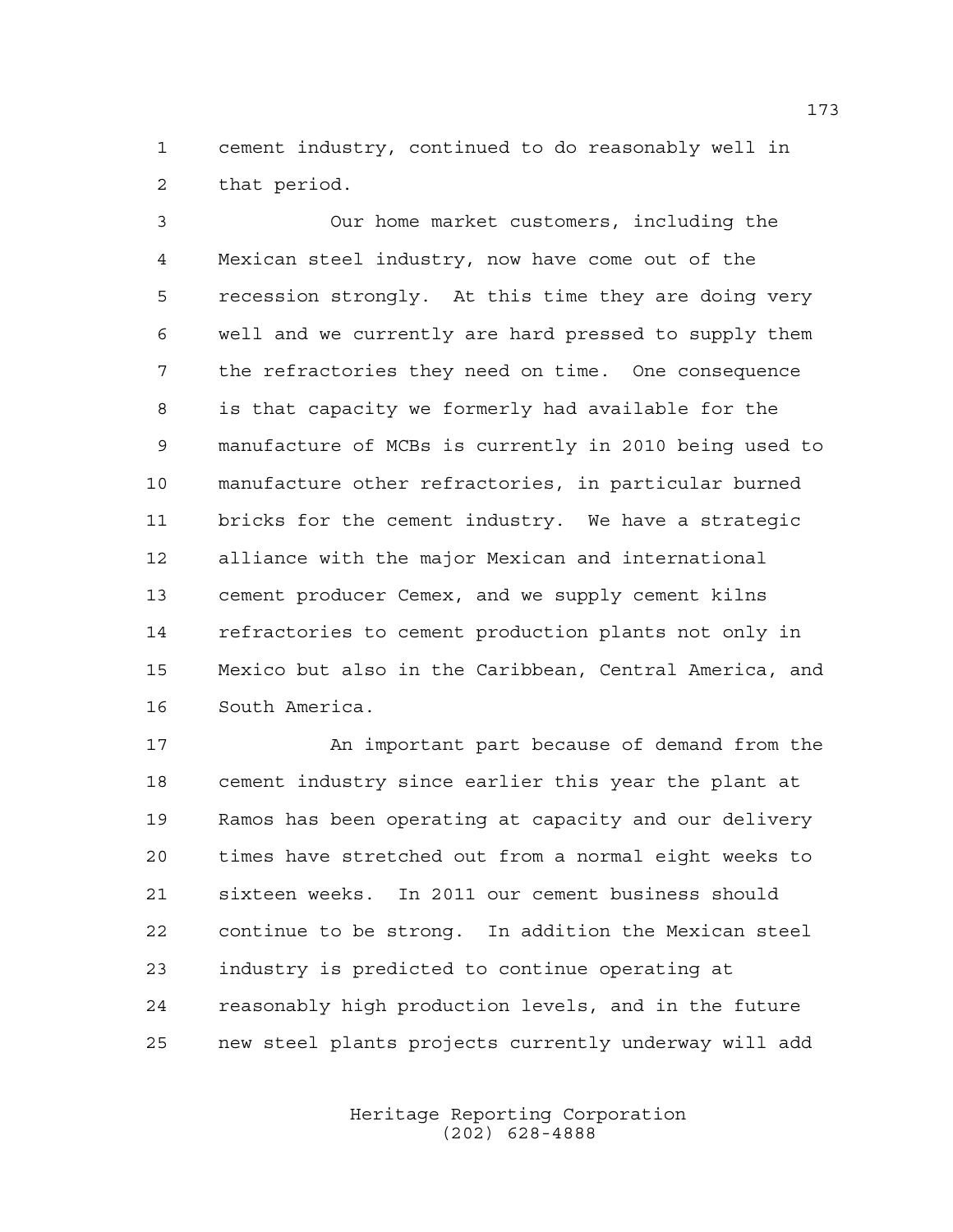to its capacity, and consequently its use of refractories including MCBs.

 Therefore we are projecting that the Ramos plant will continue to be at full capacity in 2011. The use of our facilities to manufacture other products such as burned bricks for the cement industry affects our capacity to manufacture MCBs that are made using much of the same equipment. In this instance the demand for the other products made at Ramos has limited our capacity to manufacture MCBs, and our MCB production capacity therefore has fallen.

 This is a very practical capacity measurement and a very real reduction. I have been assured by our economic consulting firm that our measurement of capacity is consistent with longstanding Commission practice. There is no understatement deliberate or otherwise of our MCB production capacity. Our capacity to produce MCBs was never great, and it is completely inaccurate to describe us as a large producer as the Petitioner does.

 Finally, we do not have either the capacity or the flexibility to replace Chinese MCBs in the U.S. market as Petitioner Resco claims. Even if we were not laboring under our current capacity restraints we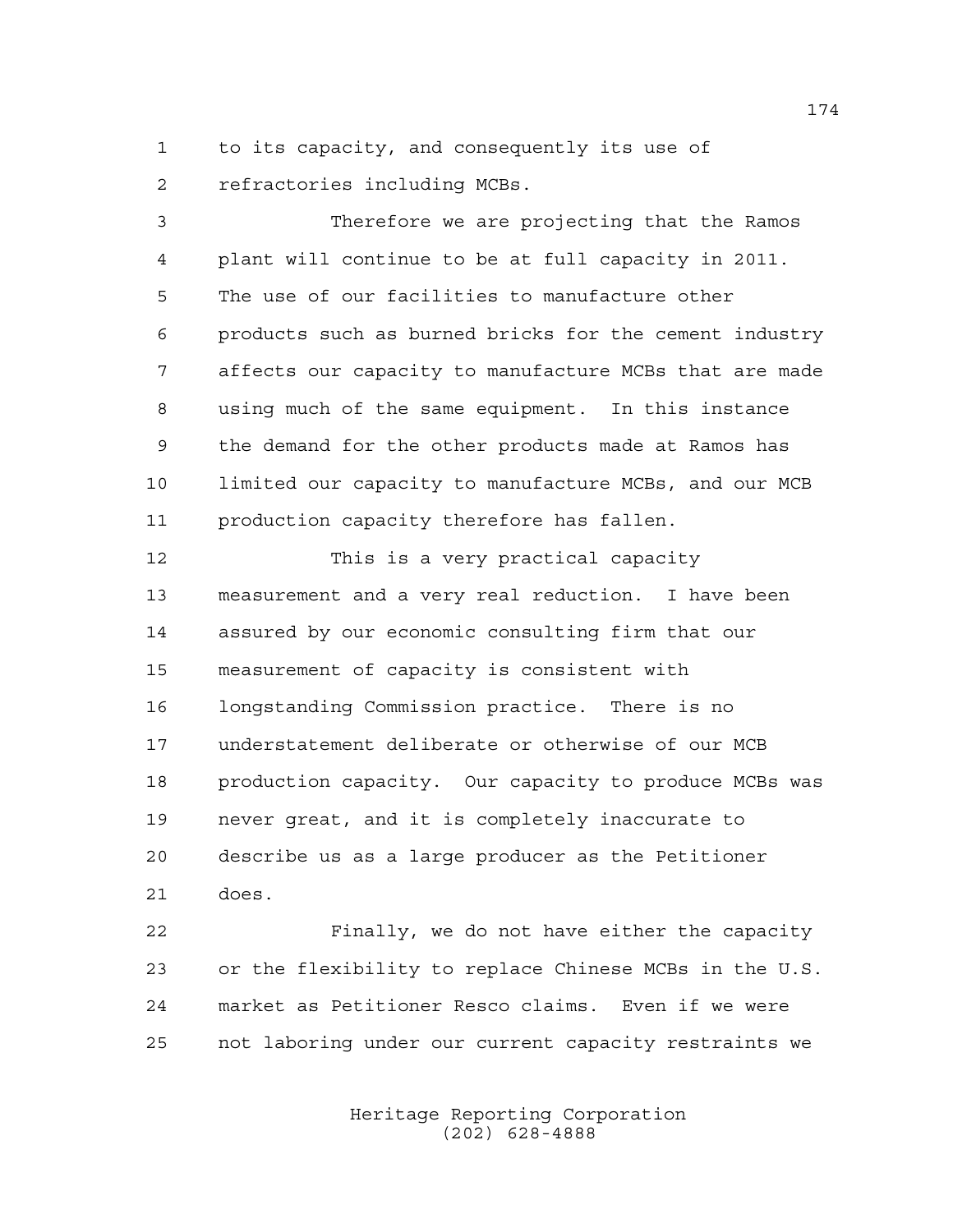would not have the production capacity to do so. Whether or not there is an antidumping duty against MCBs from China, due to the truck and rail costs incurred in moving MCBs from Mexico to areas distant from the U.S.-Mexico border our product can profitably serve only a limited geographic area in the U.S. market. Our domestic MCB sales are more profitable than our export sales to the U.S.

 Most importantly, we are committed to serving our domestic customers in Mexico. We could not simply abandon them in order to supply MCBs to the United States. Typically our MCB customer in Mexico purchase other refractories bricks and other materials from us as well. If they could not purchase MCBs from us they would purchase all their refractory requirements from our competitors currently in the market, such as Refractechnic, Vesuvius, Mayerton, Puyan, LWB, Magna, ANH, et cetera, and we would lose both MCB sales and sales of other steel industry refractories.

 Finally, it is needless to say that we are not going to jeopardize our cement industry customers in order to make more MCBs for the U.S. market. Therefore, the strategy Resco suggests would be simply impractical. That concludes my testimony. I will be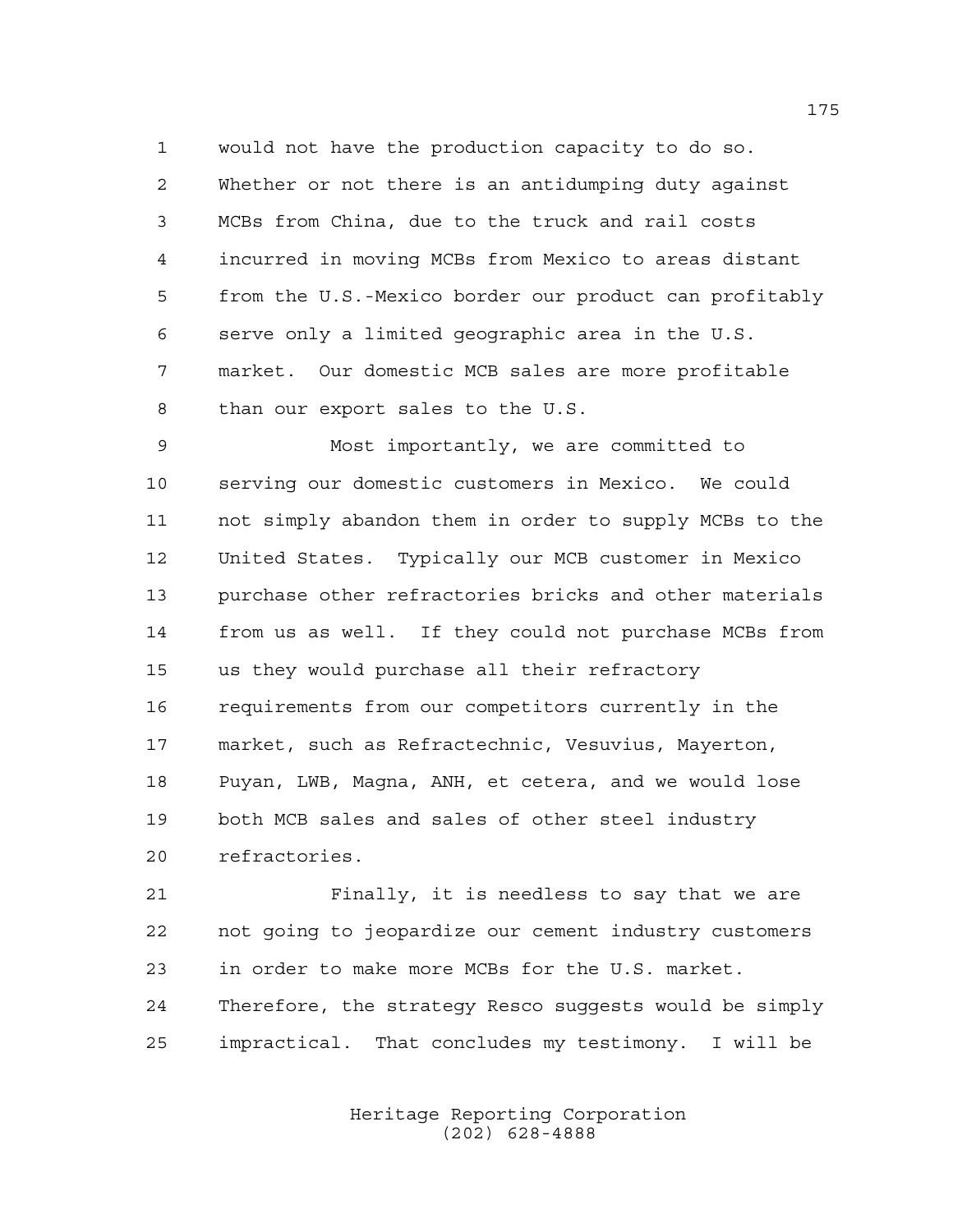very happy to answer questions when the time for them comes. Thank you.

 CHAIRMAN OKUN: If you could use your microphone please, Mr. Thomas?

 MR. THOMAS: Sorry. Now we'll hear from Bruce Malashevich, President of ECS.

 MR. MALASHEVICH: Good afternoon, Madam Chairman and members of the Commission. I'm obviously Bruce Malashevich and I serve as President of Economic Consulting Services, LLC. I have more than 30 years of experience as a testifying expert before this Commission and have been asked by counsel to RHI to render certain opinions. To that end I'm hoping you have before you two white page public exhibits that I will refer to in the course of testimony, and certain pink paper excerpts from RHI's prehearing brief that I also will be referring to. Thank you.

 All my comments are in the way of rebuttal points. Resco's brief attempts to show that MCBs are commodity products. But these attempts do not bridge the yawning gap between the facts of this case and the standard definition of a true commodity product. Mr. Beschel addressed the facts in his testimony. In my professional experience, and I believe in the experience of the Commission and its staff, a true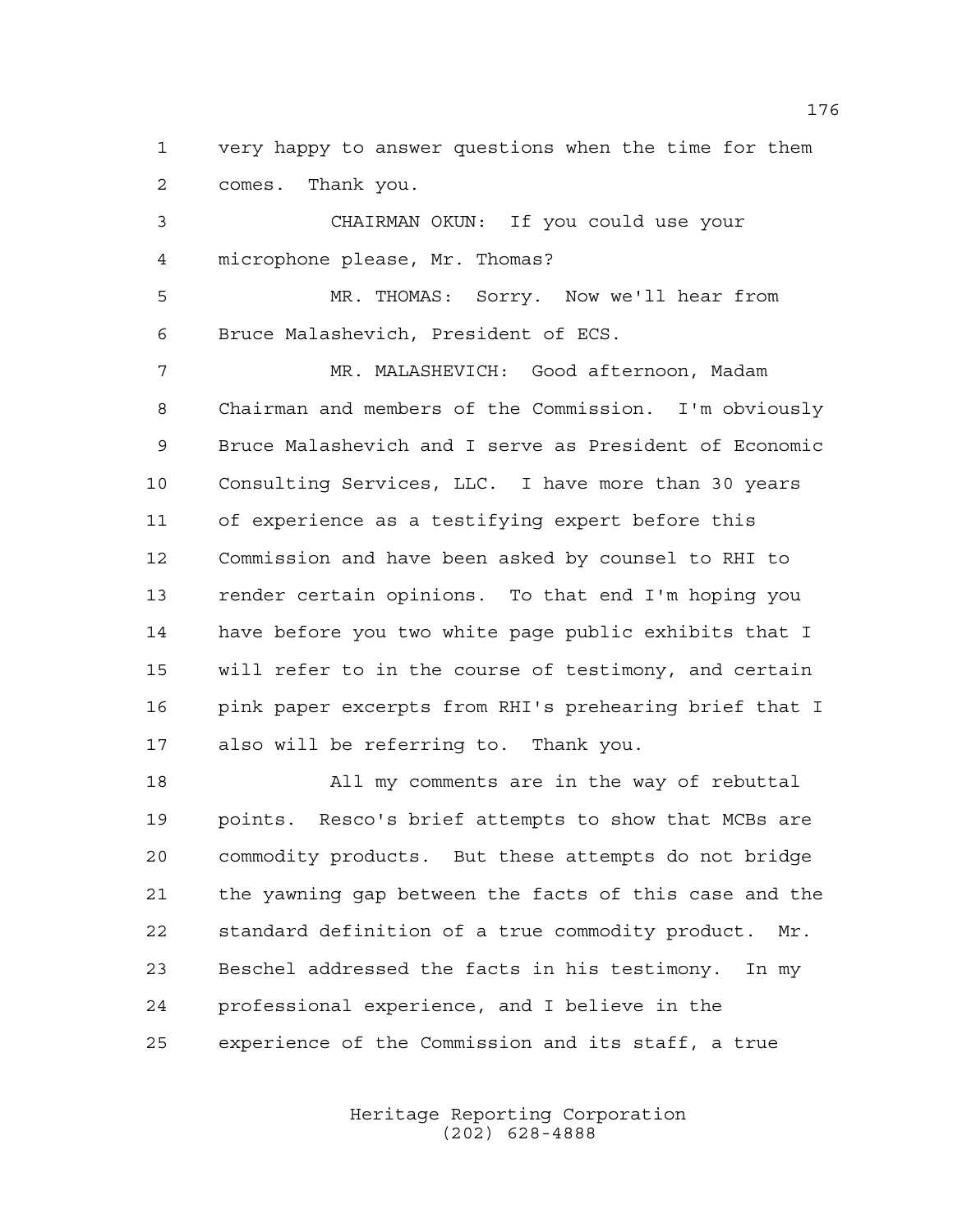commodity product is one that is differentiated from the competition solely by relative price.

 Resco relies on comments concerning "interchangeability". But that term encompasses comparisons such as one of a Jaguar to a Chevy. Goods might be functionally interchangeable but do not have the same performance or share other characteristics. That is the case with MCBs, which are not sold to a published standard or specification and in fact are differentiated as to chemistry, size, and performance among other factors.

 As Mr. Richter from ANH testified this morning, "there are no standards". RHI's prehearing brief goes into great detail on this regard at pages 17 through 21 for future reference. In contrast, the Resco brief points to a single exhibit containing a single request for proposal by a single purchaser. While that request asks for a price quote, there is nothing in that document indicating how actual performance varies among the bidding suppliers of MCBs.

 MCBs simply do not meet the definition of a genuine commodity product, and the economic data gathered in this case should not be evaluated in that context. I was confused by Resco's discussion of its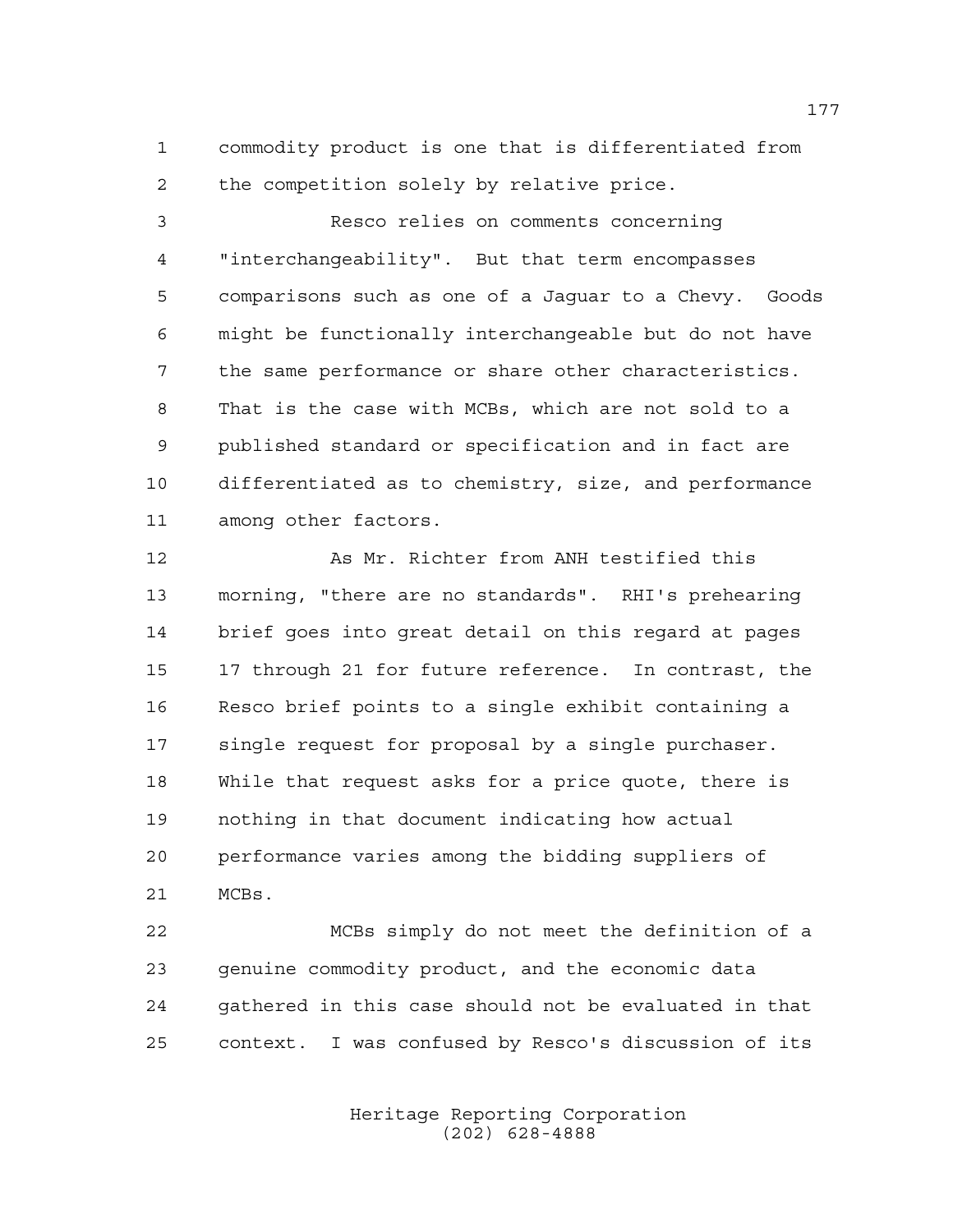and the total domestic industry's profitability over the POI in this case. Notwithstanding the Commission's unanimous preliminary determination that price depression is not in evidence and the Commission's clear request to examine the issue of price suppression in this final phase, the Resco brief devotes only two paragraphs of superficial discussion on page 32.

 The RHI brief, on the other hand, shows at pages 35 through 39 and exhibits 15 and 17 that there simply was no price suppression during the POI. In particular, the domestic industry at large demonstrated a clear capability for reflecting changes in raw materials costs with matching price changes, trending generally in an upward direction for the period as a whole. And I refer you to one of the pink paper exhibits, exhibit 19 from the RHI brief.

 And there's a further note I'd like to make and we heard discussions earlier about percentages of raw materials or COGs in relation to sales, and certainly there are cases in which such percentages make sense to examine, but that's really not the case in a materials intensive business like this is. When there are spikes in raw material costs that are reflected in net sales values, that simply inflates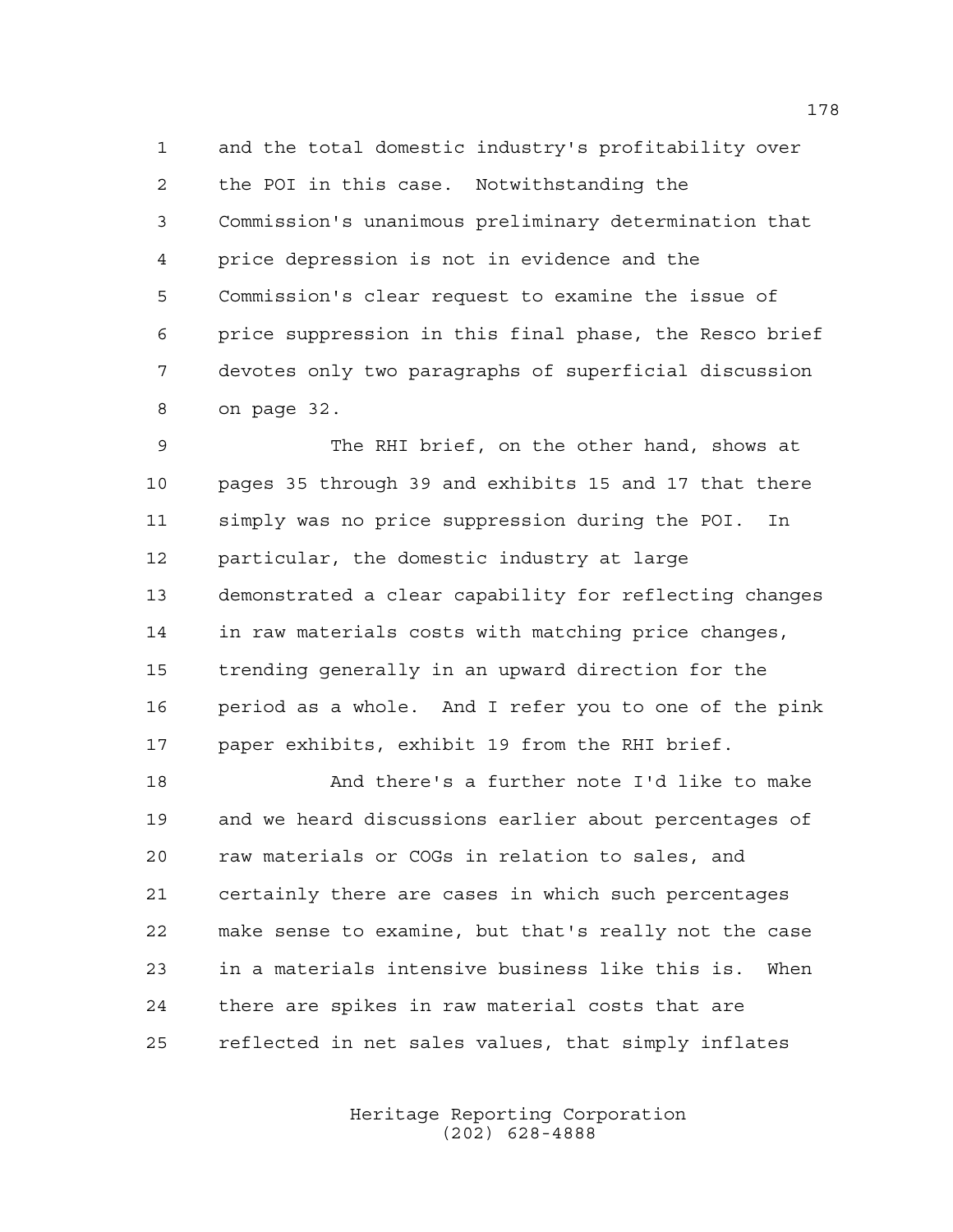the sales figure without adding any value to the merchandise, it's a straight passthrough.

 It makes a lot more sense to look at the cents per pound change in costs versus the cents per pound change in price as a true measure of whether or not prices are being suppressed in relation to raw materials costs. So looking again at exhibit 19, ask yourself if this exhibit contains any evidence whatsoever of a cost price squeeze based entirely on data in the prehearing report. In absolute terms profitability moved just as expected in response to a dramatic change in steel production, a change on the downside that was entirely unexpected in its severity if not also its timing.

 I might add parenthetically that the so called refractory study excerpted in Resco's exhibit 20 in their brief is dated February 2008, at the very peak of U.S. steel production capacity utilization. With all due respect to its authors, and I really mean that, subsequent developments in the U.S. market made that study outdated not long after the ink was dry. In Resco's attempt to show financial harm it points to comparisons of its own MCB operations to its other operations producing non-like products.

For decades the Commission has refused to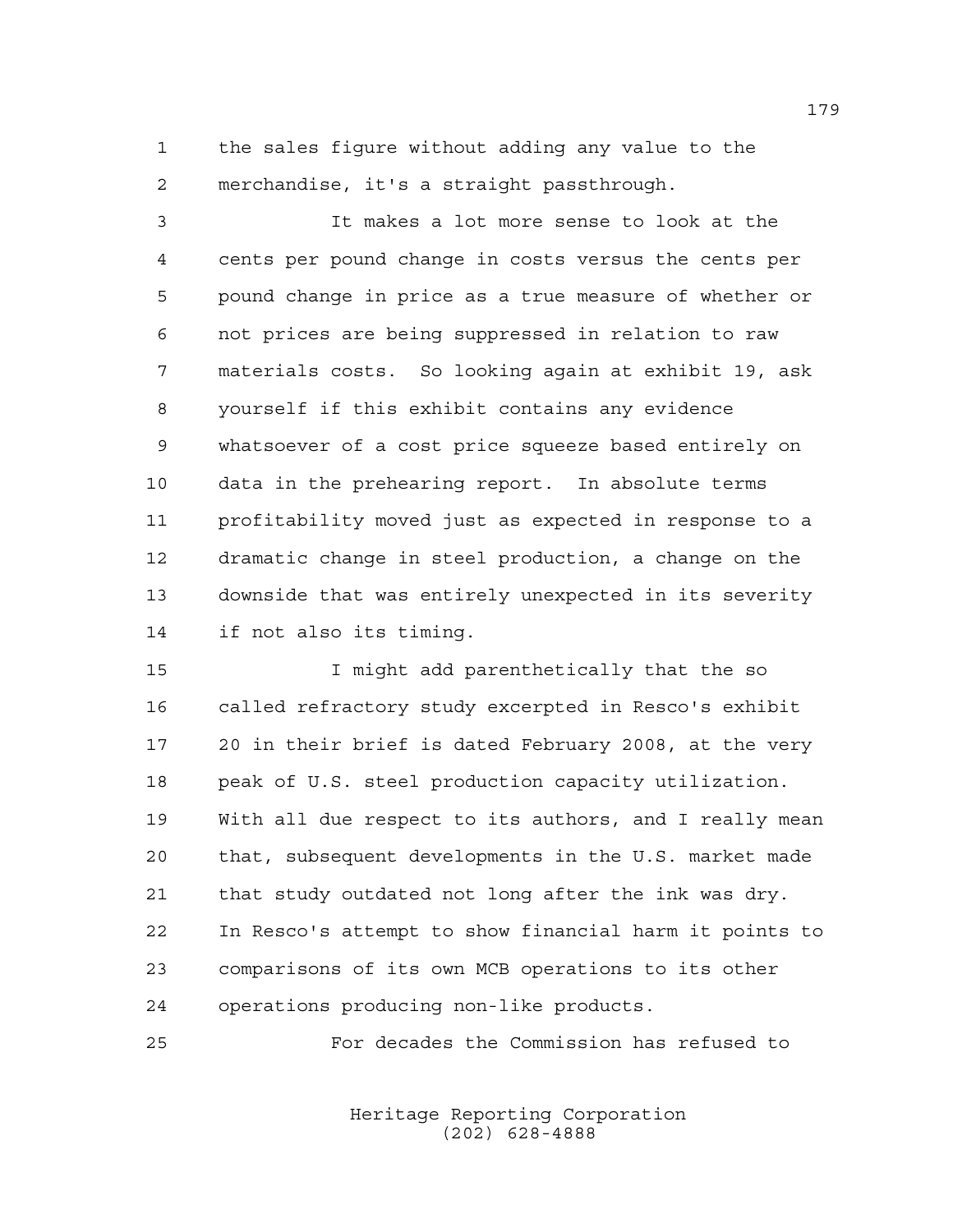consider such comparisons as relevant in these types of cases. I strongly recommend that the Commission turn instead to comparisons of financial performance among domestic producers of the same like product. If you peruse pages 47 through 49 of RHI's prehearing brief, a conclusion very different from that suggested in Resco's brief will be obvious to you.

 The fact of the matter is that the spike in the price of MCB's principal raw materials, that is magnesia and graphite, was fleeting and reflected a worldwide confluence of forces that caused rapid inflation in the cost of many industrial raw materials including ferrous scrap. Please see the discussion at pages 37 and 38 and exhibits 16 and 17 of RHI's prehearing brief for details. Sorry about the page references, but much of the data is APO.

 The bottom line here is that the spike in 18 raw materials costs was short lived and quickly corrected. It is also the fact that the domestic MCB industry, dependent as it is on purchases from roughly two dozen generally much larger steel companies, the MCB industry nonetheless had the market power to push through extraordinary price increases in the depths of an extremely severe recession in steel production, price increases sufficient to fully cover increases in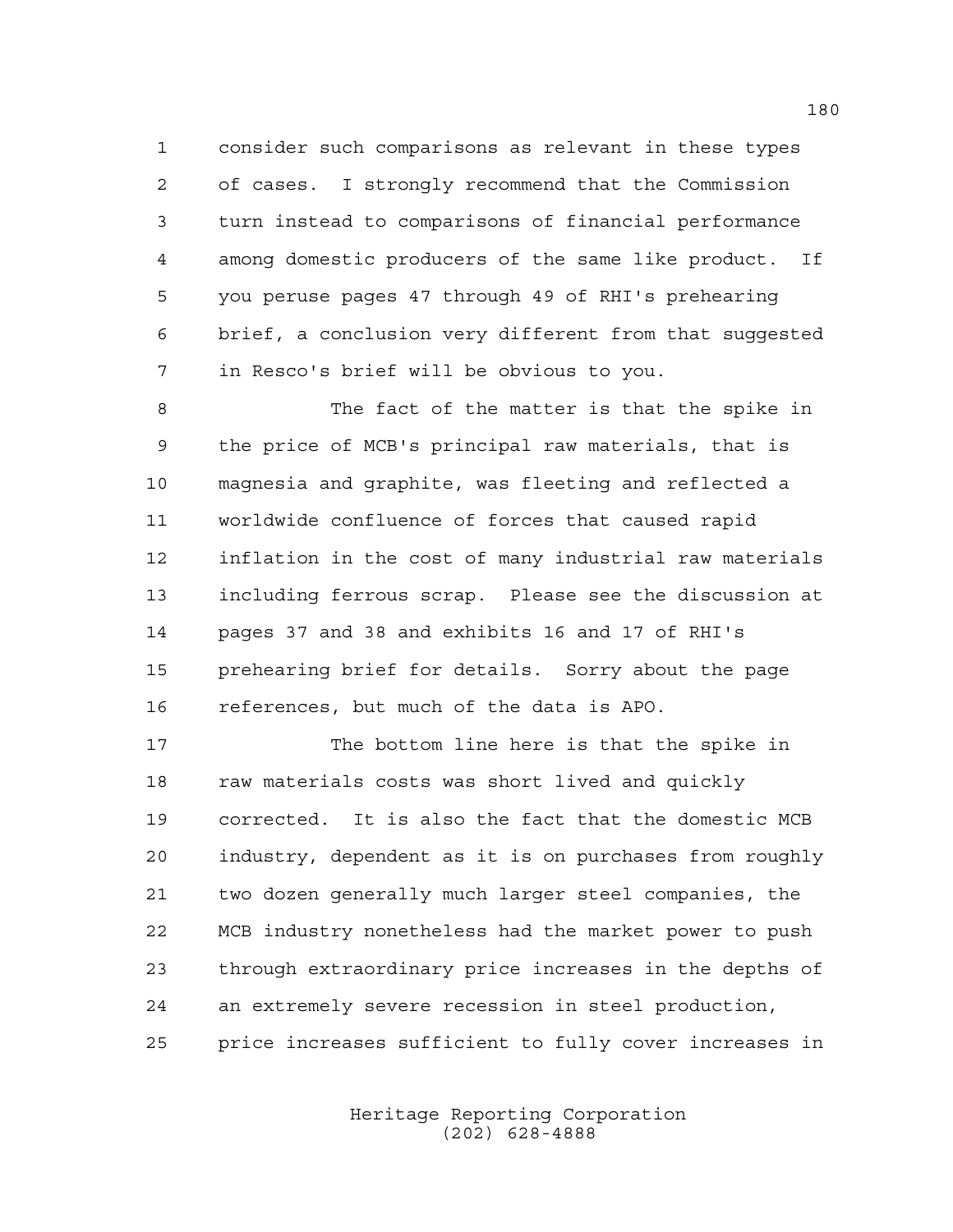raw materials costs during the POI.

| $\mathcal{L}$ | This occurred notwithstanding the continued           |
|---------------|-------------------------------------------------------|
| 3             | presence of subject imports. If MCBs were truly       |
| 4             | commodity products and there truly was significant    |
| 5             | price suppression on account of subject imports, then |
| 6             | the continued underselling by China in particular     |
| 7             | would have gathered for China a lot more market share |
| 8             | over the POI than in fact it gathered. But it did     |
| 9             | not, and Mexico remained insignificant throughout the |
| 10            | period.                                               |

 I would add that Resco's discussion of underselling, particularly in footnote 125 on page 28, included reference to alleged missing data for one significant Chinese importer which purportedly was particularly aggressive in its pricing. I reviewed this importer's questionnaire response both from the preliminary and the final phases and could find no pricing data at all. So I'm unclear as to the basis for this rather strident claim.

 I also was confused by Resco's rather fuzzy discussions of alleged volume effects. I'd urge you to go back and look at these pages at a later time. On page 3 of the Resco's brief they argue that the filing of this case discouraged imports. Just a few pages later at page 26 it argues that it did not. It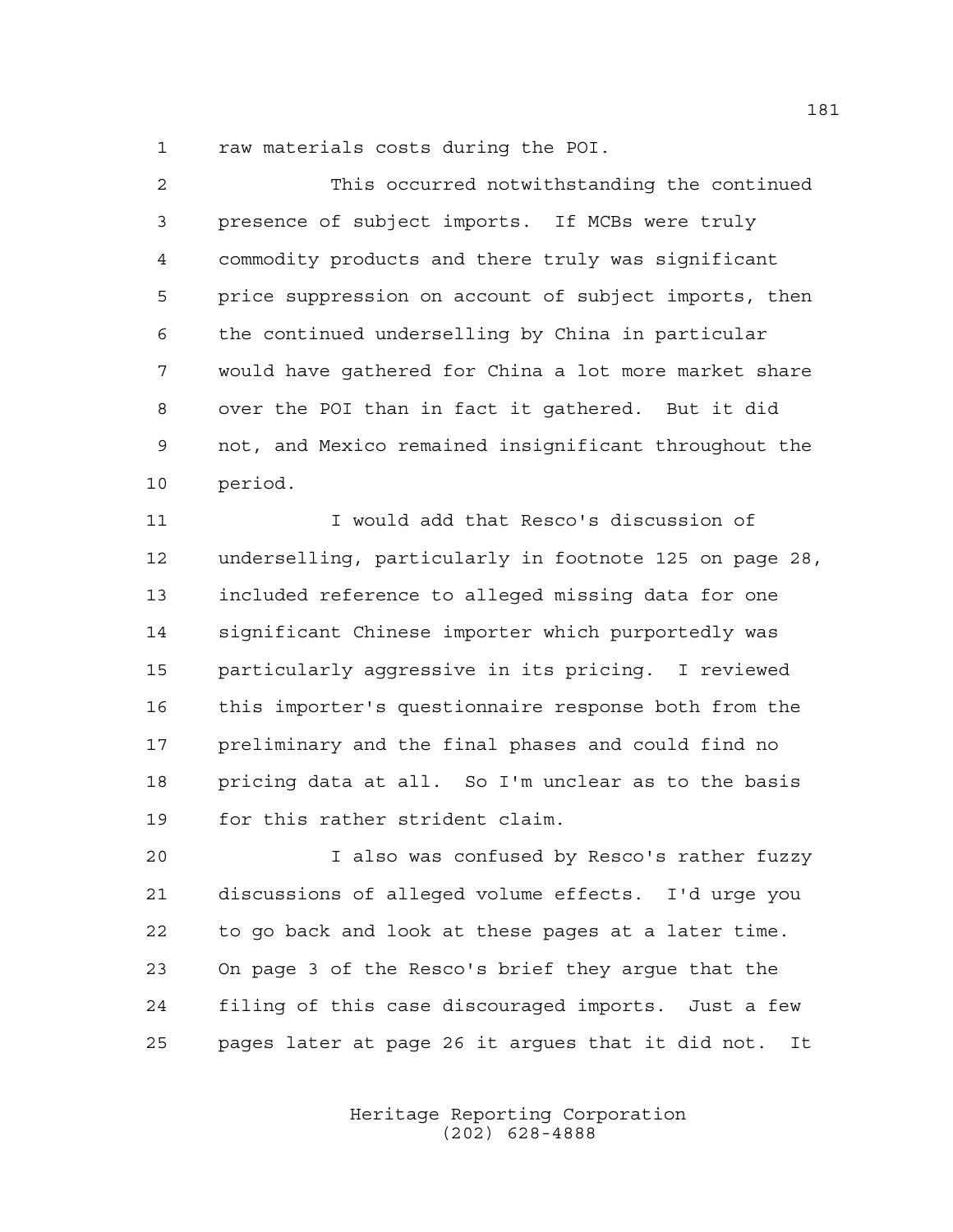then reverts to its original position, arguing on page 33 that the industry's strong recovery in the latter part of the POI was attributable to the impact of the filing.

 Then on the bottom of page 41 it argues again that the filing led several importers to either cease imports or go out of business altogether. The fact is that Resco's discussion of this topic at best is convoluted, and it remained so during the entire morning session today. At worst, from Resco's perspective the discussion proved RHI's case for an absence of material volume effects attributable to subject imports.

 The convolution arises from the behavior of imports before and after the filing of this case in July 2009. From the point of view of impact on the marketplace the filing was a nonevent. The prehearing report at tables 4-2 and 4-3 shows that imports continued at recent historical levels and increased in the most recent period to serve the rapid recovery in U.S. steel production. The prehearing report at figures 5-1 through 5-5 shows that the calculated margin of underselling changed little, so where is the impact of the filing?

The convolution arises also from the fact

Heritage Reporting Corporation (202) 628-4888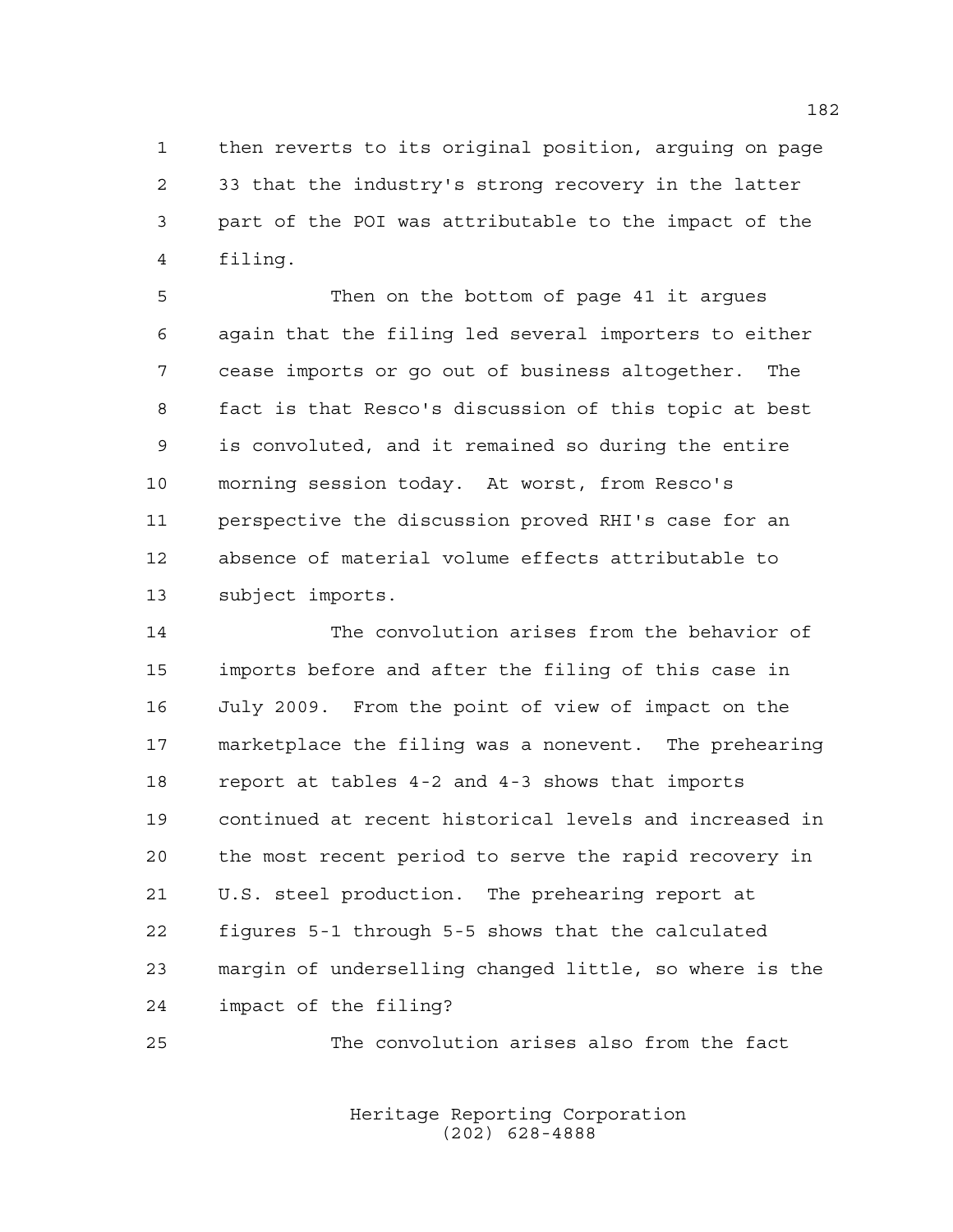that DOC's preliminary determination was not published in the Federal Register until March 12th, making Resco's attempt to link that event to the domestic industry's condition in interim 2010 essentially moot. And by the way the change, the postponement of the Commerce Department's preliminary determination from December to March in fact was requested by Resco, and I don't think the snow lasted for four months of that intervening period so I wanted to correct that point.

 Resco's brief also helps to reinforce RHI's argument that there were no significant adverse effects of the subject imports on the domestic industry's overall condition. In that regard I refer you to exhibits 10 and 11 from the RHI brief that's in your APO package before you. The only difference between the two is one looks at imports on the basis of entries, the other looks at imports on the basis of shipments, so we did it both ways.

 Resco correctly points out that the domestic industry as a whole enjoyed dramatic gains in shipments, capacity utilization, and profitability, among other indicators, roughly in the nine months from July 2009 to March 2010. But during that same period subject imports resumed their increase, and margins of underselling remained about constant or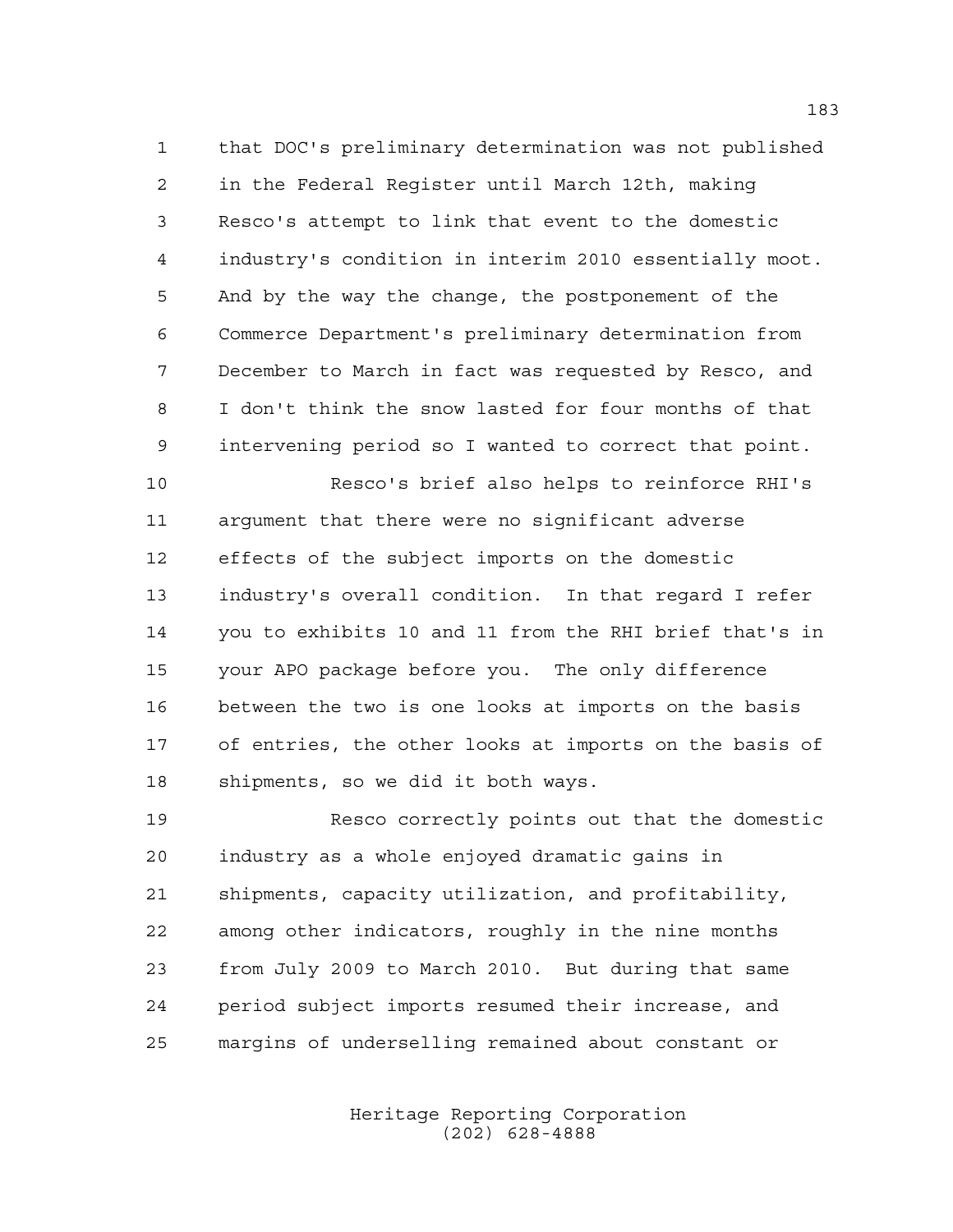even increased modestly, notwithstanding the filing of this case.

 In the Commission's parlance, there is no correlation between the most recent increase in subject imports and adverse changes in the domestic industry's condition. In fact it is a reverse correlation. The filing and progress of this case had no meaningful impact in import behavior. To the domestic industry's detriment it was the recovery of U.S. steel production which made the difference.

 I now would like to address certain claims in Resco's brief concerning the practical likelihood that the sole Mexican producer has very elastic capability to expand exports to the United States, with Resco offering the comment that there is no new evidence available concerning that likelihood. Apart from the testimony you just heard of Mr. Garcia, there is an abundance of new evidence now in the record pointing to the physical and commercial realities limiting likely Mexican supplies to the U.S. market in the future. The evidence is discussed in considerable detail at pages 58 through 62 of RHI's prehearing brief, and in that brief exhibits 22 through 26. Other evidence was submitted with the Mexican producers' foreign producers' questionnaire.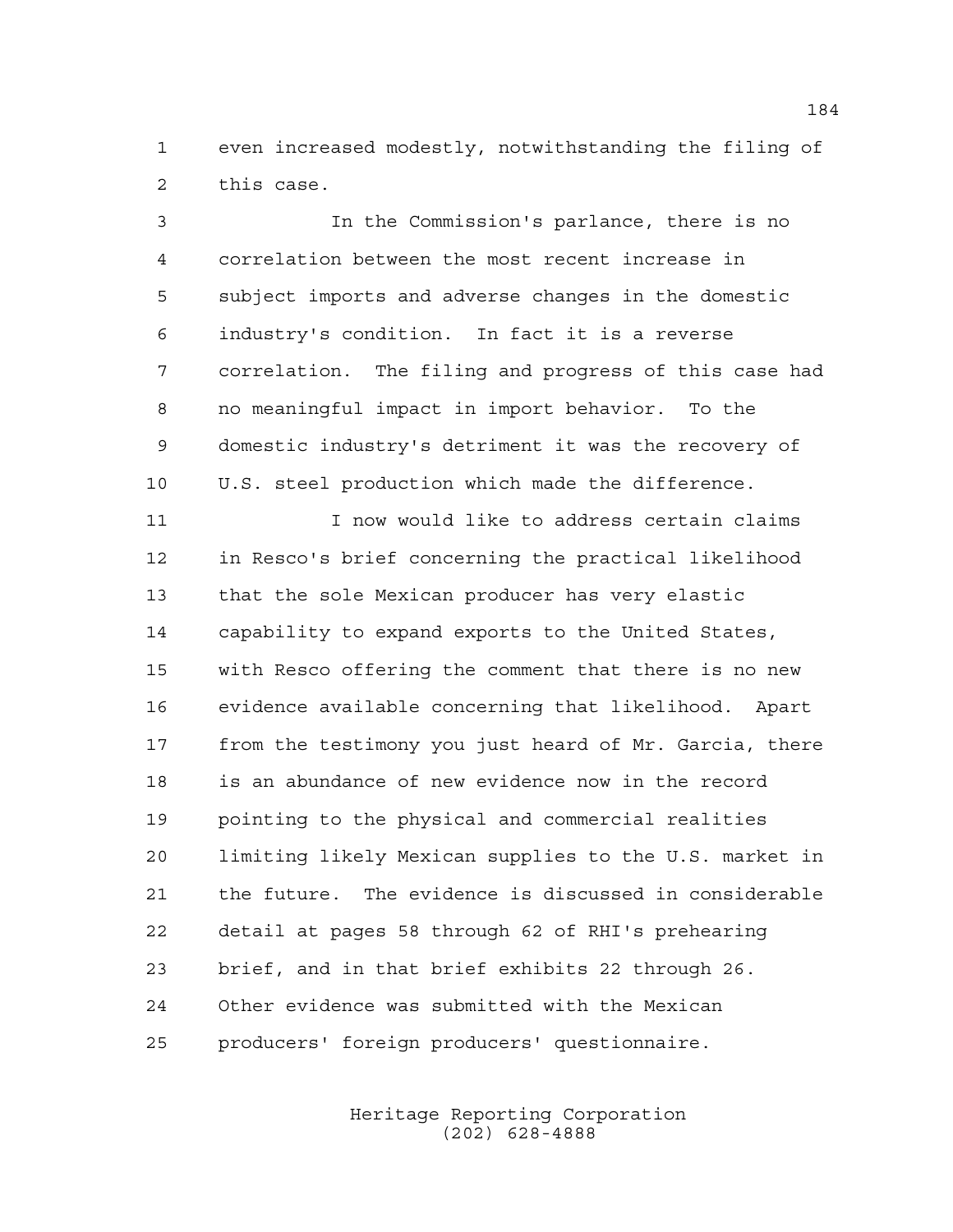In sum, as the sole Mexican producer, Refmex naturally directs its capacity to the home market for MCBs with residual amounts going to U.S. and even smaller amounts to third countries. Demand in Mexico has lately recovered strongly. This has caused capacity at Refmex available for production of MCBs to be very much constrained. Further evidence of strong commercial disincentives of a type I think the Commission rarely sees in its consideration of threat, among other things, is discussed in RHI's pre-hearing brief at pages 58, 59, and 62. In the end, if the Mexican producer had designs on the rapid increase of sales to the U.S. market, it would have done so years ago.

 As for Resco's rather caustic claims to the effect that Refmex improperly altered its questionnaire response in the final phase of this case, to be polite, the claims are without merit. Mr. Garcia addressed them. Essentially being unfamiliar with the Commission's proceedings in the preliminary phase, the questionnaire was submitted without review and they followed their best understanding of what the instructions were. That understanding did not include adjustment for typical product mix. The entire difference in the capacity number between the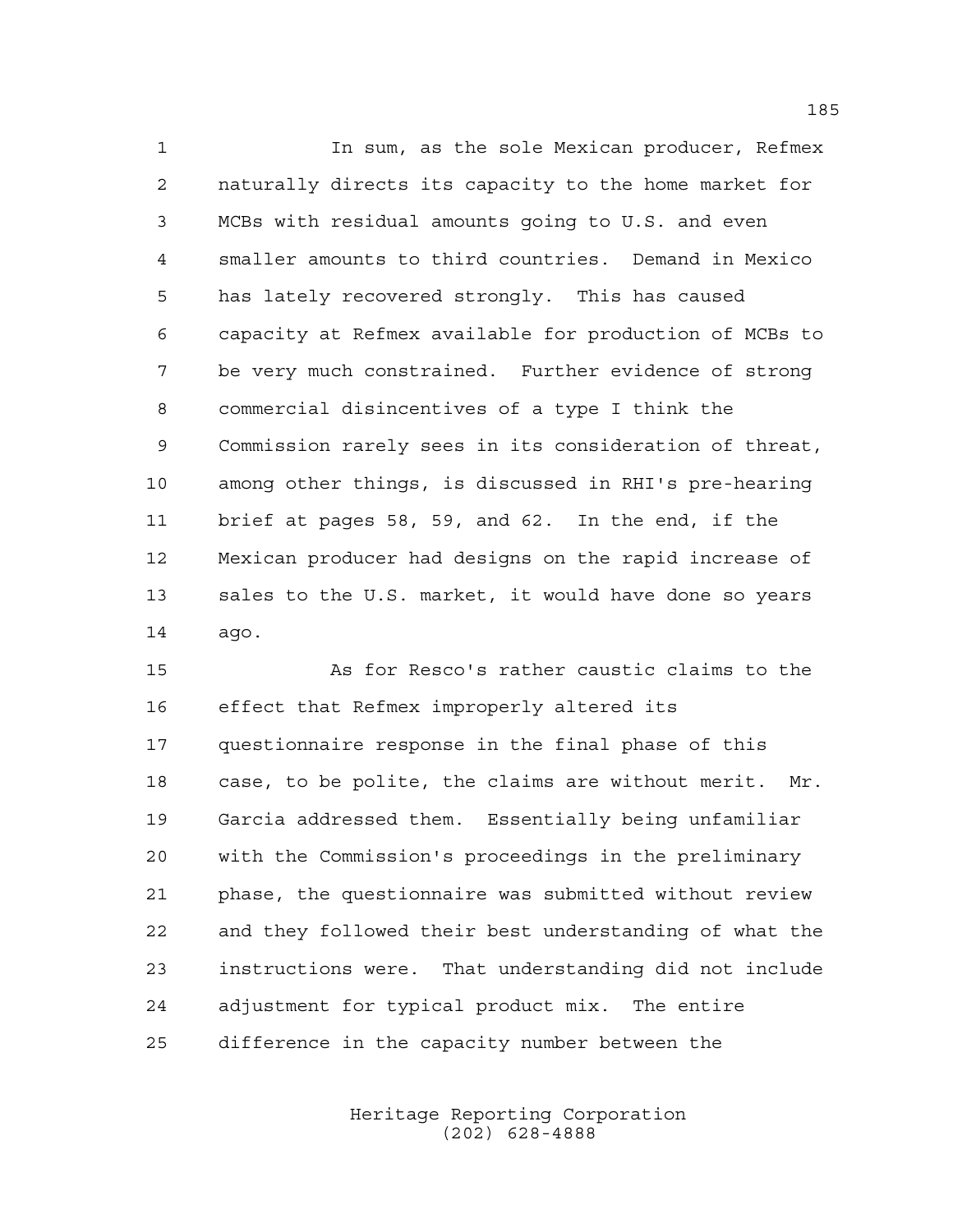preliminary and the final is taking product mix into account according to this plain language of the Commission's questionnaire instructions.

 China's situation is different. It is the world's largest producer of MCBs, but it's also the largest producer of steel. Downward forecast of its greater growth should not be confused with negative growth, which is not at all in evidence. Furthermore, China sends a very modest share of its total shipments to the United States according to the pre-hearing report, preferring to expand sales instead to the home and much more vibrant export markets in third countries.

 In this connection, the Resco brief at pages 57 and 58 attempts to project doom and gloom amidst continuing recession worldwide without any support for that view. It also cites selected articles from the public press projecting a degree of concern among steel producers looking forward. The Resco's claims in this regard are refuted by the evidence in part from the testimony of Mr. Brown this morning regarding what he is hearing from steel producers about a very positive outlook. I'm not in the macroeconomic forecasting business, but I prefer to rely on those who are, including the International Monetary Fund,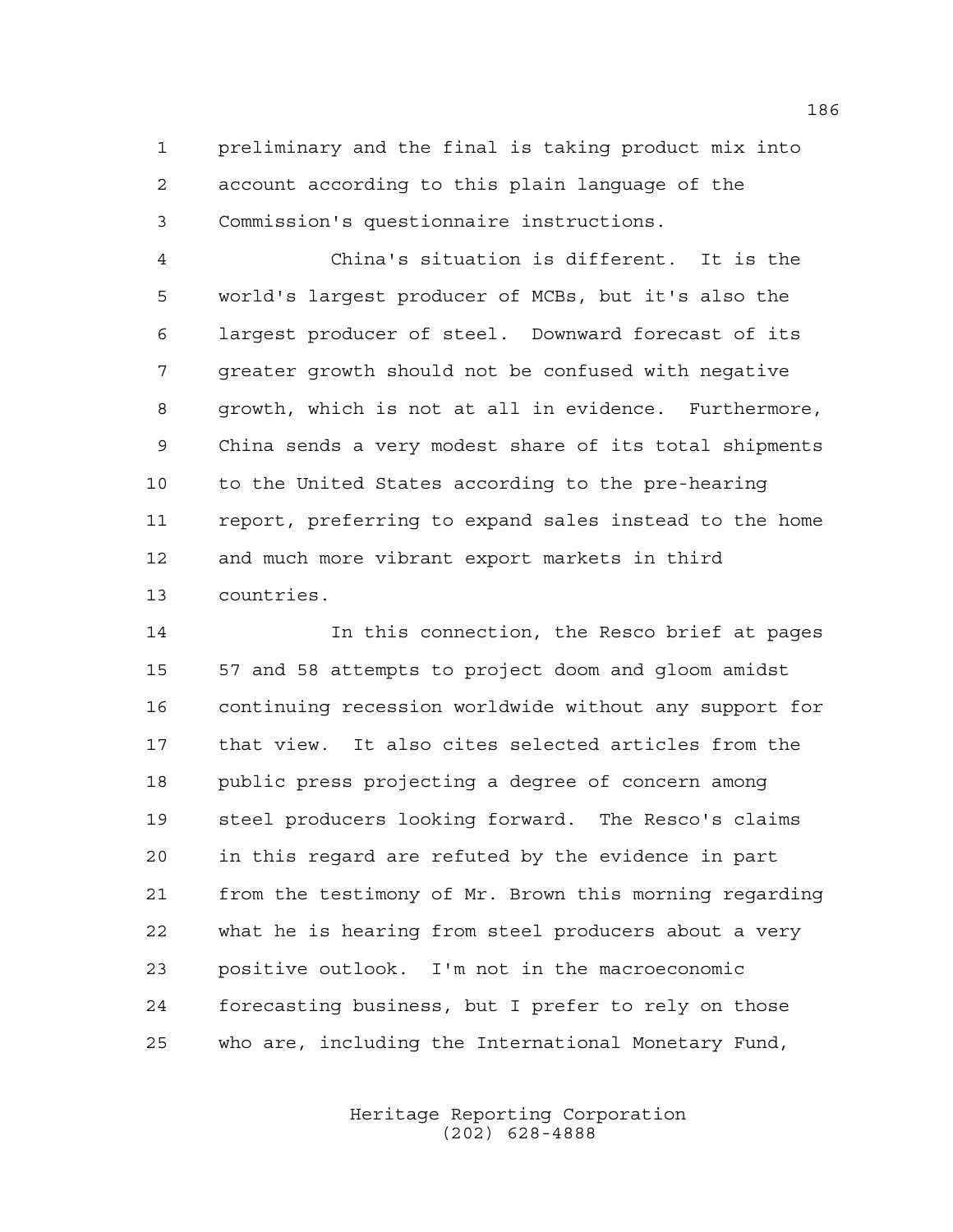the U.S. Federal Reserve, the Wall Street Journal, the Economist magazine, the National Association of Business Economists, the OECD, Eurostat, the United Nations, and the very latest of what they are forecasting is in my public exhibit number one. The numbers speak for themselves and indicate positive growth worldwide.

 The same is true for steel production in the United States and in the rest of the world. Please turn to my public exhibit number two. This was created using the very latest data released just days ago by the World Steel Association. These data show robust growth in production of crude steel, in both the first half and second quarter of 2010, in relation to their corresponding levels in 2009. Substantial growth was reported even in the latest month included in the data, the month of June, relative to June of last year. So there is clearly sustained momentum going on here. While the U.S. market might slow down as it normally does in the summer months, gloom and doom certainly are not warranted.

 That concludes my testimony. I will be happy to answer any questions. Thank you. MR. THOMAS: Madam Chairman, that concludes

our prepared testimony. We will be happy to answer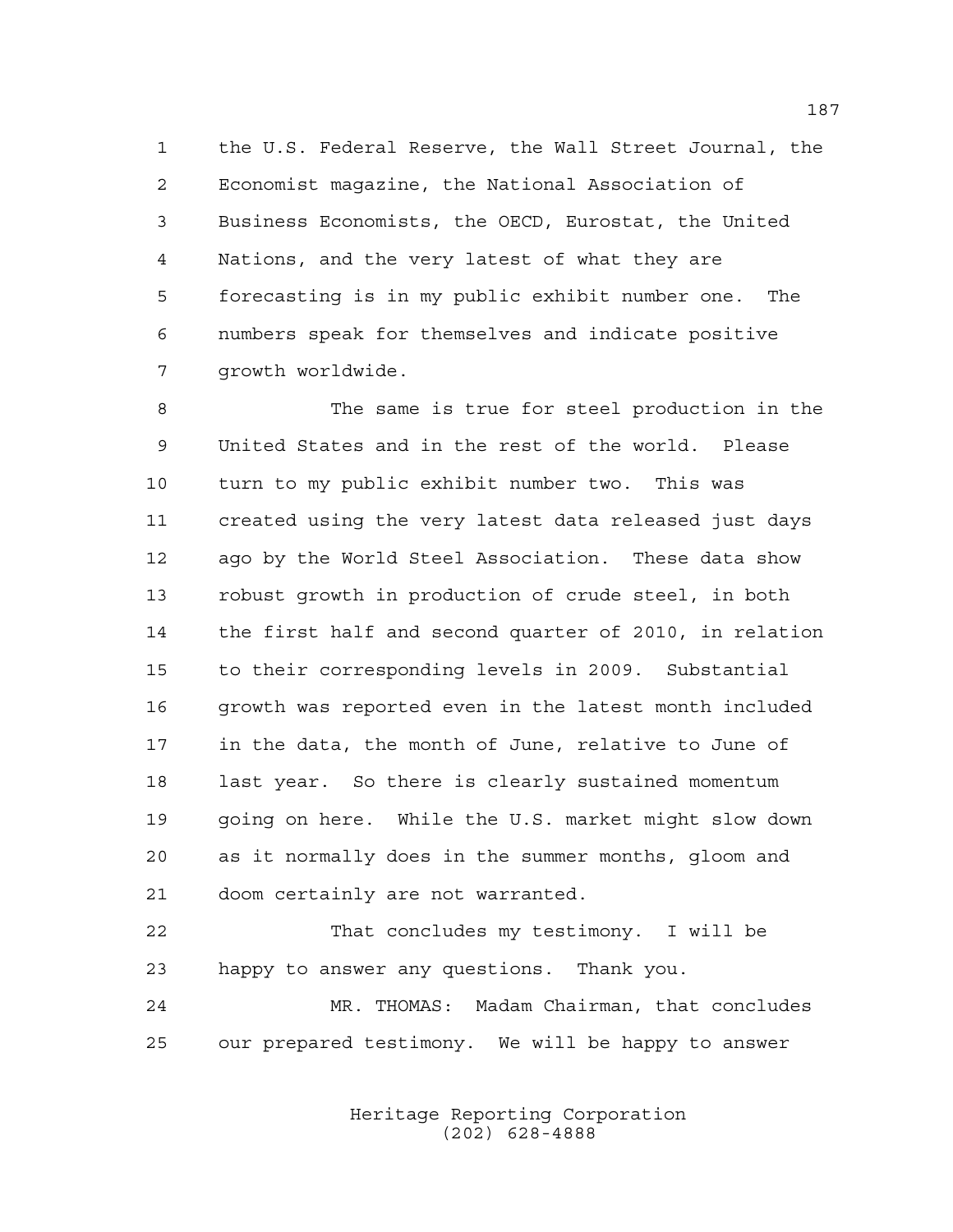questions at this time.

| 2  | CHAIRMAN OKUN: Thank you. Before we begin              |
|----|--------------------------------------------------------|
| 3  | our questions, let me just check with Mr. Secretary to |
| 4  | ensure that all witnesses were sworn before they -     |
| 5  | MR. BISHOP: Madam Chairman, all witnesses              |
| 6  | on this panel have been sworn.                         |
| 7  | CHAIRMAN OKUN: Thank you, very much. And               |
| 8  | before beginning our questions, I also just want to    |
| 9  | take the time to thank each of the witnesses for being |
| 10 | I very much appreciate your participation and<br>here. |
| 11 | the information you have provided and for those who    |
| 12 | have traveled, in particular, I very much appreciate   |
| 13 | the time and effort to be with us today. Commissioner  |
| 14 | Williamson will begin the questioning this afternoon.  |
| 15 | COMMISSIONER WILLIAMSON: Thank you, Madam              |
| 16 | Chairman. I do want to express my appreciation to the  |
| 17 | witnesses for coming and presenting their testimony    |
| 18 | today.                                                 |
| 19 | You've already in your testimony addressed             |
| 20 | the argument that - Petitioner's argument that Mexico  |
| 21 | is not out of this case, that their increase import -  |
| 22 | RHI will increase imports from Mexico and replace      |
| 23 | China's imports. But I was just wondering, and this    |
| 24 | will have to be done post-hearing, is looking at Table |
| 25 | 7-2 of the staff report, in the post-hearing you can   |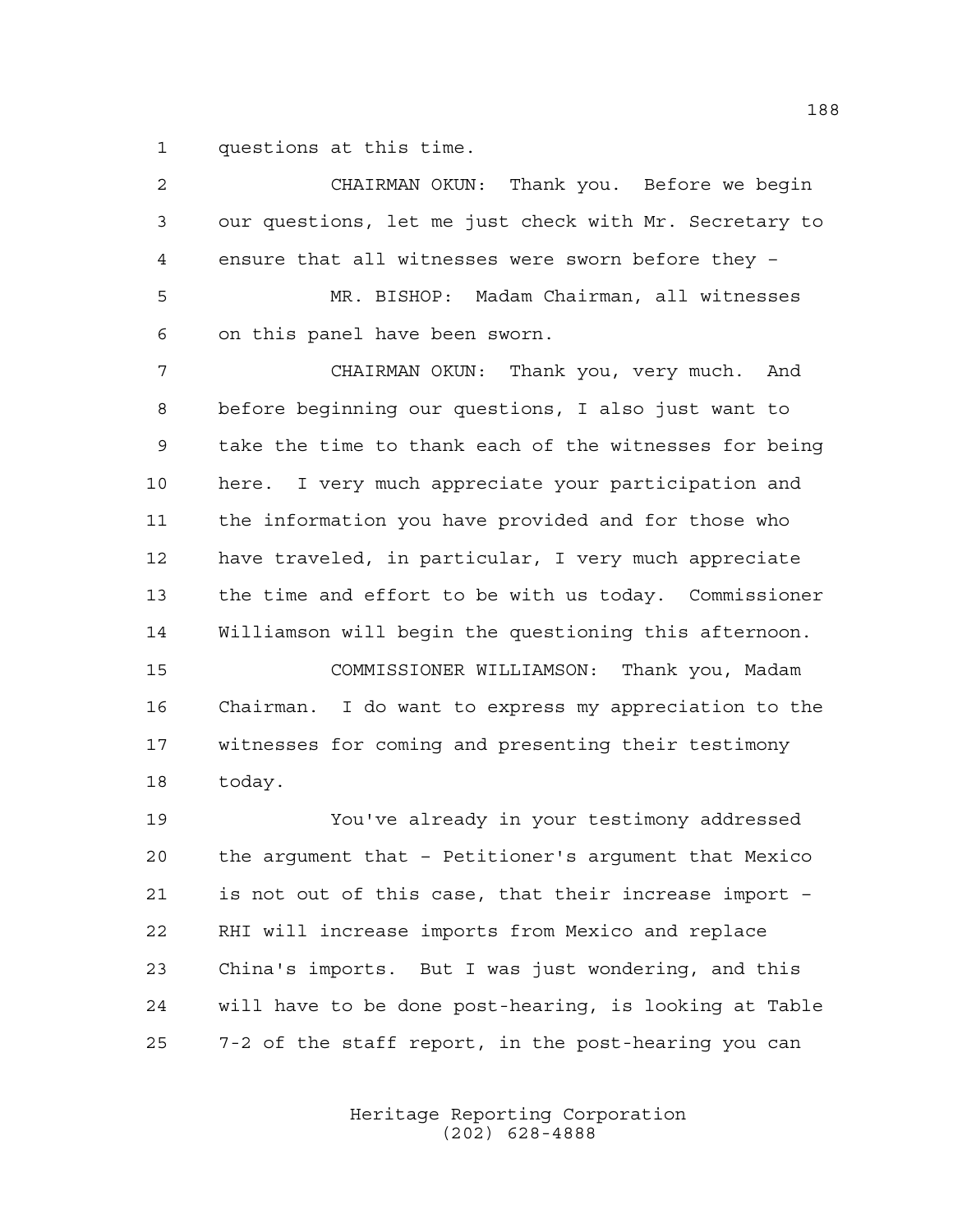address the question of capacity in Mexico and changes there. I know you did talk about something earlier, but I'm not sure that deals with this; so post- hearing, an explanation there. MR. THOMAS: We will do so. COMMISSIONER WILLIAMSON: Okay, thank you. And so for purpose of price comparisons, how should the Commission treat the sale of MCBs in product packages or in the price done here on a cost basis? This is a question posed this morning to Petitioners. How would you propose that we deal with that? MR. THOMAS: It's Ritchie Thomas. Commissioner Williamson, I believe I'm correct in saying that as regards to domestic sales, there is no price information with respect to those sales and, indeed, there would be none with respect to RHI because there are no sales of that product as such. Their purchaser pays essentially per ton price for all of the services and all of the materials supplied. If the question is how do you do a price comparison in those circumstances, I think the answer is you can't. I think you could compare, I suppose, full-line service contracts, one with another, if you had two that had all of the same elements. Even that, I think, would be very difficult. I don't think there's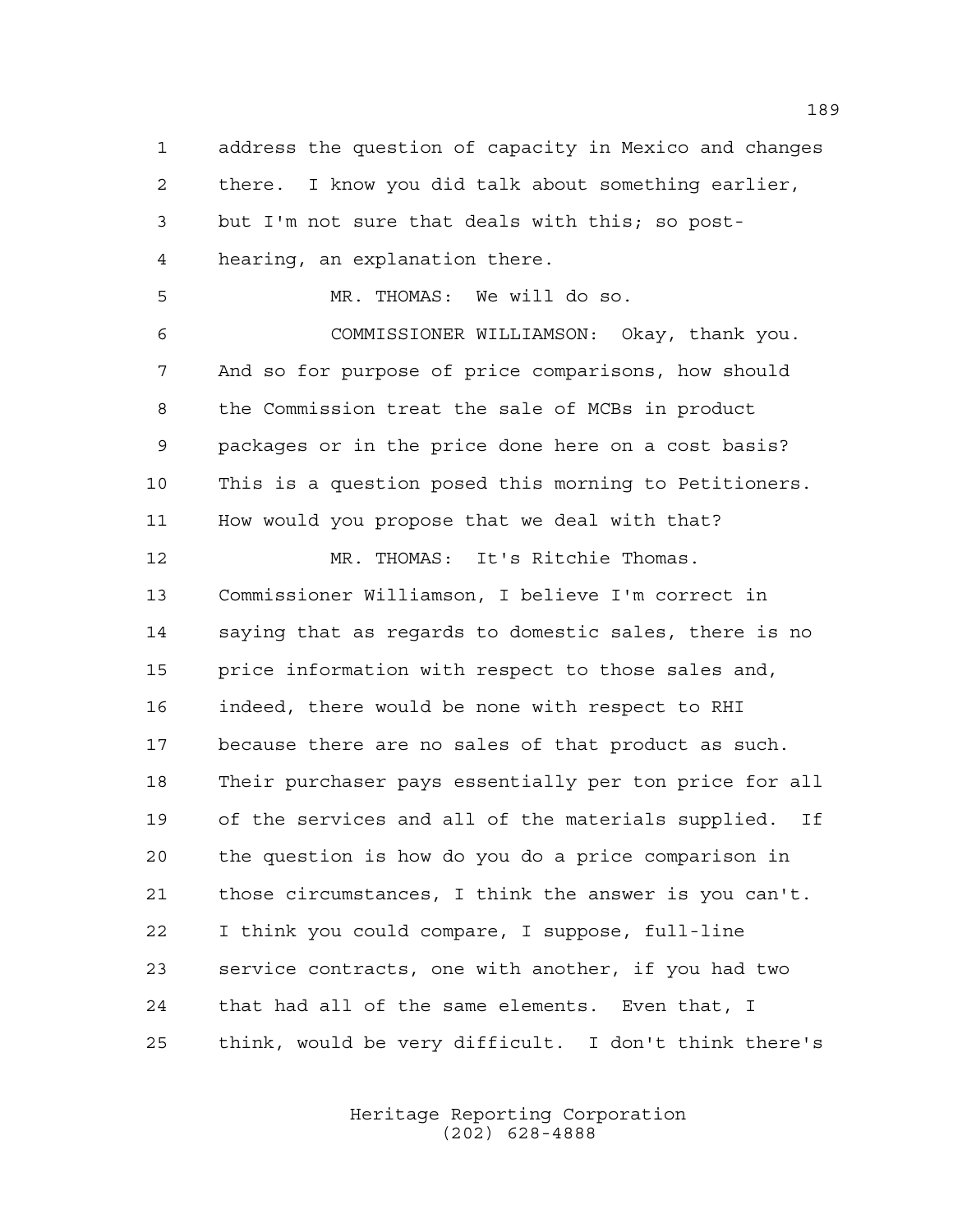an answer to your question, sir.

| 2  | COMMISSIONER WILLIAMSON: I guess - okay.               |
|----|--------------------------------------------------------|
| 3  | The first question maybe I should have asked was how   |
| 4  | extensive do you think these types of sales, of the    |
| 5  | non-MCBs that are a concern in the U.S., how extensive |
| 6  | would be those that are sold under this basis?         |
| 7  | MR. THOMAS: Sir, it's APO information.                 |
| 8  | COMMISSIONER WILLIAMSON: Okay.                         |
| 9  | MR. THOMAS: There is information on that               |
| 10 | point in the staff report. We will supplement it with  |
| 11 | information with respect to RHI sales of that kind.    |
| 12 | COMMISSIONER WILLIAMSON: Okay. And then                |
| 13 | maybe you can address whether or not we should even be |
| 14 | worried about this at all. As I say, post-hearing,     |
| 15 | you can address it.                                    |
| 16 | MR. THOMAS: Sir, yes. I would say - well,              |
| 17 | in two respects. The first of them is that to the      |
| 18 | extent that those sales do not appear in, for example, |
| 19 | the Commission's consumption data, domestic            |
| 20 | consumption and shares of consumption data, it seems   |
| 21 | to me, they certainly belong there because that's      |
| 22 | necessary to show the complete picture. Other than     |
| 23 | that, I think the Commission needs to take account of  |
| 24 | it to the extent that it considers how it is that      |
| 25 | products and various suppliers compete in the U.S.     |
|    |                                                        |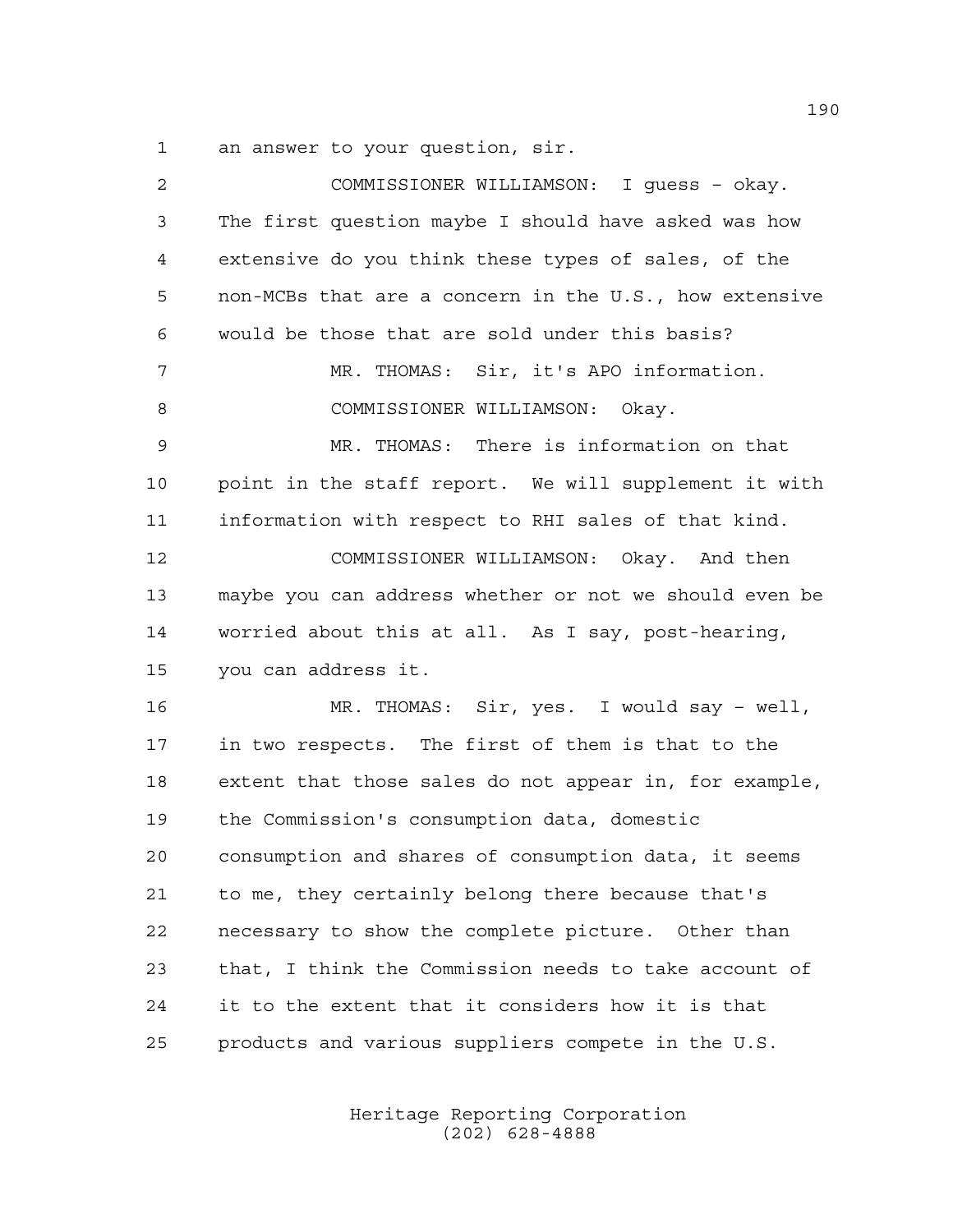market. And, certainly, as regards to those sales, that competition is not on a straightforward MCB to MCB price basis at all, but it's on a basis of a package of goods and services. And so I think the conclusions that the Commission could draw then from its underselling data, for example, have to be considerably moderated.

 COMMISSIONER WILLIAMSON: Okay. And just also in addressing this, whether or not -- are imports more likely to be parts of these packages or less likely than domestic sales? I would be happy to add it – again, this might have to be post-hearing, I understand.

14 MR. THOMAS: We will. I suspect the answer to that question is we don't have a full set of data on it.

 COMMISSIONER WILLIAMSON: Okay, thank you. Are most refractory bricks used by the steel industry reproduced by the same equipment or – the range of bricks that we have, is most of it produced on the same equipment?

MR. BESCHEL: Absolutely.

 COMMISSIONER WILLIAMSON: And how is the switch from one product to -- other products to MCBs and vice versa?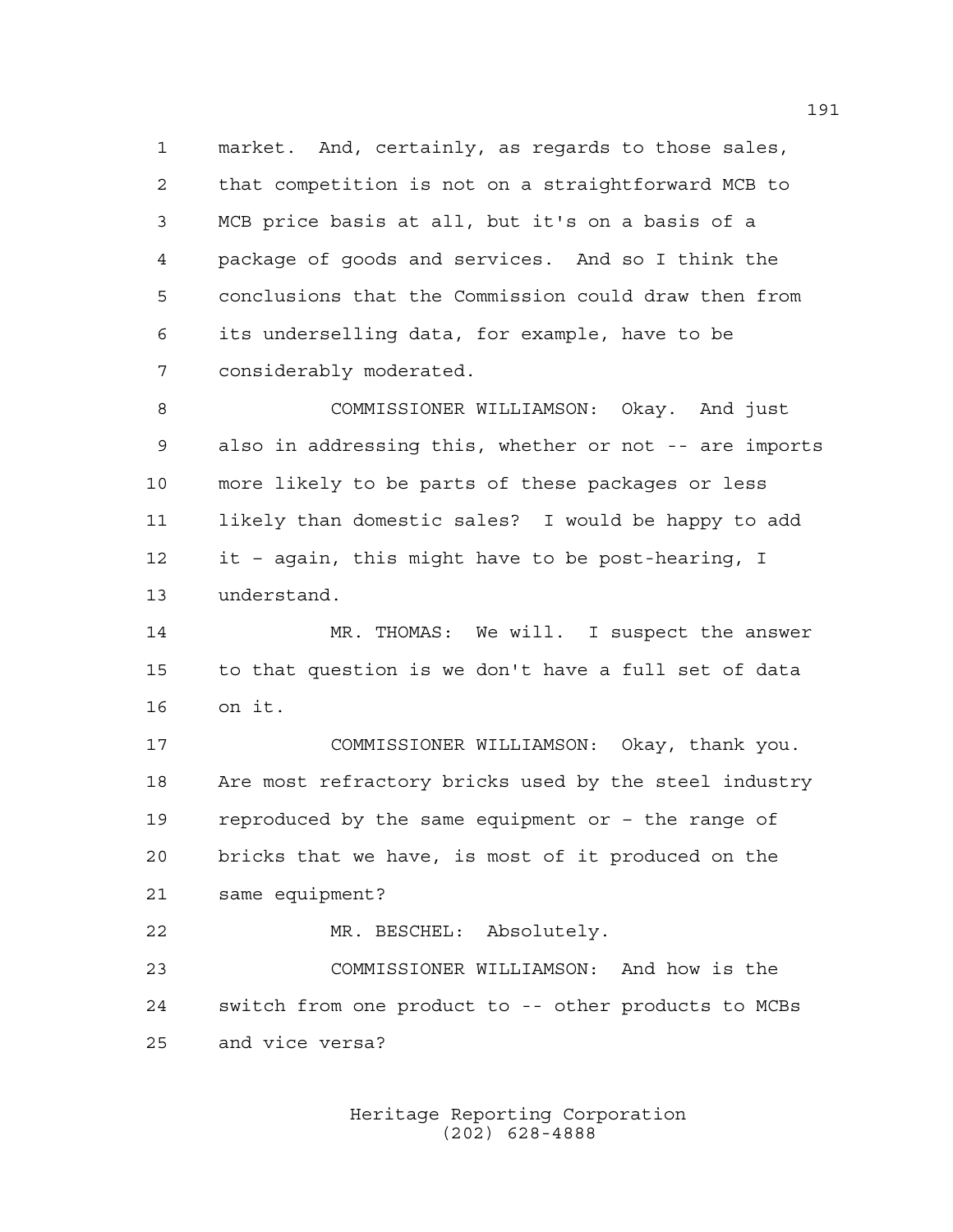MR. BESCHEL: The real issue is the equipment that you have. It might be the presses or the kilns or the pelicans that we would use. And, there, it is -- it may be possible to switch from one product to the other, but you can't do that overnight because the product – the equipment needs to be cleaned and they would be doing the switching back and forth very erroneously. It would be very unproductive. So, what we do is generally in our production lines is when orders are entered, particularly long lead times, our logistics department schedules those and tries to make the most productive runs in the plant for the different production products that we would put on those equipment. MR. THOMAS: Commissioner? COMMISSIONER WILLIAMSON: Mr. Thomas? MR. THOMAS: Let me just add a little supplement to that because I think your question was cast in terms of the refractories for the steel industry and, if so, it was answered in that context. Certainly, there are some refractories, which because of concerns about contamination, and I'm thinking in particular refractories for the glass industry would typically not be made at the same place as refractories for the steel industry because ferrous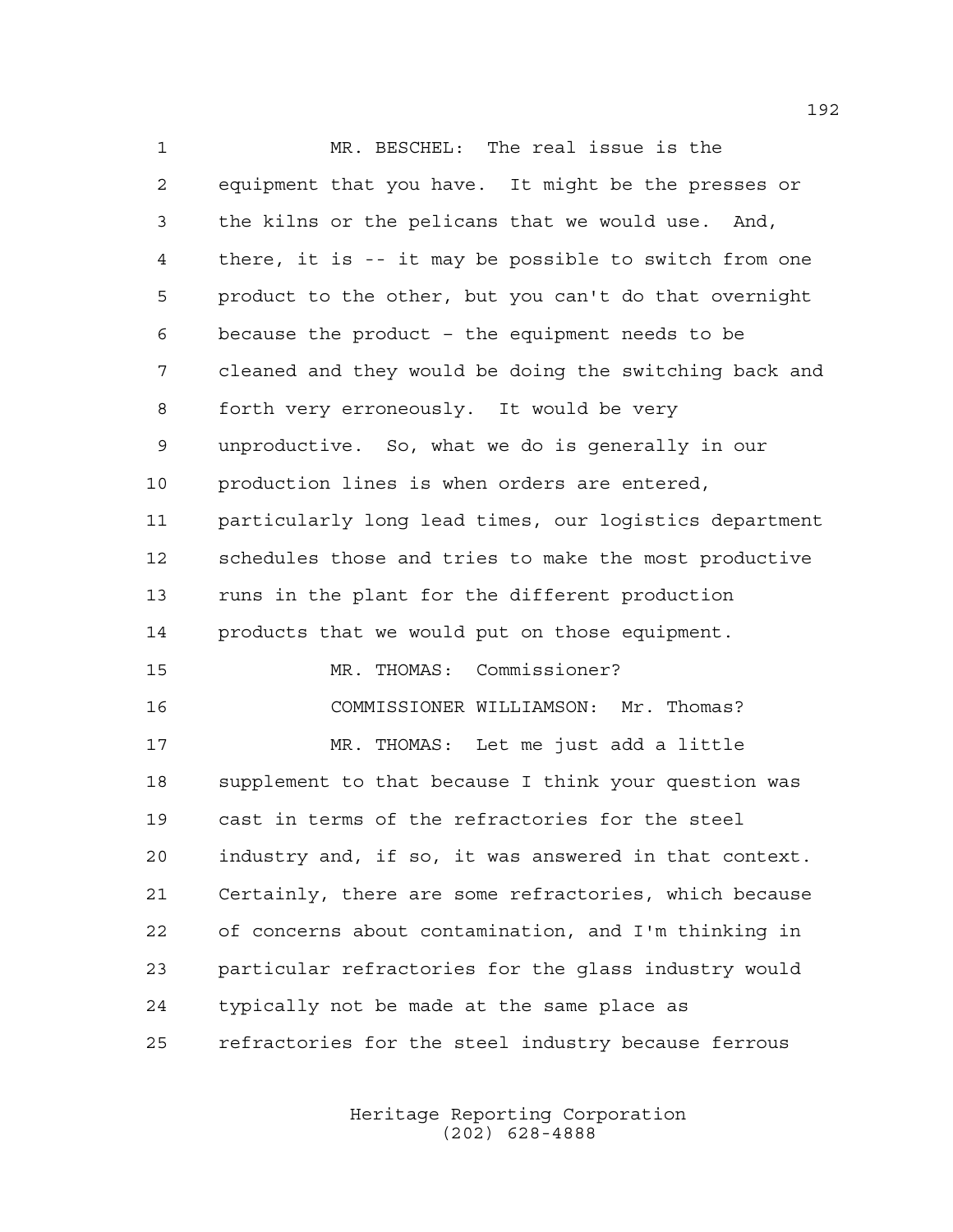content is a very worrisome concern for glass industry refractories, but obviously not for the steel industry.

 COMMISSIONER WILLIAMSON: Okay, good. Thank you for that clarification. Do you believe there is any difference in the life expectancy of MCBs made in the U.S. versus ones made in China or Mexico? MR. BESCHEL: Generally, I could just speak for myself and I'm speaking for RHI, we pride ourselves in making long-lasting, high-quality MCB products, that in some cases we always, like everybody else says, you know, are outperforming the competition, which when we do the installations, sometimes they don't, okay. And then we don't -- often we don't know why when we fail from the recipe 16 standpoint, they should have been outperforming and they don't. Generally, from a life expectancy, it's more of a quality issue, whether you take the high quality MCB or low quality MCB, how long the life expectancy is, rather than actually where it comes from.

 COMMISSIONER WILLIAMSON: Okay. What about in terms of production techniques, are they similar in all three countries?

MR. BESCHEL: I can only speak for RHI.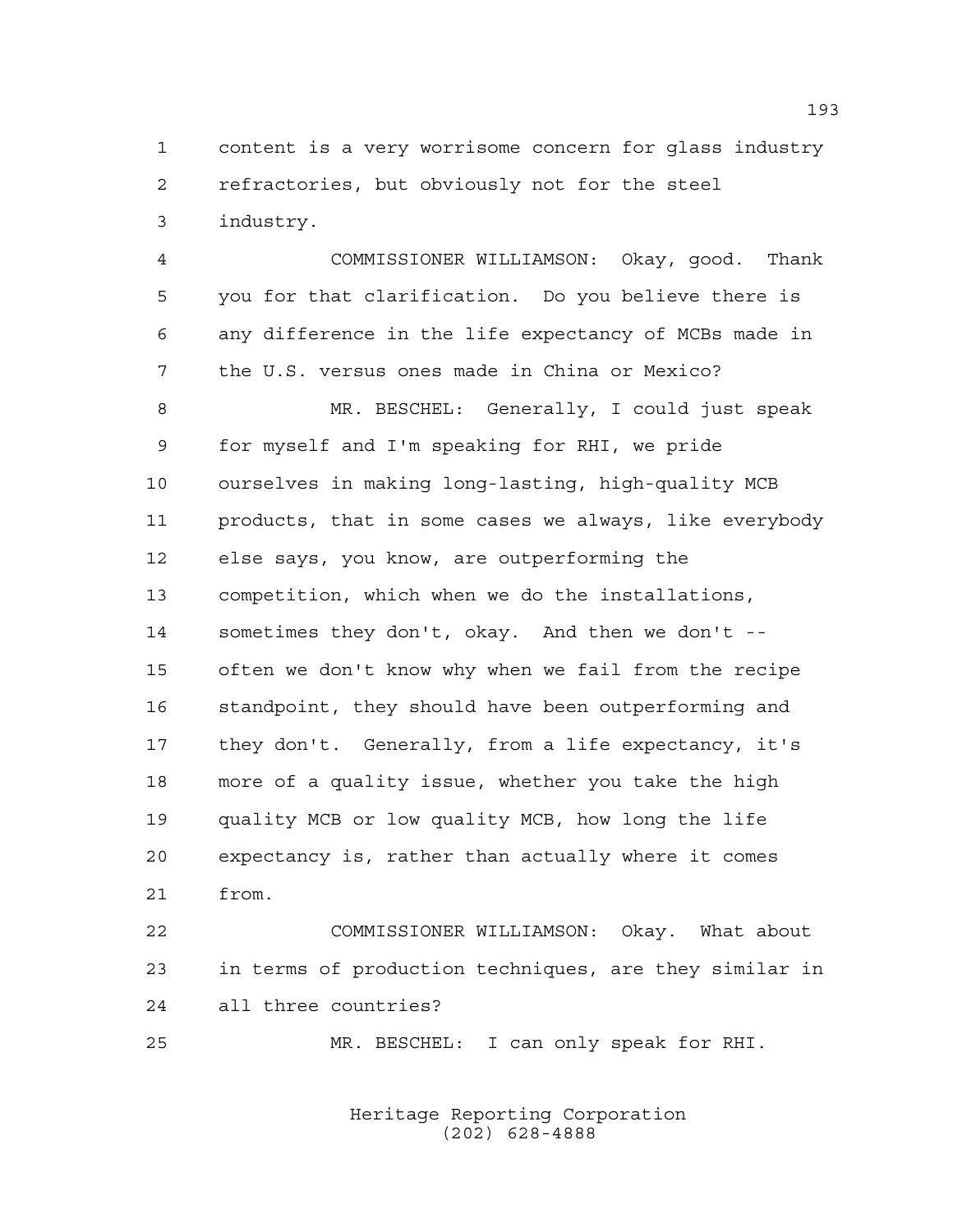RHI's plants are all up to the European standards. Our plants are very modern plants. And as Mr. Garcia pointed out, the plant in Mexico has been updated in the last 10 years. Our plants in China have been built only in the last 15 years. And any plant that RHI builds worldwide would always meet European specs. COMMISSIONER WILLIAMSON: Okay. Does most of the equipment come from Europe, too? MR. BESCHEL: Most of the equipment comes from Europe, yes. COMMISSIONER WILLIAMSON: Okay. MR. BESCHEL: And it's always our team from Austria or Germany that goes in and sets that up. COMMISSIONER WILLIAMSON: Okay. So I take it, also, equipment could be moved from one country to another – MR. BESCHEL: It can be moved. It's just not cheap to move a press. It's not like – not like diamonds, okay. It's unfortunate. COMMISSIONER WILLIAMSON: Yes. Okay, thank you. I raised this question this morning about this price performance ratio and would you agree with the statement this morning, there really is no accepted standard in talking about price performance? MR. BESCHEL: I would agree with that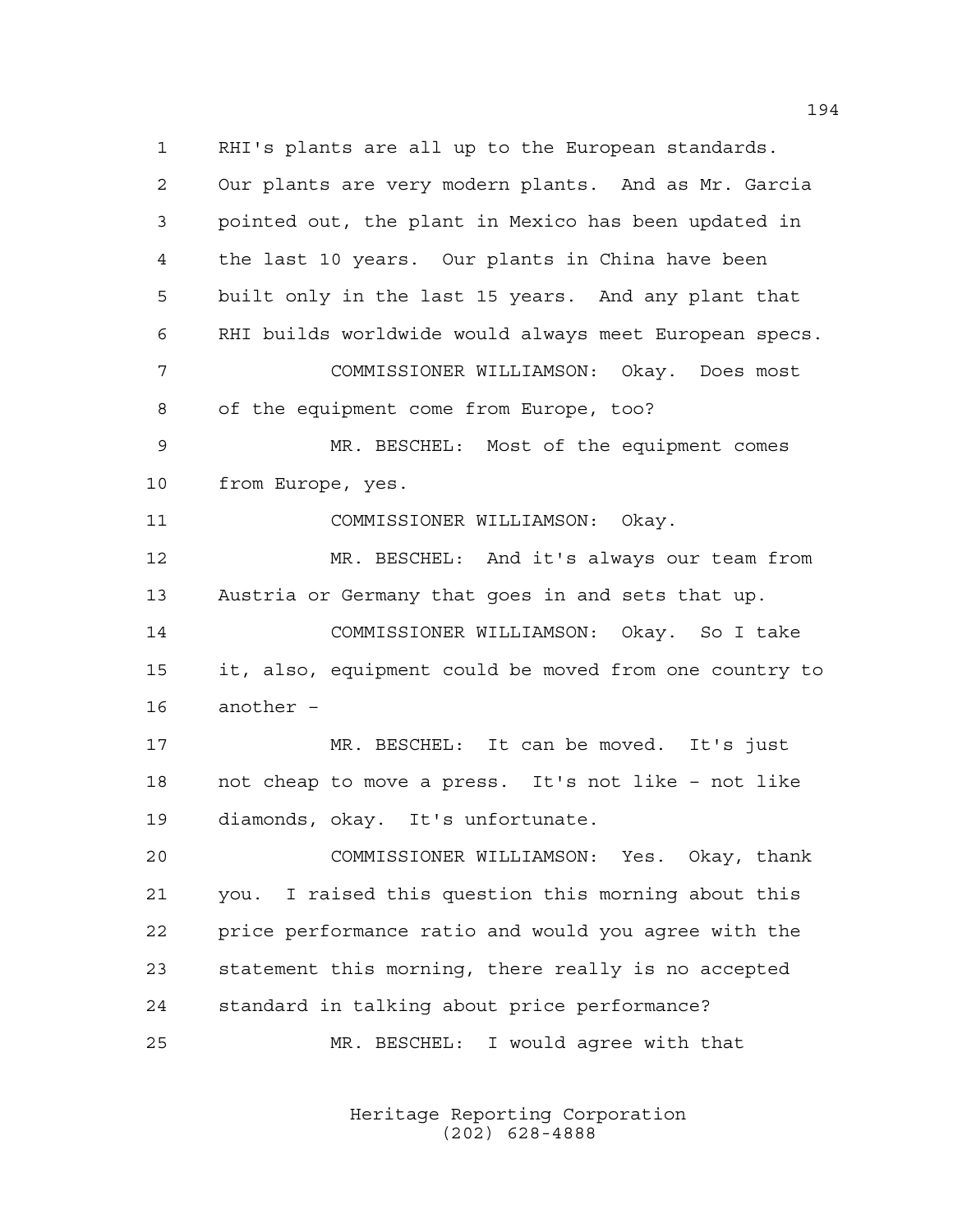statement. The only way that steel mills compare different suppliers that supply to one steel under the same production conditions would be to them the cost of the refractories per ton of steel produced. So if they have a benchmark of, let's say, \$10 of refractory cost per ton of steel and one supplier offers it at 980 and the other one at 950, that would be sort of the only benchmark that they would go by. You're right, there's no unified standard for the industry because there are plants out there that have costs of \$18 per metric ton of steel and there's plants out there that have costs of seven dollars of refractories per metric ton of steel produced.

 COMMISSIONER WILLIAMSON: Okay. Thank you for those answers. My time has expired.

 CHAIRMAN OKUN: Commissioner Pinkert? COMMISSIONER PINKERT: Thank you, Madam Chairman, and I thank all of you for being here today to testify about the issues in this case. Just as a factual matter, does anybody on the panel know whether Mexico maintains a special duty against imports of the merchandise from China?

 MR. BESCHEL: As far as we know, they don't. COMMISSIONER PINKERT: Thank you. Now turning to Mr. Malashevich, let's look at the first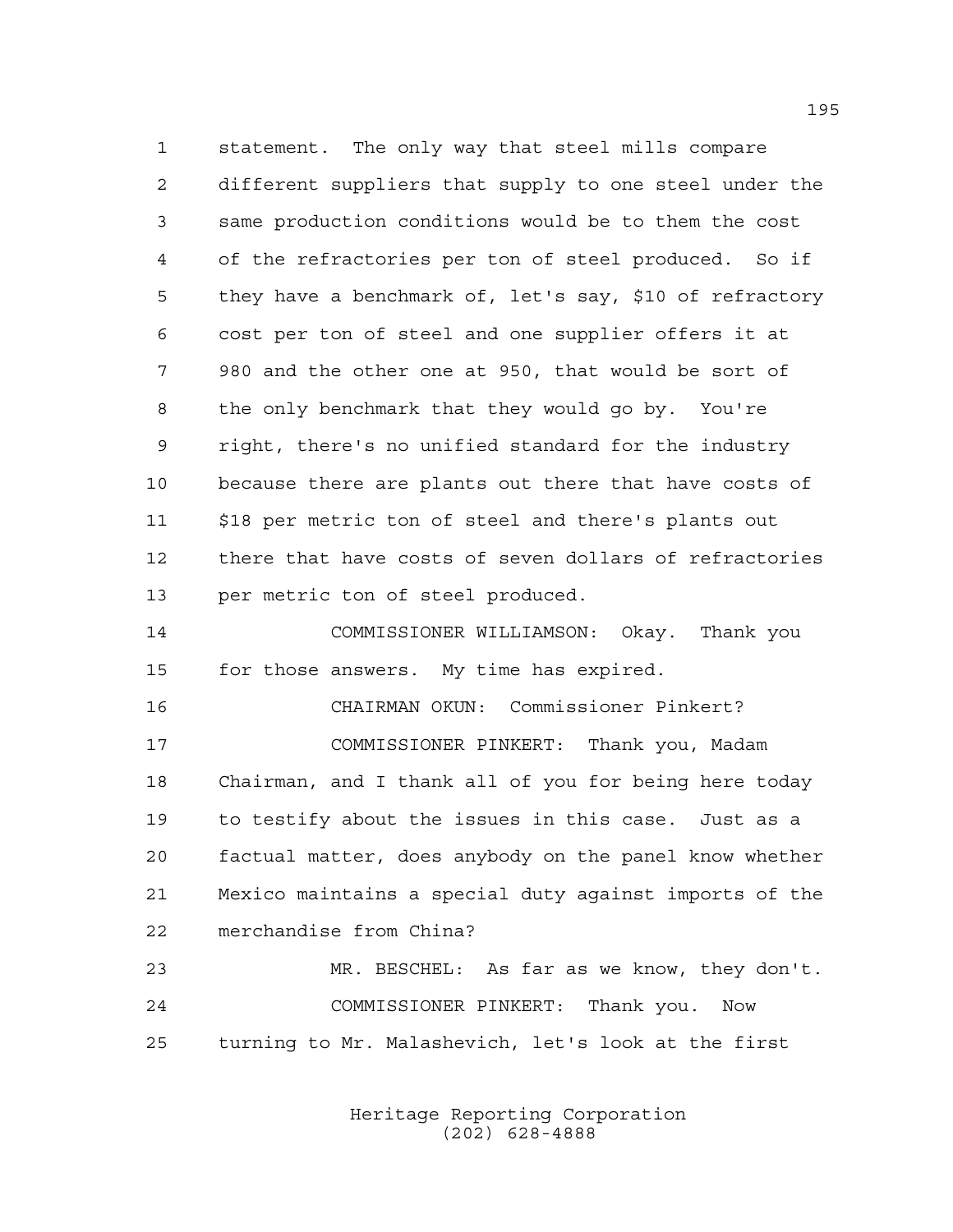and second half of 2009 and I want to ask you a question that pertains to the arguments you made on causation in this case and it's similar to the question I asked the earlier panel. Looking at the first and second half of that year, you've got subject import market share trending down from the first to the second half and you have the overall demand conditions of the recession moderating from the first to the second half of 2009. Would it be fair to say that both of those circumstances would be having a positive impact on the financial performance of the domestic industry?

 MR. MALASHEVICH: Commissioner, I'll move over so that I can see you. There are a couple of things going on in terms of the market share that's calculated in the pre-hearing report based on shipments. Looking at them in terms of a six-month to six-month period, standing alone from the overall cycle, if you will, there are a couple of things going on. One is treatment of consignment sales. Certainly this is true in RHI's case because I confirmed it. But, I think it would also be true on other sellers, that you can physically ship MCBs to a designated warehouse as consignment. And while it is on consignment, it's carried on the books of the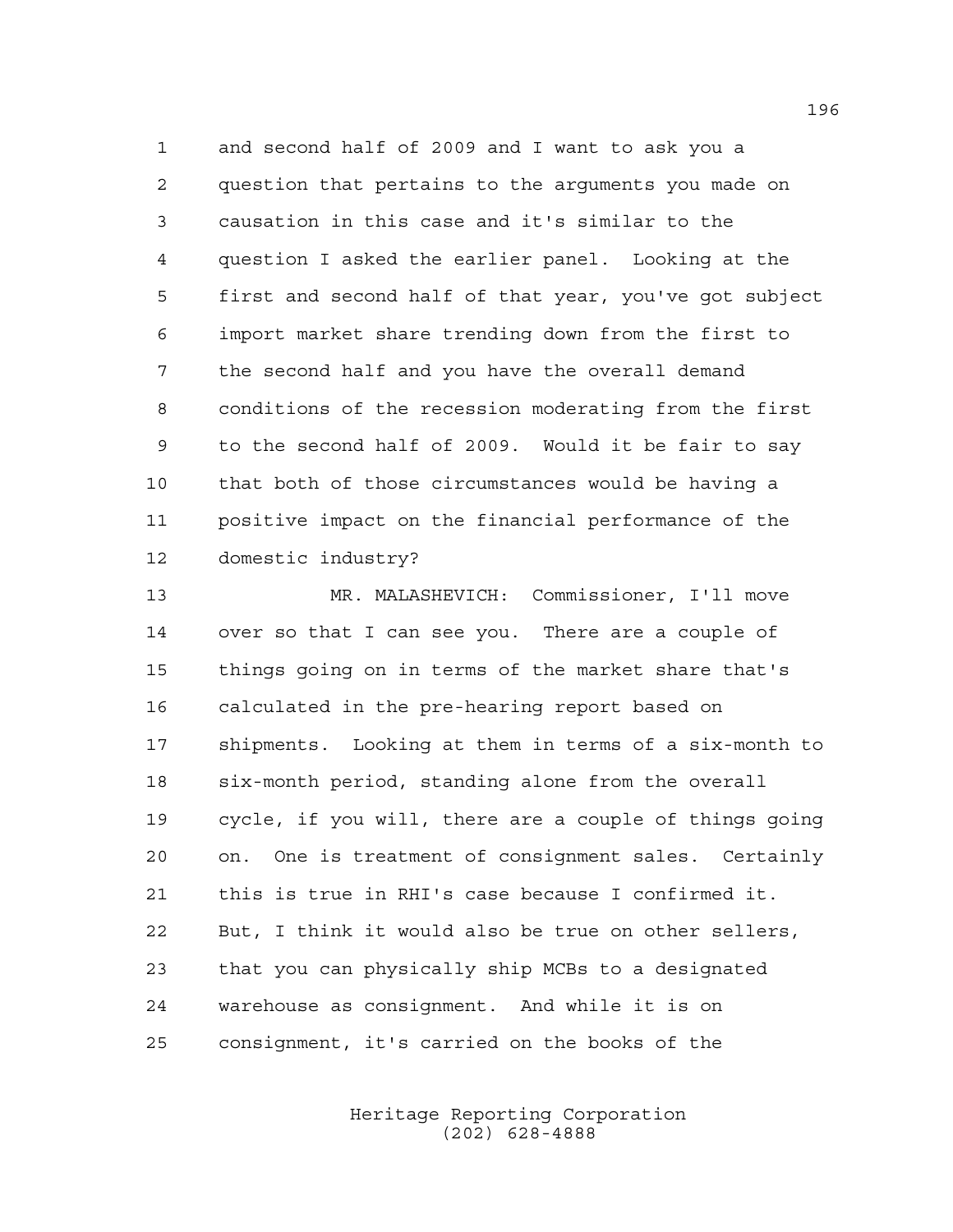supplier, let's say RHI, for example. But in reporting shipments as per the questionnaire, it's regarded as a shipment when it's drawn down by the customer. So you could have an overall transaction – this is hypothetical – you can have an overall transaction completed in, let's say, November of 2008, but the goods were not shipped from an accounting point of view until various periods moving forward in time.

 Then, of course, there's also the issue, if you look at imports in terms of the entry is the issue of the pipeline and period of time in the water, which is why it was so important for me to emphasize the unexpected nature of the really catastrophe for the steel industry that occurred essentially in the course of 30 days, from roughly mid-September to October. It takes time to adjust the pipeline for events that were unanticipated, both as to timing and its severity.

 So the bottom line is, what I suggest you do is look at the nine months or so from the bottom of the cycle to the latest data point for which we have information, the first calendar quarter of 2010, and compare those to 12 months or 15, 18 months preceding when you had the peak. That way you have the peak leading up, you have the fall, and then you have the

> Heritage Reporting Corporation (202) 628-4888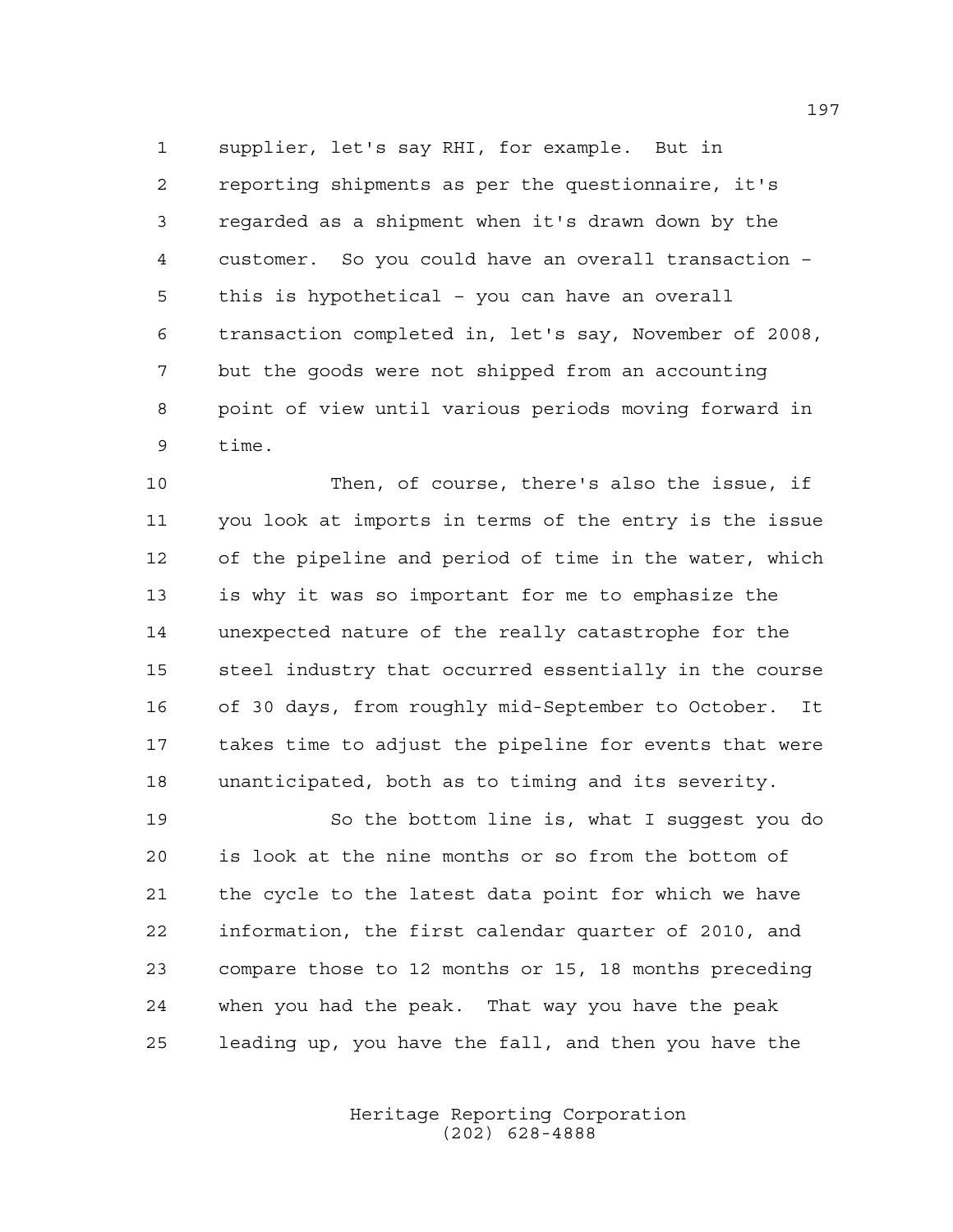recovery, which extends – with exception of – I don't think any of that neatly fits into a six-month period. My recommendation, if you look at trend at either side of the cycle and stream together the various calendar months, which is what we tried to do in the pre- hearing brief and in the exhibit we copied from that brief and passed out today.

 COMMISSIONER PINKERT: Just as a clarification of your testimony there, the market share data that I'm referring to would be based on shipments.

 MR. MALASHEVICH: That's how the pre-hearing report calculated it, yes.

 COMMISSIONER PINKERT: Okay. Now turning to the public hearing exhibit that was submitted concerning the website and some of the things that may have been taken off of the website, I'd like to refer you to the press release dated February 29, 2008. And perhaps, Mr. McPhie, you would be the right person to ask this question. Is there something in this press release that is inconsistent with the case that's being presented by the Petitioners, February 29, 2008, Resco announces new prices due to raw material cost increases?

MR. MCPHIE: Well, not being totally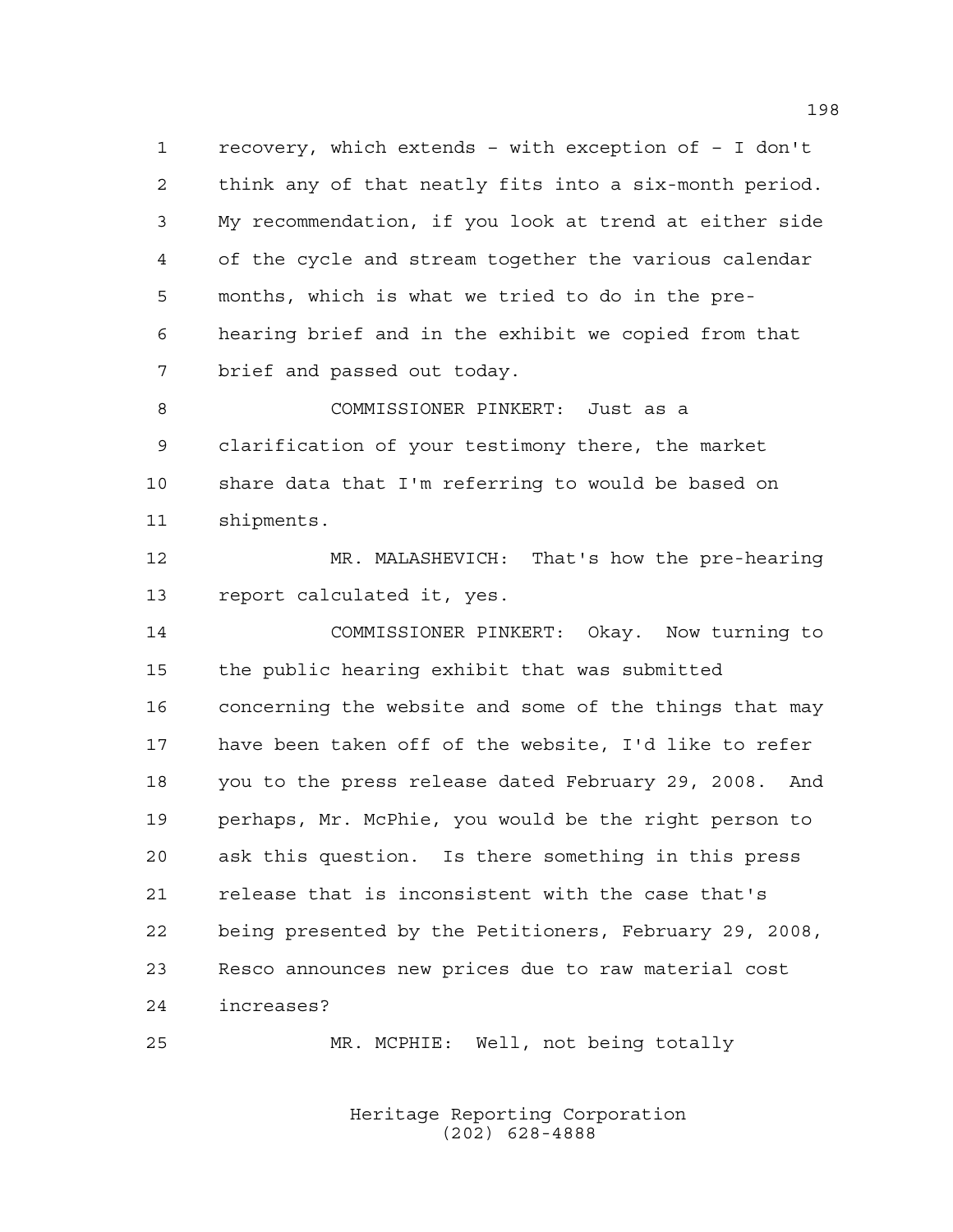familiar with all the text in this particular one, I would say just a general inconsistency with their story that there has been price suppression and they have not been able to implement price increases, in order to account for their increase in cost, including primarily raw materials costs with magnesia being the most prominent among those. The series of prices increases, including this one in particular, are simply not the types of announcements that a company issues publicly when it's facing price suppression for the imports or either downward effects on their pricing.

 COMMISSIONER PINKERT: Well, maybe this next question would be a better one for Mr. Malashevich. But I thought that what I heard this morning was a focus on the overall cost to sales ratio in terms of the price suppression argument that the Petitioners are making and not specifically that they weren't able to cover the raw material cost increases. Did I hear that wrong or is it just kind of definitions passing in the night here?

 MR. MALASHEVICH: This is Bruce Malashevich. I'm not sure you heard it wrong because in the petition and the transcript from the preliminary phase of this case, in which I did not participate at the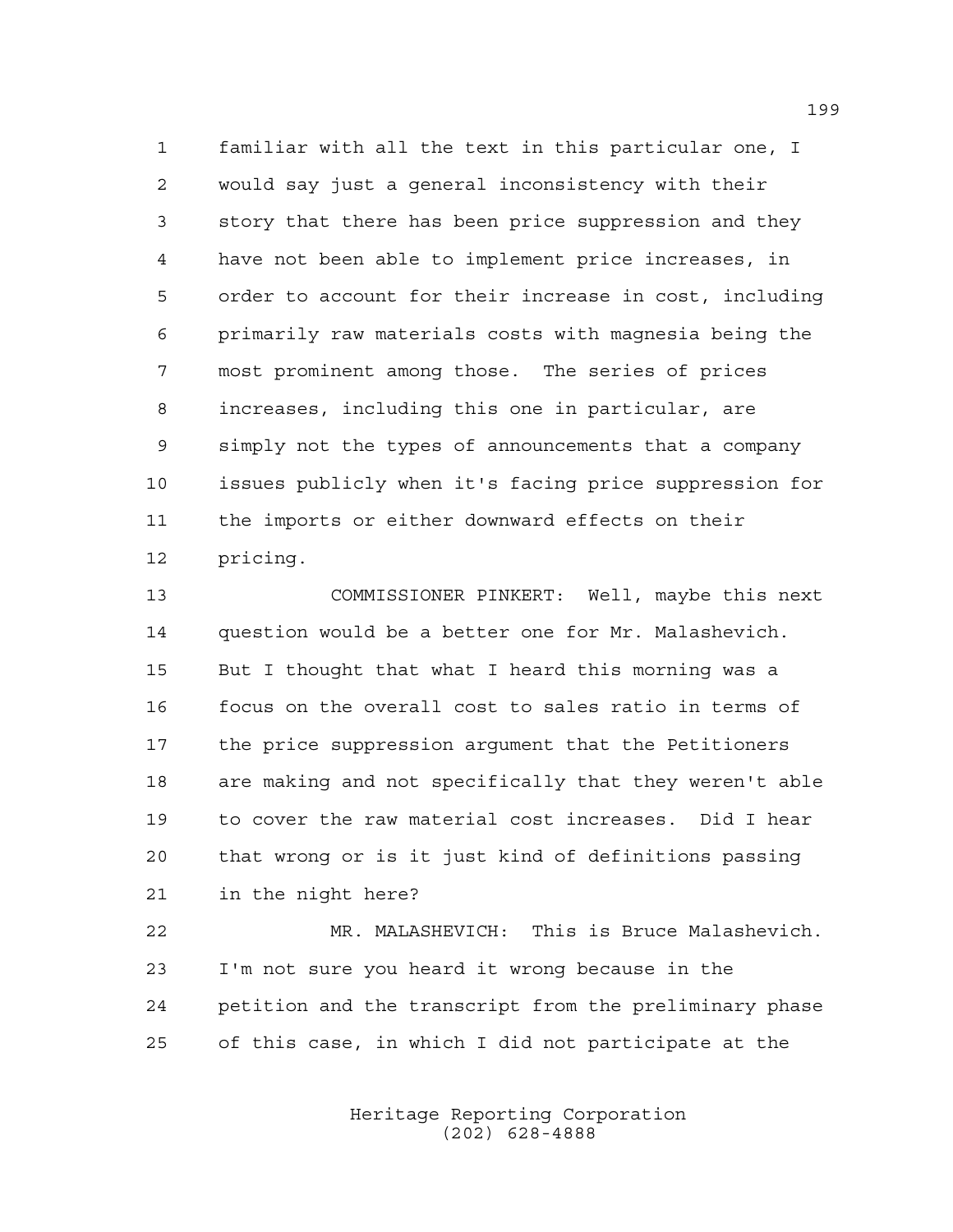conference, but I did read the transcript, the whole context was increases in raw materials cost. And if you look at the pre-hearing report where it subdivides the individual components of costs, raw materials, labor, factory overhead, et cetera, really all the action occurred with respect to raw materials on a dollars per ton basis. So I think frankly, there's no difference whether you look at it in terms of total cost of raw materials, but the purpose of the exhibit in the RHI brief, which I passed out today, was to test Petitioner's theory that they had to deal with all these raw material costs that they couldn't pass through. The emphasis has changed in their argument between the preliminary phase and the final. Now, their raw materials costs have gone down.

 COMMISSIONER PINKERT: Speaking more generally, not just in reference to this particular document or in reference to the testimony that we heard this morning, but is there some reason to doubt the argument that price suppression is indicated by the increase in the cost-to-sales ratio?

 MR. MALASHEVICH: Yes. I think there is very good reason to doubt it because of – I mentioned in my testimony, the way the Commission, not invariably, but more often than not does it, is you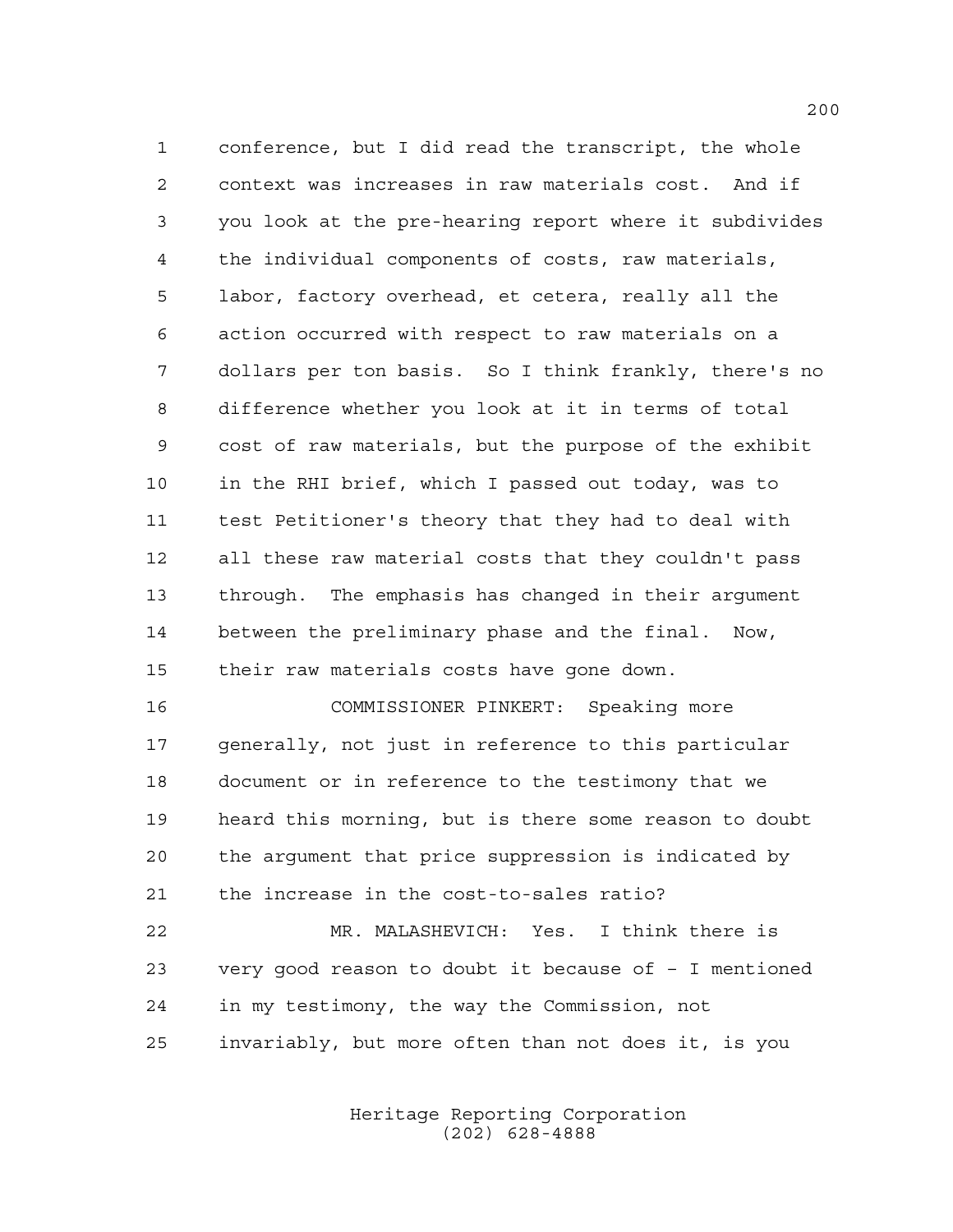take a ratio of gross profit or cost in relation to net sales, which is fine in many context. But when you have a situation like this one, where the cost of raw materials is something in excess of the total cost of production, then when you look at the percentage of ratio -- when you look at percentage ratio and the costs are simply being passed through in the case for higher prices, you're increasing the denominator when you calculate the percentage and so giving the illusion that profitability is suppressed, when really all that's happening is the additional cost of the raw materials are inflating net sales without adding any value to the product. As I mentioned in my direct testimony, it's just a pass through.

 So I think in a materials intensive case like this one is just not – doesn't lend itself to analyzing price suppression in accordance with the percentage ratios in relation to sales. It's for that reason we did the calculations on an absolute dollars per ton basis, which came right out of the staff report.

 COMMISSIONER PINKERT: Just a quick follow- up on that. In your experience, is it unusual to have such a tight relationship between the raw material cost increases and the prices, as shown in your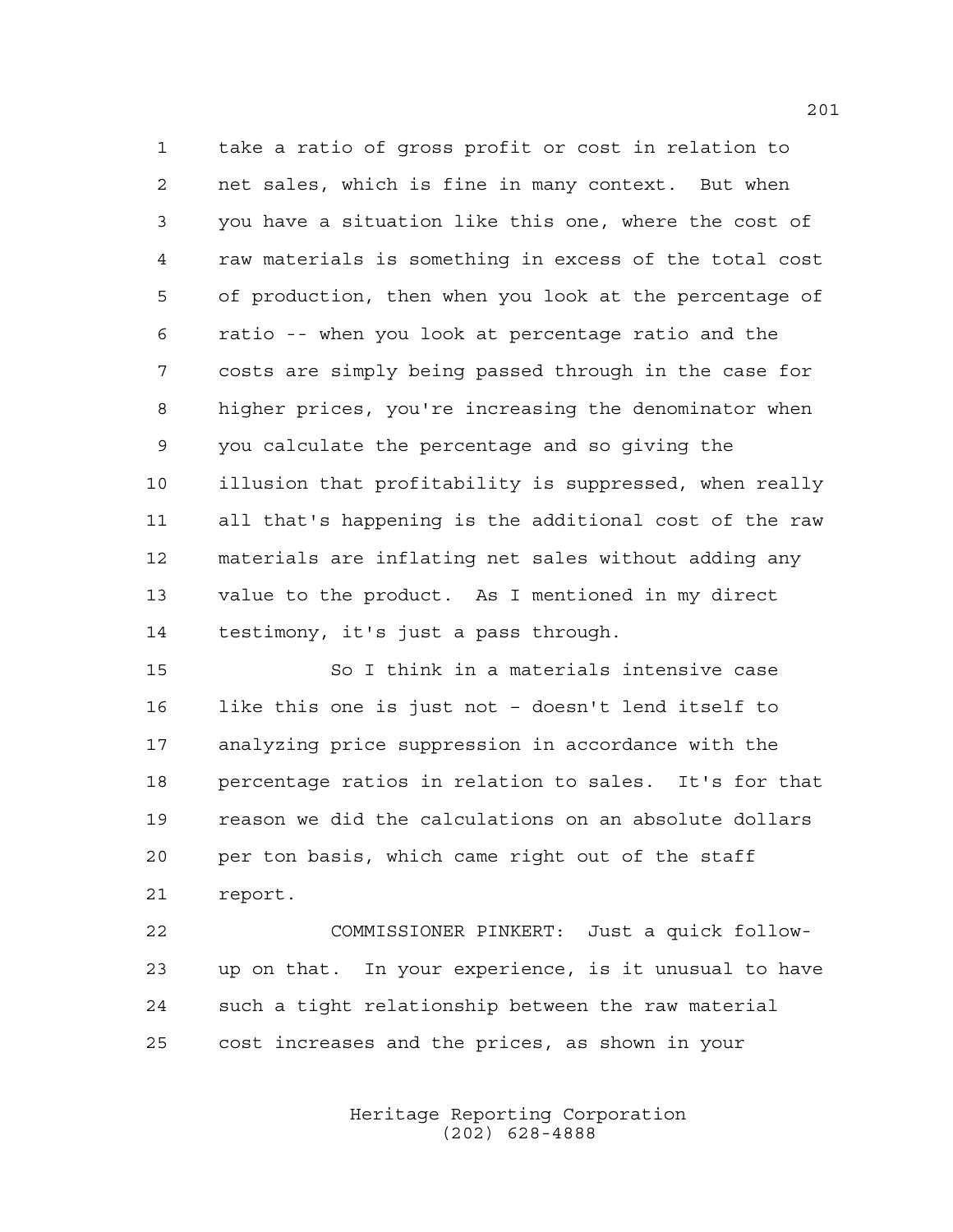exhibit?

 MR. MALASHEVICH: Well, it's unusual in the following sense. I think it's fair to say in the majority of the cases that come before the Commission, at least the ones that I've been involved in, there tends to be a lot more volatility, if you will, both up and down in what I suggest as the measure of price suppression, absolute dollars versus absolute dollars – absolute dollars of cost versus absolute dollars of price. What's remarkable in this case is how almost perfect the relationship is and static. In fact, it increases a little bit and the margins improve a little bit toward the end of the POI. So it's unusual for its – I hesitate to use the word "perfection," but let's just say it's among the few cases that I'm familiar with where there has been such a lock step movement of realized prices against realized cost of raw materials. I guess that's the best way of putting it.

 COMMISSIONER PINKERT: Thank you. I've exceeded my time, but I appreciate the forbearance of my colleagues.

 CHAIRMAN OKUN: Dr. Malashevich, just a follow-up for post-hearing on that, which is – and recognizing that not everyone on the current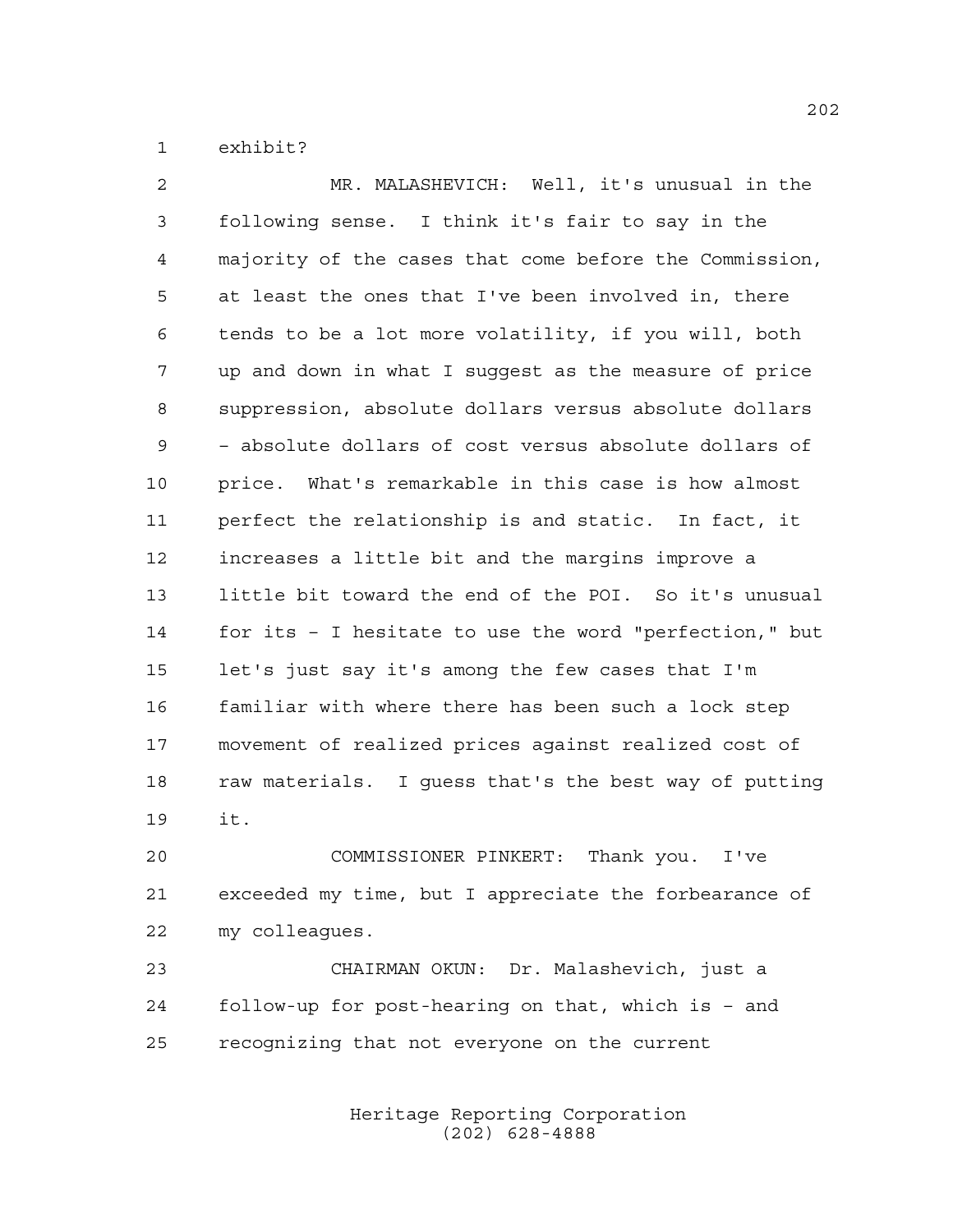Commission looks at price suppression exactly the same, but if there is any other cases that have materials intensive products that come before us, if there are any other cases where you think the Commission correctly looked at something different than the traditional ratio in order to evaluate suppression, I would appreciate looking at that or something else out there. MR. MALASHEVICH: I'll do my best. CHAIRMAN OKUN: Okay. I appreciate that. Then let me come up to Mr. Beschel and I don't know if Mr. Garcia would want to respond, but the Petitioners this morning had the charts that were sitting up here on RHI's – I don't know if you had a chance – did you all get a copy of those? MR. BESCHEL: I have a copy of that, yes. CHAIRMAN OKUN: Okay. Please use your microphone. MR. BESCHEL: Sorry. Yes, I have a copy. Sorry about that. CHAIRMAN OKUN: Okay. And I wondered if you wanted to respond to that argument with respect to the global companies incentive or – I don't want to put words in their mouths – what it means for the global companies in terms of trying to increase market share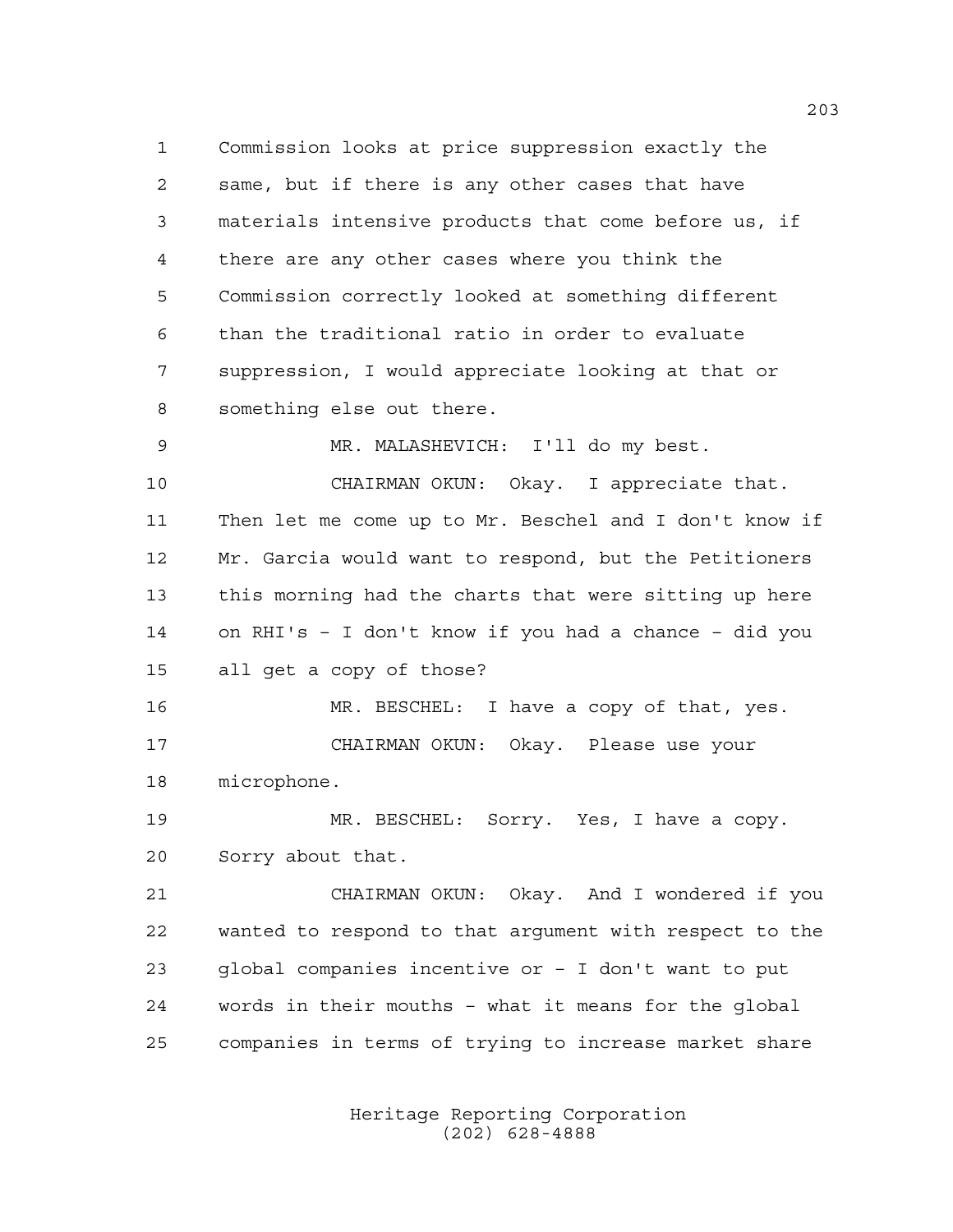in the United States with respect to this particular product and how they go about doing that? MR. BESCHEL: You are referring to strategic approaches on page 10, is that correct? CHAIRMAN OKUN: Right – well, I think it was – I see it as page four and 17 of – 7 MR. BESCHEL: Yes, four and 17. CHAIRMAN OKUN: Yeah, okay. MR. BESCHEL: Sorry about that. CHAIRMAN OKUN: Yes. MR. BESCHEL: Generally, RHI is a global – we pride ourselves as being a global leader of refractory sales in the world. And while RHI has decent market shares in Europe, Asia, Mexico, the market share in the United States obviously for RHI is 16 some kind of small, I want to say that, okay; same thing for South America. So the strategic approach that we have at the moment as a company is, you know, like we want to globally grow and growth areas for us is obviously not in markets where we have saturated market shares, but in markets where we have below average market shares. And that is some of the strategic approaches RHI has is we want to grow in markets (a) where there is a natural growth in the steel industry or the cement industry or the glass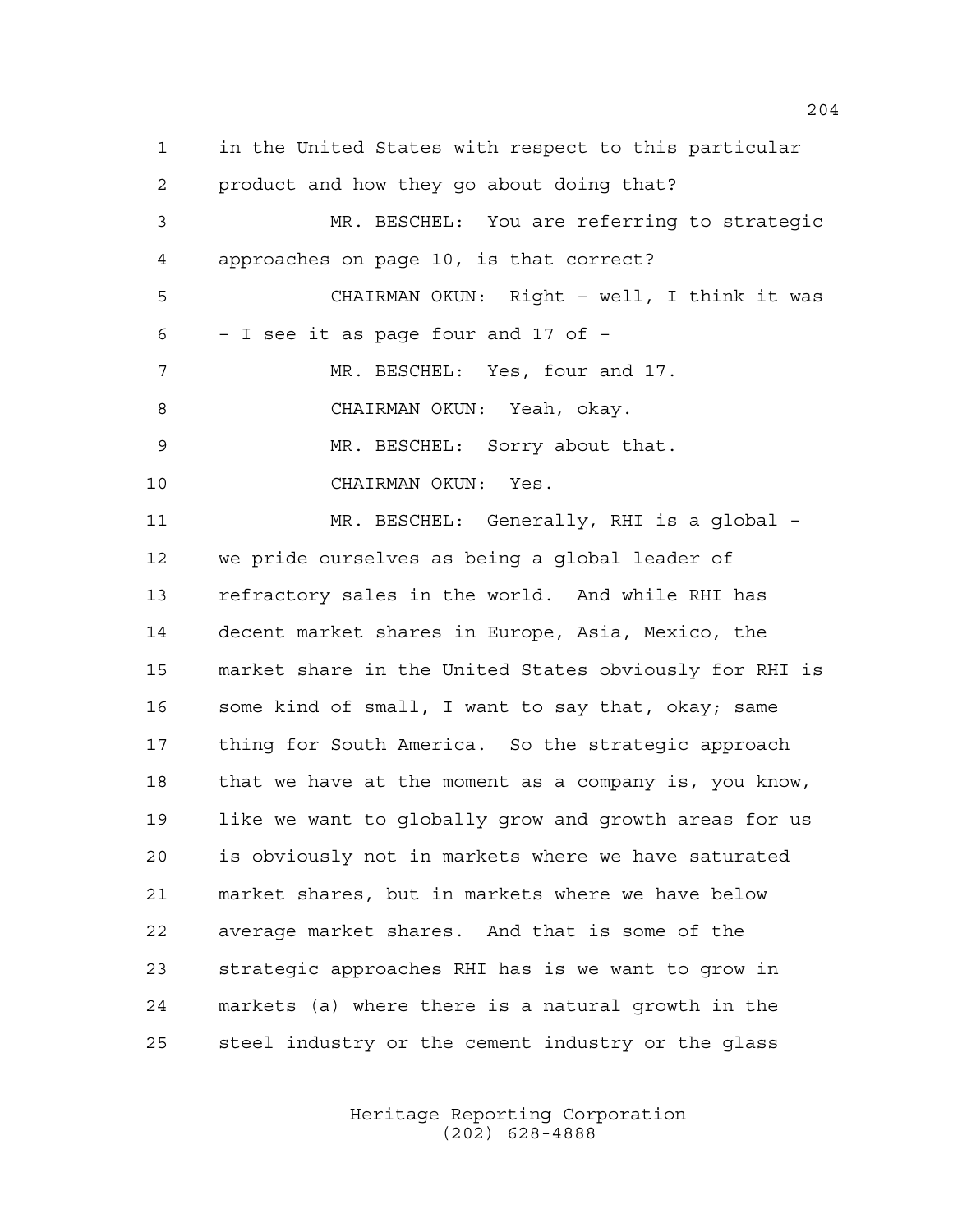industry; or we want to grow in the market where you have a below average market share, even if it is a market that is not growing anymore. Like Europe is a market that's not growing anymore. The U.S. is probably a market that's not growing anymore, particularly in the steel industry. And that is sort of the strategic approaches RHI is taking at the moment.

 CHAIRMAN OKUN: Okay. So does that approach include shifting around your production as markets open up or to take advantage of regional opportunities?

 MR. BESCHEL: We generally don't shift production around. We try to always utilize the most cost efficient of our facility to service end market and we do that globally.

 CHAIRMAN OKUN: Okay. And then with respect to the Petitioner's specific argument that if an order was placed on China, but not Mexico or – an order in one country and not the other, what would that mean for RHI in terms of its approaches?

 MR. BESCHEL: RHI currently, as we have stated and have stated in my statement, RHI currently has all of its facilities utilized to capacity. We've made some capacity in Europe available to service the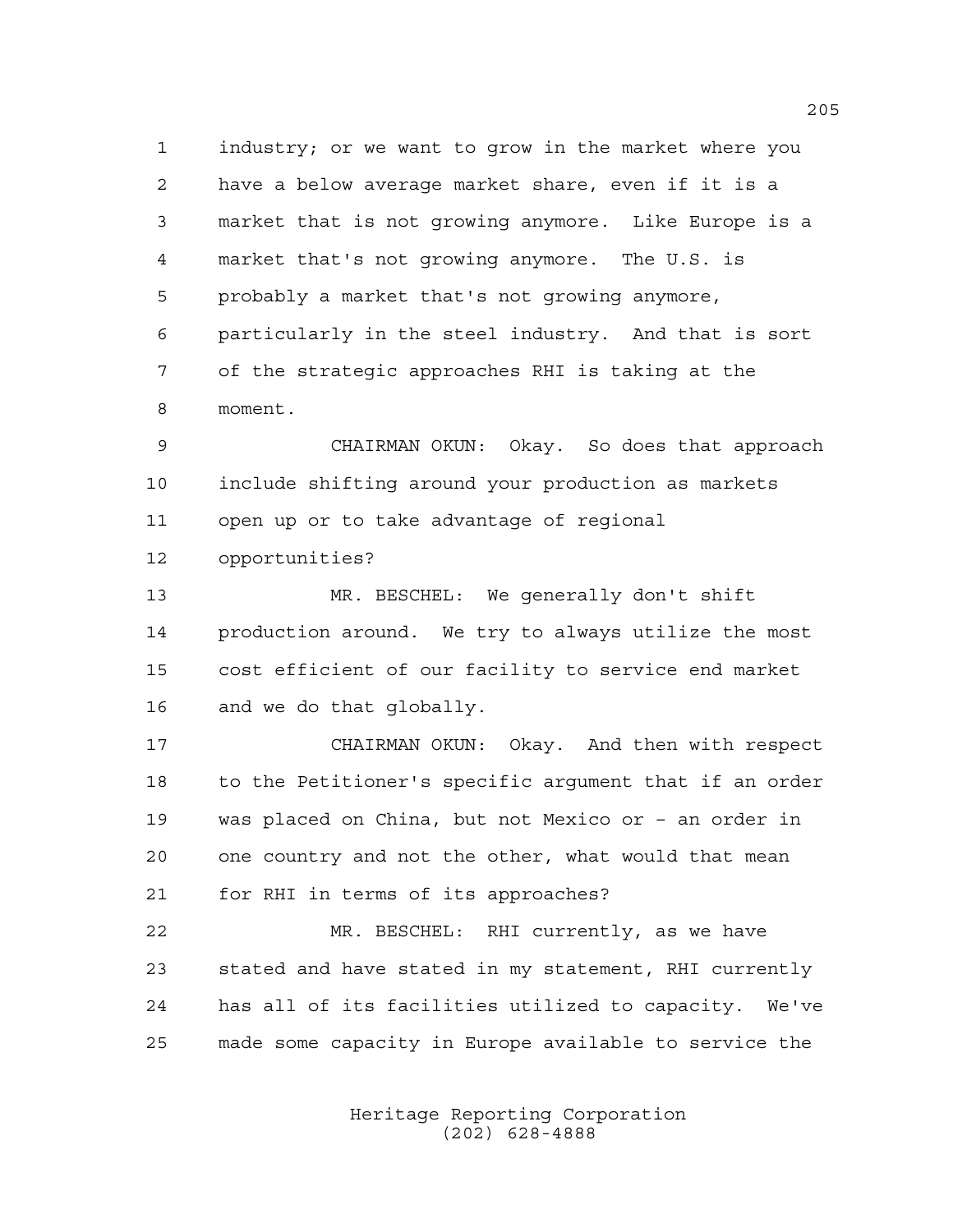U.S. market at the moment, particularly with respect to the subject merchandise. I don't see any opportunity for us to, at this time, utilize any of our Chinese or Mexican capacity to flood, as they say, the U.S. market.

 CHAIRMAN OKUN: Okay. If there's any additional information, business documents prepared not for purposes of this particular proceeding, that would shed light on that strategy as it would be relevant to this particular product in the U.S. market, I would appreciate seeing that post-hearing. MR. BESCHEL: We will do that. CHAIRMAN OKUN: Okay. Did you want to add something, Mr. Thomas? You were just going to say

that you would do that? Okay.

 Now let me shift to whether there is anything else -- Mr. Beschel, particularly if you could tell us about the Chinese market. I think one of my colleagues, maybe Commissioner Pearson, had – we don't have full coverage of producers obviously. We know it's a big steel producing market and how much of this particular product goes to the home market, we don't really even have that percentage. I don't know if you have anything or do you know of any other sources that could be provided to help us understand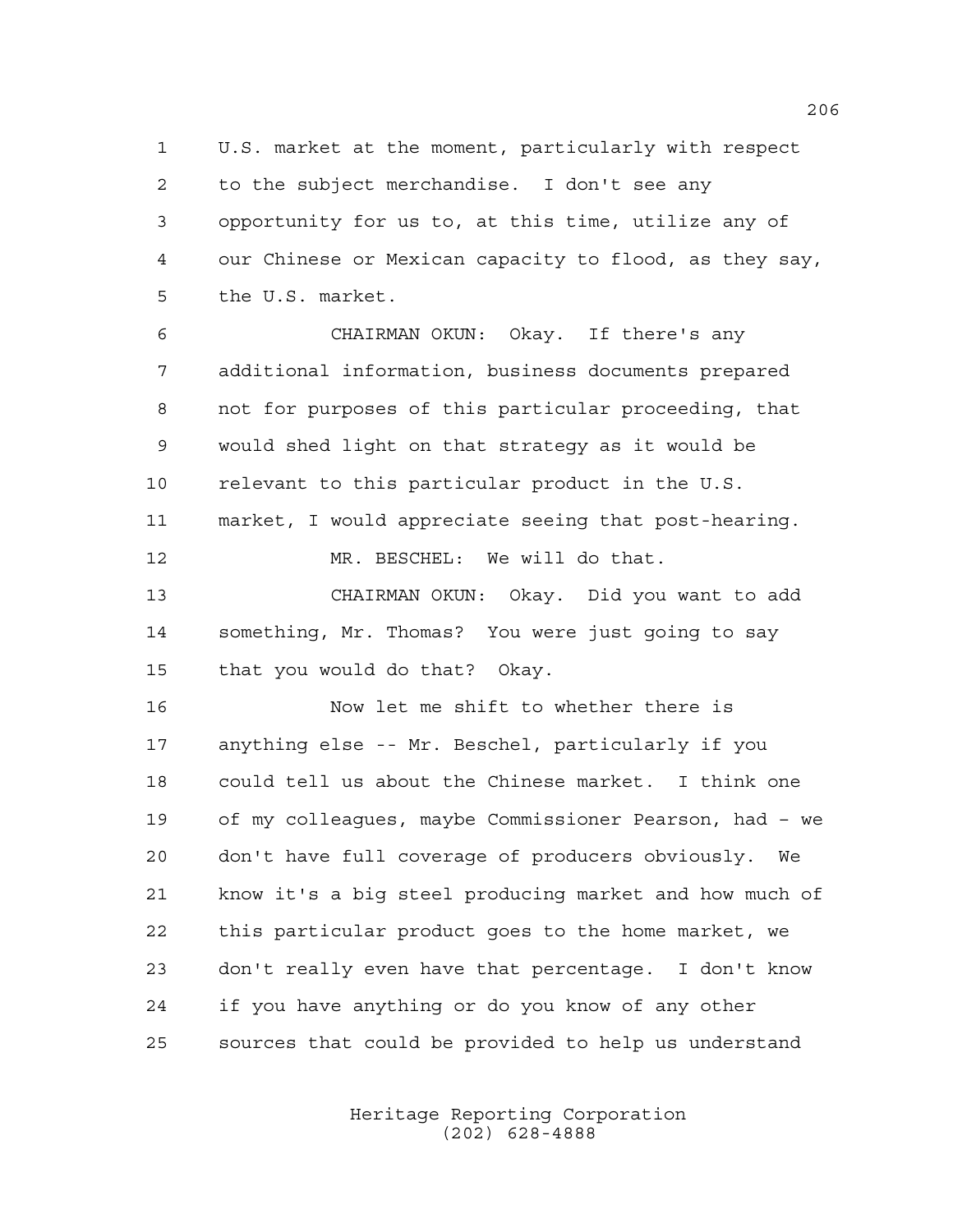the Chinese market?

| $\overline{2}$ | MR. BESCHEL: It's very difficult to                    |
|----------------|--------------------------------------------------------|
| 3              | understand the Chinese market. And as you've heard     |
| $\overline{4}$ | and has been brought up by the Petitioners, you've     |
| 5              | sent out a request of 35 known producers. To tell you  |
| 6              | the truth, there's probably a multiple of that out     |
| 7              | there in China truly making MCBs, okay. We just have   |
| 8              | a good idea and we can put that in a post-hearing      |
| 9              | brief as to what our assumptions of the market is. We  |
| 10             | know that China approximately is on the runway to make |
| 11             | 600 million tons of steel, okay. That's half of the    |
| 12             | total global steel production. If you take a certain   |
| 13             | ratio, and we have interim information about what is   |
| 14             | the approximate quantity of MCB in kgs or in pounds    |
| 15             | that we need on average to make one ton of steel,      |
| 16             | okay, you can basically calculate what the demand in   |
| 17             | China will be for MCBs, okay. And it is multiples of   |
| 18             | what the U.S. demand is, to tell you the truth, okay.  |
| 19             | But if you want some information to that, that we can  |
| 20             | have as, you know, internal information, we will be    |
| 21             | able to provide that in the post-hearing brief.        |
| 22             | CHAIRMAN OKUN: Okay. I very much                       |
| 23             | appreciate that. And to the extent that you can break  |
| 24             | that into time periods or how those protections are    |
| 25             | done, that would be helpful. I think that Mr. Garcia   |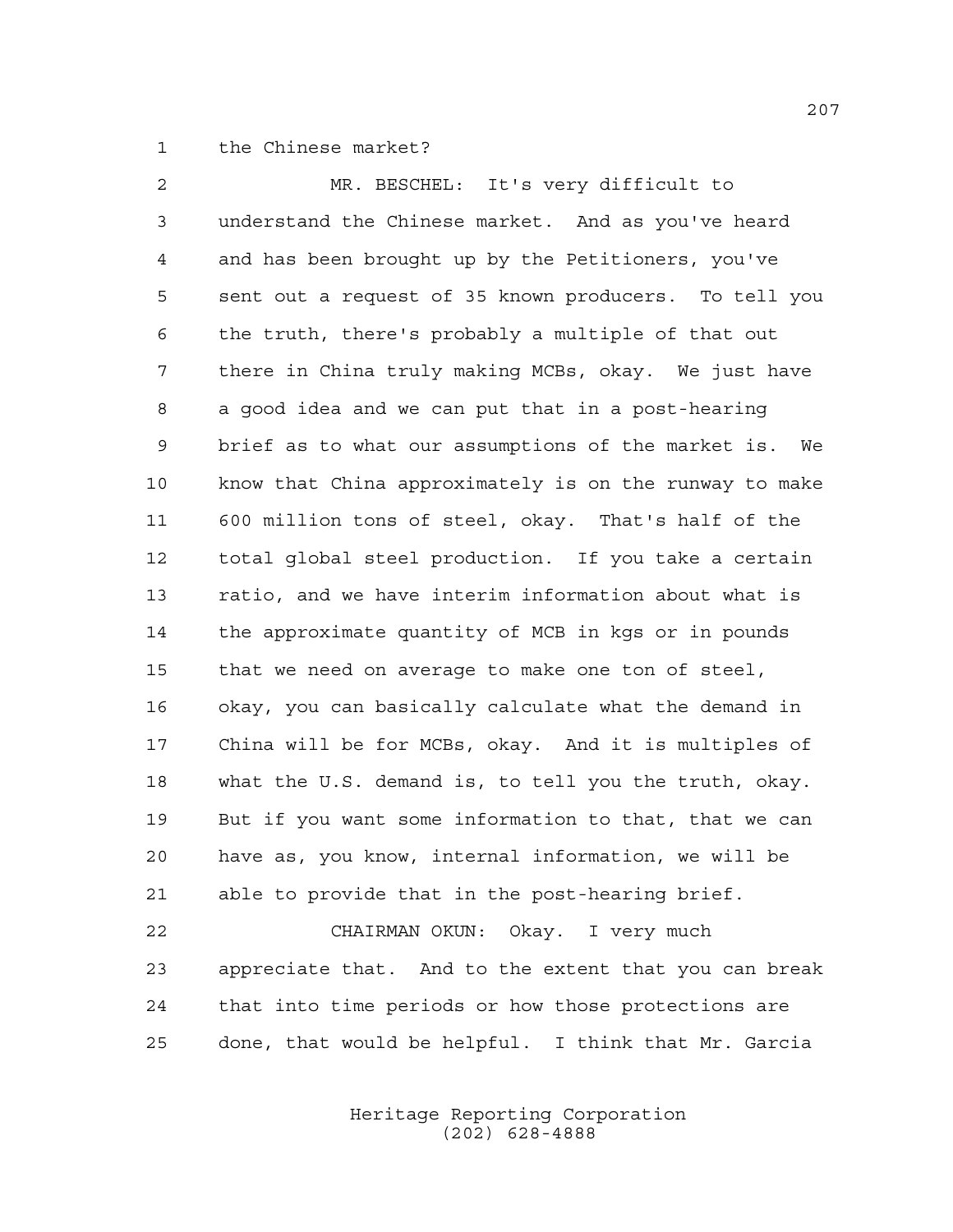or Mr. Malashevich have already talked – covered in your testimony some about demand in the future in this market, in Mexico, Mr. Garcia, but if you could just make sure that I understood that in terms of any impact on your order books either for 2010 or 2011, because you've heard Petitioners having some indication that their testimony this morning, there had been a leveling off or perhaps a softening in the market, that there have been an over abundant optimism from the steel producers. If you could comment on that, whether you sense the same thing from your purchasers, your customers.

 MR. THOMAS: Madam Chairman, it's Ritchie Thomas. Just a question, I'm not clear about whether the question is relating to demand in the United States or demand in Mexico and other places.

 CHAIRMAN OKUN: For Mr. Garcia, demand in Mexico, in particular. And then to the extent that any of your witnesses have information about demand in other regions, China, and what they've – the United States demand and just whether it's consistent with what Petitioners said. If they have anything different, I would appreciate hearing that, as well. MR. THOMAS: We will be happy to do that. CHAIRMAN OKUN: Okay. I appreciate that. I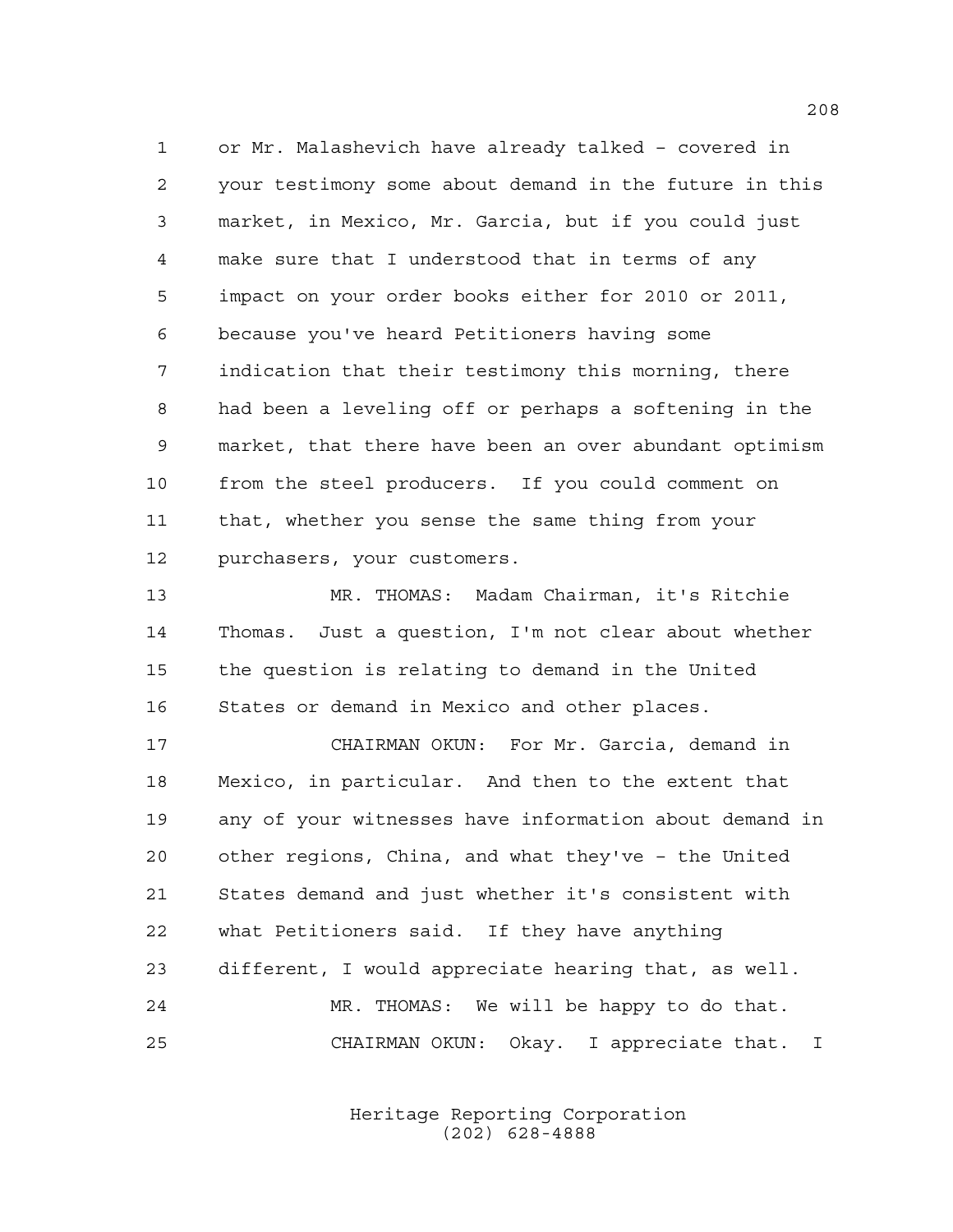believe that I am now understanding the issue with respect to the capacity reporting. Mr. Garcia, I appreciate you giving us information on that in your testimony. Mr. Malashevich, that was helpful, as well.

 I guess I'm still a little puzzled on the pricing argument that you made. The Commission often faces – you know, pricing data is difficult to gather in any case. We've found the best way to get it is to go to both sides and say you tell us what product it is and how we should look at it. And so I'm always troubled when we get to this stage and we still have arguments of we don't really have the right products, you don't really have the right pricing information, don't look at it. I think that's a difficult place to be in as a Commissioner when you're looking at statute that tells you to look at underselling, look at these things. So go through for me again your best analysis of how we evaluate pricing, both on the record for purposes of present injury, not so for threat of injury.

 MR. THOMAS: Madam Chairman, I'll do my best. I'll see if I can begin with one point. I think that both Petitioner and certainly we made a serious effort to try to work out with the staff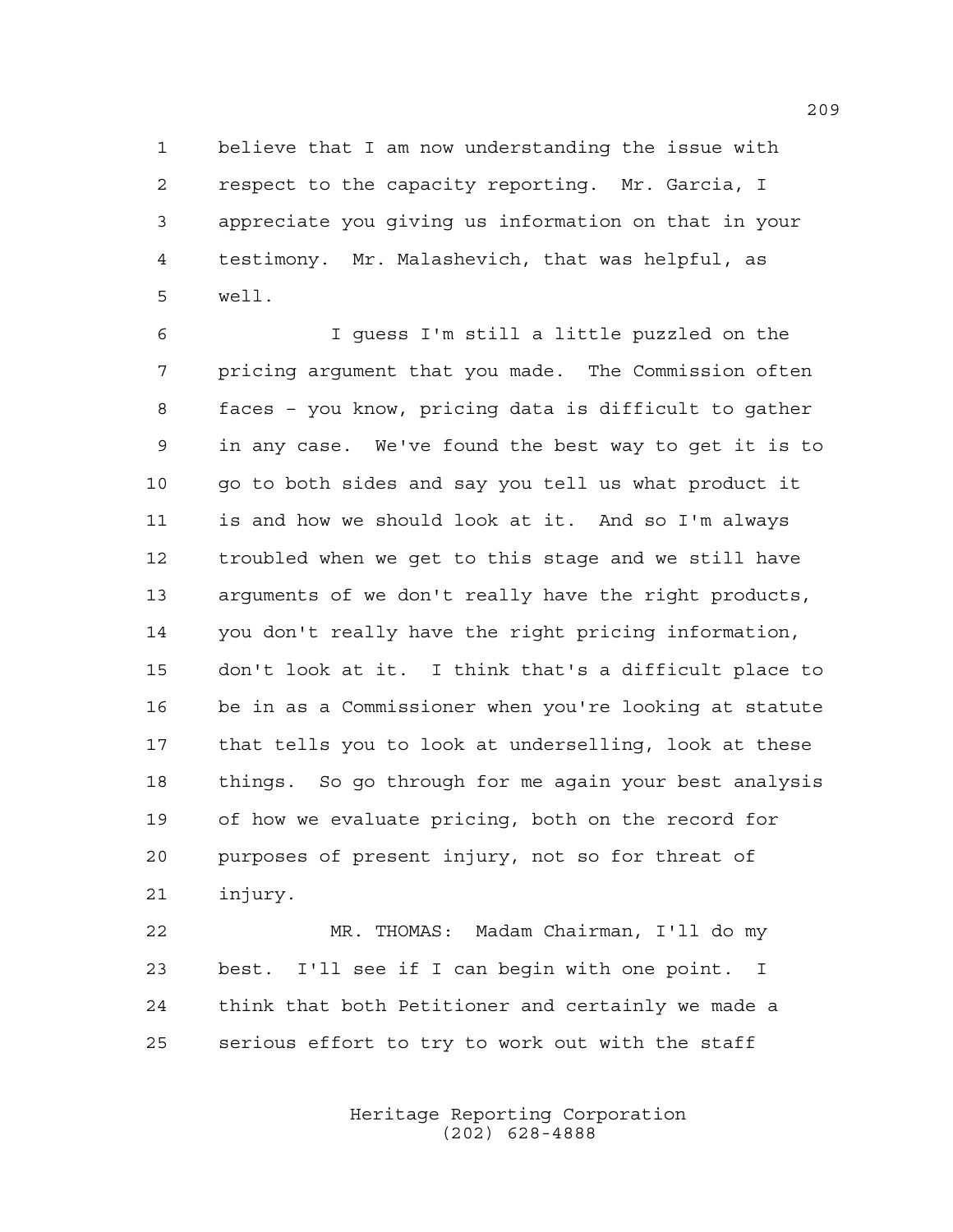pricing products that were comparable. As the staff certainly found out and we did, being new to this particular business, that turned out to be very nearly impossible, in terms of defining the product, in terms of composition, whatever, which was consistent among various producers; so that to begin with, the pricing questions were answered in terms not of identical products, but in comparable products. And I think everybody made an effort, I would assume, to, in fact, supply answers that related to comparable products. But as we've heard, there are various formulas and the way in which the purchasers view those formulas and how effective they are in their equipment can vary tremendously.

 So the first point we're making is the price comparison, on its face, is somewhat inexact. It doesn't mean that you don't pay attention to inexact numbers. You see a lot of inexact numbers. But you have to, I suggest, take that into consideration.

 Secondly, we have – there's been a lot of testimony today about factors that the purchasers, the steel company purchasers, the refractories manager at Nucor's plant in xyz, Arkansas or whatever, what they considered when they're buying refractories. And as Martin has testified, yes, price is a consideration,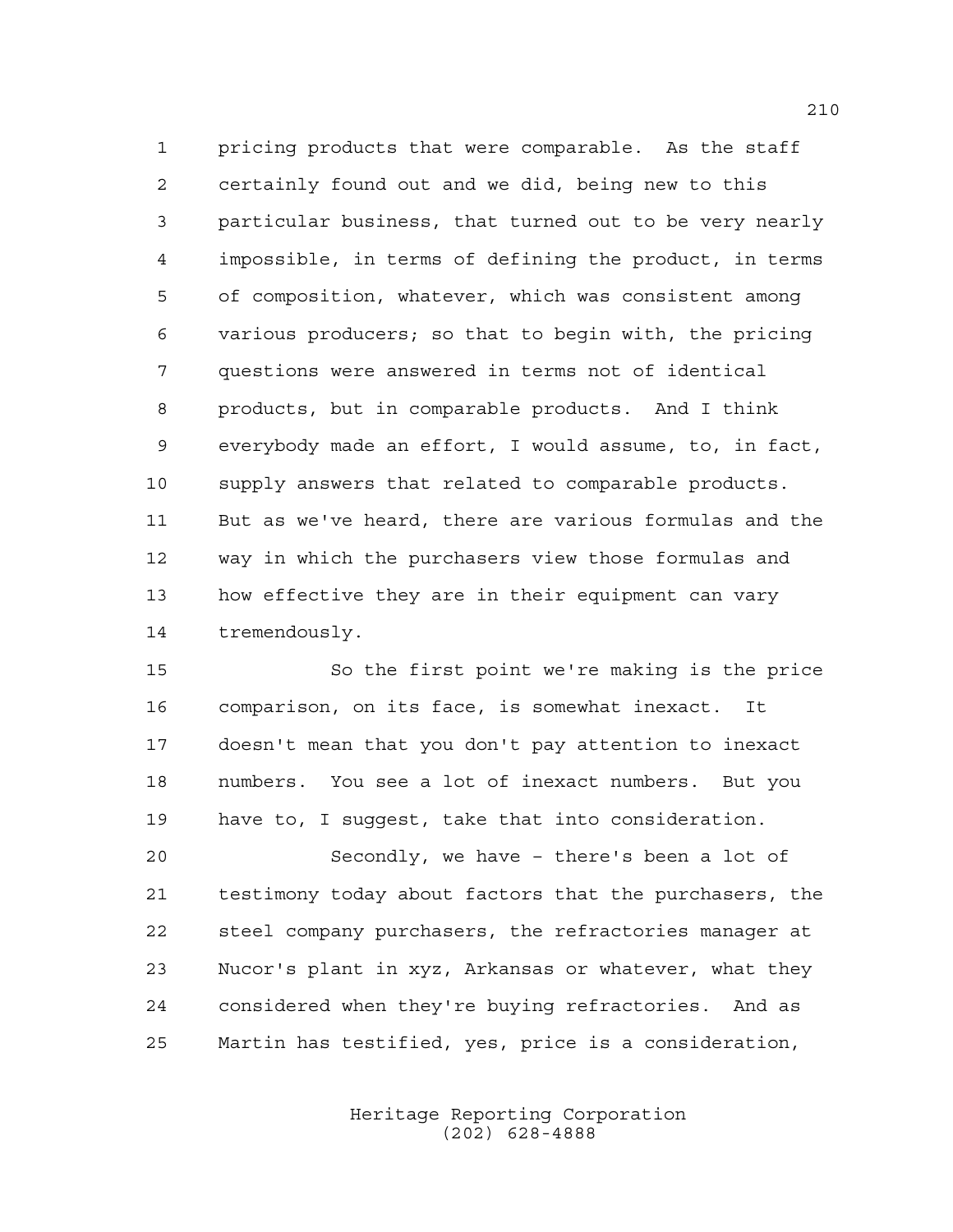but there are other considerations which are also extremely important, so that the decision seldom comes down to a price-to-price comparison simply as such. What they're really concerned about is their cost per ton of steel produced, which is not simply something that the MCB prices drive wholly diamond sales.

 CHAIRMAN OKUN: Mr. Thomas, I apologize, I should not have pushed forward with my pricing question. I was not looking at my light. That light has come on and have been on for a couple of minutes. So I will come back with some follow-ups and I apologize to you for getting you started on that one. MR. THOMAS: And we can expand on this in the post-hearing brief.

 CHAIRMAN OKUN: Thank you. Commissioner Lane?

 COMMISSIONER LANE: Thank you and thank you for being here this afternoon. I want to start with the Mexican capacity and that would take talking about it. But as I understand it, there's one Mexican facility that makes MCB and some of that comes into the United States. And I am looking at a chart that gives its capacity, and I'm not going to talk about the specific members, but it shows the capacity, shows the production, shows its shipments. And I'm assuming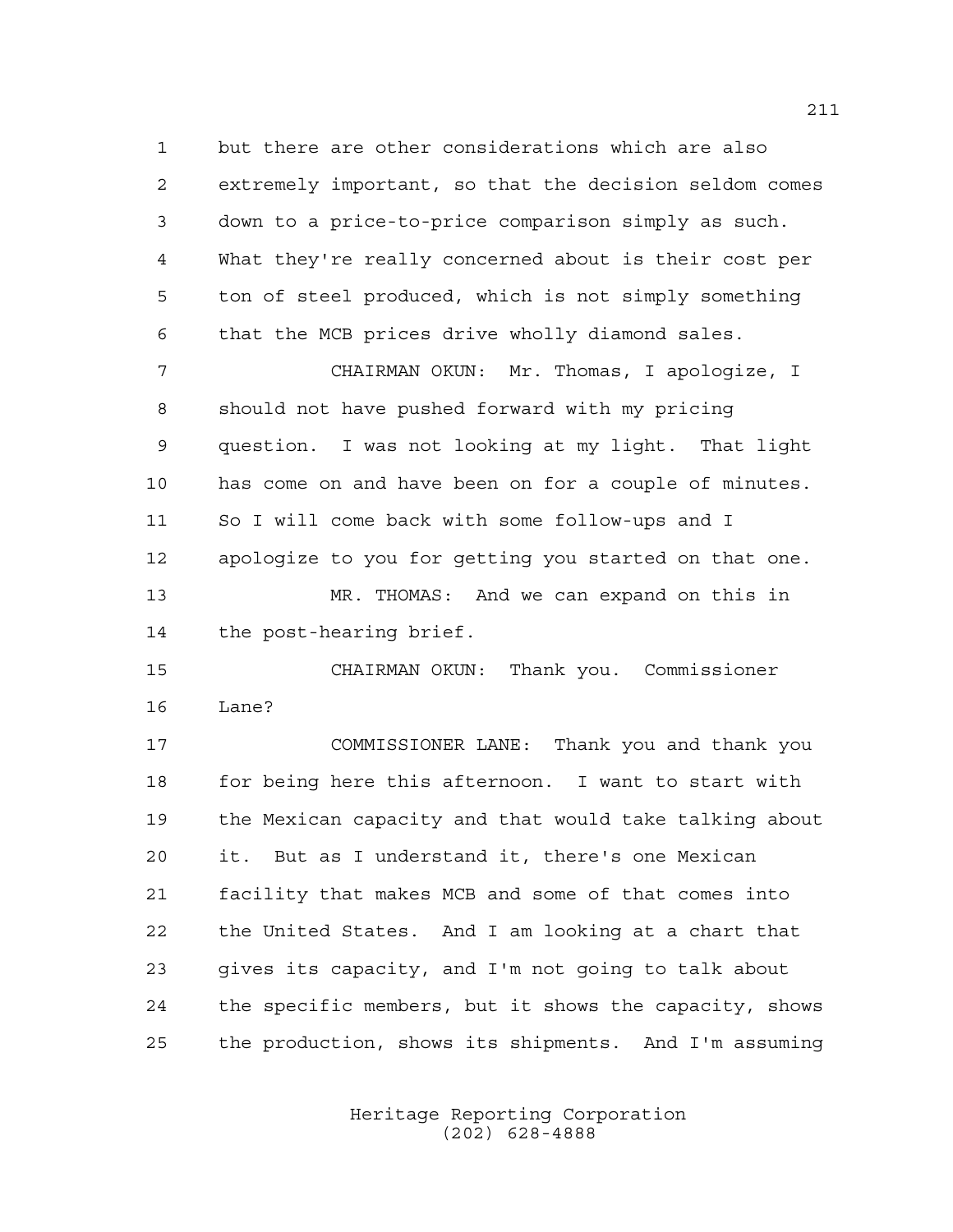that the decline in the steel industry in the United States has also affected the use of this product from Mexico. And so if Dr. Malashevich is correct and the economy is going to continue getting better, then we would expect to see more of a demand for the product from the Mexican facility and for the product in the United States. Is that correct, Mr. Thomas?

 MR. THOMAS: At least if I understand the question correctly –

 COMMISSIONER LANE: You mean my rambling question?

 MR. THOMAS: I'm sorry, I would understand it, yes, as well. As demand for MCBs is increasing in the U.S., yes, you would have a demand – increased demand from any source of MCBs that might be available at the time. Our point, that in the case of the Mexican production operations, and this is specifically the plant Ramos, it is currently operating at capacity and largely, largely because of demand for cement products.

 COMMISSIONER LANE: Okay. That's where I was going to go next. So the facility in Mexico, when it reports its capacity, its capacity is only for the MCB, but it does have the capacity and it does make other products?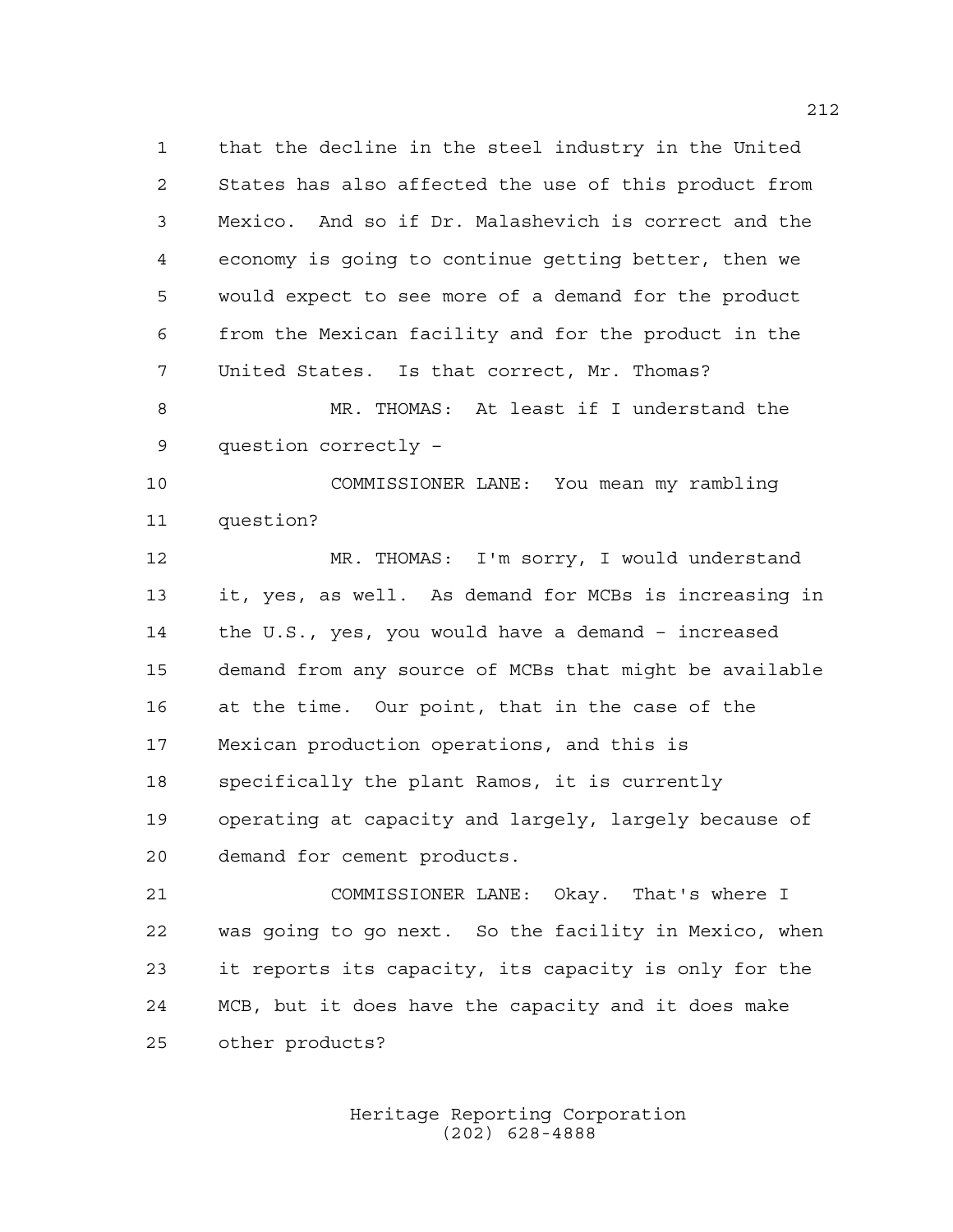MR. THOMAS: Yes, ma'am. It is a plant -- and I'm sorry, I'm not an expert in this particular production methodology -- but essentially it's a plant that has a certain number of presses for making refractory bricks and other heat-treating facilities, et cetera, of the kind that are used to make MCBS, but also used to make other refractories. And so they can allocate a part, a particular part of that plant as demand would require. Twenty percent of that capacity is going to be used for MCBs; 80 percent is going to be used for something else. Now – COMMISSIONER LANE: Okay, now – MR. THOMAS: – as demand for the other thing increases substantially, you may then produce 15 percent of that – COMMISSIONER LANE: Okay. That's where I'm going with this. So if the order went on China and didn't go on Mexico, this facility in Mexico could convert its whole facility to making MCBs? MR. THOMAS: Only if it chose to abandon all of its customers for the other products that it makes at that plant. COMMISSIONER LANE: Well, are there other facilities in Mexico that make those other products? MR. THOMAS: No.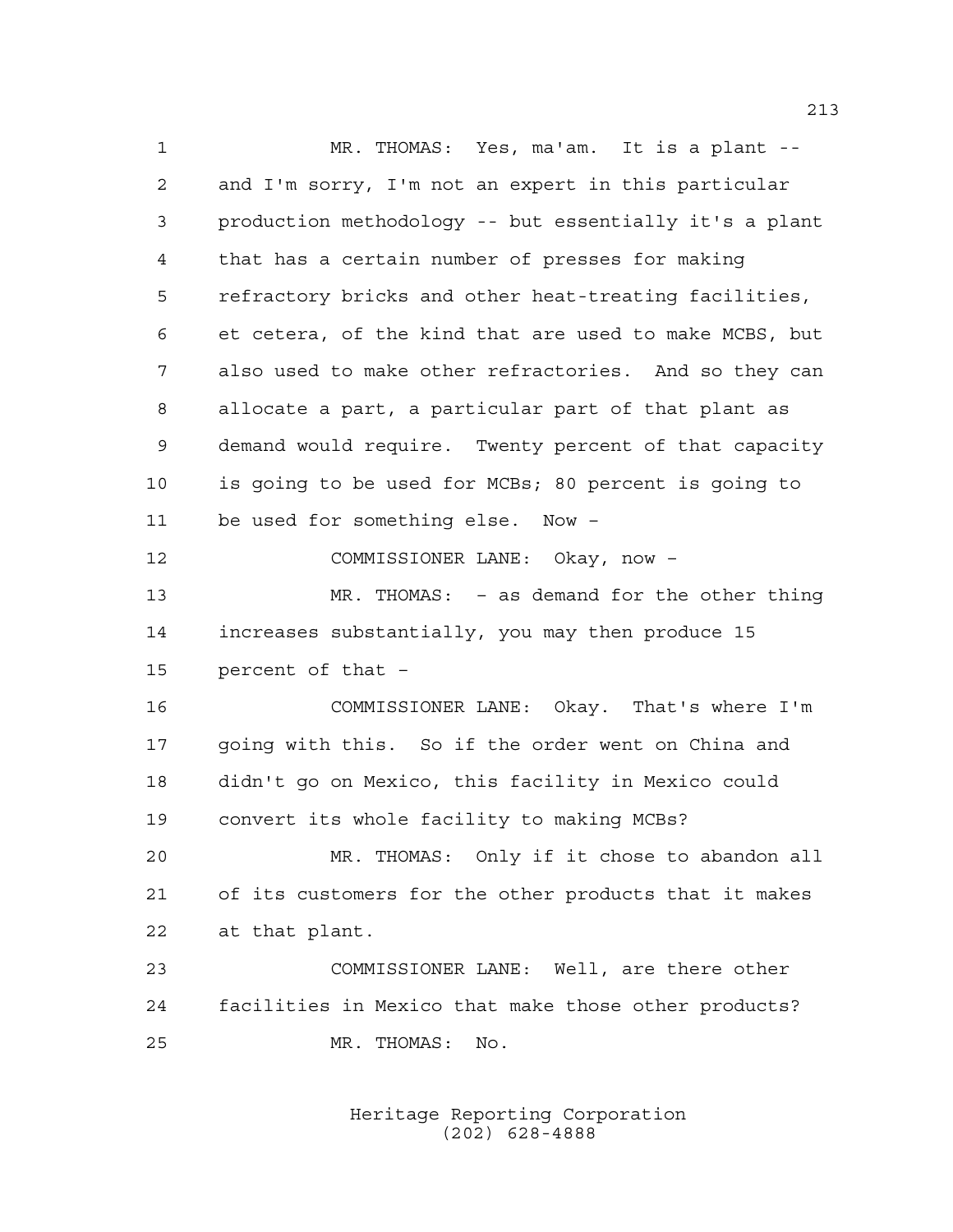COMMISSIONER LANE: So there's only one cement plant in Mexico?

 MR. THOMAS: No, no, no, there's more than one cement plant in Mexico. As Mr. Garcia explained, they have a plant in the Mexico City area that make refractories, which are based on silica. The plant at Ramos makes refractories that are based on magnesium. And I'm going to let Victor expand on that because he's the expert.

 MR. GARCIA: I will do so. I heard this morning by the Petitioner representative that he know the plants in so many, many years. That's correct. He visited one once in 1990, something like that. At that time, we had nine presses. That's maybe the picture he has now or he had. Five hydraulic presses and four mechanical presses. In the present time, we keep only the five hydraulic presses. So that means that we let's say in that way, we lose four presses, the mechanical machines are no longer in operation. So if we add this production, it's easy to understand that the nine presses produce more bricks than nine. I mean nine more than five. But now we have less presses than before.

 Regarding the issue about the capacity to produce magnesia bricks, the only magnesia plant in

> Heritage Reporting Corporation (202) 628-4888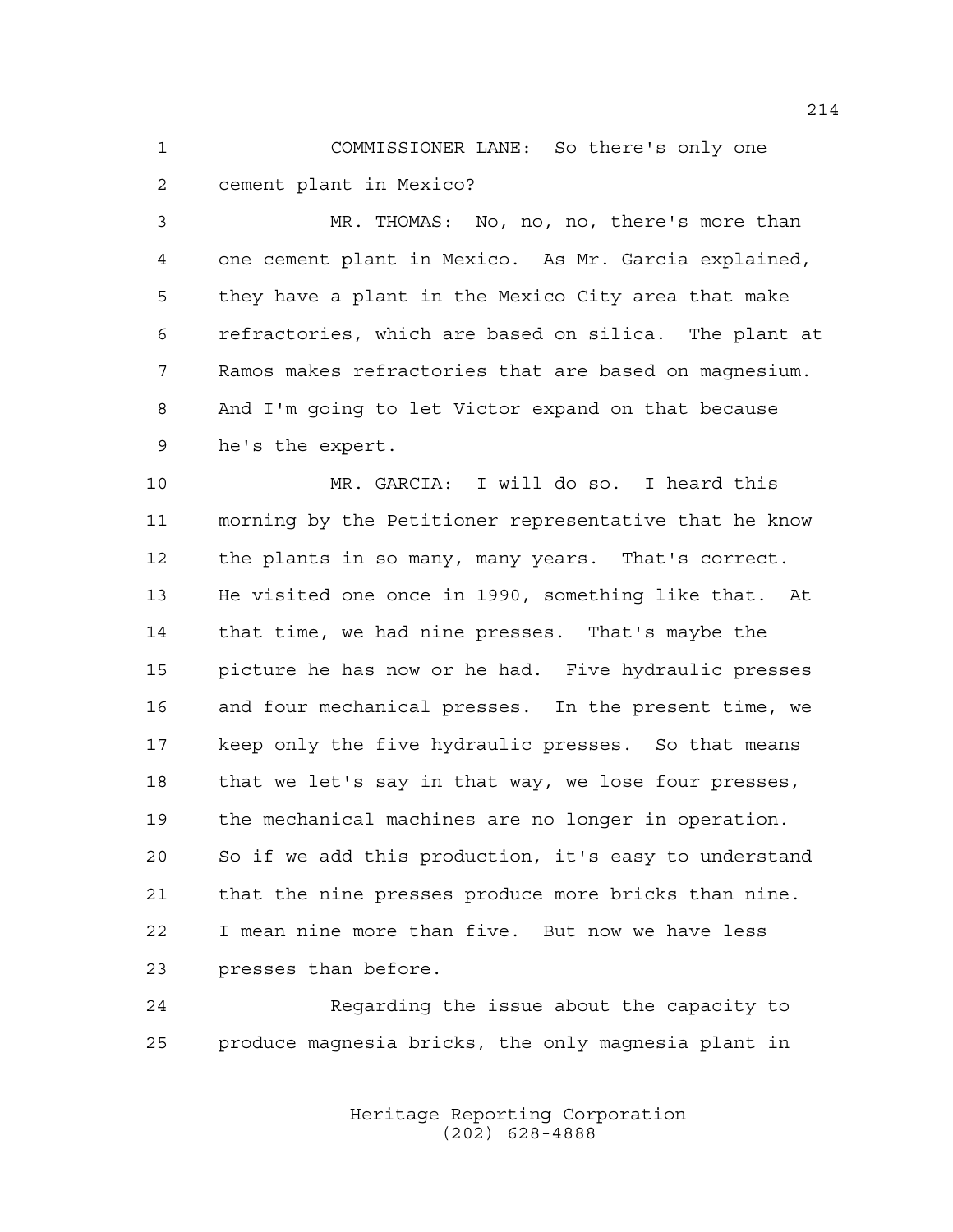Mexico is the Ramos plant. The Tlalnepantla in the Mexico metropolitan area is focused on silica, silica production, and due to the risk of contamination we cannot mix the production in both plants. COMMISSIONER LANE: Okay, thank you. Mr. Beschel, you import MCBs from both Mexico and China. 7 MR. BESCHEL: That is correct. COMMISSIONER LANE: And do you import from companies in China other than RHI? MR. BESCHEL: No. COMMISSIONER LANE: So you do all of your importing from RHI China and RHI Mexico? MR. BESCHEL: That is correct, plus RHI Europe. COMMISSIONER LANE: Okay. Now explain to me why it's okay and cost effective to import the product from Europe, but some of you are making the argument that it's not cost effective to import from Mexico into the United States? MR. BESCHEL: That's a very good question. Certain areas in the north – in reality, Mexico and European production going to the northeast of the United States are probably cost comparable, just to say that. It is just that it is more economical for RHI to service the southern area of the United States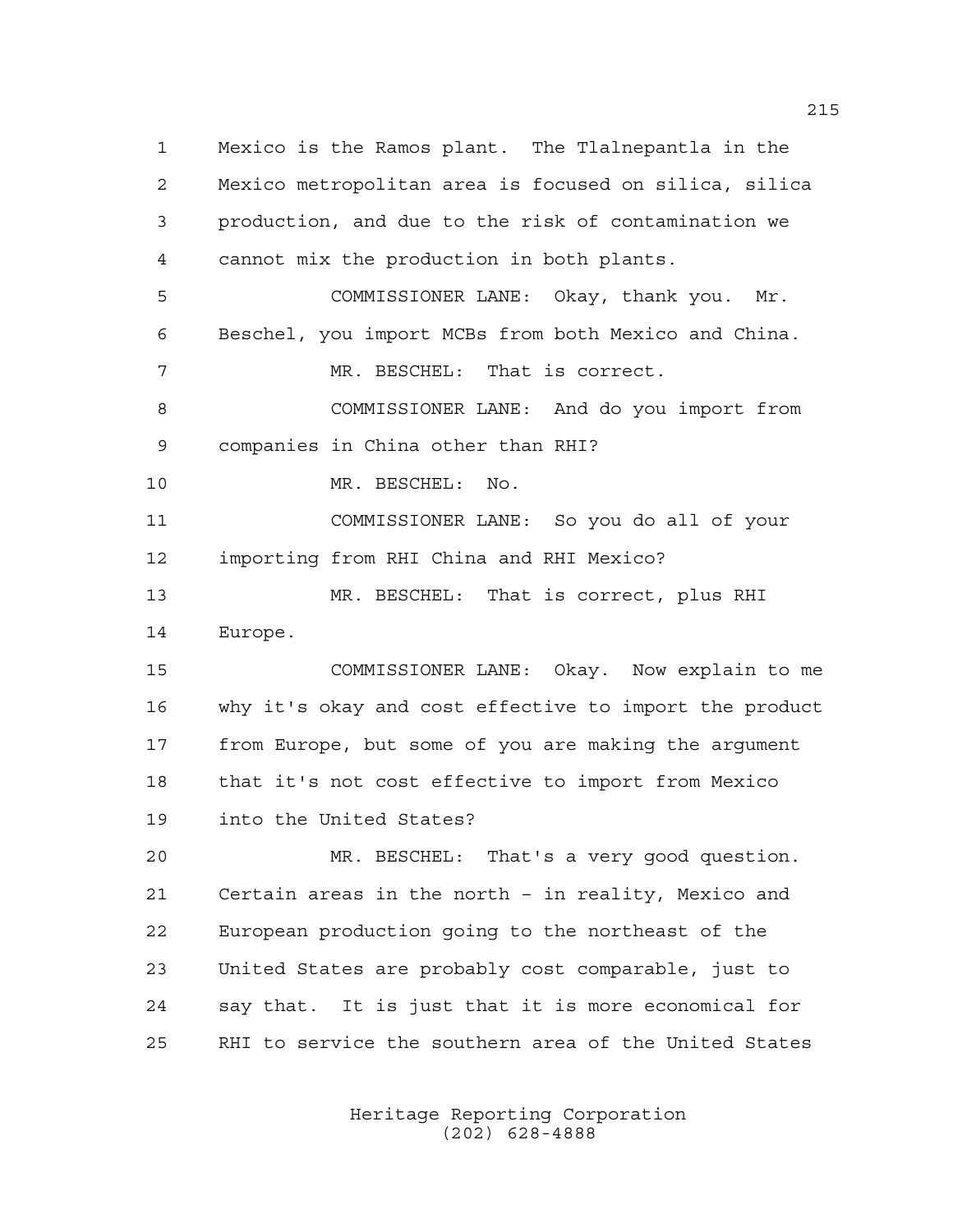with Mexican bricks than it is to service the northern area of the United States with Mexican bricks, just simply by the fact that the freight is doubled going up.

 MR. THOMAS: Madam Commissioner, if we may, I think we would like to expand on this answer with the post-hearing brief. I'm afraid we're getting into RHI's costs in a way that makes me uncomfortable.

 COMMISSIONER LANE: Okay, that's fine. I was just trying – I was mentally trying to figure out how I can get a product from Europe so easily, but I couldn't get a product from Mexico very easily. But, you can answer it in a post-hearing brief and that will be fine. Thank you.

 So is the demand for MCB concurrent with the demand for steel or is there a lag time?

 MR. BESCHEL: I will have to agree with Resco's statement, the demand is imminent with steel production going up and they're lining up seven labels, but 14 meters, for example, there is the imminent need for all the refractory products, not of just MCB, to line that label, right there and then when the steel is being produced. And the same is vice versa. When they stop producing MCB, it imminently affects your demand for steel. Suddenly,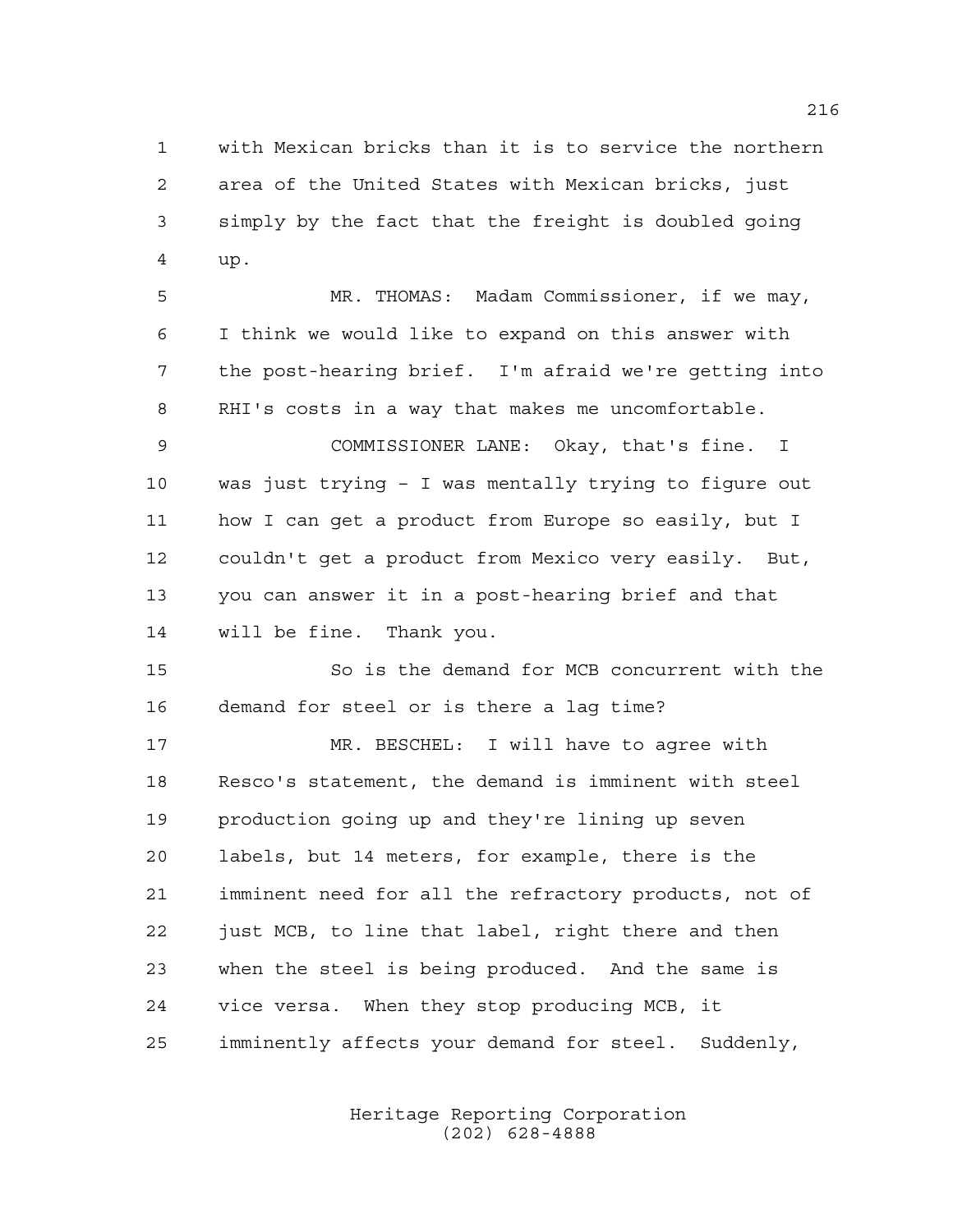you're sitting on way more inventory than you want to. COMMISSIONER LANE: Now have you ever bought your product from any of the U.S. producers? MR. BESCHEL: Yes, we have. COMMISSIONER LANE: And would you like to elaborate on that experience? MR. BESCHEL: In what respect? Elaborate like on the quality or on price? COMMISSIONER LANE: Well, you sounded somewhat disgusted when I asked you that question, so I thought maybe – MR. BESCHEL: No, no, no. I'm going to be very, very honest, okay. We've had, to be perfectly honest, a very good working relationship with ANH for the longest time, okay. Between 2005 and 2008, we sourced substantial quantities of refractories from ANH for certain customers in the United States that we serviced together. And to be perfectly honest, there is nothing I can say about them providing bad service or bad quantity, okay, in all honesty, okay. The other thing that has to be said is I owned ANH for a certain period of time, too, particularly the Narco plants, which is the MCB plants, were owned by RHI from 1995 until 2002. So, you know, we're also familiar with those facilities and we're familiar with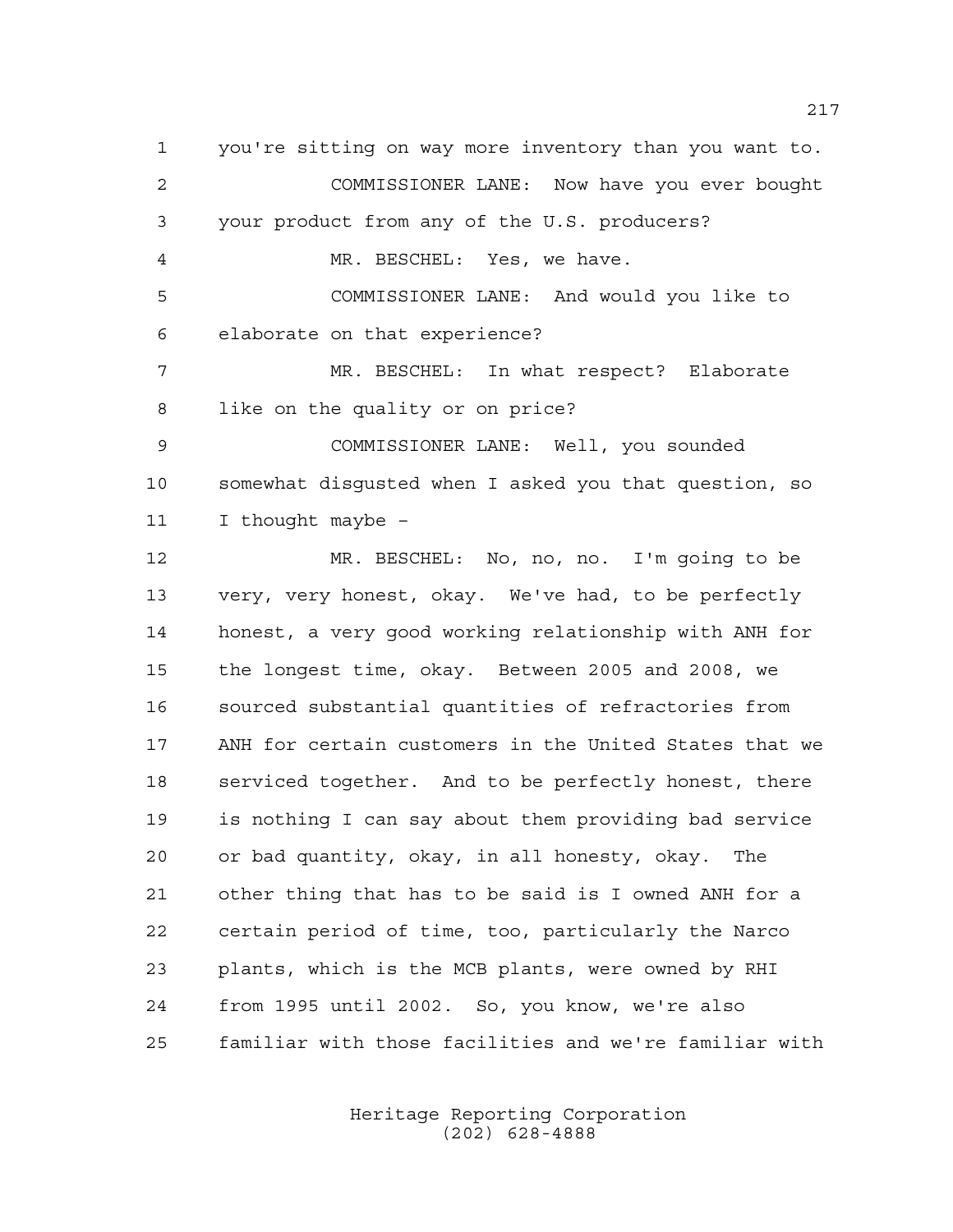the quality that those facilities can produce.

 It is also the case that for some of these FLS products that were discussed or cost per ton products, that we have been buying both from Resco and LWB, multiple refractory products that were needed in servicing those customers because they had – their products were approved for those customers, while our products hadn't been approved yet. COMMISSIONER LANE: Okay, thank you. MR. BESCHEL: You're welcome.

 COMMISSIONER LANE: Thank you, Madam Chair. CHAIRMAN OKUN: Commissioner Pearson? COMMISSIONER PEARSON: Thank you, Madam Chairman. Welcome to all of you. It's good to have you here this afternoon. We will try not to keep you here way into the evening.

 Going back for a moment to the handouts from Petitioners dealing with RHI, the page that is headed "strategic approaches," in the bullet points there for the steel division, the second line says, "transfer commodity production to China and re-import USA and Europe." I had a discussion this morning with Mr. Brown about commodity. How should we understand the term "commodity," as it appears on this page, because it's not clear to me that the magnesia carbon bricks,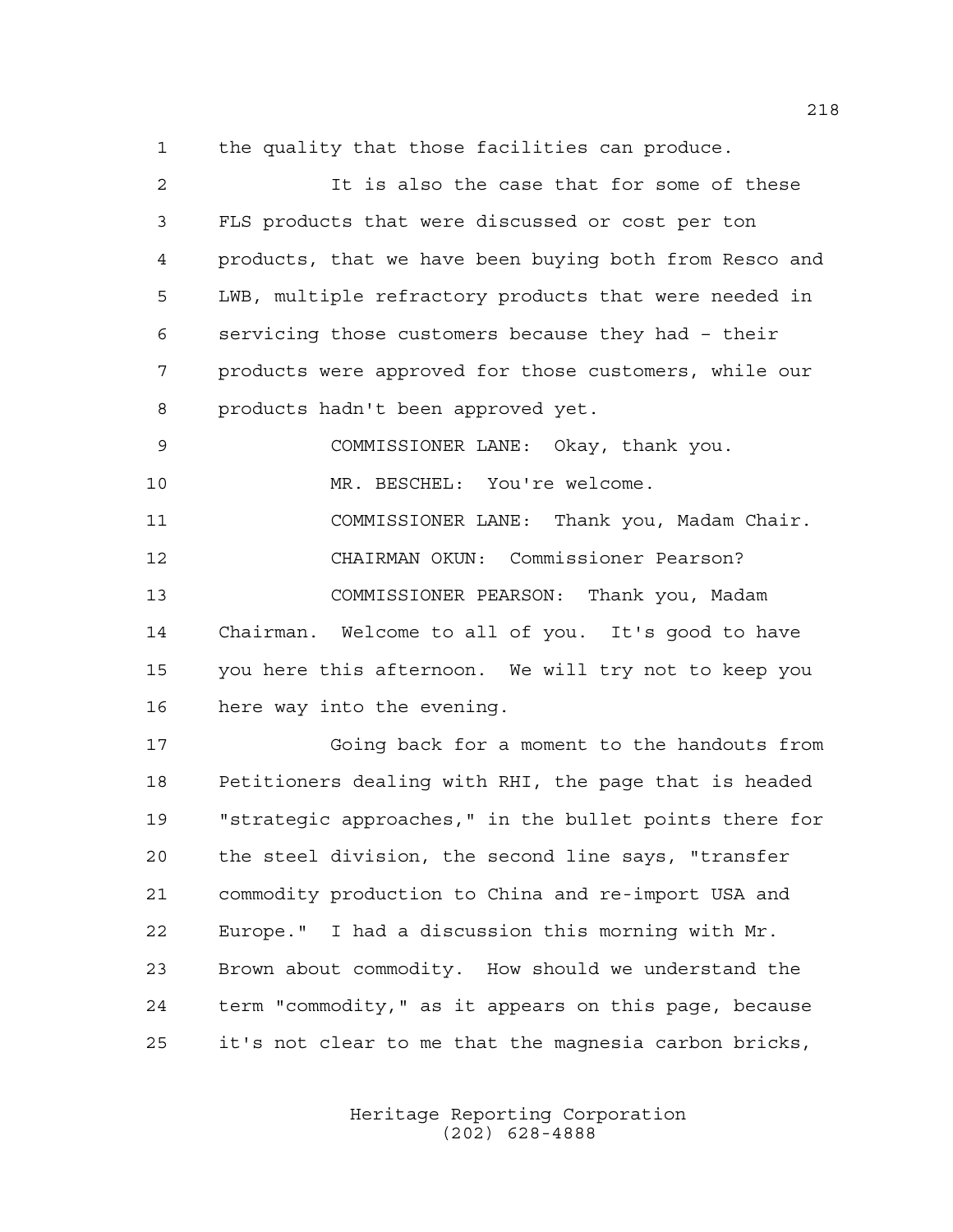that we ought to think of them as a commodity or whether we should think of them as highly individualized products? Mr. Beschel or Mr. Garcia, please?

 MR. BESCHEL: I'll take the answer. Particularly this transcript is taken from one of our – obviously from one of our presentations. It doesn't specifically say anything about MCBs or whether MCBs are the commodities and I wouldn't know what the people that put this together actually meant by saying commodity-type products. We would be glad to elaborate that in the post brief, if that's possible, because then you'll have the time period and where this comes from.

 COMMISSIONER PEARSON: That would be fine. MR. BESCHEL: Is that okay? COMMISSIONER PEARSON: Given the gravity of

 the wording here, it's entirely possible that the term was not used with the type of precision that we tend to use here. So just tell us what you can about that. MR. BESCHEL: Probably, that's probably the case.

 COMMISSIONER PEARSON: Okay. Mr. Beschel, I think to you again, if an order would go into effect on China, but not on Mexico, could you envision a set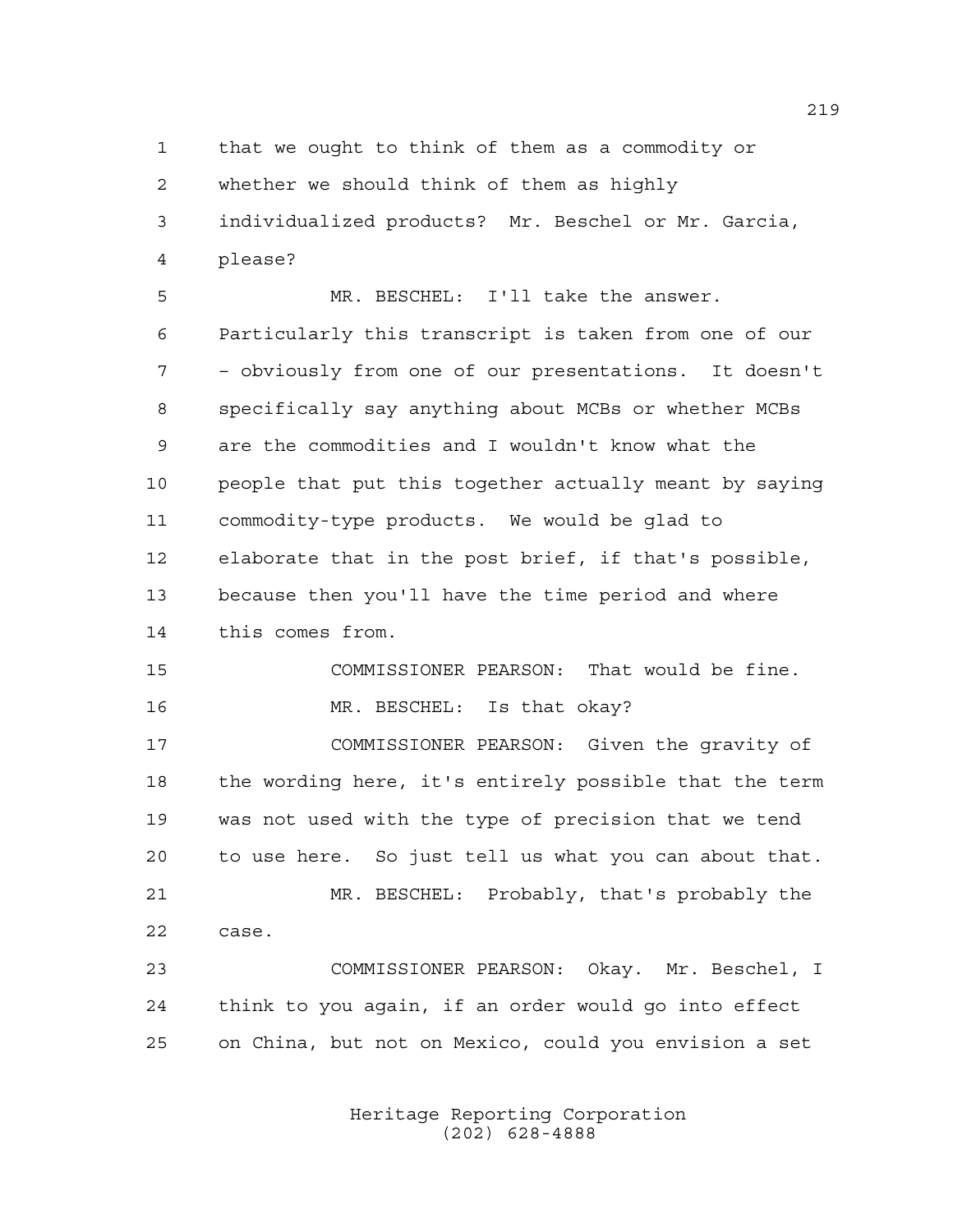of circumstances that might make it profitable for RHI to ship larger quantities of MCBs from Mexico to the United States and then turn around and ship larger quantities from China to Mexico to fill that gap?

 MR. BESCHEL: We've had that discussion. To be perfectly honest, the one thing that – first of all, I would like to probably elaborate more on it in the post-hearing brief. But, one thing that is going to be prohibitive to do that is you incur twice the freight costs, okay. I mean, honestly, I'm transporting from China, to Mexico, okay. It being said that the Pacific coast is probably slightly cheaper, but not all of my customers are on the Pacific coast line in Mexico, okay. So, I have inland transportation. Inland transportation in Mexico is not easy, okay. It's not such a great road network as we have in the United States, for example. And then I would produce in Mexico and again incur freight costs, which doesn't make any sense.

 If I would sort of look at that, I am definitely better off shipping from Europe – one freight cost, that's it and keep the Mexican customers serviced with the Mexican products because a lot of it also relies on the Mexican customers in areas that rely on availability from the Mexican plant and not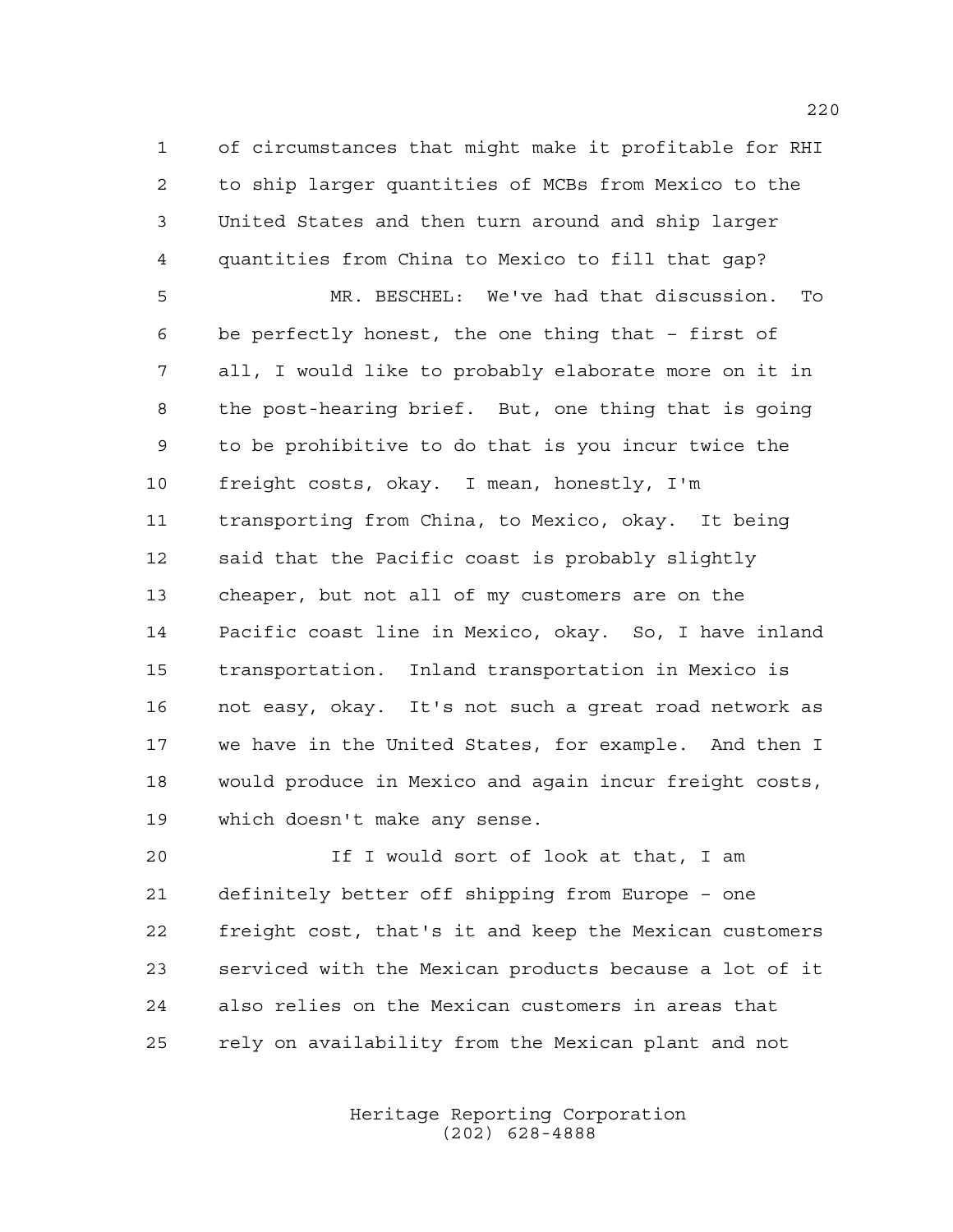everybody is easily convinced to take Chinese

material, to be perfectly honest.

 COMMISSIONER PEARSON: And does – Mr. Malashevich?

 MR. MALASHEVICH: Forgive me, Commissioner, I just wanted to suggest that at your leisure, there's a particularly poignant exhibit that relates to this subject in the RHI brief, as Exhibit 26, that I think is quite relevant to your question. Thank you.

 COMMISSIONER PEARSON: Okay. It may not even be necessary to elaborate in the post-hearing, if you've already elaborated and it just escaped me. Things sometimes do escape me.

 So does the industry in Europe have enough excess capacity so that potentially it could provide product to the United States that would make up for some share of the Chinese quantity that may no longer be coming?

 MR. BESCHEL: The one thing you have to see, as I said in the beginning, we have 30 plus facilities. The majority of our facilities is in Europe and the majority of capacity that we have from mag carbon is in Europe, not in China and not in Mexico. So where is the easiest to make space for these products is in Europe with the multiple plants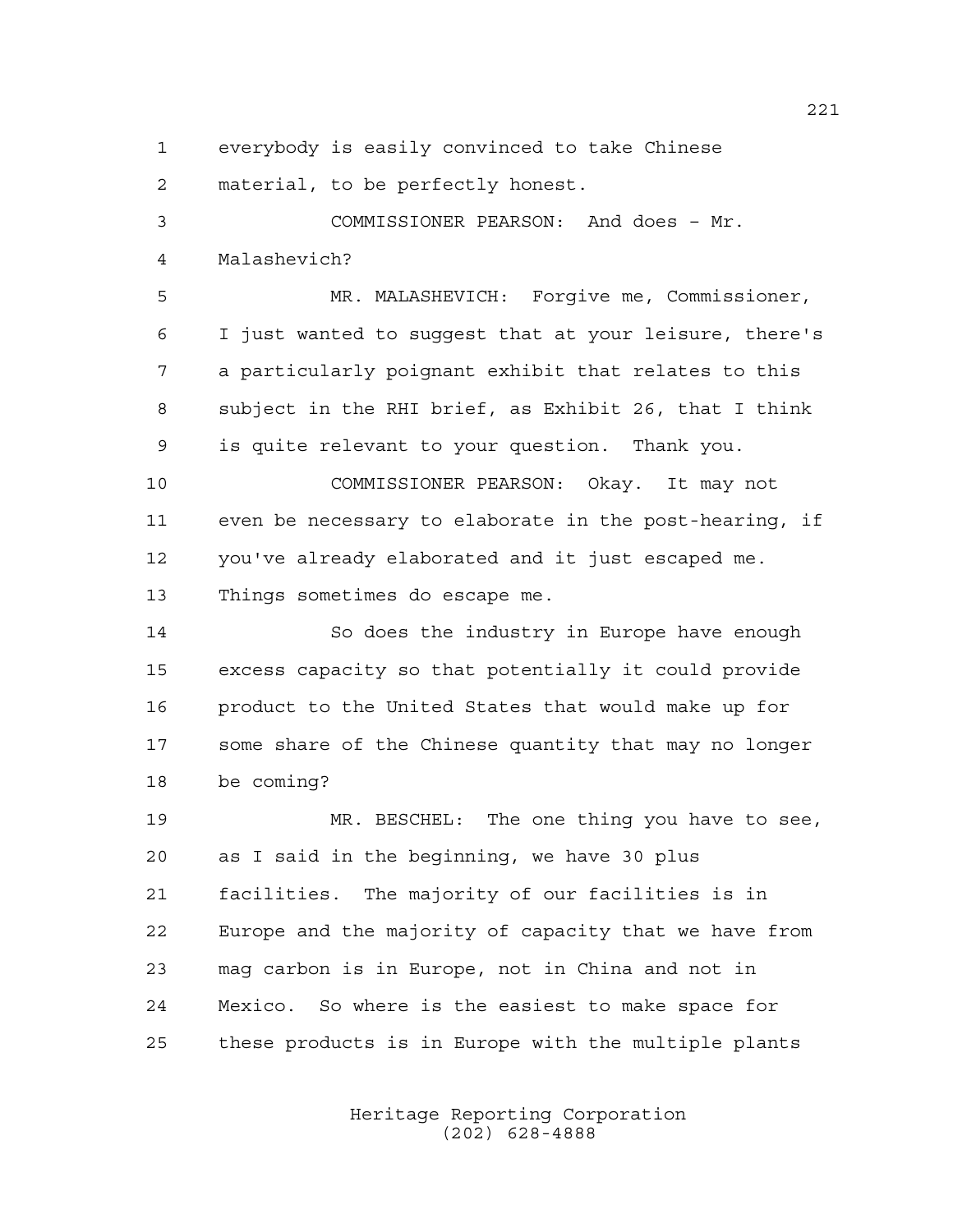that we have there. And our European facilities have the best efficiency ratios. There is also the most potential to actually be able to squeeze the needs of the United States into the European facilities.

 COMMISSIONER PEARSON: Okay. And I don't know whether you're in a position to comment more on the facility that RHI has in China, but do you know, is that located at a port, so that –

 MR. BESCHEL: Yeah. It is about a 100 kilometers or 60 miles from the port of Dalian. It is in the Dalian region.

 COMMISSIONER PEARSON: Thank you. So is it better situated to serve domestic demand or to serve export demand?

 MR. BESCHEL: It is probably situated to service both in an equal manner. We're obviously servicing a lot of our Asian customers from that Chinese plant. We have customers in other Asian countries that we service and would use – we do use that facility quite substantially for that. And for the Chinese customers, too. It is mainly located there because the advantage to the raw material supplies that we can get to the plant.

 COMMISSIONER PEARSON: Okay. Mr. Thomas? MR. THOMAS: It's an area were there is a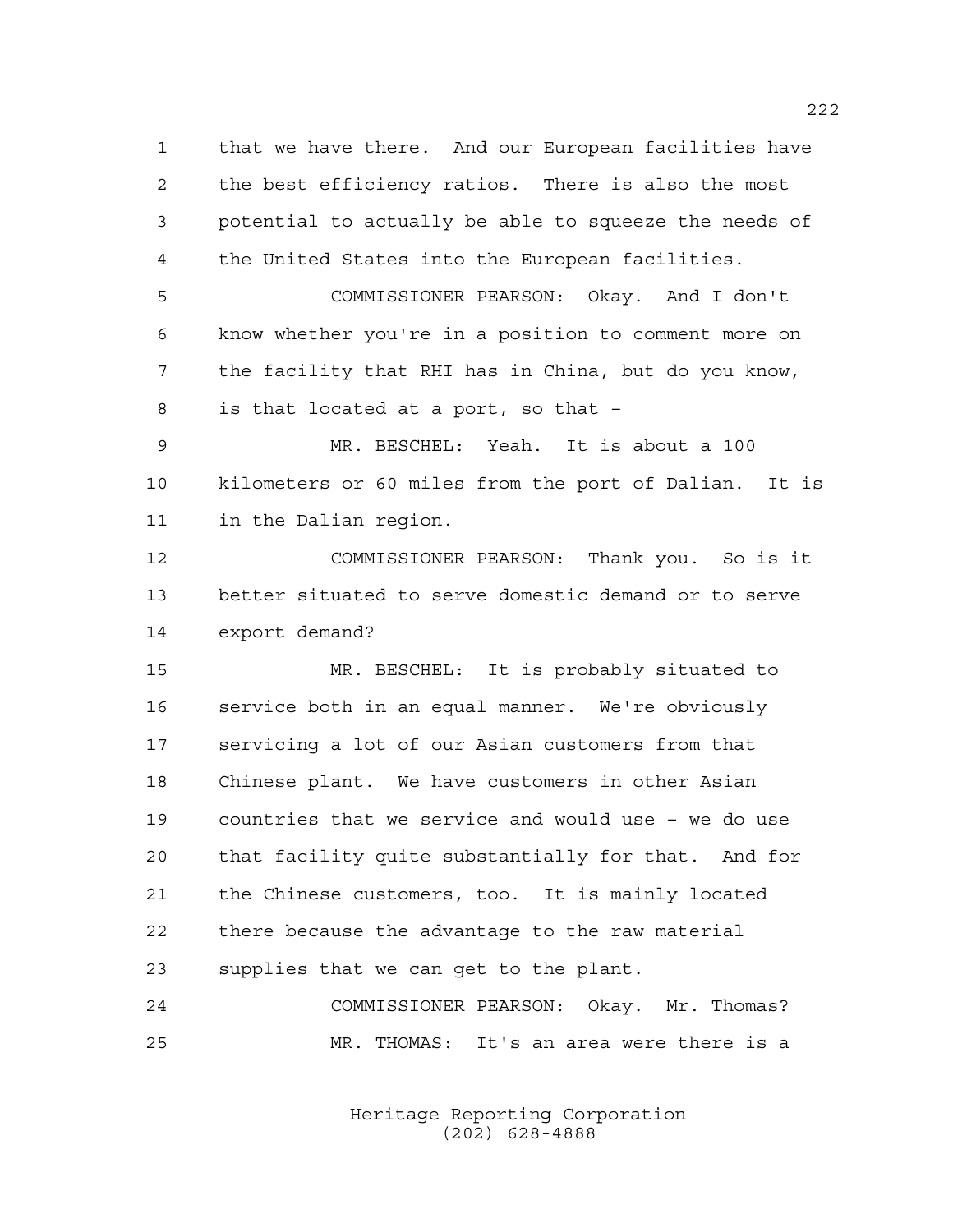very large magnesia site deposit.

| $\overline{2}$ | COMMISSIONER PEARSON: Okay. Based on RHI's             |
|----------------|--------------------------------------------------------|
| 3              | experience sourcing imports worldwide, can you comment |
| 4              | on whether the Chinese have access to higher-quality   |
| 5              | inputs, magnesite, in particular?                      |
| 6              | MR. BESCHEL: They have probably access to              |
| 7              | the best magnesite that's out there. The other area    |
| 8              | that we encounter now, and it's public knowledge, is   |
| 9              | North Korea, which is bordering China, is another      |
| 10             | country that has access to substantial quantities and  |
| 11             | good quality magnesite. It's not that easy to get      |
| 12             | there though.                                          |
| 13             | COMMISSIONER PEARSON: Yes. I would imagine             |
| 14             | there might be some limitations on moving that product |
| 15             | into the United States. I'm not sure about other       |
| 16             | countries.                                             |
| 17             | MR. BESCHEL: I'm not even sure how to get              |
| 18             | the material from them in reality. But it's just       |
| 19             | known - it's a known fact that there is huge magnesite |
| 20             | raw materials available in that area.                  |
| 21             | COMMISSIONER PEARSON: Is the quality of the            |
| 22             | magnesite in China good enough that that, in itself,   |
| 23             | gives some cost advantage to Chinese producers that's  |
| 24             | not - that has nothing to do with a government         |
| 25             | subsidy?                                               |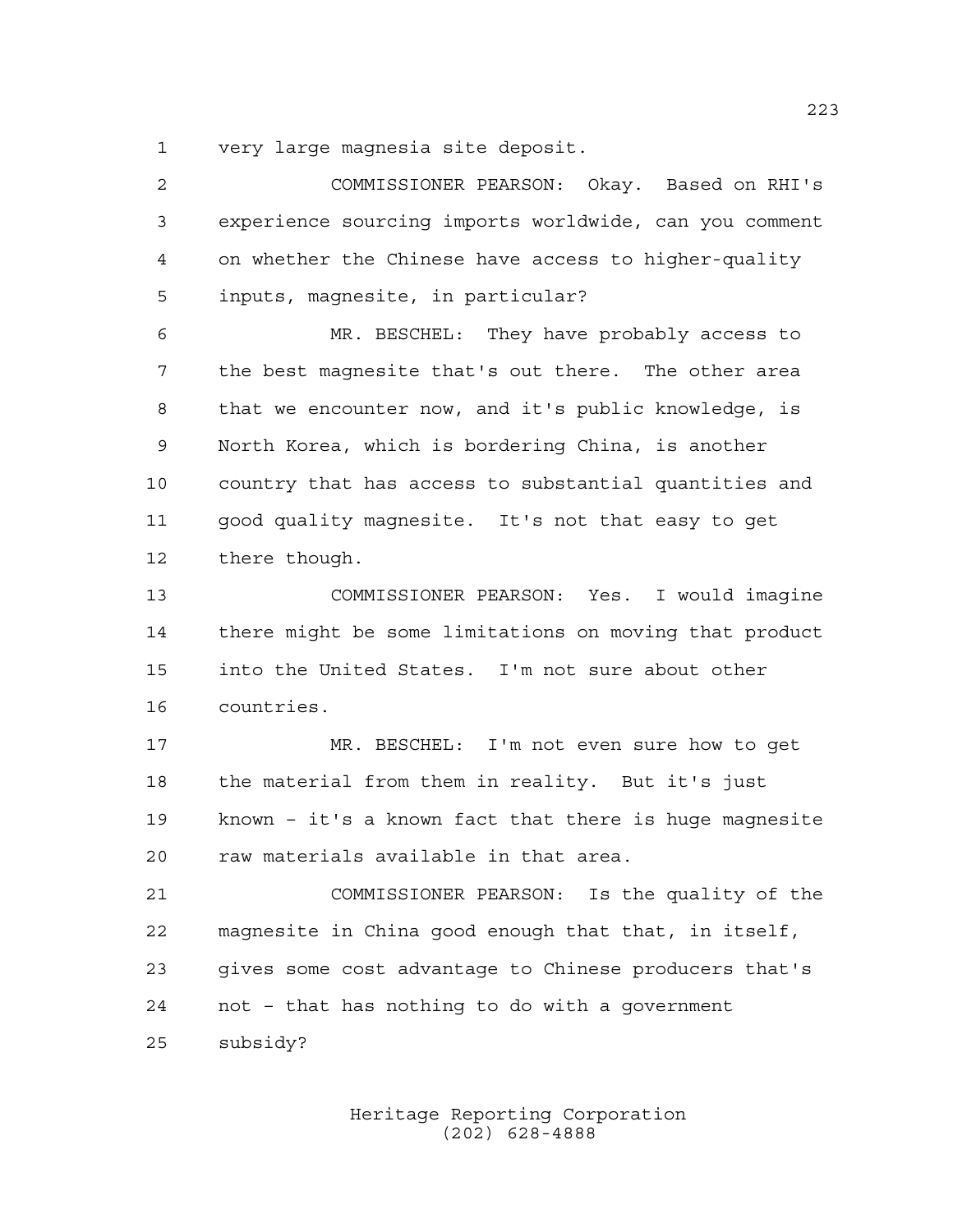MR. BESCHEL: The one thing that you have to understand, and we've discussed it with multiple of our customers when we went to visit Chinese magnesite producers directly, is in probably 95 percent of the cases, you're going to find that the – 95 might be exaggerated, but in a high percentage of cases, you will find that the production quality of Chinese MCB producers is not always a level of consistency and quality that is required at the very end by the customers. And it's not to say that Chinese are not very good in adapting and sort of slowly but surely getting there as we pride ourselves as having put a modern European facility there, that we have that. We know that across the street from our facility is Mayerton's facility, which is as new as ours. We know that theirs is as modern as ours, okay. We know that Orind has a horrible facility over there, okay, and their quality has been going up and going down. And I can go on forever with the ones that we know of and there's probably hundreds others that we don't even know of just are not consistent in the quality that it's supplying.

 COMMISSIONER PEARSON: Okay. So the quality of input doesn't necessarily tell you what you need to know about the quality of the –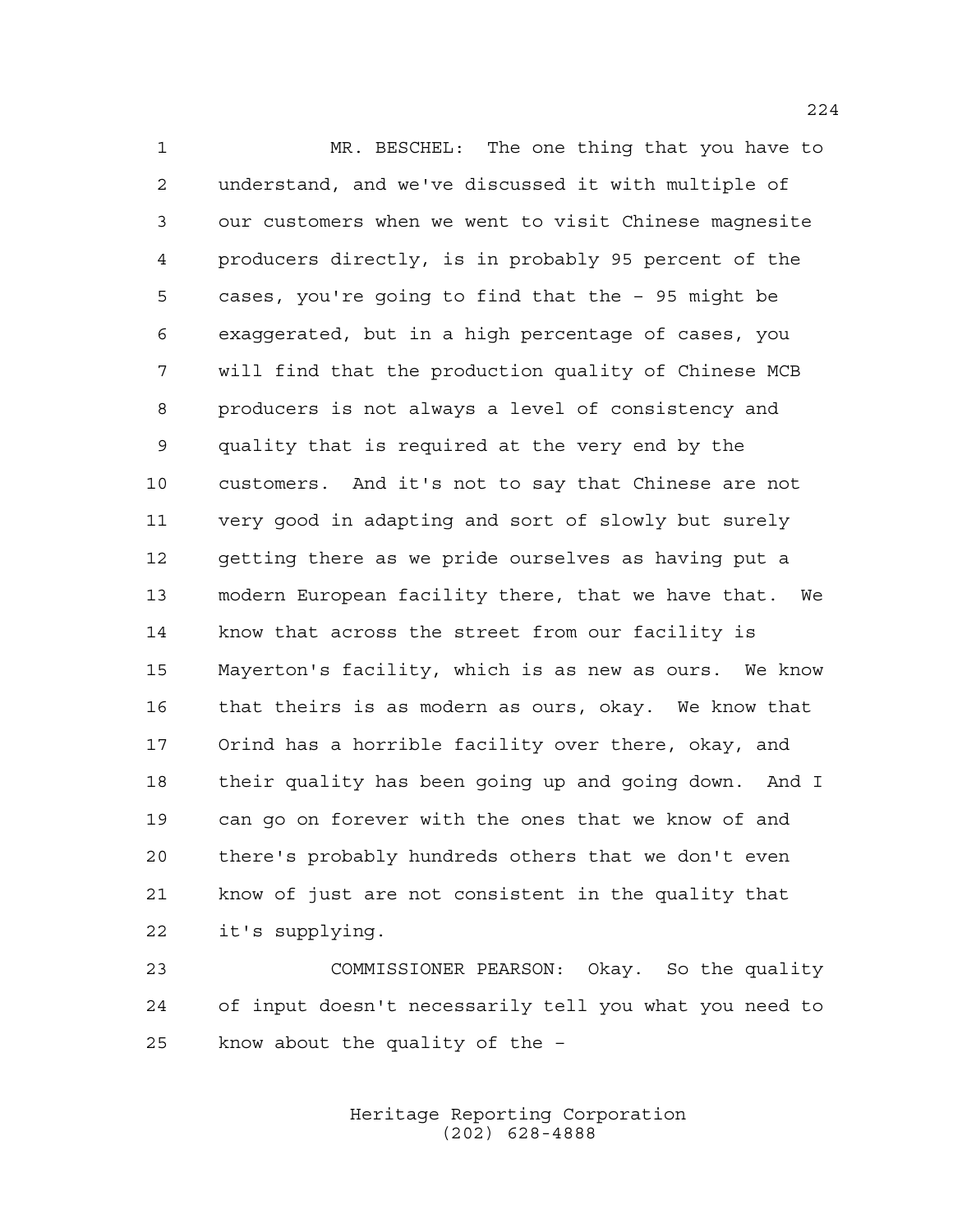1 MR. BESCHEL: -- of the outcome.

 COMMISSIONER PEARSON: Okay, thank you. Let me shift gears. For Mr. Thomas or Dr. Malashevich, in the earlier phases of this investigation, the argument had been presented that Mexican product really didn't compete nationally in the United States, that it was focused more in the southwestern area. What do you do with that argument now? Are you pursing it or should we kind of forget that and focus on other things? MR. THOMAS: Ritchie Thomas. We're certainly pursuing it. We presented with our pre- hearing brief data with respect to actual shipments to the United States from Mexico – I should say a Mexican product for the period of investigation and the Department of Commerce investigation. We provided the Commission the percentage of shipments, which were made to customers in the southeastern and southwestern region of the United States, as defined by the United States International Trade Commission. It would be seen that that is a very high percentage. Is it 100 percent? No, it is not 100 percent, but it is the overwhelming preponderance of the sales from Mexico. I can't think of any better data than those data with respect to that point.

COMMISSIONER PEARSON: Okay. Well, thank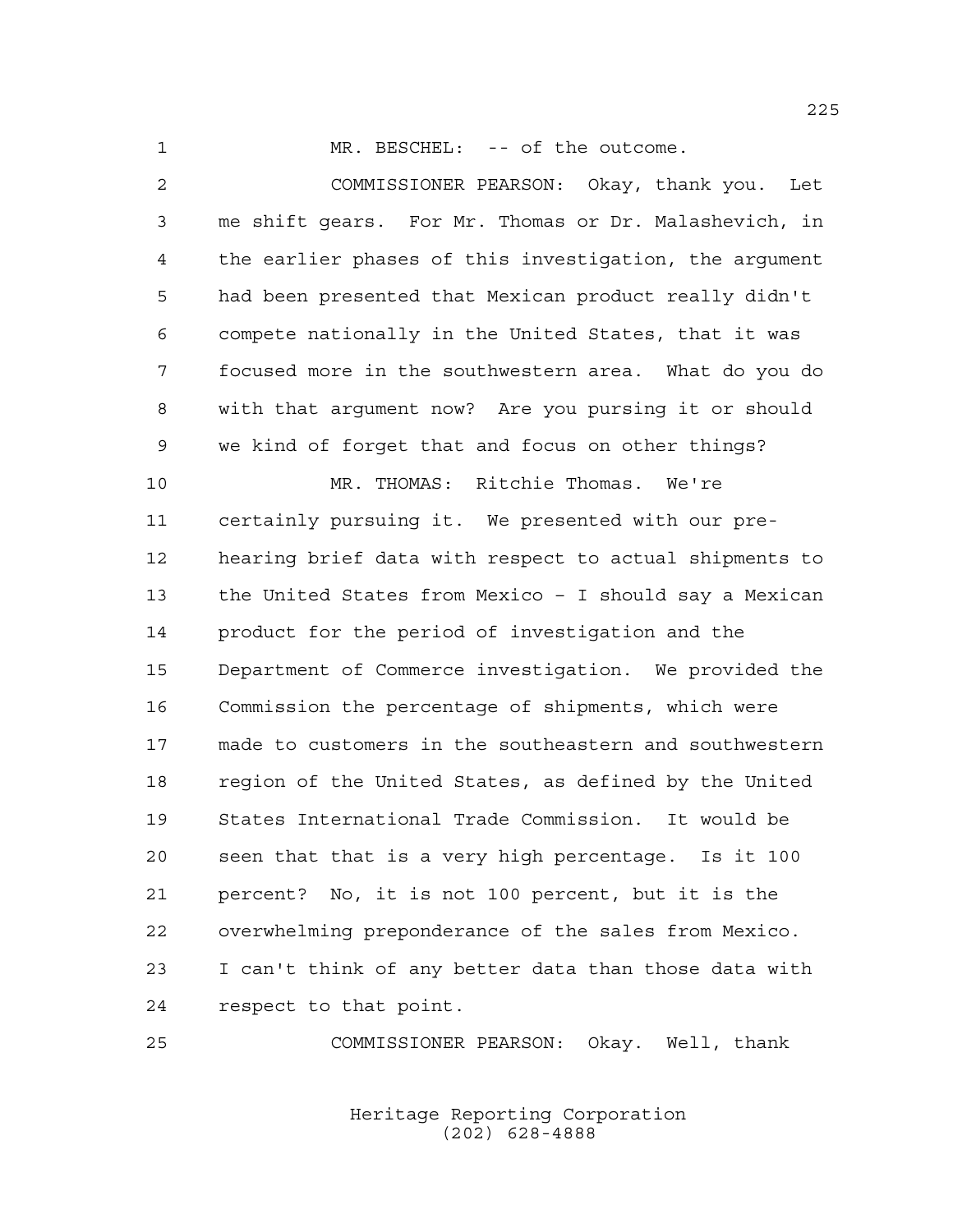you. Madam Chairman, my time has expired.

 CHAIRMAN OKUN: Commissioner Aranoff? COMMISSIONER ARANOFF: I join my colleagues in welcoming all of you here in the afternoon panel. Throughout the day, we've heard this constant discussion of is this a commodity product that trades solely on price or is this a very high tech specialized product where the quality and service and other factors are the most important things. And what strikes me after hearing all of the witnesses testify is that it's entirely possible that both are true. I understand that there's a very careful recipe that has to go into making this product and that there's a wide degree of variations. The Commission has found that products like wire rod, which comes in hundreds of different specifications, is a commodity product that trades mostly on price, based on the idea that there are a number of producers in the U.S. and other countries, who can hit the mark almost all the time on almost any specification. And from what I think – what evidence of record do we have if that's not the case here? You all have testified that quality and service and other non-price factors are very, very important. But is there any evidence that we have on the record that the three U.S. producers, the large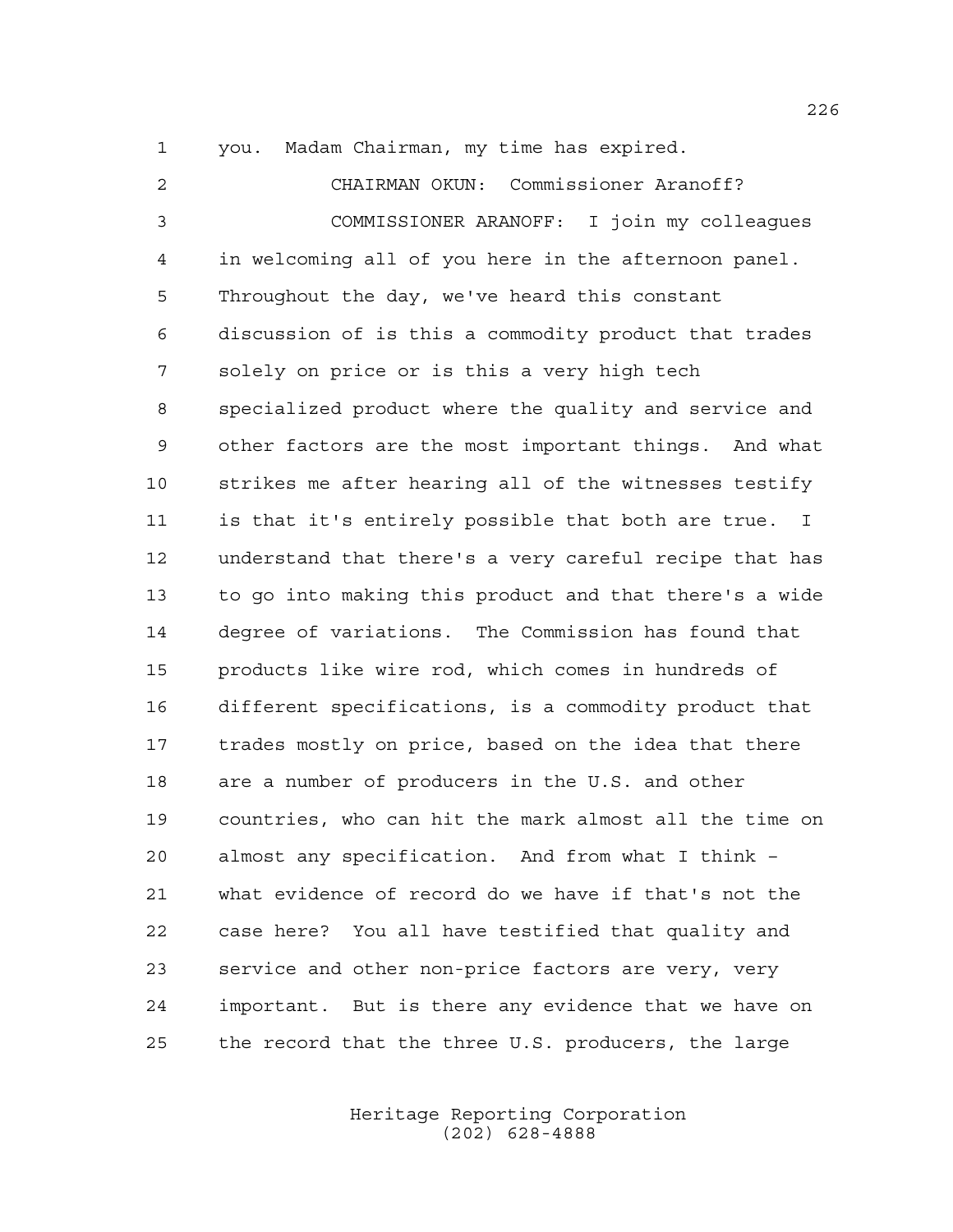Chinese exporting producers, and the Mexican producer RHI can't on a regular basis meet almost every specification that any U.S. purchaser might have for this product?

 MR. BESCHEL: I'm not sure that there is any evidence on the record. The only thing that I would like to elaborate and explain to you is the following, okay, is (a) the simple fact that none of our customers, none of our customers generally pile our pallets of bricks next to Resco's, next to ANH's, or next to Americas, and then randomly pick that same size black brick that you saw today from Mr. Brown, which ours probably looks pretty much the same, honestly, okay, is to me a clear fact that also the customers don't see that in reality, although they like to try to sort of squeeze you as a supplier on pricing that way as a commodity, okay. Even if I say that my carbon so and so is similar to ANH's phantom so and so or Resco's no line so and so, with experience, ourselves, and I think all the other suppliers have experience in a similar way, is if you supply a product and you feel it is the same or it should be the same or it should perform similar, we've flat out fall on our face, even as RHI and maybe one of the leading technology leaders in refractory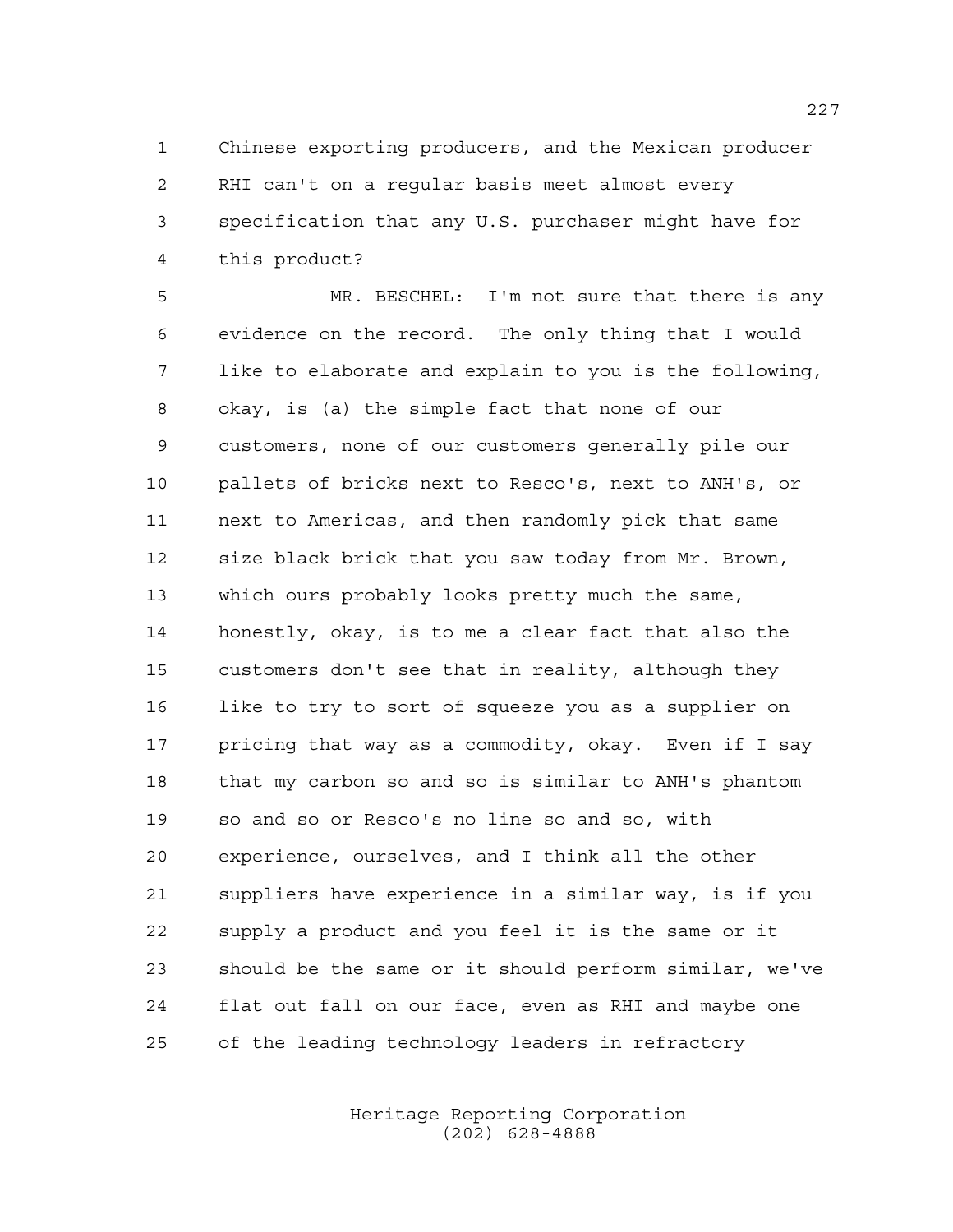manufacturing, that our product did not perform the same way, when you put it into the same application, the same steel making. So to me, that tells me that it's not really – in a lot of cases, probably not comparable.

 Also, if it was a true commodity, why do steel makers not always buy from the cheapest supplier? Honestly, there is many cases where we know that we are probably lower priced than a competitor and they still continue to buy from the competition. And there's also cases where we know there's competitors cheaper than us and they still continue to buy from us. So I don't see that as being truly a quality interchangeable one-to-one, so there's other aspects that come into effect when you make a choice on buying from RHI, Resco, ANH, or any other importer or domestic supplier.

 MR. THOMAS: Madam Commissioner, if I could add something else. I would like to address the wire rod similarly. I'm not aware that Beakert, for example, or any other wire producer does or would consider buying its wire rod on a cost per ton of wire produced basis. Why would it do that? It can buy the wire rod at whatever the price is and it produces the wire and it knows what it's going to do with that.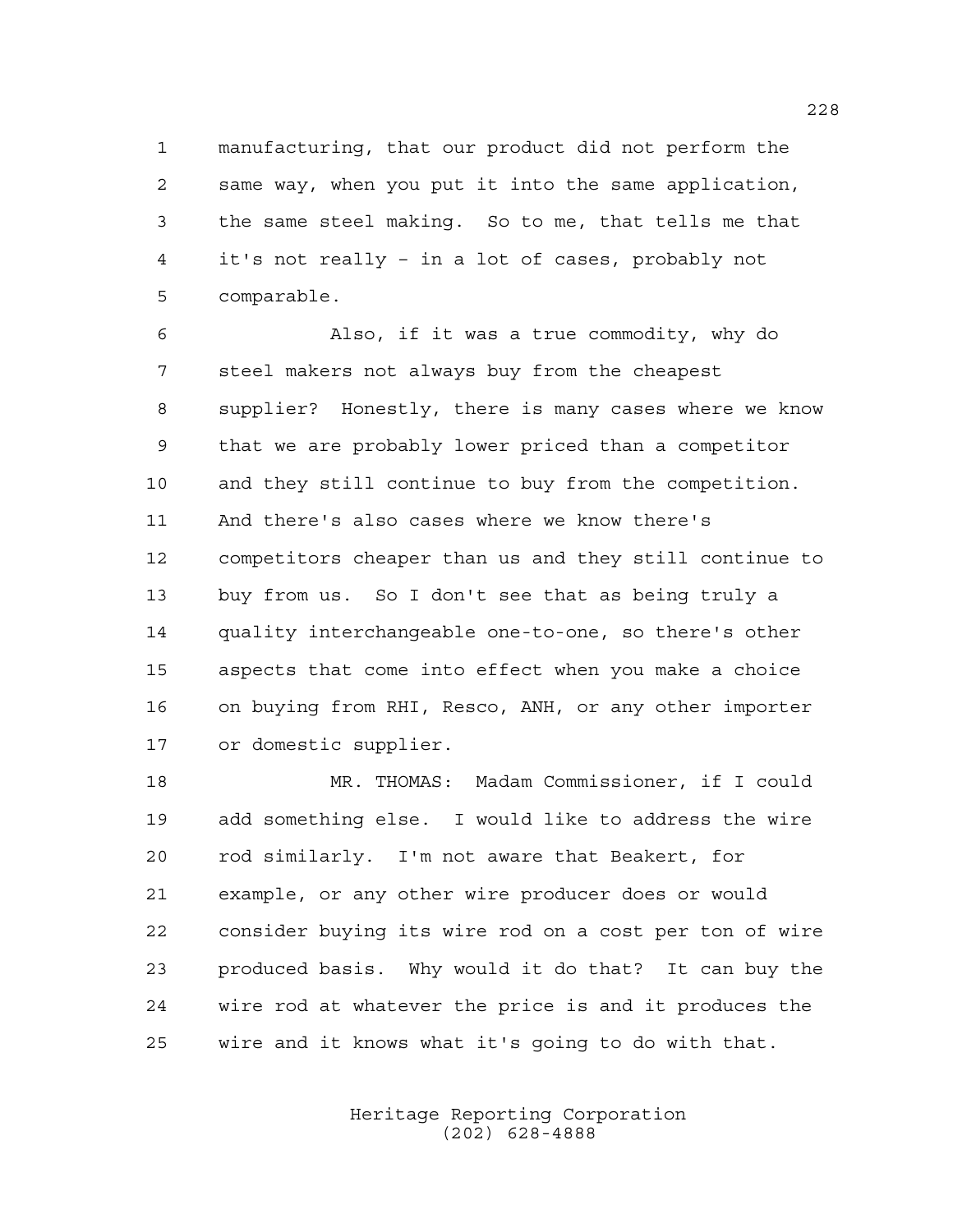But this is an industry where there are buyers, who are buying on a cost per ton, a full line service basis. Why are they doing that? It's because different products and different producers perform differently. And what they're really interested in is the net cost per ton of refractories per ton of steel produced. And so the comparison really isn't the kind of comparison that you see in a case of the wire rod, it seems to me.

 COMMISSIONER ARANOFF: That may be the case because there may be multiple formulations, which in conjunction with a lot of other things about how you run a steel mill, could get you to your ideal output. But I think what I heard Mr. Beschel say was that the best evidence that we have on the record for why I didn't know about price in the end is that purchasers don't commingle the product. And I think the testimony that's from the Petitioner's panel this morning was that the key issue there is traceability. You know, in the very rare case where something goes wrong with your refractory brick, you want to know where it came from. Would you disagree with that? MR. BESCHEL: No, I don't disagree. And the other aspect why, and it's totally true what the

> Heritage Reporting Corporation (202) 628-4888

Petitioner said this morning, is a lot of these steel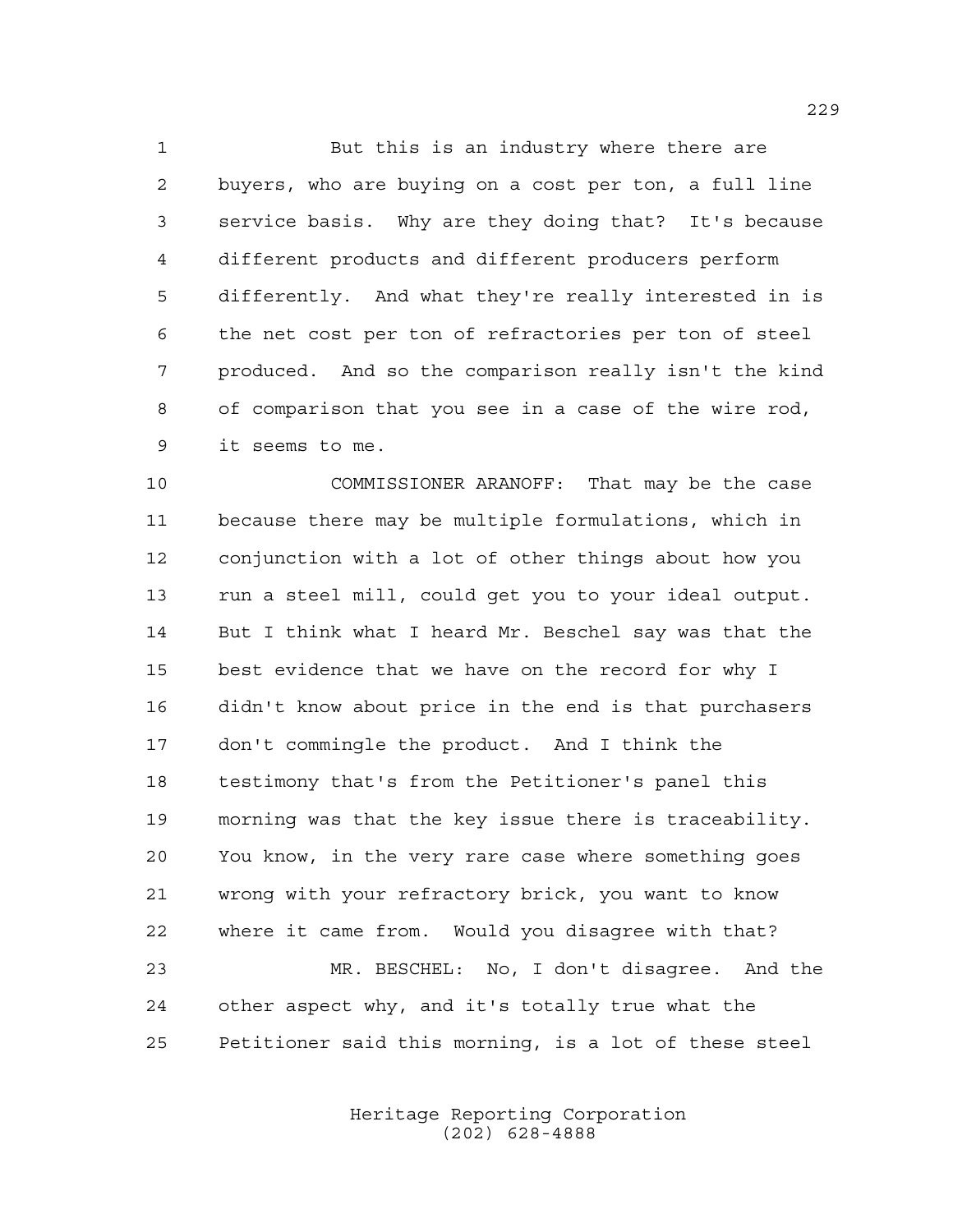mills do not want to put all their eggs in one basket. So, you have two, sometimes three suppliers, they're mainly two. And what they also try to see is, is they don't commingle also on the basis of they like to see how the comparable product or the products from the two suppliers perform against each other. As I said before, you know, like how much steel can I make with the quantity of refractory I'm putting in here. And if I commingle, I will never be able to tell whether the product of Company A or the product of Company B gives me the better performance to manufacture my steel because that is also something that we're often, not our suppliers, are often confronted with, that they say, hey, I can make 75 hits with their product, why do I only get 72 hits with yours and vice versa, they go the other way. So that's sort of one of the benchmarks.

 COMMISSIONER ARANOFF: But if you make 75 hits with one and 72 hits with the other and the 72 hit one costs less, there's a calculus that you're going to go through in the end, which is –

 MR. BESCHEL: Absolutely. That is correct. I mean, that's again down for the cost per ton of the refractory produced.

COMMISSIONER ARANOFF: And that's why I had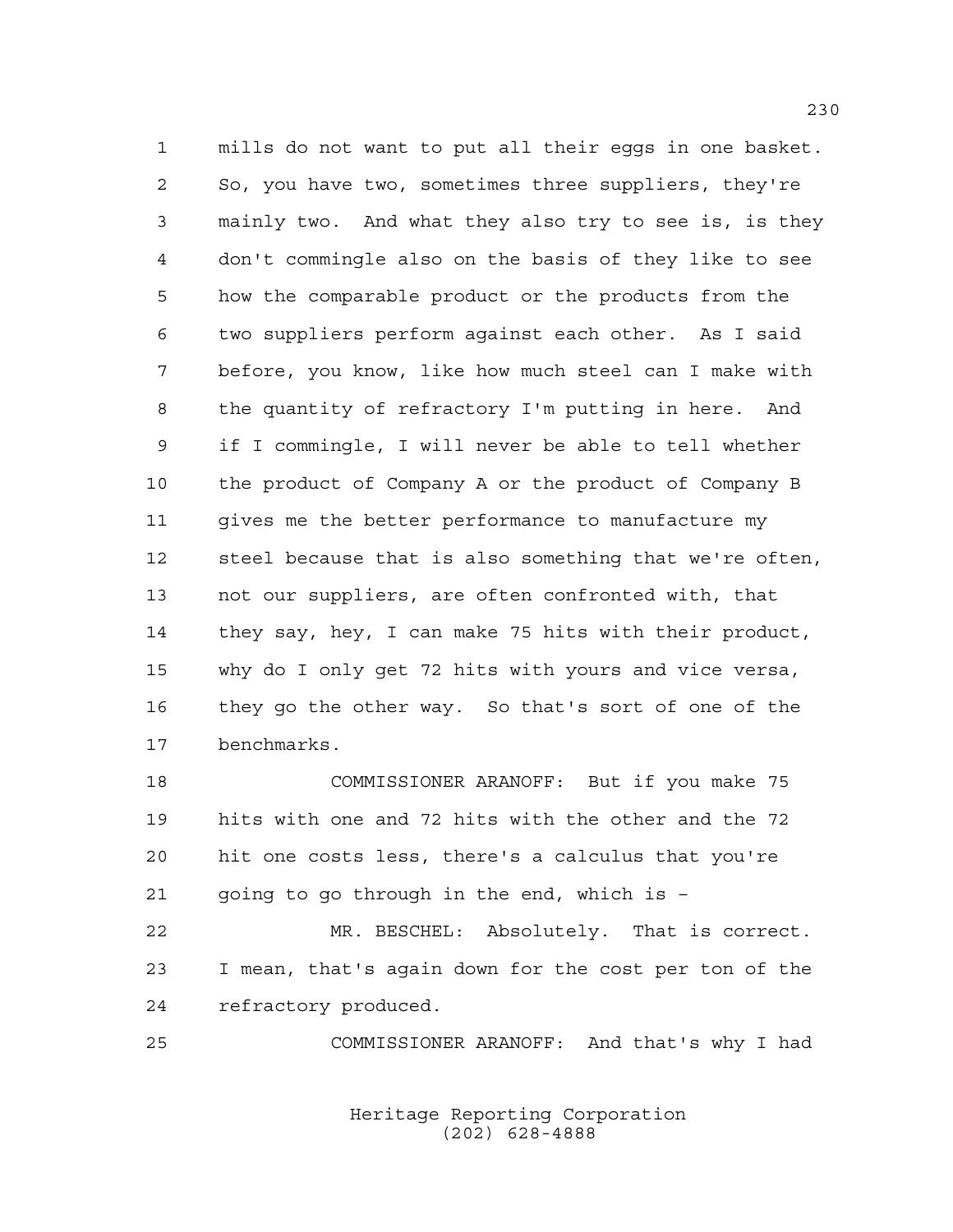asked the Petitioners this morning how wide that range is. I was mentioning the Diamond Saw blades case where we saw a large price differential between some of the imported products and some of the domestic products and basically the idea was people knew that the cheaper imported product was really poor quality, I mean notably poorer quality, that things wore out quickly. But they were so inexpensive and it was so easy to just keep changing them, that people said, you know what, that domestic product, it's way better quality and we don't care. It seems to me that the range for this product has got to be a lot smaller than that.

 MR. BESCHEL: It is a lot smaller and the one thing that is definitely – one thing that was pointed our correctly is there is labor costs involved, okay, and the labor costs – labor costs generally is not cheap, okay. I think labor cost accounts for more than two to three percent of the steel making than refractories does. So if we, as a supplier, are able to manage to get ladle life from 75 hits to 150 hits per ladle, which we have done at certain steel mills, is definitely something which you can basically have the capacity of labor that you need to reline ladles. You can reduce the fleet that you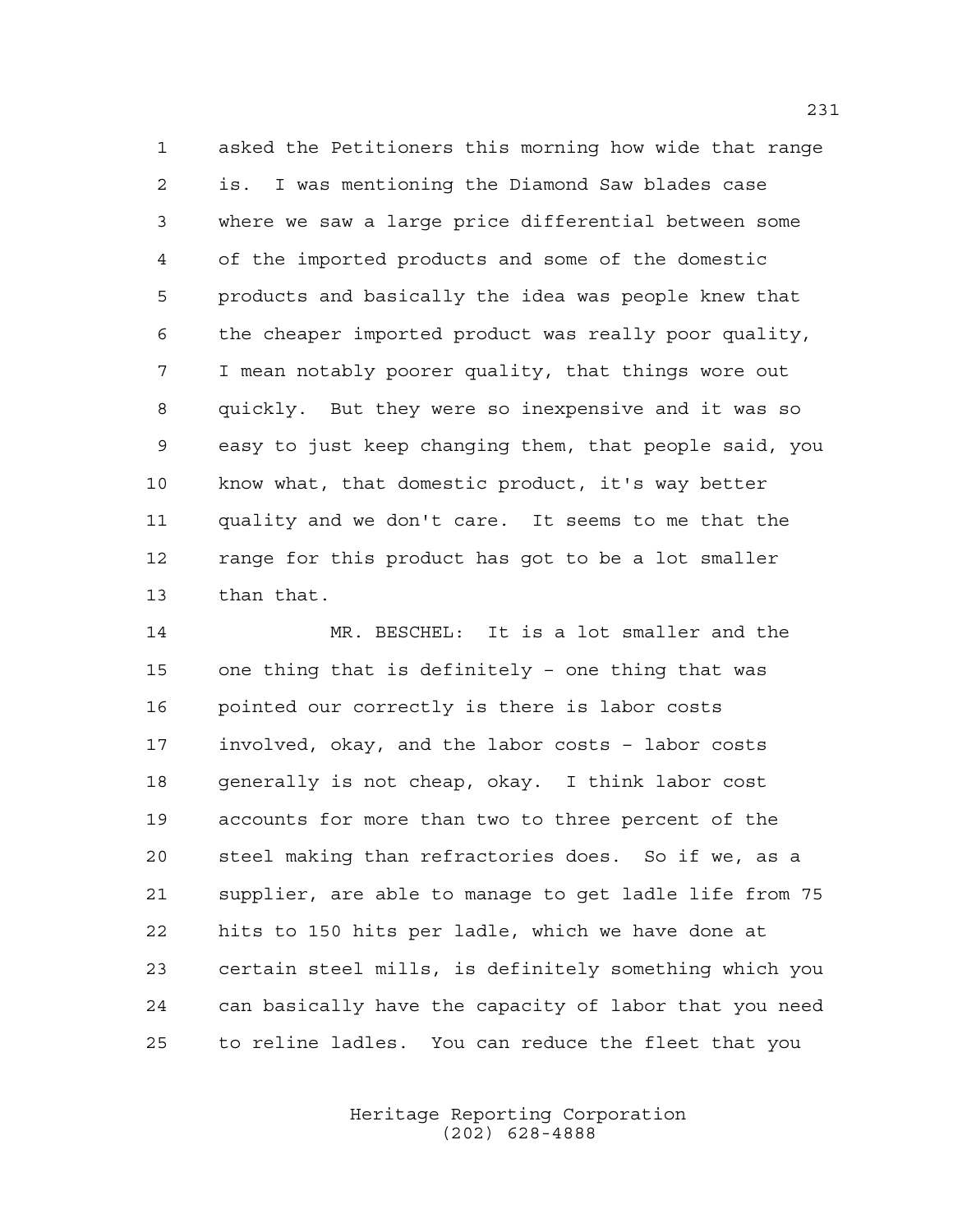need. As Mr. Brown pointed out correctly, every plant has a fleet of ladles, so you might be able to reduce that, which is also going to sort of take down cost. Marketing has to be taken into consideration, too. Every ladle that goes in, for example, and that is the biggest consumer of MCBs, has to be preheated, okay. So it goes from the lining, to the preheat stand, where they put like a lid on it where they sort of like preheat it with gas that sort of is being lit. And that's also cost that you save because if the ladle is constantly in circulation, you don't need to 12 go to the preheat stand with the ladle twice. You go once.

 But this is savings to the steel mill that we, as a refractory company, don't even see, okay. This is efficiencies that the manufacturing side on the steel side generate by using better utilization of refractory material.

 COMMISSIONER ARANOFF: Mr. McPhie? MR. MCPHIE: Yes. Iain McPhie. If I could – in terms of what other evidence is on the record, if I could just point you towards the U.S. purchaser questionnaire responses. There was a specific question directly on the importance of the price performance ratio of the products and many of the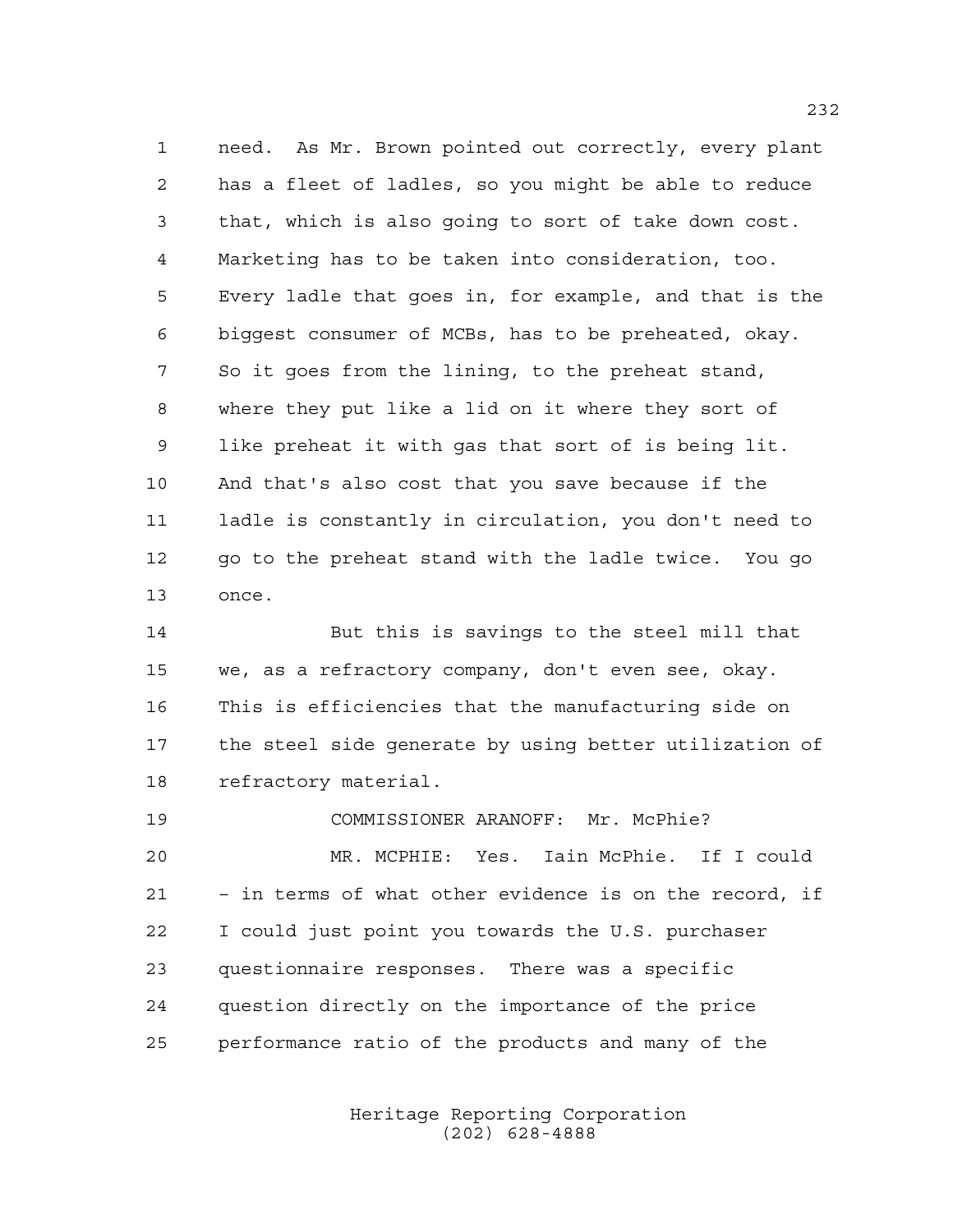responses contrast that notion to the notion of purchasing on price alone.

 COMMISSIONER ARANOFF: Okay. MR. MCPHIE: And the responses – COMMISSIONER ARANOFF: I guess what I'm telling you, I'm not sure that I see that as an apples to oranges comparison. It seems to me that the price to performance ratio is about price, how much value you're getting for your money. I just don't see them as two individually exclusive things. Please explain to me post-hearing how I'm wrong. But my time is up, so I am going to wait. Thank you, Madam Chairman. CHAIRMAN OKUN: Commissioner Williamson? COMMISSIONER WILLIAMSON: I was coming back in and happened to pick up the brick that was out there and I understand how your arguments about why you don't mix different companies, the labor of having to install it, and all that because those things are extremely heavy. I think it demonstrates the point you're making there. Let's see, Mr. Thomas, you indicated earlier that we should not rely too heavily on price comparisons and Mr. Malashevich told us that our usual

> Heritage Reporting Corporation (202) 628-4888

indicators of price suppression is unreliable. So

joining on what pricing you told us are unreliable,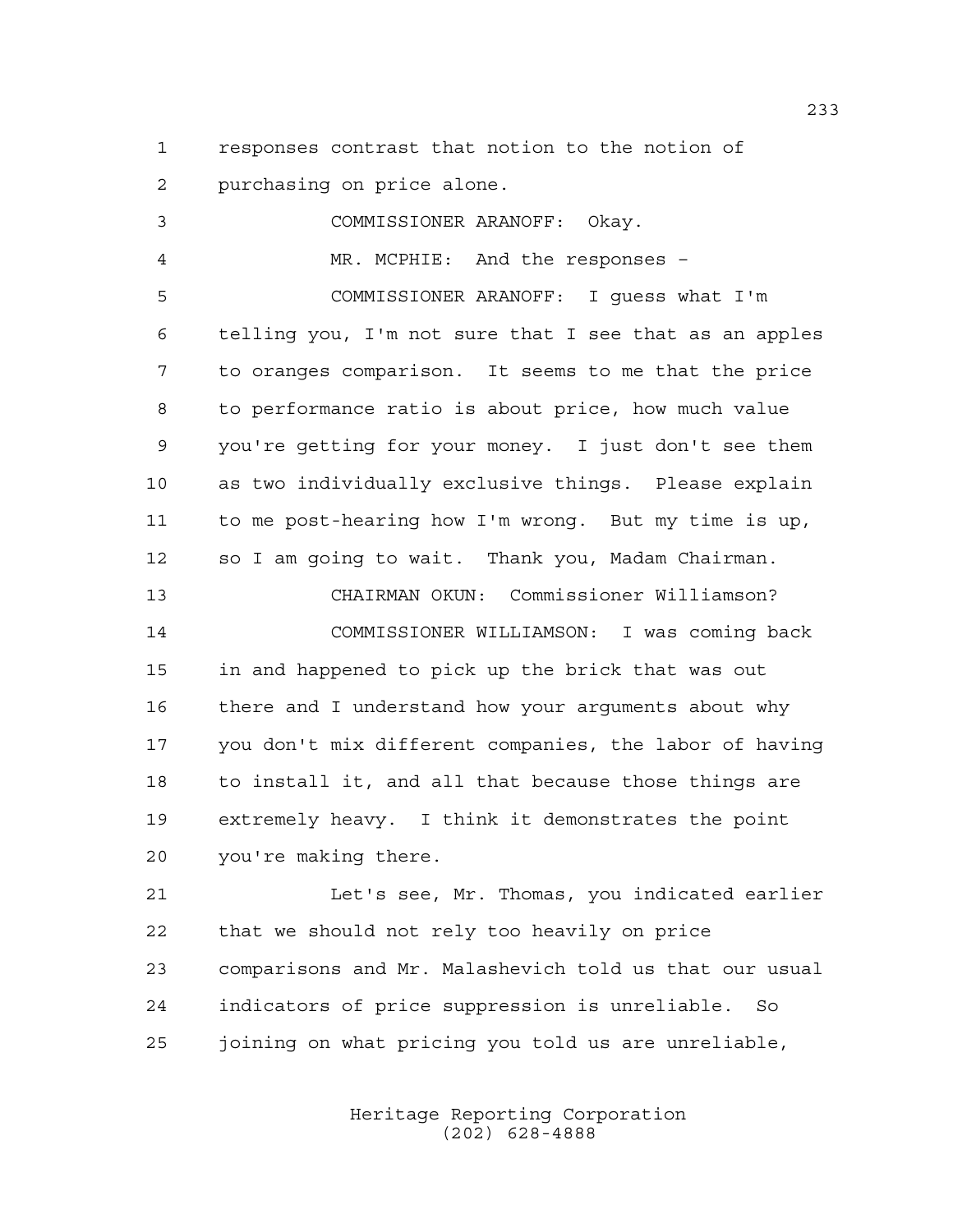look to other indicators, such as change in market share, which is more of a volume question. So I would like to know what indicators are you suggesting that we should use in our analysis, sort of discounting the price one?

 MR. THOMAS: Commissioner, I'm not entirely sure that I understand the question, but let me go through it kind of step by step. With respect to the question of prices, we haven't said that you should not consider your price series. What we have tried to say, perhaps not very well, is that the price series, that it simply has to be accepted for what it is, which is a somewhat imperfect comparison. I would say that those price data contain several – quite a bit of information that is very useful from our standpoint and, in particular, shows that prices are not being depressed in the period of investigation, but rather have increased, and that if there has been an opening of the price spread, it's been because domestic prices have generally increased faster than the import prices. I don't want you to ignore that by any stretch of the imagination.

 With respect to the question of when we're talking about cost price, is there a cost price squeeze, we have provided you the data that we think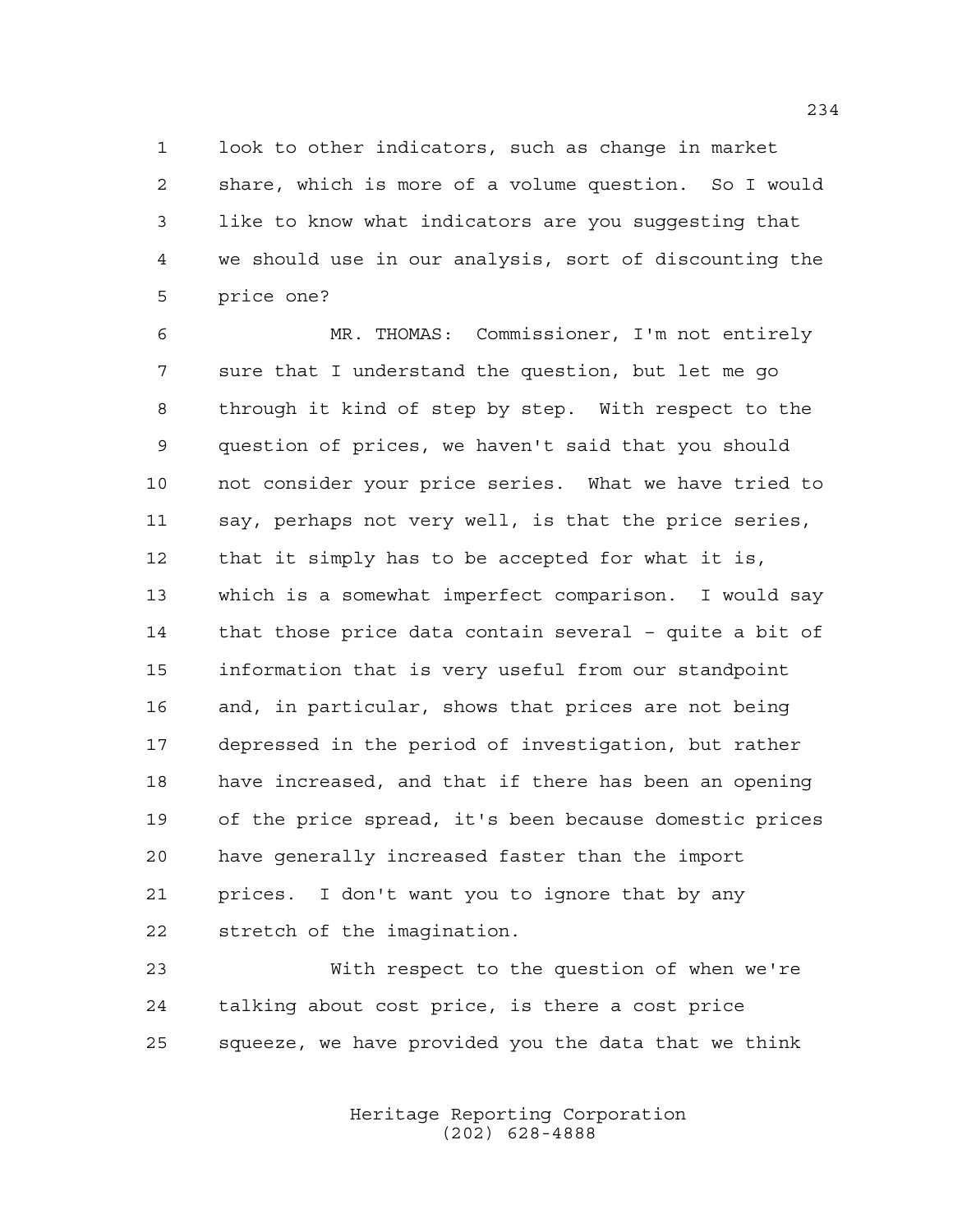is most relevant to that and have shown you – we have graphed the cost, the raw material cost and price, et cetera. So –

 COMMISSIONER WILLIAMSON: Okay. Well, let's put it this way, what should we make of the market share data, either now or post-hearing, and the volume changes?

 MR. MALASHEVICH: I'll take a stab at that, if I may.

COMMISSIONER WILLIAMSON: Sure.

 MR. MALASHEVICH: First of all, on the subject of – also in a way of clarification, I don't think I used the word "unreliable," in terms of the percentages; but I'm saying in the circumstances of this industry, the absolute value per ton is more appropriate to meet the conditions of competition in this industry than ratios based on sales.

18 As to market share, it's always very important for the Commission to look at, no question about that. I do think though that in part owing to the presence of these consignment sales, which I discussed earlier in response to the question from Commissioner Pinkert, the Commission certainly should look at market share based on shipments of imports, but also should look at market share based on entry,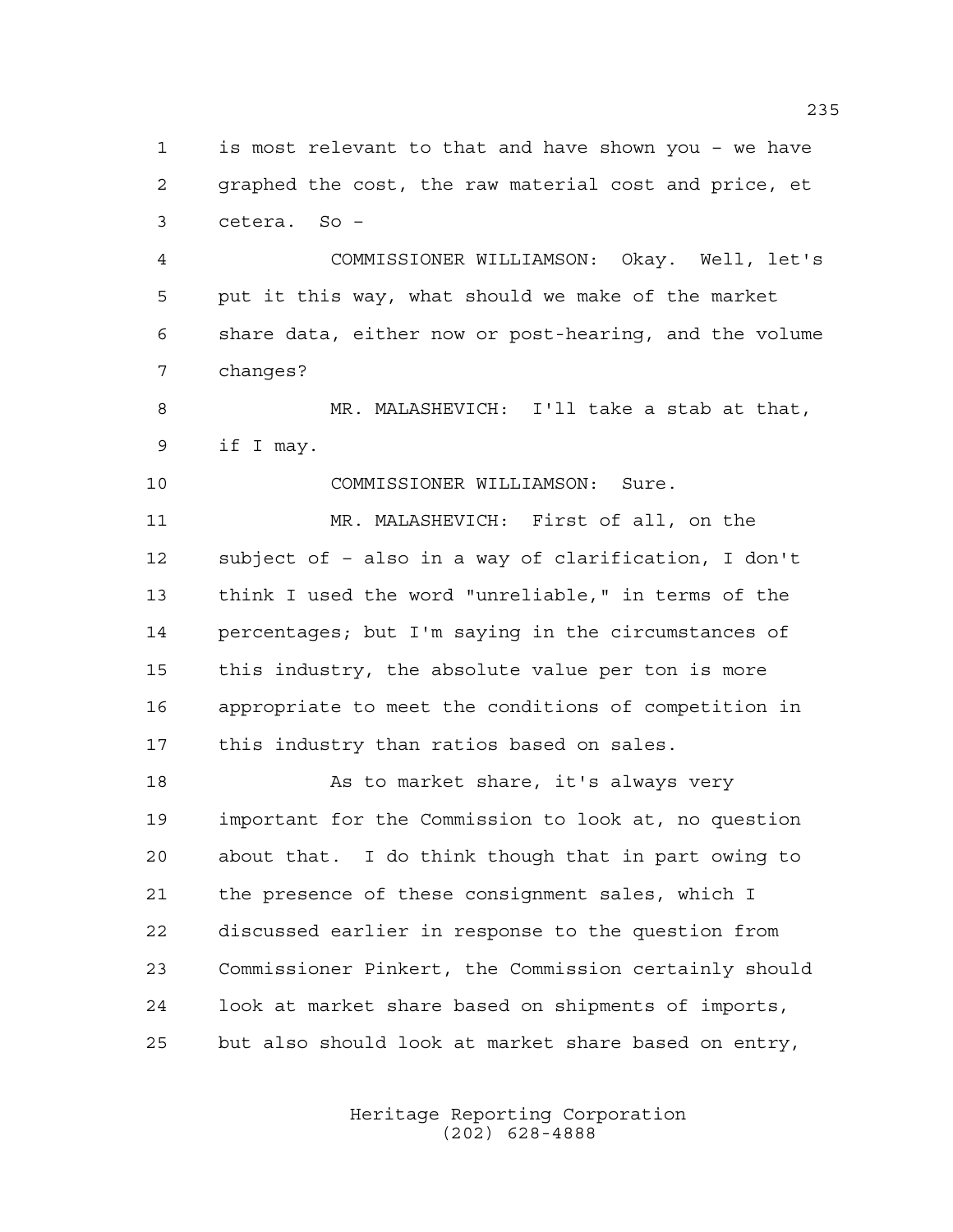because with the consignment sales, I think, really reflecting previous transactions. And a transaction may involve – I'm making this number up – 100 tons of MCB, but they would be drawn down in increments over time. So that's why the Commission – the traditional market share based on shipments should be supplemented by looking at it on the basis of entry, as well.

 And shorter the time period you're considering, the more statistical noise would be involved and that's why I suggested to Commissioner Pinkert earlier, to take a broader view of the cycle without respect to strictly calendar time. You look at the last nine months during the up tick, versus the 12 months or so for whatever you have data during the earlier cycle, and look at the cycle as a whole and look at the trends. And I think the most recent trend is that you have – over the last nine months, you have increasing – a presumption of increased imports, but you also have a tremendous improvement in the condition of the industry notwithstanding what the pre-hearing staff report says. We've seen lower average selling prices because raw materials costs were lower.

 So you don't – looking at the most recent period, which the Commission typically does, you don't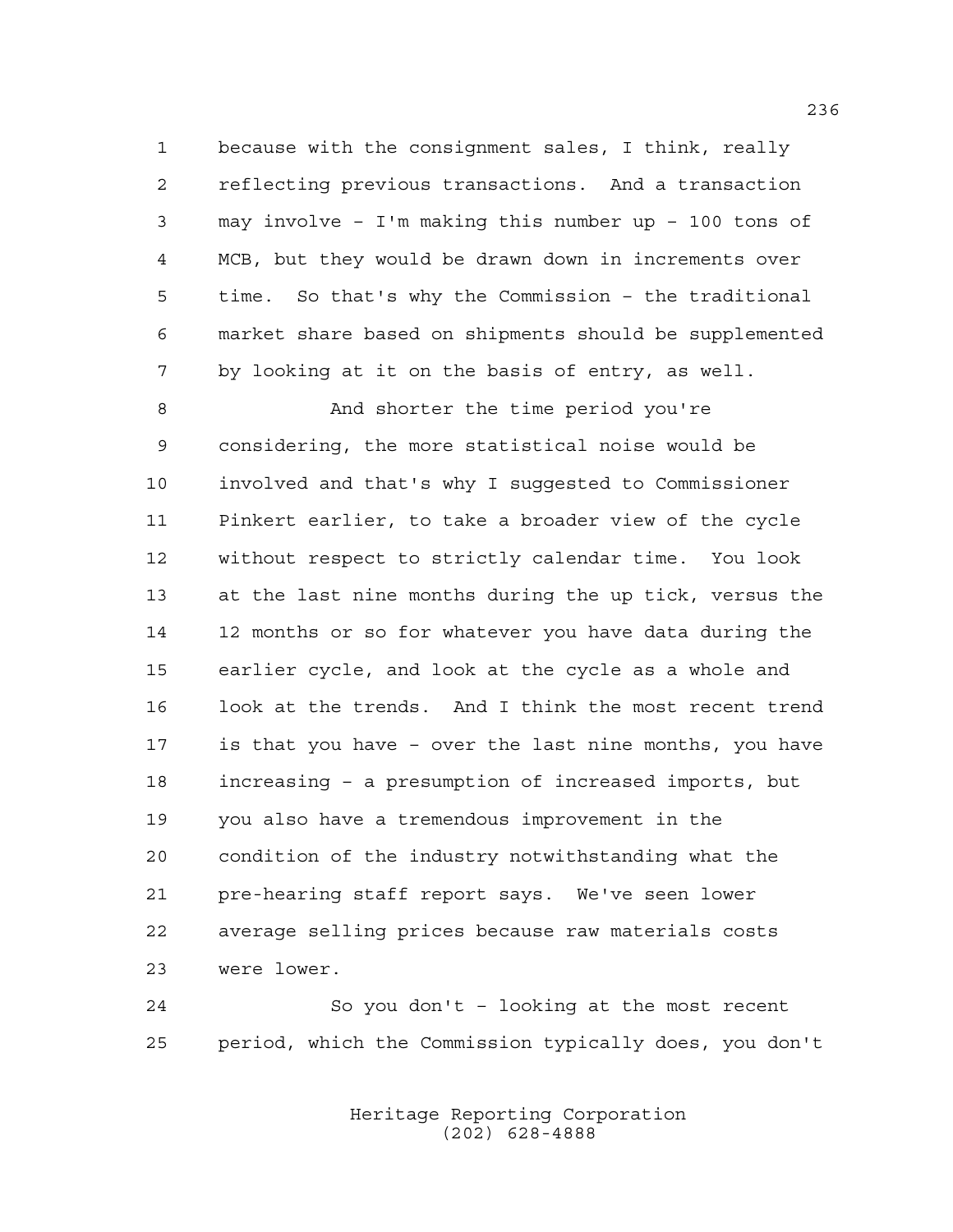have that correlation between increasing imports and adverse changes in the domestic industry's condition. So it's not -- I think the market share data can play a significant role in your analysis.

 COMMISSIONER WILLIAMSON: Because you're saying that the fact that the Petitioners filed and the case is ongoing –

 MR. MALASHEVICH: Well, my own view is that the case filing, notwithstanding I think the sincere belief on the part of Petitioner's witnesses, that if they had access to the same data that I do, they would probably agree that the case filing was a non-event. COMMISSIONER WILLIAMSON: Okay, thank you. And what about the market share changes in the earlier period, during the first couple of years of the POI? MR. MALASHEVICH: I believe we addressed that in our pre-hearing brief. COMMISSIONER WILLIAMSON: Okay. MR. MALASHEVICH: And I'm not sure if they're confidential or not. COMMISSIONER WILLIAMSON: Make sure in post- hearing that it is – MR. MALASHEVICH: I will. COMMISSIONER WILLIAMSON: Okay. MR. THOMAS: Commissioner Williamson?

> Heritage Reporting Corporation (202) 628-4888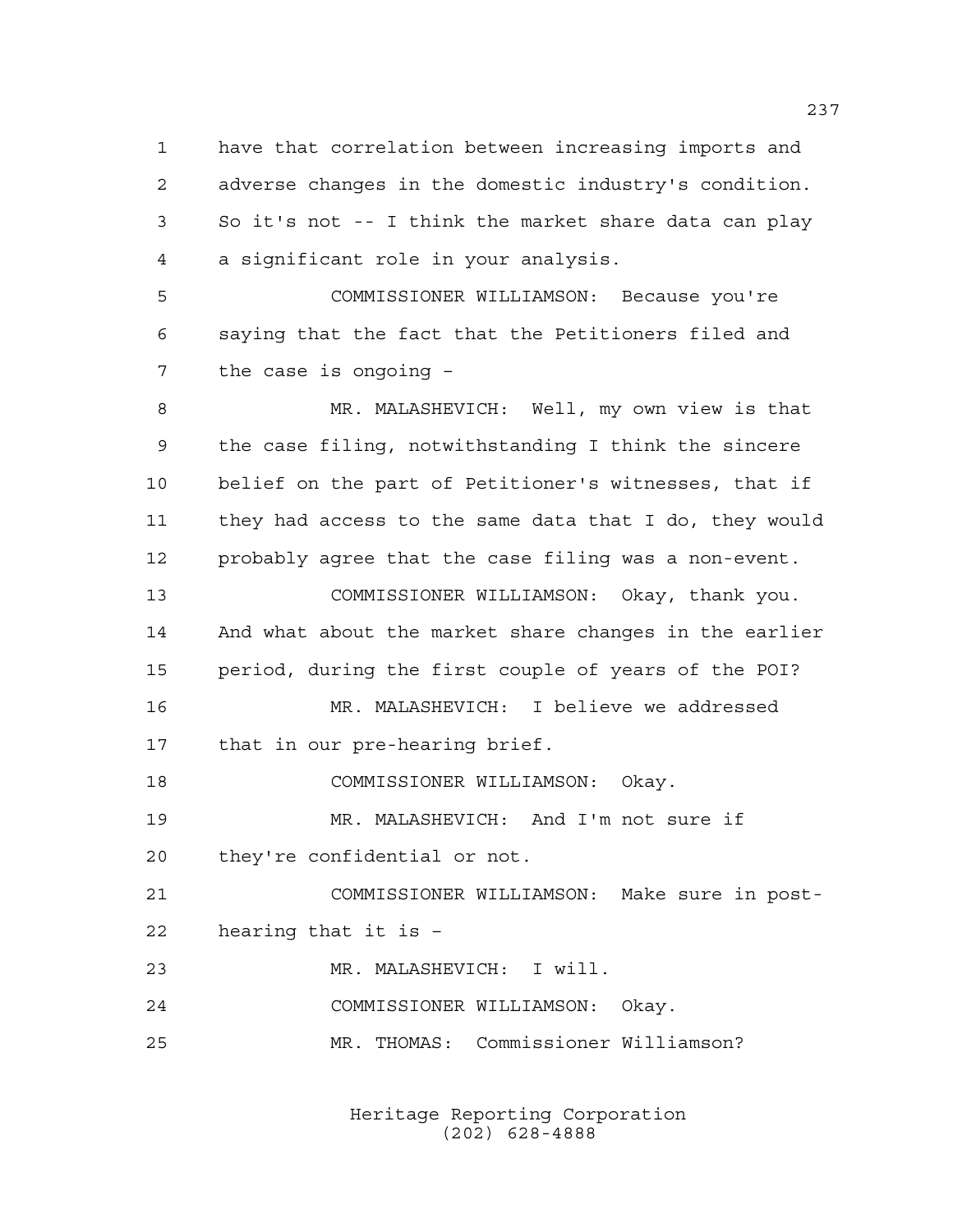| 1  | COMMISSIONER WILLIAMSON: Yes.                          |
|----|--------------------------------------------------------|
| 2  | MR. THOMAS: Also directing to the question             |
| 3  | of data, Bruce, of course I totally agree with his     |
| 4  | answer. I would just add one little footnote and that  |
| 5  | is that the market share data based on quantities      |
| 6  | reported in the pre-hearing report does not include    |
| 7  | all the quantities that were, in fact, sold or shipped |
| 8  | by the domestic industry and so they tend to overstate |
| 9  | the import share of the market.                        |
| 10 | COMMISSIONER WILLIAMSON: Okay.                         |
| 11 | MR. THOMAS: That's in absolute terms.                  |
| 12 | COMMISSIONER WILLIAMSON: Okay. You have                |
| 13 | that in your post-hearing - pre-hearing?               |
| 14 | MR. THOMAS: It's in our pre-hearing brief              |
| 15 | and we'll put it in our post-hearing brief.            |
| 16 | COMMISSIONER WILLIAMSON: Okay. Thank you               |
| 17 | for that. Thinking about the question of demand in     |
| 18 | China, in Exhibit 30 of your pre-hearing brief, you    |
| 19 | still reported that expected steel uses to increase    |
| 20 | 6.7 percent in 2010 in China and 3.8 in 2011. And I    |
| 21 | guess in response to our question, Chinese producers   |
| 22 | expect an increase of 3.4 percent in 2010 and 26.6 in  |
| 23 | 2011 increase. And I quess Petitioners Exhibit A-2     |
| 24 | talks about increasing sales in the Chinese steel      |
| 25 | So I was just wondering how this data, what<br>market. |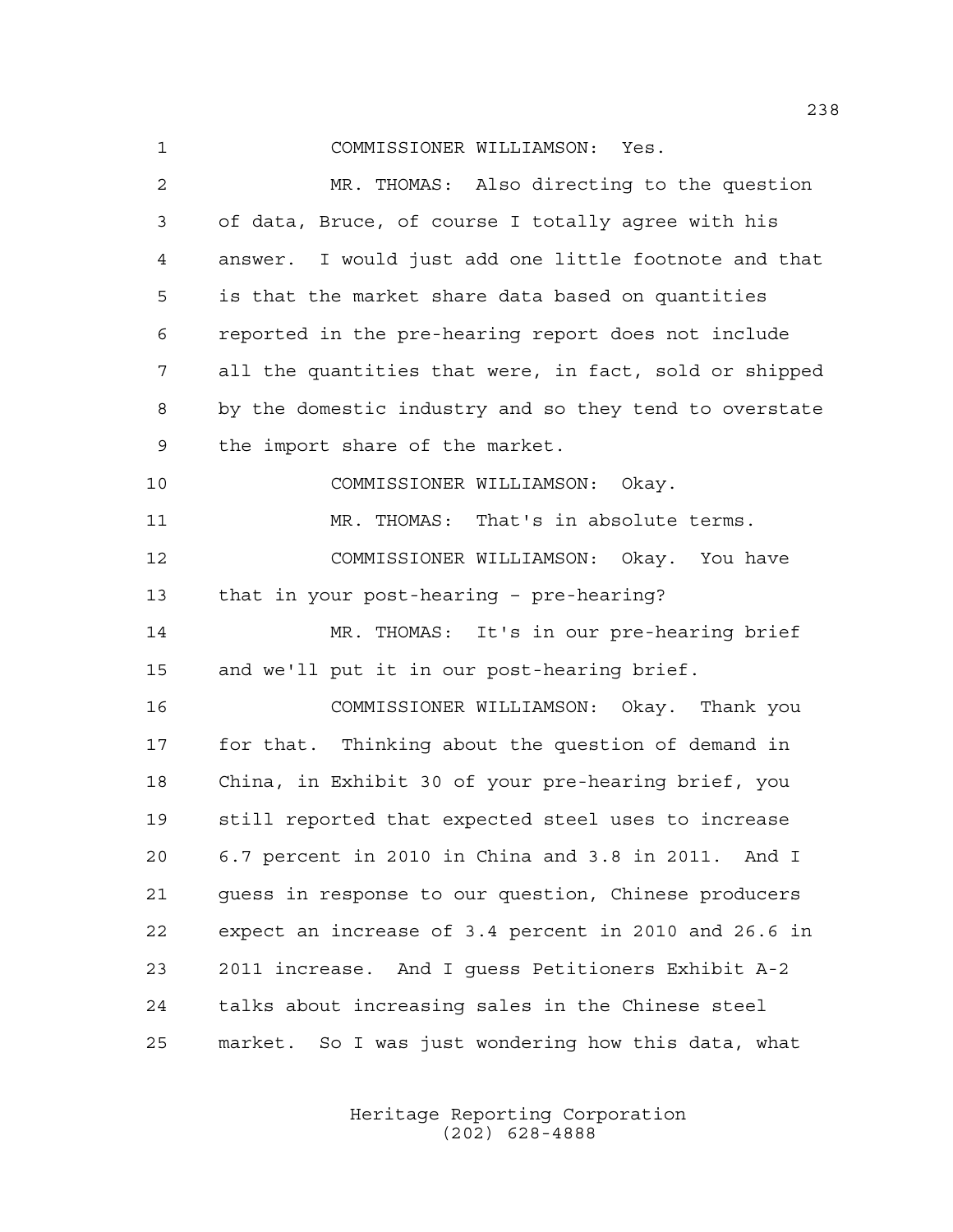you think about the growth of demand for MCBs in the Chinese home market, and what your views on that?

 MR. BESCHEL: In reality, the MCB demand in China is going to be directed, as it is in the United States, as it is in Europe, as it is in Mexico, as it is in South America, is doing to directly link to whatever the steel production is going to be in China. So if we look at the outlook for steel production in China and there is numbers out there, as I mentioned before, in China, on pace for over 600 million for this year, that then you could basically calculate from that how much demand for MCB there is going to be in that market. Same as the United States, if you have 100 million tons of steel, I can tell you probably pretty much, plus or minus 10 percent, how much MCB is going to be used in the United States. COMMISSIONER WILLIAMSON: Okay. MR. BESCHEL: And that's the same for China. COMMISSIONER WILLIAMSON: So what -- MR. THOMAS: Commissioner? COMMISSIONER WILLIAMSON: Yes. MR. THOMAS: We wanted to provide – MR. BESCHEL: We will provide that – MR. THOMAS: – and some further estimates as best we can on that subject and that will be with the

> Heritage Reporting Corporation (202) 628-4888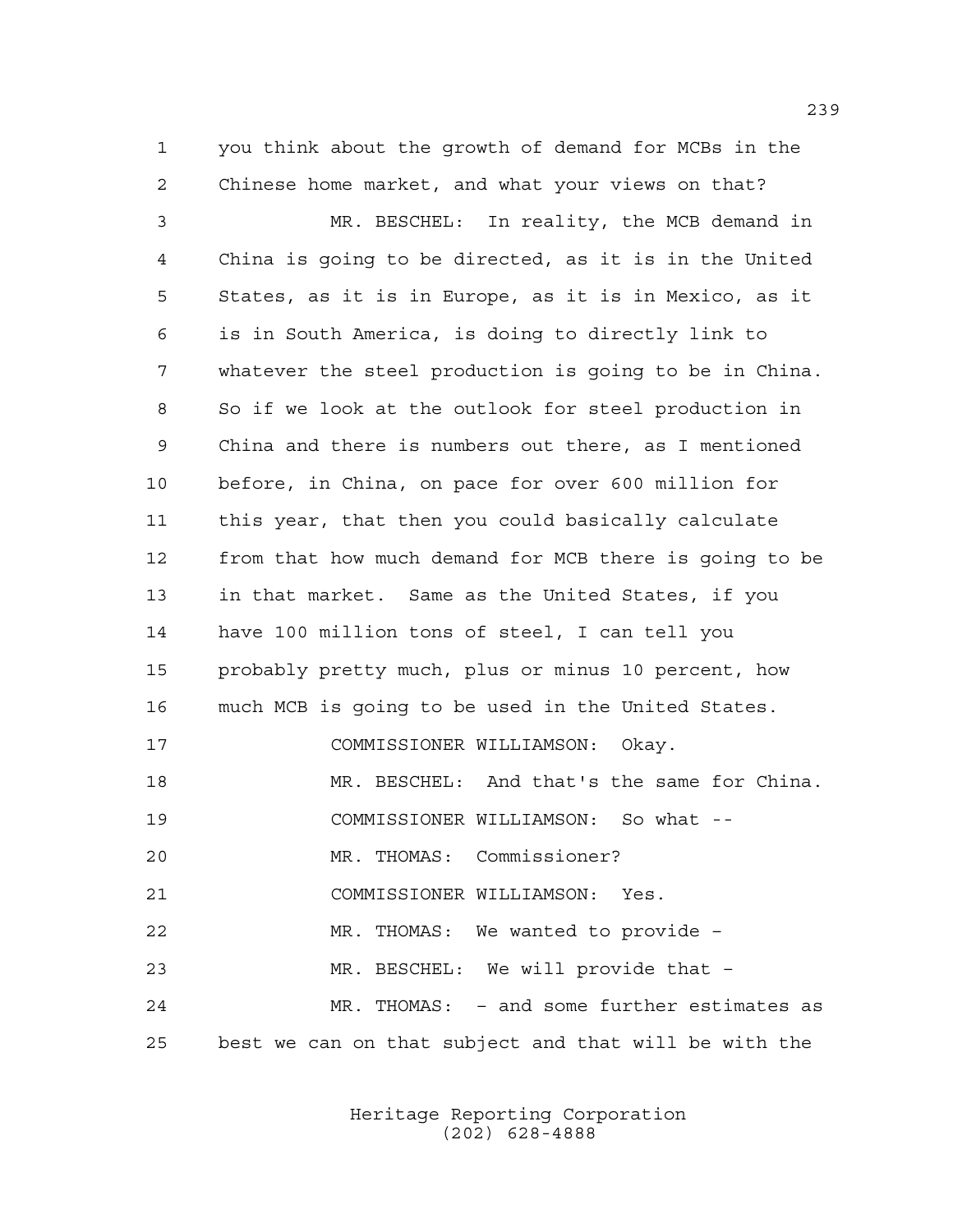post-hearing brief.

| 2  | MR. BESCHEL: In all honesty, there is not a            |
|----|--------------------------------------------------------|
| 3  | big secret, okay. It is about two-and-a-half pounds    |
| 4  | of MCB that is needed to make one ton of steel.        |
| 5  | That's a benchmark that we work with internally. We    |
| 6  | obviously sort of see what capacity you need to        |
| 7  | service a certain market and that's what it is. So if  |
| 8  | you take 600 - I did it in kgs because I'm more        |
| 9  | familiar with kgs - demand in China is at 1.25 kgs per |
| 10 | ton of metric steel - metric ton of steel produced     |
| 11 | holds true. It's going to relate to 750,000 metric     |
| 12 | tons of mag carbon demand internally alone.            |
| 13 | COMMISSIONER WILLIAMSON: Okay. I get the               |
| 14 | point, yes.                                            |
| 15 | MR. BESCHEL: That number probably might                |
| 16 | differ by market a little bit because more efficient   |
| 17 | markets may be using less MCB; less efficient markets  |
| 18 | use more MCB. It depends on how the steel operator in  |
| 19 | that relevant market really operates.                  |
| 20 | COMMISSIONER WILLIAMSON: So you have more              |
| 21 | confidence in the production of steel in China than    |
| 22 | you have in MCB - I mean, you should have confidence   |
| 23 | in the MCB numbers, which -                            |
| 24 | MR. BESCHEL: I have confidence in the MCB              |
| 25 | numbers. The only thing I do not know is the 1.25      |
|    |                                                        |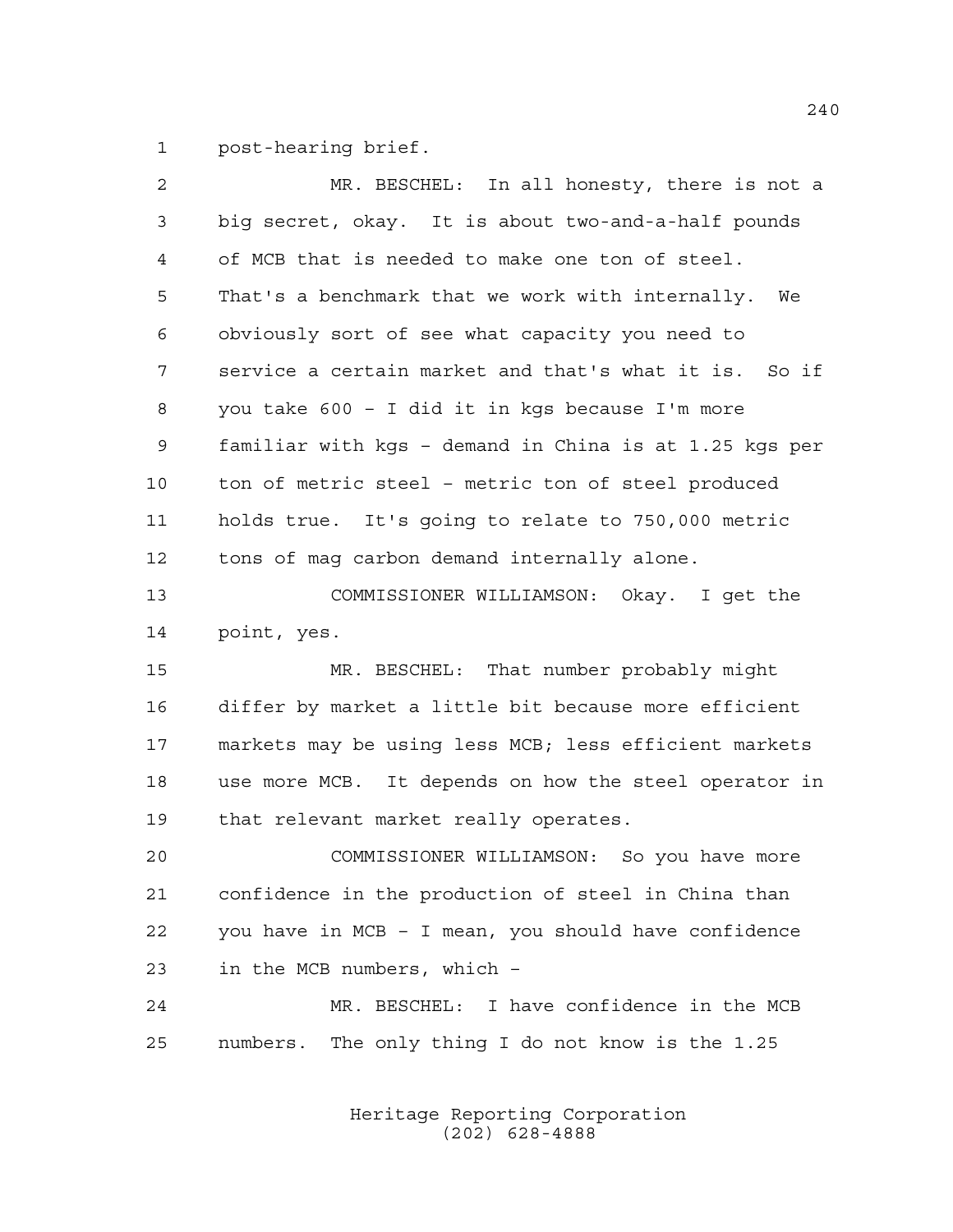kgs, which I know is for a developed market, the right number, whether that number also holds true for China. And that's something that I will provide, as I had discussed. That's the only thing that I don't know. COMMISSIONER WILLIAMSON: Okay, thank you. My time has expired, so thank you for those answers. CHAIRMAN OKUN: Commissioner Pinkert? COMMISSIONER PINKERT: Thank you, Madam Chairman. I heard some testimony earlier challenging the Petitioners attempt to show that profitability on other steel refractory products exceeded the profitability on the product under investigation. And I understand your arguments that you made, but I'm wondering is there a better way of benchmarking the domestic industry performance with respect to the products under investigation to understand how they may have been impacted by subject imports? MR. THOMAS: Certainly, Commissioner, one thing you can do is compare the domestic producers performance as between themselves. COMMISSIONER PINKERT: Do the company witnesses have any thought about that comparison; not the comparison suggested by counsel, but about the comparison suggested by the Petitioners?

MR. BESCHEL: The only thing – I can only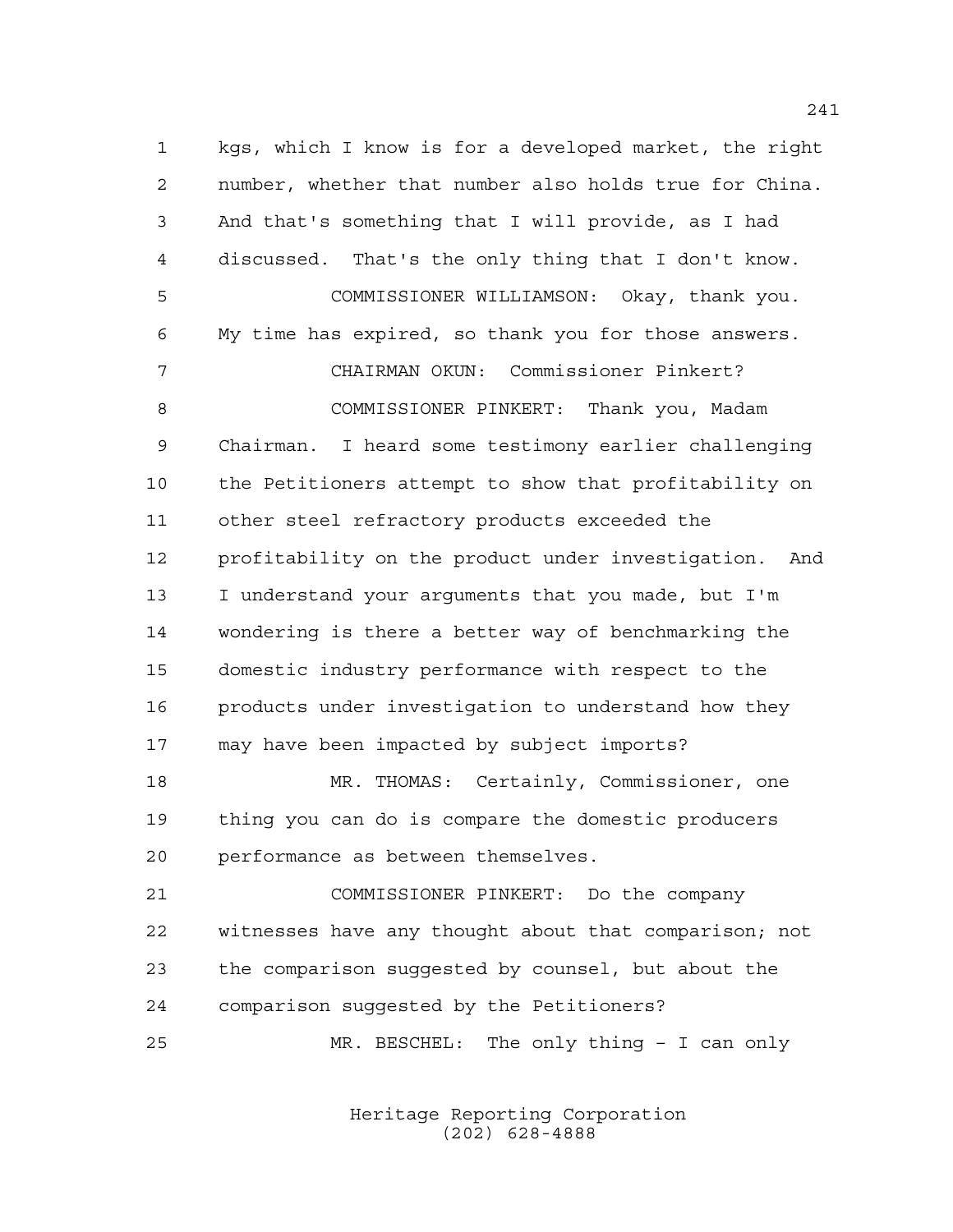repeat my answer. My answer is that different types of product have different margins and that is just generally from the competitiveness of that sector, of the availability of products in that sector, and also is how many competitors or how many other suppliers do you find in that sector that made mag chrome, that made dolomite, that made pungent mixes, that made fettling material, that made slide gate plates. Depending on really whatever segment you're in, the yield – all these segments yield very different margins. So I wouldn't be able to tell you anything else, how to better compare it. I don't know what they use as a surrogate product; but I know that even within all bricks, there's some bricks that yield higher margin and other bricks that yield lower margins. That's true across the board, the same. COMMISSIONER PINKERT: And just sticking with the bricks that we're talking about in this case, is there some sort of time series comparison of profitability that we should be doing to understand what the impact of the subject imports might be? MR. MALASHEVICH: This is Bruce Malashevich. Yes. Let me just ask my colleagues. (Counsel confers.) MR. MALASHEVICH: There is a particular – I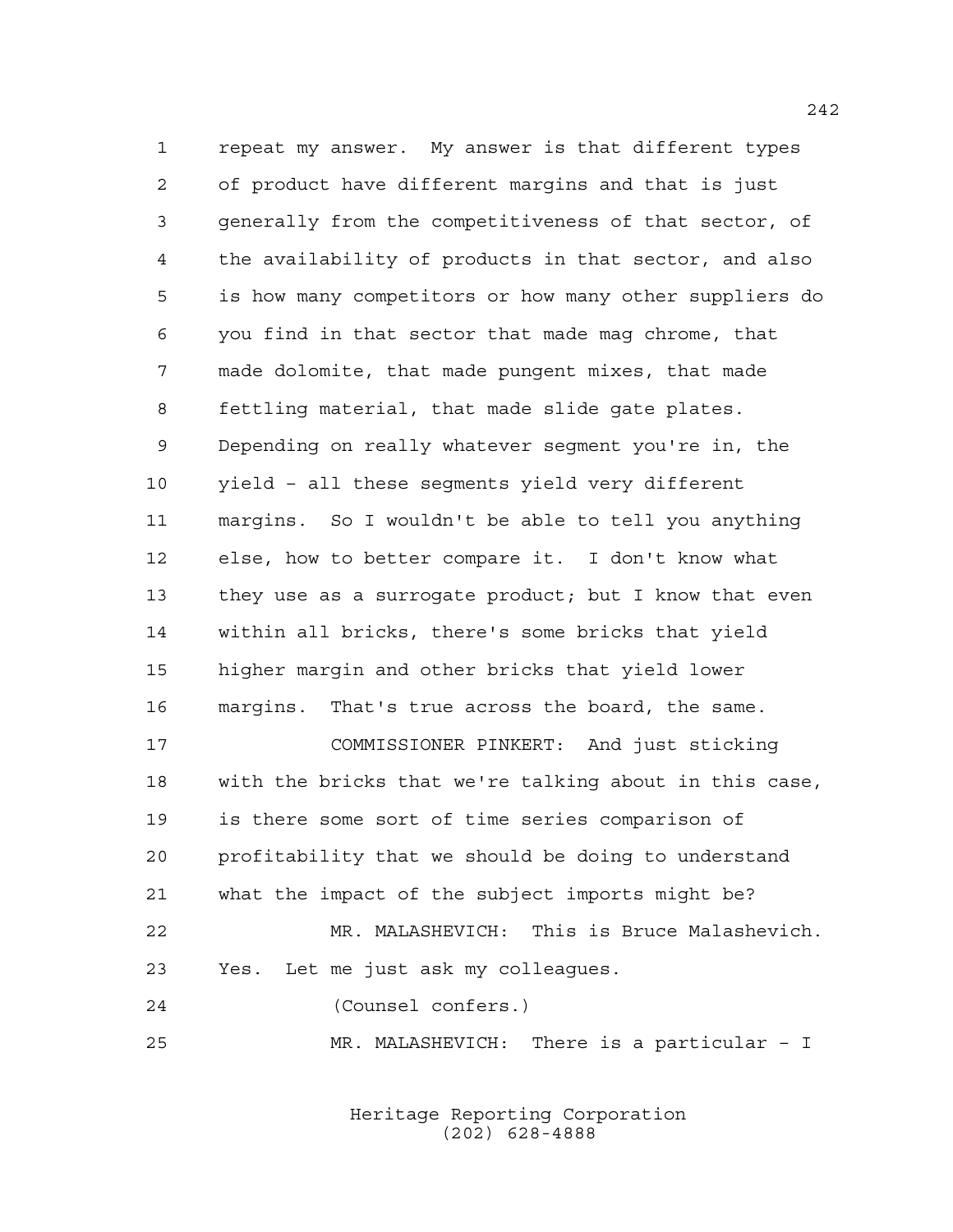think it's about a page-and-a-half in RHI's pre- hearing brief; we're getting you the exact reference momentarily – I think the best benchmark – the best way of understanding the impact or lack thereof of the subject imports is look at the performance of the individual producers. This is done in the RHI brief. And I certainly recognize that the Commission has to consider the condition of the industry as a whole; at the same time, you can consider any other factor that considers to be relevant. And I think the analysis we do, which is very, very sensitive in terms of APO information, it's difficult for me to paraphrase. But it's only a page-and-a-half – two-and-a-half pages. It's 47 through 49 of the RHI brief. I think it speaks for itself and that discretion does provide, I think, considerable insight in helping you both to benchmark the industry's performance against the natural – I mean one of the good things about this POI is you do have an entire cycle, from peak, to trough, to recovery, and I think you can gauge by the analysis in those pages what is a natural performance for the industry versus different performance associated with factors other than subject imports.

 COMMISSIONER PINKERT: Thank you. Now there is also an argument that you've made that there are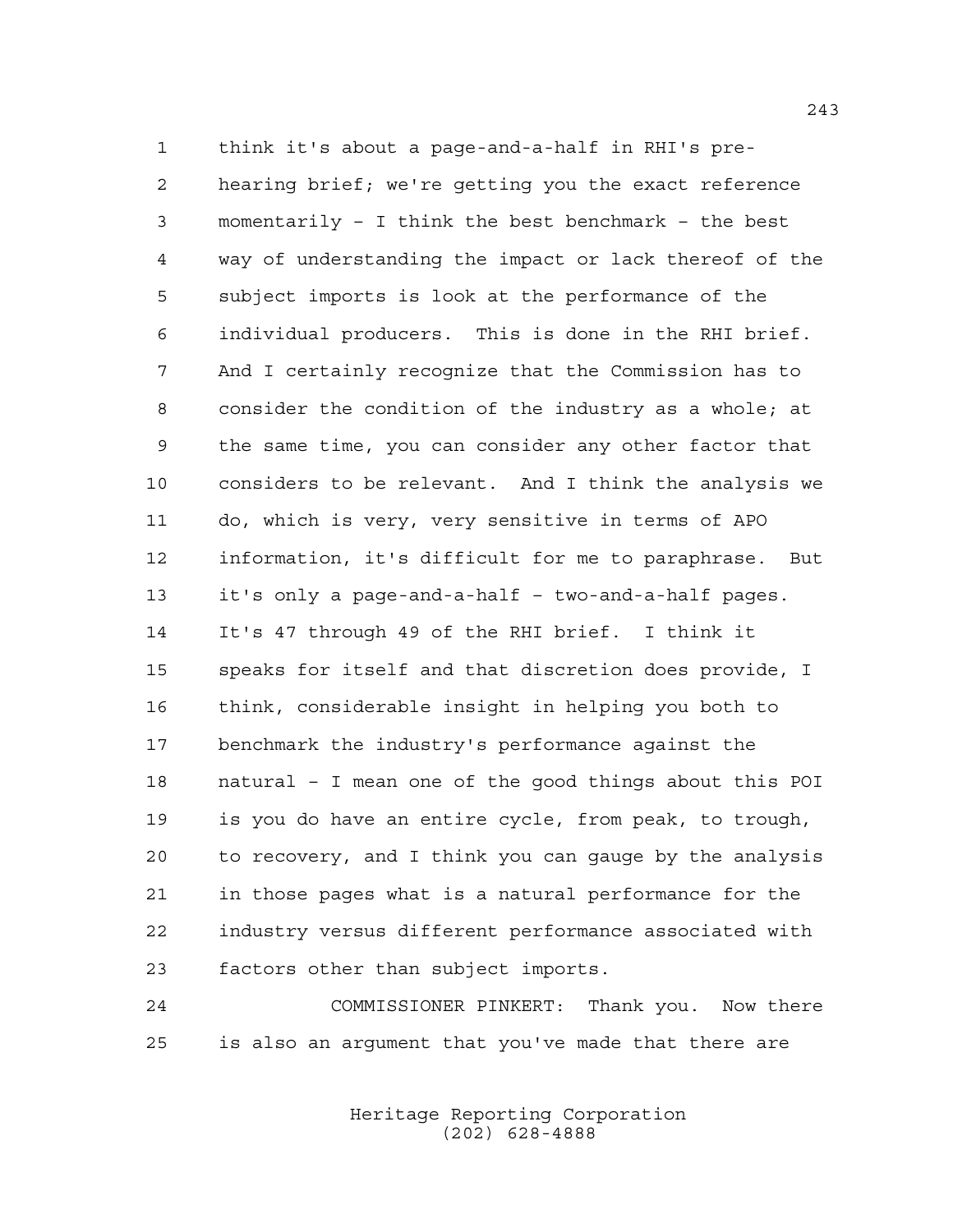greater profits on sales in the Mexican market, in the home market, than on sales to the United States. And I don't want to get into APO information or information that is submitted to another agency, but I'm wondering just as a matter of theory, does that analysis have – does it reflect possible dumping that is found by the Commerce Department?

 MR. THOMAS: I would have to say that the Commerce Department's calculation, which found "dumping," implies just exactly that, the profits are higher in the Mexican market than in the U.S. for the Mexican product.

 COMMISSIONER PINKERT: But what I'm saying is that should our analysis be influenced by prices that are arguably dumped in the U.S. market?

 MR. THOMAS: I think your analysis should be influenced by the relevant profitability. If one is speculating or postulating, that there is an incentive to abandon the Mexican market and sell in the U.S. market, one has to ask why would they do that. And if the answer is that they would be experiencing lower profits on sales to the U.S. than the Mexican market, that may certainly suggest to me that there is very little incentive to exchange Mexican market sales for U.S. market sales. Others might conclude otherwise.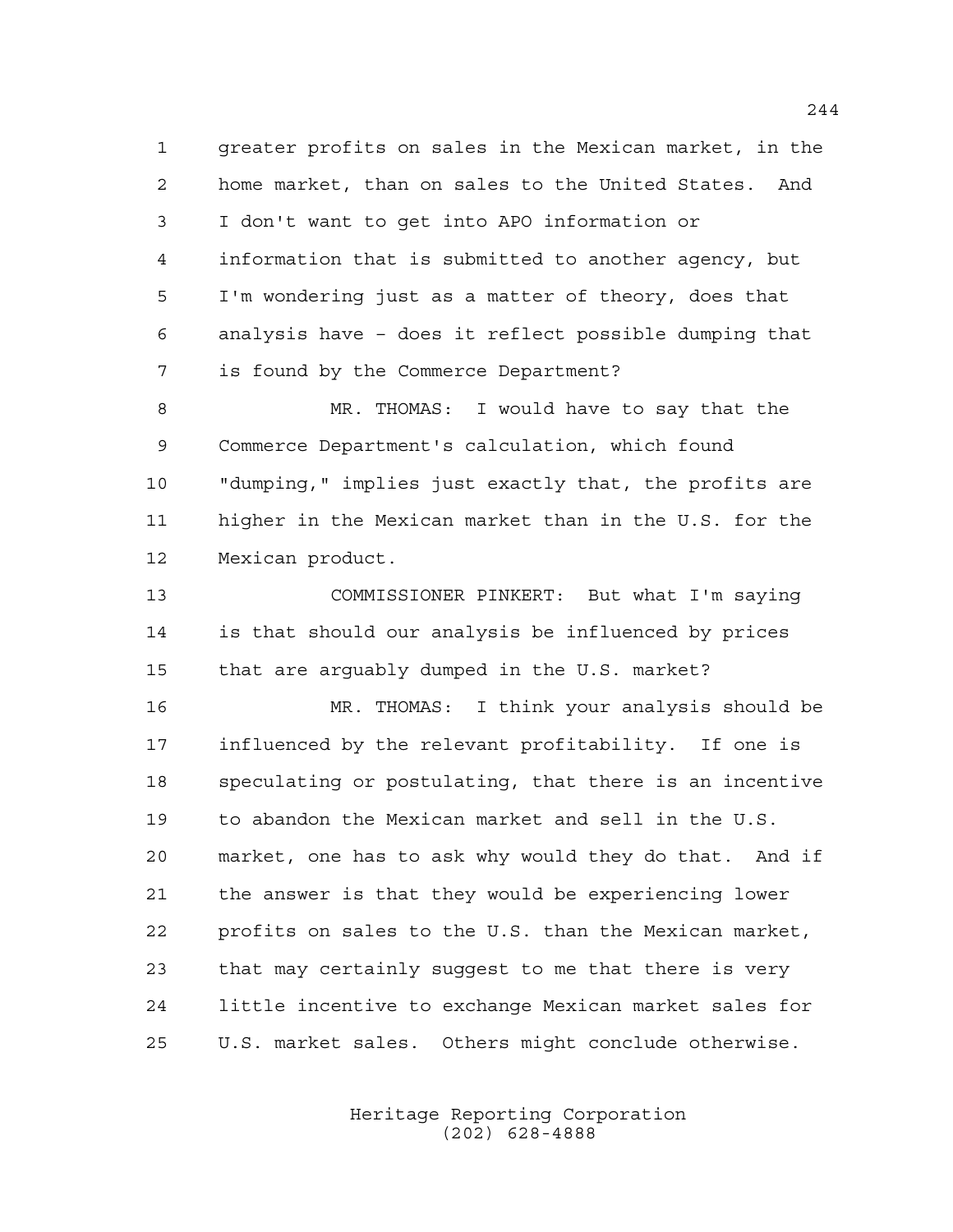COMMISSIONER PINKERT: I understand. I will just take one more shot at this question. My thought is that in evaluating the relative attractiveness of the two markets, that perhaps we should move dumped sales out of the equation, so that we can determine whether one market is more attractive than the other, independent of dumping.

 MR. THOMAS: Well, then the question would be, using that assumption, how are we to – what do we do? Do we predicate that there would be sells at higher prices in the United States? We have no evidential basis to suggest that. I don't know where you could go with that thought, quite frankly.

COMMISSIONER PINKERT: Well –

 MR. MALASHEVICH: Excuse me, Commissioner, because I have another suggestion that might be helpful here from where I sit. As you know, I'm not a lawyer, so I'm not addressing any legal points. But one possibility is to take into account the fact that this was not an anticipated case, the part of RHI. It happened. It hit the fan, if it will. One thing we do is consider – I think we can all agree that prices in the United States by U.S. producers are non-dumped prices. They're U.S. domestic prices. You then look at the relationship between U.S. price and Mexican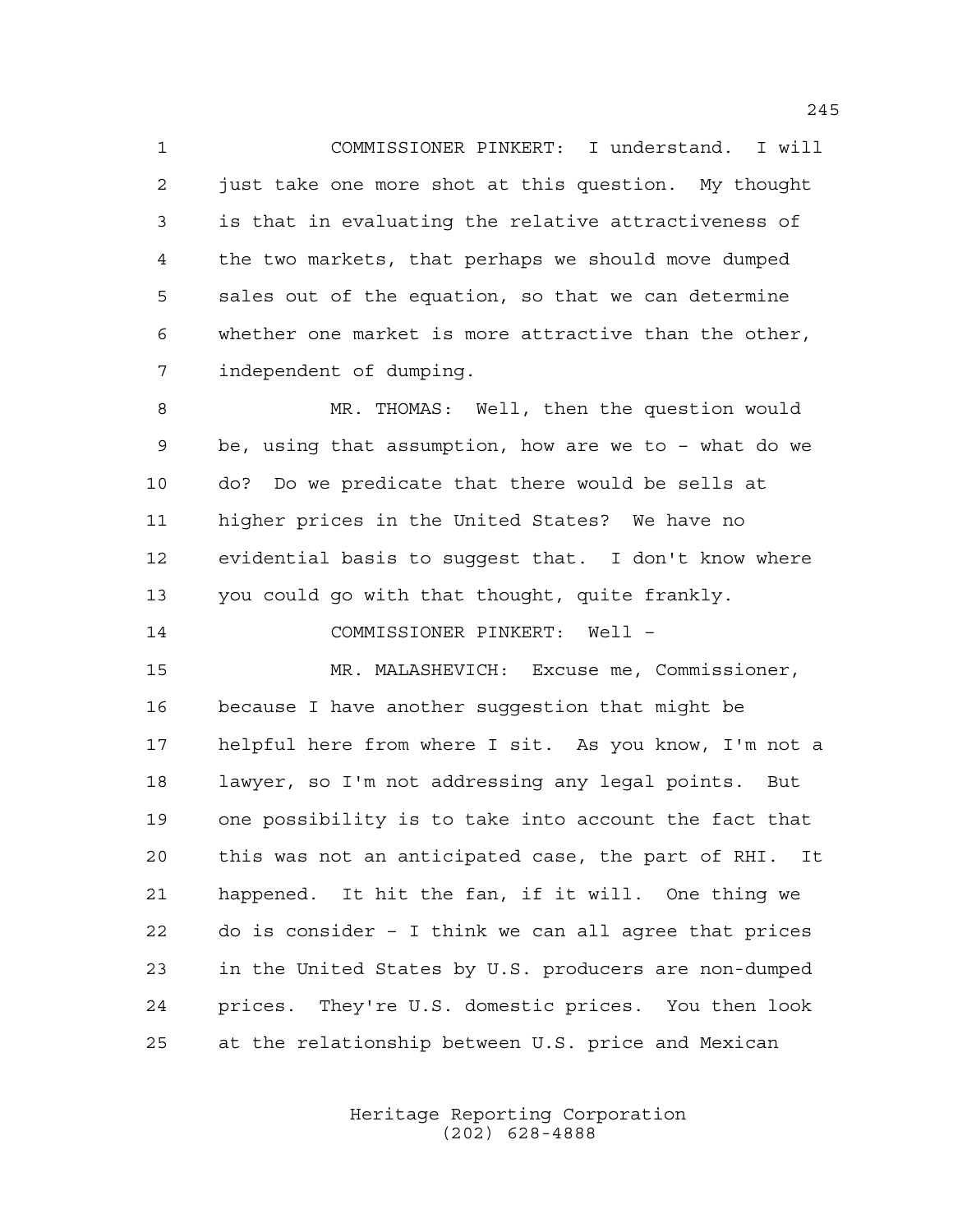price from products one through five. Then you'll reach the same conclusion that we do in Exhibit 26 of the RHI brief.

 COMMISSIONER PINKERT: Thank you. I'd invite both Petitioners and you to comment on that issue in the post hearing and put some numbers onto the analysis.

 Now just taking the issue that we're talking about and looking at it sort of on its head, if Refmex makes a substantially higher profit on its home market sales than it does on sales to the United States, what prevents U.S. MCB producers from competing in Mexico for those higher profit sales? Mr. Beschel?

14 MR. BESCHEL: They are competing with us in Mexico. Nothing's preventing them. They are there. COMMISSIONER PINKERT: And what's happening then to the profitability? Can you give me some dynamic explanation?

 MR. BESCHEL: The one dynamic that you will have is that you know where the two locations of the two major, or let's say the two plants are of the two companies that are present here today, okay. One is in Michigan and the other one is in Hammond, okay. Your Mexican customers, the major, the big customers, okay, the big ones are south of Mexico City, okay?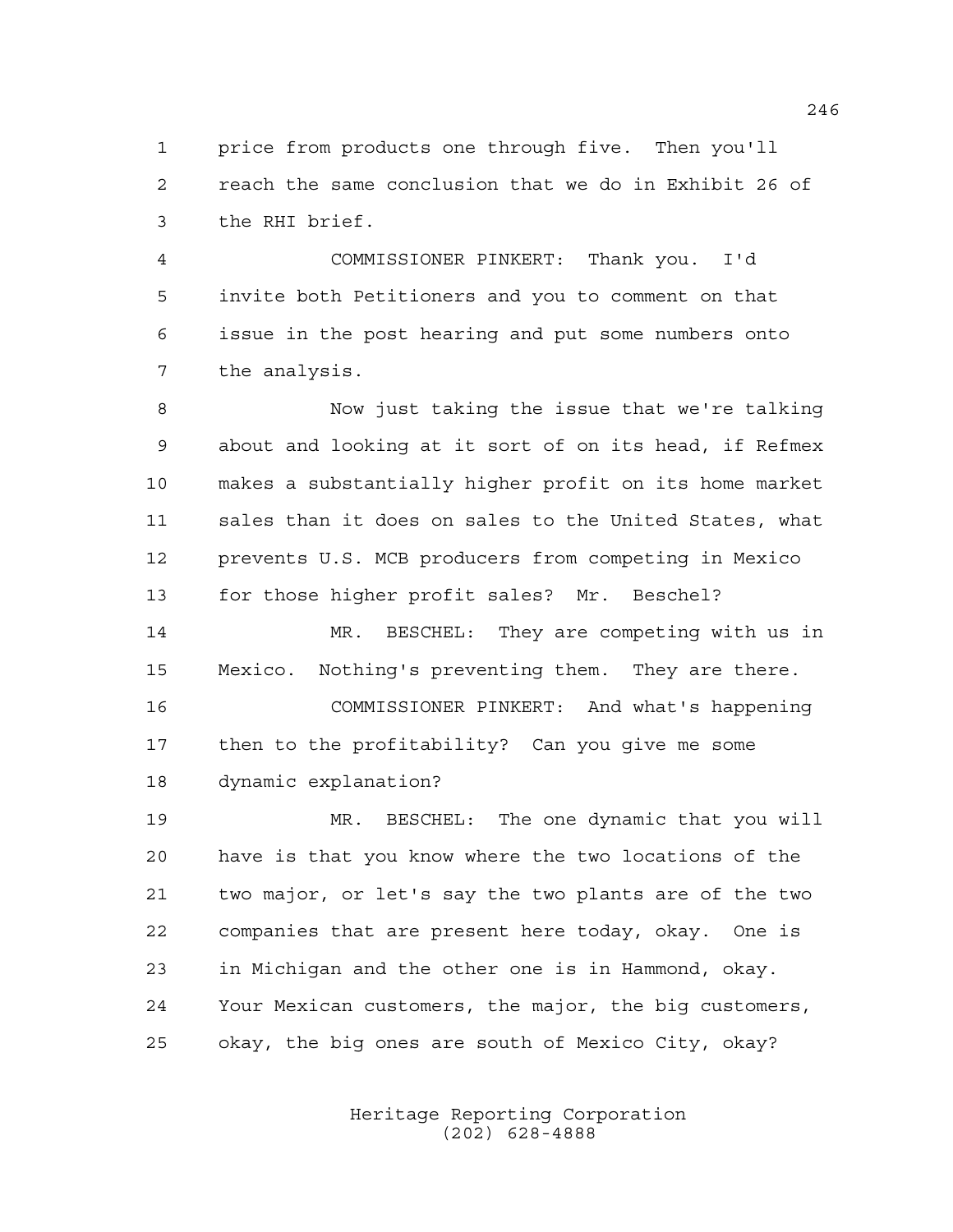You know it's not around the corner to haul substantial quantities of MCB bricks down there, to be perfectly honest. So freight is going to be one of the prohibitive factors to actually compete against somebody that is locally and that has probably a quarter of the distance to go with the product, okay?

 The other thing is you need to set up a Mexican-speaking, Spanish-speaking sales force, okay, to actually do that, okay? Because with your English- speaking sales force in Mexico you're not going to go very far, to be perfectly honest. So that's another factor, that you need to go in first and say am I willing to do that? And that's sort of, I think, the two prohibitive factors, although to be perfectly honest at least ANH we've seen in the Mexican market competing against our product.

 COMMISSIONER PINKERT: Thank you. Any other comments on that issue on the panel.

19 MR. GARCIA: May I?

COMMISSIONER PINKERT: Yes.

MR. GARCIA: In my direct testimony I

mentioned that we have currently Refratechnik,

 Vesuvius, Mayerton, Puyang, LWB, Magna, and ANH in the Mexican market.

COMMISSIONER PINKERT: Thank you. And thank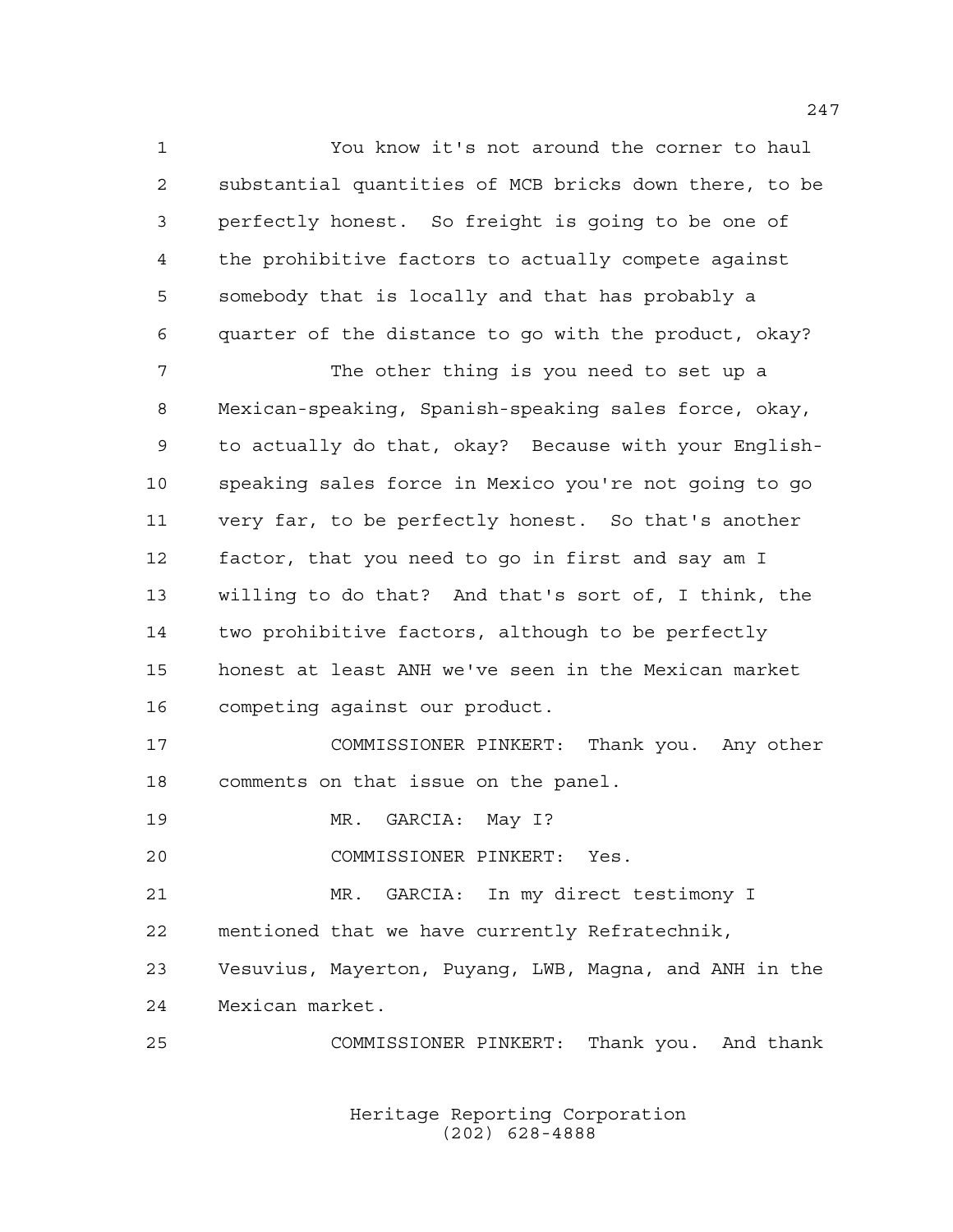you, Madame Chairman.

 CHAIRMAN OKUN: Okay. I just have a couple of things left.

 Mr. Garcia, I wanted to go back to you. I know you talked about home market demand in your testimony, and I know the pre-hearing brief contains information, but I just want to make sure just conceptually that I understand.

 For 2010, do you expect that to be a better year than 2008 -- and I don't know if this is confidential, you can do it post-hearing, but a better year than 2008, you know, 2009 was a bad year.

 MR. GARCIA: Yes, I would say equal through 2008. Yes.

 CHAIRMAN OKUN: Okay. And I think I may have made this request earlier. I start repeating myself this time of day. But if there's anything with respect to your order books for 2010 or anything indicating the 2011 order books that you can share with the Commission, I'd appreciate seeing that as well just to get a sense of how things are going in your home market.

MR. GARCIA: Certainly.

 CHAIRWOMAN OKUN: I'd appreciate that. And then Mr, Thomas, I think this is just post-hearing. I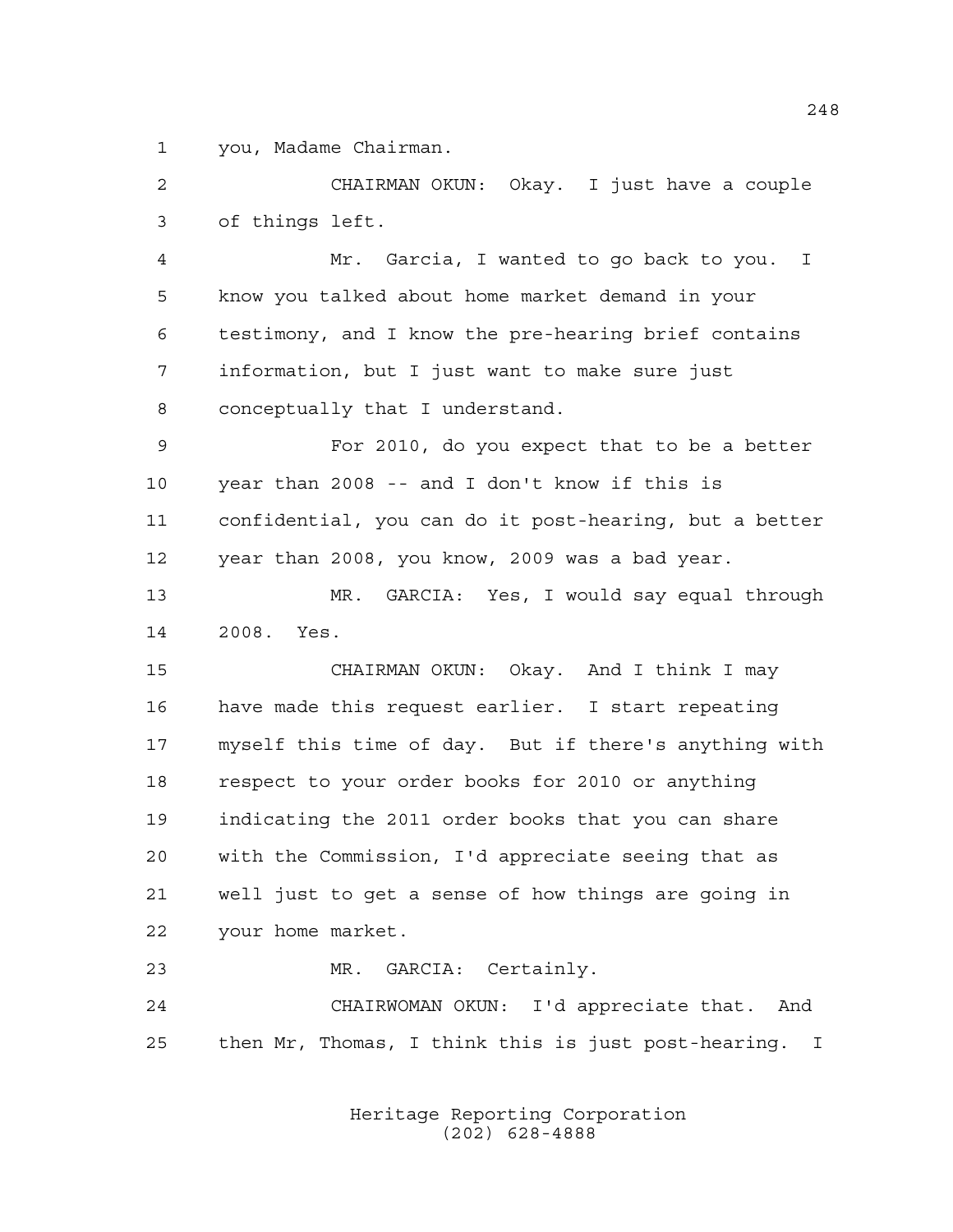know in the -- I believe it was your opening remark you had referenced or questioned what the Petitioners were arguing with respect to whether we should give reduced weight to post-petition data, or I think you thought they were making contradictory arguments, perhaps.

 And if you could, based on the comments we received from Petitioner's counsel that they were not arguing for reduced weight on the data, I think you still have an argument, but I just want to see it post-hearing so that I understand your point. You can add anything you'd like right now.

 MR. THOMAS: I'd be happy to address it in the post-hearing brief. Thank you.

 CHAIRWOMAN OKUN: Okay. All right. And with that I think all my questions have been covered, and I will turn to Commissioner Lane.

 COMMISSIONER LANE: I have no further questions. And I would just like to thank this panel for their testimony.

 CHAIRWOMAN OKUN: Commissioner Pearson? COMMISSIONER PEARSON: Thank you, Madame Chairwoman. I have just a couple.

 This morning we talked with the Domestic Industry Panel regarding installation services. And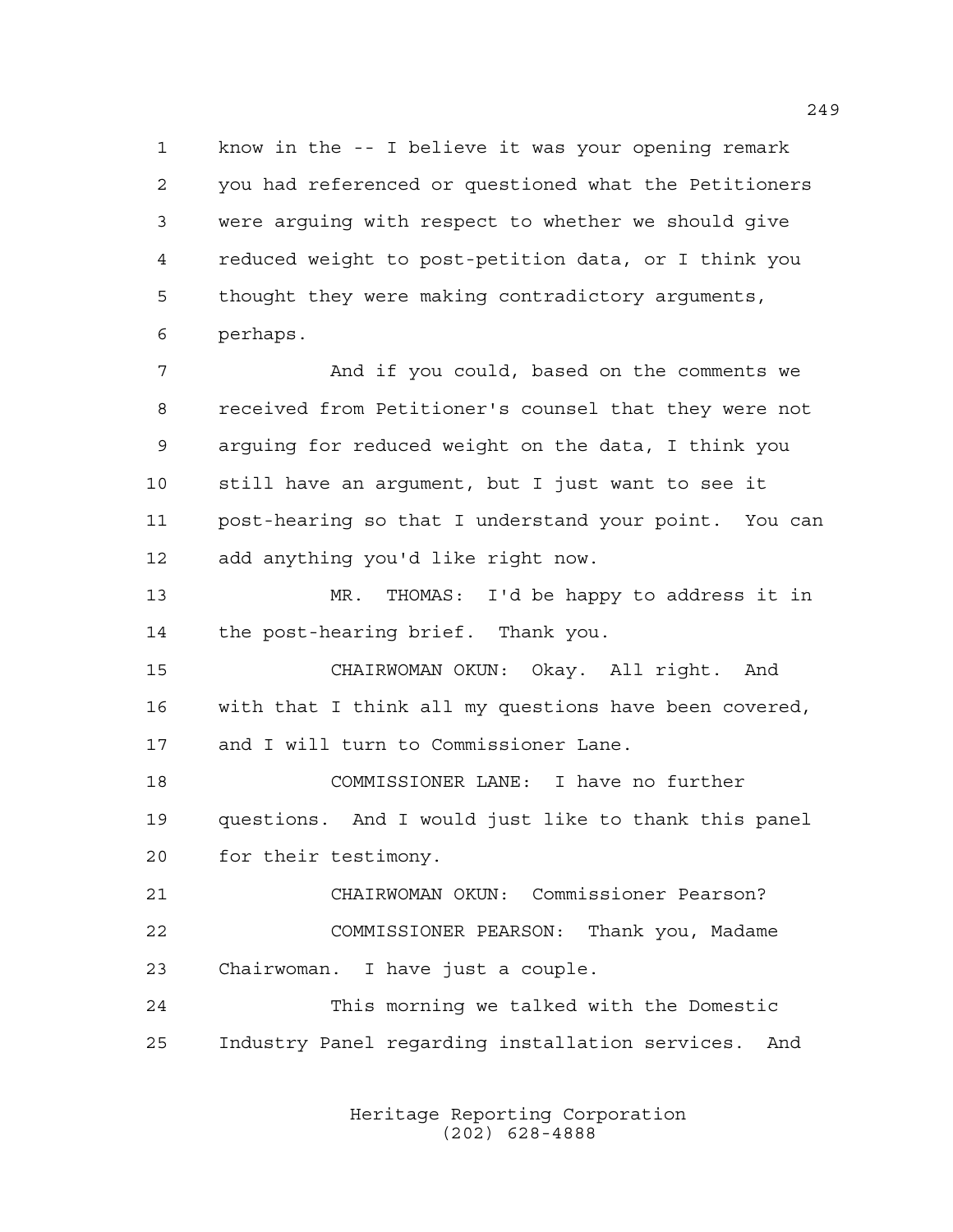just to clarify, does Resco provide installation

services of MCB in the United States?

 MR. BESCHEL: Yes. COMMISSIONER PEARSON: Okay. And so it's a fairly common business practice, business service that you provide. It's not an unusual thing. MR. BESCHEL: It's not an unusual thing. And as Mr. Richter pointed out correctly, it is something that has been around for a while. The only thing that I'd like to mention that in the past nine to ten months it has gotten a little bit more of a focus from our customers to request that from the factory suppliers to offer that kind of a service. And we've been asked, together with the other companies, to bid on that type of business. COMMISSIONER PEARSON: Okay. So some trend toward increased use of installation services by the domestic steel producers. Okay. Thank you. And I believe my last question is a threat question. Mr. Thomas, is it correct that you are arguing for a negative threat on China if, indeed, we should decumulate the two countries? MR. THOMAS: Yes, sir. COMMISSIONER PEARSON: China, based on what we believe, is now the largest producer of MCB in the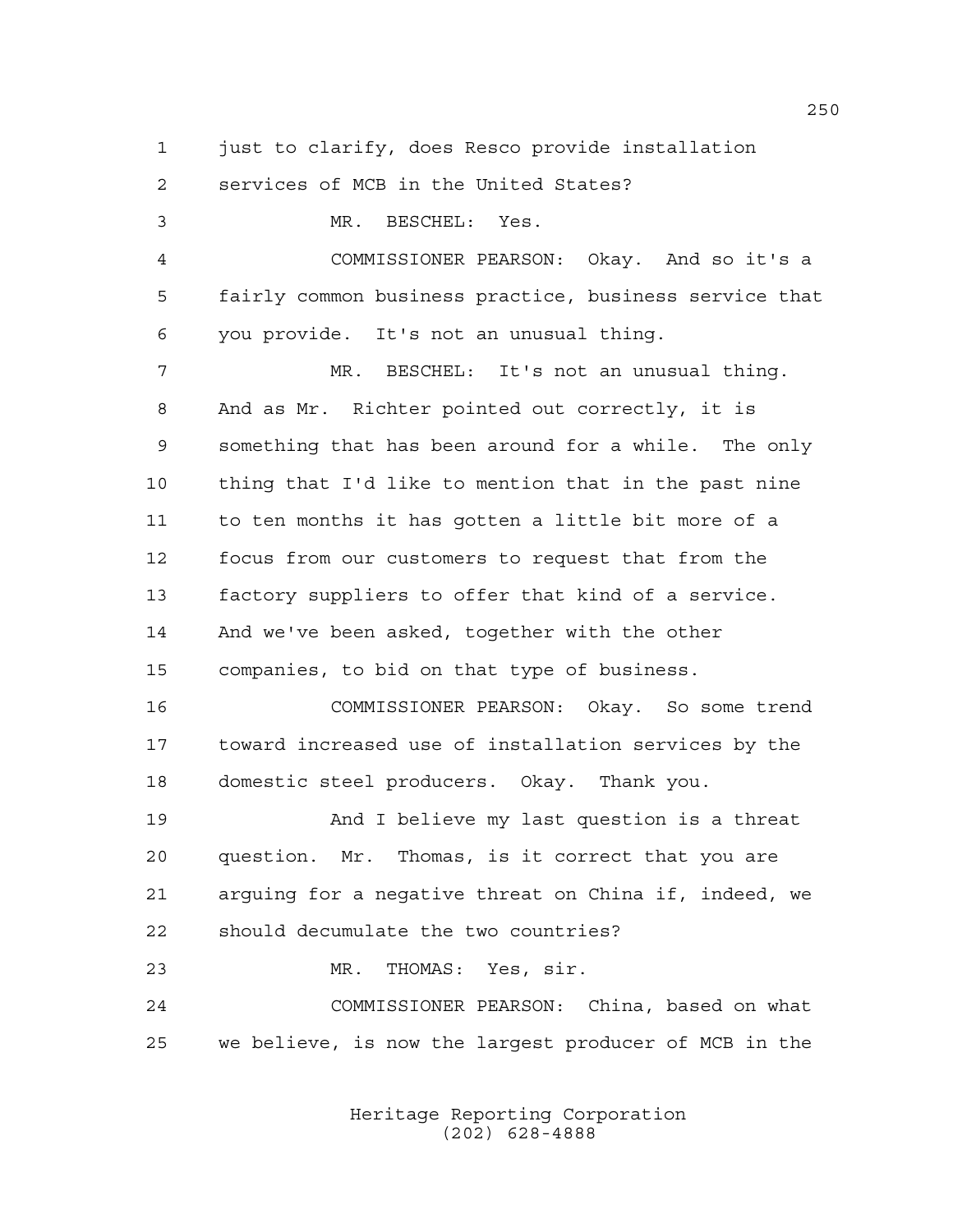world. Its exports to the United States has

 increased. In that situation, how do we get to a negative threat for China?

 MR. THOMAS: We would say that it's -- our understanding is that the Chinese domestic market for MCBs has followed the trend of the Chinese steel industry as Mr. Beschel has testified. So that there is very large demand for MCBs in the Chinese market and that demand is increasing.

 We also understand that Chinese MCB producers have been selling increasing amounts to steel industries and to other Asians in particular markets, so those would be two points that we would mention. We have discussed some others in our brief, and I would love to expand on this question in the post-hearing submission, sir.

 COMMISSIONER PEARSON: I would encourage you to do that.

 MR. THOMAS: Thank you very much. COMMISSIONER PEARSON: With that, Madame Chairwoman, I think I have no further questions. So I'd like to thank all the participants in this panel

 CHAIRWOMAN OKUN: Commissioner Aranoff? COMMISSIONER ARANOFF: Thank you, Madame

very much. I've enjoyed the conversation.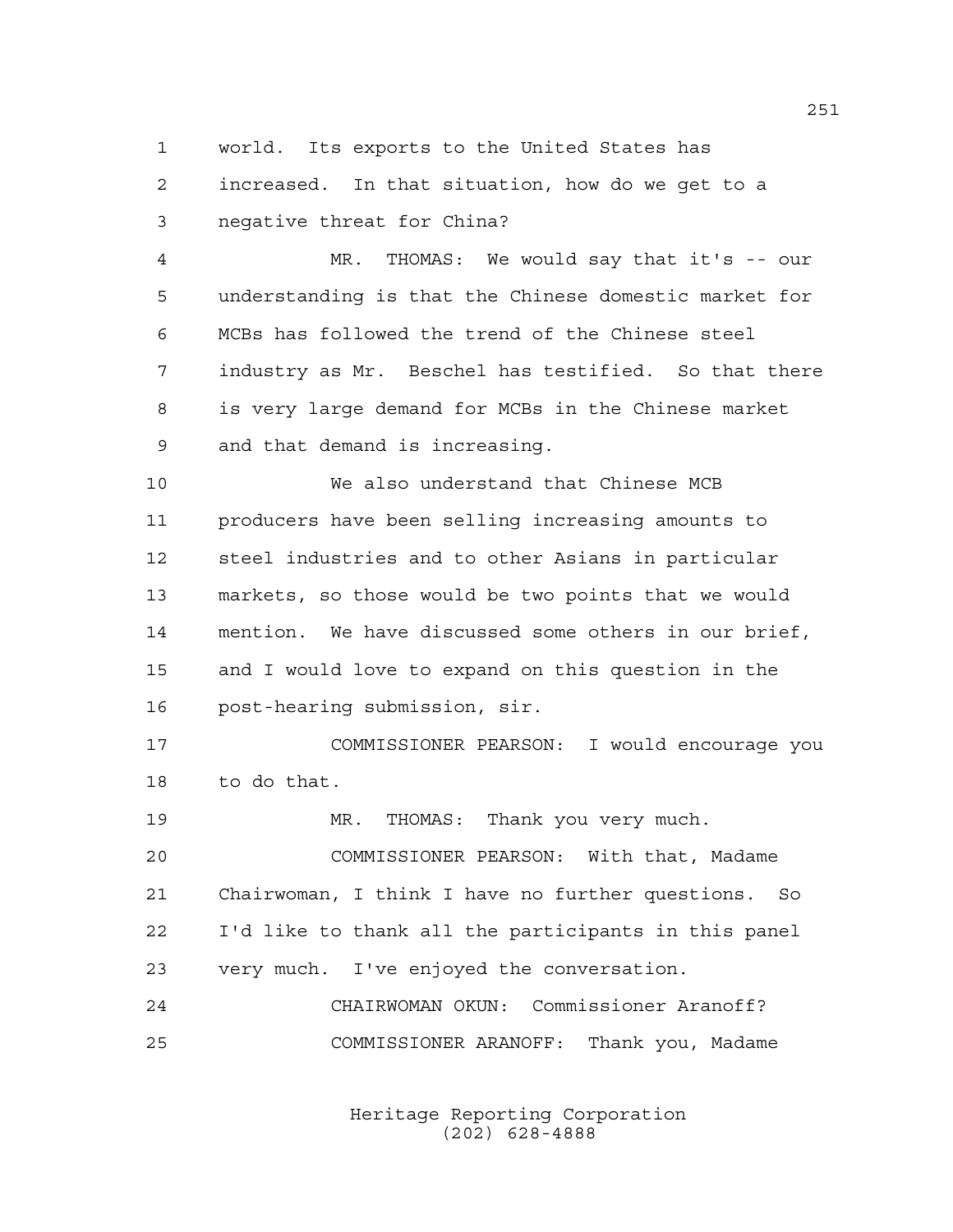Chairwoman.

 It seems like in every hearing there's one commissioner who doesn't run out of questions when everyone else does. And I have a bunch left, so please bear with me.

 This morning I asked the Petitioners' panel to describe the bidding process when a steel plant is seeking MCB. And they described the process where there's kind of a request for bids from a bunch of pre-approved suppliers and everybody puts in their best offer and there's just one round. And then a winner gets selected and the purchaser doesn't usually come back and go, listen, would you like to try and do a little better on the price or something like that. Would you agree with that characterization of the bidding process?

17 MR. BESCHEL: Generally, I think I probably have to agree with that. There is exceptions probably where some customers who are a little bit more aggressive than others do try the second round approach. I mean it would be negligent to say it's not happening honestly.

 And that was a good point from your side is generally you know that the steel industry in the United States is an industry that's been around for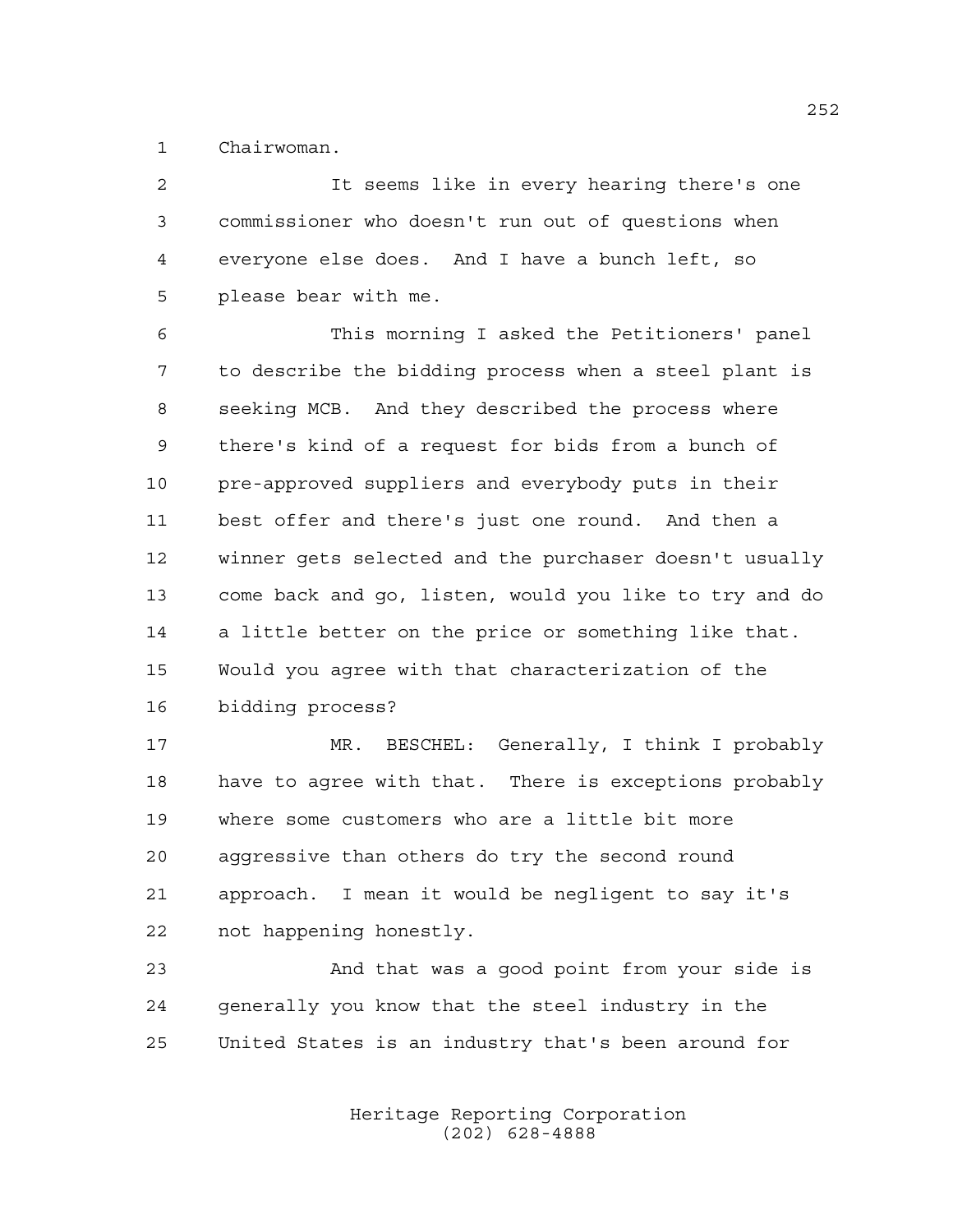many, many years, okay? You're going to be hard pressed to find a lot of new steel mills in the United States, okay? And if there is a new steel mill coming, all the refractory suppliers know about it and they will put out their sort of sales force people to find and connect to whoever the refractory buyers are going to be for that steel mill, okay?

 So generally our sales process -- and I don't think the sales process is very sort of different from any of the other suppliers. Typically, the ones that are domestically located or have offices at least, sales offices in the United States, your sales force that you have in the various regions is in constant contact with all the steel mills that they service in that area.

 So our salesmen in the Indiana area, we have an office in Hammond, actually it's in constant contact with the steel mills in that area. The same thing for all the other suppliers, to be perfectly honest, and you know when they are hurting. You know when they have an issue with certain other suppliers. You know when they're happy with other suppliers and you have little ground to gain to go in, and that's the general sort of sales processes.

You know the people that make the decisions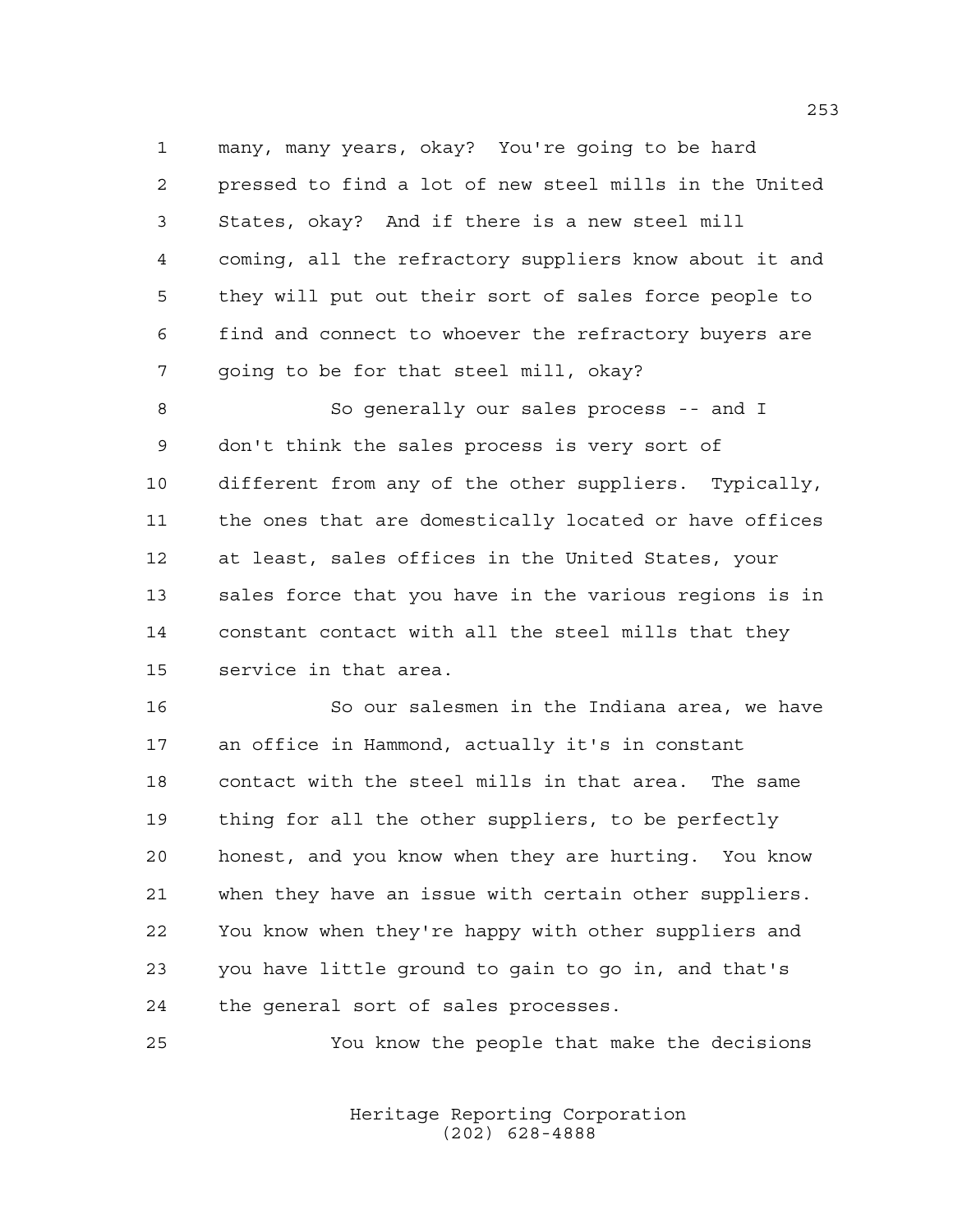at the steel mills and you sort of like you cultivate those relationships. And that's the way we generally get then invited, obviously, as an approved supplier you know like when they have a new request for the new year for pricing for their ladle fleet, for their electric arc furnace, for the ton dish, for the slide gate, for the BUS if there is one coming up. So generally, all suppliers know what's going on, okay? COMMISSIONER ARANOFF: Okay. MR. BESCHEL: And that's the way it works. COMMISSIONER ARANOFF: Okay. And let me turn to another question. And this one is for Mr. Garcia. The Petitioners argued this morning when they were talking about threat and the issue of the potential for increased imports from Mexico they argued on a few levels. They talked about excess capacity. They talked about shifting from production of -- shifting from products that's being sold in the Mexican home market to send that to the U.S. We've covered those areas, but the third one

 that they mentioned was it would be real easy in six to nine months to add a lot more MCB capacity in Mexico. Do you want to respond to that, please? MR. GARCIA: Sure. Well, as we mentioned before, there is a fact that some equipment are used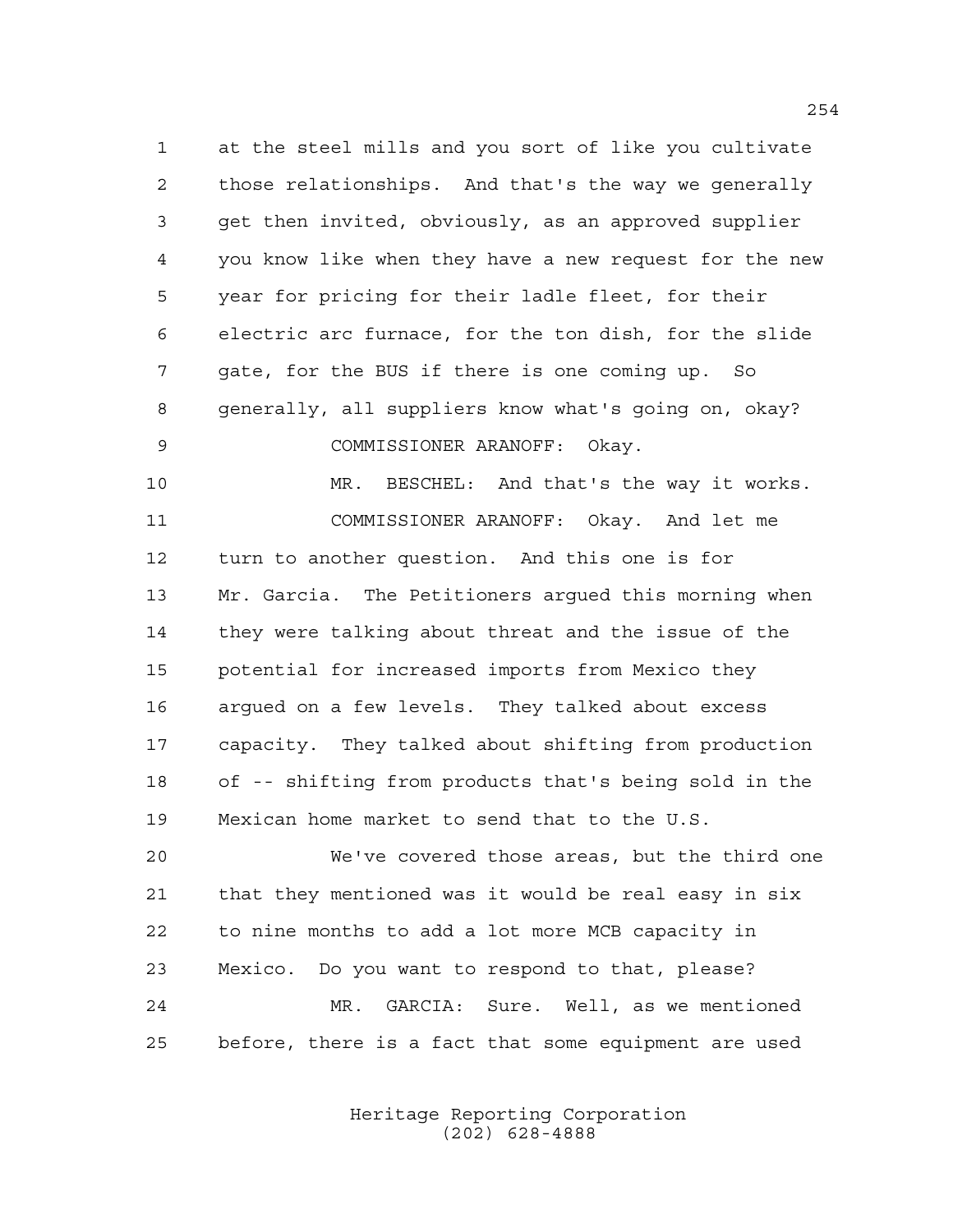for both production. So in a curricular year basis, we can achieve, but as was mentioned before, this is not only a production issue, it's also a commercial issue.

 COMMISSIONER ARANOFF: Right, but what about building new capacity? I mean just adding brand new capacity?

 MR. GARCIA: Six months for me it looks unrealistic. I mean there is a raw materials issue that we must get, but also to look at the restraint we have in the production because regarding the press, the process is equal for both main lines we have. But after the presses, we have two kilns for manufacture and tempering for magnesium carbon, so we must consider this and maybe to bring in new equipment in order to handle this capacity, which is huge for us. COMMISSIONER ARANOFF: Okay. Mr. Garcia,

 do you know is Mexico a net importer or net exporter of MCBs? Do they import more than they export, or the other way around?

 MR. GARCIA: Well, now I would say it's more imported because we have only a few as we've mentioned to U.S. and we don't send materials to other countries. So in the MCB site, I would say that it's imported.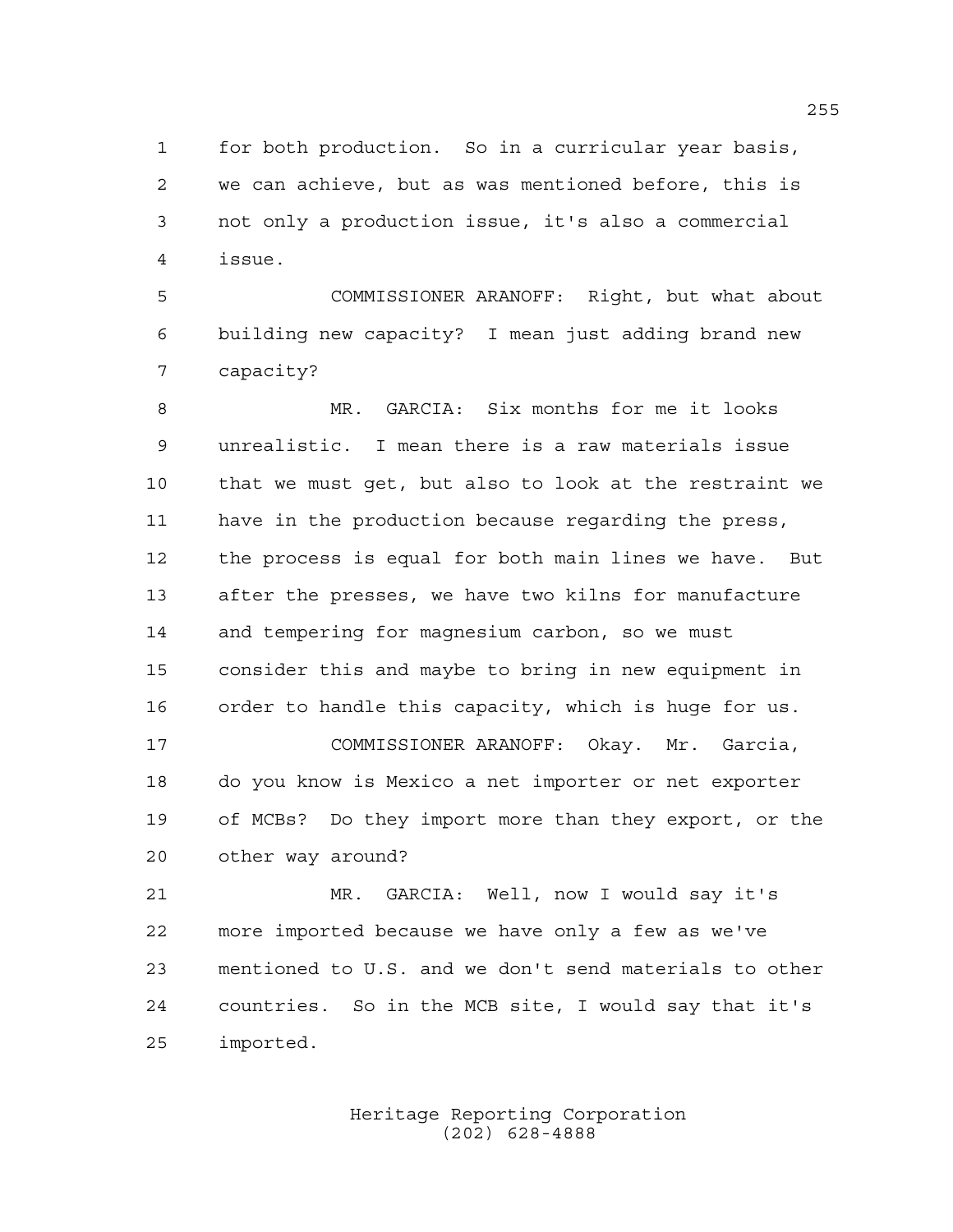COMMISSIONER ARANOFF: Okay. If there's anything that -- Mr. Thomas that you can submit on that record on that issue because I know that the HTS category is a basket category so you can't to go a standard reference source to look that up. MR. THOMAS: Yes, ma'am. We'll do our best. COMMISSIONER ARANOFF: Okay. And I mentioned both in the trade between the U.S. and Mexico and then also Mexico net trade balance with the world in this product. Mr. Garcia, in the United States MCBs from both China and Mexico enter duty free; is that true in Mexico? Would MCBs from the United States and China enter Mexico duty free of regular customs duties or is there a duty? MR. GARCIA: I'm not sure about that. I can address this answer in the post-hearing brief. COMMISSIONER ARANOFF: Okay, appreciate that. There's been a lot of discussion today of Exhibit 26 to RHI's pre-hearing brief as demonstrating that sales to Mexican home market are more profitable than sales to the U.S. market. And I've taken a look at it and it's kind of bare bones. It only covers one

> Heritage Reporting Corporation (202) 628-4888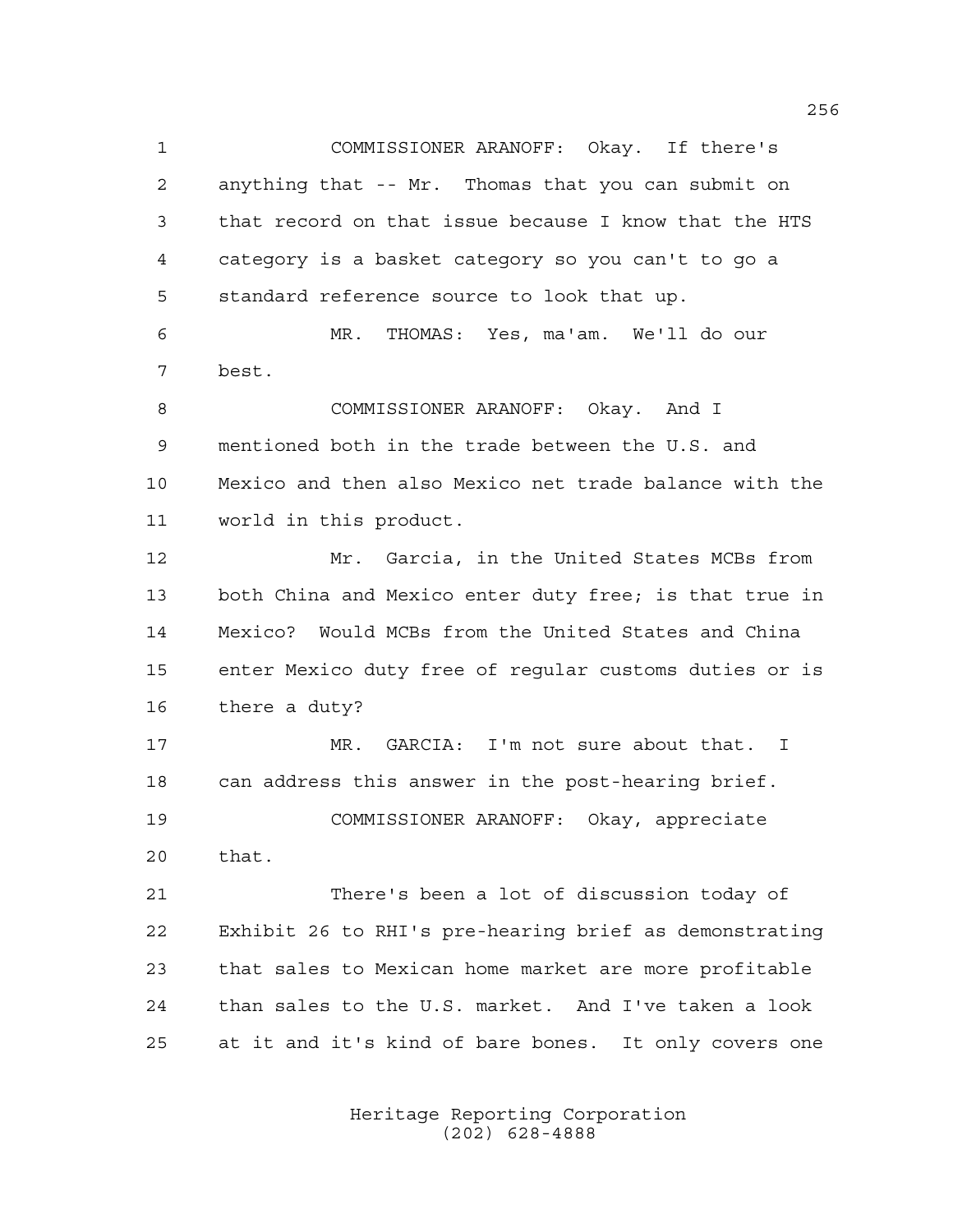year. It's not the same -- it's not a calendar year and it doesn't kind of answer the "why" question. It just throws some numbers out there. So I guess I want to issue an invitation if there's anything post- hearing that you can add that would flesh that out, either to cover a broader time period or to provide a little explanation for what we're seeing there that would be helpful.

 MR. THOMAS: We'll be happy to do that. What you're seeing there, though, is the data that was generated in the Department of Commerce investigation. So the period covered is simply is their POI, which we didn't select.

 COMMISSIONER ARANOFF: Okay. Well, as you know, our POI is a much broader period.

MR. THOMAS: We understand that.

 COMMISSIONER ARANOFF: Okay. And I appreciate that. And anything that you could do would be helpful. I just look at that and it does show numbers that tend to support what you're arguing, but it doesn't tell me why it's true or whether it was true over a broader period of time and that's what I'm really interested in. Okay.

 In the preliminary investigation, and I asked this question this morning. I was one of three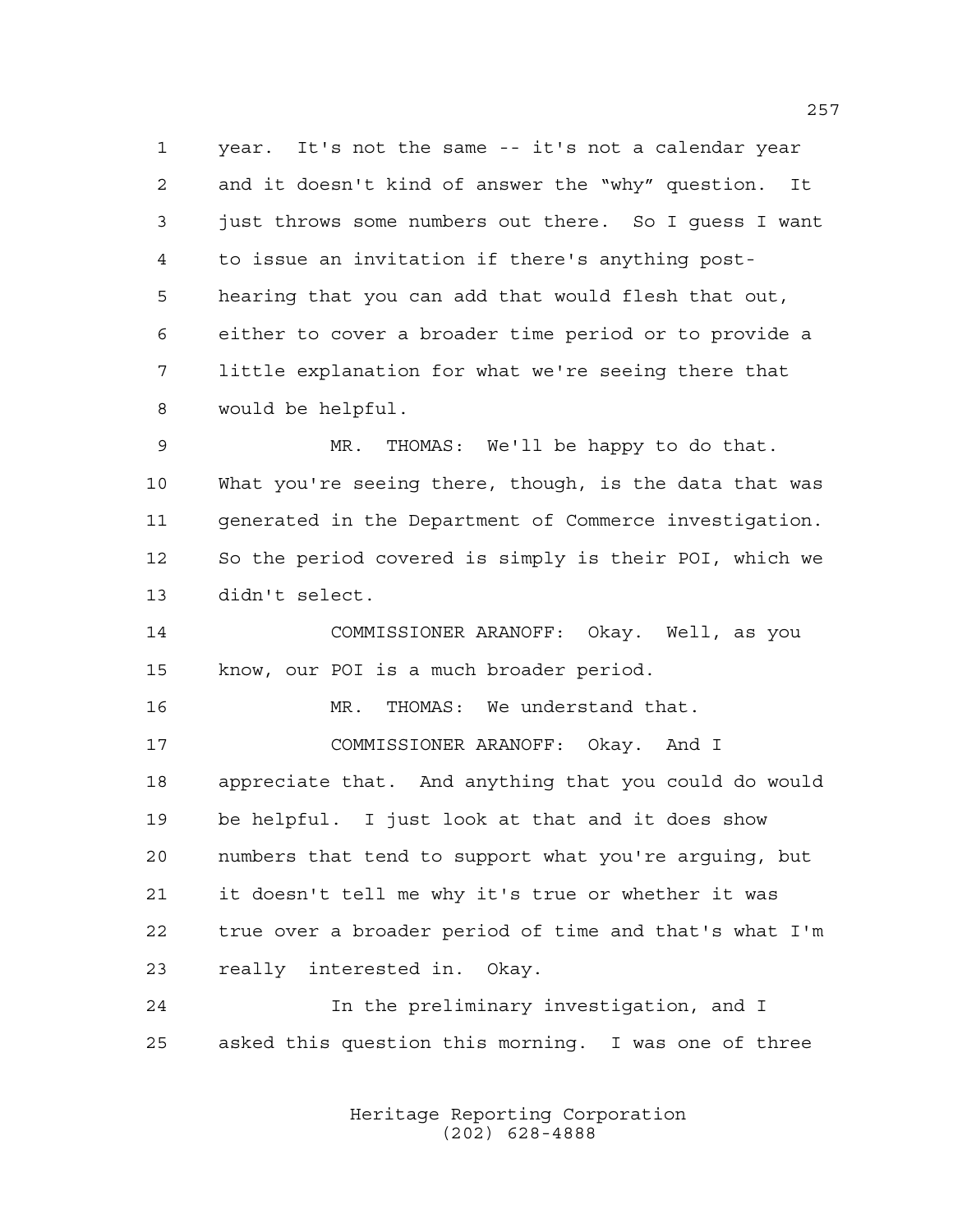commissioners who made a negative determination with respect to imports from Mexico. And in looking at threats, we listed a number of factors that supported that negative threat determination at that time. And one of them at least I think has changed, looking at the record now. And in particular, we had found that the Mexican producer was getting less export-oriented over the period that we were looking at in the preliminary investigation. I'm not sure the record still supports that now. I don't know if there's a comment you want to make on that now, or whether you just want to respond in your post-hearing when you look at all those factors.

 MR. THOMAS: We'll be happy to respond in the post-hearing. What you're looking at in terms of 2009 imports from Mexico in the first part of 2010 are a couple of transient events, which drew the Mexican imports in. And I think that's confidential and we'll have to explain that in our post-hearing submission. COMMISSIONER ARANOFF: Okay. I appreciate that. Let me see if I have any more questions.

 One of the things that I was struck with in looking at your brief is you make an argument that the domestic industry's performance improved in the second half of 2009 and the first three months of 2010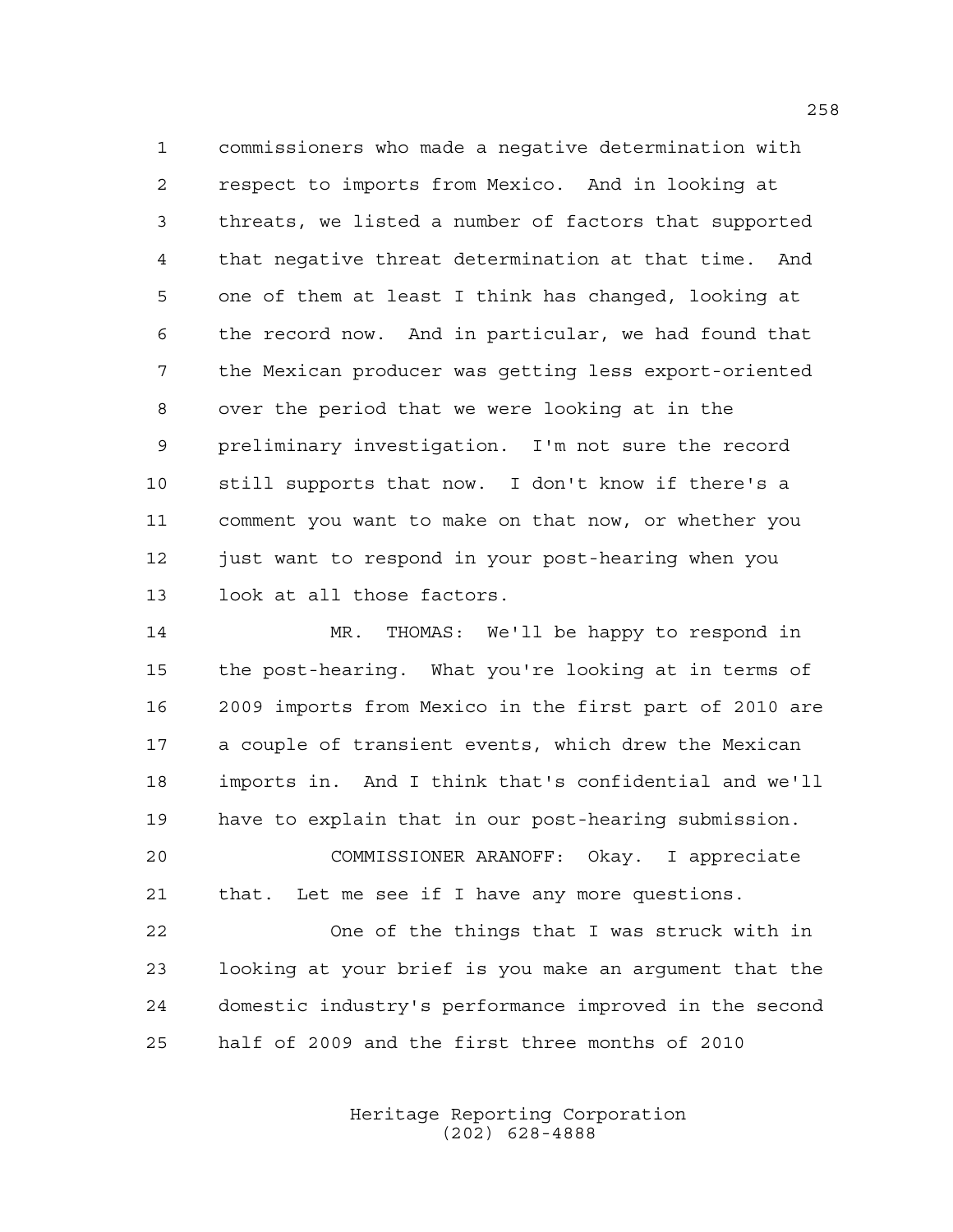because steel demand recovered. But of course, it also coincides exactly with when the petition was filed in this case. As you know, the statute permits us to disregard evidence of post-petition improvements in the petition of the domestic industry unless we find that there's evidence to rebut that presumption.

 It's sort of six of one and half a dozen of the other if both game changing events happened at the same time. Is there anything on the record that you can point us to that suggests that really it's the demand and not the petition?

**I** should mention that the domestic industry in their brief, when addressing the same question, says what we would have you look at is the fact that although the demand picture and the production picture 16 for steel improved during that period of time our situation improved more and that shows that really it was the petition. So I don't know if you want to respond to that provide reasons of your own?

 MR. THOMAS: Well, we'll be happy to cover that with post-hearing submission, ma'am. But I would simply point out that the change in demand that occurred in the second half of 2009, continuing into the first quarter of 2010 was huge in comparison with any change in import penetration. And the imports at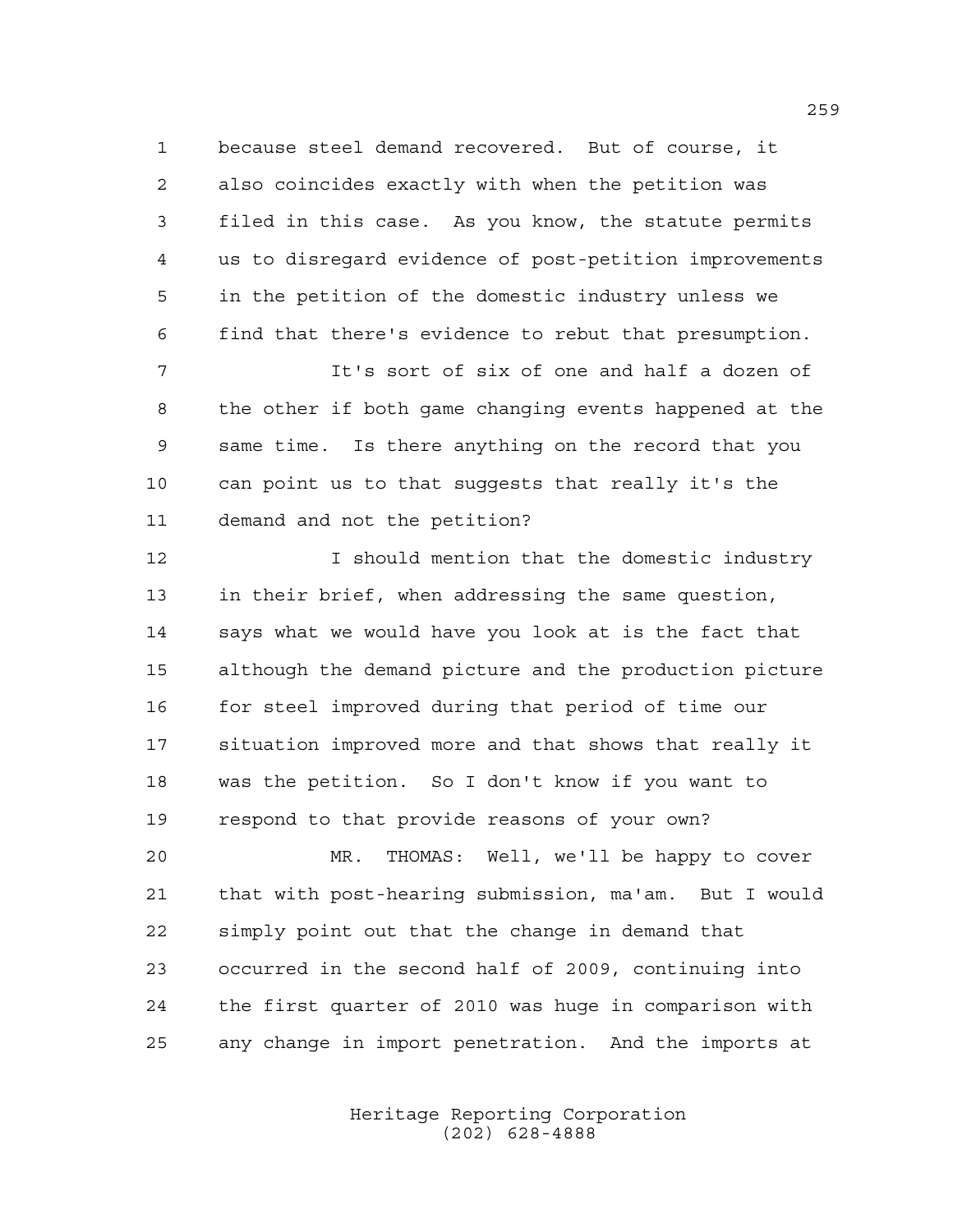that same time, in fact, went up. So it's very difficult I think for somebody to persuasively argue that the filing of the petition put a break on the imports.

 MR. MALASHEVICH: If I may add? Excuse me, Mr. Thomas. If I may add, Commissioner, there's a section of the RHI brief, unfortunately the exact pages don't leap out of me, where we point out that individual U.S. steel producers behaved very differently during down turn of the cycle. And to the extent that they were already buying all or the great majority of their material from domestic producers those producers would have suffered disportionately in the down turn as many of those facilities were idled or production sharply curtailed.

 So there would be benefit on the upside as activity of those facilities were brought back -- came on stream again during this sharp recovery beginning in the second half of '09. So depending upon on whose coattails you were flying, you conceivably as an MCB supplier might have suffered disportionately in a down turn and then benefitted disportionately in the up turn as those facilities came on stream. The rest of the details are confidential, as you can imagine, but they do appear in the RHI brief.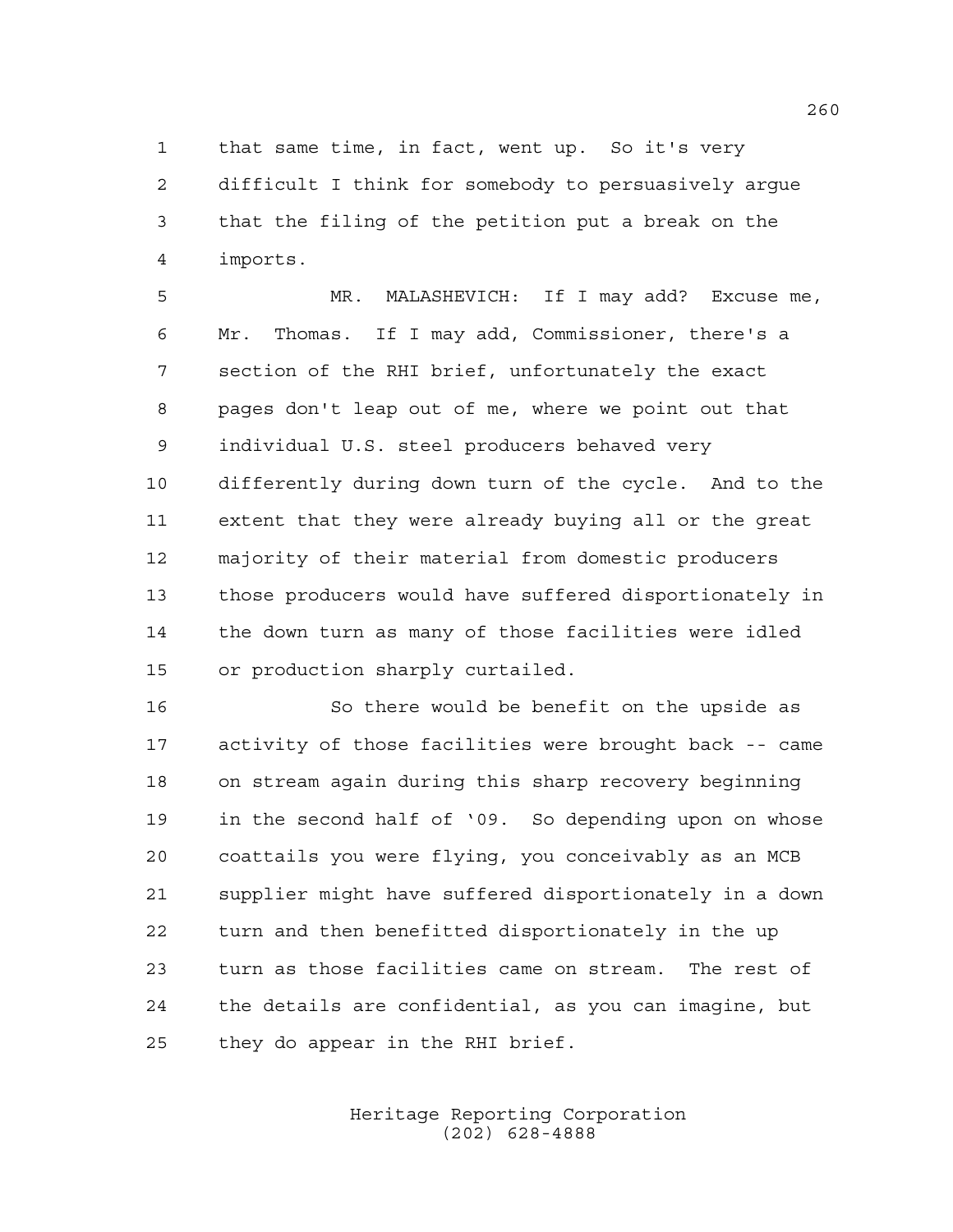COMMISSIONER ARANOFF: Okay. Well, thank you very much. I appreciate all those answers, and that concludes my questions. Thank you, Madame Chairwoman. CHAIRWOMAN OKUN: Thank you. Commissioner Williamson? COMMISSIONER WILLIAMSON: Just two very brief questions. This morning I asked Mr. Brown if he had any information about importers who stopped importing subject MCBs when the petition was filed, and if so, why? And so I ask you the same question if you have any information on that could you please provide it, and post-hearing will be fine. MR. THOMAS: Yes, sir. COMMISSIONER WILLIAMSON: Good Thank you. The other question, Commissioner Pearson had raised a question in regard to a threat with China, and I think, looking at the data, it looks like about you know 10 percent of their '09 -- 10 percent of their total shipments went to the home market, about 10 percent were exported to the U.S. That meant about 80 percent of their shipments were going to other countries. And the question I have what does this say about China's ability to switch from third country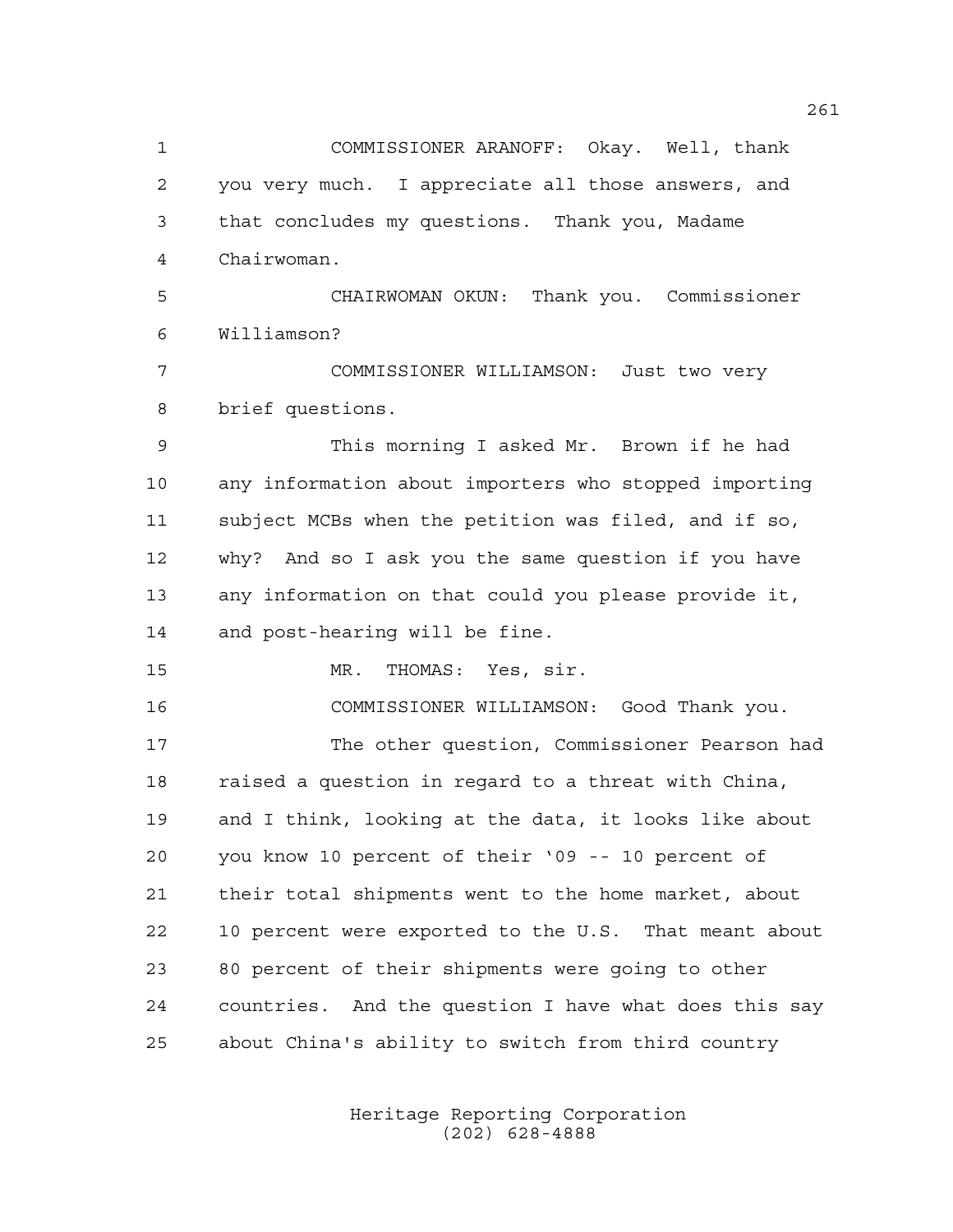markets to the U.S., given that 80 percent of their -- 80 percent of production seems to be going to export to third countries?

 MR. THOMAS: Commissioner Williamson. I do believe that you're looking at an unrepresentative sample of the Chinese industry when you look at those who responded to the Commission's questionnaire. So I think you are looking at those who do or did export to the United States.

 I would say we're going to have to do some research to help you with the answer to that question, and I would hope we could get it done in time for a post-hearing submission.

 COMMISSIONER WILLIAMSON: Okay. Thank you. I want to thank the witnesses for the their testimony. CHAIRWOMAN OKUN: Commissioner Pinkert? COMMISSIONER PINKERT: I have no further questions. But I do thank all of you for testifying, and I look forward to the post-hearing submission. CHAIRWOMAN OKUN: I don't see any other questions from my colleagues. Let me turn to staff to see if staff has questions for this panel. MR. McCLURE: Thank you, Madame Chairwoman. Jim McClure from the Office of Investigations. Staff

has no questions.

Heritage Reporting Corporation (202) 628-4888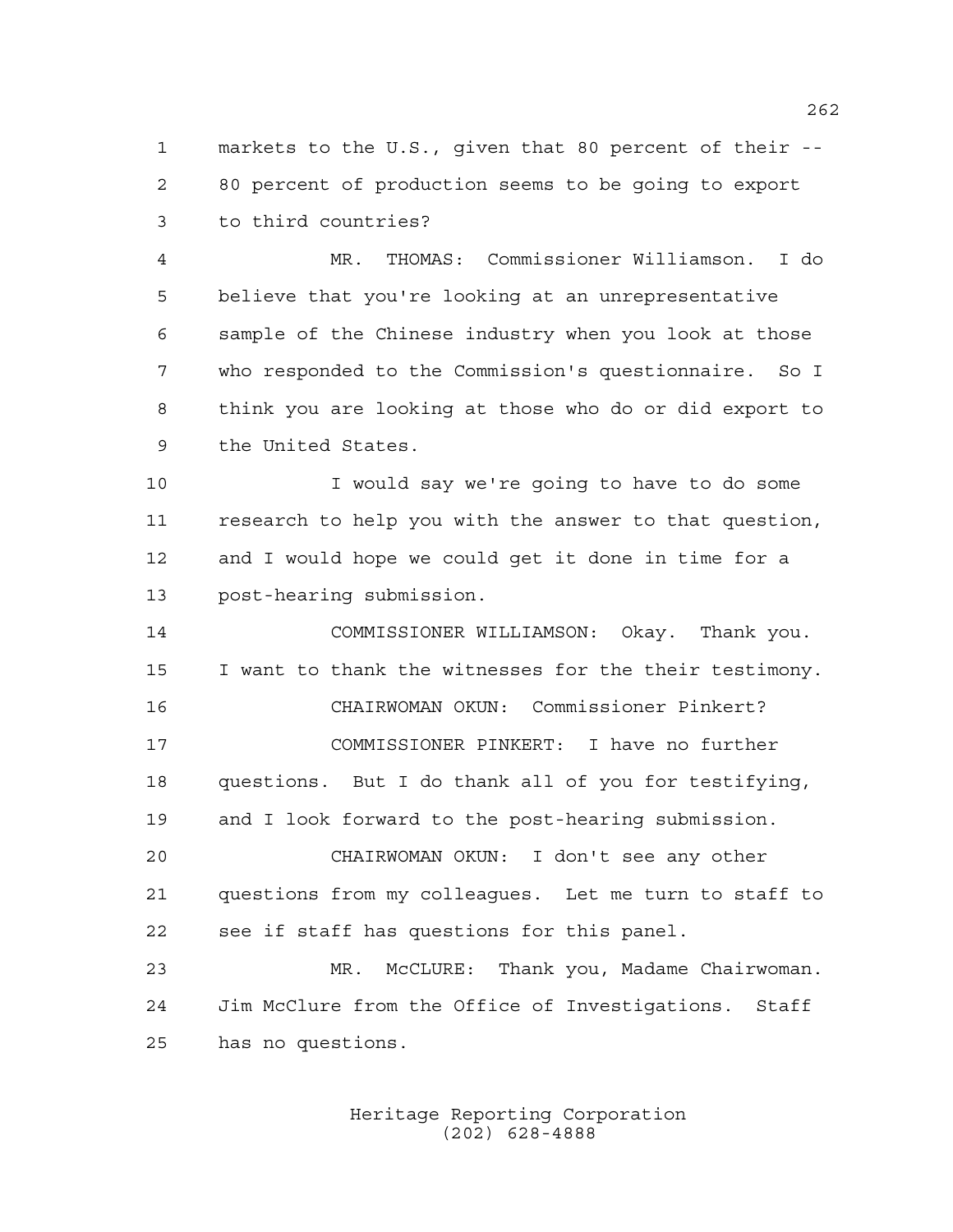CHAIRWOMAN OKUN: Let me turn to counsel for Petitioners. Do you have questions for this panel? MS. MAZARD: We have no questions. CHAIRWOMAN OKUN: Okay. Well, before I dismiss this panel, I do want to take the time to thank you again for all the time you've spent with us this afternoon and the information you've provided and will continue to provide in the post-hearing briefs. Let me just go over the time remaining. Petitioners have a total of 10 minutes, 5 minutes from their direct and 5 minutes for closing. Respondents have a total of 14, 9 from direct and 5 for closing. Unless there's an objection, it's been our practice that we combine those times. So Petitioners come up and present their closing and whatever rebuttal and then we'll turn to Respondents. So I will give you a moment to trade places and bring Petitioners' counsel up here for closing. Again, thank you. You may proceed, Ms. Mazard. MS. MAZARD: Good afternoon. I want to extend our thanks to the Commission and the staff for their attention and interest during this hearing, and also for your hard work during the investigation. First, with respect to Mexico and geography,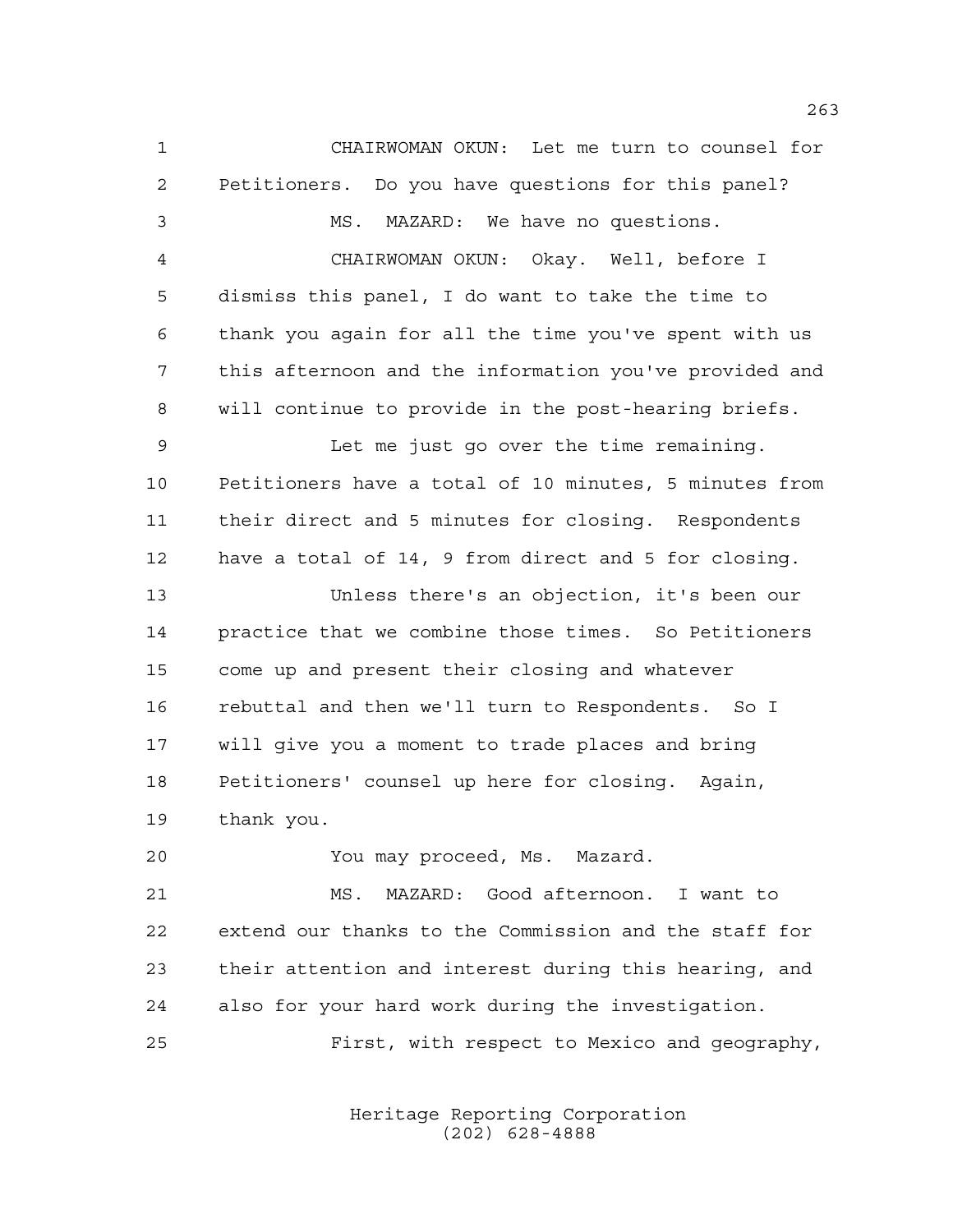let me be clear. Products from Refmex come up to the Chicago area by truck all the time. It only takes about six days for Mexican brick to make its way up there. The reason being is that there is only one active steel plant close to Refmex, which is the commercial metals facility in Sequin, Texas.

 In the Dallas area, there is the Gerdau Ameristeel facility in Middleton, Texas. However, it is just as easy for us to truck to Dallas from Hammond as it is for them to truck to Dallas from Mexico. Hence, it would not be difficult for the Mexicans to compete against us. In fact, if they did not ship nationwide, there would be a limited amount of capacity in the United States for steel mill for them that's near their facility.

 There was a facility in Orange, Texas that was operated by the old Georgetown Texas Steel, but we're not sure whether or not it's still running. As such, Resco and the domestic industry ends up competing with Refmex in all regions, including Texas, Chicago, Atlanta, and Mississippi.

 For the record, Refmex also trucks shipments of MCB in and out of the Chicago area, as does Resco. I should also note that RHI needs to be clear on the record about its definition of the states included in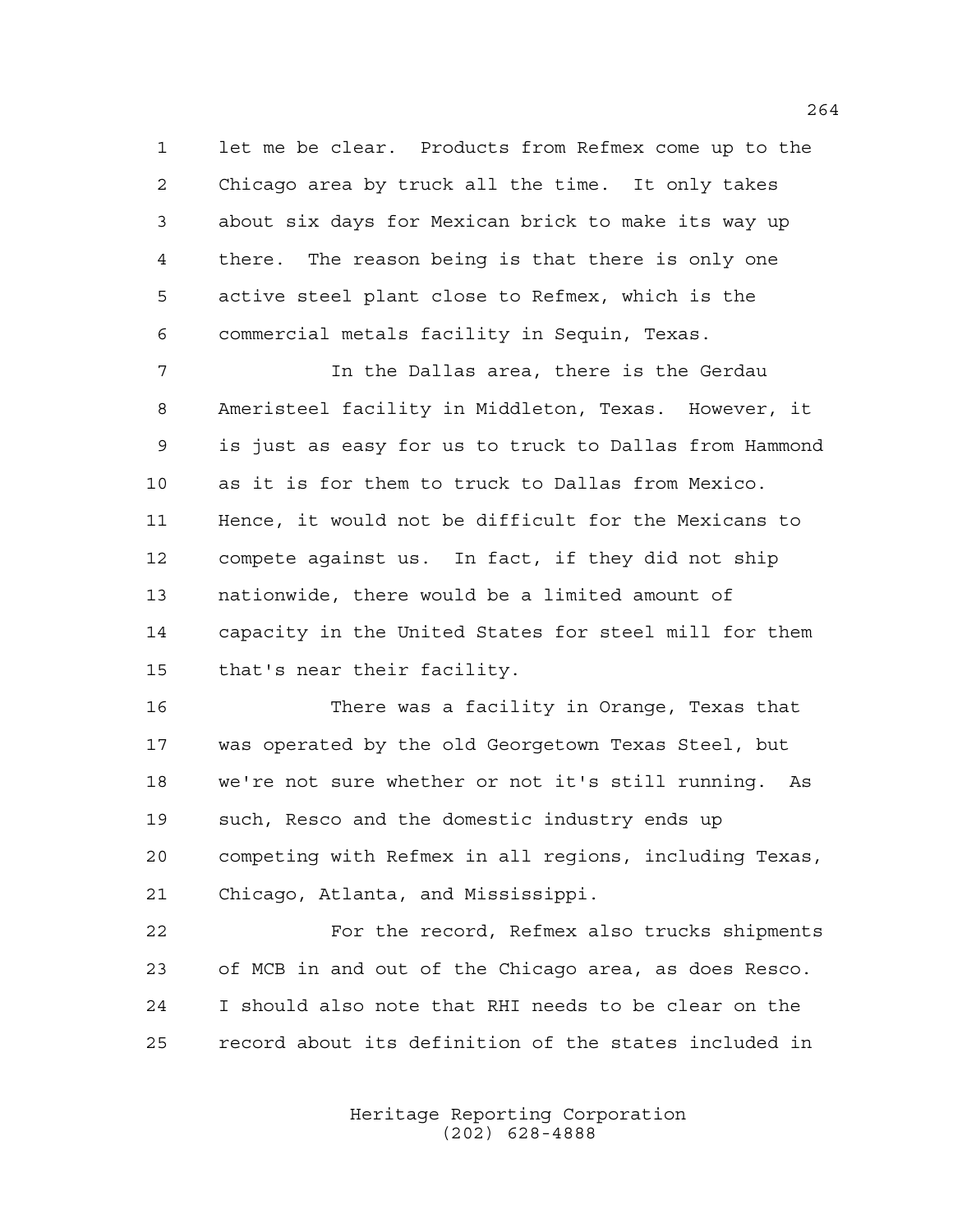the South or Southwest, given their somewhat arbitrary definition of what constitutes states in that region.

 Second, Refmex wants us to believe that transportation costs of "a few cents" would be a hurdle for importing in the United States. As demonstrated by the margins today, this company can afford to sell at 58 percent below value for Mexico. They hardly care about freight costs. That being said, they surely did fight tooth and nail to combat these petitions, which apparently are a non-event according to the Respondents.

 RHI intentionally tried to dominate the MCB market in the United States, as evidenced by the documents that we filed with dumped imports. And I quote, "By transferring commodity production in its steel division to China than re-importing to the United States."

 RHI claims not to be able to explain their own documents, so we will provide additional evidence in our post-hearing brief showing that RHI steel division "even in this negative environment managed to gain share in the United States from the document dated August 4, 2009." Well, guess what? It worked. The problem is the domestic industry could not survive any longer. So we pleaded with the DOC and the ITC to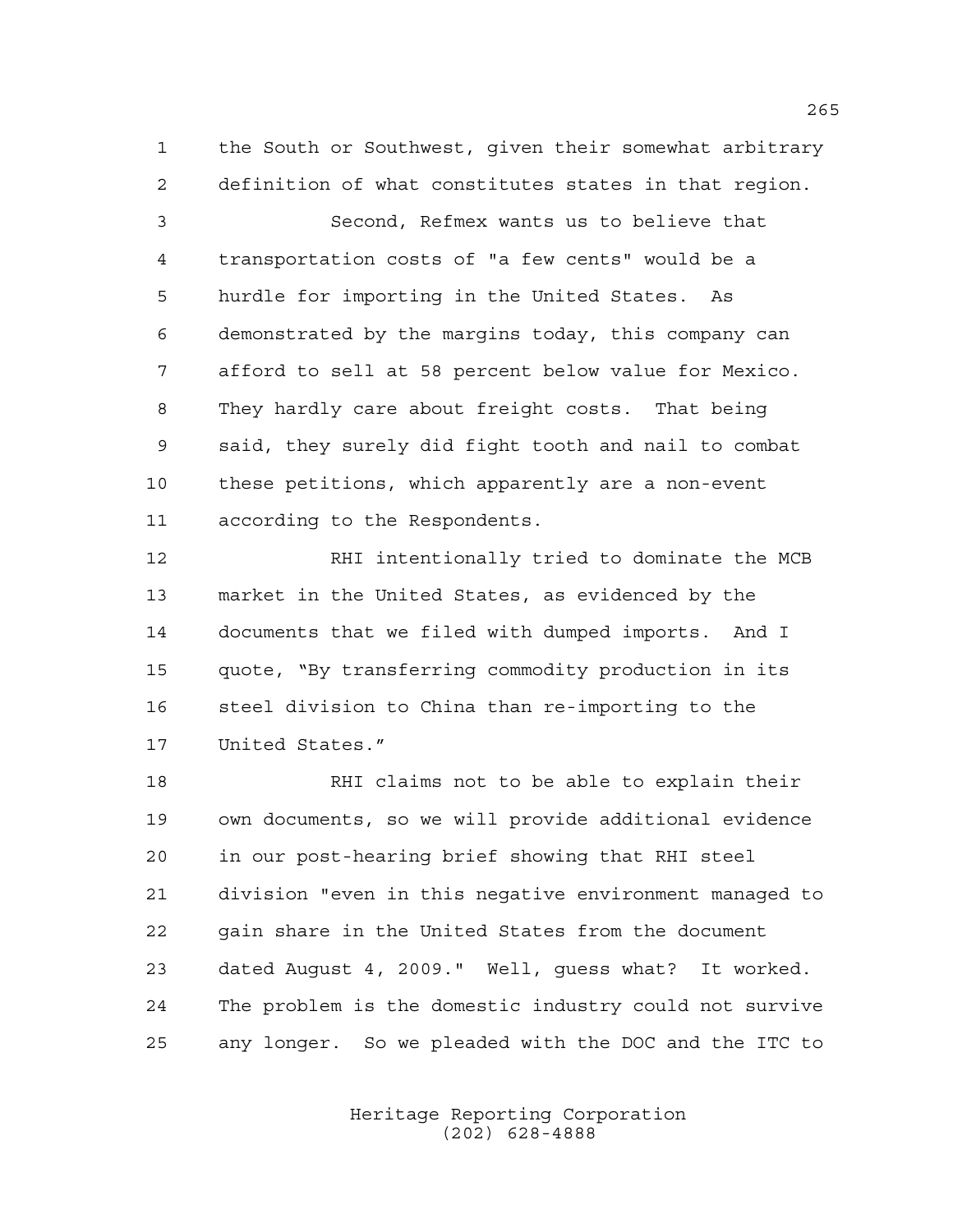stop them dead in their tracks. So of course, we're now going to see products coming in from Brazil and Europe.

 Again, look at the magnitude of the margins that Commerce announced when it initiated the case on August 19th that we testified to at the conference on the same day, that the press reported, and that we announced on our website.

 In our pre-hearing brief, we provided evidence showing that the importers knew of these margins in October or November. Even two of the BOF linings brought into the United States by RHI themselves were deliberately brought in from Europe in December and the other in May in order to avoid preliminary duties. A BOF lining, which RHI claimed was not subject to imports, cost about a million dollars to reline. But with duties expected in the triple digits, it now costs \$2.5 million. So what did they do? They shifted production quickly from China and made these BOF linings in Europe to get around the duties.

 Furthermore, Refmex confirmed earlier that it can use the same equipment at its facility currently being used to make other products to make MCB. This equipment can also be moved which was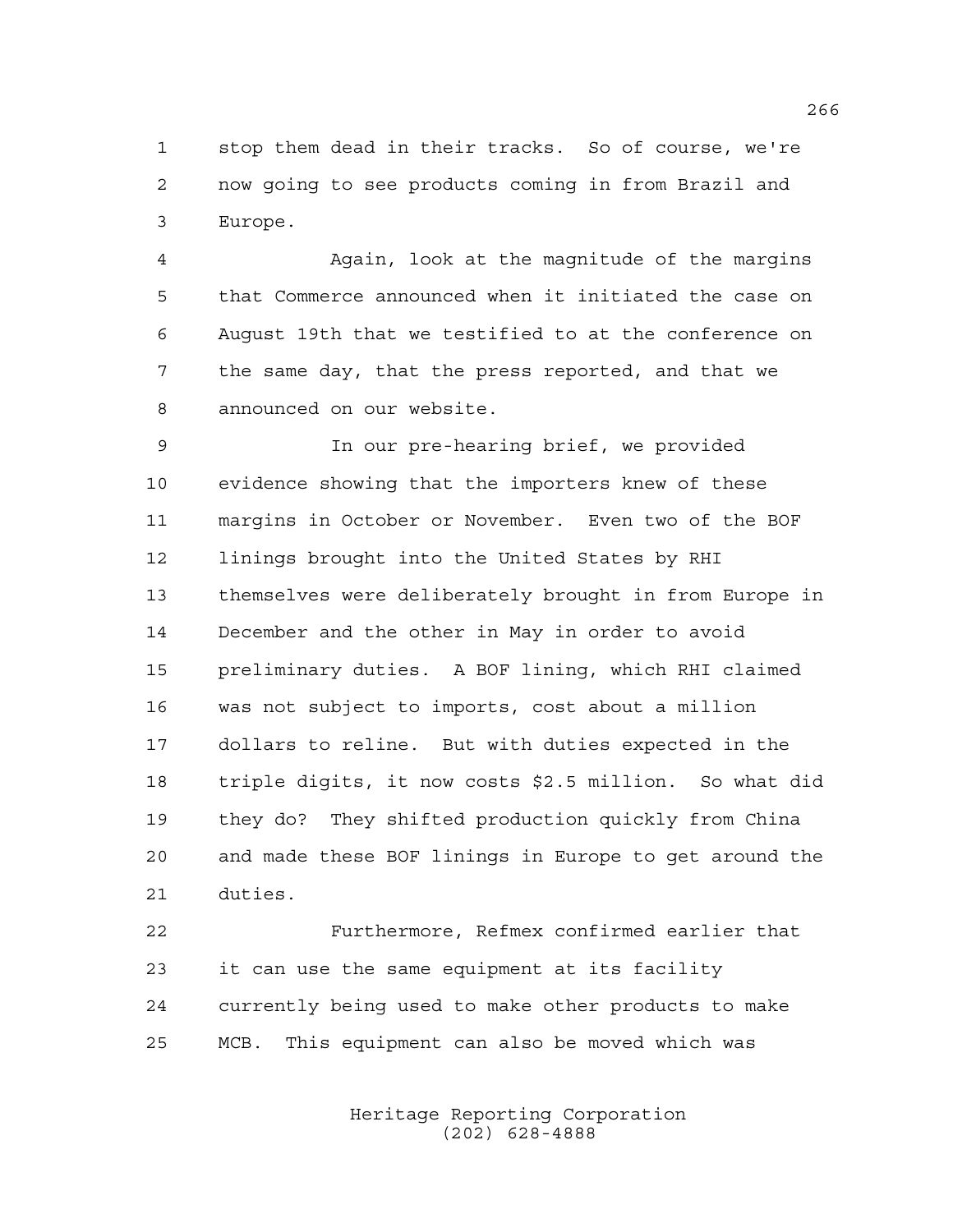firmed by REFMEX despite their claims to the contrary on the record. From their knowledge of REFMEX, our witnesses believe capacity at REFMEX to be approximately 40,000 tons. They also believe it would take REFMEX about six to nine months to install a press and double that Mexican capacity further if the ITC votes in the affirmative only with respect to China.

 If the ITC votes only with respect to China, then guess what, U.S. prices go up, which makes the U.S. market yet attractive again now to the Mexican producers who claim to make more profit on Mexican home sales.

 Further, despite assertions about REFMEX not having any knowledge about the ITC process, in answering honestly questions about its capacity in the prelim, I doubt that not being able to annualize product mixed properly accounts for Refmex's mischaracterization of capacity in its final questionnaire response when it now has counsel.

 Now, let me ask Respondent whether they included their FLS sales in the data they reported to the ITC? Is there FLS pricing data included in the tables provided to the ITC? I doubt it. According to the sales verification report released by the DOC, RHI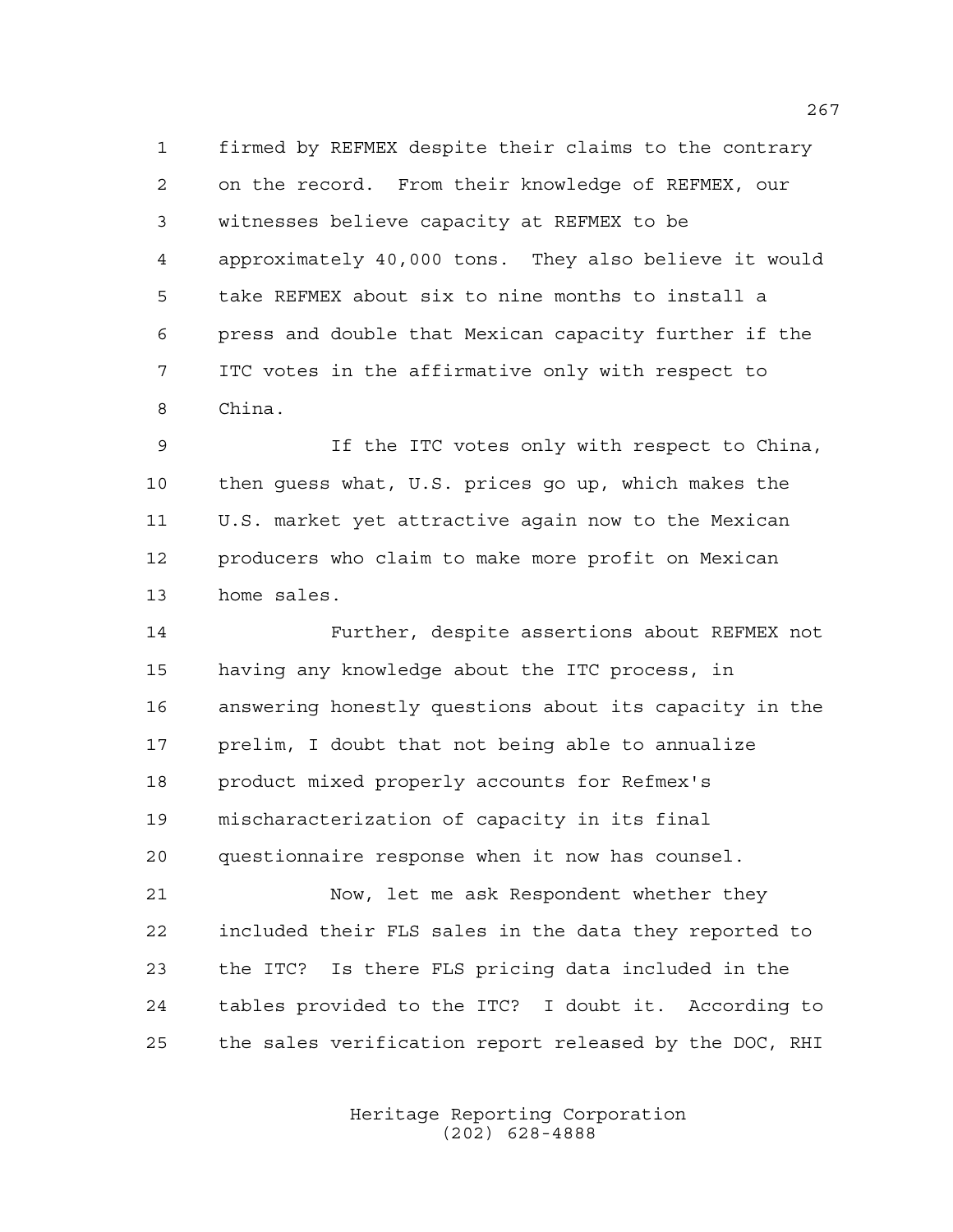claimed that they could not provide, and I quote "Sales documents generated for MCB shipped pursuant to FLS contracts, given that the costs of goods shipped to fulfill FLS contracts were not posted directly to material cost amounts."

 How then did RHI win its dumping case in Europe if they could not compare this pricing for the U.S.? Did they break out pricing on cost return for the EU case?

 With respect to the VRI/ANH agreement where ANH allegedly stopped supply, let's not forget that that very same purchaser stated explicitly in his cover letter to the ITC with his questionnaire response, which we included on page 31 of our brief the real reason why this agreement was severed. And it came down to the commodity-type nature of this product.

 So there is no doubt that the U.S. industry suffering severe injury and has been over the past several years. The time period over which it suffered correlates with the period over which subject imports increased significantly. The operating incomes for MCB became so dismal compared to other steel products that the domestic industry could not reinvest in its MCB facilities, but were forced to import in order to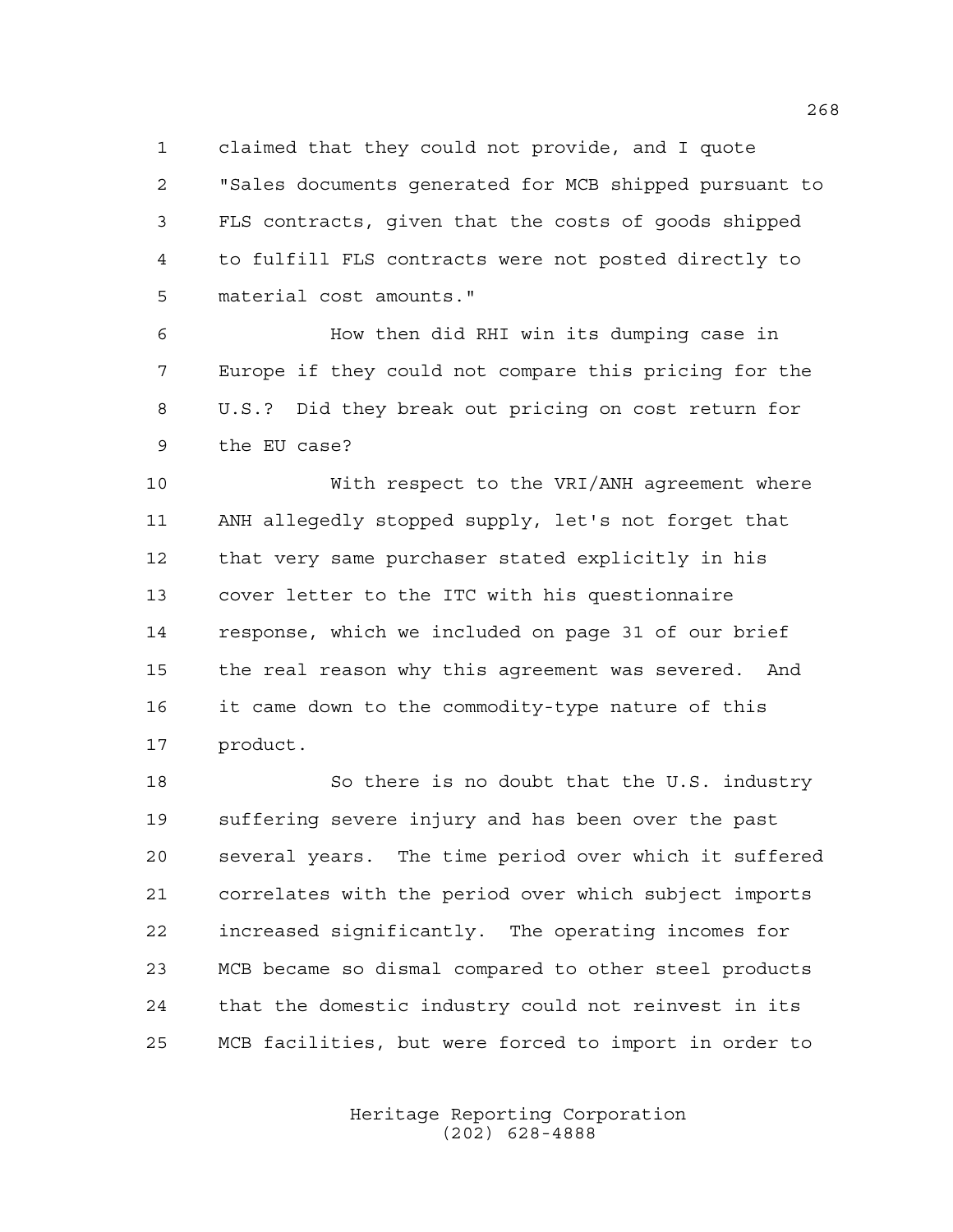compete.

| 2  | Moreover, Respondent's claim that this                   |
|----|----------------------------------------------------------|
| 3  | injury was due to the recession are just not credible.   |
| 4  | The bad returns were not caused by the recession.<br>The |
| 5  | sheer consistency of declining indicators and the        |
| 6  | magnitude of the domestic industry deterioration over    |
| 7  | the past few years until this investigation was          |
| 8  | launched belies that assertion.                          |
| 9  | U.S. MCB producers suffered the double blow              |
| 10 | from the economic recession and from the unfairly        |
| 11 | traded imports. The domestic industry can compete        |

 with these imports when the trade laws are enforced. However, the situation here is an opposite. You heard claims that the industry's conditions improved during the POI, but the bulk of that improvement occurred in the first quarter of 2010. In this time period, whether RHI likes it or not, was clearly affected by the preliminary duties imposed and the finding of critical circumstances against China.

 The situation is precisely the one anticipated by Congress when it gave the Commission discretion to disregard data from the time period covered by the pendency of this investigation. We continue to submit that far more illuminating are the data from the three prior years, 2007 to 2009, for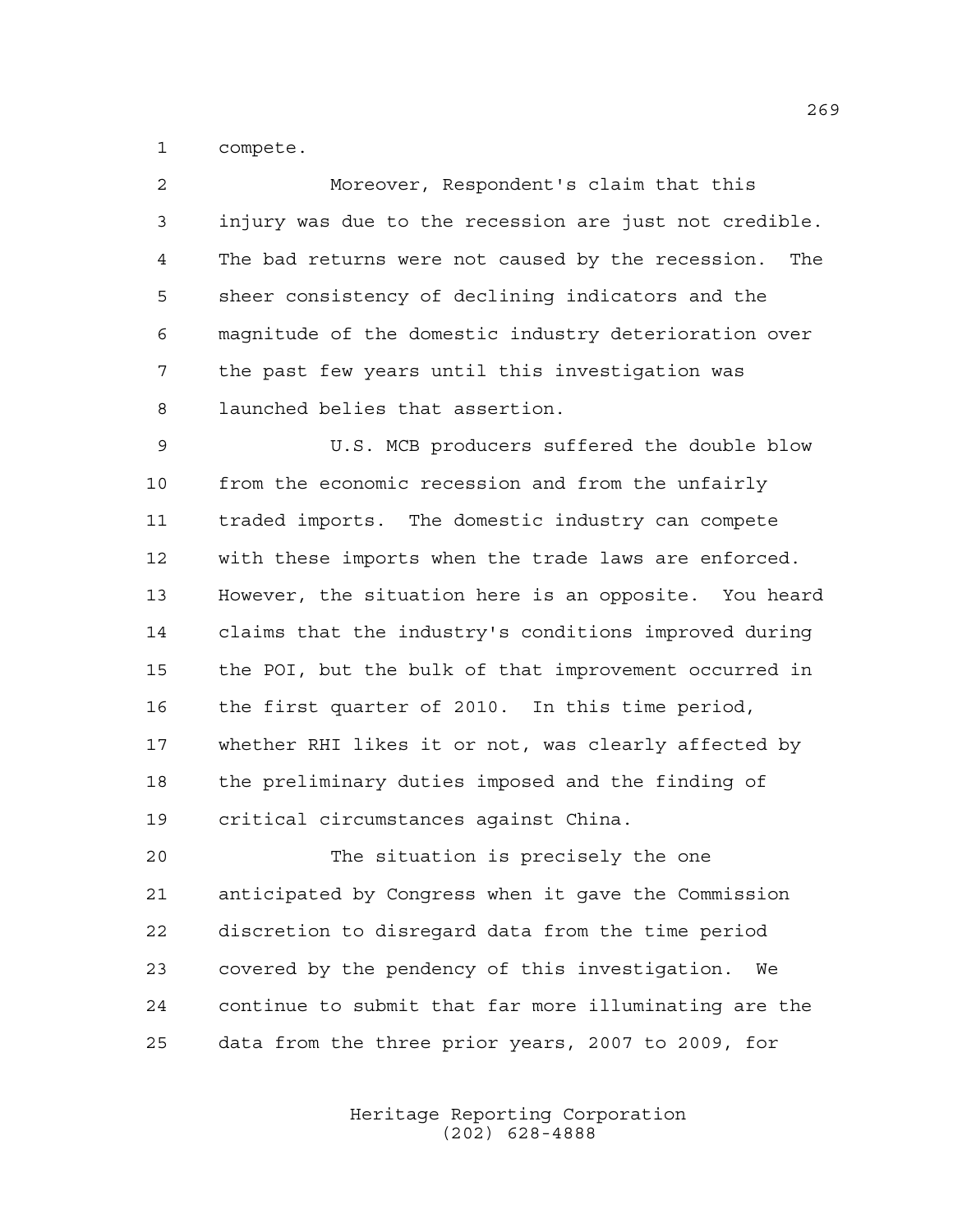which you have full data on the record.

 To the extent that you consider the data from the first quarter of this year, the best insight to be gained is seeing what occurred only after a substantial number of importers left the market. Without going through it again in detail, we see here for the first time when subject imports dropped because of the preliminary duty and prices increased for the first time to the point the U.S. industry was able to earn a decent profit. If there was a stable, reliable source of income and adequate returns on investment in the domestic industry, U.S. producers would be able to survive. We do not want to stop imports because we recognize that they fill in some of the market. However, we do want to stop this low priced imports that RHI keeps providing from China and Mexico, using capacity as a hammer over the heads of the U.S. industry as evidenced by the astounding margins found by Commerce today. Finally, as to threat, you heard quite a bit of speculation today why this mammoth Chinese production capacity will not come to the United

demand in the Chinese and Mexican steel industries.

States. These facts include the alleged increase in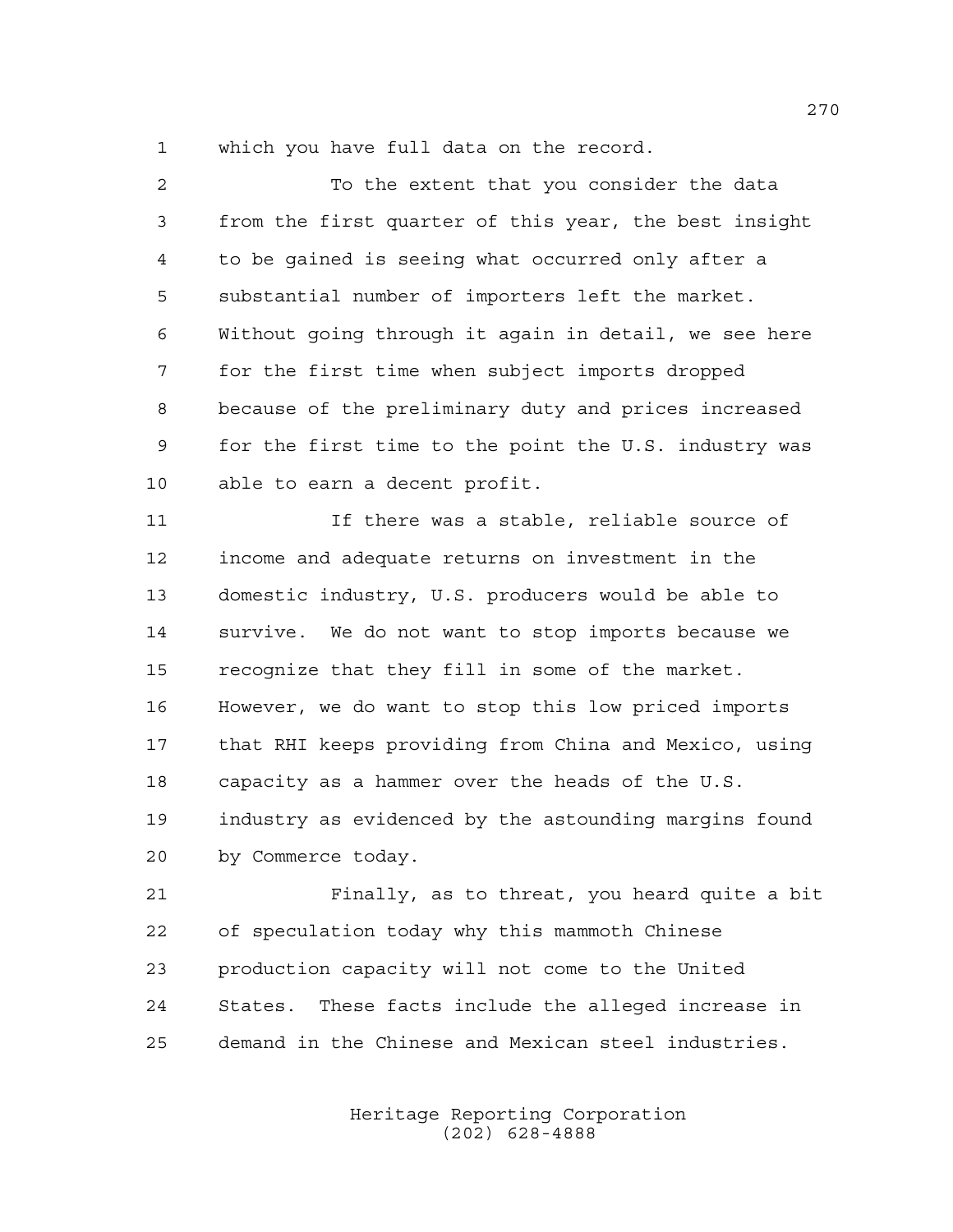Yet, for every article that they select to show an increase of demand in China for steel we can produce even more recent articles showing the contrary.

 However, these same assertions and predictions were made by these same producers in this very same room at this very same table possibly in this very same seat last August. Yet, they both chose to increase exports to the United States even after three members of this Commission determined there was a threat of material injury. It happened. It is a fact that the assertions made by RHI cannot be believed, as demonstrated time and again.

 Chinese producers only ship about 10 percent of their shipments to their home market. You heard speculation about possible growth in Chinese domestic consumption in the coming years. But you should note that the consumption in China declined over the POI. This decline is not a sign that the Chinese are able to absorb the massive capacity they build.

 One key threat factor is whether the Chinese capacity overhang is credible. The answer is yes, it is credible. It is credible because it is huge and because a large quantity of Chinese and Mexican product continued to enter the United States at low prices despite assertions at the conference to the

> Heritage Reporting Corporation (202) 628-4888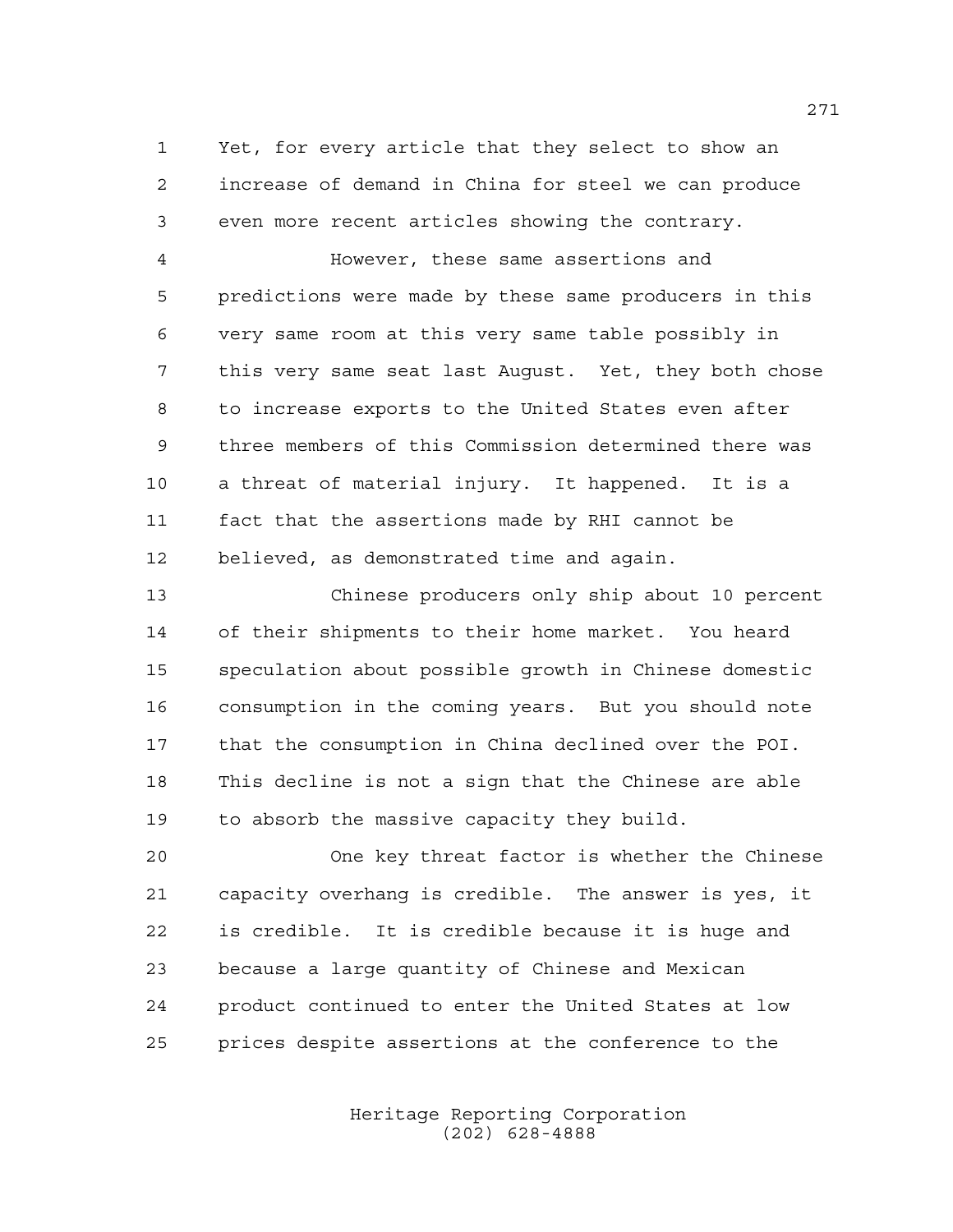contrary. This capacity is not some theoretical figure that is out there somewhere. In fact, we know who these people are. We know the size of RHI's capacity, for example, and it's extremely large capacity.

 In conclusion, I would just note that fact, not supposition make it very clear that if you do not find current material injury, which we do submit you should, the threat of such injury is imminent and the statutory prerequisites are satisfied. Thank you.

 CHAIRWOMAN OKUN: Thank you. You may proceed.

 MR. McPHIE: Thank you. Good afternoon again Madame Chairwoman, members of the Commission and Commission staff. On behalf of RHI and our entire panel, we thank you again for this opportunity to present our testimony at this hearing.

 Ritchie Thomas's opening remarks this morning included a long list of examples of the many factual errors and mischaracterizations made in Petitioner Resco's pre-hearing brief and predicted that they might be repeated in Resco's testimony today. In fact, many of them were repeated and Resco's testimony today added still further errors, including the following.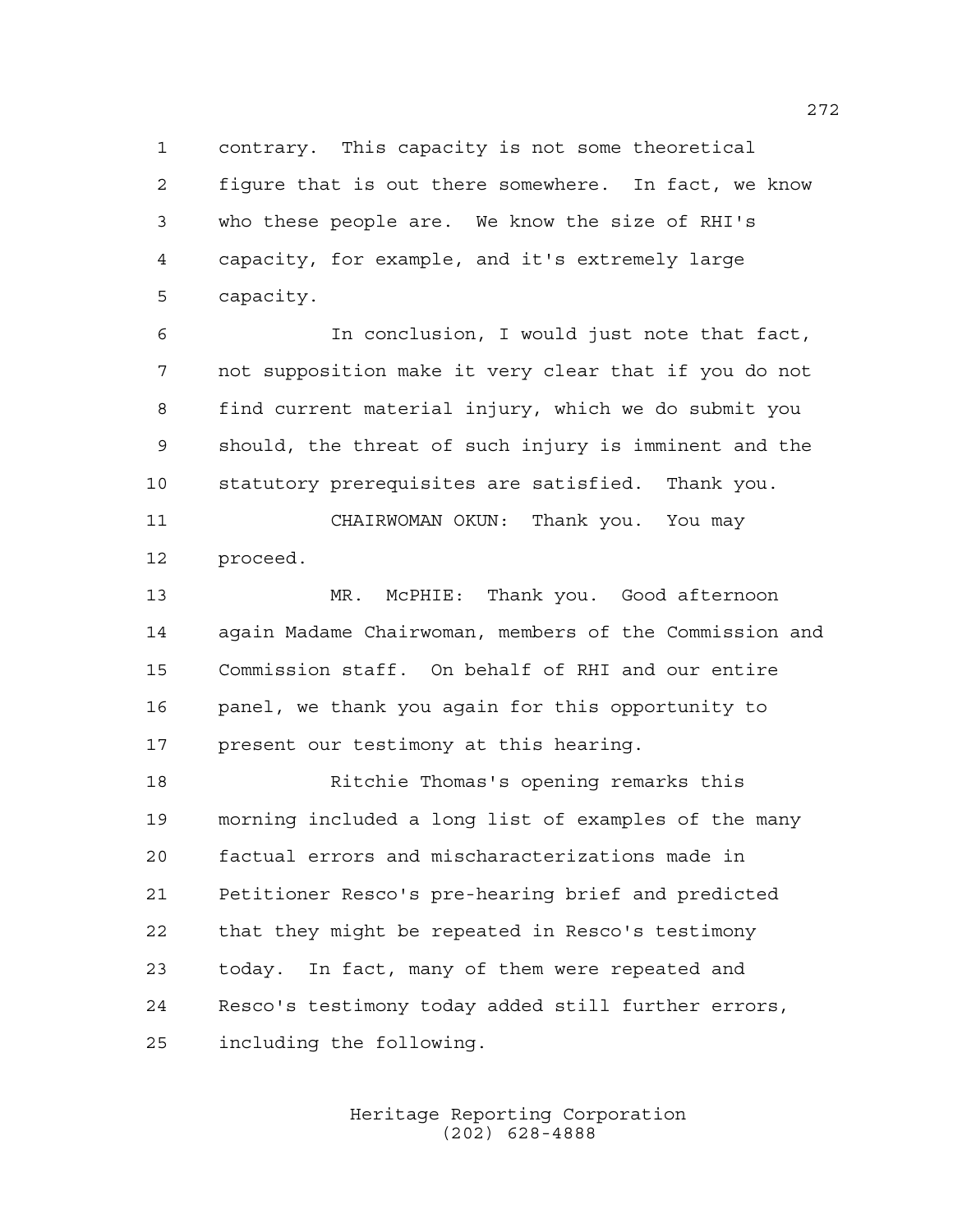Mr. Brown, Resco's CEO said RHI claimed the present of subject imports had "no effect on any price negotiations in the United States." RHI, of course, has made no such claim. Mr. Brown also said Refmex is essentially "export oriented." This simply is not true as borne out in the data and testimony from today.

 Resco's counsel said Refmex has expanded production capacity and now has more production capacity than it can possibly use in serving its non- U.S. customers. Neither of those claims are true. Ms. Mazard also claimed Resco has sold BOF linings from China and Mexico in the U.S. in the past. Again, simply not true. RHI has never sold a single BOF lining from either country in the United States.

 Mr. Brown claims that RHI's production in China is targeted mainly at U.S. customers. This, of course, is far from true. Dr. Magrath claimed that RHI's Chinese production capacity is underused and can be used in the future to supply Mexico, which in turn could supply the United States. Again, not true.

 Dr. Magrath also suggested that RHI has MCB production capacity in Canada. Not only is this not true, but Canada, of course, is not a part of this case. The same types of factual misstatements and

> Heritage Reporting Corporation (202) 628-4888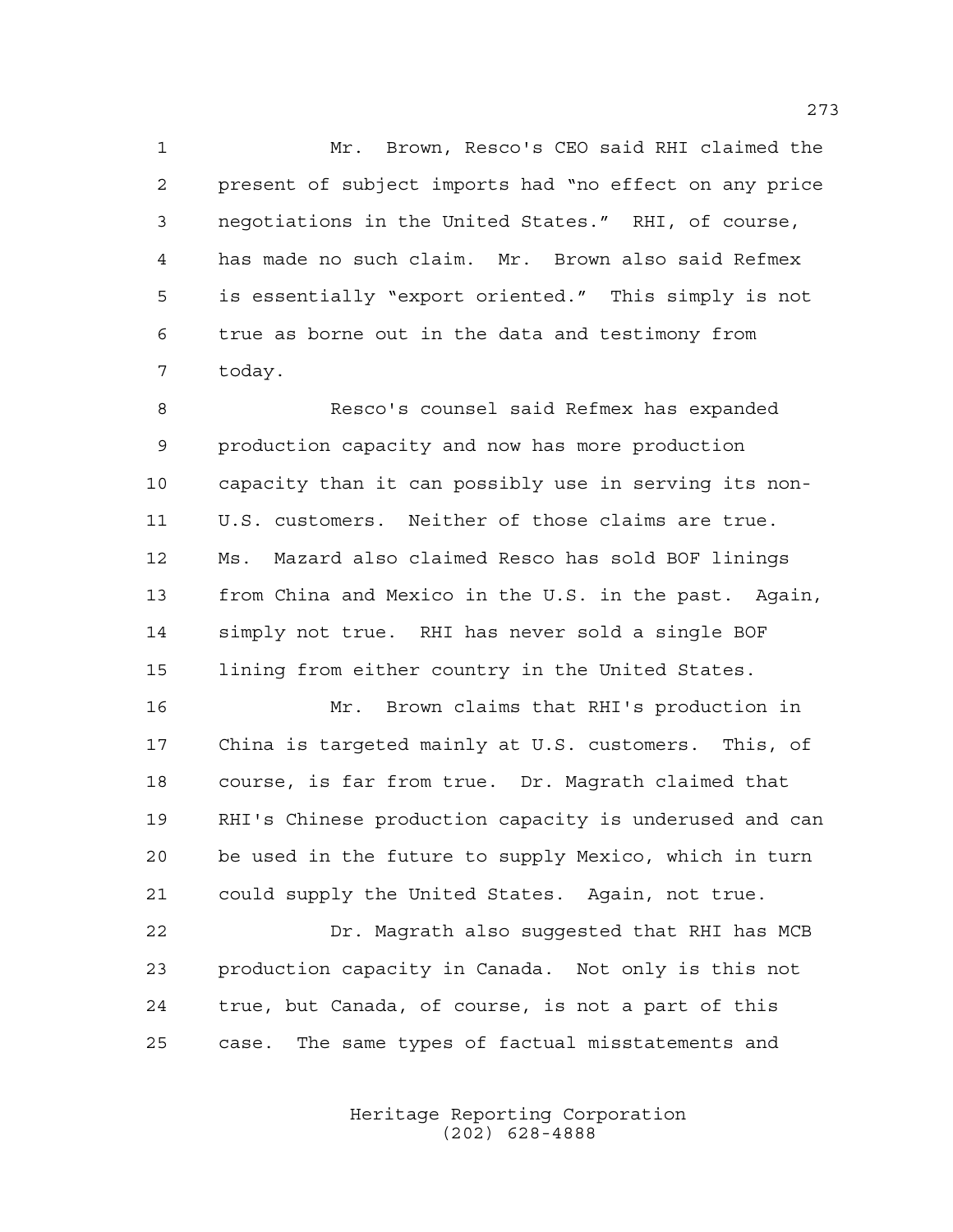mischaracterizations continued throughout Ms. Mazard's closing statement, which you just heard. And in fact, there were far too many of them for me to continue to address here. Rest assured, we will do so in our post-hearing brief.

 As to the facts, you've heard today about a domestic MCB industry whose fortunes are tied directly to those of the steel industry in the United States, which during the POI fell into and then recovered from the once-in-a-generation recession. To the extent the performance of domestic MCB producers has diverged from those of the steel producers, it is that the recent down turn was less severe for the MCB producers, which unlike the steel producers remained profitable throughout.

 All of this points to a domestic MCB industry that has not been materially injured and is not threatened with such injury. To the extent there is any indication of any injury at all, there's simply no correlation with the subject imports. Resco filed its petition near the low point of the MCB and steel industry down turns in the summer of 2009.

 As a result, during the preliminary phase investigation, this Commission observed the domestic industry that at the time had experienced declining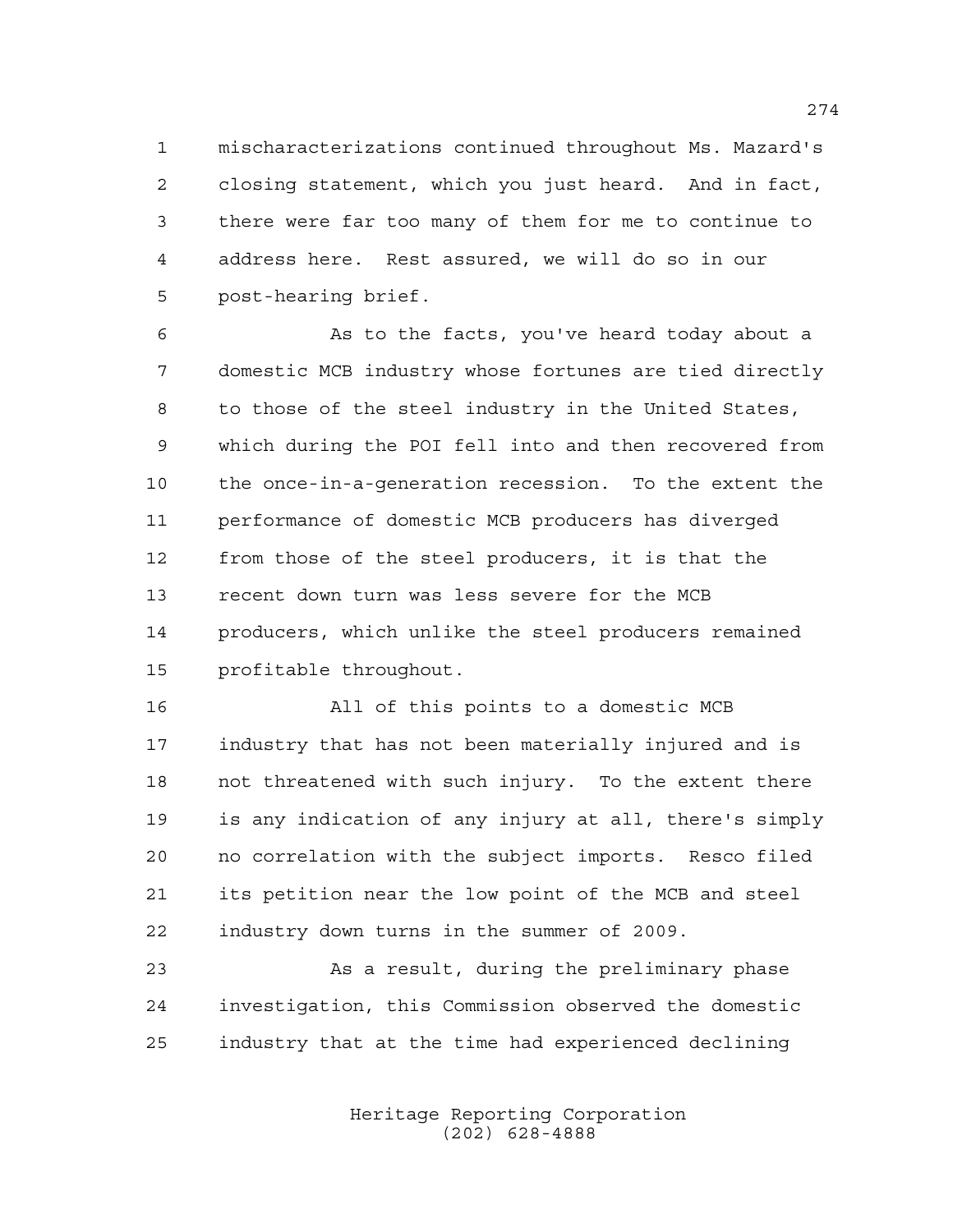performance and loss volumes following the steel industry's decline, but also coincident with some gains in market share for subject imports. The Commission acknowledged the likelihood that the severe recession is what adversely impacted the industry and stated its intention to explore further the role that changes in demand had played in the domestic industry's performance.

 Well, the results are now in on that question and the record conclusively shows that in spite of the continued presence of subject imports as the steel industry recovered so too did the MCB industry as a whole, which enjoyed the dramatic gains in shipments, capacity utilization, and profitability, among other indicators roughly in the nine months from July 2009 through March 2010. Increasing market shares of subject imports meanwhile proved to be only temporary.

19 A strong recovery by the domestic industry is readily apparent in the second half 2009 data as well as in the interim data from January to March 2010. Both periods again in which subject imports increased. This very clear pattern directly refutes the notion that there is any correlation between subject imports and the domestic industry's condition.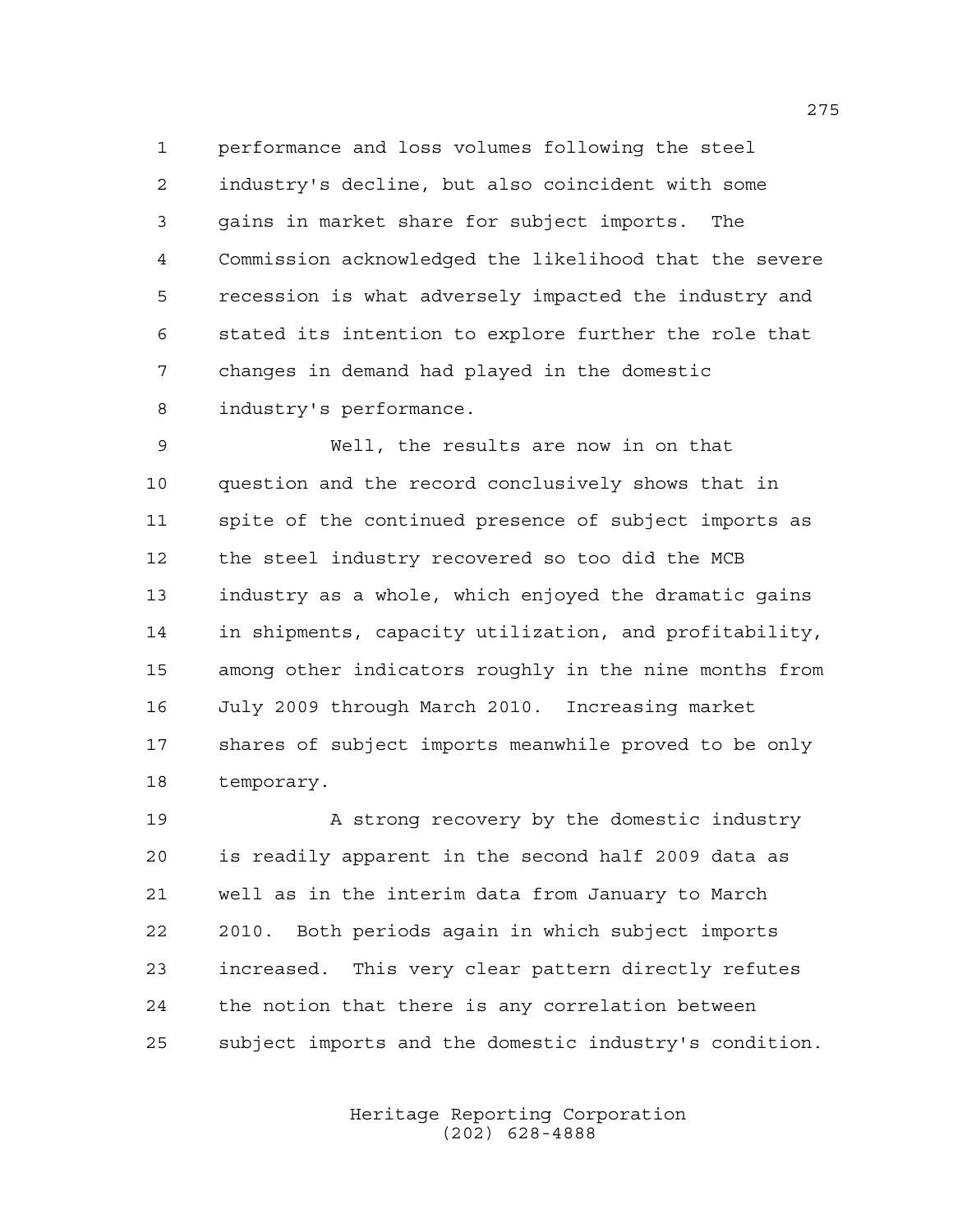We urge the Commission to consider the interim 2010 data as a legitimate basis for assessing correlation in this case because provide the most recent information available for comparison of the domestic industry's performance with the ongoing recovery of the steel industry. This period furthermore almost entirely pre-dated and therefore was unaffected by the preliminary measures imposed by the Commerce Department, which did not occur until March 12, 2010, notwithstanding Petitioners' totally self-contradictory statements on this point.

 And the trends shown in the data are consistent with and therefore corroborated by the trends apparent in the second half 2009 data. The record furthermore confirms there has been no price depression by subject imports as domestic producers prices increased throughout the POI and no price suppression as their price increases successfully covered their rising costs.

 The lost sales and lost revenues allegations are largely unconfirmed by customers and is discussed in detail in our pre-hearing brief. The customers responses to those allegations seriously undermine Resco's case, showing (1) the allegations in almost all cases are either flatly denied or shown to be

> Heritage Reporting Corporation (202) 628-4888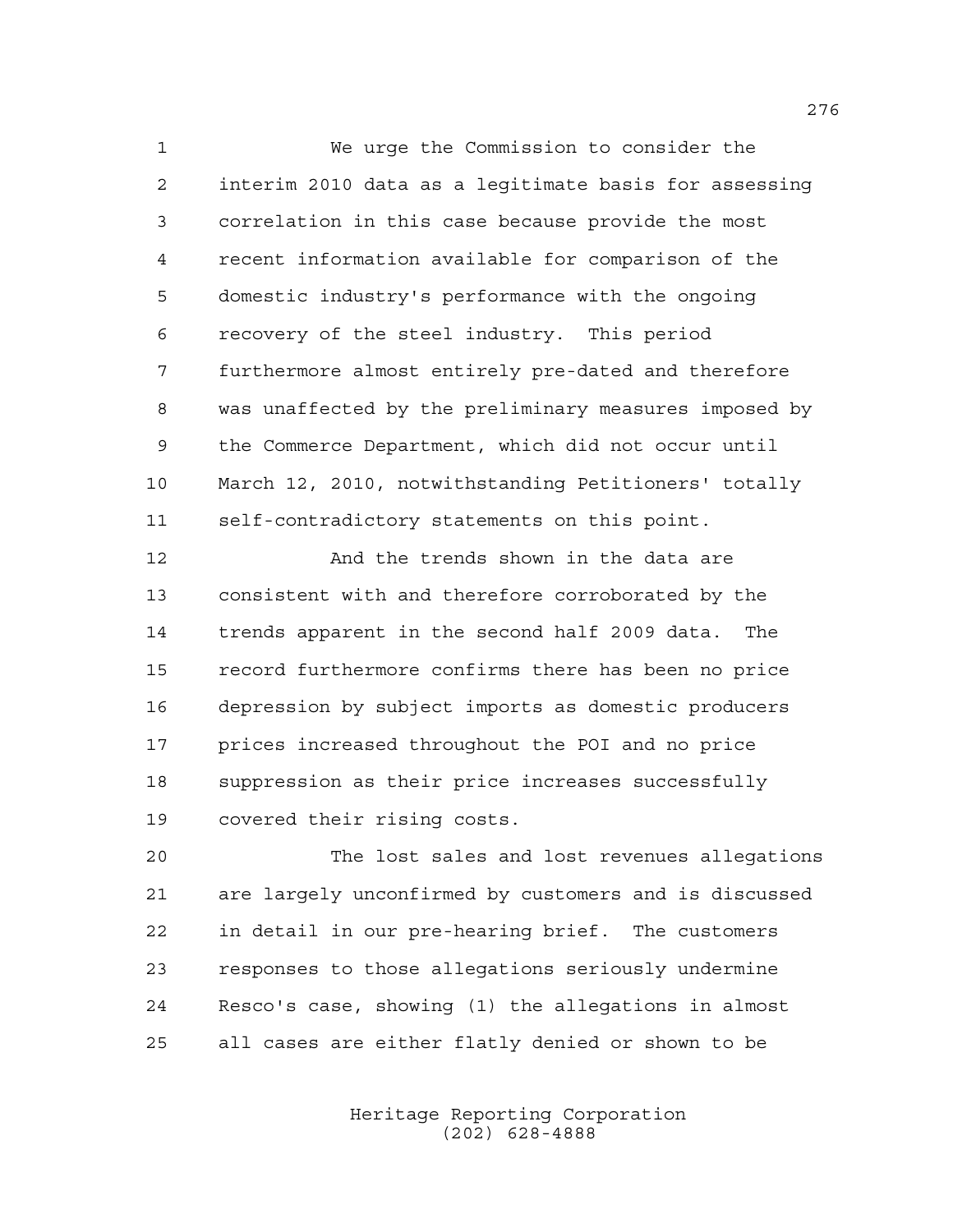greatly exaggerated; (2) cases where domestic producers lost volumes generally involved reasons unrelated to subject imports, and (3) the customers purchasing decisions were based on a host of factors other than just price. All contrary to Resco's claims.

 The record meanwhile indicates absolutely nothing to connect the domestic industry's adverse performance indica during 2008/09 steel industry down turn to the effects of subject imports.

 As for threat, the significant differences between Mexican and Chinese imports in terms of volume, pricing, market share, volume trends, and geographical presence and other indica all support a finding that the import should not be cumulated for the threat analysis.

**In any event, whether considered separately**  or in aggregate, all industry trends to parents in the second half 2009 and interim 2010 data reflect that the domestic MCB industry has recovered and continues to recover, along with the similarly recovering steel industry. All despite the consistent presence of subject imports.

 The relevant statutory factors on threats all indicate no imminent threat. Each of these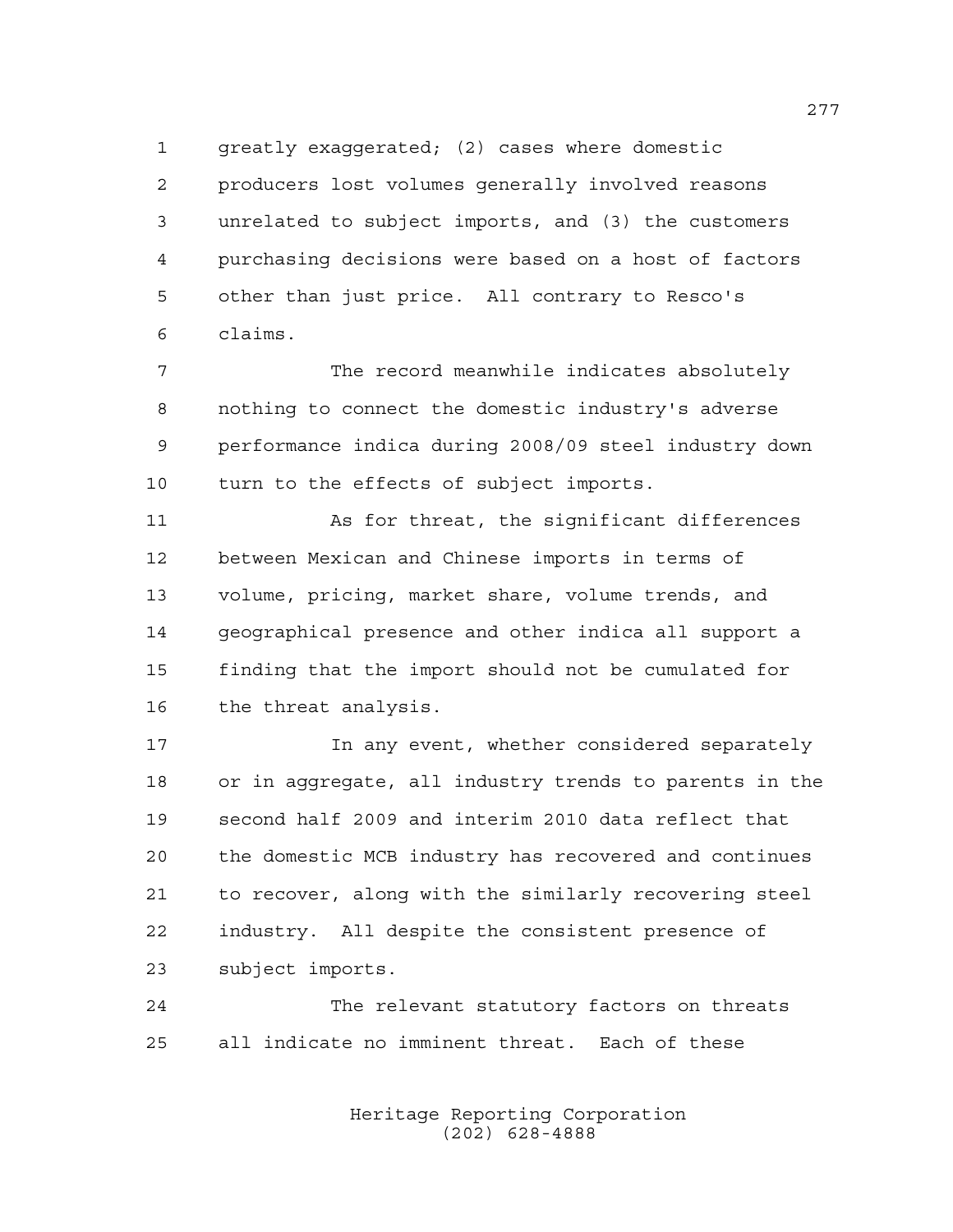factors were addressed directly in our pre-hearing brief separately for each country, and we will expand upon each in our post-hearing submission as well.

 In view of the overwhelming evidence now available that the domestic industry has experienced nothing more than the effects of a severe economic recession and that its strong recovery as that recession has lifted refutes any notion of threat of material injury or of material injury itself. We ask the Commission therefore to make a negative determination in this investigation. Thank you again. CHAIRWOMAN OKUN: Thank you. Post-hearing briefs, statements responsive to questions, requests to the Commission and correction to the transcript must be filed by August 3, 2010. Closing of the record and final release of data to parties is August 19, 2010 and final comments are due August 23, 2010. With no other business to come before the Commission, this hearing is adjourned. (Whereupon, at 5:12 p.m., the hearing in the above-entitled matter was adjourned.)  $22 / /$ 

- //
- //
- //

Heritage Reporting Corporation (202) 628-4888